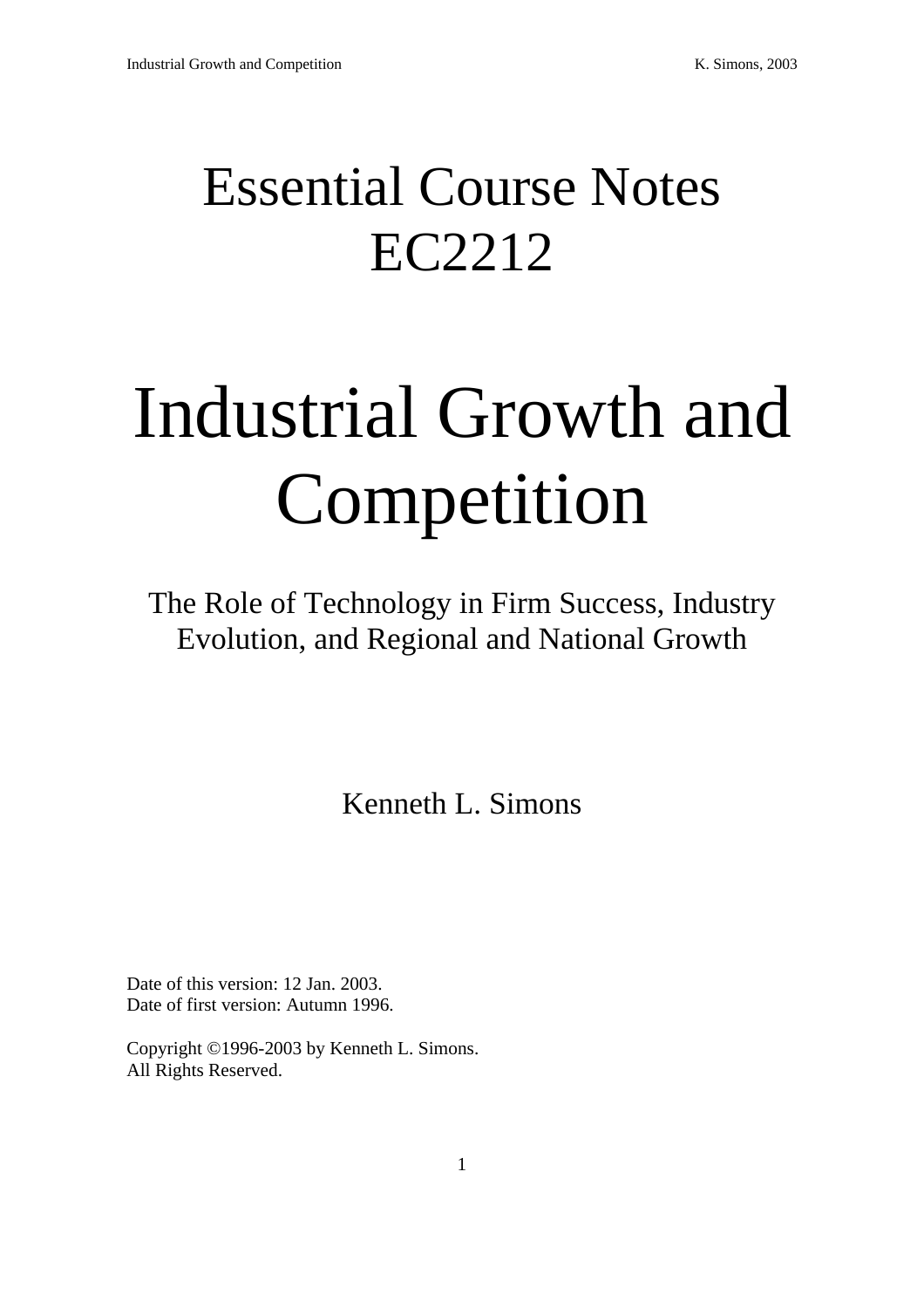#### Contents

#### **Sections**

| Week 2. Sources of Invention — Small Firms and Innovative Networks11      |  |
|---------------------------------------------------------------------------|--|
| Week 3. Sources of Improvement and Efficiency — Big Firms and Streamlined |  |
|                                                                           |  |
|                                                                           |  |
|                                                                           |  |
|                                                                           |  |
| Week 7. Alternative Reasons for Shakeouts and Industry Concentration 17   |  |
|                                                                           |  |
|                                                                           |  |
| Week 10. Firm Technological Success and National Development19            |  |
|                                                                           |  |
|                                                                           |  |
| Improving Technology Contributes Enormously to Economic Growth21          |  |
|                                                                           |  |
|                                                                           |  |
|                                                                           |  |
|                                                                           |  |
|                                                                           |  |
|                                                                           |  |
|                                                                           |  |
|                                                                           |  |
|                                                                           |  |
|                                                                           |  |
|                                                                           |  |
|                                                                           |  |
|                                                                           |  |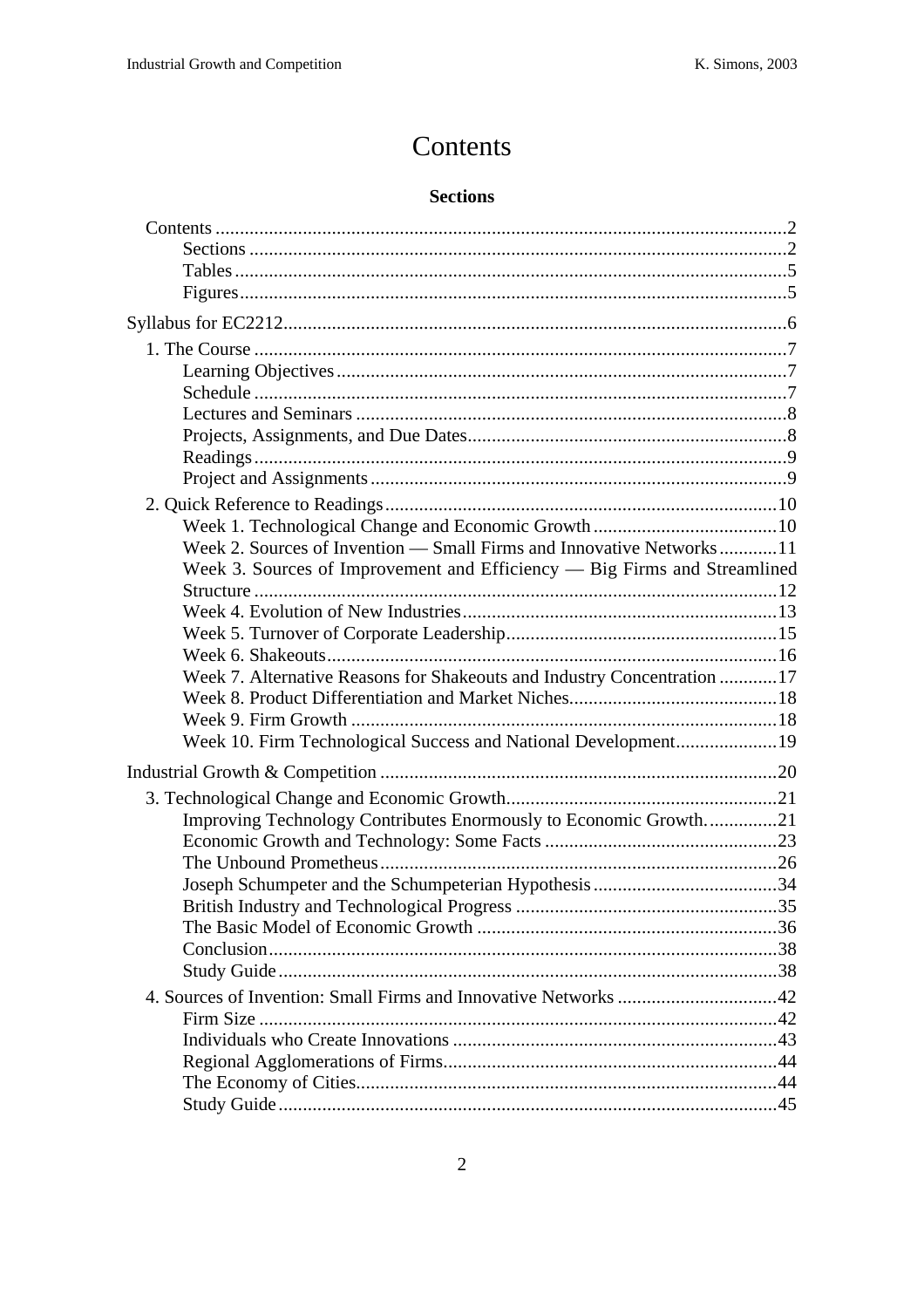| 5. Sources of Invention: Big Firms & Streamlined Structure, Improvement &     |  |
|-------------------------------------------------------------------------------|--|
|                                                                               |  |
| Empirical Findings about Firm Size, Industry Concentration, and R&D50         |  |
| R&D Cost-Spreading – A Model that Explains the Empirical Patterns 50          |  |
|                                                                               |  |
|                                                                               |  |
|                                                                               |  |
|                                                                               |  |
|                                                                               |  |
|                                                                               |  |
|                                                                               |  |
|                                                                               |  |
|                                                                               |  |
|                                                                               |  |
|                                                                               |  |
|                                                                               |  |
|                                                                               |  |
|                                                                               |  |
|                                                                               |  |
|                                                                               |  |
|                                                                               |  |
|                                                                               |  |
|                                                                               |  |
|                                                                               |  |
|                                                                               |  |
| 92. Alternative Reasons for Shakeouts and Industry Concentration92            |  |
|                                                                               |  |
| How Assumptions Affect Conclusions in Models of Industry Competition 95       |  |
|                                                                               |  |
|                                                                               |  |
|                                                                               |  |
| How Product Differentiation Matters for Competition and Industry Analyses 101 |  |
|                                                                               |  |
|                                                                               |  |
|                                                                               |  |
|                                                                               |  |
|                                                                               |  |
|                                                                               |  |
|                                                                               |  |
| Empirical Patterns for Firms/Plants in Multiple Industries112                 |  |
|                                                                               |  |
|                                                                               |  |
| Linear versus Leapfrog Models of Technology Development116                    |  |
|                                                                               |  |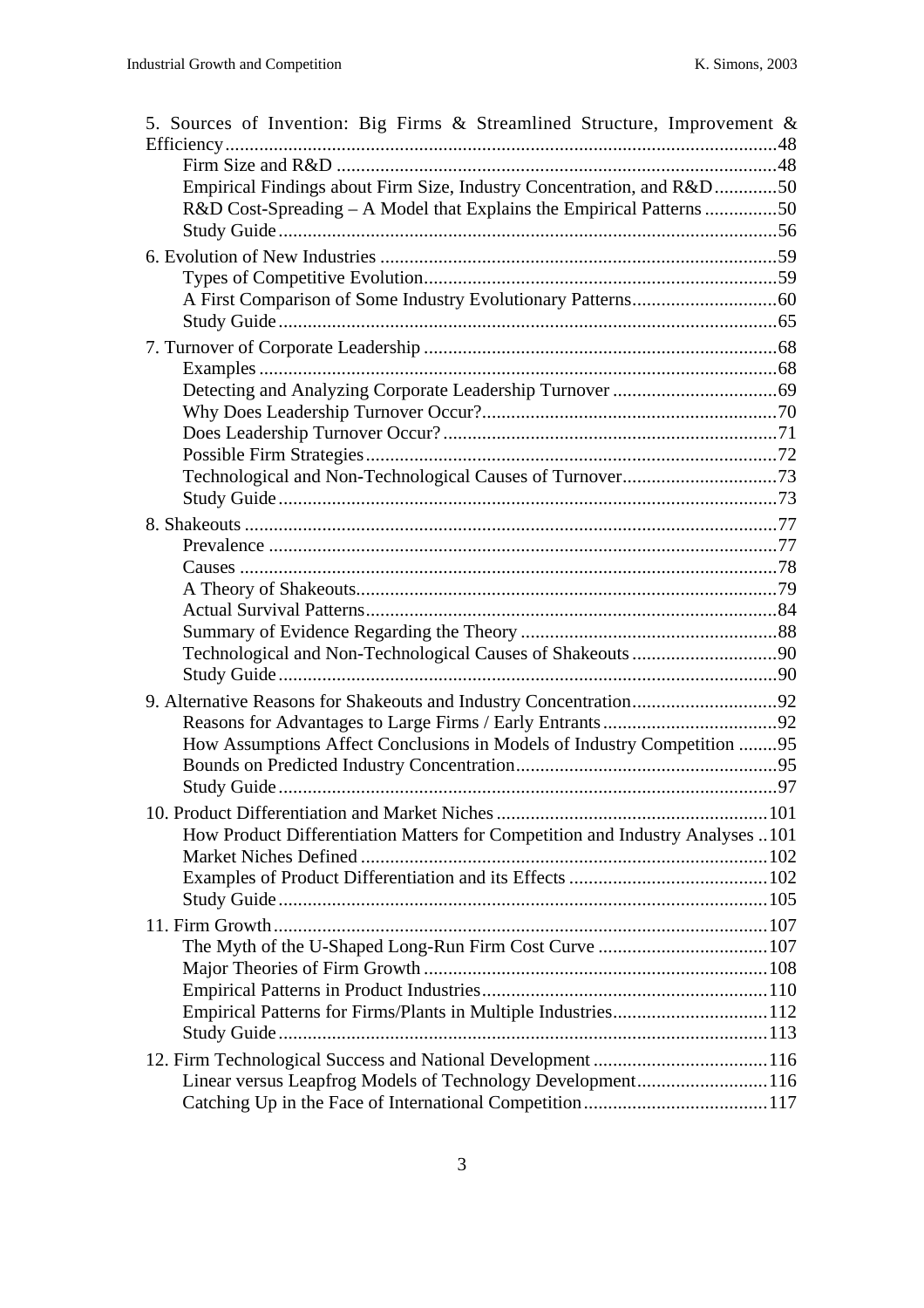| Firm Entry and Survival - Organizational Ecology Models  142            |  |
|-------------------------------------------------------------------------|--|
|                                                                         |  |
|                                                                         |  |
|                                                                         |  |
|                                                                         |  |
|                                                                         |  |
|                                                                         |  |
|                                                                         |  |
|                                                                         |  |
|                                                                         |  |
|                                                                         |  |
|                                                                         |  |
|                                                                         |  |
| Production Cost - Cost Curves and Minimum Efficient Production Scale147 |  |
| Production Cost - Experience/Learning Curves, Progressive Reduction 147 |  |
|                                                                         |  |
|                                                                         |  |
|                                                                         |  |
|                                                                         |  |
|                                                                         |  |
|                                                                         |  |
|                                                                         |  |
|                                                                         |  |
|                                                                         |  |
|                                                                         |  |
|                                                                         |  |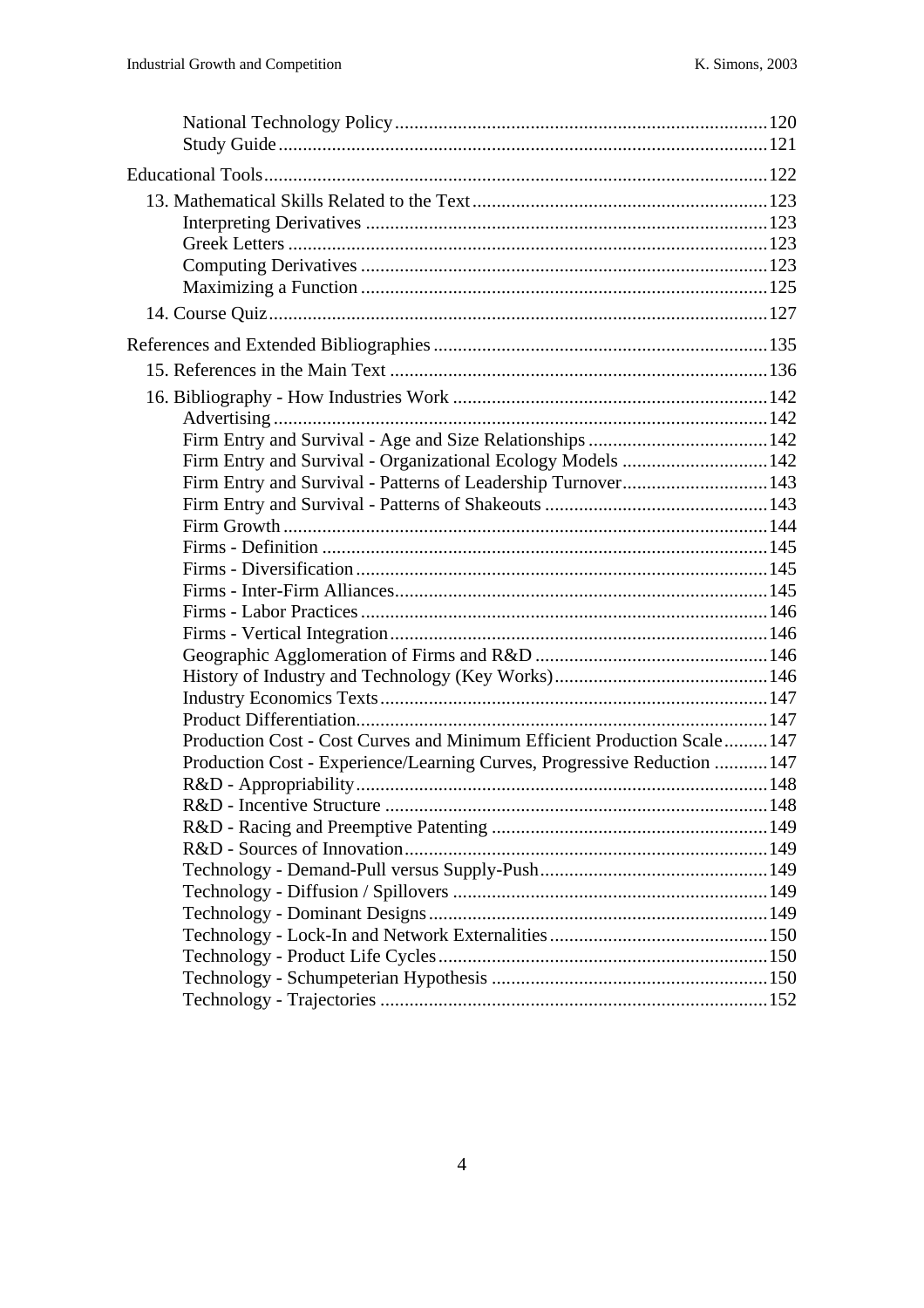#### **Tables**

| Table 3.1. Growth Rates (% per year) of GDP per Worker Hour in Sixteen Industrial    |  |
|--------------------------------------------------------------------------------------|--|
|                                                                                      |  |
|                                                                                      |  |
|                                                                                      |  |
|                                                                                      |  |
| Table 11.1. Evolving Size Distribution in US Tire Manufacturing 111                  |  |
| Table 11.2. Evolving Size Distribution in US Tire Manufacturing, 4A Firms in 1930111 |  |
| Table 11.3. Evolving Size Distribution in US Tire Manufacturing, B Firms in 1915112  |  |
|                                                                                      |  |

#### **Figures**

| Figure 3.1. Production over Time in Growth Model with No Productivity Growth37        |    |
|---------------------------------------------------------------------------------------|----|
| Figure 3.2. Production over Time in Growth Model with 3% Annual Productivity Growth   |    |
|                                                                                       | 38 |
| Figure 6.1. Number of Manufacturers versus Time of Various US and UK Products 62      |    |
|                                                                                       |    |
|                                                                                       |    |
|                                                                                       |    |
|                                                                                       |    |
|                                                                                       |    |
|                                                                                       |    |
| Figure 9.1. Illustration of Sutton's Model of Effects of Advertising Cost-Spreading96 |    |
|                                                                                       |    |
|                                                                                       |    |
|                                                                                       |    |
| Figure 12.2. International and home-country producers in quality-efficiency space119  |    |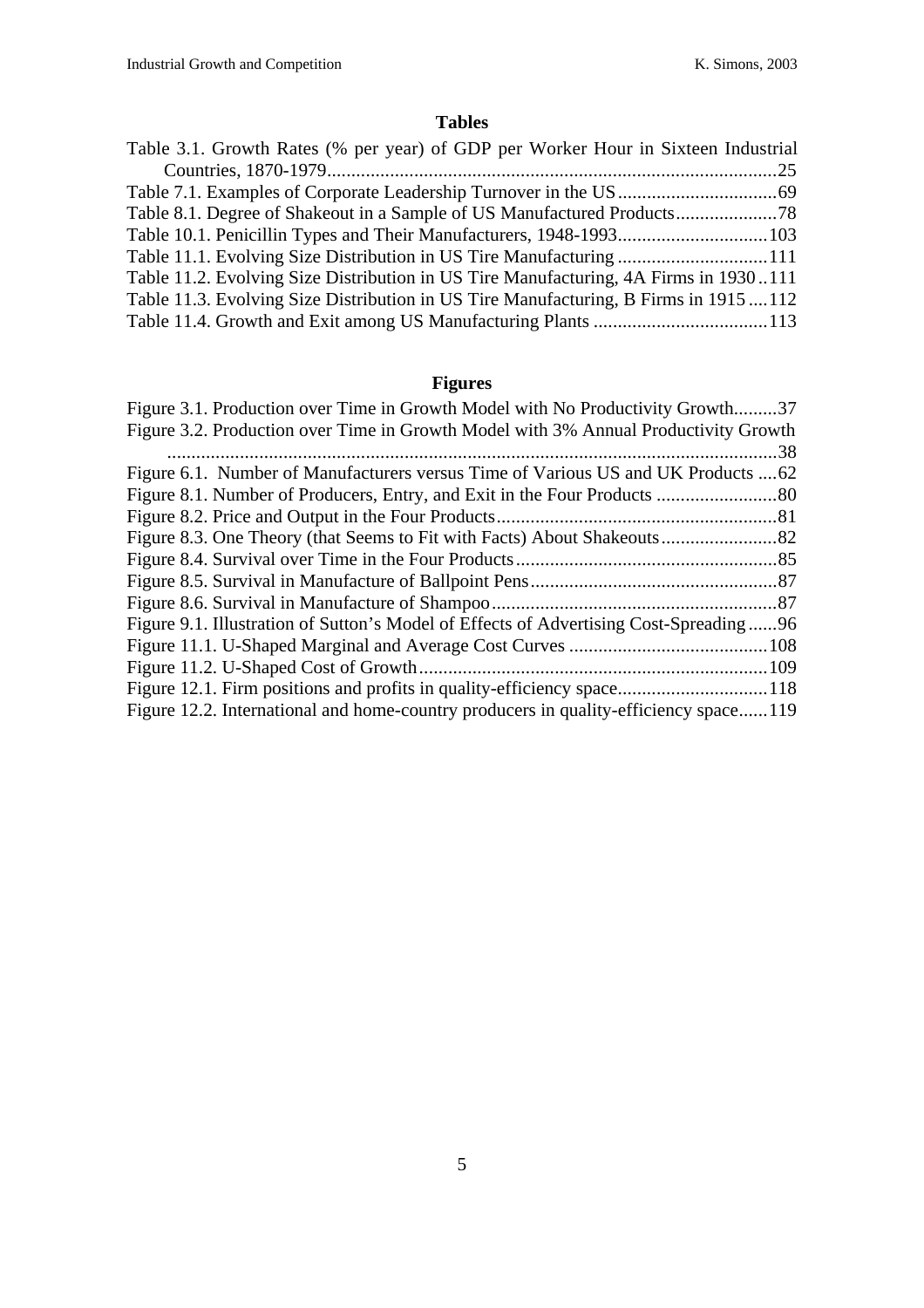## Syllabus for EC2212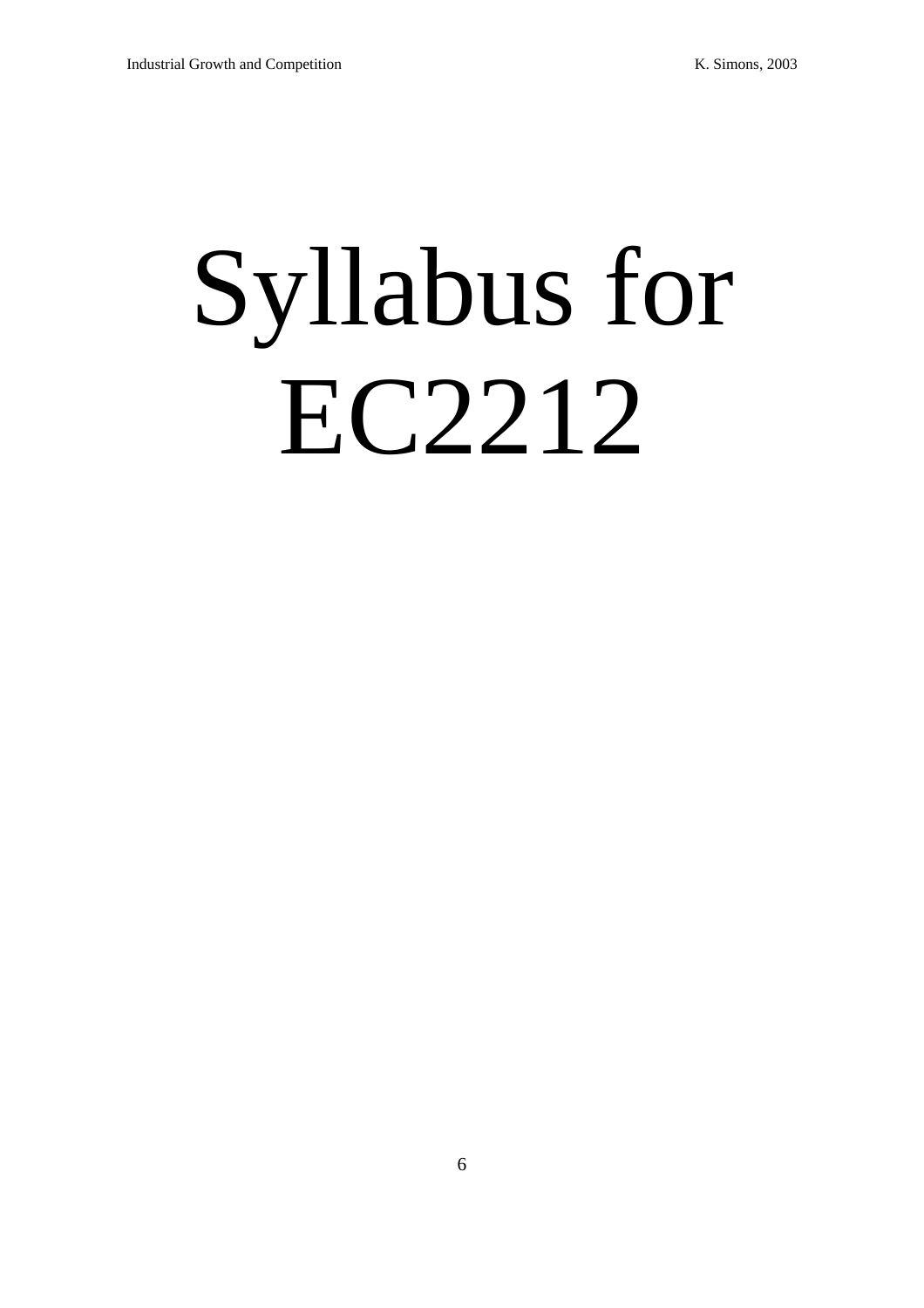#### 1. The Course

The growth of economies depends on the growth and survival of industries and firms. If you analyze national or multinational economies, industry competition, or company management, it is important to know how industries develop and change. A crucial part of this change, in many industries and for overall economic growth, is continual development of new or improved production methods and products.

This course examines industrial change beginning from the inception of an industry. We pay close attention to technology, which often drives industrial competition. We examine the entry, exit, and growth of firms in individual markets, such as the production of automobiles, shampoo, calculators, penicillin, or software. We study how oligopolies form. We talk about possible national policies and strategies for corporate success. Parts of the story include product variety, economies of scale and scope, advertising and distribution, firm growth by expansion or merger, international trade, and the growth of cities.

Analyzing these issues in practice requires considerable research skills, and the course is designed to give you some of those skills. Half your grade in the course will come from a research project. You will learn ways to collect data, analyze it, and relate your findings to topics in the course. Your experience in the project is useful preparation for third-year dissertations, and also for industry studies carried out in financial firms, consultancies, and corporate management.

This is a half-unit course for second- or third-year economics students. Recommended prerequisites are quantitative methods I and principles of economics. Students with other backgrounds should consult the lecturer before registering. As usual for courses at Royal Holloway, Industrial Growth and Competition should take you about ten hours per week. Your grade is based 50% on the research project, and 50% on an end-of-year exam.

#### **Learning Objectives**

In this course, you will learn:

- Ways in which firms change and compete in industries, with a focus on ways related to technological change. Also, ways in which the industries relate to regional, national, and global economic growth.
- Skills useful for research in which you analyze actual firms, markets, or industries.

#### **Schedule**

The following is an approximate schedule, divided into ten weeks:

- 1. Technological Change and Economic Growth
- 2. Sources of Invention: Small Firms and Innovative Networks
- 3. Sources of Improvement and Efficiency: Big Firms and Streamlined Structure
- 4. Evolution of New Industries
- 5. Turnover of Corporate Leadership
- 6. Shakeouts
- 7. Sources of Increasing Returns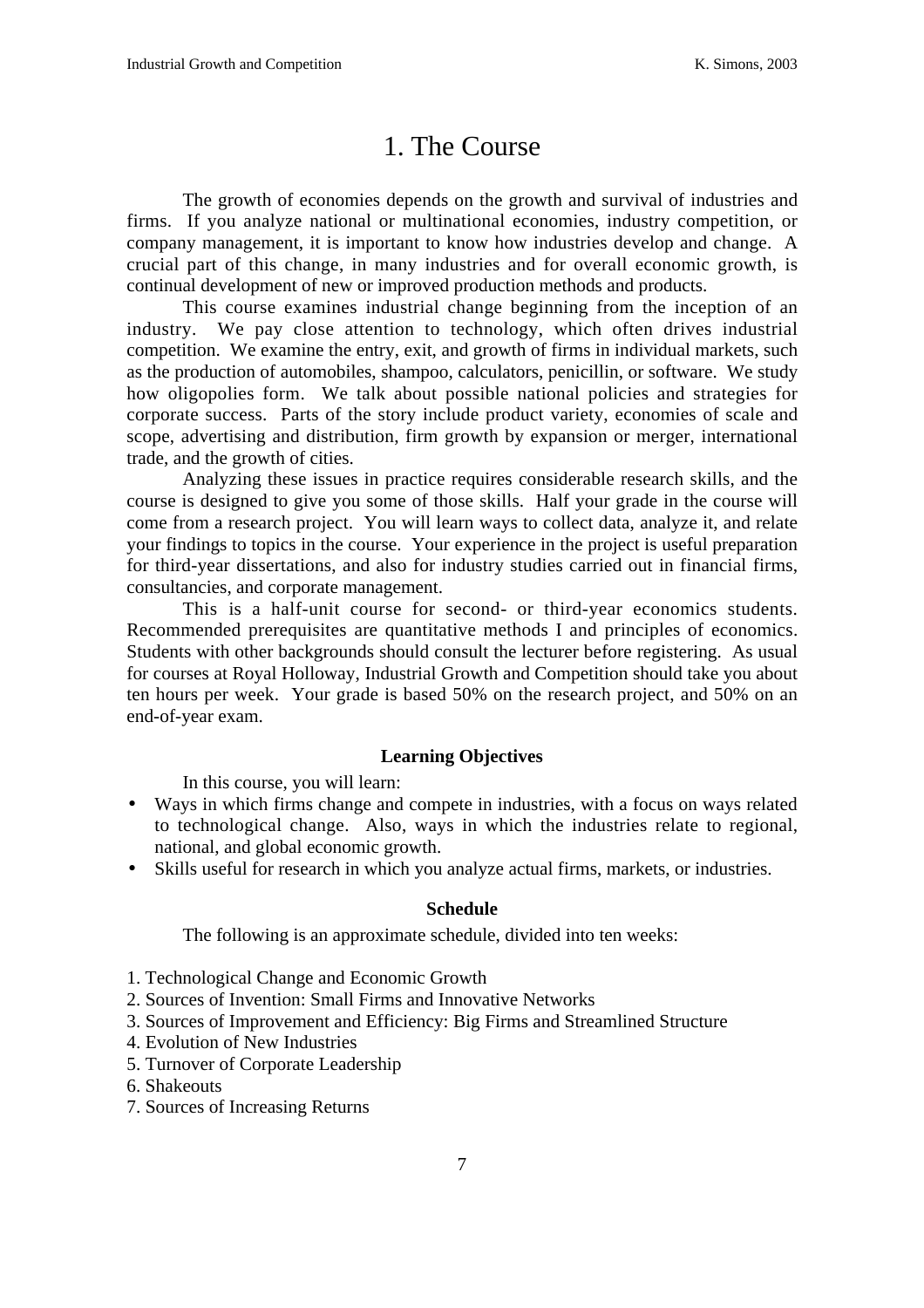8. Product Niches, Patents, Economies of Production Scale, & Other Influences on Dynamics

9. Firm Growth

10. Supporting Economic Growth

#### **Lectures and Seminars**

Lectures are for all students simultaneously, and mainly provide a first-pass opportunity to learn the material in the lecture notes. Feel free to ask questions; sometimes you will be asked questions too. Seminars involve fewer students at a time so it is easier to discuss course material and practice with it, and discuss how to handle your ongoing projects. Attendance will be taken at seminars and if you fail to attend more than one seminar, expect to be questioned by your advisor and/or by the department's academic coordinator; in extreme cases students may even be barred from exams for nonattendance! (These attendance policies hold for all courses in the department.) Before each seminar, you absolutely must study all sections of the course notes that pertain to lectures given to date. We will discuss this material and you will be quizzed and put on the spot to answer questions! Studying the course notes should not take long so this should not be a big burden; the other required readings (see below) may be done at any appropriate time. Bring your course notes with you to the seminars. Seminars will involve many kinds of activities, including at one point a game that will help you experience firsthand some of the industry theories in the course.

#### **Projects, Assignments, and Due Dates**

You choose, during the first seminar session, a research topic to analyze during the course. Every project will involve collection of some empirical evidence (or simulated data in rare cases), statistical analysis of the evidence, and a write-up with reference to the relevant literature. As the course goes along, I will guide you to go through these processes. You will be part of a team that gathers key information, but ultimately you will do your own analyses and write your own report. You and your team should start reading and gathering relevant information right away. Biweekly assignments will help you prepare the final project report, because each assignment requires you to do a key piece of the project work.

Note the following due dates. Assignments are due in your seminar classes and will be discussed but not be collected; you will tick a sheet indicating whether you have done the assignment. Two copies of the final project report must be handed in to the department office by noon on the last day of the spring term.

| 28 Jan. | Assignment 1 | Team report: literature review about the team's topic              |  |  |  |  |
|---------|--------------|--------------------------------------------------------------------|--|--|--|--|
| 11 Feb. | Assignment 2 | Team report: data listing and documentation (data                  |  |  |  |  |
|         |              | collection required!)                                              |  |  |  |  |
| 25 Feb. |              | Assignment 3 Individual report: literature review about your topic |  |  |  |  |
| 11 Mar. |              | Assignment 4 Individual report: data analysis                      |  |  |  |  |
| 18 Mar. |              | Assignment 5 Draft version of your final project                   |  |  |  |  |
| 28 Mar. |              | Project Report Two copies of your final report due by 12:00 noon   |  |  |  |  |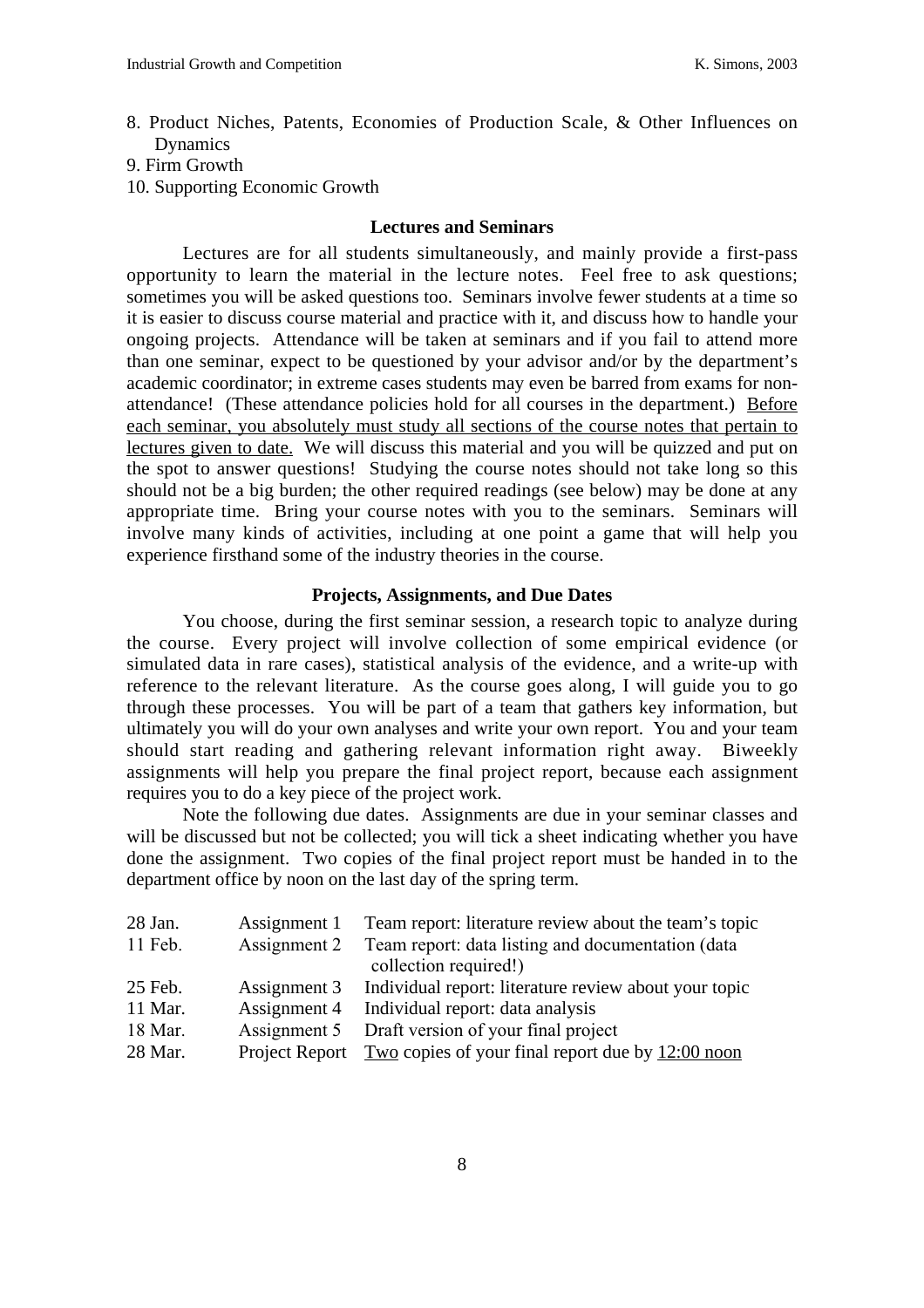#### **Readings**

In addition to reading for your project, the main reading is my course notes. The course notes are essentially a draft textbook, which I wrote because there is no textbook that covers the topics of the course. The notes are not as extensive as a fully-developed text, and to flesh out your knowledge you will need to read from further sources.

Further required and optional readings are listed in the course notes. You must look at the required readings to extract the main points, but I don't expect you to read every word. The course notes include self-study questions to direct your reading. The optional further readings are useful if your project relates to a topic, or if you want to learn more. Almost all these readings are in Bedford Library; the course notes tell you where to find them.

Do you want other books about industry economics related to many subjects in the course? Two related texts are Mike Scherer's *Industrial Market Structure and Economic Performance* (Bedford Library 338.758 SCH), an impressive and widely-used compendium of empirical facts and some theoretical models in industry economics, and Mike Scherer's *Industry Structure, Strategy, and Public Policy* (338.973 SCH)*,* which illustrates principles of industry economics with analyses of nine industries. Also useful are Jean Tirole's *The Theory of Industrial Organization* (338.6 TIR), Stephen Martin's *Advanced Industrial Economics* (338 MAR), and David Brewster's *Business Economics: Decision-Making and the Firm* (338.751 BRE).

#### **Project and Assignments**

See the Project Guide for information about the course project and assignments.

Two copies of your project report are due in the Economics Department Office by Friday 28 March at 12:00 noon. The department has taken the policy that late assignments receive grades of zero, so it is critical to finish your project well in advance! The project report must be completed by you, not by your team. The report may include sections written by the team as long as the authors are clearly identified; however, expect to receive a grade of zero if you submit only a team-written part of a report. Don't forget to put your name on the front of your report.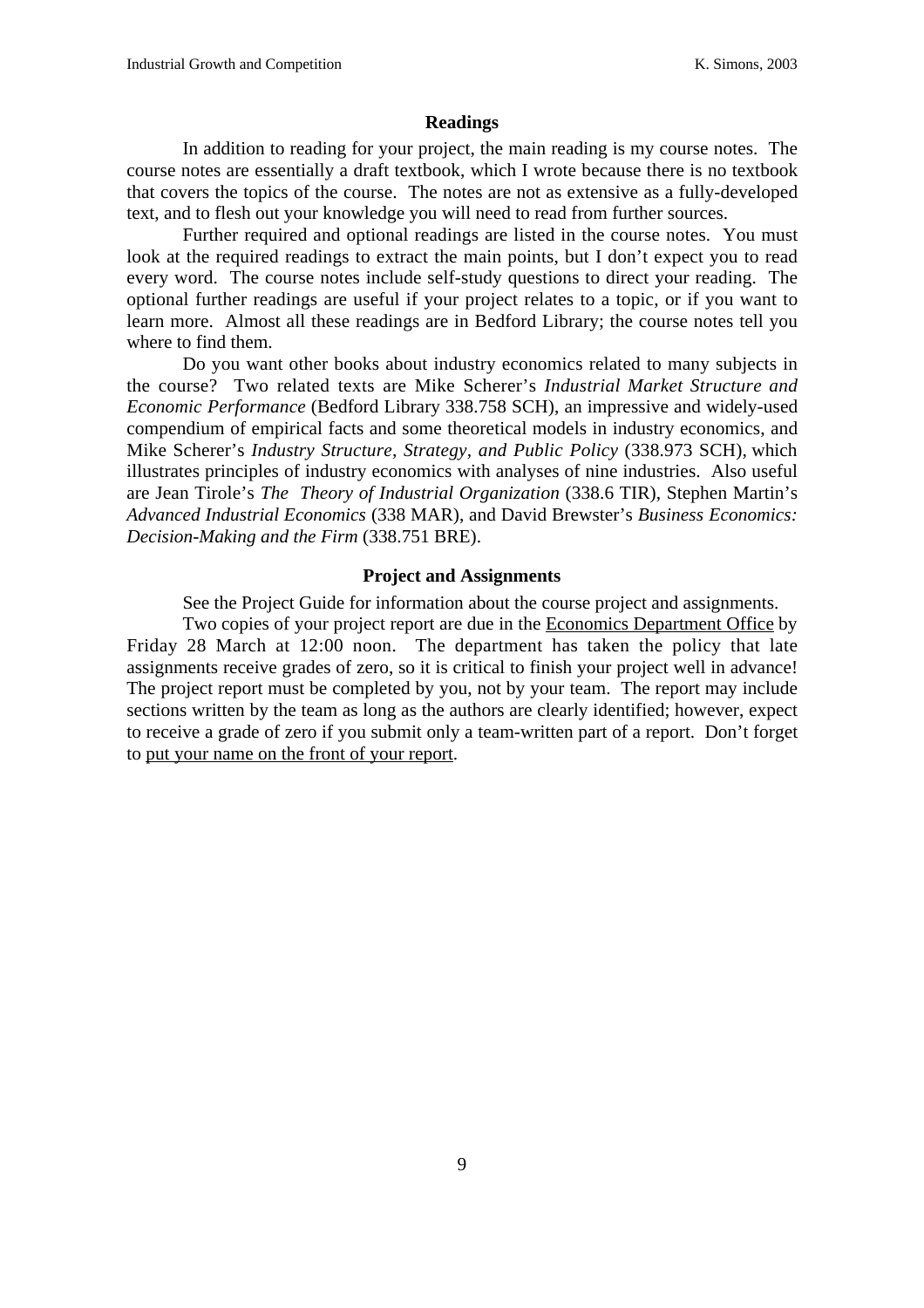#### 2. Quick Reference to Readings

The following codes are used for where you can find each reading:

- **B** Bedford Library main collection.
- **R** Bedford Library, restricted (short) loan section.
- **O** Bedford Library, offprint collection in the restricted (short) loan section.
- **J** Bedford Library, journals shelves.
- **E** Electronic journal collection accessible from the Royal Holloway library web site.
- **W** Web, accessible via the internet at the address specified.

**U** Available elsewhere in the University of London system (LSE or, in one case, Imperial). Ask the Bedford Library enquiry desk before going, in case you need an official admission document.

#### **Week 1. Technological Change and Economic Growth**

Look at These Readings (in order of importance)

- Walker, William. "National Innovation Systems: Britain." In Nelson, Richard R., ed. *National Innovation Systems*. New York: Oxford University Press, 1993. Chapter 5, pp. 158-191. **O B R** 338.06 NAT. Gives an overview of industrial innovation in Britain. If you are from another country, the book might have a chapter about your country too.
- Yates, Ivan. "An Industrialist's Overview of Manufacturing and Economic Growth." In Yates, Ivan, ed. *Innovation, Investment and Survival of the UK Economy*. London: Royal Academy of Engineering, 1992. Chapter 1, pp. 5-24. **B** check call number in catalog (new addition). Argues the importance of manufacturing industry, and the innovative change that drives its growth, for the UK economy. Useful though at points sloppy (e.g., the triangle drawn on fig. 3 is unnecessary and inappropriate: why should it point at 0 instead of  $-3$  or  $+0.2$ ?).
- Walker, John. "Service Sector Adjustment and the Implications for Manufacturing." In Yates, Ivan, ed. *Innovation, Investment and Survival of the UK Economy*. London: Royal Academy of Engineering, 1992. Chapter 3, pp. 45-51. **B** check call number in catalog; same as above. Presents evidence that service industries are unlikely to provide a strong growth impetus for the UK economy (unless unanticipated growth areas in services can be created through innovative approaches to service industries).

- Chandler, Alfred D. *The Visible Hand: The Managerial Revolution in American Business*. Cambridge: Belknap (Harvard University Press), 1977. **B** 338.75 CHA. A monumental document that provided for the first time an integrated history of American industry from the 1700s into the 1900s.
- Chandler, Alfred D., Jr. *Scale and Scope*. Cambridge, MA: Harvard University Press, 1990. **B R** 338.644 CHA. Another monumental document, analyzing industrial history in the United States and Europe during the 20th century.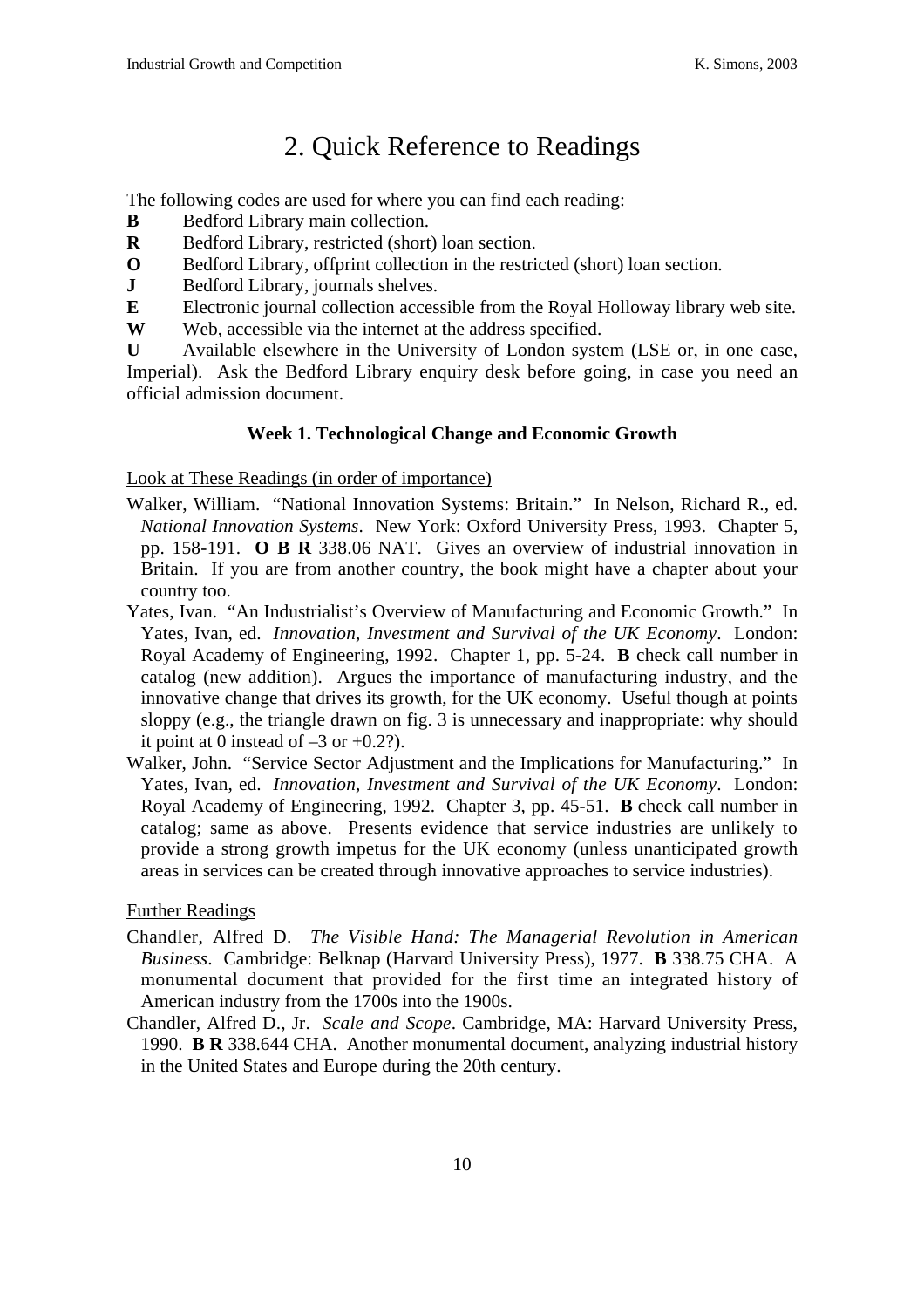- Hounshell, David A. *From the American System to Mass Production, 1800-1932*. Baltimore: Johns Hopkins University Press, 1984. **B** 338.644 HOU.
- Landes, David S. *The Unbound Prometheus: Technological Change and Industrial Development in Western Europe from 1750 to the Present*. Cambridge: Cambridge University Press, 1969. **B** 338.94 LAN. The key history of European industrial development from 1700 until shortly after World War II.
- Mokyr, Joel. *The Lever of Riches: Technological Creativity and Economic Progress*. Oxford, 1990. **R** 338.06 MOK. A seminal history and analysis of technological advance, mostly in the western world, over more than two millennia; illustrates the fundamental role of technical change in economic growth.
- Mowery, David C. and Nathan Rosenberg. *Technology and the Pursuit of Economic Growth*. Cambridge: Cambridge University Press, 1989. **B** 338.06 MOW.
- Pratten, Clifford F. "The Manufacture of Pins." *Journal of Economic Literature* 18 (March), 1980, pp. 93-96. **E**.
- Rosenberg, Nathan. *Inside the Black Box: Technology and Economics*. Cambridge: Cambridge University Press, 1982. **B** 338.06 ROS. Chapter 1 is an excellent overview of the role of technological progress in economic growth over a long time span.
- Scherer, F.M. and David Ross*. Industrial Market Structure and Economic Performance*, 3rd ed. Boston: Houghton-Mifflin, 1990. **R** 338.758 SCH. Chapter 17 considers technological change; focus on the earlier parts of the chapter, pages 613-630 in the book's third edition.
- Solow, Robert M. "Technical Change and the Aggregate Production Function." *Review of Economics and Statistics* 39 (August), 1957, pp. 312-320. **O J E**. This paper, which in part led to Solow's Nobel prize, analyzes the extent to which US labor productivity growth from 1909 to 1949 stemmed from increased capital intensity. The answer stunned many economists of the time: capital apparently was of little relevance to productivity growth; technological advances and increased skill of workers apparently contributed over 80% of the labor productivity growth.
- von Tunzelmann, G. N. *Technology and Industrial Progress: The Foundations of Economic Growth*. Aldershot, UK: Edward Elgar, 1995. **B** 338.06 VON.

#### **Week 2. Sources of Invention — Small Firms and Innovative Networks**

- Saxenian, AnnaLee. *Regional Advantage: Culture and Competition in Silicon Valley and Route 128*. Cambridge, Mass.: Harvard University Press, 1994. **B R** 338.4762 SAX. Argues for the importance of a culture of cooperation and openness in order to make regional agglomerations of firms as beneficial as possible to the firms involved.
- Jacobs, Jane. *The Economy of Cities*. New York: Random House, 1969. **B R** 338.091732. Describes regional circumstances that affect innovation by firms, and relates these patterns to the growth and stagnation of cities.
- Jewkes, John, David Sawers, and Richard Stillerman. *The Sources of Invention*, 2nd ed. New York: W.W. Norton & Co., 1969. **B** 608.7 JEW. Points out that, among those innovations that take the form of new products, many originate from individuals or small firms.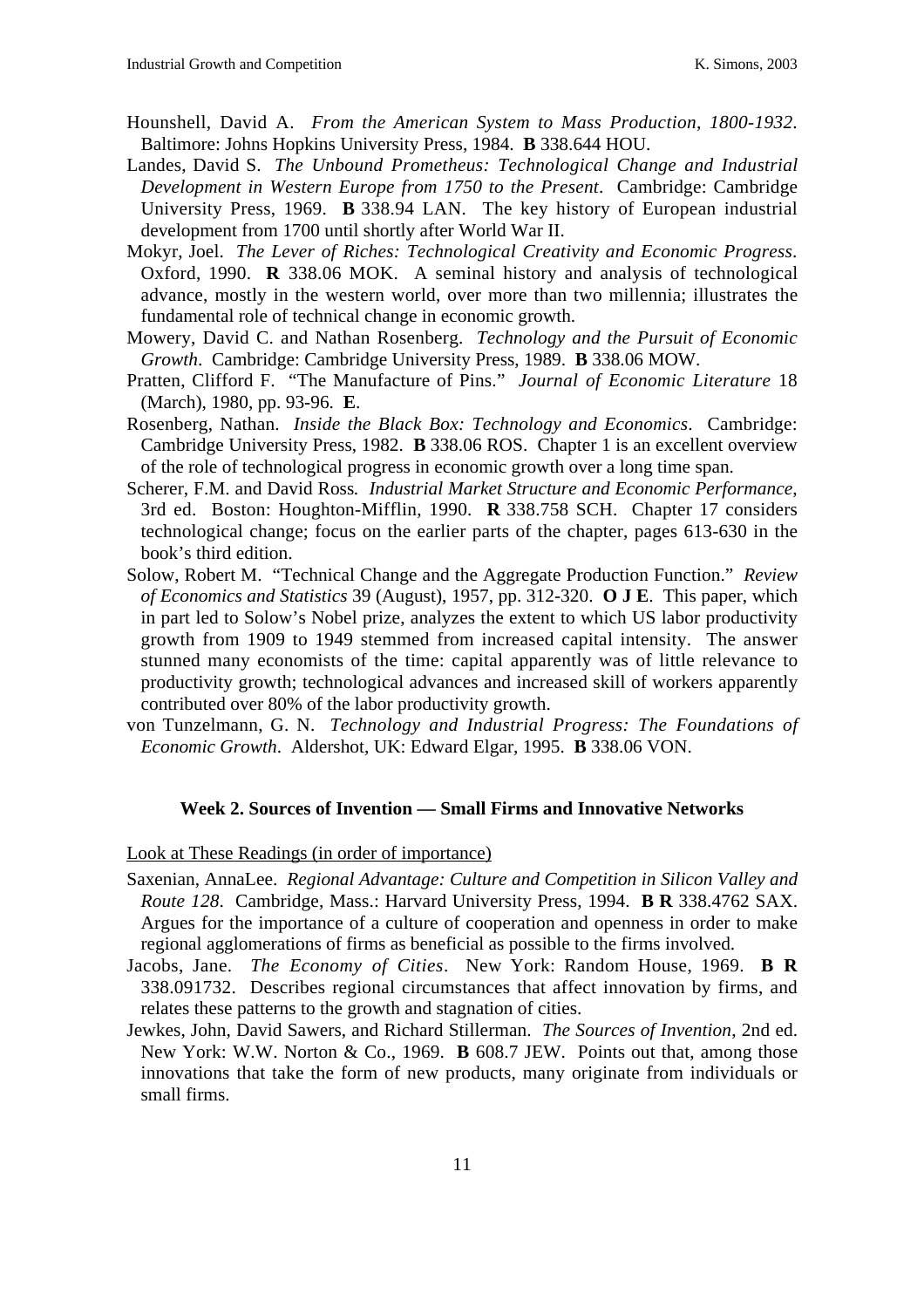#### Further Readings: Importance of Small Firms

- Jacobs, Jane. *Cities and the Wealth of Nations: Principles of Economic Life*. 1985. **R** 301.36 JAC.
- Schumpeter, Joseph A. *The Theory of Economic Development: An Inquiry into Profits, Capital, Credit, Interest, and the Business Cycle*. 1912. Translated from the German by R. Opie, Harvard University Press, 1934. **B** 338.5 SCH. The author became a very controversial leading economist, as you will see from his later book *Capitalism, Socialism, and Democracy* next week. Because this earlier book considers the importance of small firms for creating technological ferment and advance, it is valuable to consider it along with the later book which relatedly argues for the importance of large firms to technological advance.

#### Further Readings: Agglomerative Networks & Economic Growth

- Glaeser, Edward L., Hedi D. Kallal, José A. Scheinkman, Andrei Shleifer. "Growth in Cities." *Journal of Political Economy* 100 (6), 1992, pp. 1126-1152. **E**.
- Jaffe, Adam, Manuel Trajtenberg, and Rebecca Henderson. "Geographic Localization of Spillovers as Evidenced by Patent Citations." *Quarterly Journal of Economics*, 108, 1993, pp. 577-98. **E**.
- Krugman, Paul. "Increasing Returns and Economic Geography." *Journal of Political Economy* 99 (3), 1991, pp. 483-499. **E**.

#### Further Readings: Where Firms Get Innovative Ideas

- Gibbons, Michael, and Ron Johnston. "The Roles of Science in Technological Innovation." *Research Policy* 3, 1974, pp. 220-242. **U** Imperial College central library, level 3 periodicals 351.85.
- Johnston, Ron and Michael Gibbons. "Characteristics of Information Usage in Technological Innovation." *IEEE Transactions on Engineering Management*, EM-22 (1: February), 1975, pp. 27-34. **U** Imperial College central library, level 2 periodicals 62 IEEE.
- von Hippel, Eric. *The Sources of Innovation*. Oxford: Oxford University Press, 1988. **R** 338.06 HIP.

#### **Week 3. Sources of Improvement and Efficiency — Big Firms and Streamlined Structure**

- Cohen, Wesley. "Empirical Studies of Innovative Activity." In Stoneman, Paul, ed., *Handbook of the Economics of Innovation and Technological Change*, Oxford: Basil Blackwell, 1995, pp. 182-264. **O B** 338.06 HAN. A dense review of empirical research on industrial innovation and technological change. Learn the main concepts and points, not the many minute details.
- Schumpeter, Joseph. *Capitalism, Socialism, and Democracy*. New York: Harper, 1942. **B R** 320.531 SCH. Examine especially chapters 7 and 8, which contain a core idea that triggered much heated debate and research, because Schumpeter argued that the classical economic focus on highly-competitive markets full of small firms was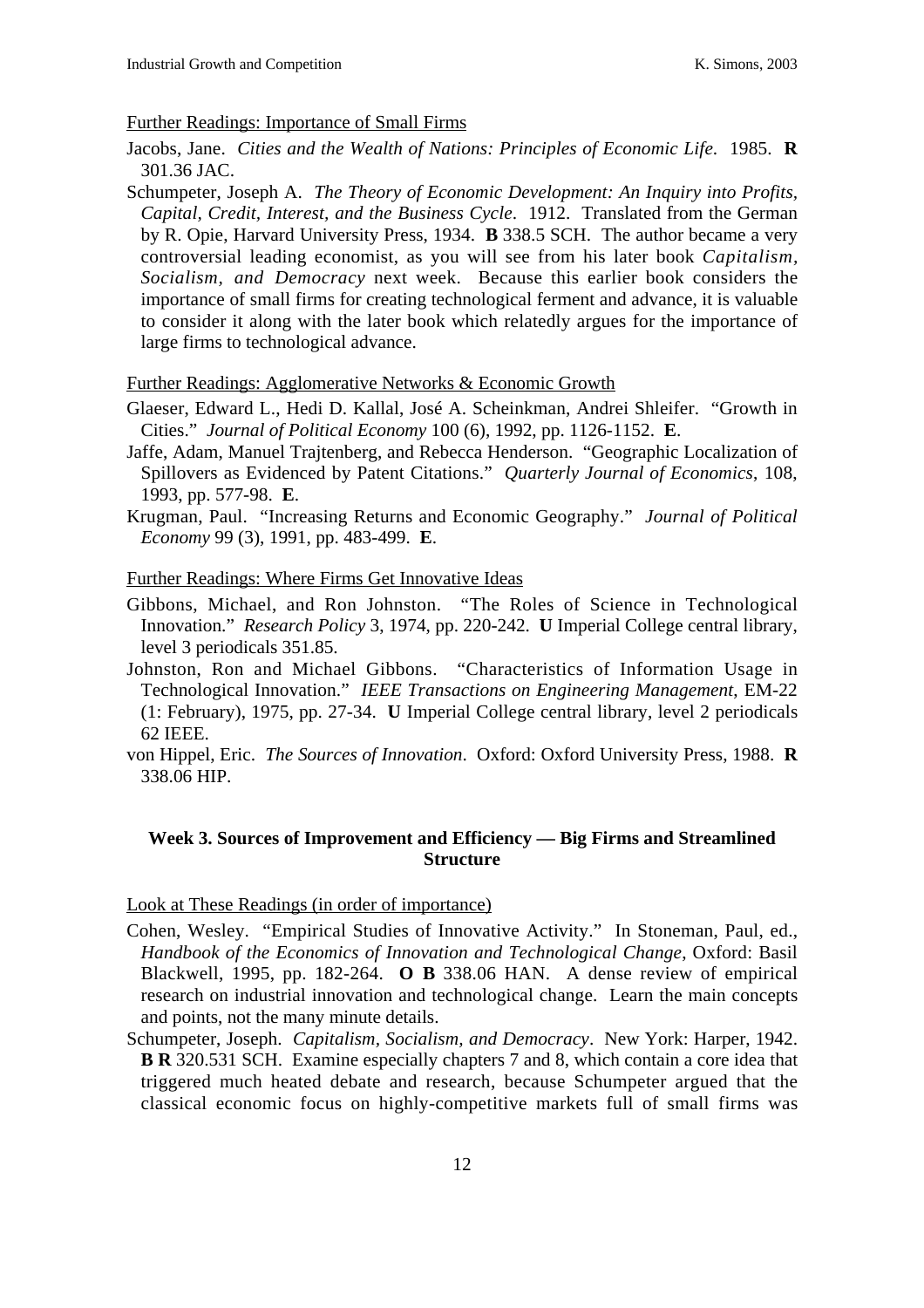completely backward from the focus most relevant to understanding the processes of economic growth.

#### Further Readings

- Cohen, Wesley and Steven Klepper. "A Reprise of Size and R&D." *Economic Journal* 106, 1996, pp. 925-951. **O J E**. Argues for a re-interpretation of the evidence on firm size and R&D. Explains how observed empirical patterns, of roughly constant R&D spending per employee for firms of varying sizes and of lower returns to R&D for larger firms, in fact may result from larger firms exploiting R&D possibilities more fully and hence accomplishing more overall innovation than a group of smaller firms that add up to the same size as a large firm would accomplish.
- Chandler, Alfred D. *The Visible Hand: The Managerial Revolution in American Business*. Cambridge: Belknap (Harvard University Press), 1977. **B** 338.75 CHA. A monumental document that provided for the first time an integrated history of American industry from the 1700s into the 1900s.
- Chandler, Alfred D., Jr. *Scale and Scope*. Cambridge, MA: Harvard University Press, 1990. **B R** 338.644 CHA. Another monumental document, analyzing industrial history in Europe and the United States during the 20th century.
- Levin, Richard C., Alvin K. Klevorick, Richard R. Nelson, and Sidney G. Winter. "Appropriating the Returns from Industrial Research and Development" (including commentary by Richard Gilbert). *Brookings Papers on Economic Activity* 3, 1987, pp. 783-831. **U** LSE library journals HC101. This paper investigates to what extent firms can "appropriate," or receive, the economic value of their inventions, through patents and other means.

#### **Week 4. Evolution of New Industries**

- Klepper, Steven, and Elizabeth Graddy. "The Evolution of New Industries and the Determinants of Market Structure." *RAND Journal of Economics* 21 (1: Spring), 1990, pp. 27-44. **O J**. Focus on the first half of the paper, to gain an understanding of some important empirical patterns in the dynamics of product industries.
- Hannan, Michael T., and John Freeman. *Organizational Ecology*. Cambridge, Mass.: Harvard University Press, 1989. **R** 338.74 HAN. This book argued for analysis of industries (and other "populations of organizations") using models similar to those in ecology that describe populations of animals; it started a large trend in sociology research that is also pertinent to industry economists. Get the main ideas and a sense of the methods used by the authors.
- Geroski, Paul A. *Market Dynamics and Entry*. Oxford: Blackwell, 1991. **R** 338.6 GER. Use chapters 1-3, which give you a sense of the bulk of economic research that has gone on — mostly at an economy-wide level or for very aggregated industry groups rather than for specific products — regarding the entry of new firms.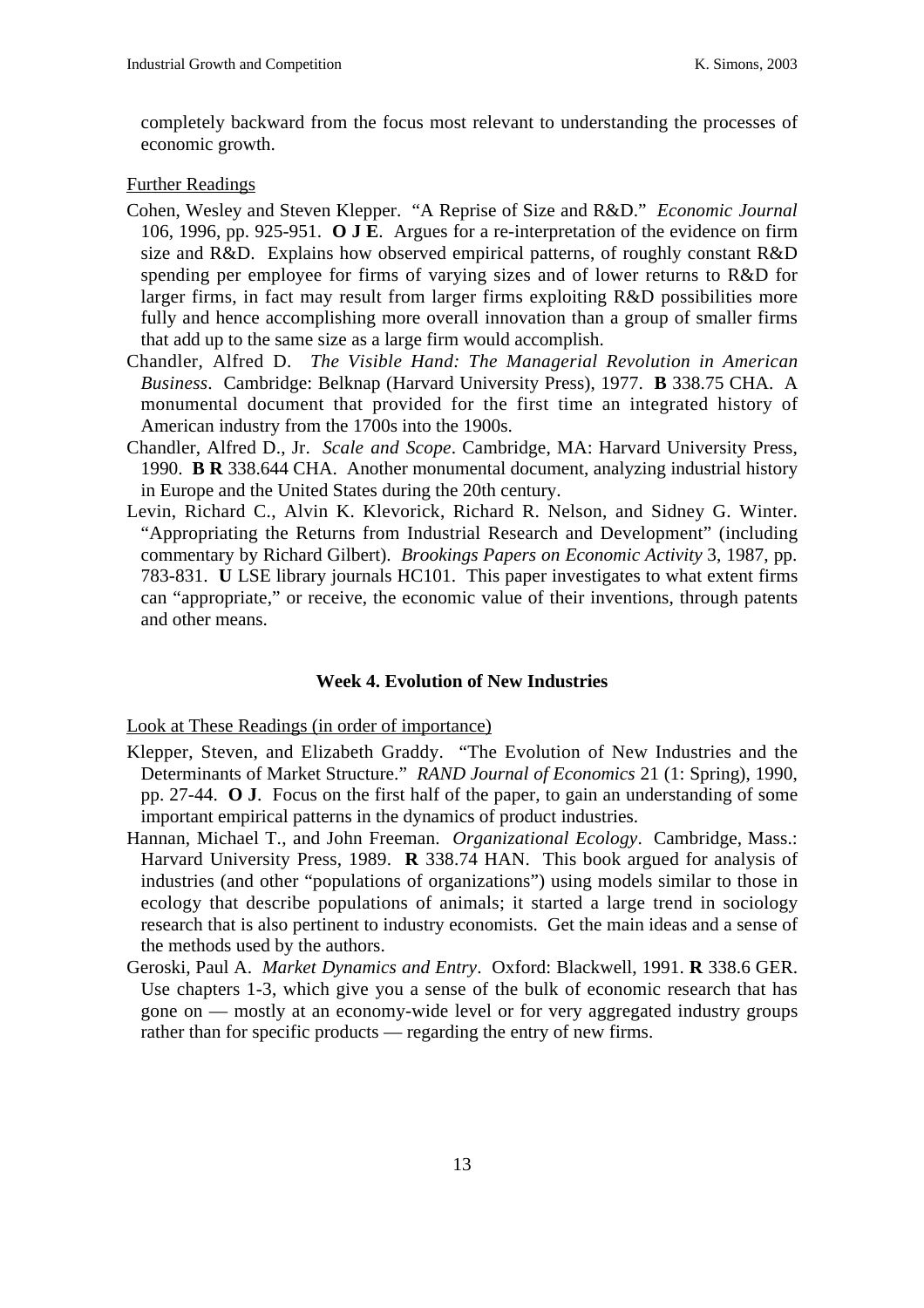- Audretsch, David B. *Innovation and Industry Evolution*. Cambridge, Mass.: MIT Press, 1995. **B** 338.06 AUD.
- Audretsch, David B. "New-Firm Survival and the Technological Regime." *Review of Economics and Statistics* (August), 1991, pp. 441-450. **E**. Audretsch characterizes different industries as belonging to different "technological regimes," with alternative patterns of new-firm survival.
- Baldwin, John R. *The Dynamics of Industrial Competition: A North American Perspective*. Cambridge: Cambridge University Press, 1998. **B** 338.70971 BAL.
- Carroll, Glenn R., and Michael T. Hannan, eds. *Organizations in Industry: Strategy, Structure, and Selection*. Oxford: Oxford University Press, 1995. **R** 338.74 ORG. This book investigates some organizational ecologists' notions of the dynamics of industries, through a series of industry case studies.
- Davis, Steven J., John C. Haltiwanger, and Scott Schuh. *Job Creation and Destruction*. Cambridge, Mass.: MIT Press, 1996. **B** 331.12 DAV. Entry and exit of firms, or their growth or contraction, coincide with the creation and destruction of jobs. The authors analyze these patterns in the US using a new census dataset, and argue for explanations of some important economic patterns.
- Gort, Michael, and Steven Klepper. "Time Paths in the Diffusion of Product Innovations." *The Economic Journal*, 92, Sept. 1982, pp. 630-653. **O E**. This paper is a forebear of Klepper and Graddy's paper cited above; the main differences are that this one has a somewhat smaller dataset to work from and a different (one could say less advanced) theoretical model.
- Krugman, Paul. "Technological Change in International Trade." In Stoneman, Paul, ed., *Handbook of the Economics of Innovation and Technological Change*, Oxford: Basil Blackwell, 1995, pp. 342-365. **B** 338.06 HAN. This literature review is unusually well-written and hence readable. Section 3 pertains to the product life cycle theory as it has been applied to international trade, and is why I'm suggesting this reading. But the whole article may be of interest.
- Porter, Michael E. *Competitive Strategy: Techniques for Analyzing Industries and Competitors*. New York: Free Press, 1980. **B** 338.6048 POR (also **O** chapter 1). Porter, the guru of strategic management, collects important impacts on competitive dynamics and provides a framework to think about them.
- Simons, Kenneth L. "Product Market Characteristics and the Industry Life Cycle." Working paper, Royal Holloway, University of London, 2002. Early version at **W** www2.rhul.ac.uk/~uhss021, or ask me for the full updated version. Shows that underlying technological or other characteristics drive industry outcomes systematically. Part of the paper compares the US industries studied by Klepper and Graddy (and previously Gort and Klepper) with the same industries in the UK, to verify the idea that underlying product- or technology-specific traits of industries are prime determinants of the industries' evolutionary processes.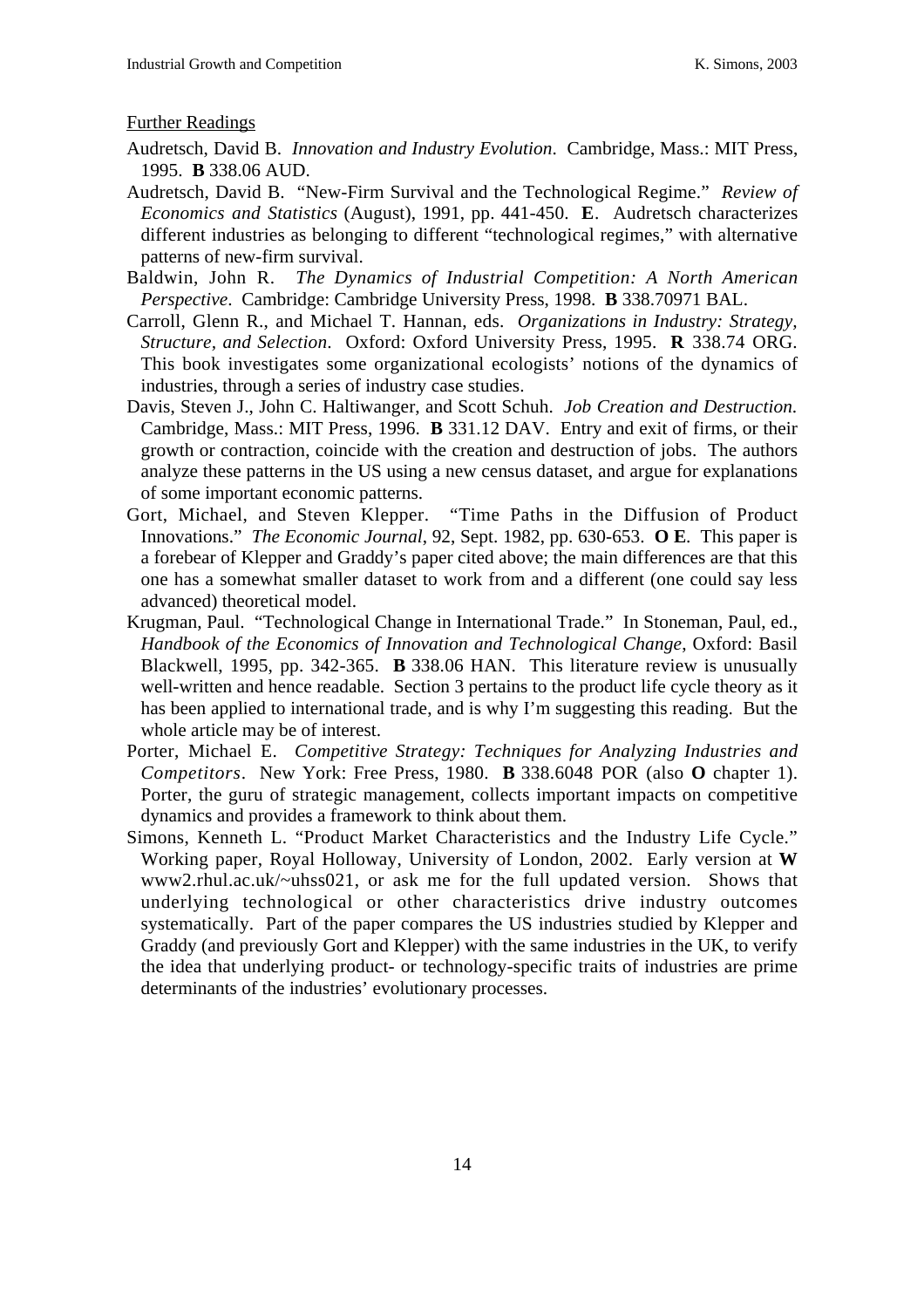#### **Week 5. Turnover of Corporate Leadership**

#### Look at These Readings

Tushman, Michael L., and Philip Anderson. "Technological Discontinuities and Organizational Environments." *Administrative Science Quarterly* 31, 1986, pp. 439- 465. **O**. This paper has generated much interest about how existing producers of a product might have trouble adapting to technological changes in the product or its manufacturing methods, hence allowing new producers a chance to break into the market.

- Anderson, Philip and Michael L. Tushman. "Technological Discontinuities and Dominant Designs: A Cyclical Model of Technological Change*." Administrative Science Quarterly* 35, 1990, pp. 604-633. **O**. In part, this paper argues that technology-related turnover in corporate leadership results from new technologies that require firms to have new "core competencies" — R&D-related skills, personnel, equipment, and organizational and managerial traits.
- Christensen, Clayton M., and Richard S. Rosenbloom. "Explaining the Attacker's Advantage: Technological Paradigms, Organizational Dynamics, and the Value Network." *Research Policy* 24 (2), March 1995, pp. 233-257. **O J**. This paper argues that technology-related turnover in corporate leadership may result because companies are blinded by their customers. The desires of customers may not match with the advantages of new technologies, so the companies may not adopt the new technologies. These companies may be surprised that they lose their market because the new technologies have improved and become much better than the old technologies. However, see the article by King and Tucci, which shows that Christensen and Rosenbloom apparently got their results completely wrong.
- Foster, Richard N. *Innovation: The Attacker's Advantage*. New York: Summit Books, 1986. **U** LSE Library HD45 F75. A management consultant argues that new firms break into market positions and triumph over incumbents by coming up with innovative new products.
- Henderson, Rebecca M. and Kim B. Clark. "Architectural Innovation: The Reconfiguration of Existing Product Technologies and the Failure of Established Firms." *Administrative Science Quarterly* 35, 1990, pp. 9-30. **U** LSE library journals JA1.A3. This paper argues that technology-related turnover in corporate leadership may result because companies are blinded by their mindset about the technology. Scientists, engineers, and managers may be used to how to work with one technology, but a new technology may require a new way of thinking and working that they do not recognize. This problem may occur despite that the company and its employees otherwise have all the right skills and equipment and know-how to pursue the new approach to the industry's technology.
- King, Andrew A., and Christopher L. Tucci. "Incumbent Entry into New Market Niches: The Role of Experience and Managerial Choice in the Creation of Dynamic Capabilities." *Management Science* 48 (2), 2002, pp. 171-186. **J**. Christensen and Rosenbloom seem to have gotten the story wrong in the hard disk drive industry: earlier entrants did better than later entrants.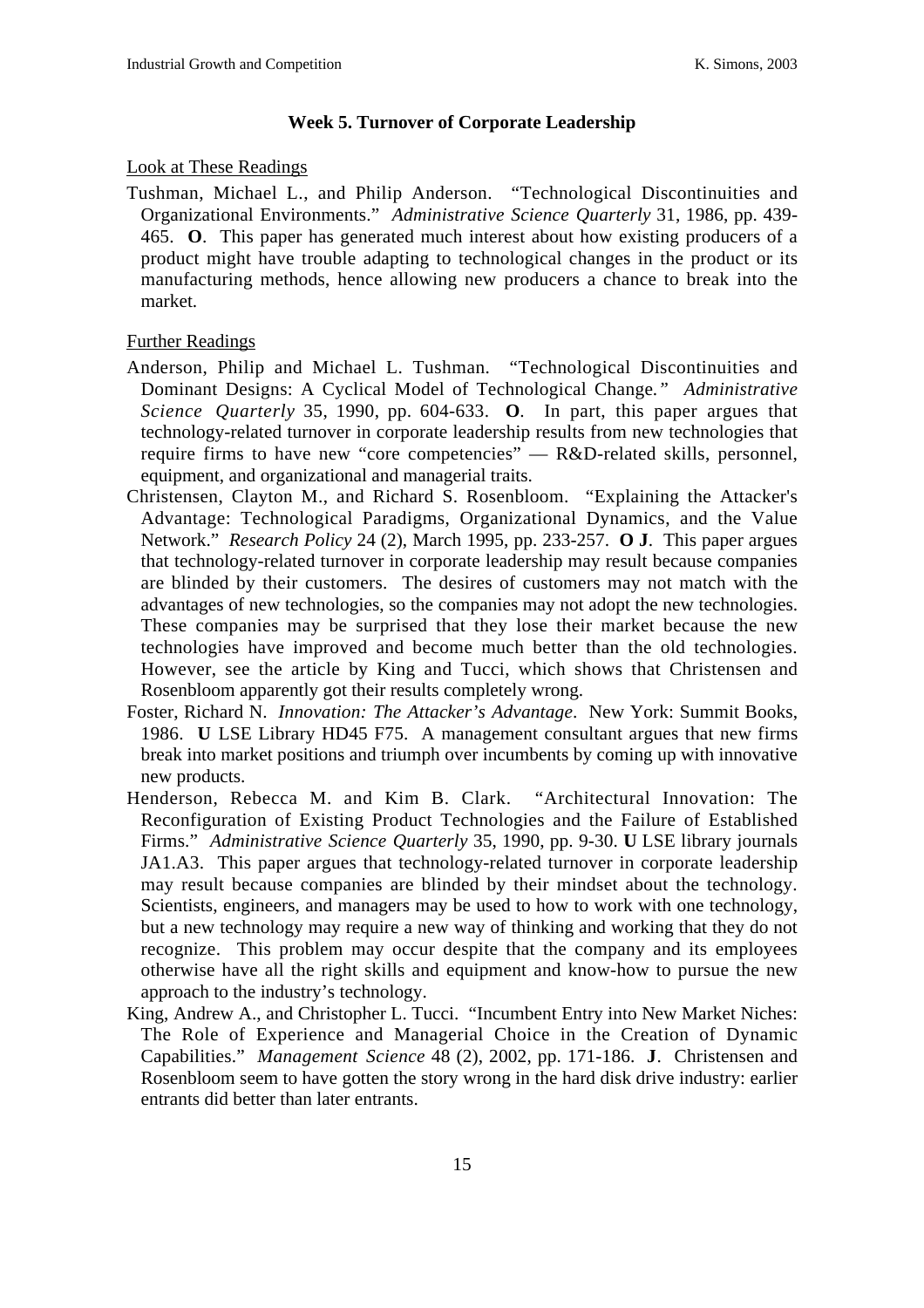- Reinganum, Jennifer F. 1983. "Uncertain Innovation and the Persistence of Monopoly." *American Economic Review* 73(4), 1983, pp. 741-748. **O J**. This classic article develops a simple economic model in which an incumbent and an entrant can try to innovate, reducing their costs when they succeed. For sufficiently drastic innovations, the incumbent has less incentive to innovate than the entrant.
- Schnaars, Steven P. *Managing Imitation Strategies: How Later Entrants Seize Markets from Pioneers*. Free Press (Macmillan), 1994. **B** 338.758 SCH. This book describes a large number of cases of specific products to prove that small, late entrants often can seize markets; in many products, the early movers do not necessarily win and later entrants may even have an advantage.
- Simons, Kenneth L. "Information Technology and Dynamics of Industry Structure: The UK IT Consulting Industry as a Contemporary Specimen." Working paper, 2002b. **W** www2.rhul.ac.uk/~uhss021. Checks for evidence of whether the internet (and earlier the PC) might yet have caused disruptive technology effects among UK IT consultancies.

#### **Week 6. Shakeouts**

Look at These Readings

Klepper, Steven and Kenneth L. Simons. "Technological Extinctions of Industrial Firms: An Inquiry into their Nature and Causes." *Industrial and Corporate Change* 6, 1997, pp. 379-460. **O J**. Investigates four products with extremely severe shakeouts in their numbers of producers, as a means to understand the reasons for shakeouts and how technological change can create highly-concentrated industries.

- Phillips, Almarin. *Technology and Market Structure: A Study of the Aircraft Industry*. D.C. Heath, 1971. **U** LSE library HD9711.U5 P55. A classic study of the rich-getricher phenomenon in industry.
- Jovanovic, Boyan, and Glenn M. MacDonald. "The Life Cycle of a Competitive Industry." *Journal of Political Economy*, 102, 1994, pp. 322-347. **O E**. Captures the idea that new technology may contribute to competition and shakeouts.
- Klepper, Steven. "Entry, Exit, Growth, and Innovation over the Product Life Cycle." *American Economic Review*, 86, 1996, pp. 562-583. **O J E**. A particularly telling model of shakeouts, this seems to come much closer to empirical fact than other authors' theories have come.
- Klepper, Steven and Kenneth L. Simons. "The Making of an Oligopoly: Firm Survival and Technological Change in the Evolution of the U.S. Tire Industry." *Journal of Political Economy*, 108 (4: August), 2000, pp. 728-760. **J E**. Uses rich data from the US tire industry to probe processes of industry evolution and how they involve technological change.
- Klepper, Steven and Kenneth L. Simons. "Dominance by Birthright: Entry of Prior Radio Producers and Competitive Ramifications in the U.S. Television Receiver Industry," *Strategic Management Journal*, 21 (10-11: October-November), 2000, pp. 997-1016. **J**. Shows how prior experience can matter to competitive success.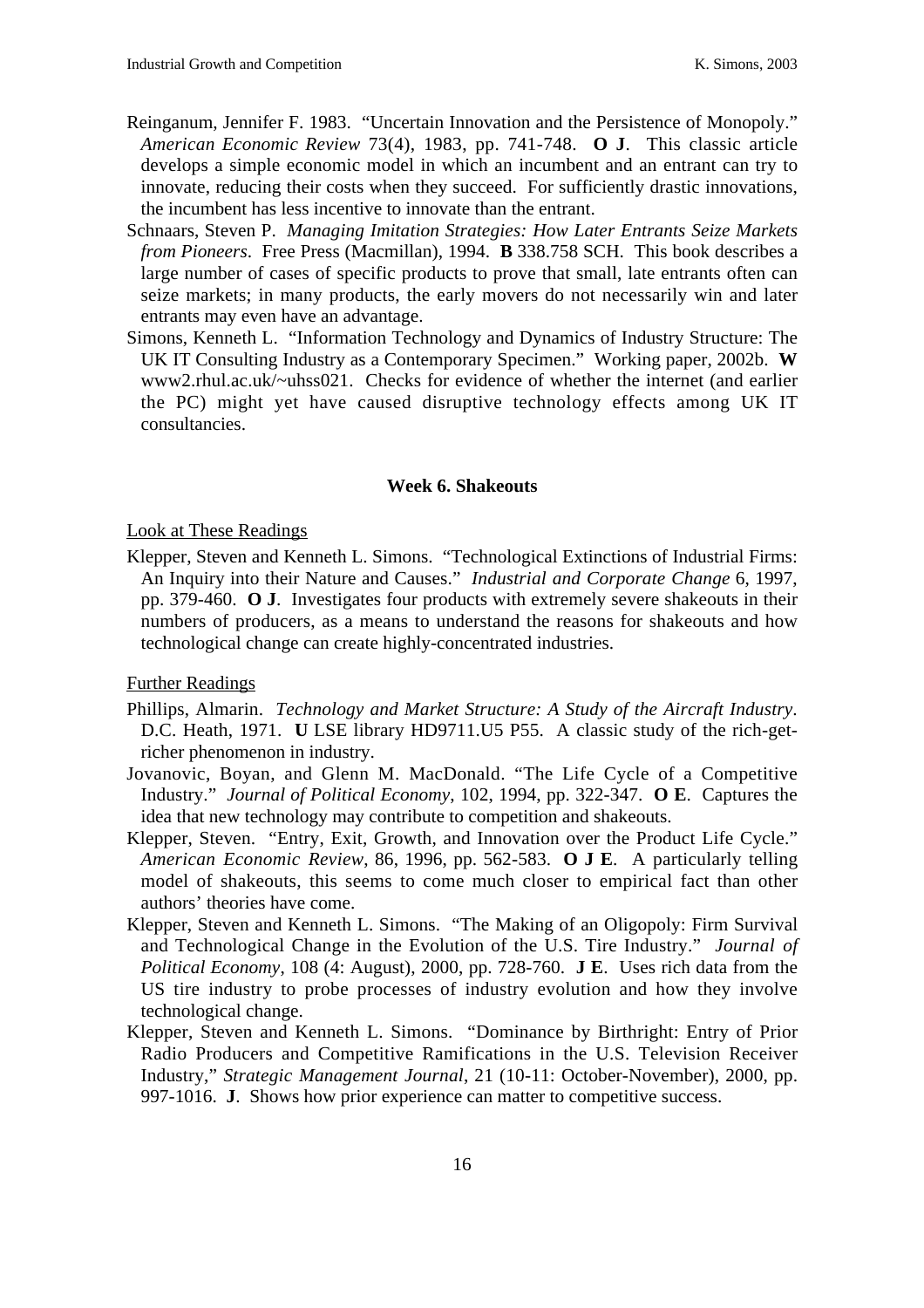- Suárez, Fernando F. and James M. Utterback. "Dominant Designs and the Survival of Firms." *Strategic Management Journal*, 16 (5), June 1995, pp. 415-430. **J**.
- Nelson, Richard R. and Sidney G. Winter. 1978. "Forces Generating and Limiting Concentration under Schumpeterian Competition." *Bell Journal of Economics* 9, pp. 524-548. **J**, or see their classic book which contains the same article: Nelson, Richard R. and Sidney G. Winter. *An Evolutionary Theory of Economic Change*. Harvard University Press (Cambridge, Mass.), 1982. **B** 338.09 NEL.

#### **Week 7. Alternative Reasons for Shakeouts and Industry Concentration**

Look at These Readings (in order of importance)

- Scherer, F.M. and David Ross*. Industrial Market Structure and Economic Performance*, 3rd ed. Boston: Houghton-Mifflin, 1990. **R** 338.758 SCH. Use the section of chapter 4 pertaining to economies of scale and scope (pages 97-141 in the 3rd edition). The evidence suggests that firms and their manufacturing plants face long-run cost curves that involve minimum scales necessary to be efficient. In some industries, plants seem to face diseconomies of scale above some size because of transportation costs and (rarely) other reasons, but the notion of long-run U-shaped cost curves for firms is unproven and is likely pure fiction. Make sure you gain a knowledge of commonlydiscussed reasons for advantages or disadvantages to plant size and firm size.
- Sutton, John. *Sunk Costs and Market Structure: Price Competition, Advertising, and the Evolution of Concentration*. Cambridge, Mass.: MIT Press, 1991. **B R** 338.6 SUT. This book escapes the problem that theories of market competition and product differentiation generate almost any result depending on the particular assumptions; it does so by predicting *bounds* on the results instead of specific results. It argues that advertising cost spreading and other sources of sunk costs or increasing returns — such as the R&D cost spreading considered earlier in this course — can cause a market to become tightly concentrated among a few producers, whereas markets without these influences need not become tightly concentrated. I suggest you not worry about understanding the mathematical model – which some people argue has drawbacks anyway – but get the notion of bounds and look at how Sutton uses empirical evidence to support his case.
- David, Paul. "Clio and the Economics of QWERTY." *American Economic Association Papers and Proceedings* 75 (2), May 1985, pp. 332-337. **O J E**. Illustrates how a particular technology, not necessarily the most efficient technology, can become locked in place as a result of historical accident.

- Achi, Zafer, Andrew Doman, Olivier Sibony, Jayant Sinha, Stephan Witt. "The Paradox of Fast Growth Tigers." *McKinsey Quarterly*, (3), 1995, pp. 4-17. **O J**. An easyreading managerial-audience article on firm growth with increasing returns dynamics.
- Arthur, W. Brian. "Competing Technologies, Increasing Returns, and Lock-In by Historical Events." *Economic Journal* 99 (March), 1989, pp. 116-131. **J E**.
- Liebowitz, S. J. and Stephen E. Margolis. "The Fable of the Keys." *Journal of Law and Economics* 33 (1: April), 1990, pp. 1-25. **W** http://www.utdallas.edu/~liebowit/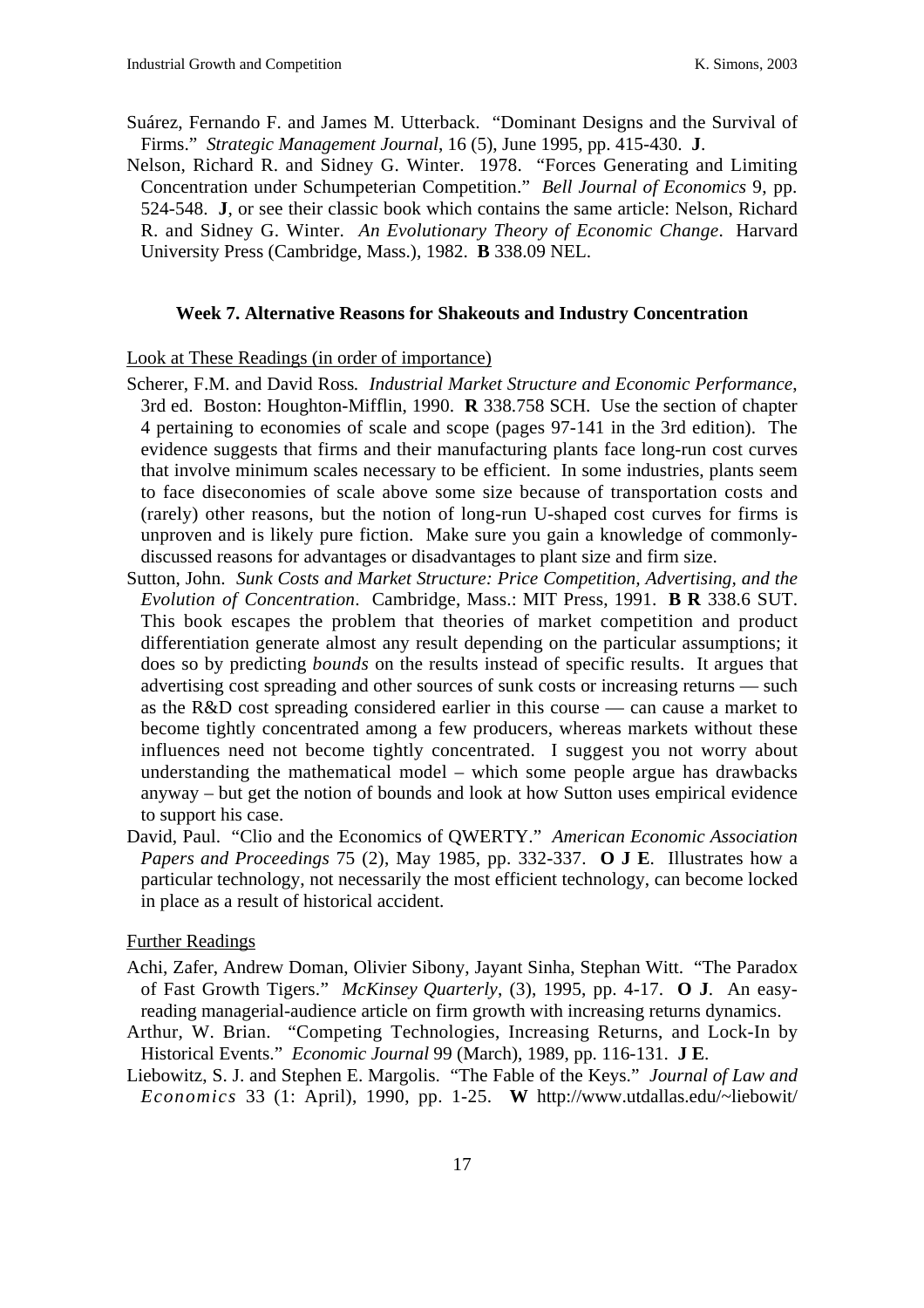keys1.html. Shows that the QWERTY keyboard seemingly is no worse than Dvorak, to argue that there is little evidence that the technology that gets locked in is of poor quality relative to technologies that don't get locked in.

#### **Week 8. Product Differentiation and Market Niches**

#### Look at These Readings (in order of importance)

Shaw, R.W. "Product Proliferation in Characteristics Space: The UK Fertilizer Industry." *The Journal of Industrial Economics* 31 (1/2: September/December), 1982, pp. 69-91. **O**. Examines the differences between the varieties of fertilizer offered for sale by UK manufacturers, and examines how the varieties changed over time in order to test what theories of product differentiation seem to hold up in practice.

#### Further Readings

- Hannan, Michael T., and John Freeman. *Organizational Ecology*. Cambridge, Mass.: Harvard University Press, 1989. **R** 338.74 HAN. Use chapter 5, which discusses a theory of competition for niches of products with fast versus slow market changes.
- Tirole, Jean. *The Theory of Industrial Organization*. Cambridge, Mass: MIT Press, 1988. **O** (chapter 7) **B** 338.6 TIR. Examine chapter 7 to see some common theoretical models of product differentiation, as used in industrial economics. Don't try to learn all the details, but do try to learn the main concepts about how these models portray industries working.

#### **Week 9. Firm Growth**

- Mansfield, Edwin. "Entry, Gibrat's Law, Innovation, and the Growth of Firms." *American Economic Review* 52 (5), 1962, pp. 1023-1051. **O J E**. This small classic reviews patterns of entry, growth, and innovation in several manufacturing industries.
- Dunne, Timothy, Mark J. Roberts, and Larry Samuelson. "The Growth and Failure of U.S. Manufacturing Plants." *Quarterly Journal of Economics* 104 (4: November), 1989, pp. 671-698. **O E**. Reviews how average growth and exit rates vary according to the size and age of plants in the US.
- Ijiri, Yuji and Herbert A. Simon. *Skew Distributions and the Sizes of Business Firms*. Amsterdam: North-Holland, 1977. Introduction. **O**. Although Herbert Simon won the Nobel primarily for his work on bounded rationality and human decision making, his work on skew distributions also probably played a part. This book, from which you're only expected to look at the introduction, describes how skew distributions are common in a wide range of phenomena, and shows how some very simple assumptions yield skew distribution results. Notably, random entry combined with random percentage growth independent of firm size yields, in the long run, a skew distribution of firm sizes.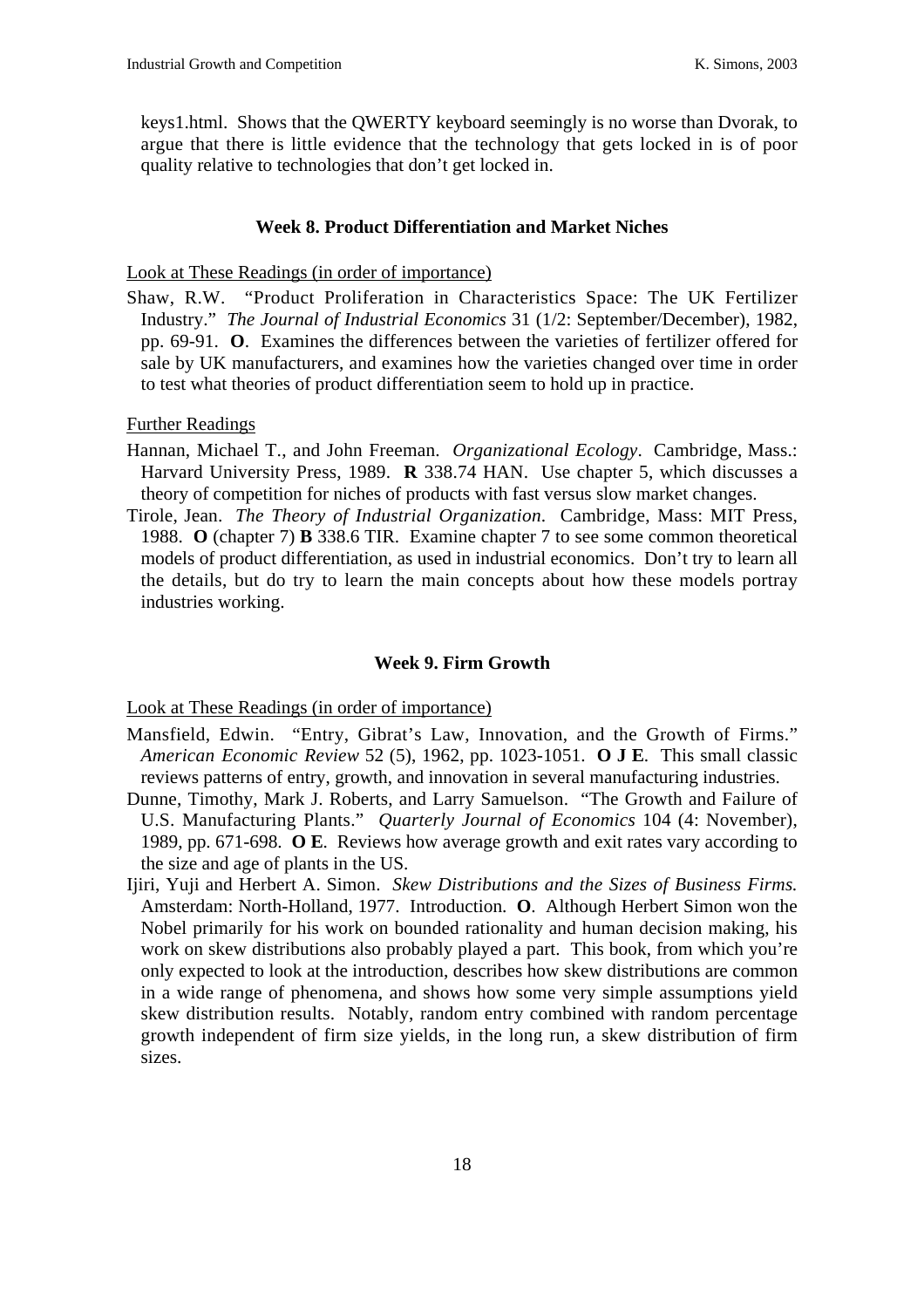#### Further Readings

- Scherer, F.M. and David Ross*, Industrial Market Structure and Economic Performance*, 3rd ed., Boston: Houghton-Mifflin, 1990. Selected pages on mergers. **R** 338.758 SCH.
- Mueller, Dennis C. *Profits in the Long Run*. 1986. **R** 338.516 MUE. Shows evidence that in some markets, certain firms have long-lasting advantages that let them maintain unusually high profits for long periods of time. (By the way, John Sutton has recently formulated an argument against this view, by using a simple depiction of changing size plus evidence on firm size to show that the leading firms maintain high market shares in no more industries than would be expected by random chance; thus the observed longterm profitability might be just firms that were the lucky ones without them having any long-lasting advantage.)
- Ravenscraft, David J., and F.M. Scherer. *Mergers, Sell-Offs, and Economic Efficiency*. 1987. **B** 338.83 RAV.
- Lichtenberg, Frank R. *Corporate Takeovers and Productivity*. Cambridge, Mass.: MIT Press, 1992. **B** 338.83 LIC.
- Sutton, John. *Technology and Market Structure: Theory and History*. Cambridge, MA: MIT Press, 1998. **B** 338 SUT.

#### **Week 10. Firm Technological Success and National Development**

Look at These Readings

There are no required readings for week 10.

- Sutton, John. "Rich Trades, Scarce Capabilities: Industrial Development Revisited." *Economic and Social Review* 33 (1), Spring 2002, pp. 1-22.
- Lu, Qiwen. *China's Leap into the Information Age: Innovation and Organization in the Computer Industry*. Oxford: Oxford University Press, 2000. **B** 338.4700164 LU.
- Hobday, Michael. *Innovation in East Asia: The Challenge to Japan*. Cheltenham: Edward Elgar, 1995. **B** 338.06095 HOB.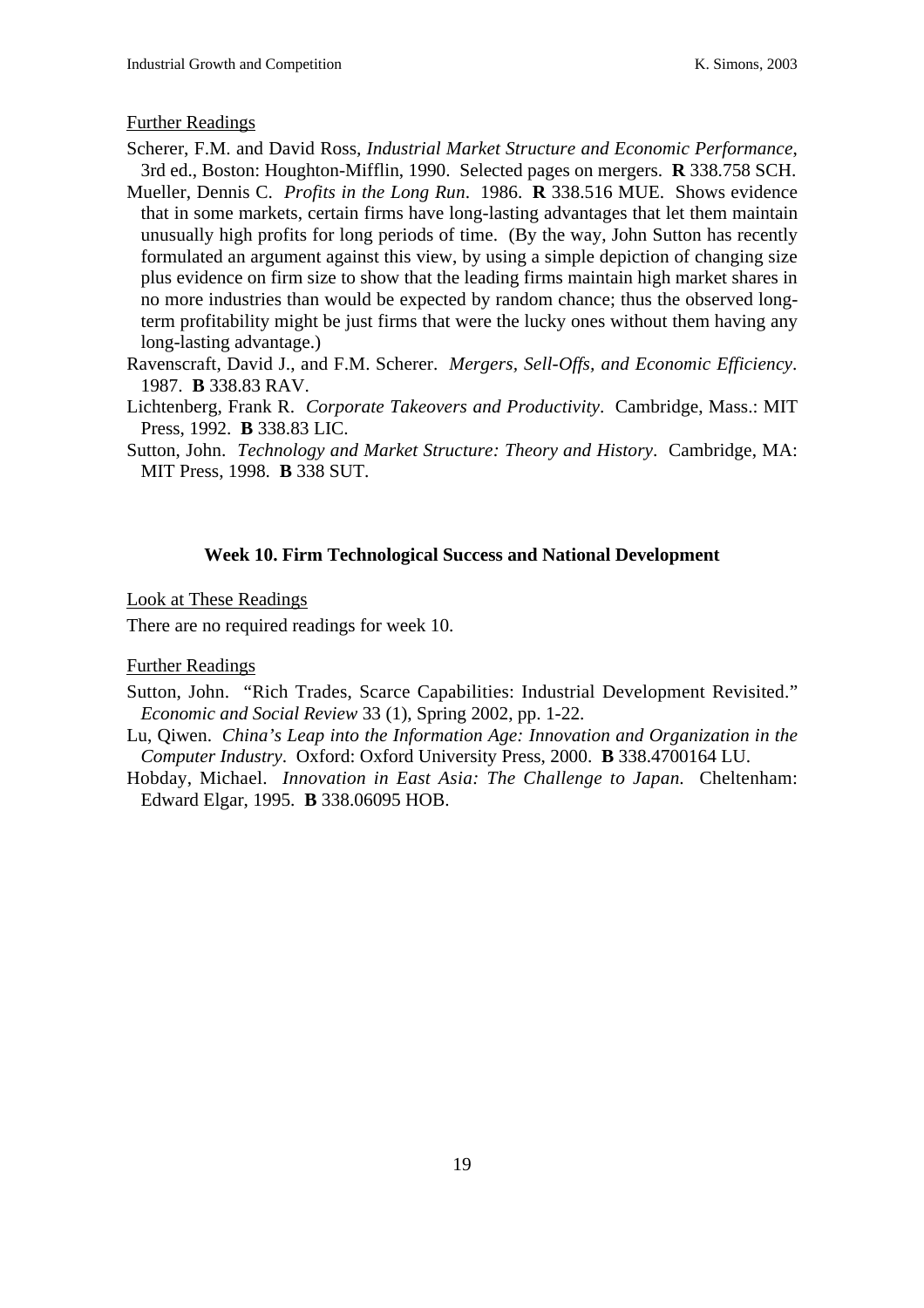# Industrial Growth & Competition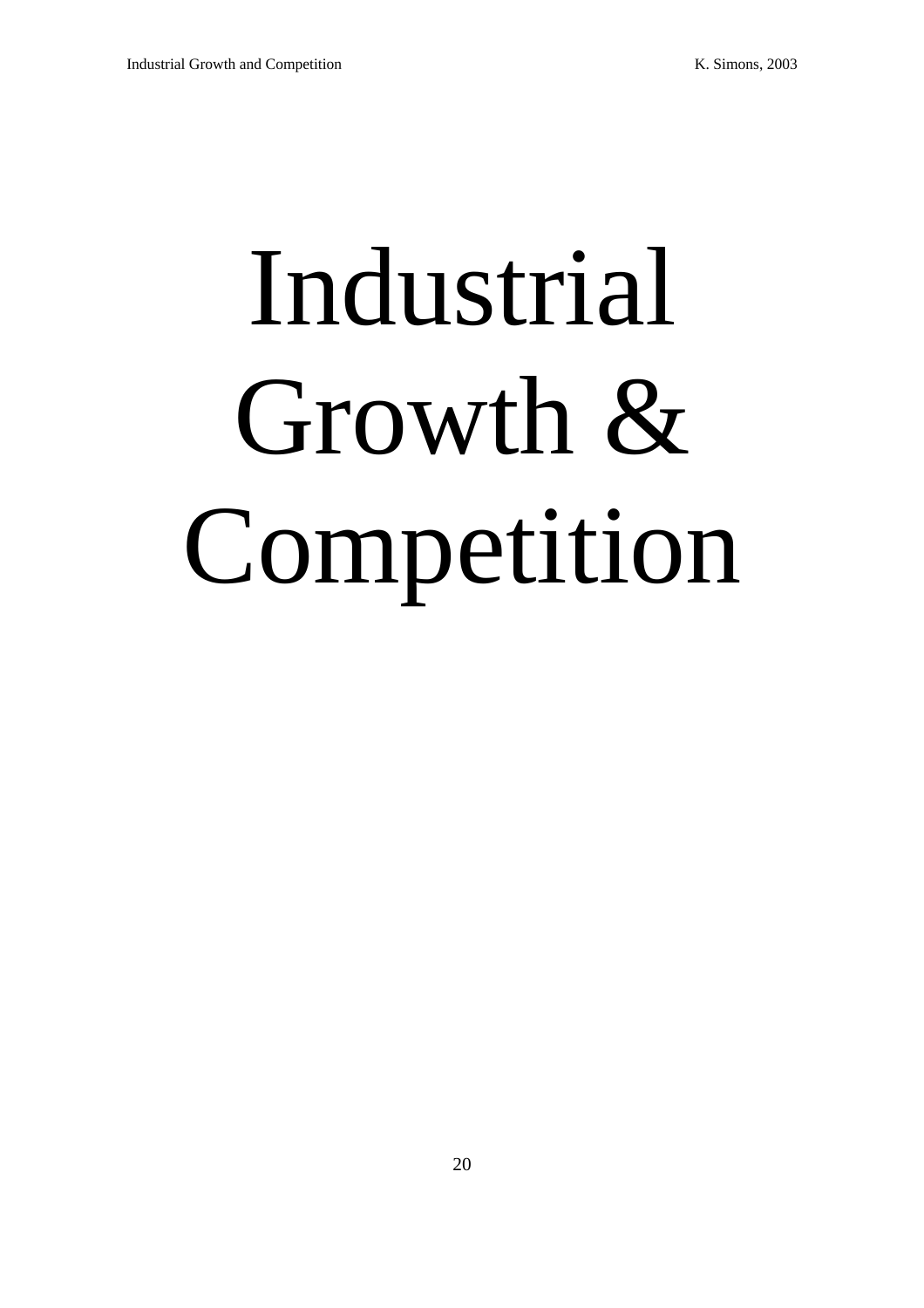#### 3. Technological Change and Economic Growth (Week 1)

After completing this section of the course, you should understand the great importance of technological change for economic growth:

- 1. The relation of aggregate growth to technological change. 1. A small (e.g. 2.6%) annual improvement yields great advance over decades or centuries. 2. Solow's measurement of technology contributing to growth. 3. Consumer price indices and hedonic price indices.
- 2. Gross product per person, compared across countries and time. 1. GWP. 2. Leading countries. 3. Convergence. 4. R&D expenditures nationwide. 5. Military R&D. 6. Why did Britain lose its lead in the industrial revolution?
- 3. The European Industrial Revolution, as described in *The Unbound Prometheus*. 1. Britain's industrial revolution. 2. The continental surge ahead. 3. Late 1800s to early 1900s.
- 4. Schumpeter and industrial technology as the source of growth.
- 5. British national policy and industrial development. 1. Services versus manufacturing. 2. Two strong manufacturing industries. 3. Military industry. 4. Little engineering and science in university education. 5. An anti-engineering culture. 6. Old boy networks. 7. Limited government R&D support.
- 6. The basic economic growth model. 1. Structure of the model. 2. Growth without technological advance. 3. Growth with technological advance.

#### **Improving Technology Contributes Enormously to Economic Growth.**

An example of the importance of technological advance for economic growth is the manufacture of pins. Pins are the subject of Adam Smith's classic analysis of the value of division of labor in his book *The Wealth of Nations*. Yet for reducing the cost of pins, technological advance, not division of labor, has been critical for the modern manufacturing industry. In the 1770s, the average worker produced 4,800 pins per day, but by the 1970s the output per worker per day had risen to 800,000 (despite a decreased number of hours worked). This implies a 2.6% annual growth in productivity, a rate often matched or exceeded by other industries (Pratten, 1980).

Robert Solow won the Nobel prize in large part for showing how important technology is to economic growth. Most economists in past had thought of growth as driven by the accumulation of capital, and by other changes besides technological improvements (e.g. increased division of labor). But, Solow (1957) found that only 12.5% (later corrected to 19%) of measured growth in output per hour worked (in the US economy excluding farms during 1909-1949) could be attributed to increased use of capital equipment. The rest of the productivity gain was attributed to improved production practices and equipment (technological advance in the strict sense) and to increased ability of the labor force (technological advance via the skills of workers).<sup>1</sup>

 $\frac{1}{1}$ <sup>1</sup> For a brief summary, see Scherer and Ross (1990, pp. 613-614).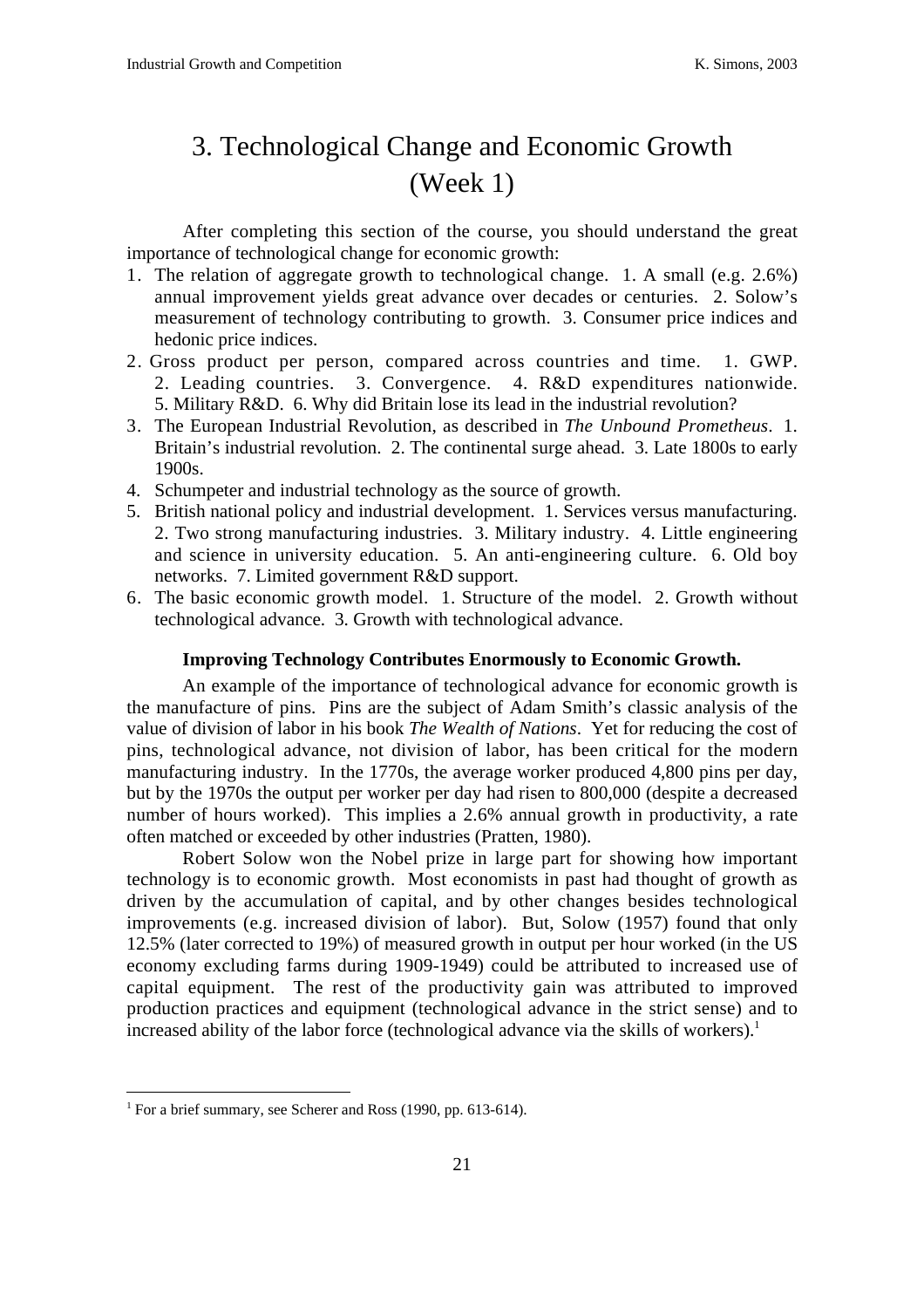Moreover, the output growth figures used by Solow do not adequately account for technological improvements in the form of new products and improved product quality. It is very difficult to reflect new products in consumer price indexes and some other economic measures, and these measures include few aspects of quality. So, technology seemingly has even more impact on growth than Solow estimated.

To analyze growth, economic output must somehow be compared across different years, despite that the value of money has changed because of inflation. To correct for inflation, economists use a consumer price index. The index compares similar goods in different years, and shows how much prices have changed. For example, if a MacDonald's Big Mac costs £1 in year 1 and £1.50 in year 2, a consumer price index based on Big Mac prices would rise from 100 to 150. Divide a country's economic output by the index in the current year, and multiply by 100, to get figures measured in constant (or "inflation-adjusted") monetary units. Price decreases caused by technological change are also part of the index: if a consumer price index were based solely on the price of computers in the US, the price index would fall 26% per year in 1995-1999, implying a 50% drop in price every two years.<sup>2</sup> Thus from 1997 to 1999 the hypothetical consumer price index could have fallen from 100 to 50. If the same real dollar value of computers were sold in both 1997 and 1999, dividing by the consumer price index (technically, dividing by the consumer price index over 100) would indicate correctly that twice as much output of computers was produced in 1999 compared to 1997.

The problem arises because actual consumer price indexes do not measure the prices of all goods, but only of an established "basket" of goods for which past prices have been available. New kinds of products tend to have the highest rate of price decline, but they are not included in the basket.<sup>3</sup> Therefore, the consumer price index does not fall enough (or grows too quickly) to be able to adjust for the actual amount of price decline among the average good in the economy. Dividing by the consumer price index yields growth figures that are too low. A similar problem arises in terms of the *quality* of products. The consumer price index "basket" includes computers, but the price index does not adjust for the increase in processing power of computers. In part because successive generations of computer chips carry out increasingly rapid computation, the value of computers to users has grown over time. Treating the typical computer of 1999 as being the same as the typical computer of 1997 is misleading. The same problems are true for most goods, because the quality of most goods increases over time. An ideal price index would need to adjust for the quality of goods, measuring not the price per unit of each good, but the price per unit of quality. Quality is exceedingly difficult to measure. If computers double in speed, it is easy to measure the change in speed, but it is not so easy to know how much the average consumer is benefiting from the change in speed. And how can one measure the quality improvement associated with, say, more easy-to-use mouse controls or trackballs built into portable computers? There are attempts to adjust for improved quality of goods, by constructing "hedonic price

<sup>&</sup>lt;sup>2</sup> The fall in US computer prices was a lesser 12% per year in 1987 to 1994. See US Department of Commerce (2000, p. v).

<sup>&</sup>lt;sup>3</sup> For one careful analysis of retail price indices and the inclusion merely of new brands, including generic pharmaceuticals, see Berndt, Coburn, and Griliches (1996).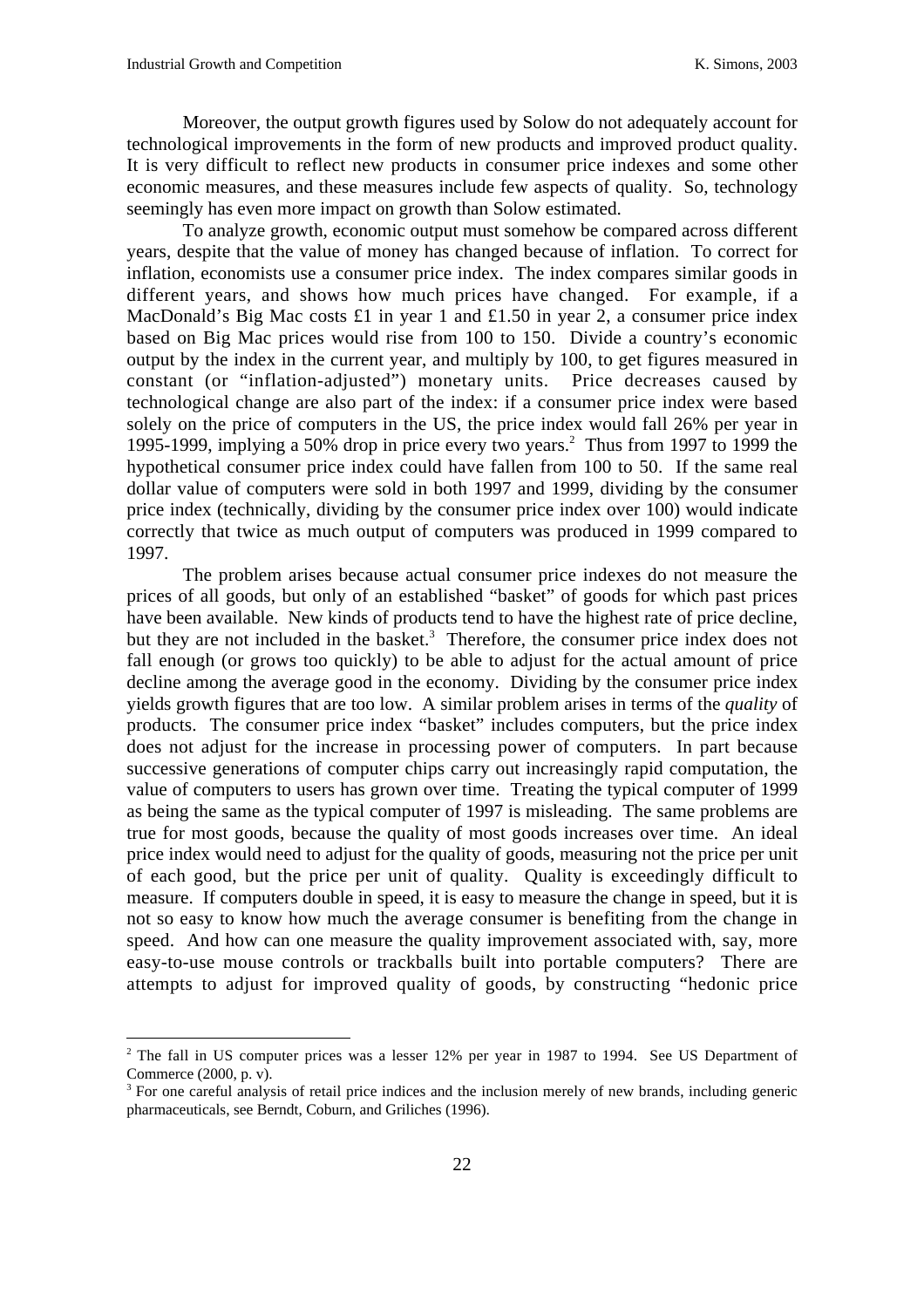indexes," but consumer price indices have until recently not accounted for quality at all, and now do so in only limited ways.

#### **Economic Growth and Technology: Some Facts**

How quickly does economic growth occur? And how quickly does output per worker hour grow? Ignoring some of the problems with the data, consider the gross world product (GWP) after adjusting for inflation. The GWP rose from \$4.9 trillion in 1950 to \$26.9 trillion in 1995, as measured in constant 1995 US dollars. The GWP per person has risen from \$1,925 to \$4,733 over the same period. In terms of rates of growth, these figures imply a 1.6% average annual growth rate in world economic output, and a 0.9% average annual growth rate in output per person. Output per worker hour has also grown dramatically, as shown below.

Growth in some nations has been far faster than growth in other nations, with industrialized and newly-industrializing nations such as the US, Japan, the UK, Germany, France, Italy, and Korea having the highest growth rates. Their rapid growth has helped keep these economies booming. Some countries' per capita growth rates have been as high as 3-6% per year, implying a doubling of economic output in only 10 or 5 years!<sup>4</sup> Growth rates have also varied over time, and for example economists have been extremely concerned to find the cause of the "slowdown" in productivity growth during the 1970s and 1980s (surprisingly, it has proved extremely difficult to pin down a cause).

Faster growth has enormous benefits for an economy over a period of time! Suppose that government agencies, such as the British Monopolies and Mergers Commission or the US Federal Trade Commission, can crack down on anti-competitive practices to reduce prices by 10%, on average, for an economy. (This sort of government policy has been followed in Britain and the US during the 1900s, although the percentage price reduction that has resulted would be difficult to estimate.) In contrast, government policies that increase the productivity growth rate from 3.0 to 3.5% would yield just as strong an improvement in prices within 20 years, and an increase from 3.0 to 4.0% would yield the same improvement in 10.6 years. Twice the improvement results in 40 or 21.2 years, etc. Thus, especially over periods of multiple decades, improving productivity growth rates can be much more valuable than reducing anti-competitive practices.

Growth in economic output per worker hour – that is, growth in labor productivity – is shown in table 3.1. The table records the percentage annual growth in GDP per worker hour for sixteen industrial countries over periods of 10-16 years from 1870 to 1979. A number of patterns are apparent in the table. First, there are substantial differences between countries among their rates of labor productivity growth. Comparing countries in the last (1970-1979) time period, productivity growth rates range from 1.83% to 5.03% per year. And there are large numbers of less-industrialized countries, not included in the table, that had far lower growth rates. Second, within individual countries there are substantial differences across time. Taking the UK as an example, productivity growth rates in the periods given ranged from 0.87% to 3.56% per year, depending on the time period. Third, "convergence" tended to occur among this group of leading industrial nations. Countries that already had high productivity (such as the US, Canada, and Australia) had relatively low productivity growth rates, and countries that had lower

 $\frac{1}{4}$ <sup>4</sup> See Barro and Sala-i-Martin (1995, pp. 330-381) for data on national and regional growth rates.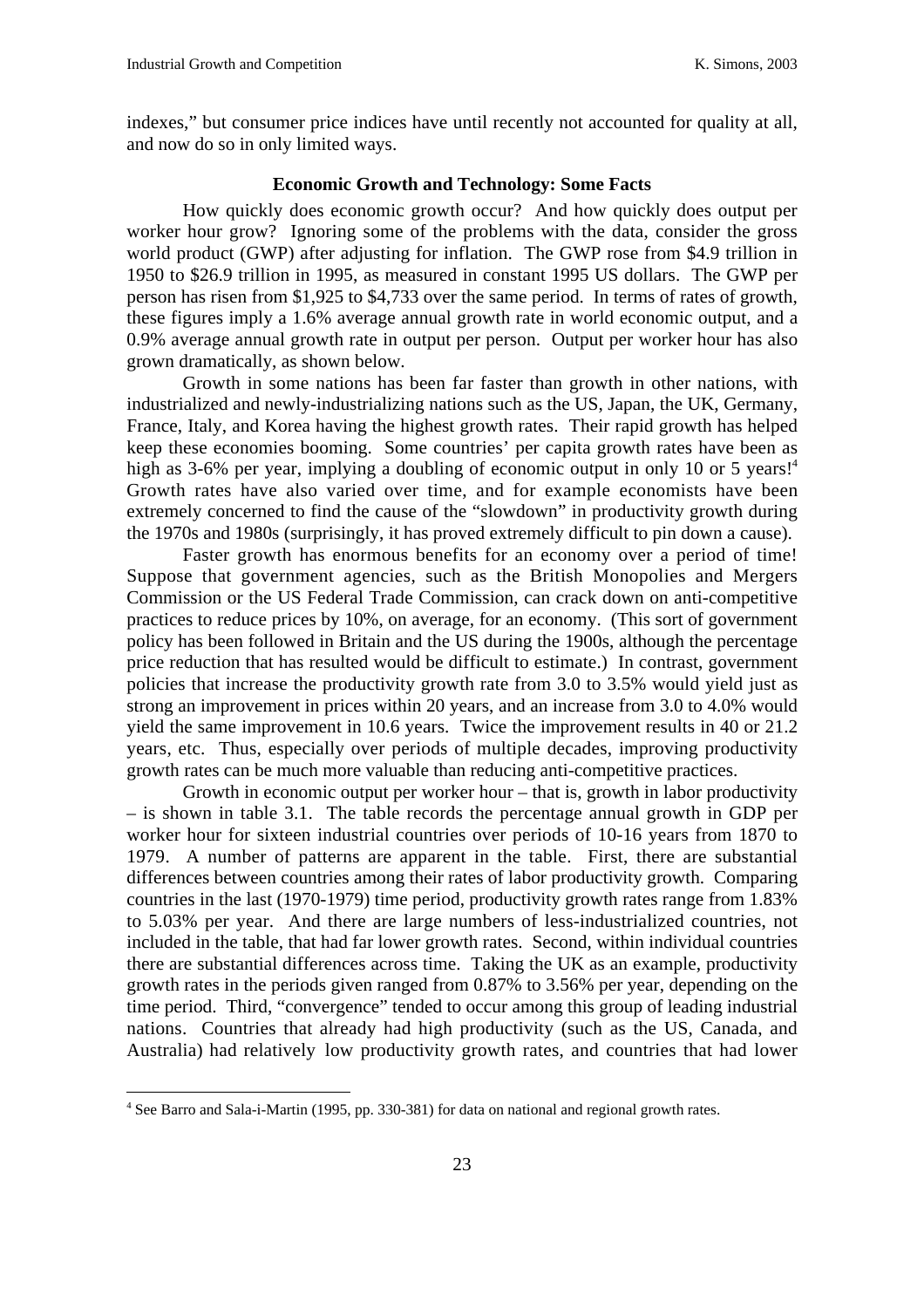productivity had relatively high productivity growth rates, leading to convergence in labor productivity over time. Thus, amongst these industrialized countries, the less-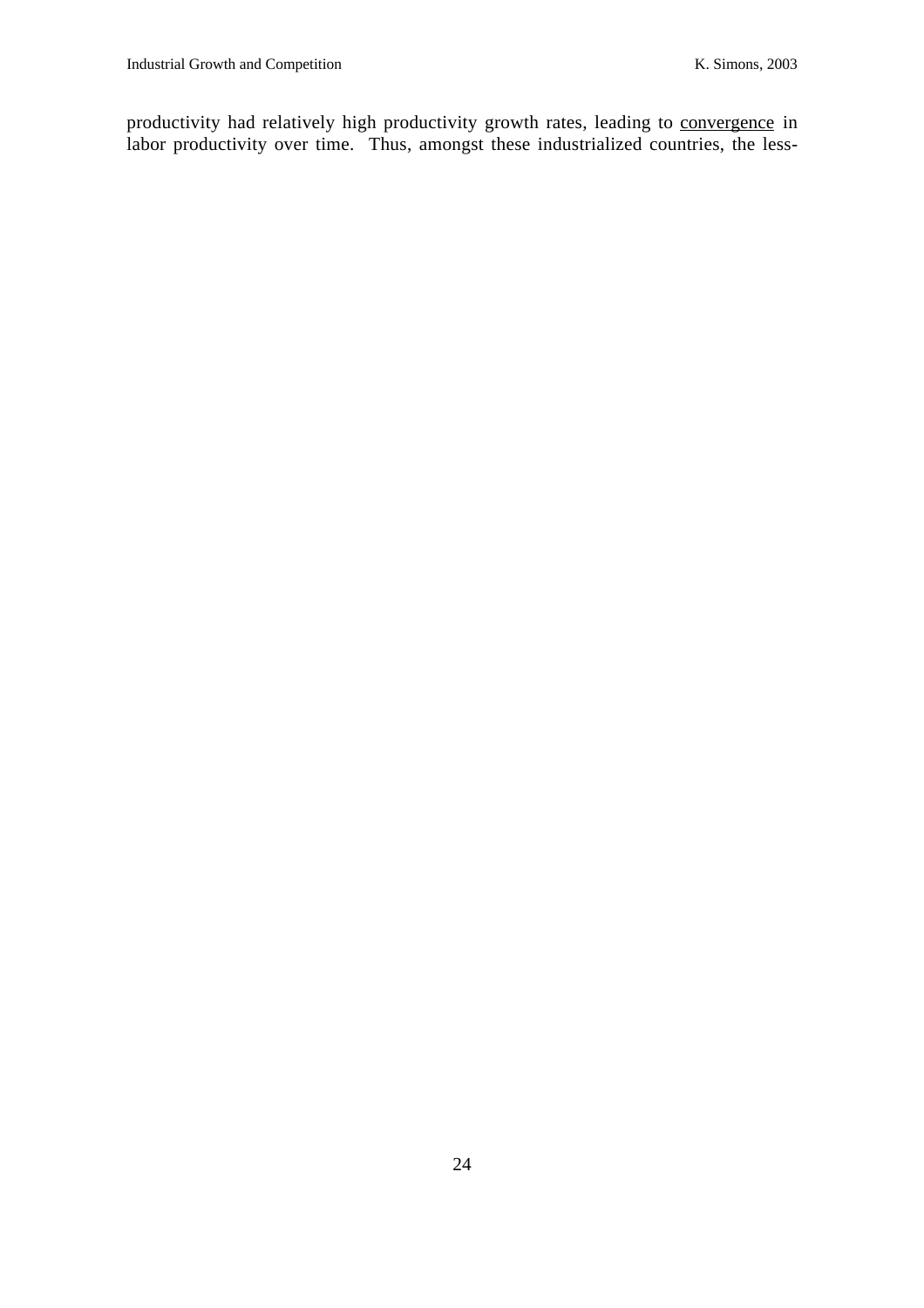|           | 1870-80 | 1880-90 | 1890-00 | 1900-13 | 1913-29 | 1929-38 | 1938-50 | 1950-60 | 1960-70 | 1970-79 |
|-----------|---------|---------|---------|---------|---------|---------|---------|---------|---------|---------|
| Australia | 1.82    | 0.37    | $-0.80$ | 1.01    | 1.49    | 0.88    | 2.20    | 2.76    | 2.22    | 2.83    |
| Austria   | 1.50    | 1.98    | 1.93    | 1.50    | 0.72    | 0.21    | 1.61    | 5.69    | 5.90    | 4.32    |
| Belgium   | 1.84    | 1.36    | 0.93    | 0.90    | 1.79    | 1.01    | 1.14    | 3.14    | 4.88    | 4.88    |
| Canada    | 2.19    | 1.23    | 1.70    | 2.70    | 1.21    | 0.00    | 5.36    | 3.09    | 2.72    | 1.83    |
| Denmark   | 1.47    | 1.95    | 1.90    | 2.21    | 2.57    | 0.43    | 1.23    | 2.97    | 4.90    | 3.06    |
| Finland   | 1.29    | 1.14    | 3.36    | 2.42    | 1.95    | 1.89    | 2.10    | 3.96    | 6.37    | 2.60    |
| France    | 2.32    | 0.90    | 2.02    | 1.82    | 2.34    | 2.83    | 0.75    | 4.39    | 5.38    | 4.09    |
| Germany   | 1.50    | 2.15    | 2.42    | 1.41    | 1.40    | 2.34    | $-0.40$ | 6.64    | 5.29    | 4.50    |
| Italy     | 0.22    | 0.43    | 1.20    | 2.35    | 1.92    | 2.96    | 0.56    | 4.27    | 6.69    | 3.91    |
| Japan     | 1.87    | 1.72    | 2.11    | 1.88    | 3.42    | 3.41    | $-3.20$ | 5.57    | 9.96    | 5.03    |
| Netherl.  | 1.44    | 1.26    | 0.98    | 1.07    | 2.44    | $-0.10$ | 1.93    | 3.33    | 4.93    | 4.06    |
| Norway    | 1.39    | 1.96    | 1.17    | 2.02    | 2.78    | 2.61    | 1.88    | 4.03    | 4.52    | 3.66    |
| Sweden    | 1.76    | 1.95    | 2.70    | 2.62    | 2.40    | 2.66    | 3.43    | 3.43    | 4.79    | 2.55    |
| Switzerl. | 1.59    | 1.37    | 1.47    | 1.26    | 3.18    | 1.01    | 1.52    | 2.98    | 3.69    | 1.91    |
| U.K.      | 1.63    | 1.20    | 1.24    | 0.90    | 1.44    | 0.87    | 2.21    | 2.19    | 3.56    | 2.77    |
| U.S.      | 2.28    | 1.86    | 1.96    | 1.98    | 2.39    | 0.74    | 4.03    | 2.41    | 2.51    | 1.92    |

Table 3.1. Growth Rates (% per year) of GDP per Worker Hour in Sixteen Industrial Countries, 1870-1979

Source: Williamson (1991).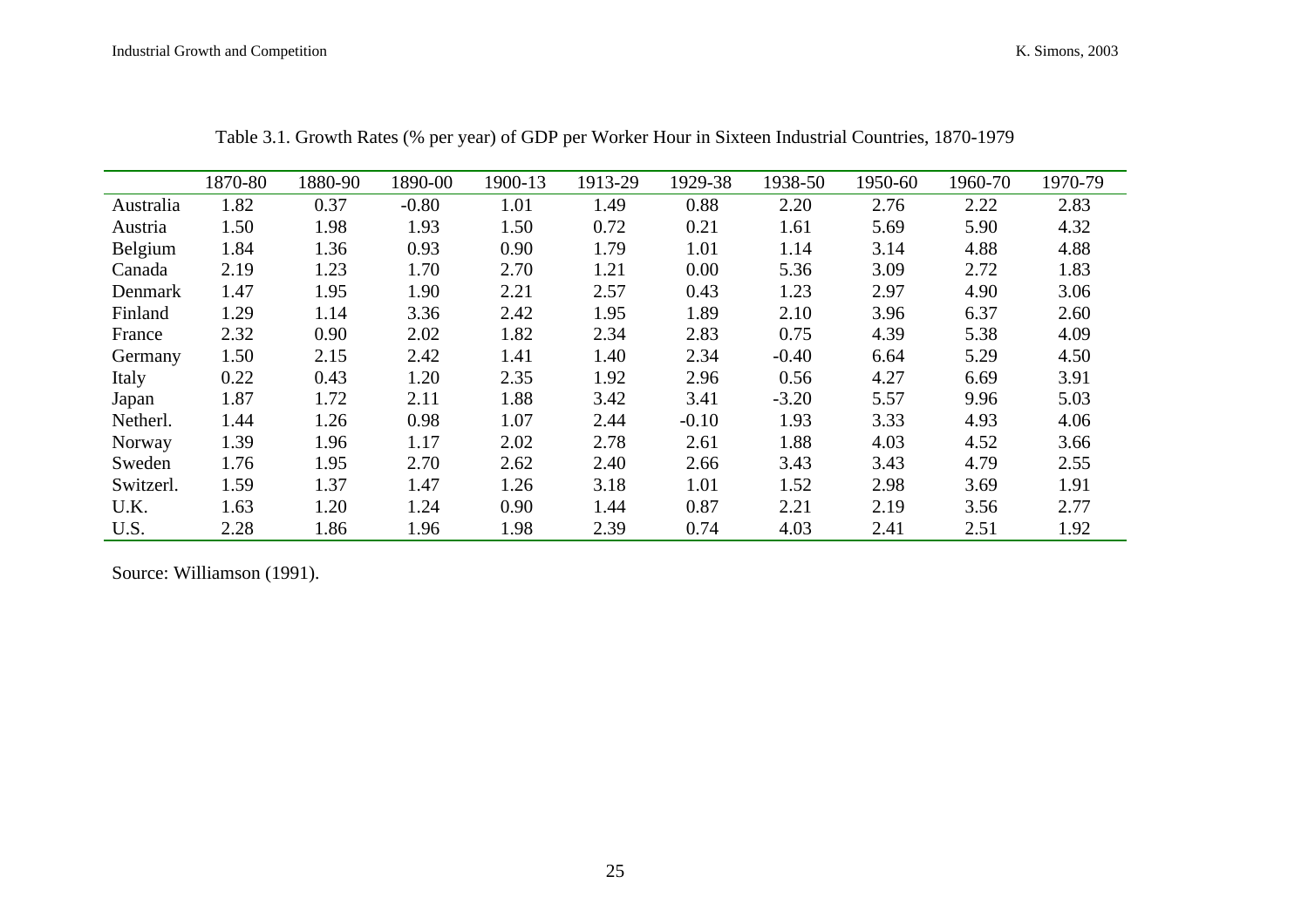productive countries tended to catch up and gain a productivity more like that of the more-productive countries. However, convergence often has not occurred among lessindustrialized countries; I only showed you the patterns among highly industrialized countries.

Productivity growth stems in large part from spending on R&D and other engineering improvements. Available figures are very imperfect, because it is difficult to measure R&D: many sorts of R&D and related engineering work are never recorded in corporate financial statistics. But the figures give a rough idea of the trends. In the early 1960s, the US and UK spent about 2.5-2.7% of GDP on R&D, whereas France, West Germany, and Japan spent less than 1.5% of GDP on R&D. By the mid-1970s through the mid-1980s, however, all five nations were spending around 2.5% of GDP on R&D (with France a bit lower, usually below 2%). However, much of the spending in the US and UK was on military or "defense" R&D, which may not benefit the economy as much as nonmilitary R&D. West Germany and Japan were the biggest spenders on nonmilitary R&D, with the US and UK nearly as low spenders as France after subtracting away the military-related R&D spending. So, the figures are definitely an undercount, but they tell us that many leading nations have increased R&D spending over time, catching up with the US and the UK, and that much of US and UK R&D has been in the (less economically beneficial) military category.

Differences between countries allowed industries to become efficient much more rapidly in some nations than in others. In this regard, for example, one might ask why Britain lost its leadership in terms of productivity and economic power in the late 1800s and early 1900s, despite that it took the lead in the industrial revolution of the 1800s. Why did its industries improve so much less quickly that they were bettered by industries in the US and Germany? The reasons are multiple and difficult to pin down, but various researchers have tried. Mowery and Rosenberg (1989), for example, attribute the fallback to three factors: the slow pace at which British firms adopted modern, hierarchical corporate structures; the country's minimal financial support for technical and managerial education and minimal encouragement of university-industry linkages; and the lack of curtailment of British cartels. Adoption of new corporate structures is a social innovation, an organizational technological change that seemingly did yield both higher productivity and higher rates of other kinds of technological progress. Education has been and remains fundamental for workers to have skills used in innovative progress, and university-industry linkages have been particularly important in launching some industries such as the early German chemical and dyestuffs industries. Cartel-busting reduces price which yields short-term benefits as discussed above, although cartels sometimes retarded innovation so getting rid of cartels might have yielded more innovation. A fuller understanding of Britain's leadership in the industrial revolution, and its subsequent loss of leadership, requires more detailed attention to its industries.

#### **The Unbound Prometheus**

David Landes (1969), in his book *The Unbound Prometheus: Technological Change and Industrial Development in Western Europe from 1750 to the Present*, relates in detail how and why specific British industries fared relative to their continental European counterparts. This book is the key history of European industrial development from 1700 until shortly after World War II. The book first describes the Industrial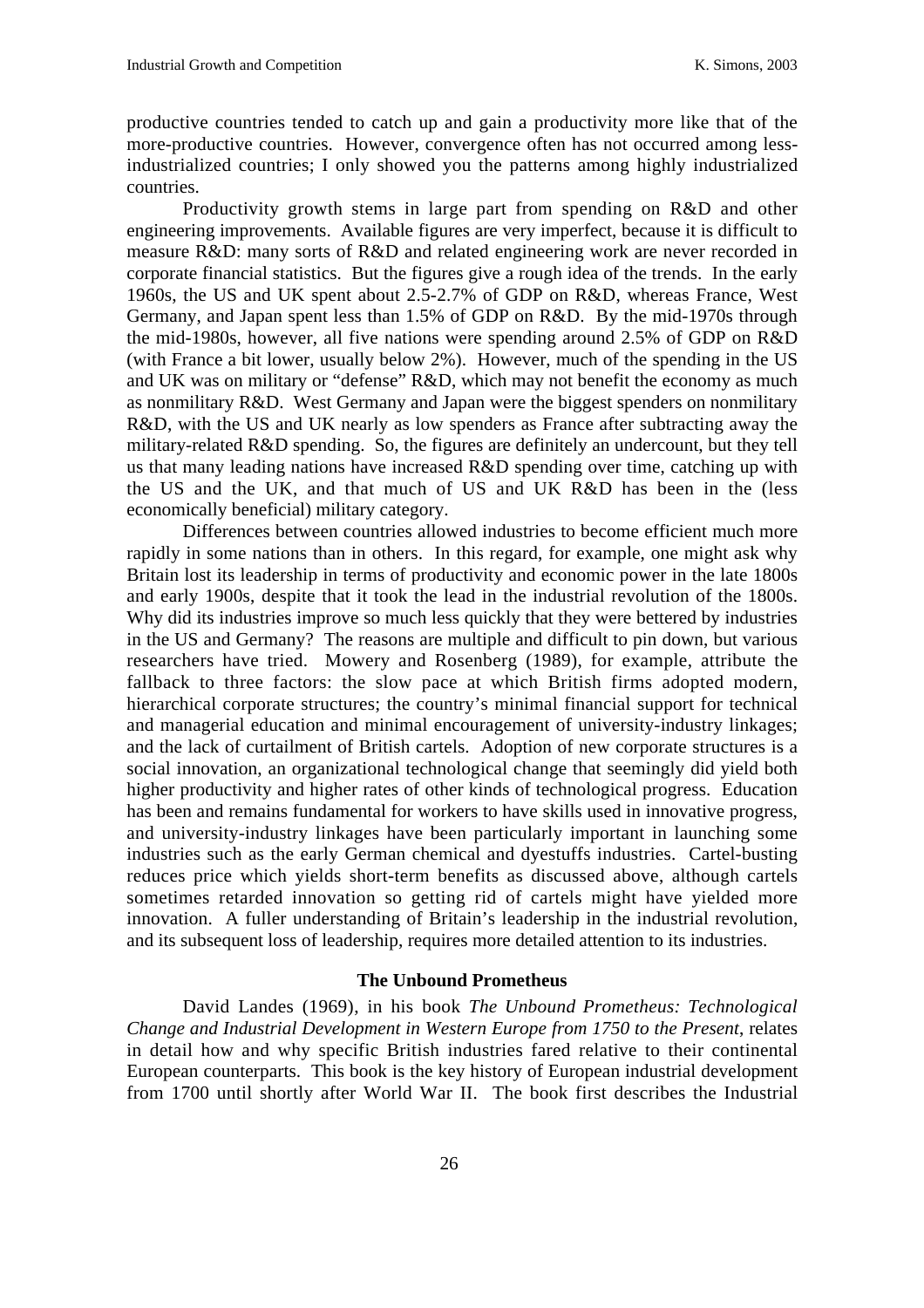Revolution in Britain, then the much slower Industrial Revolution in Continental Europe. Next it describes the "second industrial revolution" of the late 1800s and early 1900s, in which the German economy grew rapidly and the British economy fell behind relative to the growth of other nations. Then it goes on to the interwar years, and finally to the post-1945 period. This section summarizes the book through its chapter on the second industrial revolution, excluding the period from 1914 on.

#### **Chapter 2: "The Industrial Revolution in Britain."**

The themes of British industrialization might be outlined in either of two ways. First, the development of industry can be set in its broader social context, showing how this context influenced industrial development and in turn how the industrial advances helped to transform society. Second, the development of industry can be understood through a series of examples, showing the products and technologies involved and hence how the processes of production were transformed through the Industrial Revolution.

The British Industrial Revolution is a story of how "change begat change" (p. 2), not merely in the sense of new technology building upon old, but in terms of "a large complex of economic, social, political, and cultural changes, which have reciprocally influenced the rate and course of technological development" (p. 5). Many historians have debated what characteristics of Britain enabled it to undergo a sustained industrial revolution before such a revolution occurred in any other country. Landes' arguments, including the ones presented here, are by no means the end of the debate.<sup>5</sup> But it seems safe to summarize by saying that the economic and social milieu of Britain around the turn of the eighteenth century made possible a sustained industrial revolution. Britain was probably the world's most advanced economy at the time. It had a relatively open economy, without the trade barriers and business-limiting social customs that prevailed in continental Europe. A large labor force was available in nearby Ireland and Scotland and elsewhere, and during the Industrial Revolution there was a large influx of workers from these regions (p. 116). Britain had an advanced system of banks and bank credit (pp. 74- 76). Many of these enabling characteristics did not remain static during the industrial revolution, but grew throughout. The banking system gradually expanded. Political power initially held by the landed wealthy was gradually taken over by the new class of manufacturers. Cities and towns grew up around the new manufacturing centers such as Lancashire and the Midlands (pp. 51-52, 122). A new transportation infrastructure was installed at an exponentially increasing pace (pp. 46-47). Distribution structures widened. The educational system expanded, and the government took on new functions. The Industrial Revolution resulted, not through any one leap but by a gradual transformation, in an economic transformation. Labor and resources moved from agriculture to industry. Many workers lost the work that had been their livelihoods, and, Landes claims, a widening gap developed between the rich and the poor (p. 7). Yet enough people had money to buy commodity goods, beyond just necessities, to create the demand that, perhaps more than supply, made possible continuing industrial growth (pp. 77-80). Also, growing exports to nations around the world reinforced the large demand for standardized commodity products, produced with a mind toward large quantities as opposed to high quality (p. 53). Hiring became, more so than in the past, based upon

 <sup>5</sup>  $<sup>5</sup>$  For more on Britain's leadership in the industrial revolution, see among other sources Mokyr (1990).</sup>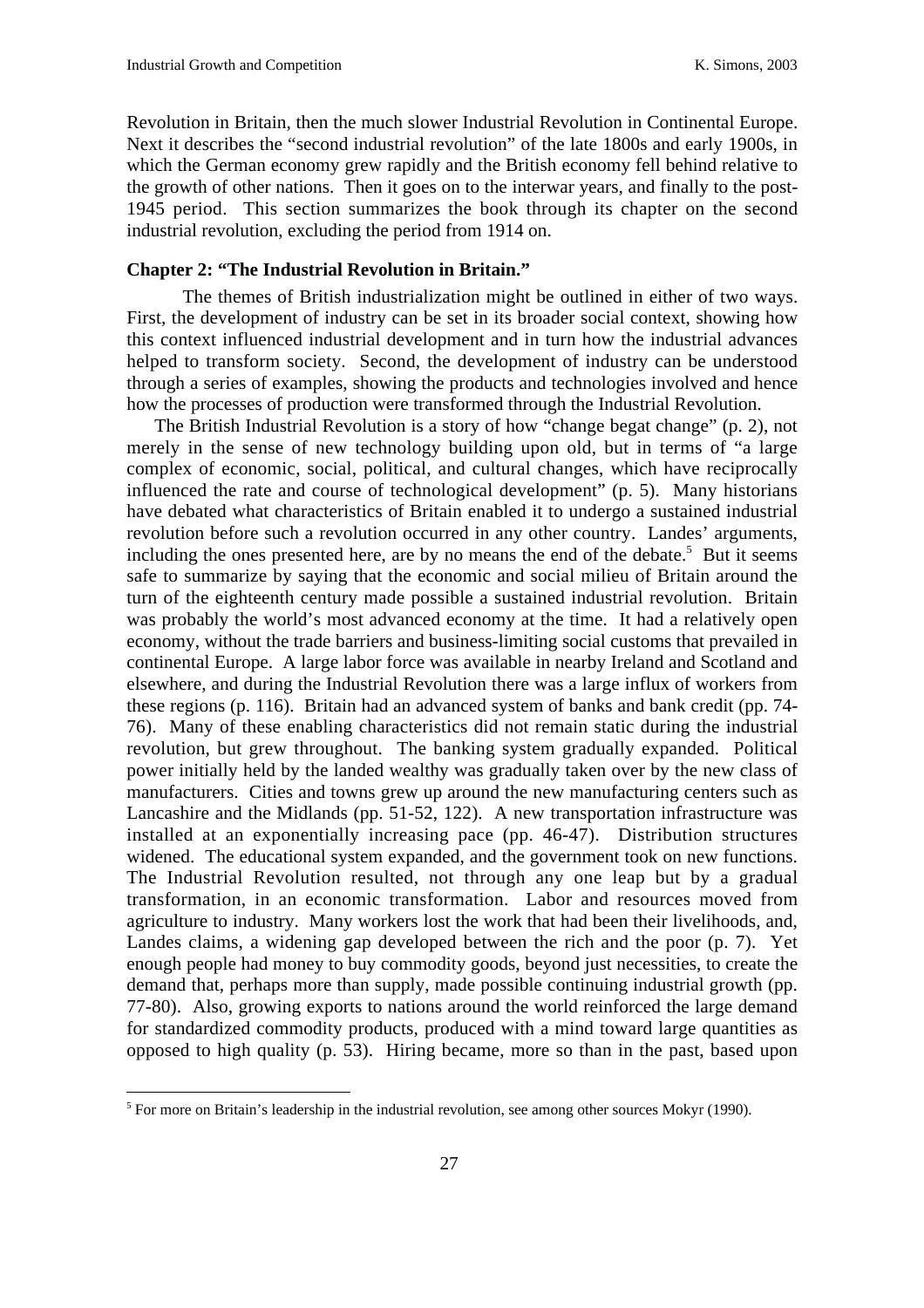people's skills rather than upon who knew whom (pp. 9-10). Labor became increasingly specialized (pp. 119-120). Perhaps most important, a new system of production, the "factory system," developed in which workers served as "hands," relatively unskilled laborers who performed tasks assigned to them by their managers (pp. 114-123). The factory system made possible a rationalization of labor, including careful design of workplace layouts and organization; in a later era such rationalization would lead to the assembly line (p. 2). As to the contribution of the new factory system to the revolution of industry, Landes writes,

[T]he contribution of factory industry to the economy was out of proportion to its share of total production. Thus the factory promoted a higher rate of investment, hence of growth, than other forms of manufacture. (p. 121)

Landes apparently views the development of the factory system as a central transformation that enabled the rapid "change begat change" growth of the British Industrial Revolution.

If this revolution is analyzed in terms of the exemplary products and technologies that made it happen, four such products and technologies stand out. These are textiles, iron, the steam engine (and the coal that fueled it), and chemicals. Textile manufacturing was transformed initially for cotton textiles. While the wool industry was larger (p. 82), and while the first transforming inventions were designed for wool (p. 84), cotton production could be mechanized more easily because of its easier-to-handle plant fibers, and because for cotton the supply of raw material was more elastic (p. 83). The textile industry became a first example of the new factory system. The iron and steel industry greatly increased in productivity through advances in manufacturing methods. These technological improvements did not entail a transformation to the factory system, because the pace of human workers was driven more by human decisions than by the pace of machinery. The technological improvements in iron production came mostly from gradual advances. These advances had to do with adaptation of existing smelting and refining techniques to new ores and fuels, changes in furnace design to economize on the amount of fuel used, reduction of waste of metal, and increases in production volumes (pp. 89-95). The iron industry was fueled by coal, and digging ever-deeper into the ground to get more coal led to problems with water flooding the mines (pp. 96-97). To solve this problem, steam engines were put to use, and thus began the development of a technology that eventually came into use throughout many kinds of industry (pp. 100- 104). Steam engines diffused gradually as the technology developed; for example water power continued to be used for a long time in the woolen textiles industry, because water wheels provided smoother power than did steam engines (p. 104). Development of the steam engine required revolutions in metallurgy and the construction of precision machinery (pp. 103-104). The chemical industry grew up largely in response to the needs of other manufacturing industries, notably, textiles, soap, and glass (p. 108). In the chemicals industry, "one compound leads to another" (p. 109), and continual technological advance occurred as manufacturers tried to create new chemicals in place of old ones whose properties were not ideal. More in the chemical industry than in other industries, scientific research drove technological advance, although the research tended to be trial-and-error in contrast to today's rational chemical science (pp. 113-114). These products and technologies were the most outstanding of the period of British industrialization.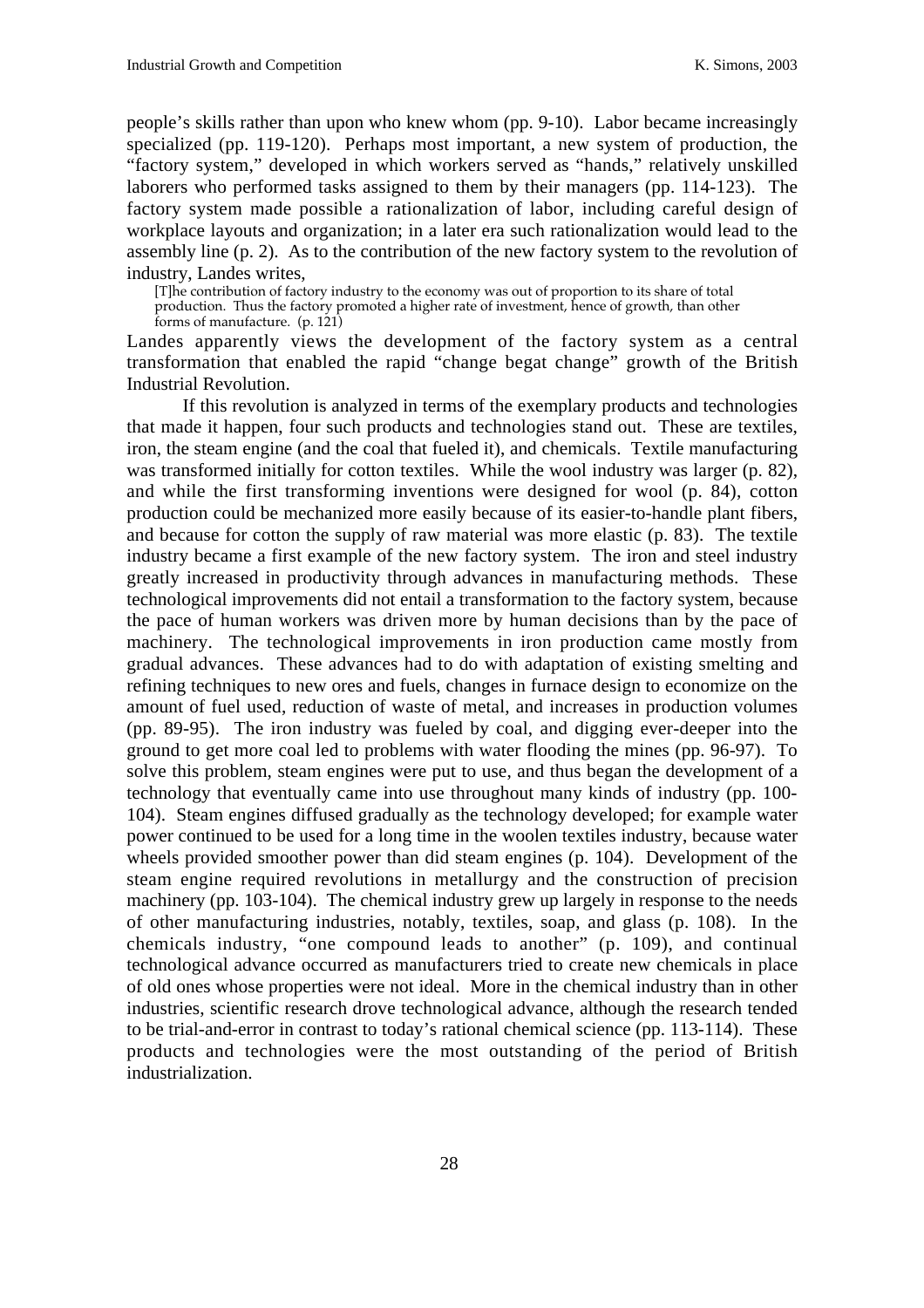Of the changes that took place in Britain during the 1700s and early 1800s, what themes are most important? Landes summarizes the developments of the Industrial Revolution with three "material changes" that he sees at the heart of the Revolution. The first is the substitution of machines for handiwork. The second is the development of steam power. And the third is the improvement in getting and working raw materials, in particular, metals and chemicals. While these themes cannot tell the whole story of the industrial revolution, certainly they were inextricably enmeshed in the "change begat change" processes of the British Industrial Revolution.

#### **Chapters 3-4: "Continental Emulation" and "Closing the Gap."**

The Industrial Revolution was a long time in coming to Continental Europe, but when it came, it came swiftly. In the late 1700s and especially the early 1800s, the manufacturing techniques of Britain began to diffuse into the Continent, but by 1850 the Continent still had not achieved the industrial transformation seen in Britain. From 1850 to 1873, however, Continental Europe experienced its own rapid industrial transformation, bringing it into the same industrial league as Britain, though not quite making it an economic equal.

In the 1700s, Western Europe had the social and economic ingredients needed for an industrial transformation, but the social and economic milieus still could use improvement. Western Europe was quite developed economically and culturally, though not so much as Britain (p. 125). And its politics and cultures slowed down the area in becoming more centralized (p. 125) and more open to the idea of profit-making industry. But its industries initially were small and fairly independent, spread geographically across the Continent and the countrysides (p. 133). Worse, both the domestic industries and the exporters began to be smothered by inexpensive imports from Britain (p. 138). This pressure not only confined producers to local markets, but gave them scale disadvantages with the latest large-scale equipment. A series of wars beginning with the French Revolution set back technical advance in the Continent, destroyed capital, and gave Britain more time to advance still farther technologically (pp. 142-147). In relation to Britain, producers on the Continent were left in a poorer competitive position, and at the end of the wars were reluctant to invest in expensive best-practice production technologies (pp. 145-147). At least the wars accomplished one gain: they brought a new sense of freedom, which would help to make possible industrial development (pp. 144- 145). Transfer of British equipment and production techniques to Europe was very slow as of 1800 (pp. 139-142), but throughout the 1800s the influx of technology, artisans, and equipment increased. British law forbade emigration of artisans until 1825 and export of the most valuable technology (e.g. major textile inventions) until 1842, but nonetheless artisans and technology leaked out (p. 148). A shortage of skilled mechanics in Continental Europe was remedied by transmission of skills from British immigrant workers to European workers and thence to other European workers (pp. 147-151). Schools, fact-finding missions, and technical advice and assistance, all mainly provided by governments, also assisted in the diffusion of British manufacturing methods (pp. 150- 151). In addition to technology diffusion, transportation improvements assisted the development of the Continental economy. Road, river, and canal travel increased in frequency, speed, and vehicle size (p. 153). Railroads were important not for any immediate revolutionary decrease in transportation costs (some key rail connections were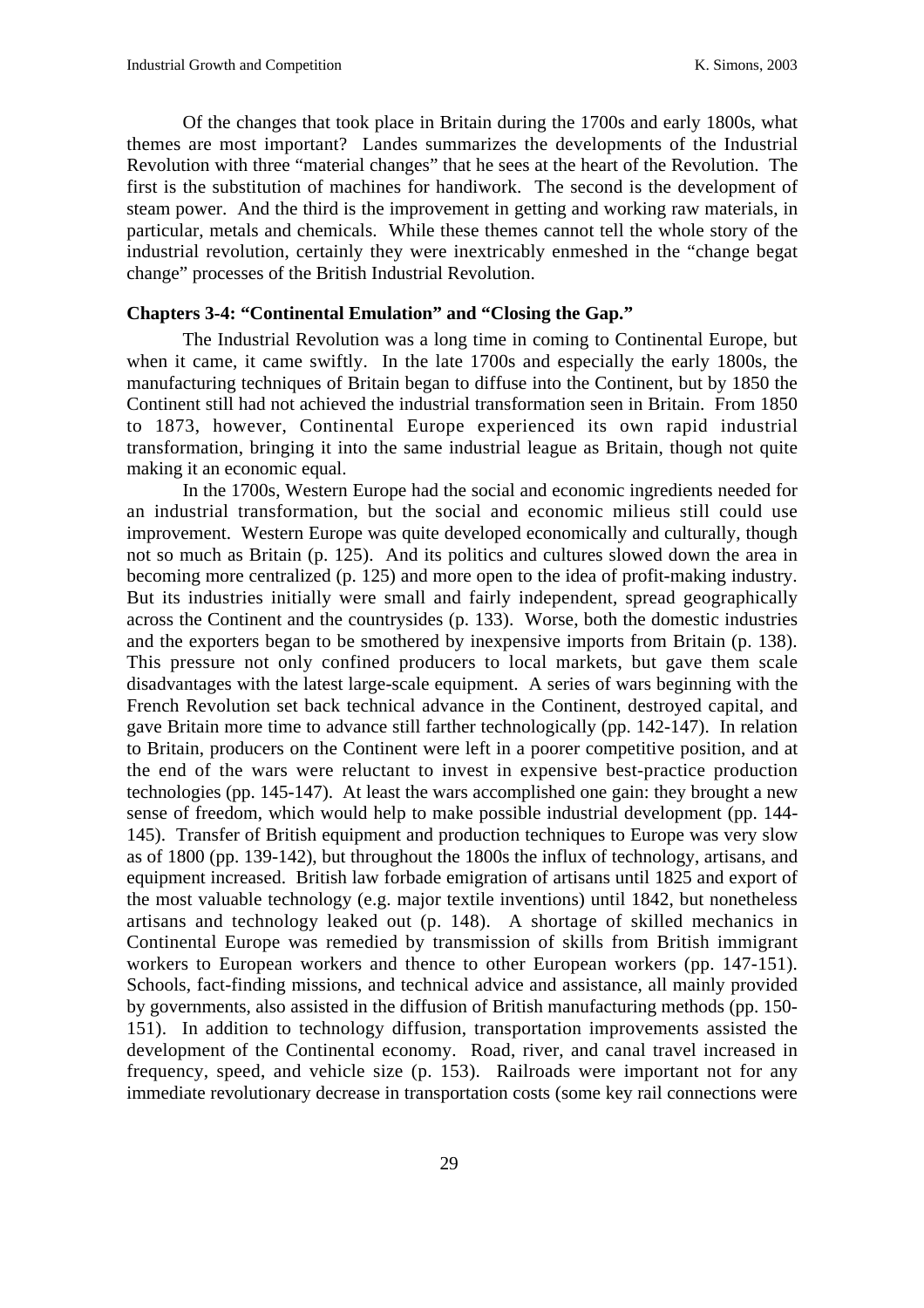not made until the 1850s and 1860s), but because they stimulated industrial growth (p. 153). They created a great demand for iron and other raw materials, and they required people to work these materials into the relevant parts. Gradually, it became easier to get credit for investment, partly because of an infusion of funds from investors in Britain (pp. 154-158). These changes led to some limited transformations of the Continental industries by 1850.

The story of the transformation of these industries is best told through a discussion of the industries. A cotton textile industry grew up that was more technologically progressive than in the past, and to a much lesser extent the same happened in the woolens industry, but neither compared to Britain either in its state of technology or in its overall volume of production (pp. 158-174). The heavy industries of iron and coal were the leading industrial sector to drive the Continental economic growth (p. 174). Cheap ore and coal in some regions, combined with high transport costs, gave an advantage to local manufacturers and helped to remove competition from Britain (p. 174). The industries saw a considerable diffusion of new manufacturing techniques, but also, with little competitive pressure to enforce low-cost manufacture, many manufacturers simply expanded their use of old techniques (p. 175). Improvements in the iron industry came from a shift to mineral fuel (coal) instead of plant fuels, and from improvements in the construction and operation of plant and equipment (pp. 175-180). Higher fuel costs than in Britain stimulated technological innovations that had not yet occurred in Britain, but the British iron industry still used larger equipment and achieved lower costs (p. 180). Steam engines in the 1700s almost all came from Britain, but by the 1820s a Continental industry developed first in France and then in Belgium. An emphasis on fuel economy led to faster technological advance than in Britain (pp. 181- 182), and the Continental industry did more "improvisation," and hence came up with more inventive ideas, than the British industry (p. 184). However, production quantities were low and there was no standardization of the finished goods (p. 183). Production of steam engines and other machines was driven by demand from at first mining and metallurgy and then the construction of the railroads (p. 184). But most Continental manufacturers relied on water power rather than steam power (p. 182). The chemicals industry in Continental Europe was small, in part because of the small demand from textile manufacturers (p. 185). The small demand, combined with high transportation costs for both raw materials and output resulted in small-scale, high-cost production (p. 185). Thus, the transformation of Continental industry by 1850 was limited.

Continental Europe was still about a generation behind British industrial methods (p. 187). As a result, it was more rural; in 1851, about half of the English and Welsh population lived in towns, but only about a quarter of the French and German population (p. 187). Industry was dispersed throughout the countryside, first to take advantage of rivers for water power, and second to support the metallurgy and mining industries which had to be close to the sources of their raw materials (p. 188). The old putting-out method of work increased with the proliferation of cheap materials and with a ready supply of cheap rural labor (pp. 188-190). In the Continent, as opposed to Britain, labor unrest and a revolution by the underclass were seen as reasonably likely, factory owners felt a responsibility for the welfare of their workers, and governments intervened (especially in France) to regulate hiring and firing (pp. 190-192). The biggest transformation was yet to come.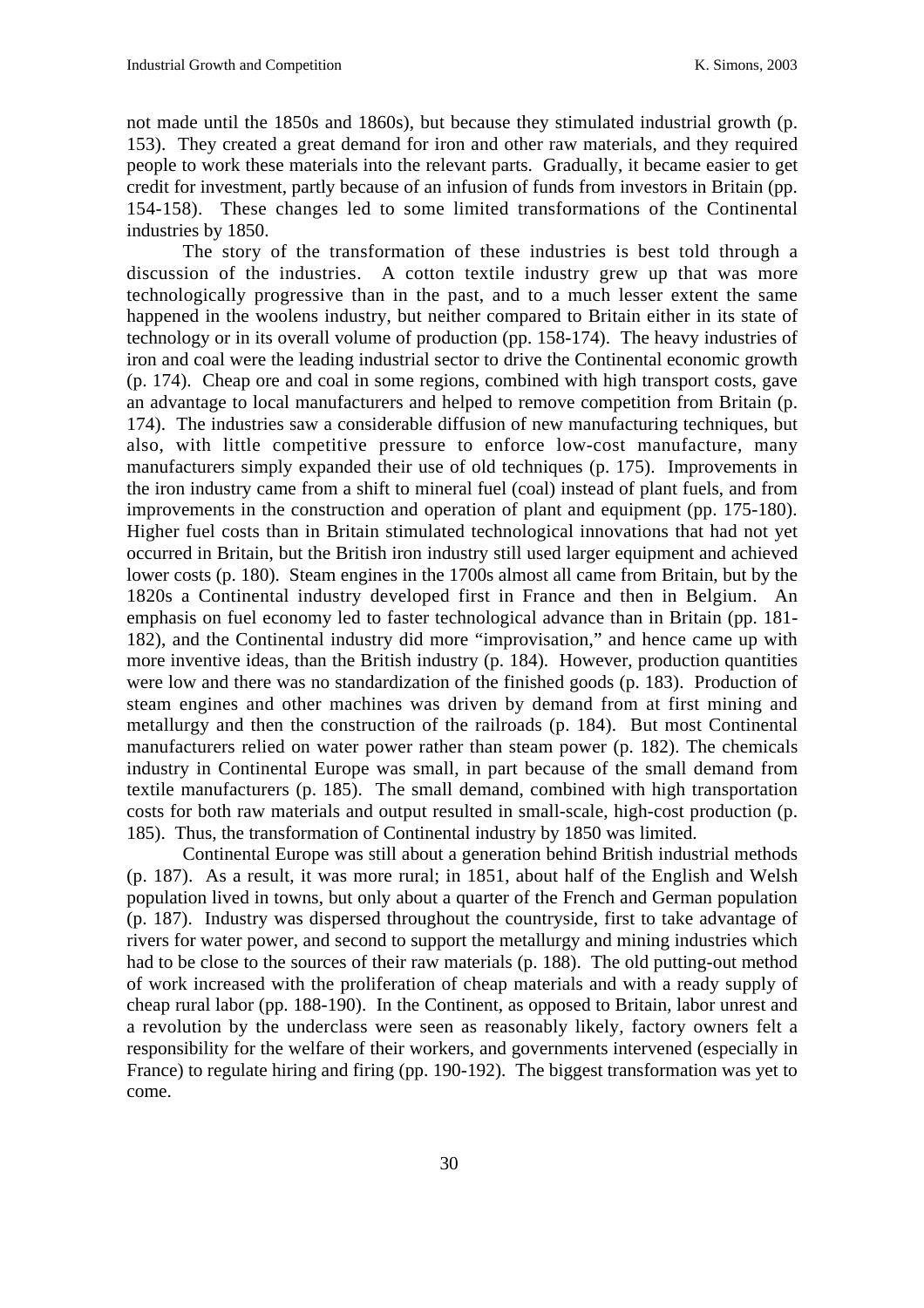Between about 1850 and 1873, rapid economic changes took place on the Continent. Key industrial indicators such as railroad mileage and steam-power capacity grew at an average rate of about 5-10% per year (pp. 193-194). There were many stimuli to this rapid growth (pp. 196-210). First, there was a temporary break with social traditions that had hindered industrial development, and Western Europe experienced entrepreneurial freedom (pp. 196, 200). Laws were passed to allow the easy formation of companies and to otherwise smooth economic processes (pp. 197-199). International trade was eased by the elimination or reduction of traffic restrictions and levies for waterway traffic, a simplification of profligate varieties of currency, and treaties which lowered tariffs (pp. 199-200). The final key railroad links were finally installed. The railroads decreased transportation costs, and hence they increased competitive pressure between regions and helped to force producers to become efficient (pp. 196-197, 201- 202). New coal beds were brought into production, and new raw materials were imported (guano for fertilizer, wool and hides, vegetable oils for producing soap and candles, sulfides, and pyrites) (pp. 202-204). An increased money supply made it easier for entrepreneurs to get loans (pp. 204-205). In what Landes calls the "financial revolution" of the 1800s, demand for and supply of banking services increased (pp. 205-210). Small tradesmen and people from rural areas entered the money market for the first time (p. 206). And larger, richer investment banks grew up to seek out large investors; these banks were especially useful where there were many opportunities for investment but few sources of funds, as in Germany (pp. 206-210). These stimuli resulted in important changes in Continental industry.

Important industrial advances occurred, along with production by every-larger firms and a new regionalization of industry. The textile manufacturing industry finally mechanized (pp. 211-215). The iron and steel industries completed their conversion from vegetable to mineral fuels (pp. 215-219). Steam power came into widespread use (pp. 220-221). The scale and concentration of industrial production increased steadily, particularly in the heavy industries such as iron (pp. 222-225). And industries relocated and manufacturing centers grew up, often near the sources of raw materials or at convenient rail locations (pp. 226-228). By 1873, most industries in Continental Europe had still not achieved the same technological status as comparable industries in Britain, but they were much closer, and the Continental economy had completed a revolutionary step forward.

#### **Chapter 5: "Short Breath and Second Wind."**

Landes addresses specific growth industries and technologies that were key determinants of the new balance of European industrial competitiveness emerging from the second industrial revolution. Developments in steel, chemicals, and electrical power helped to drive a shift in relative industrial power away from Britain and toward Germany. This is not to say that the stories of these industries entirely explains this shift in national competitive advantage. But these industrial developments are a key to understanding the overarching reasons for the shift in industrial competitiveness.

Steel, a variety of iron, had been produced for centuries, but as of the mid-1800s most production was of other types of iron (pp. 251-254). Steel had advantages over these other types. It was (and is) stronger, more plastic, harder, and, in many ways, more easily worked (p. 251). But it was also difficult to produce, so its high cost limited its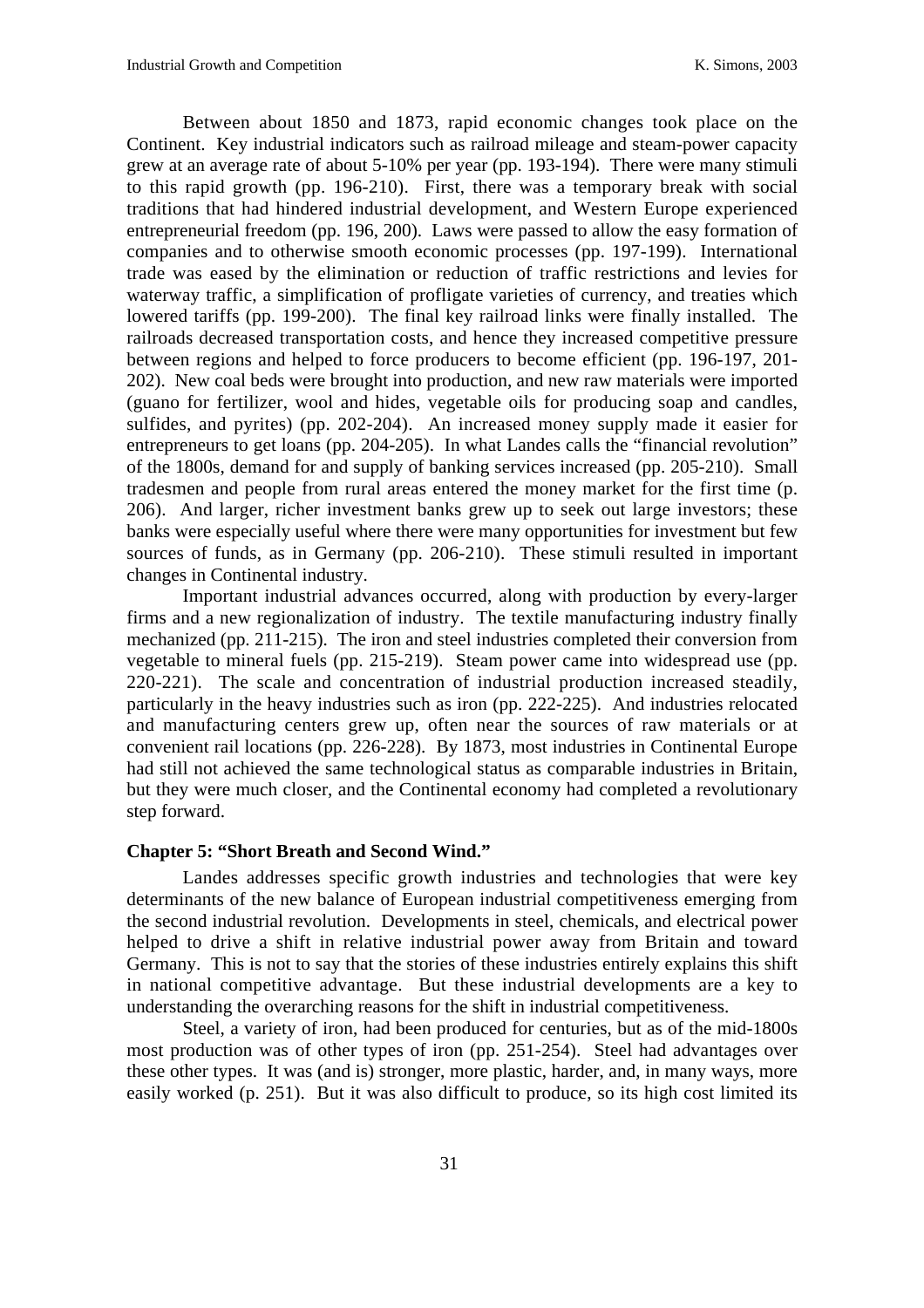application mainly to small, high-cost items such as watches and to weapons (pp. 251- 254). Two technological advances that cut costs radically, the Bessemer and Siemens-Martin processes, came in the 1850s and 1860s (pp. 255-257). However, since these methods were only useful with non-phosphoric ores, and since non-phosphoric ores were rare in Europe, use of these techniques grew slowly. In 1878-1879, Thomas and Gilchrist devised a method to put limestone into the molten iron, resulting in a slag which formed by the combination of the limestone with any phosphorous in the ore (pp. 257-259). The slag could be drawn off, leaving the metal free of phosphorous. For the first time, the phosphorous-rich ores of Europe could be used to efficiently produce steel. The result was a rapid rise in steel production, largely replacing wrought iron by around 1900. Germany developed a competitive advantage over Britain in the industry. Britain, with its different ores, tended to use the Siemens-Martin process, which placed it on a somewhat different technological front from the Continent (p. 262). On the Continent, continual innovation led to a high-quality product, while British steel remained irregular in quality (p. 263). German firms integrated blast furnaces with smelting operations and in turn with rolling, but in Britain these operations remained separate, so the German firms gained cost advantages over British producers (p. 263). Automation also reduced costs, especially in Germany (pp. 265-268). Germany developed much larger steel plants than Britain, with for example blast furnaces that were two-thirds larger than British furnaces in 1910, and firms that were four times larger on average around 1900 (pp. 263- 265). Landes writes, "The whole situation was self-reinforcing" (p. 263). Over the period 1870-1914, the British lost their leadership in steel to Germany.

Similar developments occurred in chemicals. Of the chemical industries in the period, two involved key technological advances and played major roles in overall economic development. The first industry is alkalis. Demand for alkalis grew rapidly, as they were used in the manufacture of textiles, soap, and paper (p. 270). From 1852 to 1878, output in Britain, initially the leading producer of alkalis, tripled (p. 270). But production of alkalis was expensive because it required an expensive ingredient, ammonia (p. 271). It was clear that it should be possible to recover ammonia from the production process, and much work had been done to try to devise a method of recovery, but not until the early 1860s was the problem solved by Ernest Solvay (pp. 271-272). The process took a decade to perfect, but by the mid-1870s it began to be used in Continental Europe, and resulted in soda (alkali) that could undersell soda from the British industry by about 20%, mostly because of lower materials costs (p. 272). The new technique spread rapidly in France and Germany (p. 272). But Britain lagged behind. British producers had large investments in their existing Leblanc soda industry, and they did not want to abandon these investments (p. 272). They managed to cut costs while using existing equipment, among other ways by introducing more efficient equipment and by recovering and selling chlorine as a by-product (p. 272). In the 1890s, though, new electrolytic production methods, used mainly in the US and Germany, competed with the British industry and made it less profitable, and profits were hurt still more by growing foreign protectionism (pp. 272-273). For the first time since the beginning of the Industrial Revolution, output in the British industry decreased (p. 273). German output rose at the same time (p. 273). By 1920, Britain's Leblanc soda industry was shut down (p. 273).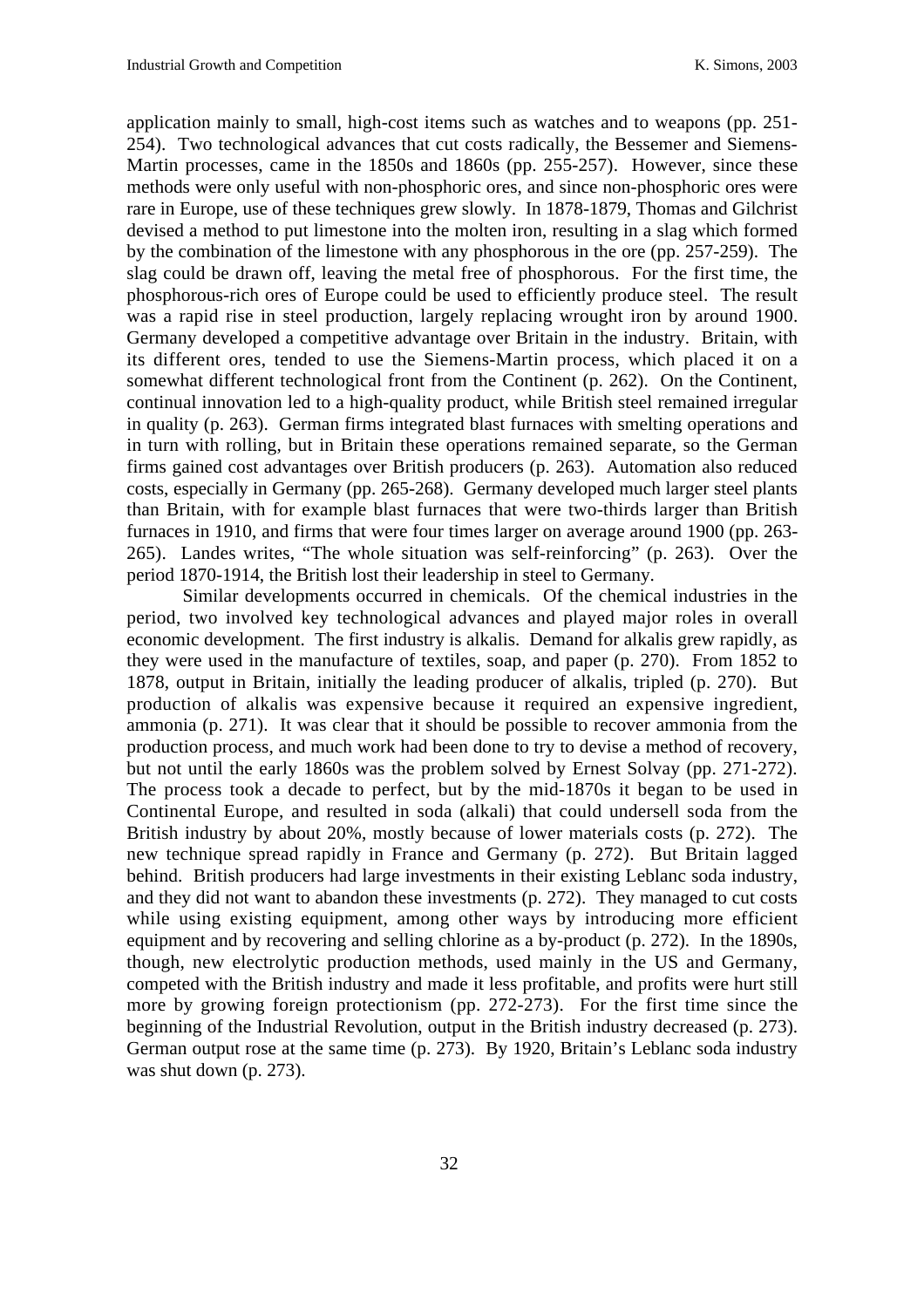The second chemical industry is organic compounds. Germany and Britain both did the initial theoretical and experimental groundwork for this industry throughout the 1800s (p. 274). At first, Britain, and to some extent France, led the industry (p. 275). British manufacturers had the advantage of a good location for supply of raw materials, and the French benefited from a large demand because of that country's "emphasis on highly coloured, imaginatively designed fabrics" (p. 275). Again, though, Britain lost its industrial dominance. British firms had to compete against the strong science and enterprise present in Germany, and in a "spiral of decline" the British were outcompeted in cost by the Germans and venture capital was scared away from the British industry (p. 275). In France, a costly patent war in the 1860s ruined many firms. German dyestuffs production was small as of the late 1860s, but by the late 1870s German firms had about half the world market, and by 1900 about 90%. In practical terms, the German influence in the market was even higher, because German firms had subsidiaries and affiliates in other countries. Switzerland managed to carve out niches of the dyestuffs market by concentrating on tints requiring especially careful production, by helping customers with the latest technical advice for dyeing, and by importing raw chemicals and intermediates from nearby Germany (and perhaps France also) (p. 276). Germany's new lead in dyestuffs gave it yet another industry to help it rise to economic preeminence.

The new electrical power industry also assisted in this rise to preeminence. Around 1880-1900, central power generation and electrical power networks developed (p. 285). Initially, incandescent lighting provided a demand for electrical power, but lighting was soon surpassed by industrial uses of electricity: railway traction, electrochemistry, electro-metallurgy, and electric motors (pp. 287-288). The first public power station in Europe was built in 1881 at Godalming, England (p. 285). Initially, a patchwork of different standards sprang up, and especially in Britain the individual power networks were costly to interconnect (p. 285). The Germans took the lead in large-scale electrical generation, at first using waste heat from blast furnaces (pp. 286-287). Larger scale gave production economies and meant a smoother demand since more users (and more diverse users) were involved (p. 286). Germany again started late, but quickly developed as the industry leader, in part because of its "technical excellence" and "rational organization" (pp. 289-290). Not only did the German steel industry assist in the development of large-scale power generation, and the German chemical industry assist in creating demand, but also the availability of electrical power led to a transformation of the factory and further economic growth (p. 288). Electricity made possible more home and shop industries and small plants. In addition, new uses for electricity and cheaper power led to new economic investment. Thus the German experience of electrical power generation illustrates how one industrial development led to another in the burgeoning of the German economy during the second industrial revolution.

In addition to this story of industrial development, other themes are relevant to explaining the advance of Germany and the decline of Britain during the "second industrial revolution." It is very well to say that Britain got onto a downward spiral, and Germany onto an upward one, but what other influences were involved, and most importantly, how did the spirals get started? One can only speculate on the reasons, and Landes (pp. 326-358) does just that. Here are many of his speculations, with a bit of my own commentary. Britain was developing its service sector at the expense of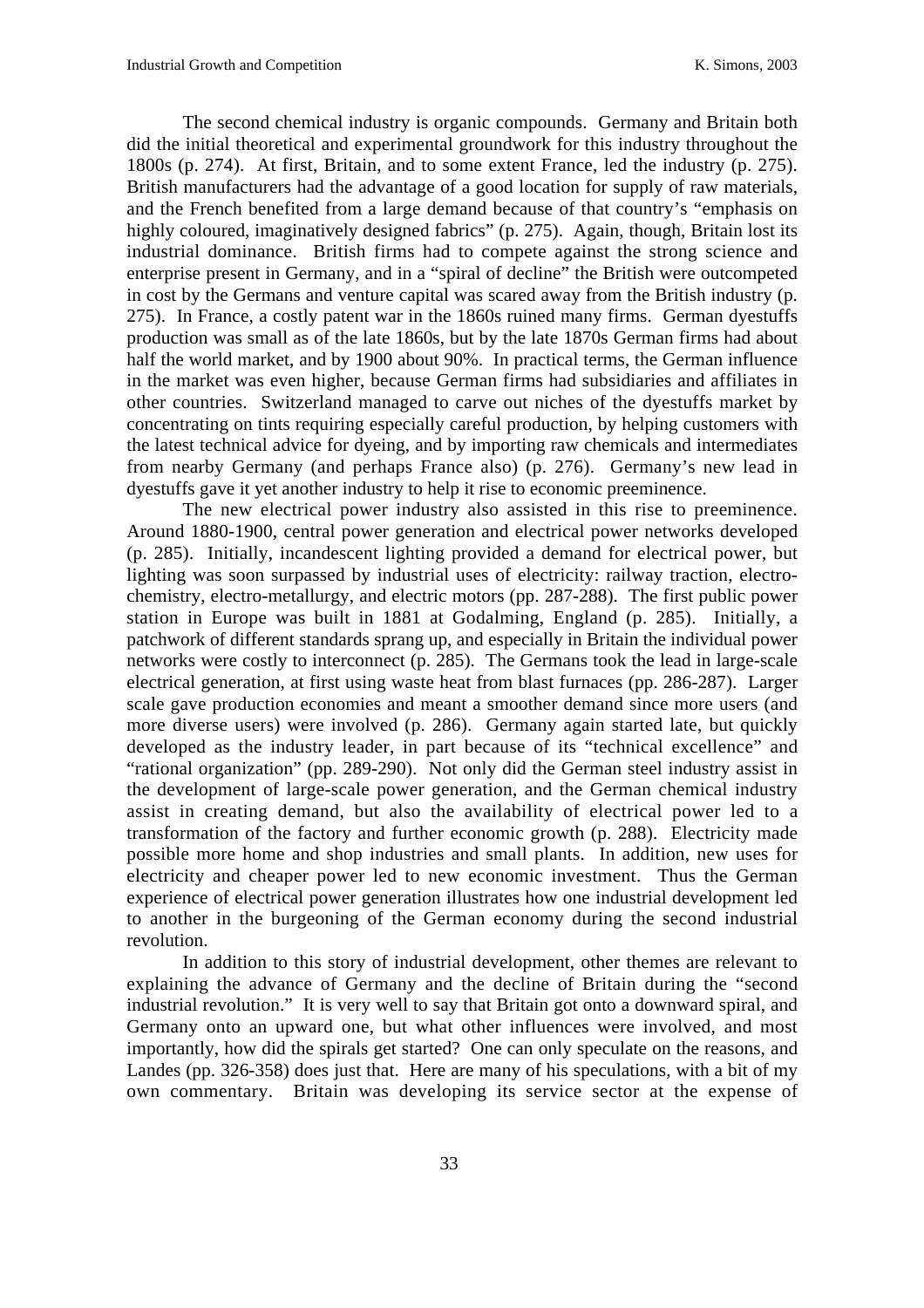manufacturing (pp. 329-330), presumably because demand shifted to services as people's incomes increased. The service industries did not have the same potential for efficiency improvements as did manufacturing industries. There may have been some resistance to changing manufacturing methods because of "interrelatedness," the way a whole economic structure grows up to support and rely upon each method (pp. 334-335). Perhaps the owners of British firms were relatively complacent, since they were merely the well-off grandchildren of the people who created Britain's Industrial Revolution (pp. 336-337). Apparently, though, at least some British manufacturers reacted with imagination and vigor to foreign competition just before World War I (p. 338). British industry may have grown less competitive inside the country (pp. 338-339) and hence, with less threat of failure, had less incentive to innovate and become more efficient. A scarcity of skilled workers, engineers, and scientists, in part caused by poor attendance in Britain's schools, might have contributed to Britain's downslide relative to Germany (pp. 339-348). Indeed, this would explain why Germany managed so readily to take the lead at scientific innovations important in the development of industry. Britain's relative scarcity of skills and knowledge contributed to an inadequate supply of venture capital (pp. 348-354). The scarcity of skills and knowledge also could have contributed to Britain's slow progress in adopting methods of standardization, compared to Germany's rapid progress (pp. 315-317). In summary, a great many possible reasons are available to explain why the spiral advance of Germany and decline of Britain got started, but there is no clear right answer. The point is simply that Britain exchanged its economic lead with the US, Germany, and other parts of the Continent through the process of the second industrial revolution, and industries and technologies including steel, chemicals, and electricity were essential to the transformation.

#### **Joseph Schumpeter and the Schumpeterian Hypothesis**

Joseph Schumpeter, in the 1940s, likewise pointed to the importance of productivity growth and new products in driving economic advance, and argued that the traditional focus on reducing anti-competitive practices was misplaced. In fact, he went even further, and argued that large firms and monopolies (by which he also meant oligopolies) are the primary source of rapid economic progress! By trying to stop anticompetitive practices, Schumpeter argued, economists and governments were irreparably damaging the economy! Economic growth and the creation of new products were supposedly being harmed by governments limiting the power of monopolists. If Schumpeter was right, we could have been living today in a world with much cheaper prices, and far more new and useful technologies than exist, if past governments had been supportive of large corporations and monopolies. (Schumpeter's arguments appeared in chapters 7-8 of his book *Capitalism, Socialism, and Democracy*.)

Was Schumpeter right? Yes and no. Judging from the best available evidence to date, it seems that large firms are best for innovation in some situations and small firms are best in others. To characterize crudely, part 2 of this course will address situations for which small firms are either better or okay, and part 3 will address situations for which large firms are better.

Some of Schumpeter's notions were labeled "the Schumpeterian hypothesis" by other economists. In particular, the Schumpeterian hypothesis is that larger firms are better at producing innovations than small firms. Specifically, the hypothesis is often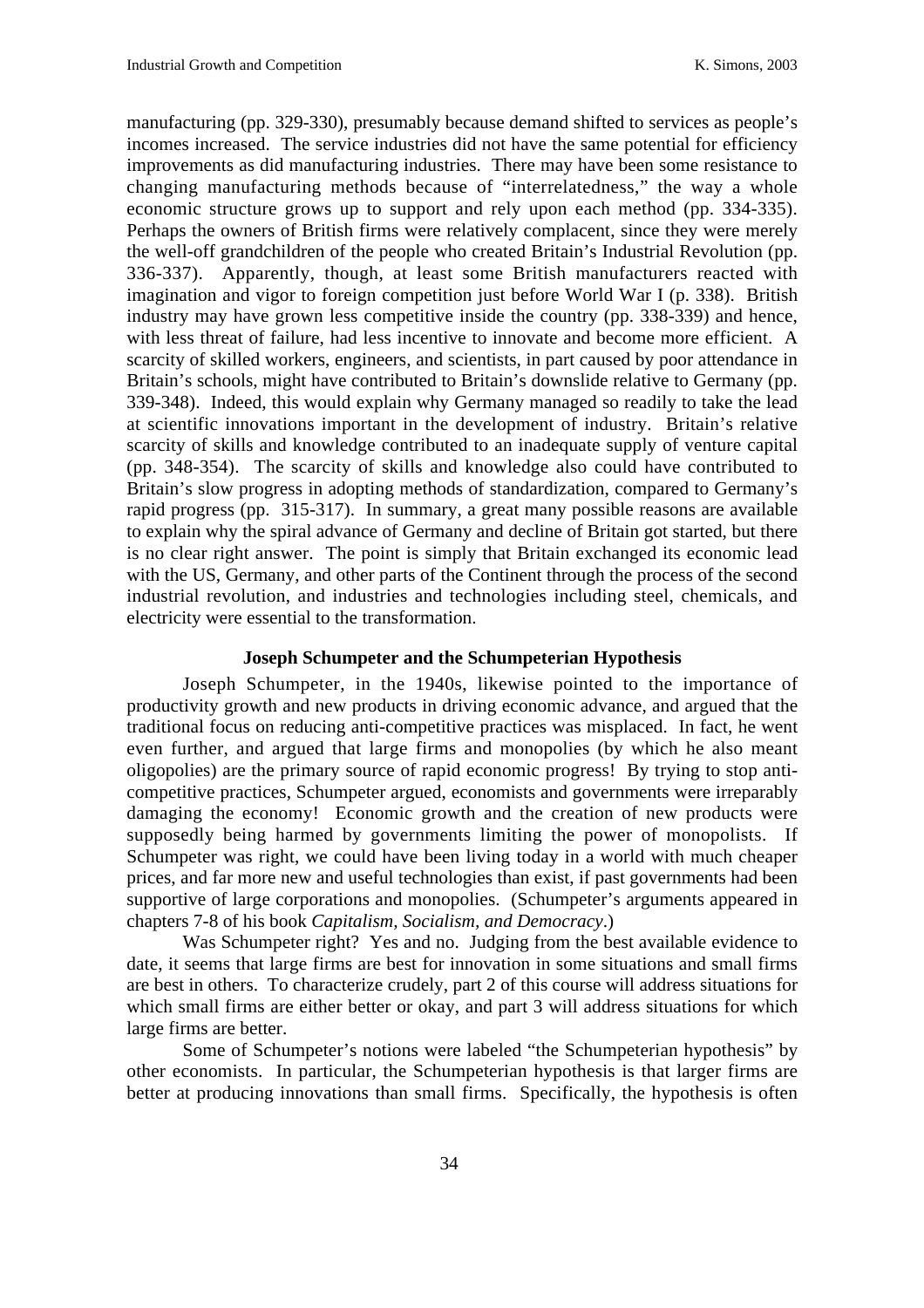defined by empirical researchers in terms of a firm's amount of successful innovation per unit of its size. For example, a researcher might measure a firm's number of patents in a year divided by its number of employees, or count the innovative changes appearing in the firm's products and divide by its capital value. The researchers then test the so-called Schumpeterian hypothesis by seeing whether large firms tend to have higher values than small firms of (R&D output) / (firm size).

#### **British Industry and Technological Progress**

Britain, like other countries, has some traits that support rapid technological progress, and other traits that harm progress. The chapter assigned to you by William Walker (1993) makes several conclusions, as listed below.<sup>6</sup> [Possible policy conclusions, my own rather than Walker's, are noted in brackets.]

- 1. Britain in past had strong manufacturing industries, but by the 1900s it had begun to cede much of its international leadership to other nations. It remains strong in service industry, but not so strong in manufacturing. [Unless the British government expects to be able to depend on service industries to sustain its economy and international trade in future, successful ways of improving Britain's manufacturing industries – to the extent they can be found – would be useful. Service industries may turn out to be a quite productive economic sector in future, but a better understanding is needed of how much and how productivity growth can be achieved, as compared to manufacturing.]
- 2. Britain has strengths in a few manufacturing industries, including pharmaceuticals and military aerospace.
- 3. Large percentages of UK government budgets have been devoted to the military, and this has benefited Britain's arms industry, including aerospace. However, channeling funds and top researchers into the relatively secretive arms industry may have damaged other British industries, which benefit from neither substantial spin-off innovations nor the top-notch researchers who have been sucked up by the arms industry. [Reallocate government funds appropriately, paying for researchers to work in other, more commercially productive industries or in universities, rather than in arms industry. This might be done through incentive schemes to firms, tax breaks, funded R&D centers, or increased funding to research grant schemes. Ideally, find a way to do this that does not compromise national security needs, perhaps in part by funding industries or R&D areas that can benefit key technologies that relate to the nation's ability to continue economically should war break out, or by funding technology areas in which skills might eventually prove critical.<sup>7</sup>]
- 4. University education has recently been providing adequate skills for many careers, but few students in Britain gain the skills needed for engineering work or for applied sciences – other nations train many more such students as a percentage of their student-age populations. Thus, there is a shortage of computer programmers, electrical engineers, industrial engineers, etc. [Target additional funding to

 $\frac{1}{6}$  $<sup>6</sup>$  See other chapters in the same book for similar analyses of other nations.</sup>

<sup>&</sup>lt;sup>7</sup> The government's recent moves to privatize much of its military R&D may greatly diminish information exchange flows with US military R&D laboratories, because British R&D personnel (as opposed to bureaucrats with less direct knowledge of technologies) will be in private companies with which the US military limits information exchange to retain US firms' competitiveness.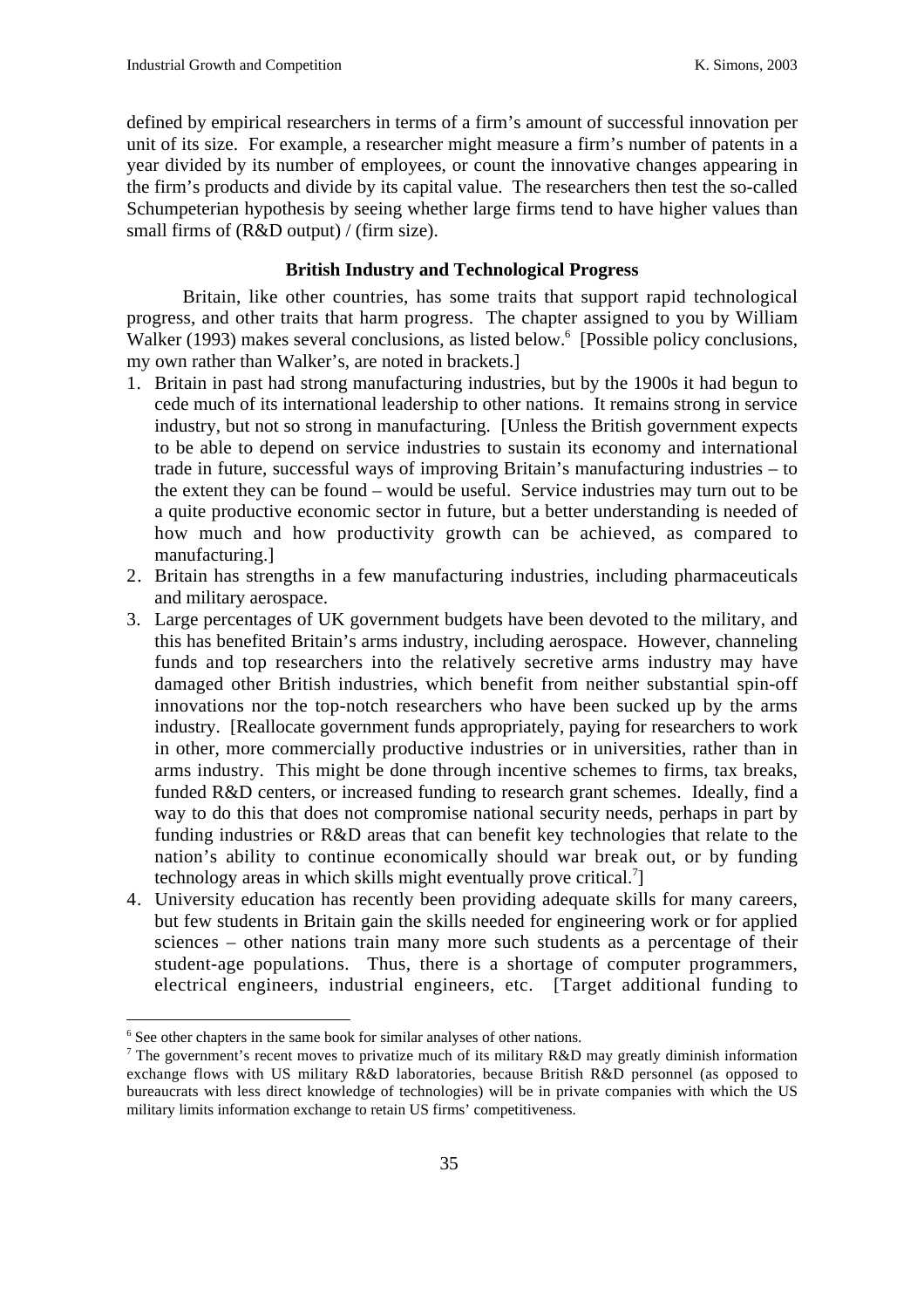educational programs that train these sorts of people, at least as long as there are not substantial percentages of people with these skills who are unable to find jobs when they enter the workforce. Woo greater student interest especially at pre-university educational levels, to give students relevant skills and motivation.]

- 5. There is a British culture that looks down on engineers and up on bankers and literati. This discourages youths from pursuing engineering careers, relative to other nations where engineering is seen as valuable to society, intelligent, creative, and a sign of personal eminence. [Politicians should change their mindsets and seize opportunities to project a new and better image of engineering through speeches, education, funding opportunities, national museums, etc.]
- 6. British politics has a large old-boy network of Oxbridge graduates who are stuck in the mindset that bankers and literati are good, while engineers with greasy overalls are bad. Government has been relatively supportive of some industries such as financial services, but the lack of politicians' understanding of manufacturing industry needs has led to poor government support for most manufacturing industry. [Government should consult industry representatives more closely about policy (I'm not addressing unions here) and try to be supportive.]
- 7. Government funding for R&D has been modest compared to other leading industrial nations, and has been quite low in non-military sectors. [Put more money into appropriate non-military R&D in Britain, through grants, research institutes, funding of universities, or other means.]

#### **The Basic Model of Economic Growth**

A large sub-field of macroeconomics analyzes economic growth. Growth models for countries or the world almost always fit the form:

 $y = A(t) \times f(k)$ ,

where y is the amount produced per person,  $A(t)$  is a productivity measure that increases over time,  $f(\cdot)$  is a production function, and k is the amount of capital per person. It is commonly assumed that the production function  $f(\bullet)$  involves decreasing returns to scale; suppose this is the case.

The amount of capital per person changes over time because of (a) "depreciation" of machinery, buildings, and other goods when it wears out or breaks down; (b) investment in new capital to be used for future production; and (c) change in the number of people. Assume the number of people remains constant. An equation for the change in capital per person then might be:

$$
\frac{\mathrm{d}\mathbf{k}}{\mathrm{d}\mathbf{t}} = (1 - \mathbf{h})\mathbf{y} - \delta \mathbf{k},
$$

where h is the fraction of production that is consumed and  $\delta$  is the fraction of capital that depreciates per year.<sup>8</sup>

<sup>&</sup>lt;sup>8</sup> Note how the units of measurement are consistent. k is measured as a dollar value of goods, so dk/dt is measured as a dollar value of goods per year. 1 and h are dimensionless, so (1-h) is dimensionless, but y is measured as a dollar value of goods per year; hence (1-h) times y is measured as a dollar value of goods per year. δ is measured in units of "per year," so δ times k is measured as a dollar value of goods per year. Hence the left-hand side, and the terms added together on the right-hand side, have identical units of measurement. Were the units of measure not identical, there would clearly be something wrong with the equation.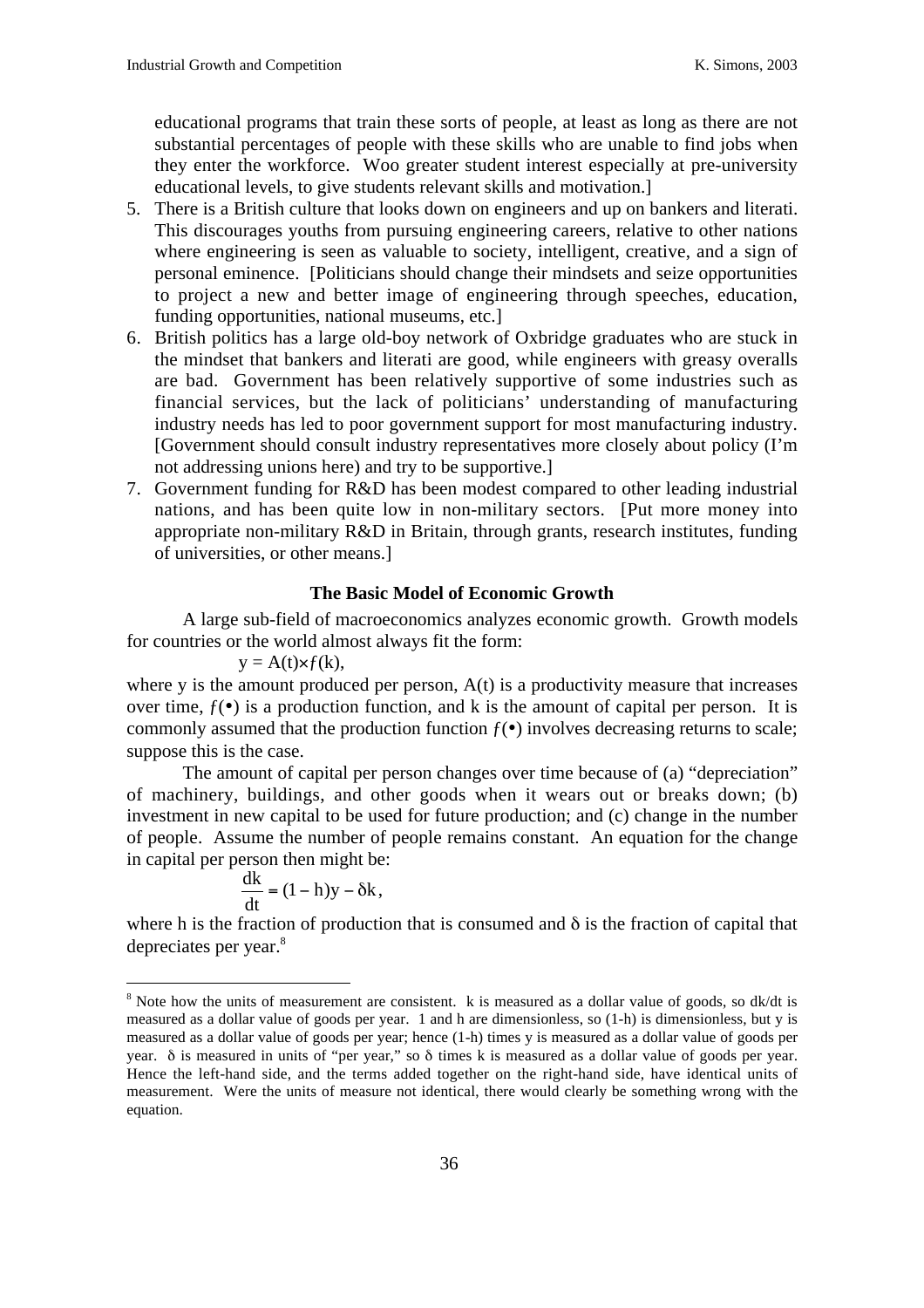

Figure 3.1. Production over Time in Growth Model with No Productivity Growth

Now, to understand a key fact about the results of the model, consider how the model economy would develop if the production function  $f(\cdot)$  took the form  $k^{0.5}$ , k started out at 1 at the beginning of year 0, half of production were invested ( $h = 0.5$ ), and capital depreciated at a (continuous) rate of 5% per year ( $\delta$  = 0.05).

Consider first the case in which there is no technological progress, so that  $A(t) = 1$ for all t. It is easy to compute the results of the model by computer. I have done so (using a program called Stella to facilitate the process; if you so desire you can use this program at the Royal Holloway Computer Center – look in the Economics directory of programs). Figure 3.1 shows the resulting amount of production over time.

After a short time, the decreasing returns to the production process cause annual gains in production to grow less. Nonetheless, there is a great increase in amount produced over the 100-year time span shown in the graph: output rises by more than nine times, and it is heading toward an equilibrium level ten times the initial amount of output. Consumers can consume much more over time, and hence (it is generally presumed in such models) grow happier.

What if there is ongoing productivity growth? Consider a growth rate of 3% per year, so that  $A(t) = \exp(0.03 \times t)$ . As seen earlier in this chapter, this productivity growth rate has been typical for developed countries in the 1900s. How much does the productivity growth matter to production?

Figure 3.2 shows a graph of production versus time similar to the one just presented. In just 18.6 years, production exceeds the equilibrium of 10 that would result without productivity growth. And production continues to shoot up thereafter. After 100 years, production has grown by a multiple of 1,827! As you can tell, productivity change is enormously important to economic growth in the basic macroeconomic growth model.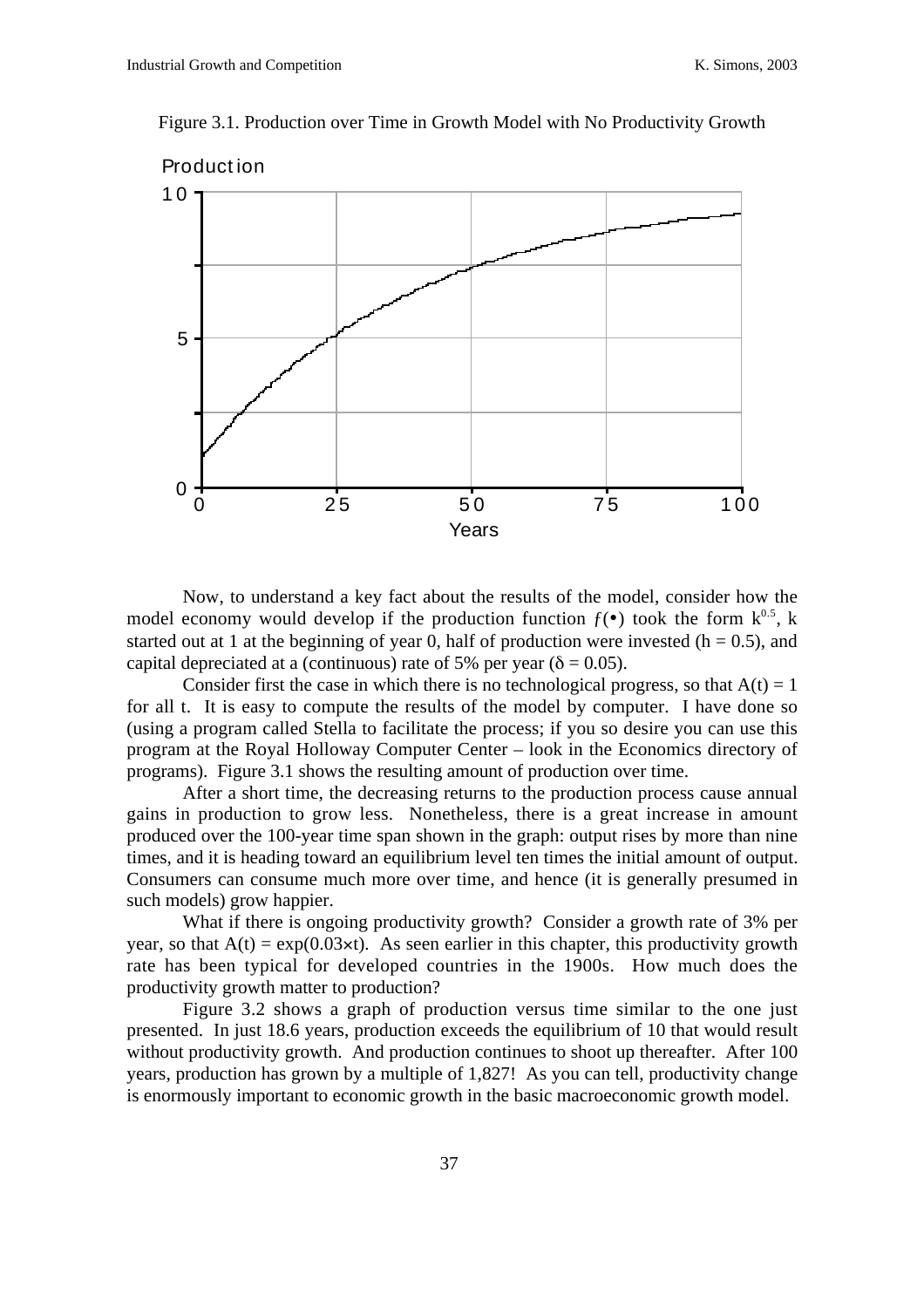

Figure 3.2. Production over Time in Growth Model with 3% Annual Productivity Growth

## **Conclusion**

Technological advance, broadly defined, has been the primary source of economic growth. To stimulate economic growth, therefore, the most promising policies are any means that yield greater rates of technological progress. There are many means to such innovation, and this chapter has touched on several, including: transfer of skills between nations, education, social attitudes that support innovation, and national R&D funds. In the end what matters of course is the productivity improvements within the myriad companies (and government and nonprofit organizations) that compose a productive economy. The coming sections of the course will have much to say about how these companies operate in their respective industries, and how competition affects and is affected by technological change.

## **Study Guide**

#### **Terms to Know**

Robert Solow consumer price index inflation-adjusted hedonic price index convergence *The Unbound Prometheus* Joseph Schumpeter *Capitalism, Socialism, and Democracy* depreciation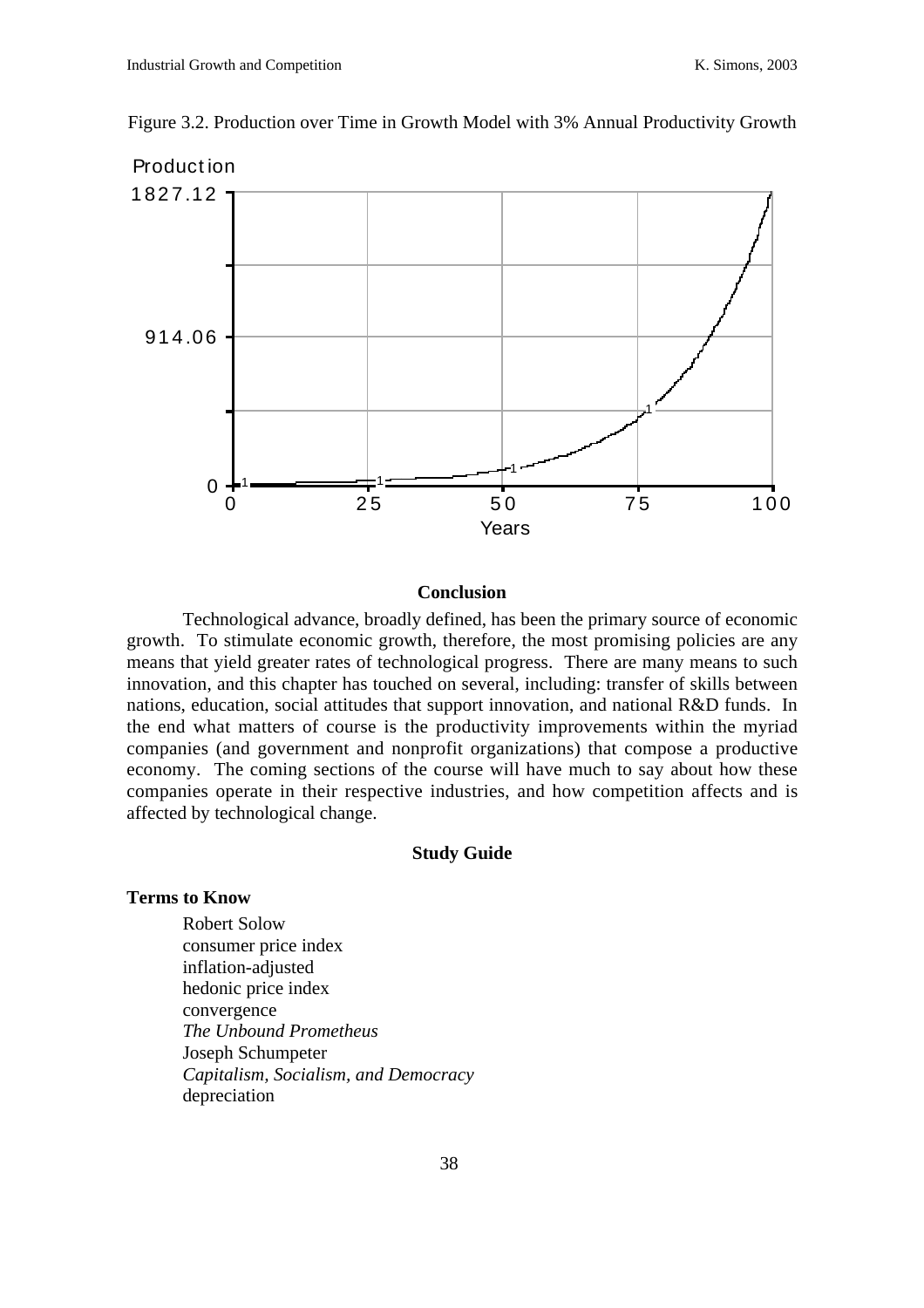## **Key Reading with Questions**

Walker, William. "National Innovation Systems: Britain." In Nelson, Richard R., ed. *National Innovation Systems*. New York: Oxford University Press, 1993. Chapter 5, pp. 158-191. **O B R** 338.06 NAT. Gives an overview of industrial innovation in Britain. If you are from another country, the book might have a chapter about your country too.

1. After Britain's industrial revolution, why might the country have lost its industrial leadership and begun an economic decline? Describe the three explanations that Walker mentions.

2. How important is manufacturing in the British economy? First, explain with reference to specific percentages of GDP or employment. How does this compare with other countries? Second, Walker seems to imply that manufacturing is especially important for the country's future. What reasons might he have for saying so? Are there other reasons for or against this idea?

3. What are the main sectors of manufacturing in Britain, and (as of a decade ago) what fraction of national production did they constitute? Which of these sectors were the biggest exporters? To what extent were they under British ownership versus ownership by people or companies outside Britain? Be specific.

4. Table 5.6 in W. Walker's paper gives you some idea of the distribution of (US) patents granted to firms in different UK manufacturing sectors. For example, whatever percentage of patents are granted to UK chemicals manufacturers (the table doesn't indicate what the percentage is), the percentage is only about half as much as that among UK aerospace firms. In contrast, the percentage of patents granted to Japanese chemicals manufacturers is about five times the percentage granted to Japanese aerospace manufacturers. This seems to suggest that the aerospace industry is much more important in the UK economy than in the Japanese economy. What other differences are there between the UK and other countries?

5. How did UK R&D in 1986, as a percentage of GNP, compare with that in other countries? How did government R&D spending per person compare? What has been the trend over time in R&D spending? On what have the R&D funds been spent?

6. What weaknesses does W. Walker identify in Britain's innovation system? What changes does he recommend for government policies?

Yates, Ivan. "An Industrialist's Overview of Manufacturing and Economic Growth." In Yates, Ivan, ed. *Innovation, Investment and Survival of the UK Economy*. London: Royal Academy of Engineering, 1992. Chapter 1, pp. 5-24. **B** check call number in catalog (new addition). Argues the importance of manufacturing industry, and the innovative change that drives its growth, for the UK economy. Useful though at points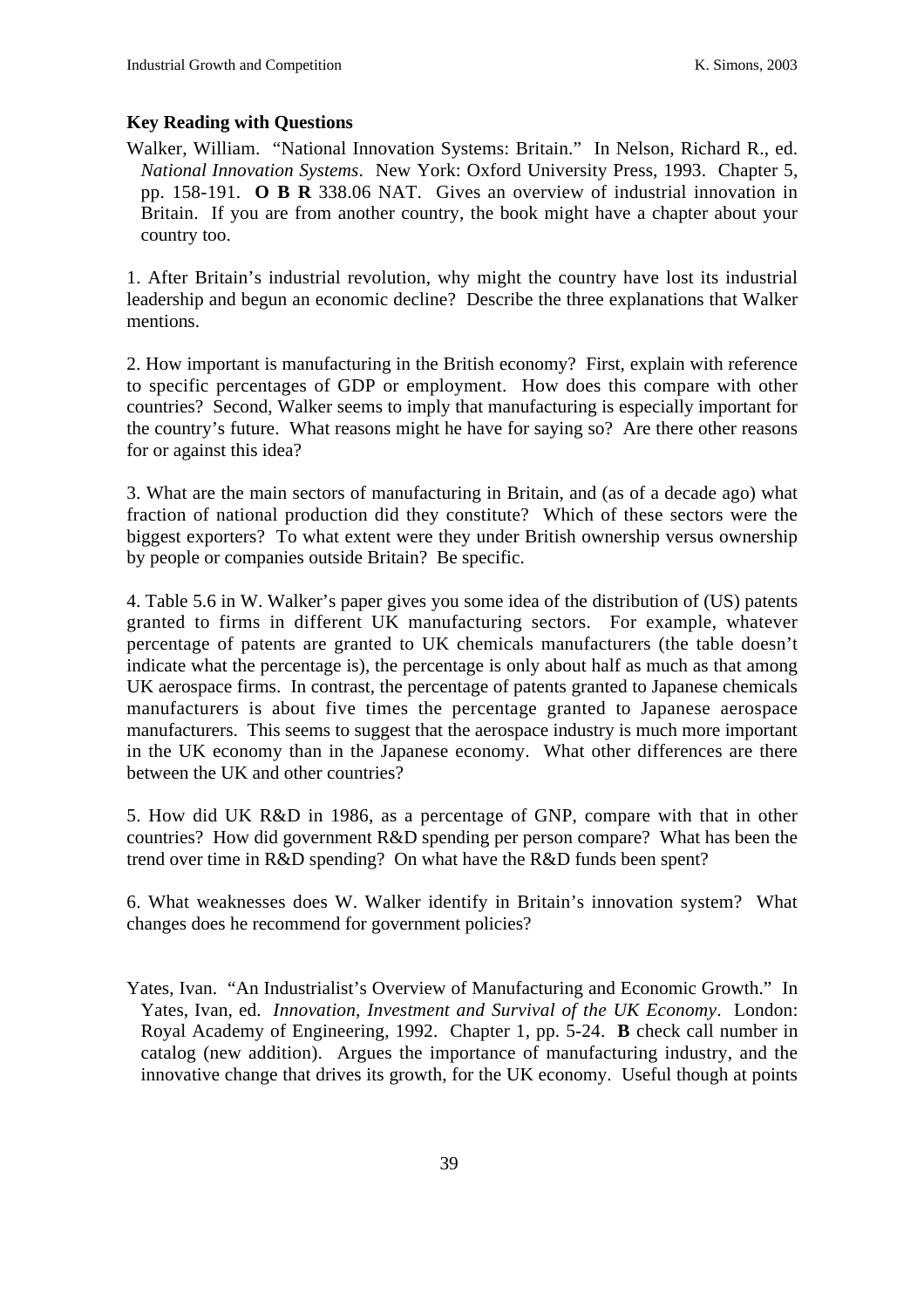sloppy (e.g., the triangle drawn on fig. 3 is unnecessary and inappropriate: why should it point at 0 instead of  $-3$  or  $+0.2$ ?).

1. How important is manufacturing to the UK economy, and to the economies of other nations?

2. Why does Yates think that Britain's manufacturing sector is below its optimal size?

3. Is R&D funding high or low in the UK compared to France, Germany, Japan, and the US?

4. How does Britain's annual value added per employee compare with that of other nations?

5. Why does Yates think that there is "short-termism" in UK R&D investment?

Walker, John. "Service Sector Adjustment and the Implications for Manufacturing." In Yates, Ivan, ed. *Innovation, Investment and Survival of the UK Economy*. London: Royal Academy of Engineering, 1992. Chapter 3, pp. 45-51. **B** check call number in catalog; same as above. Presents evidence that service industries are unlikely to provide a strong growth impetus for the UK economy (unless unanticipated growth areas in services can be created through innovative approaches to service industries).

1. What two arguments are commonly invoked for why the UK does not need a strong manufacturing industry?

- 2. How does J. Walker refute the first of these arguments?
- 3. How does J. Walker refute the second of these arguments?

4. What does J. Walker argue can be done to help the manufacturing sector propel economic growth in the UK?

## **Further Readings**

- Chandler, Alfred D. *The Visible Hand: The Managerial Revolution in American Business*. Cambridge: Belknap (Harvard University Press), 1977. **B** 338.75 CHA. A monumental document that provided for the first time an integrated history of American industry from the 1700s into the 1900s.
- Chandler, Alfred D., Jr. *Scale and Scope*. Cambridge, MA: Harvard University Press, 1990. **B R** 338.644 CHA. Another monumental document, analyzing industrial history in the United States and Europe during the 20th century.
- Hounshell, David A. *From the American System to Mass Production, 1800-1932*. Baltimore: Johns Hopkins University Press, 1984. **B** 338.644 HOU.
- Landes, David S. *The Unbound Prometheus: Technological Change and Industrial Development in Western Europe from 1750 to the Present*. Cambridge: Cambridge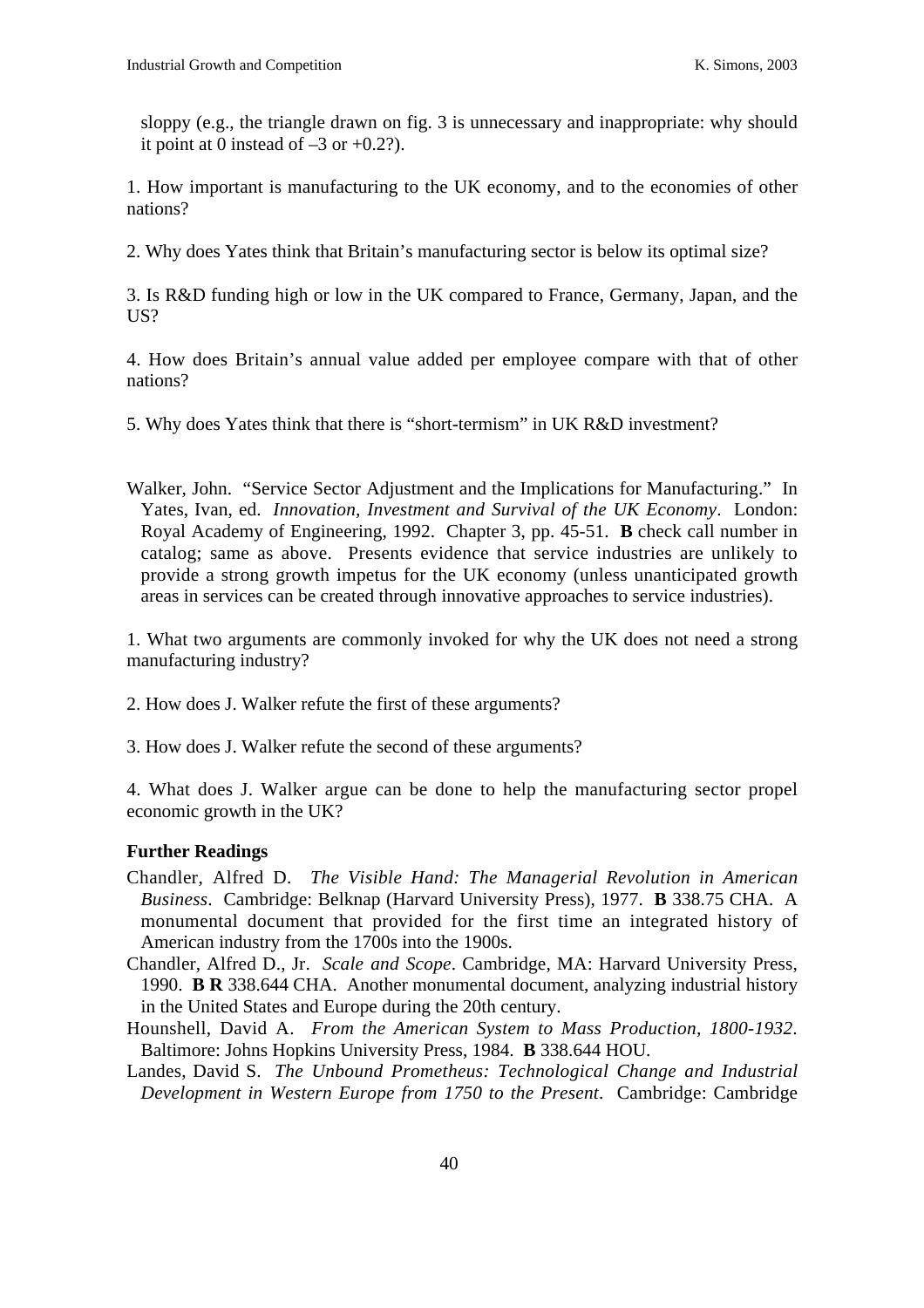University Press, 1969. **B** 338.94 LAN. The key history of European industrial development from 1700 until shortly after World War II.

- Mokyr, Joel. *The Lever of Riches: Technological Creativity and Economic Progress*. Oxford, 1990. **R** 338.06 MOK. A seminal history and analysis of technological advance, mostly in the western world, over more than two millennia; illustrates the fundamental role of technical change in economic growth.
- Mowery, David C. and Nathan Rosenberg. *Technology and the Pursuit of Economic Growth*. Cambridge: Cambridge University Press, 1989. **B** 338.06 MOW.
- Pratten, Clifford F. "The Manufacture of Pins." *Journal of Economic Literature* 18 (March), 1980, pp. 93-96. **E**.
- Rosenberg, Nathan. *Inside the Black Box: Technology and Economics*. Cambridge: Cambridge University Press, 1982. **B** 338.06 ROS. Chapter 1 is an excellent overview of the role of technological progress in economic growth over a long time span.
- Scherer, F.M. and David Ross*. Industrial Market Structure and Economic Performance*, 3rd ed. Boston: Houghton-Mifflin, 1990. **R** 338.758 SCH. Chapter 17 considers technological change; focus on the earlier parts of the chapter, pages 613-630 in the book's third edition.
- Solow, Robert M. "Technical Change and the Aggregate Production Function." *Review of Economics and Statistics* 39 (August), 1957, pp. 312-320. **O J E**. This paper, which in part led to Solow's Nobel prize, analyzes the extent to which US labor productivity growth from 1909 to 1949 stemmed from increased capital intensity. The answer stunned many economists of the time: capital apparently was of little relevance to productivity growth; technological advances and increased skill of workers apparently contributed over 80% of the labor productivity growth.
- von Tunzelmann, G. N. *Technology and Industrial Progress: The Foundations of Economic Growth*. Aldershot, UK: Edward Elgar, 1995. **B** 338.06 VON.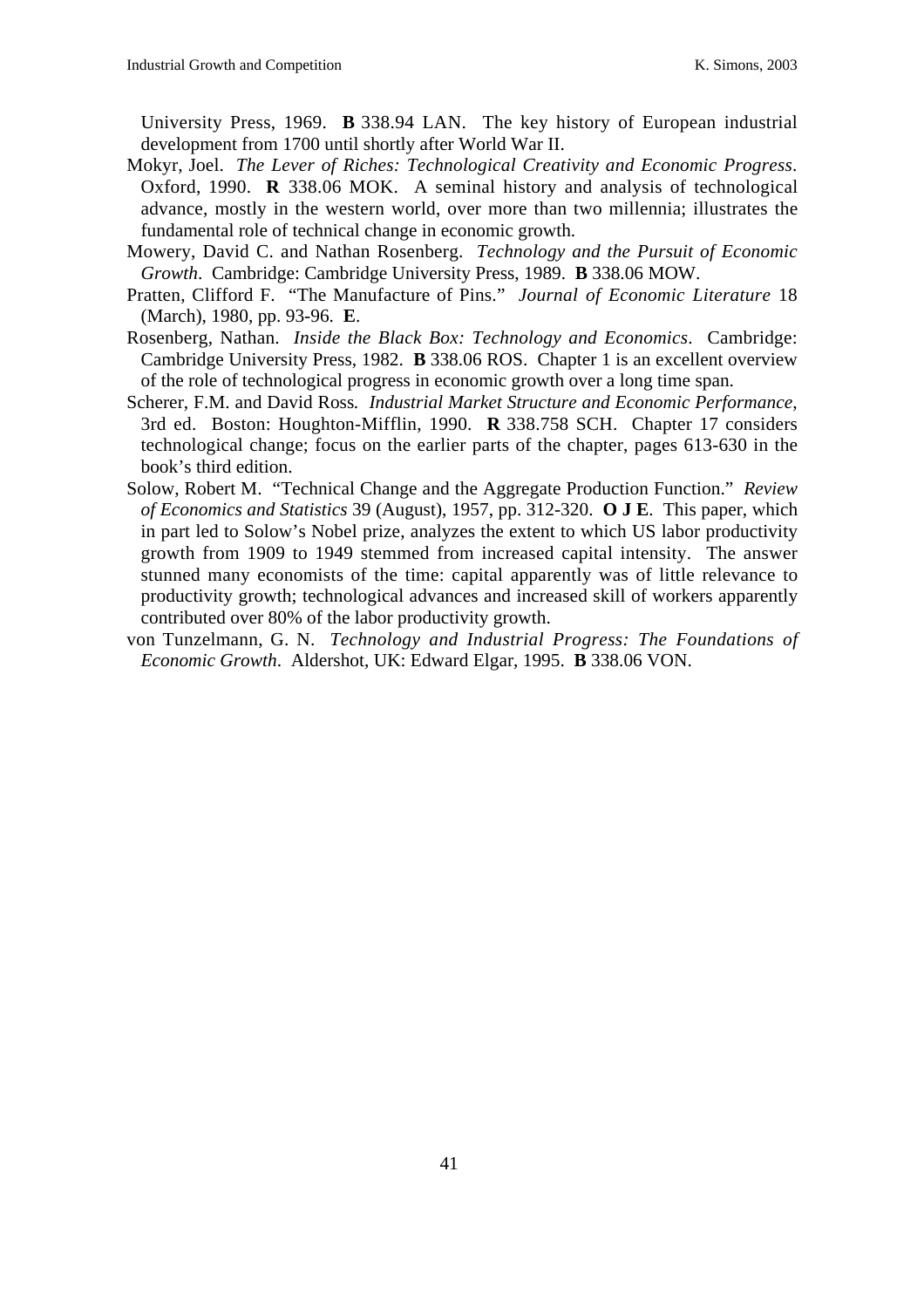# 4. Sources of Invention: Small Firms and Innovative Networks (Week 2)

As economists, we'd like to find ways to (1) encourage the creation of new products, (2) improve the features and quality of existing products, and (3) reduce costs of production. As part of finding ways to spur technological improvement, it helps to know some of the determinants of invention and innovation:

- 1. Firm size: Do large or small firms innovate more? Why?
- 2. Individuals who create innovations: Do inventions and improvements come from people within a firm? Or do they come from customers, suppliers, or outside inventors? What types of inventions/improvements come from which people?
- 3. Regional agglomerations of firms: How does the local community around a firm affect that firm's innovative success?

Just as firm size, individuals, and regional traits affect the amount and type of invention and innovation, so do successful invention and innovation affect the sizes of firms, the character of individuals, and the fortunes of regions. An important example is how innovative success or failure may result in the growth or stagnation of whole regions, as analyzed by Jane Jacobs (1969) in her book *The Economy of Cities*. 9

After completing this section of the course, you should understand the above basic influences on innovation or invention in firms, and you should understand Jane Jacobs' main point about the role of innovative ideas in affecting the growth of cities. An exception is firm size, which will be covered mostly in week 3.

#### **Firm Size**

Studies of innovation by firms have checked to see whether small or large firms innovate more. Some of the conclusions we'll discuss next week, but for this week note that:

- 1. Lots of issues are more important than size in determining which firms innovate more.
	- a) The industry in which firms participate. Suppose you compare the aerospace industry versus the soft drinks industry. It's no surprise that aerospace firms have bigger R&D budgets, in absolute terms or as a percent of sales or profits, than soft drink firms.
	- b) The culture of the firm, how it's organized, and the skills of people in the firm. Some firms have a belief in being technology leaders, while others pay more attention to costs or marketing. Some firms involve factory workers in coming up

 <sup>9</sup> It is easy to imagine the effects of innovation and invention on firm sizes and on individuals' characters. Firms that succeed as innovators may expand. Individual inventors whose ideas are commercialized may become wealthy and skilled and invent more (as with Thomas Edison, who harnessed his profits to fund a laboratory full of workers who steadily developed further inventions), or may instead spend decades in unsuccessful legal battles to try to capture some of the profits from their inventions (as with John Sheehan, whose MIT laboratory developed synthetic methods to make and modify penicillin).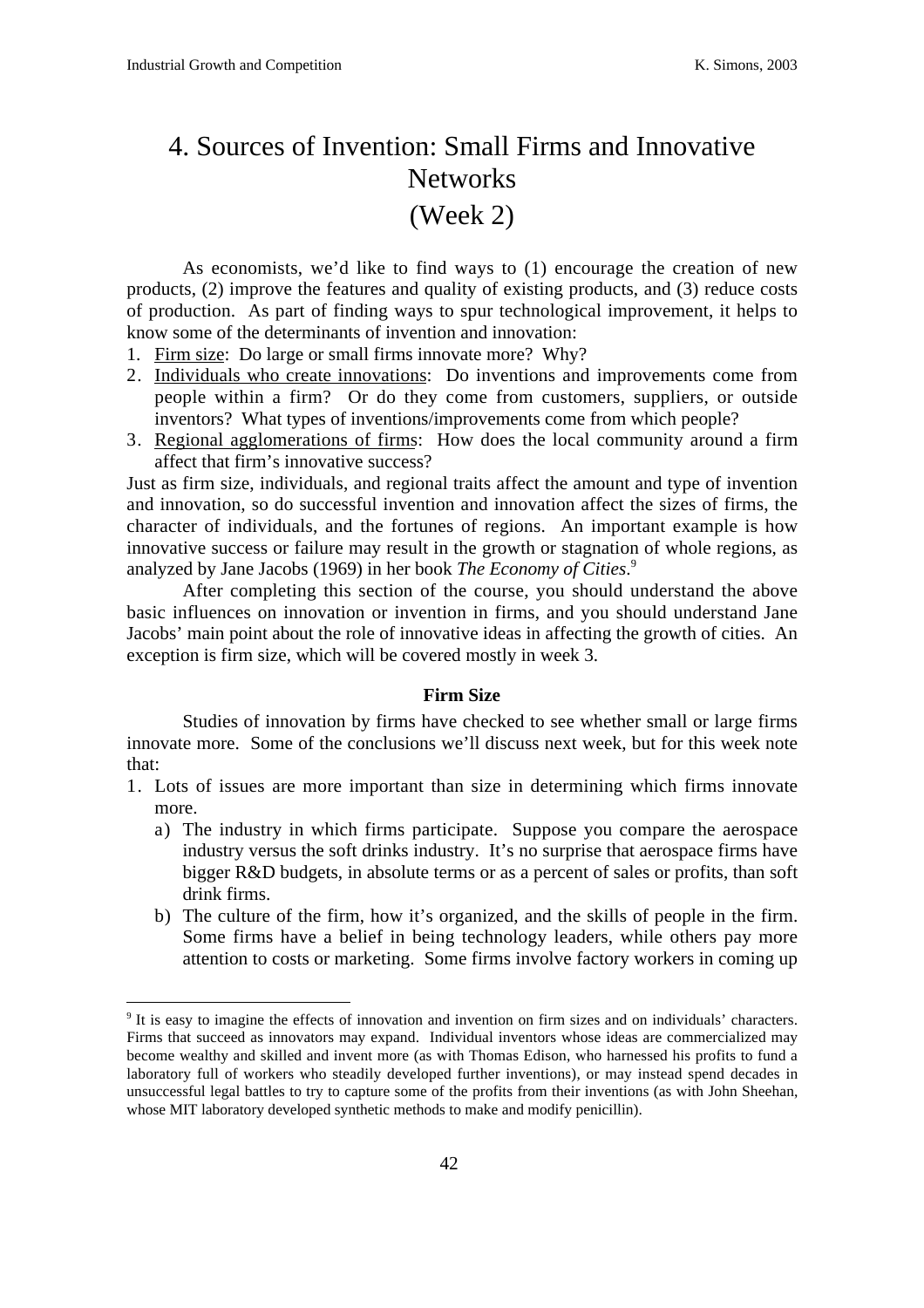with ideas to improve the production line, while others separate the jobs of their engineering staff and line workers. Some firms have executives, scientists, and engineers with the necessary skills to succeed with a technology; others don't.

- 2. Consider firms in the same industry with similar culture, organization, and employee skills. Among these firms, large size seems beneficial for some types of innovation:
	- a) Firms with large market shares seemingly have the advantage for the many incremental changes that improve a product and reduce its manufacturing cost. (We'll discuss this next week.)
	- b) Small firms, however, are relatively free of bureaucratic problems and incentive problems that may get in the way of major inventions. The managers of large firms are often charged with blocking important inventions that have little to do with a firm's existing products or markets, or especially those that would replace the firm's existing products, because they want to focus on what the firm already does.
- 3. In a classic book entitled *The Sources of Invention*, Jewkes, Sawers, and Stillerman (1959) discussed some of the issues that help to determine which firms and individuals are the sources of invention. They considered only major new products, not incremental improvements in technology. Through a series of case histories, they pointed out that major inventions come from many sources – large firms, small firms, and individuals. Thus, they argued, it would be wrong to think that large firms are necessary for invention to occur.
- 4. Often, the term invention is used to mean the initial creation or discovery of an idea, while innovation is used to mean the commercialization of the idea. In practice, the innovation part of the work almost always requires far more money, and far more work by scientists and engineers, than the initial invention. For example, the discovery of penicillin by an individual – Alexander Fleming in 1928 – did not lead to a commercial product until a massive development program during World War II, when thousands of scientists and engineers came up with viable, affordable production methods. Large firms, not small firms or independent inventors, made commercial production of penicillin a success.<sup>10</sup> Large firms seemingly dominate commercial innovation more than initial invention. And the large firms, not the initial inventors, generally make most or all of the profit.

## **Individuals who Create Innovations**

The ideas for an invention or innovation often come from outside the firm that puts the innovation into practice. Thus, a firm's contacts with customers and suppliers, and its openness to ideas from those sources, may influence its rate of innovation. Also, of course, the specific individuals involved in companies help determine how successful a company can be at innovation.

• Johnston and Gibbons (1975), and later von Hippel (1988), analyzed the sources of innovation (and invention), and found that often the ideas for innovations came not from the company that put the innovations into products, but from customers or suppliers of the company.

<sup>&</sup>lt;sup>10</sup> A government laboratory, the Northern Regional Research Laboratory in Peoria, Illinois, also played an important role in early development of penicillin production methods.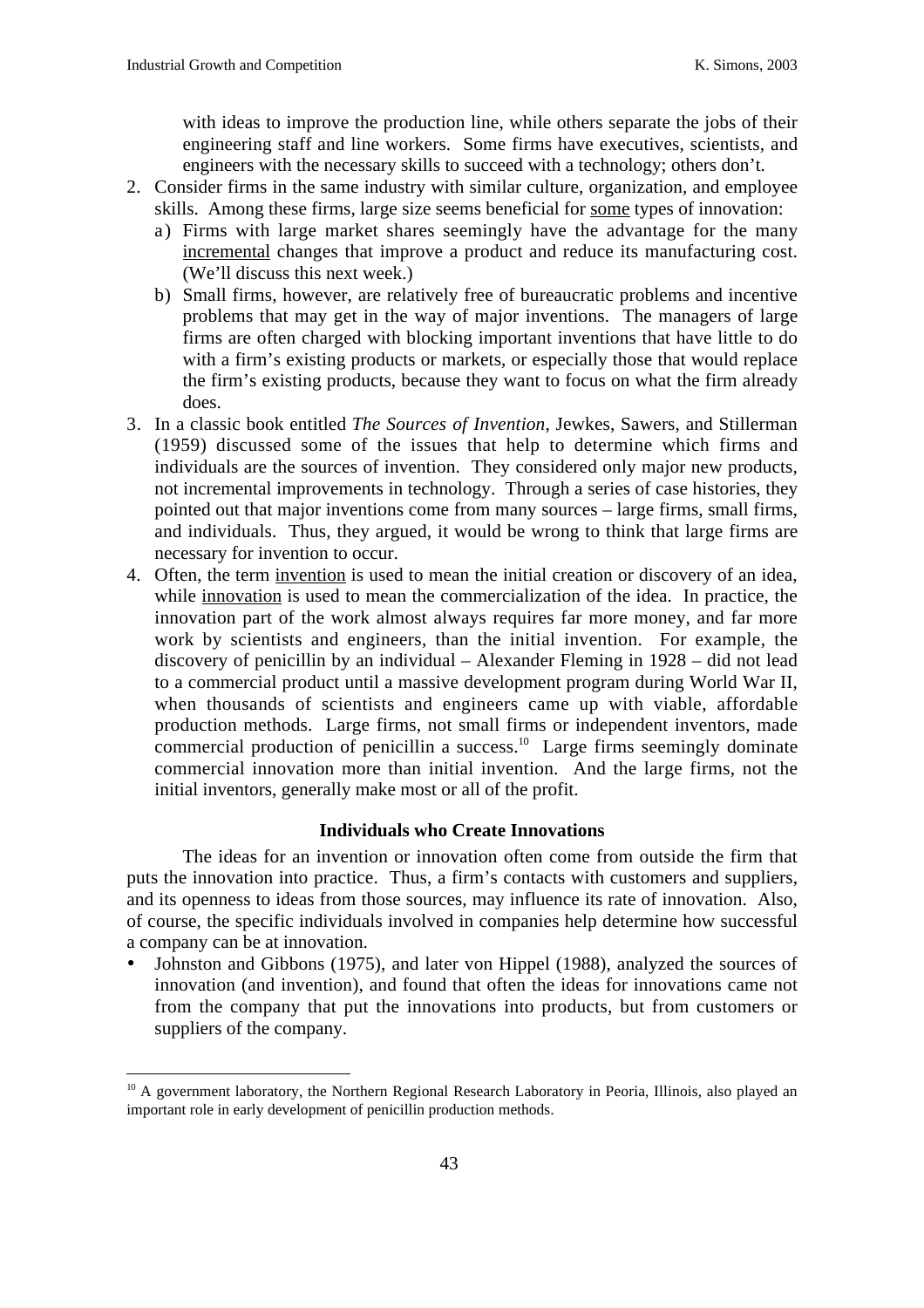An important concept in theories of industry concentration is that of heterogeneity between firms. The term heterogeneity simply means differences, which could involve differences in size, research skills, managerial capabilities, etc. Some theories assume that heterogeneity in terms of the capabilities of managers and of engineers / researchers remains fixed over time -- that is, a rating could be assigned to each firm when it starts up, telling how good that firm is in terms of the capability of its personnel, and the rating remains over time. Such fixed heterogeneity of personnel can explain some interesting facts about industrial competition, as we'll discuss later.

## **Regional Agglomerations of Firms**

A regional agglomeration occurs when firms locate near each other. Agglomerations might have many advantages for the success of companies at R&D and at competition more generally. Nearness by itself, however, may not guarantee an advantage. In a fascinating analysis of two high-tech areas involving electronics industries, AnnaLee Saxenian (1994) contrasts Silicon Valley with the Route 128 area near Boston, in the process showing some of the characteristics that seem to be necessary for regional agglomeration to give an advantage. Saxenian points out the following differences between the two region's cultures:

- 1. Openness and interchange of ideas among engineers and managers in Silicon Valley (SV), versus very little interaction around Boston.
- 2. Normality of rapid job-change in SV, versus job change taken as a danger sign about a potential employee around Boston.
- 3 . Readily available start-up money, especially from previously successful entrepreneurs, in SV, versus difficulty of obtaining loans from conservative Boston banks. Close involvement and assistance from SV investors. Past failures not a barrier to getting start-up money in SV. Targeted (to a particular technology area) venture capital firms in SV.
- 4. Close links between university research and educational programs in SV, versus more distant university-corporate relationships around Boston.
- 5. Firms in SV working closely with local government and volunteering executives' time to try to resolve regional problems, versus more combative and political corporate-government relations in the Boston area.
- 6. Even willingness of firms in SV to let startups use computers overnight when the owning firm doesn't need to use them, or for competitors across the street to loan each other lab equipment when special needs arose; this didn't happen in the Boston area.

Thus, in all these ways, Silicon Valley had a culture that encourage openness, communication, and interchange, whereas the Boston area did not. It is this culture of openness, communication, and interchange to which Saxenian attributes Silicon Valley's success.

## **The Economy of Cities**

Jane Jacobs (1969), in her book *The Economy of Cities*, describes agglomeration economies related to innovation. She argues that cities with diverse economies may tend to grow, whereas cities focused primarily on a single industry may stagnate if the single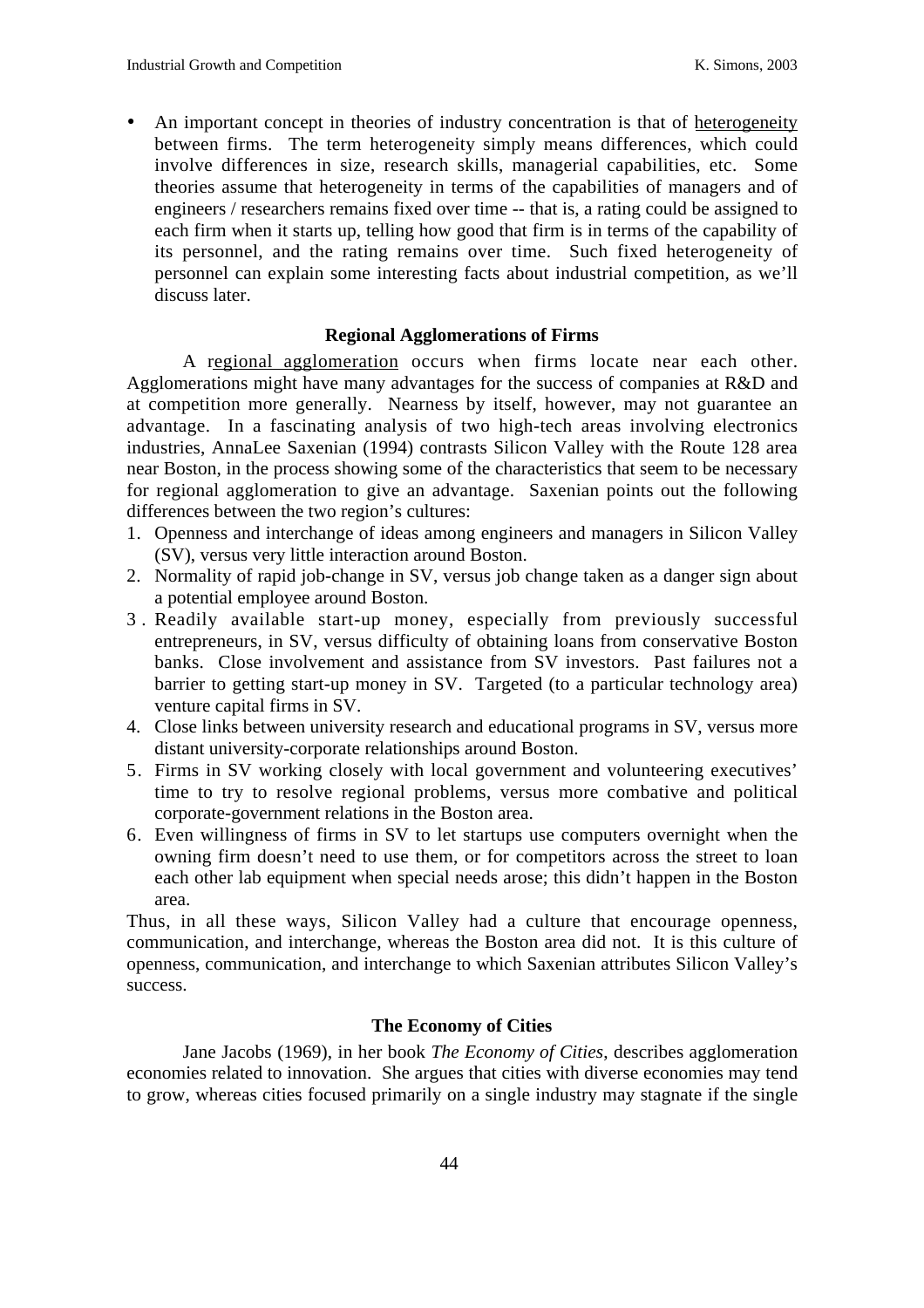industry ceases to grow or collapses. In her view, diverse economies have more ability to spin off new kinds of business when profit opportunities exist. For example, Silicon Valley may have been an especially likely and supportive environment for spin-off of new businesses, because the diversity of businesses there made available so many different skills, ideas, interests, and resources needed to start many different types of new businesses. Diversity of knowledge and assets allows people to come up with new business approaches. In contrast, if almost all firms in a city were specialized in, say, cotton spinning and weaving, then it may be very hard to create new kinds of non-cotton business when the UK cotton industry becomes unable to compete with producers in other nations.

What evidence is there in favor of this view?

- 1. Two key types of case study evidence are in Jacobs' book. First, Jacobs counters the theory of agricultural primacy with stories of how ancient cities developed before the growth of sophisticated agriculture. According to the theory of agricultural primacy, it is only once agricultural improvements made enough excess food available that part of the population could live in cities and perform non-agricultural trades. But Jacobs argues that agglomeration economies, related to ongoing innovation, made cities form early, and even that with interchange of goods and techniques from distant lands, cities were the sources of major improvements in agriculture. Second and more importantly, Jacobs discusses cities in Britain such as Manchester, Birmingham, and London and how they fit with her theory.
- 2. Empirical studies by Glaeser et al. (1992) and Jaffe et al. (1993), among others, analyze city growth/stagnation and technological change, and find support for Jacobs' view. (Empirical articles related to agglomeration economies in specific industries also provide indirect evidence for and against Jacobs' view.)

#### **Study Guide**

#### **Terms to Know**

invention (comes up with the initial idea) innovation (… turns the initial idea into a marketable product, feature, or method) radical / major invention (establishes a new product) incremental innovation (… improves an existing product or reduces costs) product innovation (creates a product or improves an existing product) process innovation (… improves manufacturing methods) heterogeneity agglomeration

#### **Key Readings with Questions**

Saxenian, AnnaLee. *Regional Advantage: Culture and Competition in Silicon Valley and Route 128*. Cambridge, Mass.: Harvard University Press, 1994. **B R** 338.4762 SAX. Argues for the importance of a culture of cooperation and openness in order to make regional agglomerations of firms as beneficial as possible to the firms involved.

1. Why might geographic agglomeration help companies that are located near each other?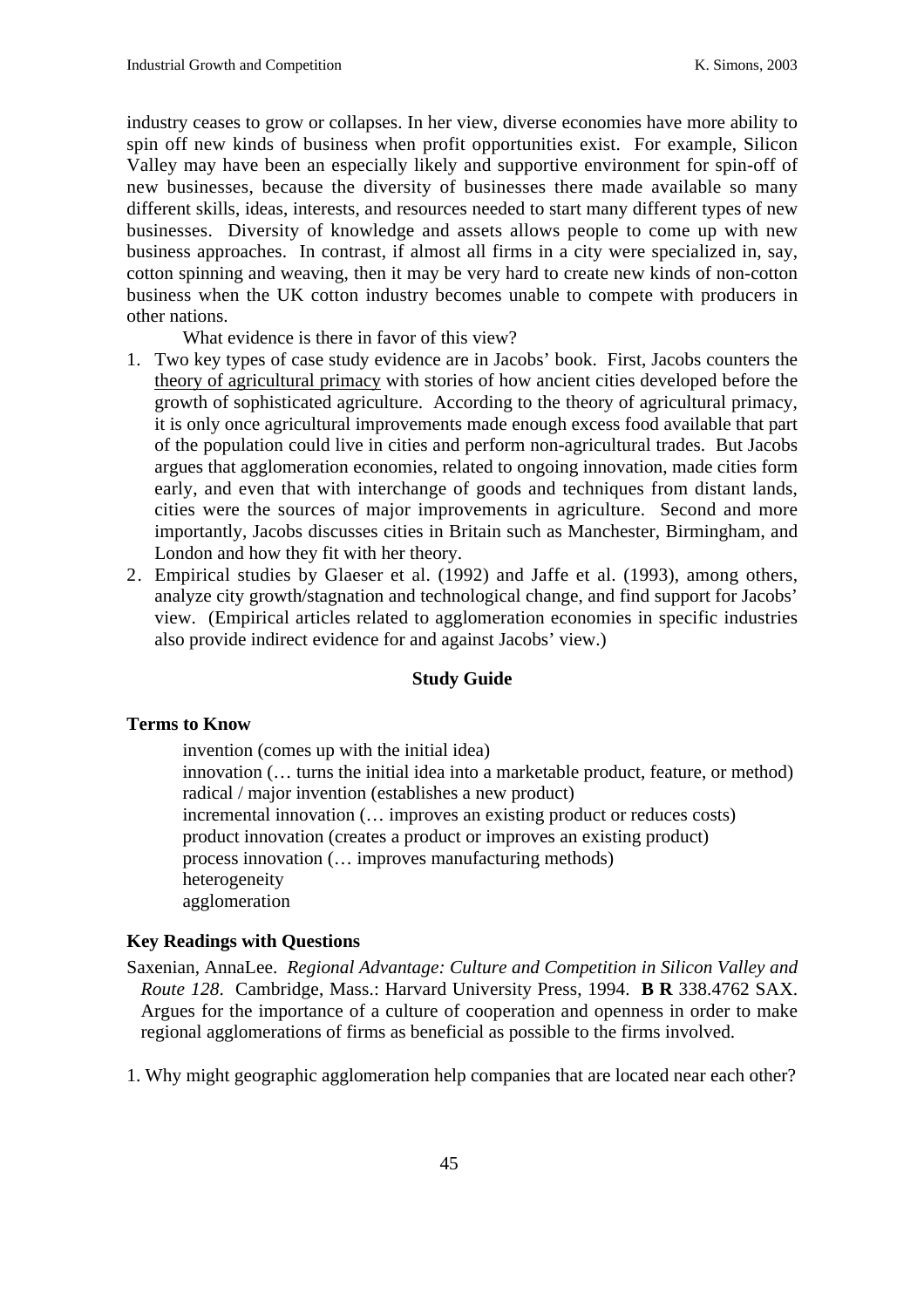2. Why did geographic agglomeration help electronics companies in California's Silicon Valley area more than it helped companies in Boston's Route 128 area? List Saxenian's reasons.

3. Based on Saxenian's findings, what policies could you use as a company executive to encourage the prosperity of your company? Why might you have trouble achieving policies that help your company because of agglomeration? What competitive disadvantages might you suffer?

4. Based on Saxenian's findings, what policies might you use as a regional planner? And what policies might you use as a university executive officer? Why?

- Jacobs, Jane. *The Economy of Cities*. New York: Random House, 1969. **B R** 338.091732. Describes regional circumstances that affect innovation by firms, and relates these patterns to the growth and stagnation of cities.
- 1. What is the main point that Jacobs makes about why cities grow or stagnate?
- 2. What are Jacobs' main reasons for thinking that cities grow or stagnate this way?

3. If you were a city planner and you believed Jacobs' arguments, what could you do to ensure that your city's economy remained healthy? Explain why your policies would make sense on the basis of Jacobs' logic.

- Jewkes, John, David Sawers, and Richard Stillerman. *The Sources of Invention*, 2nd ed. New York: W.W. Norton & Co., 1969. **B** 608.7 JEW. Points out that, among those innovations that take the form of new products, many originate from individuals or small firms.
- 1. What is the main point of the book?
- 2. What evidence do the authors use to make this point?

3. Do the authors talk about (a) who comes up with the idea of an invention, or (b) who develops it as a product? In the context of the rest of what you learned in the course, why might this distinction matter?

## **Further Readings**

#### Importance of Small Firms

- Jacobs, Jane. *Cities and the Wealth of Nations: Principles of Economic Life*. 1985. **R** 301.36 JAC.
- Schumpeter, Joseph A. *The Theory of Economic Development: An Inquiry into Profits, Capital, Credit, Interest, and the Business Cycle*. 1912. Translated from the German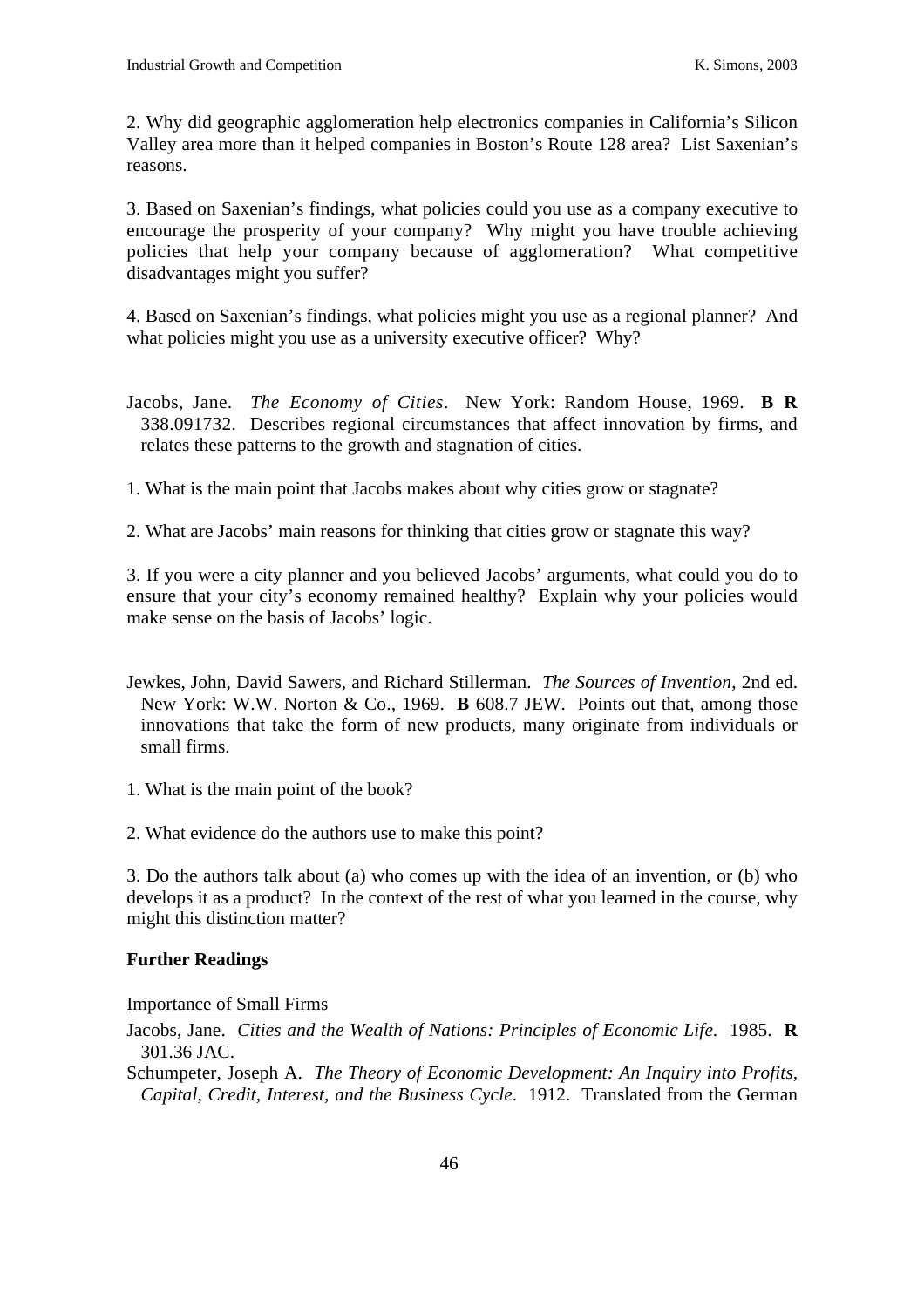by R. Opie, Harvard University Press, 1934. **B** 338.5 SCH. The author became a very controversial leading economist, as you will see from his later book *Capitalism, Socialism, and Democracy* next week. Because this earlier book considers the importance of small firms for creating technological ferment and advance, it is valuable to consider it along with the later book which relatedly argues for the importance of large firms to technological advance.

## Agglomerative Networks & Economic Growth

- Glaeser, Edward L., Hedi D. Kallal, José A. Scheinkman, Andrei Shleifer. "Growth in Cities." *Journal of Political Economy* 100 (6), 1992, pp. 1126-1152. **E**.
- Jaffe, Adam, Manuel Trajtenberg, and Rebecca Henderson. "Geographic Localization of Spillovers as Evidenced by Patent Citations." *Quarterly Journal of Economics*, 108, 1993, pp. 577-98. **E**.
- Krugman, Paul. "Increasing Returns and Economic Geography." *Journal of Political Economy* 99 (3), 1991, pp. 483-499. **E**.

#### Where Firms Get Innovative Ideas

- Gibbons, Michael, and Ron Johnston. "The Roles of Science in Technological Innovation." *Research Policy* 3, 1974, pp. 220-242. **U** Imperial College central library, level 3 periodicals 351.85.
- Johnston, Ron and Michael Gibbons. "Characteristics of Information Usage in Technological Innovation." *IEEE Transactions on Engineering Management*, EM-22 (1: February), 1975, pp. 27-34. **U** Imperial College central library, level 2 periodicals 62 IEEE.
- von Hippel, Eric. *The Sources of Innovation*. Oxford: Oxford University Press, 1988. **R** 338.06 HIP.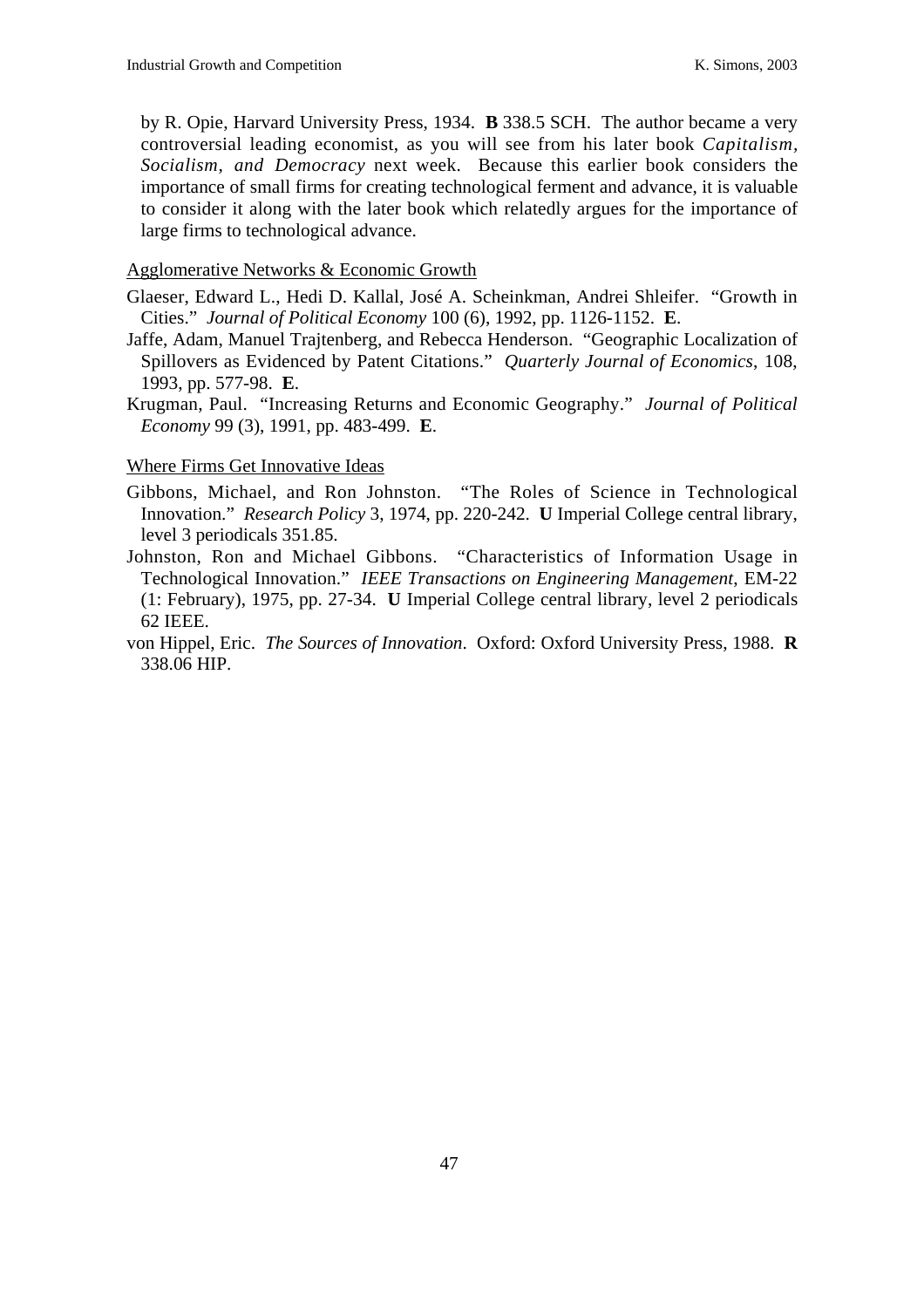## 5. Sources of Invention: Big Firms & Streamlined Structure, Improvement & Efficiency (Week 3)

Section III of the course continues to address how the structure of an industry – the sizes and other characteristics of its firms – affects R&D in the industry. The following three sections of the course will examine how R&D, and other factors, affect structure.



After completing this section, you should:

- 1. Understand the relevance of issues including technological opportunity, demand, appropriability, and absorptive capacity for determining amounts of innovation.
- 2. Know the results of empirical research on the so-called "Schumpeterian hypothesis" about firm size, industry concentration, and innovation. These results have been widely interpreted as suggesting that small firms are better or no worse innovators than large firms.
- 3. Be able to explain the assumptions behind a cost-spreading model of firm size and R&D.
- 4. Be able to explain why this model predicts exactly the empirical results that have emerged about the "Schumpeterian hypothesis," yet it implies that large firms are in a sense better innovators, are as a result more competitive, and are better for society.
- 5. Be able to step back and think about when small versus large firms are better, based on the assumptions that go into the cost-spreading theory.

You should also make some attempt to master the mathematics used in the cost-spreading model. This will stretch your skills, in a way useful for other economic theories.

#### **Firm Size and R&D**

Why might bigger or smaller firms tend to do more R&D? To begin answering the question, consider some of the factors that affect how much R&D a firm does:

1. Technological opportunity. In different industries or product markets, there are different amounts of opportunity to create important new technologies. For example, there seems to be more technological opportunity today in the biotechnology or software industries than in the cloth manufacturing industries. Technological opportunity is sometimes known as a "technology push" factor.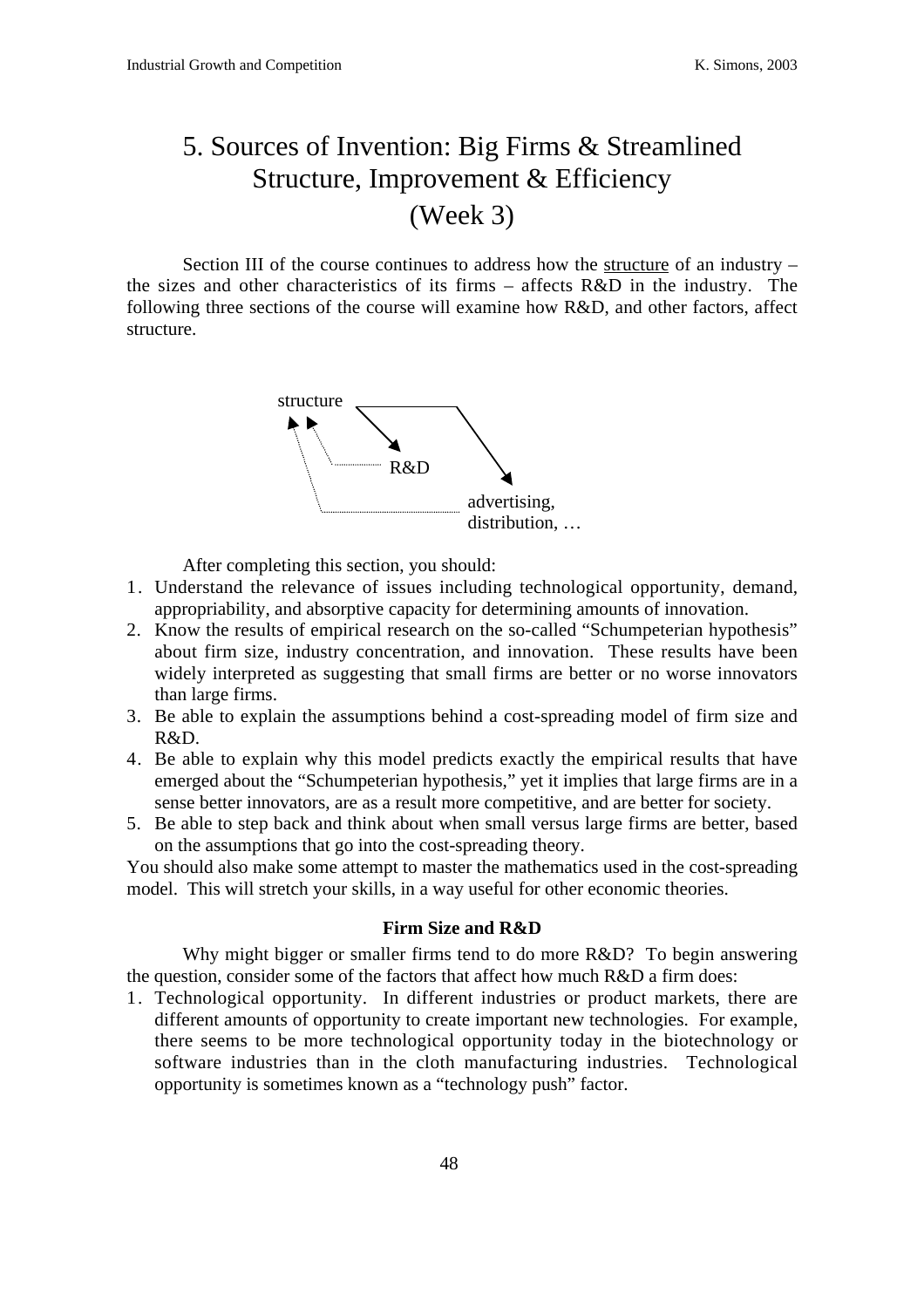- 2. Demand for technology. Regardless of technological opportunity, progress may slow when there is little economic demand for a technology. For example, with the switch from horse and carriage travel to automobile travel, the development of new patents related to horseshoes plummeted. (A horseshoe is a U-shaped metal bar nailed to the bottom of horses' hooves, so that the hooves don't wear out.) People's willingness to pay for a new technology is sometimes known as a "demand pull" factor.
- 3 . Appropriability. Can firms "appropriate" the monetary returns to R&D? Webster's dictionary definition of "appropriate":
	- verb: 1. "… to claim or use as by an exclusive right…"
		- 2. "To set apart for, or assign to, a particular person or use, in exclusion of all others…"

If patent rights are strong, both small and large firms should be able to appropriate the returns to R&D, i.e. capture the profits that could come from the inventions and innovations created during the R&D. If patent rights are weak, either (1) other firms copy the invention or innovation; (2) other firms develop minor variations of the new technology and patent the variations instead, thus "patenting around" another firm's patent and continuing down the path of development; or (3) large firms with strong investments in the technology can maintain dominance by having large numbers of patents and copyrights, and by defending them legally, so that new firms are kept out of the market and find it impractical to develop new technologies.

- 4. Availability of financing. Do firms have enough money to fund R&D?
- 5. Absorptive capacity. Do firms have the capacity to "absorb" information about new technologies developed in other firms or by academic researchers? The extent to which a firm has the relevant R&D personnel and other resources needed to absorb new technologies from outside the firm is called its "absorptive capacity."
- 6. Incentives from cost-spreading. Consider two firms, producing 100 and 10,000 automobiles per year respectively. Suppose a project to design a new production machine, thus cutting production cost per car by £1, costs £10,000. For the smaller firm, the project would not be worthwhile, because it would take 100 years of producing 100 cars per year to pay back the development cost of £10,000. But for the large firm, the project pays for itself in one year, and in future years saves £10,000 per year. Thus, the fixed cost of R&D may be spread over the number of units sold, giving an advantage to larger firms.
- 7. … [There are lots of other possible influences on the rate of innovation.]

In addition to which firms do more R&D, with empirical data it helps to ask why some firms may seem to do more R&D. In particular, a firm's "propensity to patent", or relatedly its potential to publish the results of R&D, influences how much it seems to do R&D. In some industries, firms need to patent a lot, whereas in other industries it makes more sense to keep R&D results secret. Also, different firms may have managers who are more or less keen on patenting or restrictive about publishing.

Larger firms tend to have more incentives than smaller firms to improve and streamline existing technologies. Hence, large firms often pursue large numbers of minor improvements to products and manufacturing processes. If an invention comes from smaller firms, commercialization (or "innovation") still takes a lot of effort, which may be carried out with help from larger firms.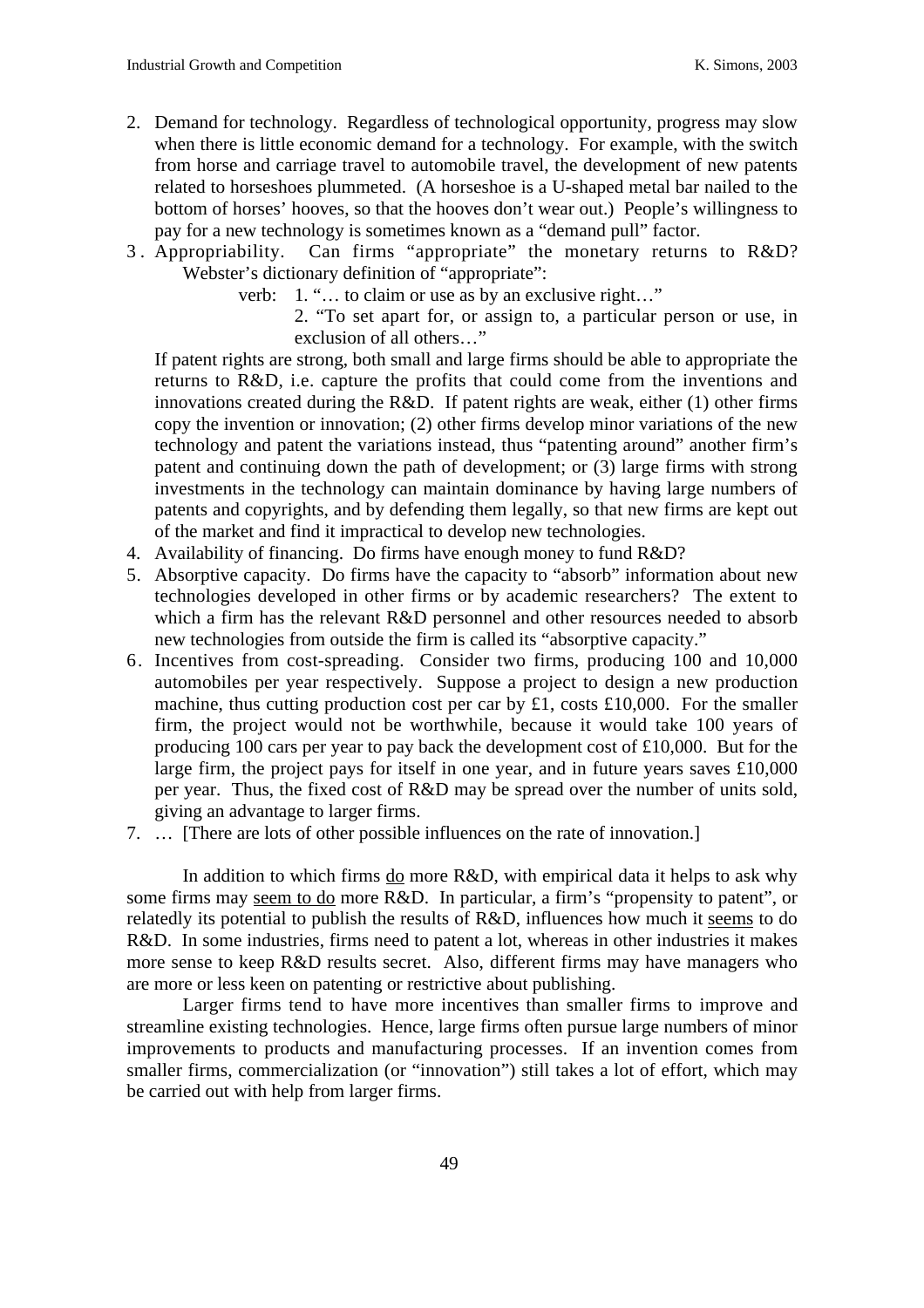#### **Empirical Findings about Firm Size, Industry Concentration, and R&D**

The Schumpeterian hypothesis, remember, is that in some sense larger firms and monopolies are better than small firms as a source of innovation and invention. In practice, to test the hypothesis, economists have usually found some measures of R&D spending or R&D output and of firm size, computed (R&D spending or output) / (firm size) for each firm, and compared the resulting figures. The notion is that, if the hypothesis is right, the values of [(R&D spending or output) / (firm size)] should be bigger for larger firms. The name "R&D intensity" is used to mean (R&D spending) / (firm size), since firms with higher values are in a sense doing research and development more intensively.

Many empirical studies were carried out in which data on the sizes and R&D spending of firms, along with data on industry concentration, were used to test the Schumpeterian hypothesis. Not surprisingly, these studies found that bigger firms tend to have bigger R&D budgets and more R&D results (such as patents). The real question they posed was, however, whether R&D intensity increases with firm size.

It turns out that R&D intensity varies a lot from company to company for reasons that seem to have little relation with size. Specifically, most of the variance in companies' R&D/size measures can be attributed to variables other than size. Characteristics of particular industries, such as the nature of the technology and its appropriability, explain much of the variance. And for other reasons, individual firms have enormous differences in R&D intensity that cannot be explained by their sizes.

Examining what little relationship remains between R&D intensity and firm size, R&D intensity seems roughly unrelated with size: specifically, above a low threshold in size, R&D intensity seems to be roughly constant regardless of firm size.

Similarly, in more concentrated industries (which typically have bigger firms), there tend to be higher R&D budgets, but there is little relationship between industry concentration and R&D intensity, and R&D intensity seems roughly unrelated with industry concentration. (There was a slight upside-down U-shape found in the relationship; this pattern has become known as "Scherer's inverted-U" after its discoverer Mike Scherer. But this pattern is not very strong.)

Finally, it was found that the R&D output of firms per unit of size actually seems to decline with firm size! For example, the number of patents produced each year per employee in a company or per  $\pounds$  spent on research actually seems to be smaller in the bigger companies! Thus, it seemed, perhaps the bigger companies are actually less efficient than the smaller companies!

With this sort of empirical evidence, many researchers took the view that Schumpeter's notions were wrong, and small companies are better sources of R&D. Even people who had originally been champions of the Schumpeterian view (such as Mike Scherer) seemed to adopt this view. But, surprisingly, there are reasons to think this view is wrong, at least for many kinds of technological advance. One reason comes in the form of a theoretical model of R&D cost-spreading.

#### **R&D Cost-Spreading – A Model that Explains the Empirical Patterns**

The empirical tests of how innovation patterns vary with firm size and with industry concentration have often been interpreted as suggesting that Schumpeter was wrong. However, this is not the only possible interpretation. Cohen and Klepper (1996)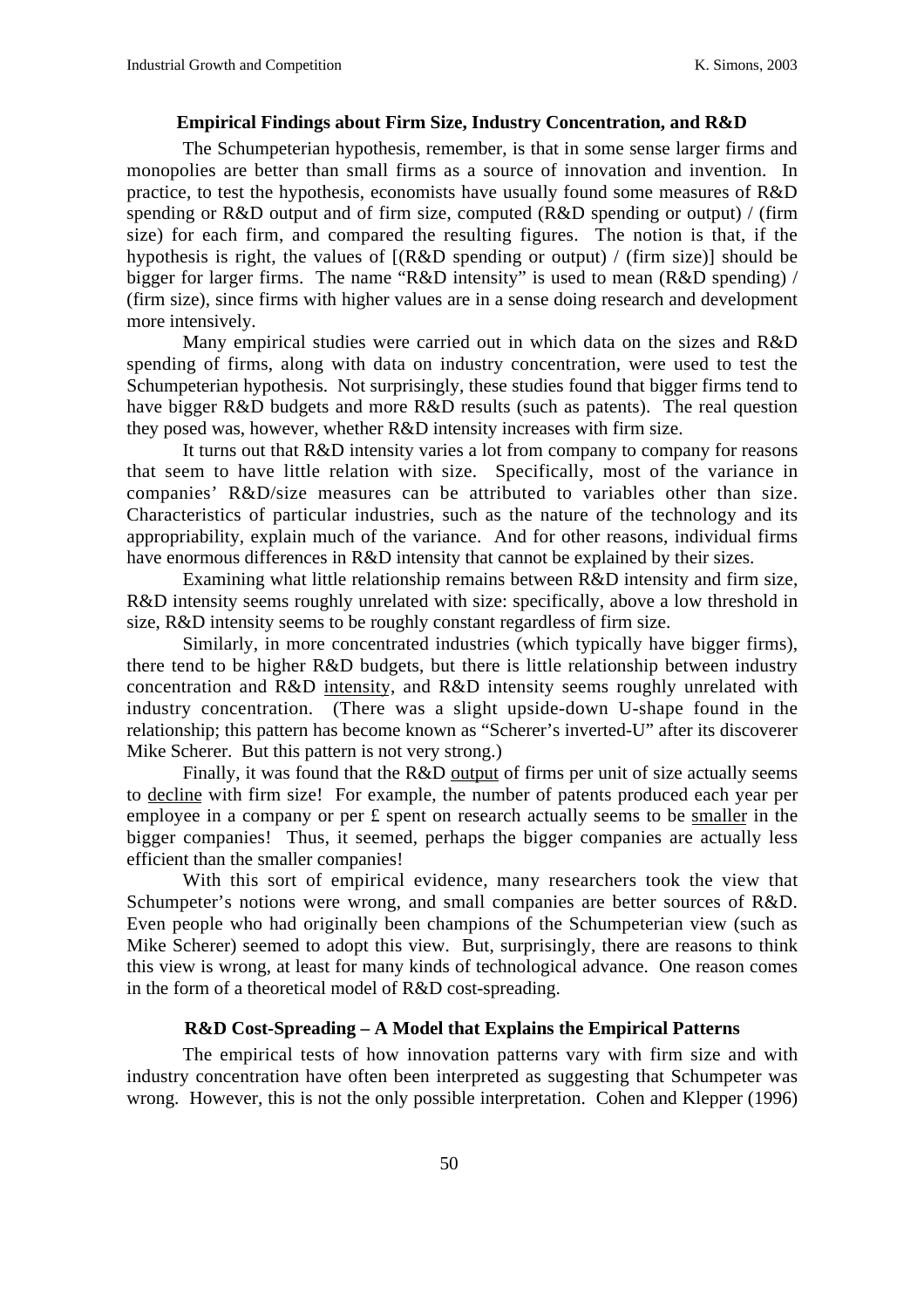argue that indeed, the patterns observed between firm size and R&D, and also between firm size and R&D productivity, may be exactly what one should expect if large firms indeed pursue R&D more intensively than smaller firms. While Schumpeter was vague about just how and why the large firms were to be most innovative, the Schumpeterian hypothesis may be much closer to the truth than most economists have believed.<sup>11</sup>

The following model and discussion is adapted from that presented by Cohen and Klepper. Suppose that a firm spends an amount of money R on research ( $R \ge 0$ ). (The term "research" as used here is intended to mean R&D in general, thus including development activities and production line engineering as well as fundamental research.) Research allows it to lower its unit production cost, to charge a higher price for its higher-quality product, or both. Therefore, research increases its price-cost margin,  $PC =$ price - cost. (The higher the price-cost margin, the more profit the firm makes per unit produced.) Firms do the most promising research first and the least promising research last, so that the first research project done yields the biggest increase in  $PC<sup>12</sup>$ . Thus, the relationship between PC and the firm's research spending takes a form such as that illustrated below.



research spending R

Stated mathematically, these assumptions imply that:  $PC'(R) > 0$   $PC''(R) < 0$ 

If this is gobbledygook to you, read the "Interpreting Derivatives" section in the chapter "Mathematical Skills Related to the Text," before going on.

If the firm will produce and sell Q units of its product, it makes a profit of

$$
\Pi = PC(R) * Q - R.
$$

For an introduction to Greek letters such as Π, read the "Greek Letters" section in the chapter "Mathematical Skills Related to the Text."

<sup>&</sup>lt;sup>11</sup> Indeed, Cohen and Klepper's argument serves as a cautionary reminder. Simply examining empirical evidence and interpreting it to mean what it seems by surface appearance to mean, without thinking through just what underlying processes may be involved, gives a danger of making a completely wrong interpretation. Evidence cannot be interpreted without a theory, and if no theory is explicitly invoked, then implicitly the theory assumed is that the only processes with a substantial effect on the empirical findings are the processes that are assumed from surface appearances. Just as economic models developed with insufficient attention to real-world facts are usually wrong, so empirical facts interpreted without reference to an underlying theory often yield incorrect interpretations.

 $12$ More generally, the model can be framed in terms of expected increases in PC. The expected increase, E(PC), resulting from research is defined roughly speaking as the average increase that could occur.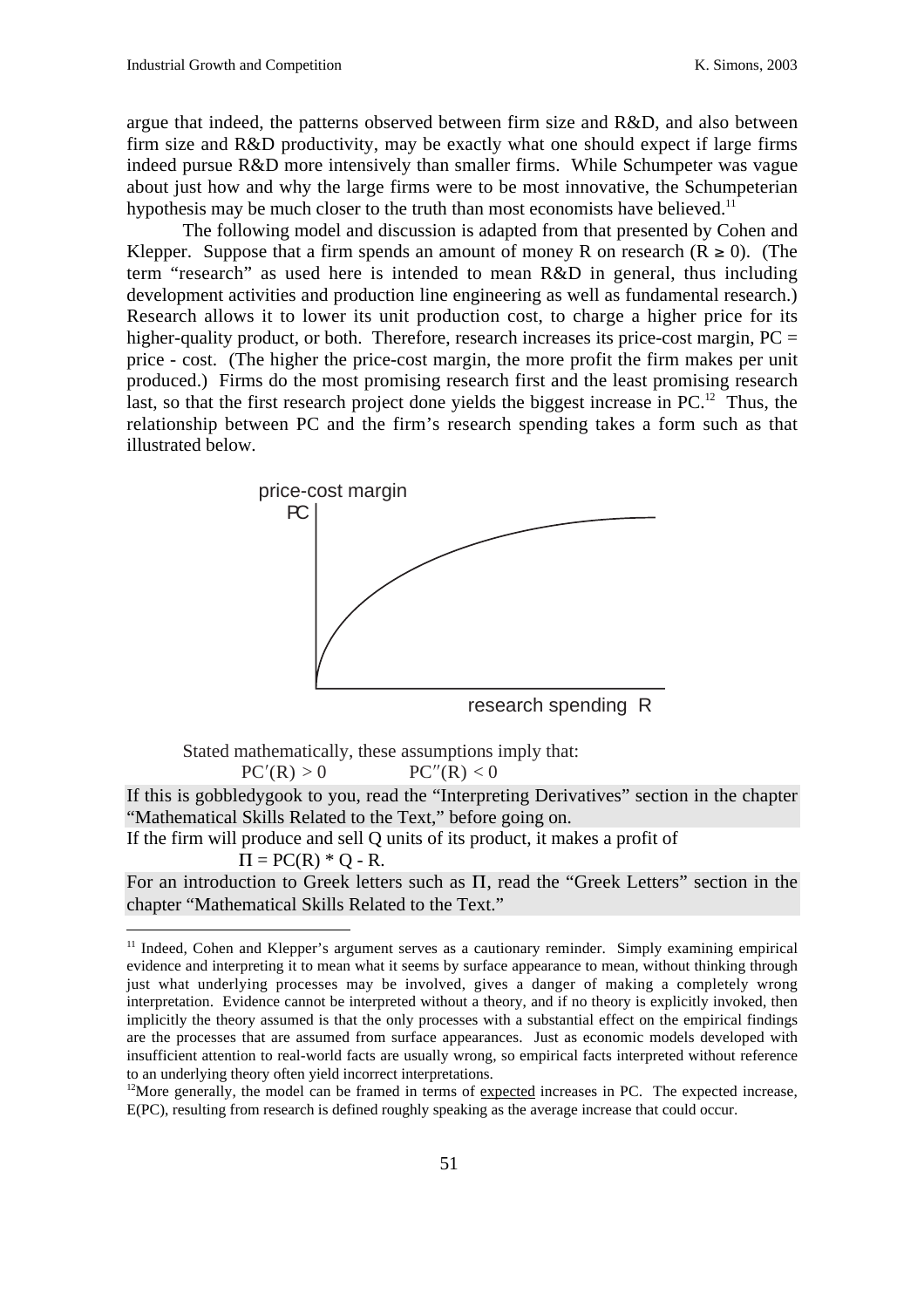That is, the firm's profit equals its price times the number of units it produces, minus its per-unit cost times the number of units it produces, minus the amount of money it spends on research.

Two key assumptions have been made above:

- 1. Research results cannot be sold to other producers. (If they could be, the profit from such sales would have to be included in the profit equation.)
- 2. Output Q is a fixed constant.

The first assumption states that the "returns" to research are not "appropriable" except through the firm's own sales. "Returns" to research means the total profits that the inventor and all other firms using the invention get because of the invention. "Appropriability" describes an inventor's (or an inventing firm's) ability to capture these profits. In reality, is this assumption realistic? For most industries, it is a quite good approximation. Firms typically can "invent around" their competitors' patents, thus coming up with alternative innovations and patents rather than paying competitors for rights to use patents. Sometimes firms manage to force others to pay royalties, but there is a long history of involved lawsuits in which firms demanding royalties for patents can have their patents ruled invalid, or can be forced to settle out of court for relatively small amounts of money. Firms that demand anything more than a tiny royalty payment are prime targets for other firms to come up with alternative inventions. In many industries, such as the US automobile industry of the early 1900s, patent pools are established so that every firm in the industry has the right to use any technology invented by any producer. Such patent pools have the advantage of avoiding excessive lawsuits and also help to reduce the amount of duplicative research. The kinds of patents that have proved most defensible are new chemicals and drugs, because there is often no way to "invent around" a patented chemical formula. Thus, assumption 1 is for most industries quite realistic, though it is not appropriate for some industries such as new chemicals and drugs.

The second assumption says that output  $Q$  is a fixed constant. For example, if output of the firm today is q<sub>today</sub>, then perhaps future output is  $Q = k * q_{today}$ . This assumption says that the firm is limited in how much it can expand in the time before it sells the product. Is this assumption reasonable? It is very unusual compared to the assumptions of most theoretical models in industry economics, because such models typically assume that firms can choose to produce any amount of output. But realistically, firms cannot instantly adjust their size to produce whatever amount of output management pleases. Increasing size requires that capital expenditures be raised to meet the costs of expansion, and it leads to a broad range of problems related to production engineering; shipping; purchase, construction, and renovation of buildings; and hiring and training of employees. The typical rapidly-expanding firm, judging from company histories, is hard-pressed to deal with these sorts of helter-skelter changes. And even as the personnel involved would be too hard-pressed to deal with all the attendant problems at an excessive rate of expansion, new personnel with the skills needed to help with the expansion are often difficult to hire and in any case generally require large amounts of their time and of existing personnel's time in order to do their jobs effectively. Thus, treating Q as a fixed constant seems a reasonable first approximation.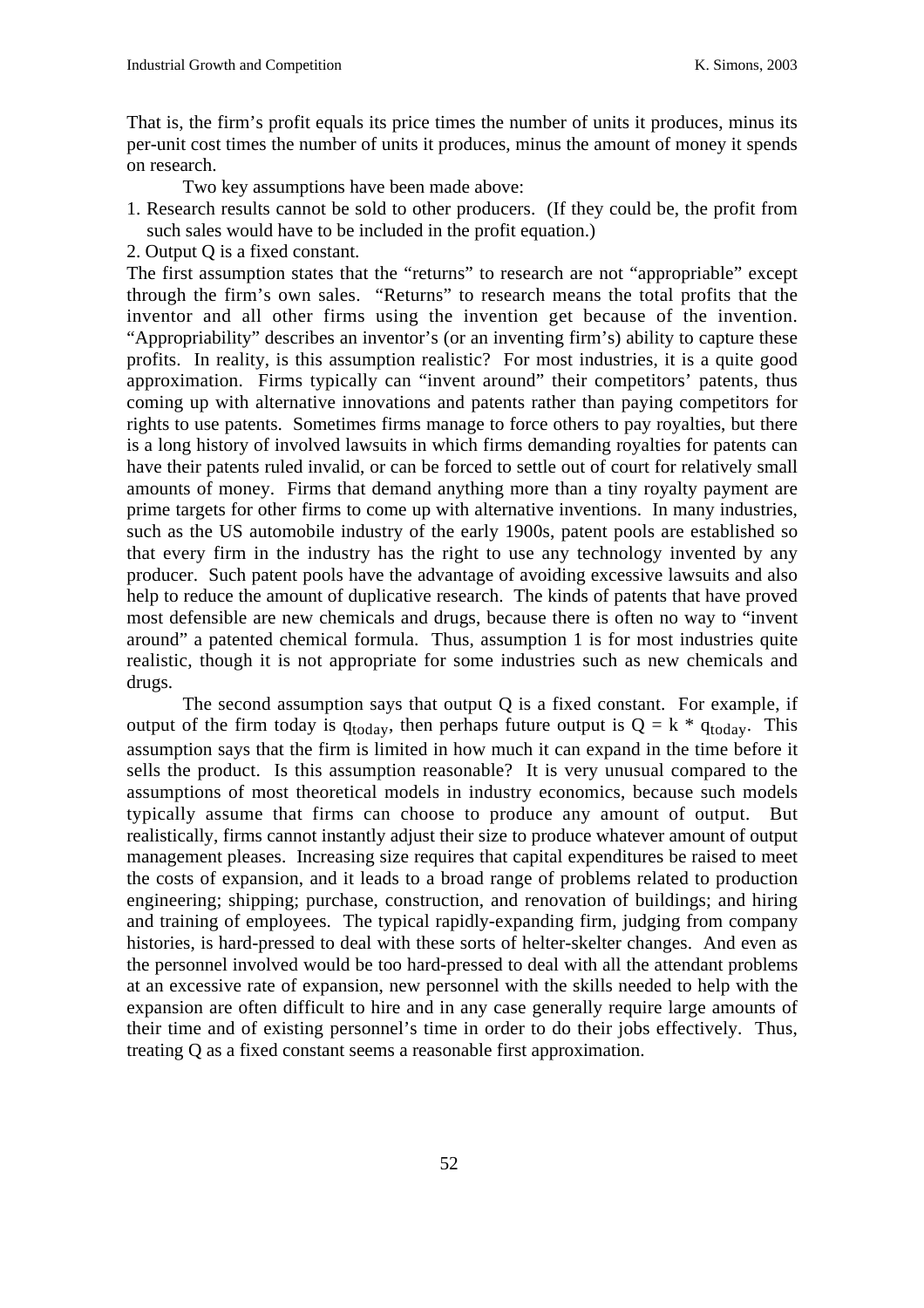Based on the simple model that has been discussed, it is possible to show that profit-maximizing firms generate exactly the empirical patterns we have seen.<sup>13</sup> Moreover, the model implies that society is better off with large firms than with smaller firms, that large firms go farther in the pursuit of research, and that large firms are more able competitors. The discussion below will address the following three points in turn:

1. Larger firms do more research than smaller firms.

But, larger firms do not necessarily do more research per unit of firm size.

2. Larger firms achieve a greater PC (i.e., increase in price and decrease in cost) from their research than smaller firms. Thus, society is better off with larger firms, because they produce better goods more cheaply than smaller firms.

Also, those larger firms are better competitors than smaller firms; they achieve greater profit per unit of output.

3. The research results (in terms of an increase in PC) per unit of research are less for larger firms. Thus, larger firms seem to accomplish less for every dollar they spend on R&D. But this is a good thing  $-$  it means they do the relatively low-value research too, instead of focusing exclusively on the very promising research as small firms do.

These points will be both discussed and proved mathematically.

You should learn to understand the mathematical proofs well enough to do them yourself, as they involve fundamental skills that economists (and economics students) should have. Before going on, read the "Computing Derivatives" and "Maximizing a Function" sections of the appendix.

Before seeing the proof of points 1-3, consider how much research a profitmaximizing firm chooses to do. At the profit maximum, the firm chooses to do the amount of research R for which  $\frac{d}{d}$  $\frac{\Pi}{D} = 0$ . So,

$$
\frac{d\Pi}{dR} = PC'(R) Q - 1 = 0.
$$
  
I.e., PC'(R) =  $\frac{1}{Q}$ .

To show that this yields the maximum profit, not the minimum profit, it must be the case that  $\frac{d^2}{dt}$  $\frac{\Pi}{2}< 0.$ 

$$
\tan \frac{1}{\mathrm{d}R^2}
$$

d dR 2 2  $\frac{\Pi}{\Sigma^2} = \text{PC}''(R) \text{ Q} < 0 \qquad \text{because } \text{PC}''(R) < 0 \text{ and } \text{Q} > 0.$ 

So, choosing the amount of research R that sets  $PC'(R)$  equal to 1/Q indeed yields the maximum profit.

<sup>&</sup>lt;sup>13</sup> While of course no real firm can be expected to be truly profit-maximizing, in the way profit maximization is used here, it seems a reasonable approximation within existing industries. (For research that would create entirely new industries, one might argue that the potential outcomes of the research are particularly difficult to estimate, hence making it difficult for firms to optimize the amounts of such research they carry out. Even so, the variation in research budgets with firm size would surely follow a similar pattern to that observed in existing industries, though perhaps with greater random variation.) The managers of a firm that expends far more or less on R&D than the optimal amount generally perceive their error quickly, because the huge expenses involved tend to lead to much consideration of the prospects for outcomes of the R&D. And furthermore, even if they should want to do so, small firms rarely have budgets to pursue amounts of research comparable to that of large firms.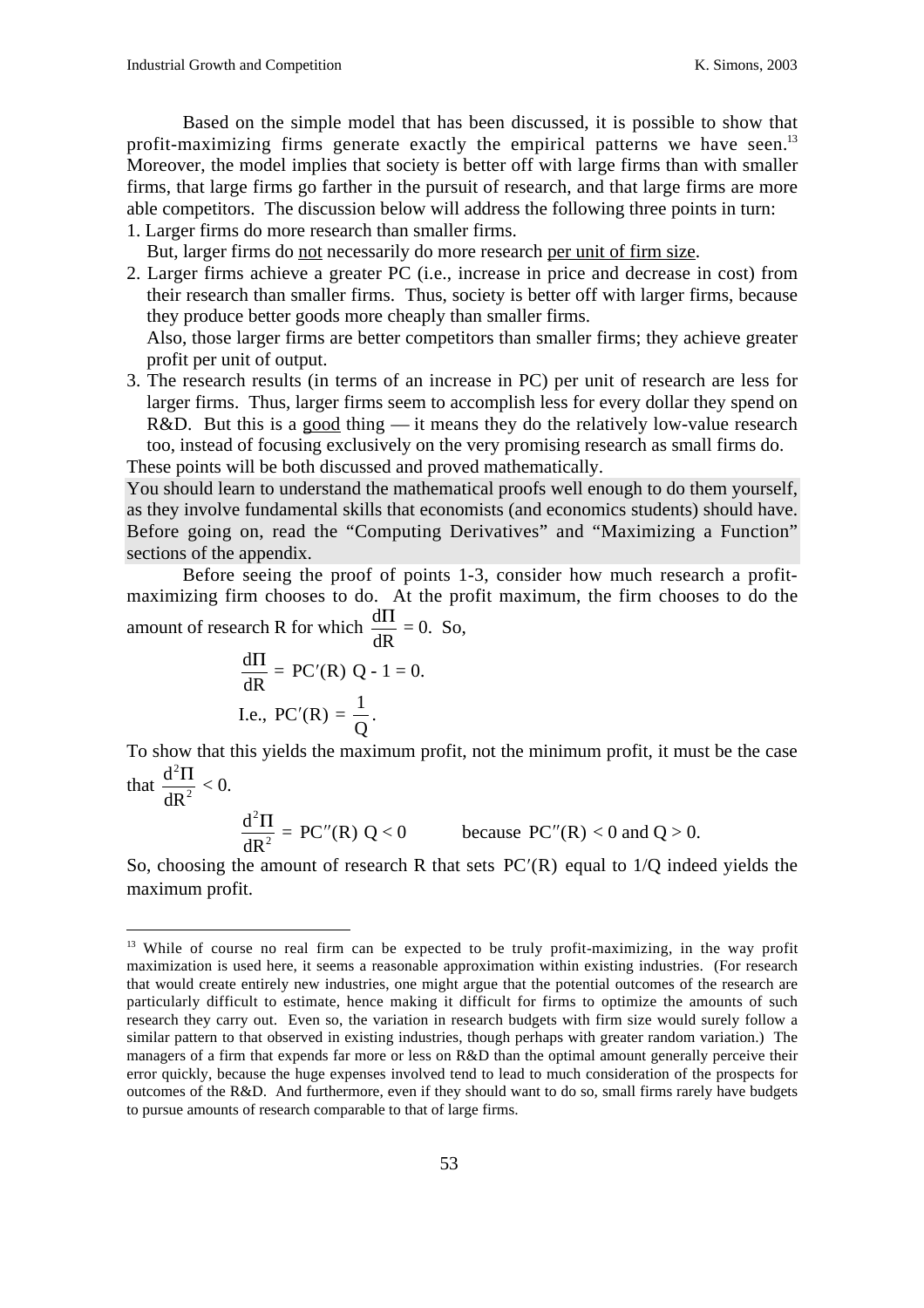The first point made above is that (a) larger firms do more research than smaller firms, but (b) larger firms do not necessarily do more research per unit of firm size.

A. If larger firms do more research than smaller firms, then it must be the case that  $\frac{dR}{dQ} > 0$ . That is, the amount of research done by firms must increase with their

size (where size is represented by their amount of output Q).

Proof: From the profit-maximizing condition, you know that  $PC'(R) = \frac{1}{Q}$ . Taking the *total* derivative of both sides (using derivative rule 8 on the left-hand

side and rule 5 on the right-hand side) *with respect to Q* tells you that

$$
PC''(R) \frac{dR}{dQ} = \frac{-1}{Q^2}.
$$

Rearranging by dividing both sides by  $PC''(R)$  tells you that

$$
\frac{\mathrm{dR}}{\mathrm{dQ}} = \frac{-1}{Q^2} * \frac{1}{PC''(R)}.
$$

Since  $Q > 0$  and  $PC''(R) < 0$  (as assumed at the beginning), multiplying together the -1 divided by a positive number divided by a negative number tells you that  $\frac{dR}{dQ}$  has to be a positive number. That is,  $\frac{dR}{dQ} > 0$ . QED.<sup>14</sup>

B. If larger firms don't necessarily do more research per unit of firm size, then it must be the case that  $\frac{d(R/Q)}{dQ}$ dQ  $\frac{(R/Q)}{10}$  is not unambiguously greater than zero. That is, the amount of research done per unit of firm size need not increase or decrease with firm size.

Proof: If  $PC(R) = k \log(R)$ , that is, if it just happens to be the case that the graph of PC versus R takes exactly a form given by a constant times the logarithm of R, then  $PC'(R) = k / R$ , so the profit-maximizing condition states that

$$
\frac{\mathbf{k}}{\mathbf{R}} = \frac{1}{\mathbf{Q}}.
$$

Using this, you can see that  $R = k Q$ , so that  $R / Q = k$ . Taking the derivative with respect to Q, you get

$$
\frac{d(R/Q)}{dQ}=0.
$$

In other words, in this special case, R&D per unit of firm size is exactly the same for all firms.

With other possible forms of  $PC(R)$ , such as  $1 - exp(-R)$ , smaller firms do more  $R&D$  per unit of firm size. And I am sure that for other forms of  $PC(R)$ , larger firms do more R&D per unit of firm size, though I haven't written out an example or a proof yet (if you come up with one, let me know).

 $14$ QED is a way of concluding mathematical proofs that essentially means, "Hah; I told you so."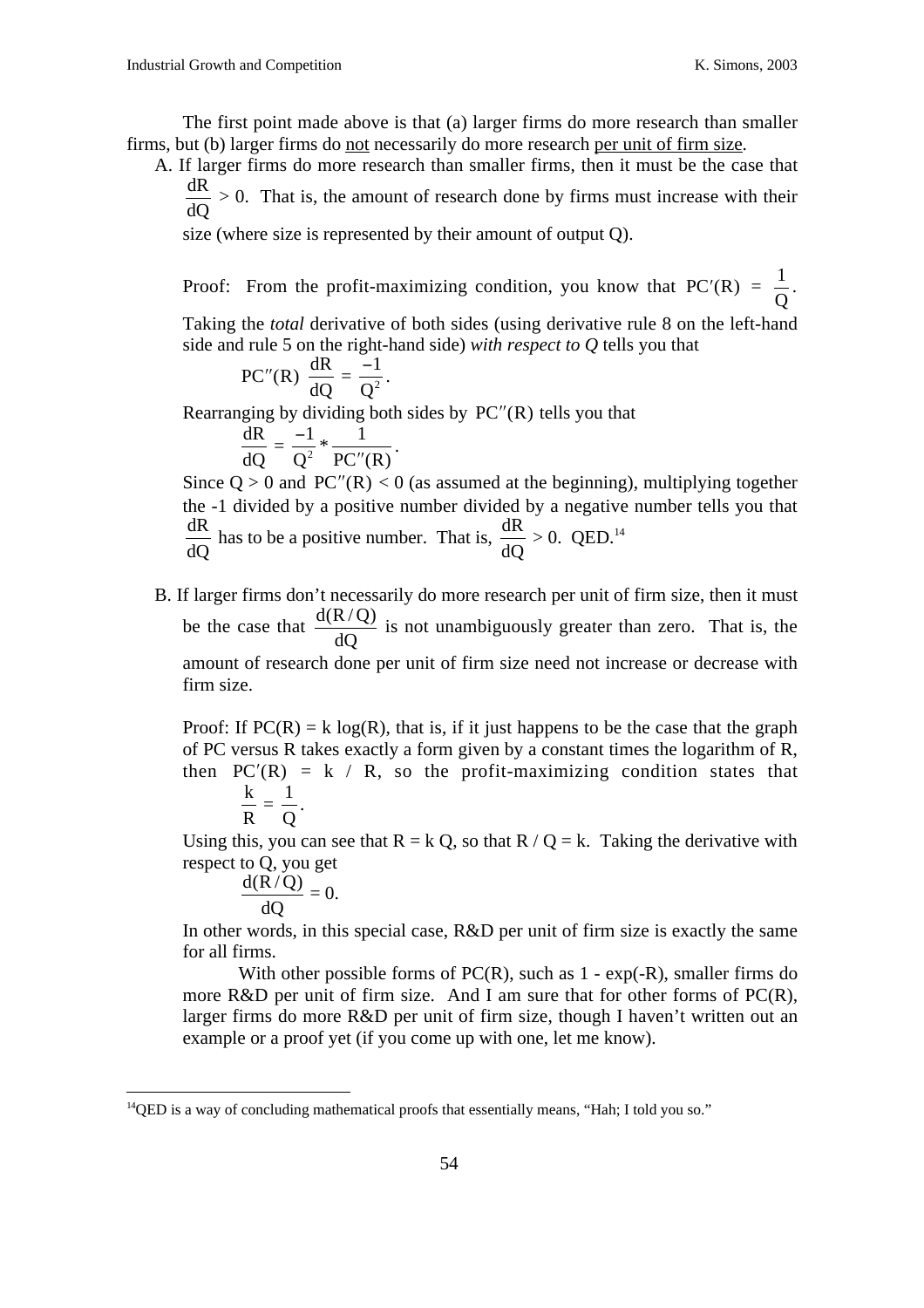The second point made above is: (a) Larger firms achieve a greater PC (i.e., increase in price and decrease in cost) from their research than smaller firms. Thus, society is better off with larger firms, because they produce better goods more cheaply than smaller firms. (b) Also, those larger firms are better competitors than smaller firms; they achieve greater profit per unit of output.

- A. For larger firms to achieve a greater PC than smaller firms, it is simply necessary that they do more research than smaller firms. This is because  $PC'(R) > 0$ ; that is, the price-cost margin only goes up with the amount of R&D a firm carries out. And you know from point 1a that larger firms do indeed carry out more research than smaller firms.
- B. Consider two firms, a smaller firm and a larger firm, with outputs Q<sub>smaller</sub> and Qlarger. Their amounts of research and profit will be represented similarly, by  $R_{smaller}$ ,  $R_{largeer}$ ,  $\Pi_{smaller}$ , and  $\Pi_{largeer}$ . If the larger firm did not maximize its profit but instead only did the same amount of research,  $R_{smaller}$ , as a profitmaximizing smaller firm, even so the larger firm would still achieve the greater amount of profit per unit of output. The profits per unit of output for the two firms would then be:

$$
\Pi_{smaller} / Q_{smaller} = [PC(R_{smaller}) * Q_{smaller} - R_{smaller}] / Q_{smaller}
$$

$$
= PC(R_{smaller}) - R_{smaller} / Q_{smaller}
$$

$$
\Pi_{nm, larger} / Q_{larger} = [PC(R_{smaller}) * Q_{larger} - R_{smaller}] / Q_{larger}
$$

$$
= PC(R_{smaller}) - R_{smaller} / Q_{larger}
$$

Here, the subscript "nm" on the variable  $\Pi_{nm, larger}$  indicates a non-maximizing amount of profit. The only difference in profit per unit is that the larger firm saves more money by dividing its research cost by a greater amount.

A profit-maximizing larger firm can do much better. Choosing a larger amount of research spending ( $R_{larger} > R_{smaller}$ ), as you know from point 1a (which was found for profit-maximizing firms), lets the larger firm increase its profit. Since this causes  $\Pi_{\text{larger}}$  to be greater than  $\Pi_{\text{nm, larger}}$ , and since  $Q_{\text{larger}}$  is a constant,  $\Pi_{\text{larger}}$  /  $Q_{\text{larger}}$  is even greater than  $\Pi_{\text{nm, larger}}$  /  $Q_{\text{larger}}$ .

The third point made above is that research results, in terms of an increase in PC per unit of research, are less for larger firms. Thus, larger firms seem to accomplish less for every dollar they spend on R&D. This is a good thing, since it means they do the relatively low-value research too, as well as focusing on the very promising research as small firms do.

• From the graph shown earlier, it is easy to see that  $[PC(R) – PC(0)] / R$  is lower for larger amounts of research. Mathematically, this property follows from the assumptions that  $PC'(R) > 0$  but  $PC''(R) < 0$ ; it is a property of any concave increasing function.

Thus, it is possible to prove mathematically that the empirical patterns of R&D and firm size are just what one should expect if large firms are the best loci for society's innovation. Contrary to common interpretations of these patterns, larger firms may be both more competitively able and better for society. For a country's producers to fare well against international competition, according to this model, they must be comparable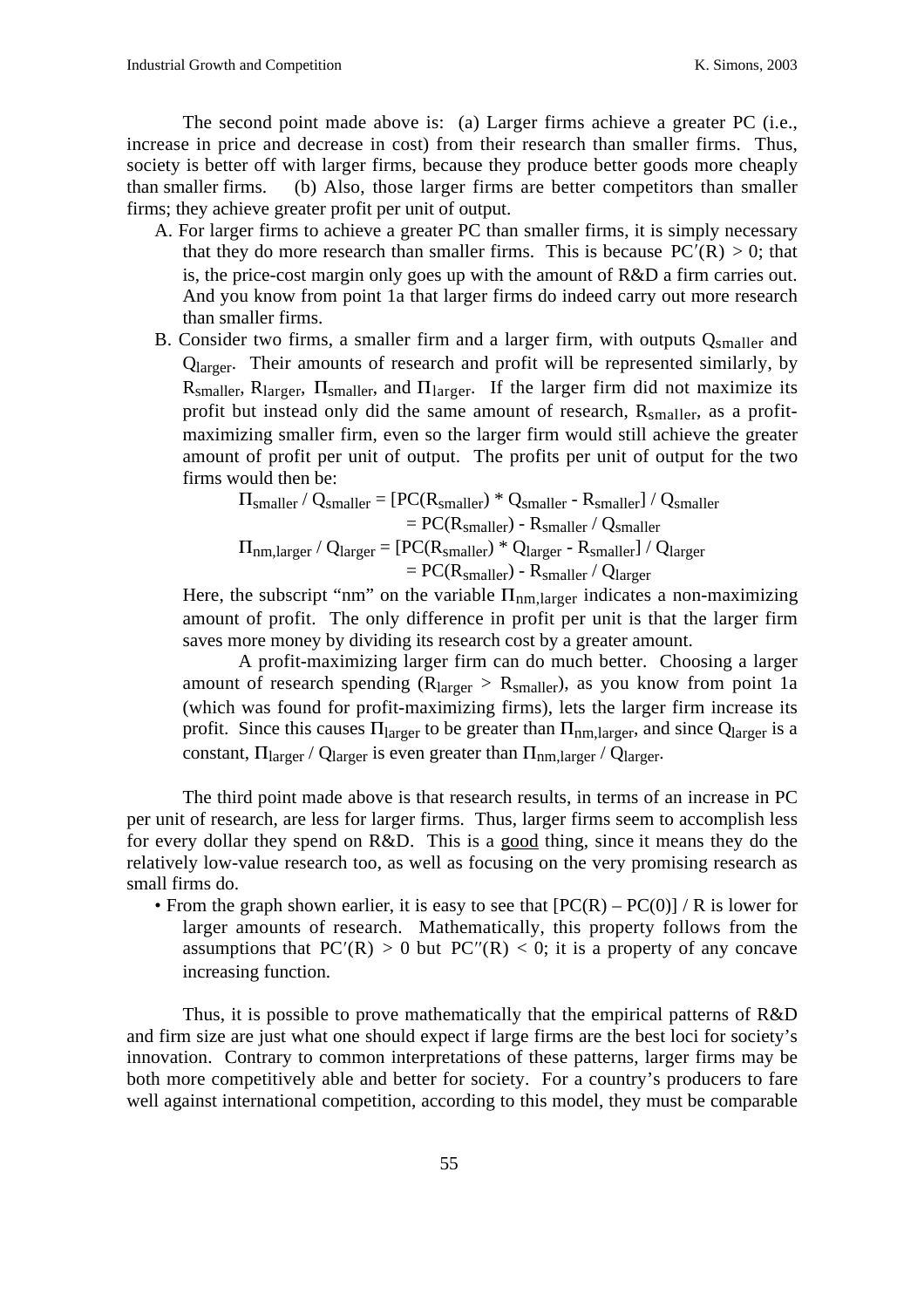in size to, or larger than, their foreign competitors. And more importantly, for society in general, the rapid technological improvement brought by large firms cannot be equaled by their smaller brethren.

These conclusions have depended upon assumptions that mean they do not apply to certain kinds of industries. If firms can appropriate returns to innovation, as chemical and drug firms do with defensible patents, or if firms can rapidly expand to any amount of output, as multi-product chemical firms might do for some new products, then small firms would be expected to have the same incentive as large firms to do R&D. There may be other reasons why larger firms may have the upper hand at R&D, for example economies of scope in the research of chemical and drug firms, but the so-called "R&D cost-spreading" argument given here does not apply.

Another issue not addressed yet is diversity. All firms in this model were assumed to pursue exactly the same sorts R&D. And in practice, manufacturers producing similar products do seem to carry out duplicative R&D. But, oligopolistic firms may be limited in their desire to develop radical changes in a product technology, given their "cushy" established position and their investment in the established technology. Perhaps, then, society would be better off to have a combination of large firms and some mechanism that guarantees continued innovativeness with radical inventive ideas. For example, a nation could establish a small percentage-of-sales corporate and import tax to pay for research grants for university and corporate researchers with successful R&D proposals.

#### **Study Guide**

## **Terms to Know**

industry structure technological opportunity technology push demand pull appropriability patenting around absorptive capacity R&D cost-spreading propensity to patent R&D intensity (Scherer's) inverted-U

## **Key Readings with Questions**

Cohen, Wesley. "Empirical Studies of Innovative Activity." In Stoneman, Paul, ed., *Handbook of the Economics of Innovation and Technological Change*, Oxford: Basil Blackwell, 1995, pp. 182-264. **O B** 338.06 HAN. A dense review of empirical research on industrial innovation and technological change. Learn the main concepts and points, not the many minute details.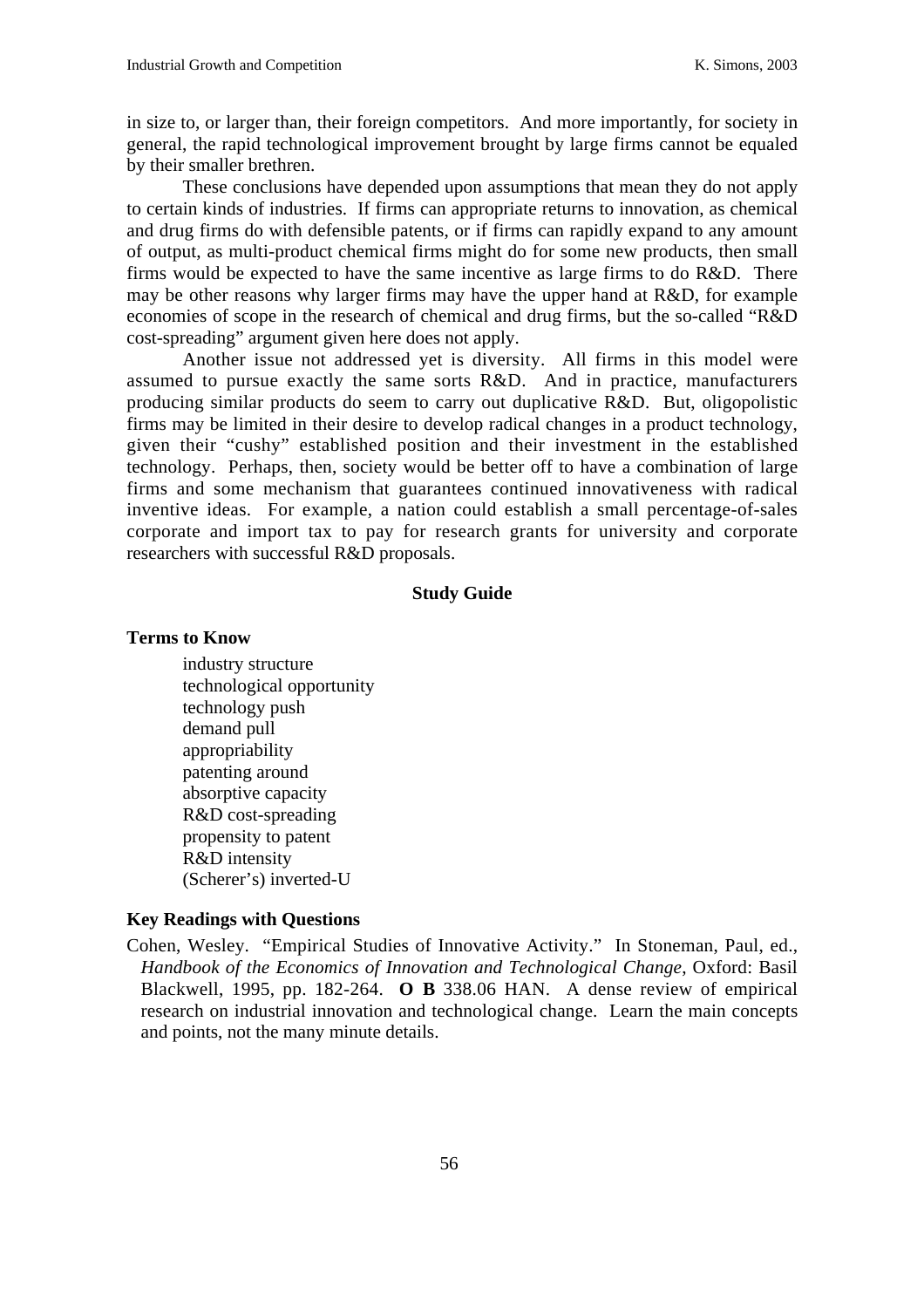1. Based on Cohen's paper, how do firm size and innovation seem to be related? Describe the major research findings. Sum up the major arguments for and against the Schumpeterian hypothesis.

2. Based on Cohen's paper, how do market concentration and innovation seem to be related? Describe the major research findings. Does this have any more to say about the Schumpeterian hypothesis?

3. Pick one feature described in Cohen's section 3, on how the characteristics of firms affect their innovative activities. Explain what this feature is and how it is supposed to affect innovation by firms. If there is empirical evidence on the matter, describe what the evidence has to say.

4. What are demand-pull and technology-push? What does Cohen mean when he says, "The consensus... is that the Marshallian scissors cuts with two blades." (p. 212)?

5. What is technological opportunity? How does it matter? How does technological opportunity change over time, in general and within a given industry?

6. What is appropriability? Why might the profits from innovations be appropriable or not? How does the nature of appropriability vary from one industry to another?

Schumpeter, Joseph. *Capitalism, Socialism, and Democracy*. New York: Harper, 1942. **B R** 320.531 SCH. Examine especially chapters 7 and 8, which contain a core idea that triggered much heated debate and research, because Schumpeter argued that the classical economic focus on highly-competitive markets full of small firms was completely backward from the focus most relevant to understanding the processes of economic growth.

1. What does Schumpeter argue in *Capitalism, Socialism, and Democracy*, and why did it attract so much attention among economists?

2. List the specific reasons Schumpeter gave for why the largest firms and monopolies are supposedly more innovative than other firms.

3. Argue against Schumpeter and demolish his work. Form your argument in four parts: (A) Make the case that his reasons for larger / more monopolistic firms being innovative are just plain wrong. (B) Claim that the evidence is against him, and bring lots of examples (and numbers, if you have them) to bear against him. (C) Express every other good argument you can think of to make your case. Try to layer your arguments, e.g., "even if the reader does not agree with the argument I have just made, then here is another argument which also proves beyond a doubt that Schumpeter is wrong.... And even if the reader does not agree with this argument, there are yet more reasons to know that Schumpeter is wrong." (D) Explain why, therefore, the world of small firms competing with each other á la Adam Smith is the best way for industries to be.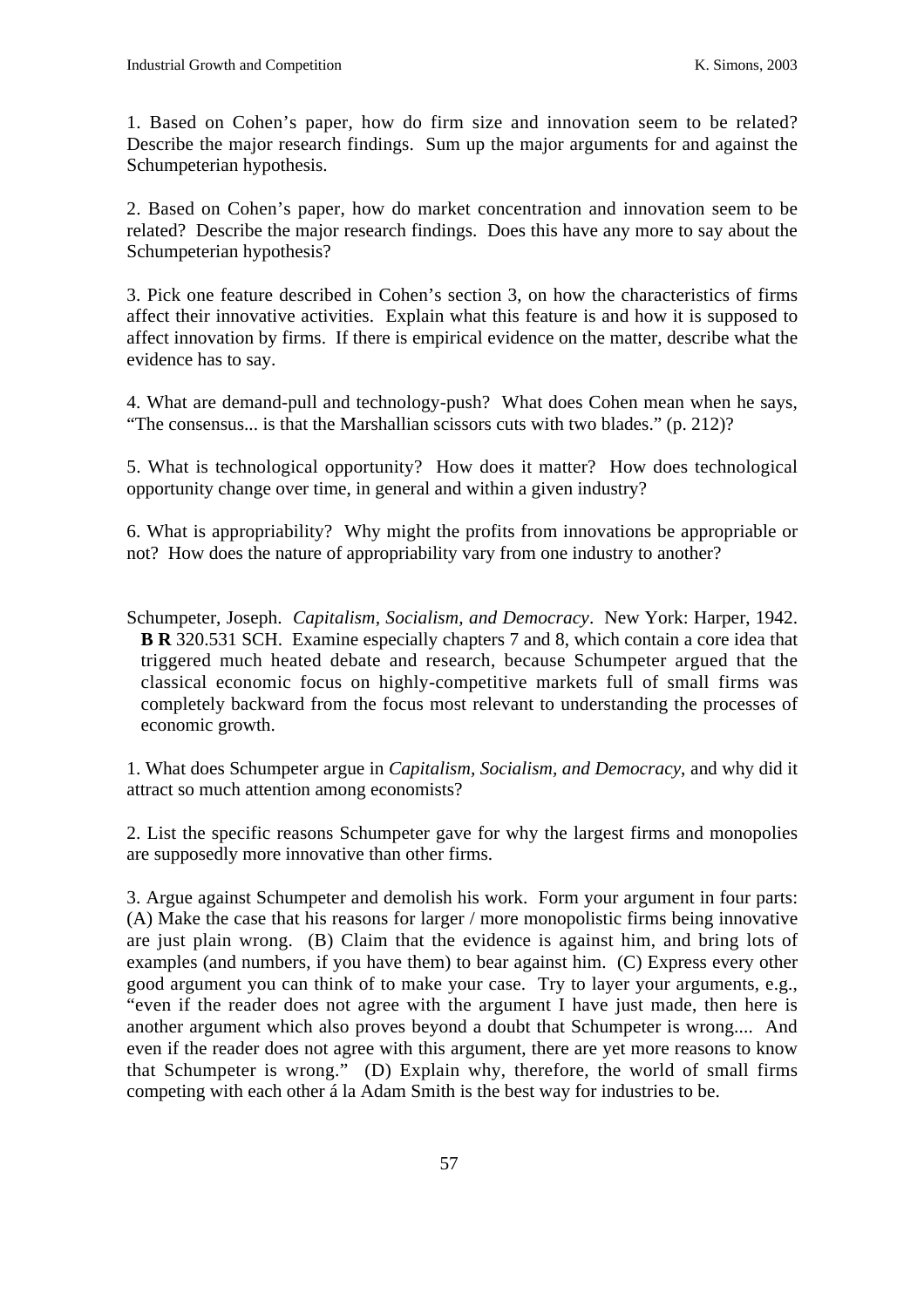Make sure you construct your argument with an additional paragraph at the beginning that captures the reader's interest and introduces the point. And make sure your argument ends in a conclusive statement that ties together all of your arguments.

4. Argue against your essay of question 3 and demolish your own work. Go about this in three parts: (A) Briefly review the evidence and arguments that might work in your favor to demolish your former essay. (B) Lay out, on paper or in your mind in a way you won't lose track, the broad outlines of your argument to demolish your former case. (C) Grab your pen and dash out all those arguments into a coherent essay that demolishes your former case (as before, make sure to begin and end your essay appropriately).

It might help to pretend you are in a class exam from years past, and you have a half-hour to complete this task after which your paper must be handed in and graded by a merciless English teacher.

#### **Further Readings**

- Cohen, Wesley and Steven Klepper. "A Reprise of Size and R&D." *Economic Journal* 106, 1996, pp. 925-951. **O J E**. Argues for a re-interpretation of the evidence on firm size and R&D. Explains how observed empirical patterns, of roughly constant R&D spending per employee for firms of varying sizes and of lower returns to R&D for larger firms, in fact may result from larger firms exploiting R&D possibilities more fully and hence accomplishing more overall innovation than a group of smaller firms that add up to the same size as a large firm would accomplish.
- Chandler, Alfred D. *The Visible Hand: The Managerial Revolution in American Business*. Cambridge: Belknap (Harvard University Press), 1977. **B** 338.75 CHA. A monumental document that provided for the first time an integrated history of American industry from the 1700s into the 1900s.
- Chandler, Alfred D., Jr. *Scale and Scope*. Cambridge, MA: Harvard University Press, 1990. **B R** 338.644 CHA. Another monumental document, analyzing industrial history in Europe and the United States during the 20th century.
- Levin, Richard C., Alvin K. Klevorick, Richard R. Nelson, and Sidney G. Winter. "Appropriating the Returns from Industrial Research and Development" (including commentary by Richard Gilbert). *Brookings Papers on Economic Activity* 3, 1987, pp. 783-831. **U** LSE library journals HC101. This paper investigates to what extent firms can "appropriate," or receive, the economic value of their inventions, through patents and other means.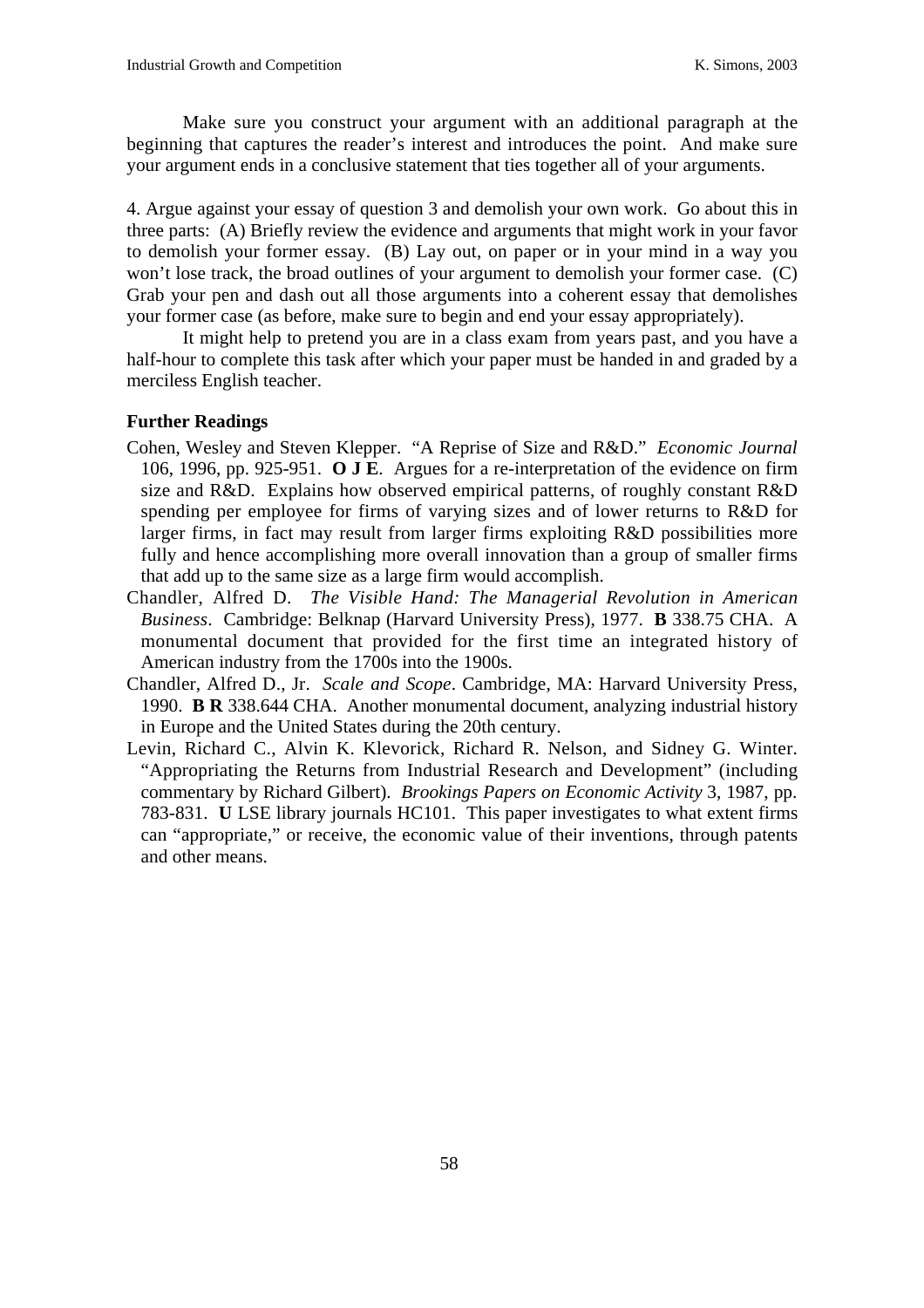## 6. Evolution of New Industries (Week 4)

This chapter introduces the industry evolutionary processes discussed in the next four chapters. After completing this part of the course, you should:

- 1. Understand that commonly-used industry data at the 2-digit and 4-digit SIC levels are too aggregated to see many important competitive patterns.
- 2. Have an initial knowledge of some common industry evolution processes, and how they relate to patterns of entry, exit, and the presence or lack of early-mover advantages.

#### **Types of Competitive Evolution**

This course focuses on competitive processes that operate within industries at the product level, or simply within "products." Industries can be defined more or less narrowly, and often are categorized using Standard Industrial Classification (SIC) codes. SIC codes were developed by national statistical agencies to organize the data they collect. The codes also are often used to organize directories of company information. At the broadest level, SIC codes define different industries using a 1-digit number, classifying all companies in an economy into one of up to 9 different industries using the numbers 1-9. Extra numerical digits can be added thereafter to classify industries in increasing detail. National statistical data tend to be available to researchers at 1-, 2-, or 4-digit levels.<sup>15</sup> Unfortunately, the 4-digit level tends to be quite aggregated in terms of individual products. For example, 4-digit industries using US SIC codes include all types of motor vehicles classed together, or all types of prepackaged software classed together. Competitive dynamics of the sort discussed in this course take place at a much narrower level of industry, such as automobiles, motorcycles, or trucks; word processors, computer games, or drawing software. Looking at data using 4-digit SIC level industries can be misleading! Aggregating individual product markets can cover up patterns such as "shakeouts" and "turnover in corporate leadership," discussed in the next two sections of the course, thus giving the false impression that competition is relatively constant and mundane. Competition, however, is more rich and complex when analyzed at the more relevant level of individual products.<sup>16</sup>

<sup>&</sup>lt;sup>15</sup> At more detailed levels, the data must be kept secret for confidentiality reasons. Selected researchers can use the data at national statistical offices, either by being employed there or by special agreements subject to legal restrictions, and using these data it has been possible to carry out some of the more important studies in macroeconomics, industry economics, and labor economics.

<sup>&</sup>lt;sup>16</sup>Definitions of product markets are used differently depending on researchers' purposes. Microeconomists generally define product markets to pertain to goods, regions, and buyers for whom the price of an identical good is identical for all the buyers. Antitrust authorities generally consider markets in terms of the ability of oligopolies to influence prices. Business strategists consider markets in terms of relevant strategic concerns, and market definition may depend on the business or competitive issues analyzed. Geroski (1998) contrasts these three viewpoints in a recent article. In this course, the relevant groups of products, technologies, regions, and buyers depends on the topic analyzed. Shakeouts and turnover of corporate leadership occur within products that serve (fairly) identical needs, and they may be analyzed at national or international levels with somewhat different conclusions. Market niches, in contrast, restrict competition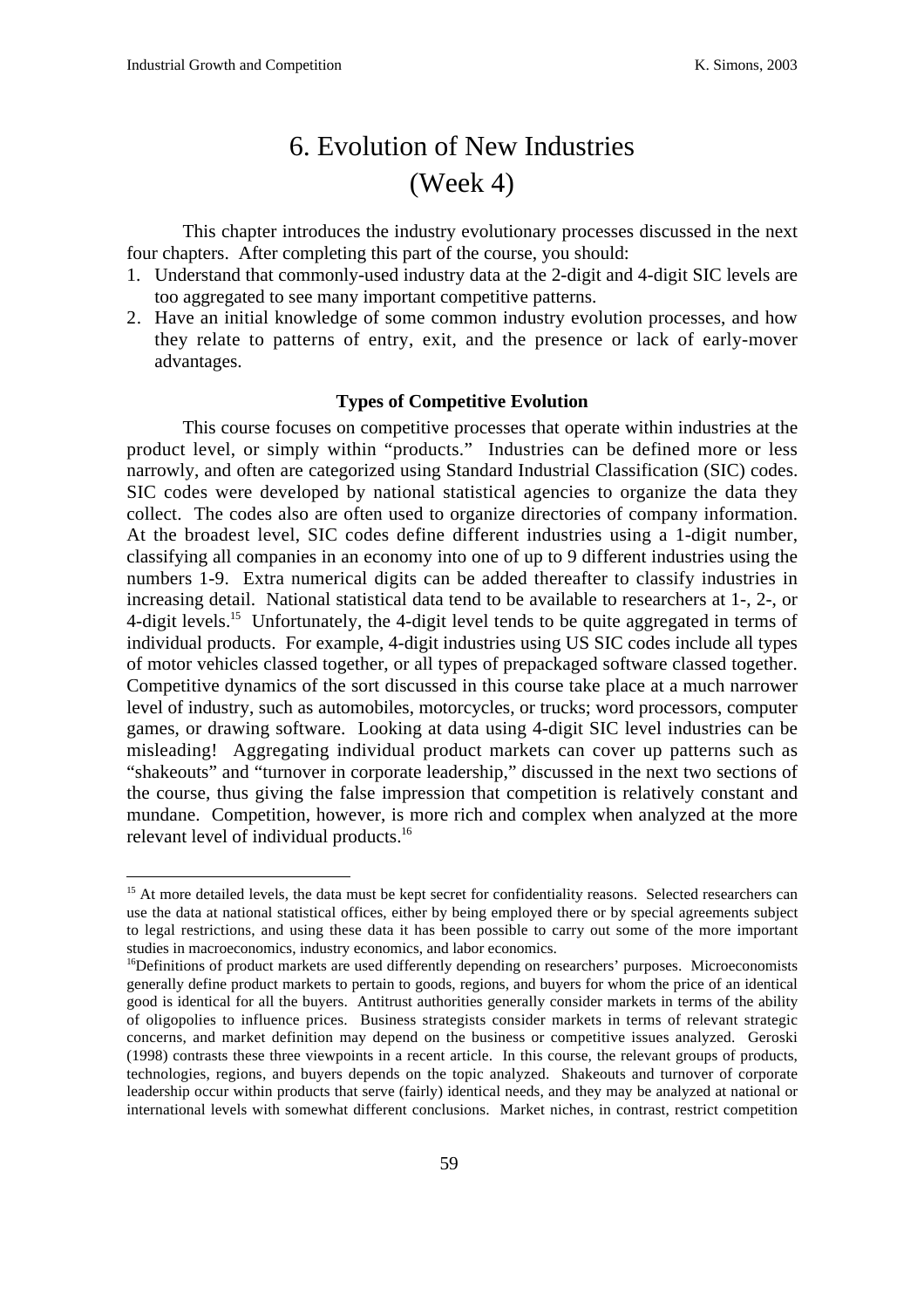$\overline{a}$ 

What patterns do competitive processes follow at the level of individual products? In general, different product industries follow different patterns. Attempts by industry economists to find patterns that transcend all or most industries have met with only limited success, uncovering a few robust empirical patterns without necessarily explaining why those patterns arise (Schmalensee, 1989). A new approach, however, seems likely to work much better. A few common patterns seem to play out over time across most product industries. By grouping product industries according to the competitive patterns that occur in them, it should be possible to categorize most products into a few types. Each type involves different competitive processes. Each competitive process is a dynamic process, and occurs typically over some number of decades. In different alternative processes, leading companies do or do not benefit from a spiral of advantage that helps secure their competitive position, small firms or startups can or can not take advantage of major technological changes to wrest leading market shares from incumbents, and the market is or is not divided into many parts or "niches" between which there is relatively little competition. Eventually, it is hoped, these alternative processes can be traced to their ultimate causes in terms of characteristics of the product, its technology, and its consumers. Chapters 7 and 8 of the course notes consider patterns involving corporate leadership turnover and shakeouts respectively, chapter 9 elaborates on forces that may yield shakeouts, and chapter 10 considers the effect of market niches on competitive processes. One important force in all product industries is the growth of firms, and chapter 11 discusses firm growth through internal investment and merger.

#### **A First Comparison of Some Industry Evolutionary Patterns**

To gain a sense of different competitive dynamics, one useful measure is how the number of companies changes over time. This is by no means the only relevant measure! Also important are the changing sizes of firms and the distribution of market shares (and hence industry concentration), the changing extent to which product differentiation matters and the effect of product differentiation on prices, the changing nature of consumer demand, the changing technological strengths of firms and their innovation, and other issues such as entry, exit, advertising, distribution networks, and technology licensing agreements. Nonetheless, the number of firms is one important measure – for example it is often thought that with more firms there are more diverse approaches to technological improvement and hence more benefits for consumers, and industries with few firms tend to be quite concentrated in terms of market shares. Changes in the number of firms will also be an important theme in upcoming chapters.

Figure 6.1 provides a preview by exhibiting diverse patterns in how the number of firms changes over time, across a range of narrowly-defined product manufacturing industries. The figure also provides a sense of how such patterns compare between countries, since data for both the US and the UK are exhibited. The data shown were collected from a variety of trade registers and have varying levels of error. Some data are quite clean (as for tires in the US), while others have problems such as lack of clarity in product definition (phonograph records). For most of the products, data are available

between producers in different market segments only when there is a substantial degree of separation between the characteristics of products demanded. Theories related to technological core competency of companies, and advantages of experience in related product markets, involve notions of advantages of scope that may span multiple products while remaining within one or more technology types.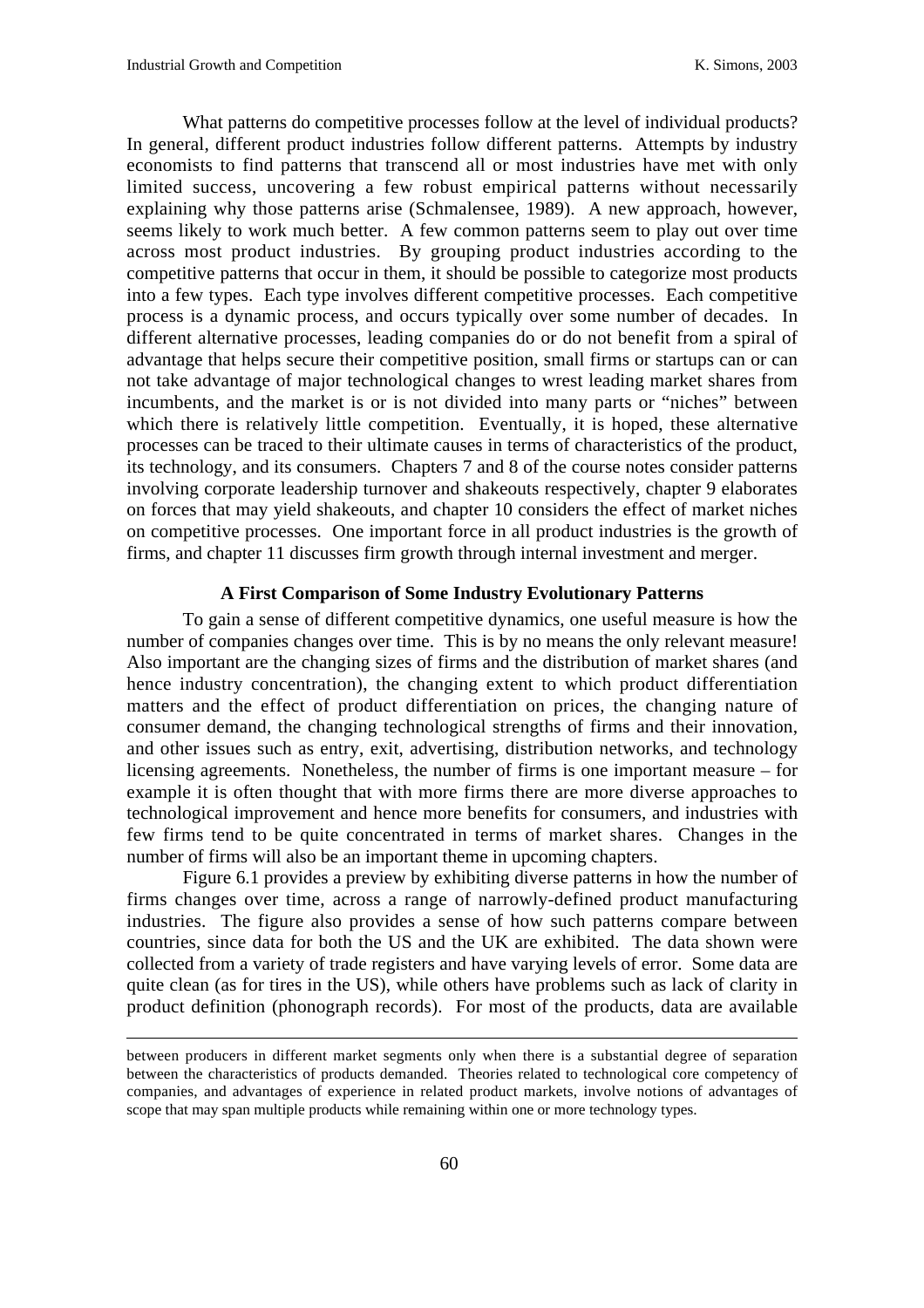from near the inception of the product market, although in a few products such as typewriters the product market began before 1900 and data for the earlier years have not been obtained. For further information on the data, see Simons (2002a).

From inspection of the graphs, you can see that one common pattern is an initial gradual increase in the number of producers followed by a sharp decrease or "shakeout" in the number of producers. Some industries such as tires appear to have experienced very severe shakeouts, while others such as phonograph records appear to have experienced less shakeout or perhaps no shakeout at all in one or the other country. Thus shakeouts are not universal, although most industries (narrowly-defined product industries, that is) that have existed for some number of decades have experienced at least some degree of shakeout.

What might account for these differences in the evolution of firm numbers, and how are they related to the evolution of other industry characteristics that matter such as concentration and technological change? The next chapters will help understand these questions. A common underlying cause of shakeouts will be suggested in chapter 8, and the theory of shakeouts described there will be shown to fit better than other theories with the available evidence. Three reasons why shakeouts might not occur are: (1) technology (or possibly distribution networks and other aspects of industry competition) may have little role to play, (2) technology (or etc.) may differ in industries with shakeouts versus other industries where corporate leadership turnover may occur and may replenish the number of firms (see chapter 7), or (3) product differentiation may mean that firms in an "industry" in fact are not in competition with each other so that competition cannot drive down the number of firms (see chapter 10).

Finally, note that not only do both countries experience a similar range of patterns, but moreover the patterns are similar between matched pairs of industries across the two countries. The timing of the peak number of producers and the severity of decrease in the number of producers is similar, with a large and statistically significant correlation, across countries (Simons, 2002a). This suggests that common underlying technology- or market-traits and dynamic competitive processes have yielded common competitive dynamics across the two countries. The dynamic patterns occurring in industries appear not to be merely a matter of chance, but to be a matter of systematic underlying processes. The next chapters will analyze some of the key processes.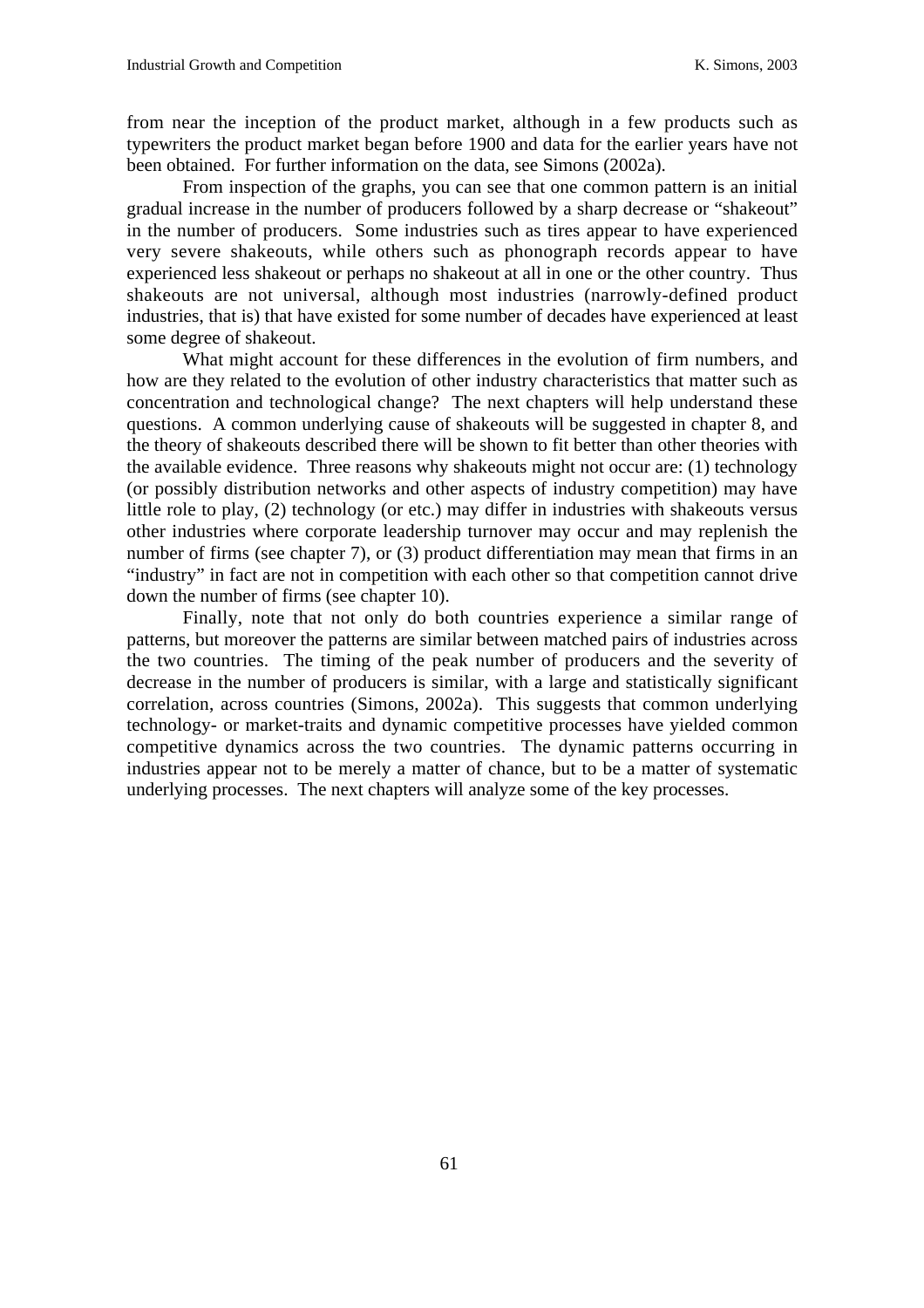

Figure 6.1. Number of Manufacturers versus Time of Various US and UK Products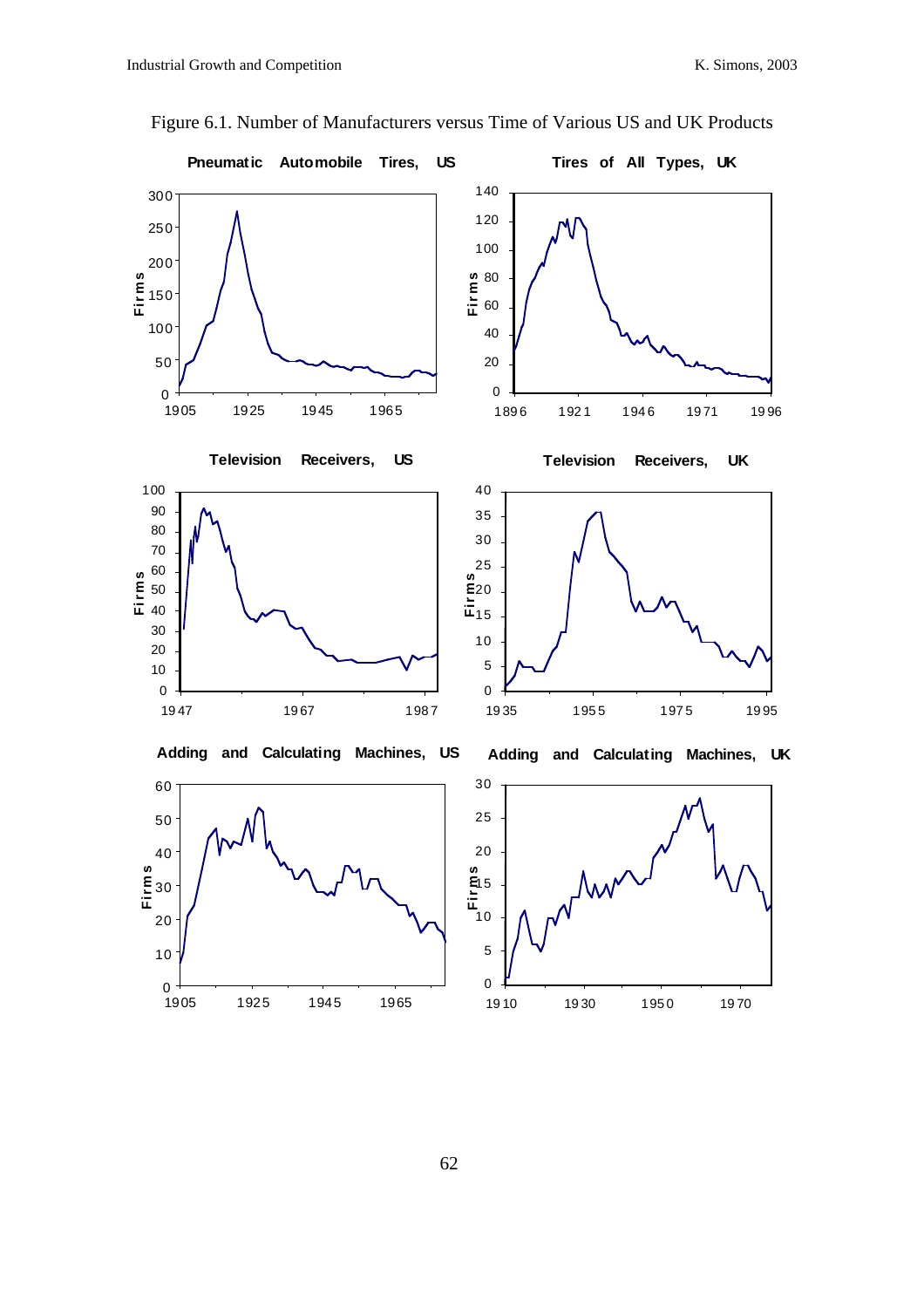

Figure 6.1 continued.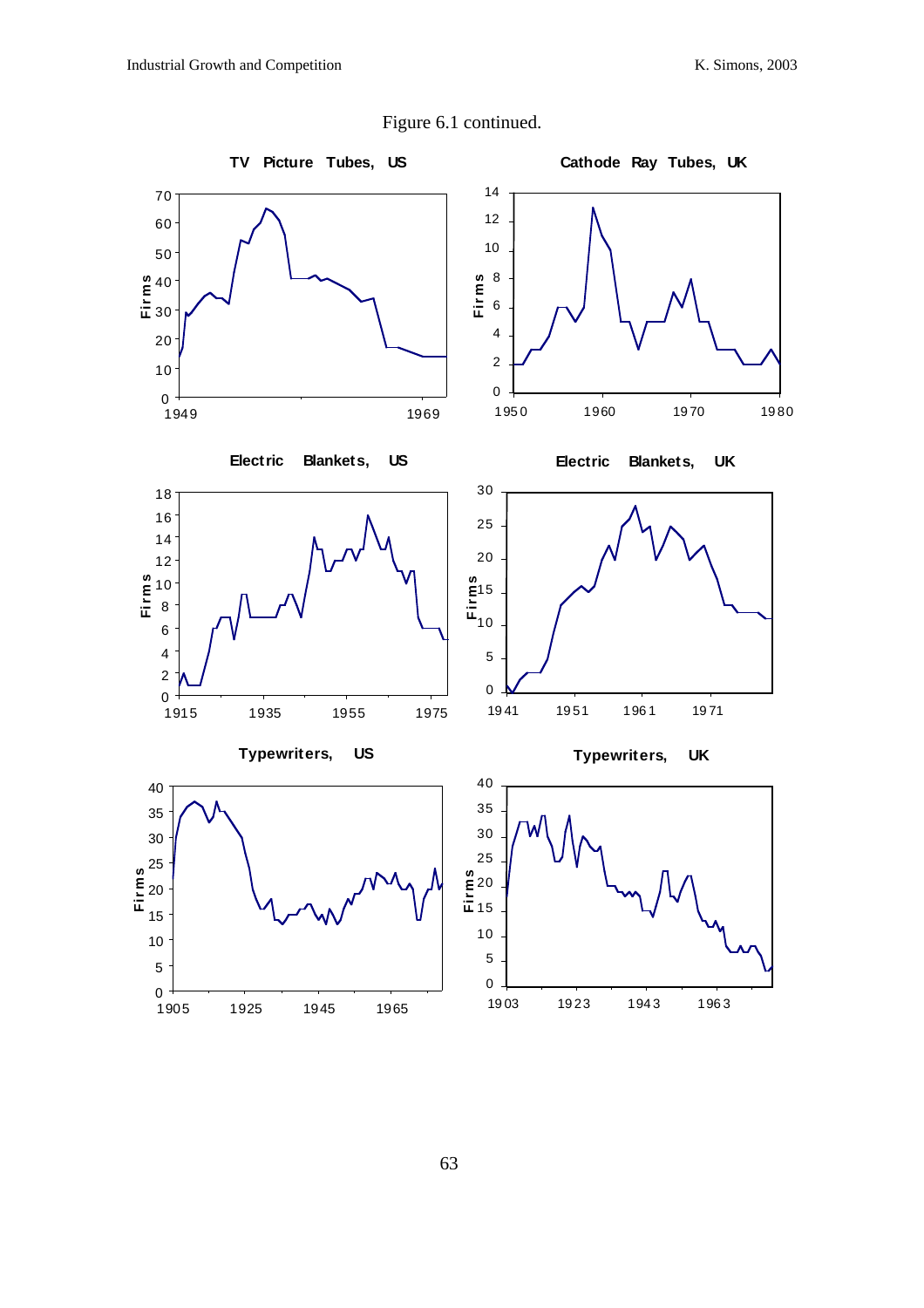

Figure 6.1 continued.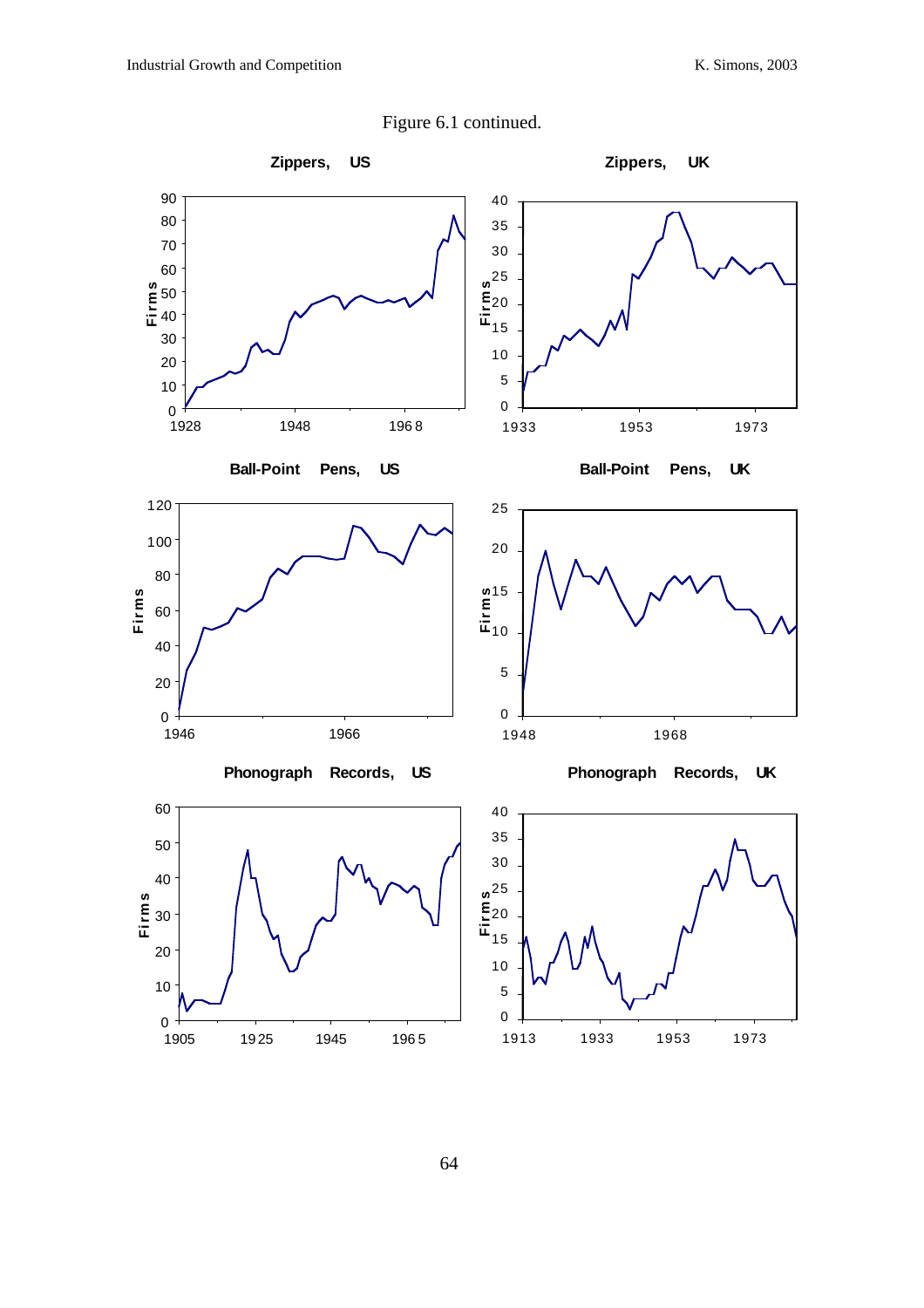#### **Study Guide**

#### **Terms to Know**

industry product Standard Industrial Classification (SIC) codes 4-digit SIC codes

### **Key Readings with Questions**

Klepper, Steven, and Elizabeth Graddy. "The Evolution of New Industries and the Determinants of Market Structure." *RAND Journal of Economics* 21 (1: Spring), 1990, pp. 27-44. **O J**. Focus on the first half of the paper, to gain an understanding of some important empirical patterns in the dynamics of product industries.

1. What empirical phenomenon do Klepper and Graddy describe? How common is it? How strong is it? Does it seem to be more common, or stronger, in some industries or time periods than in others?

Hannan, Michael T., and John Freeman. *Organizational Ecology*. Cambridge, Mass.: Harvard University Press, 1989. **R** 338.74 HAN. This book argued for analysis of industries (and other "populations of organizations") using models similar to those in ecology that describe populations of animals; it started a large trend in sociology research that is also pertinent to industry economists. Get the main ideas and a sense of the methods used by the authors.

1. What model do Hannan and Freeman use to describe how the number of organizations in a population (e.g., the number of companies in an industry) changes over time? Write down the mathematical equation they use, and explain roughly why they use it. Explain what they mean by legitimacy and competition, and how those concepts relate to the model.

2. The authors do statistical studies of particular populations of organizations to analyze patterns of entry and exit. What populations do they study? What do they conclude?

Geroski, Paul A. *Market Dynamics and Entry*. Oxford: Blackwell, 1991. **R** 338.6 GER. Use chapters 1-3, which give you a sense of the bulk of economic research that has gone on — mostly at an economy-wide level or for very aggregated industry groups rather than for specific products — regarding the entry of new firms.

1. In the UK, about how many businesses start up each year, and about how many shut down? What are the comparable figures in the US? Be sure to distinguish between figures that apply to the country as a whole, and figures that apply only to certain industries (e.g. the 87 three-digit industries discussed by Geroski on page 12).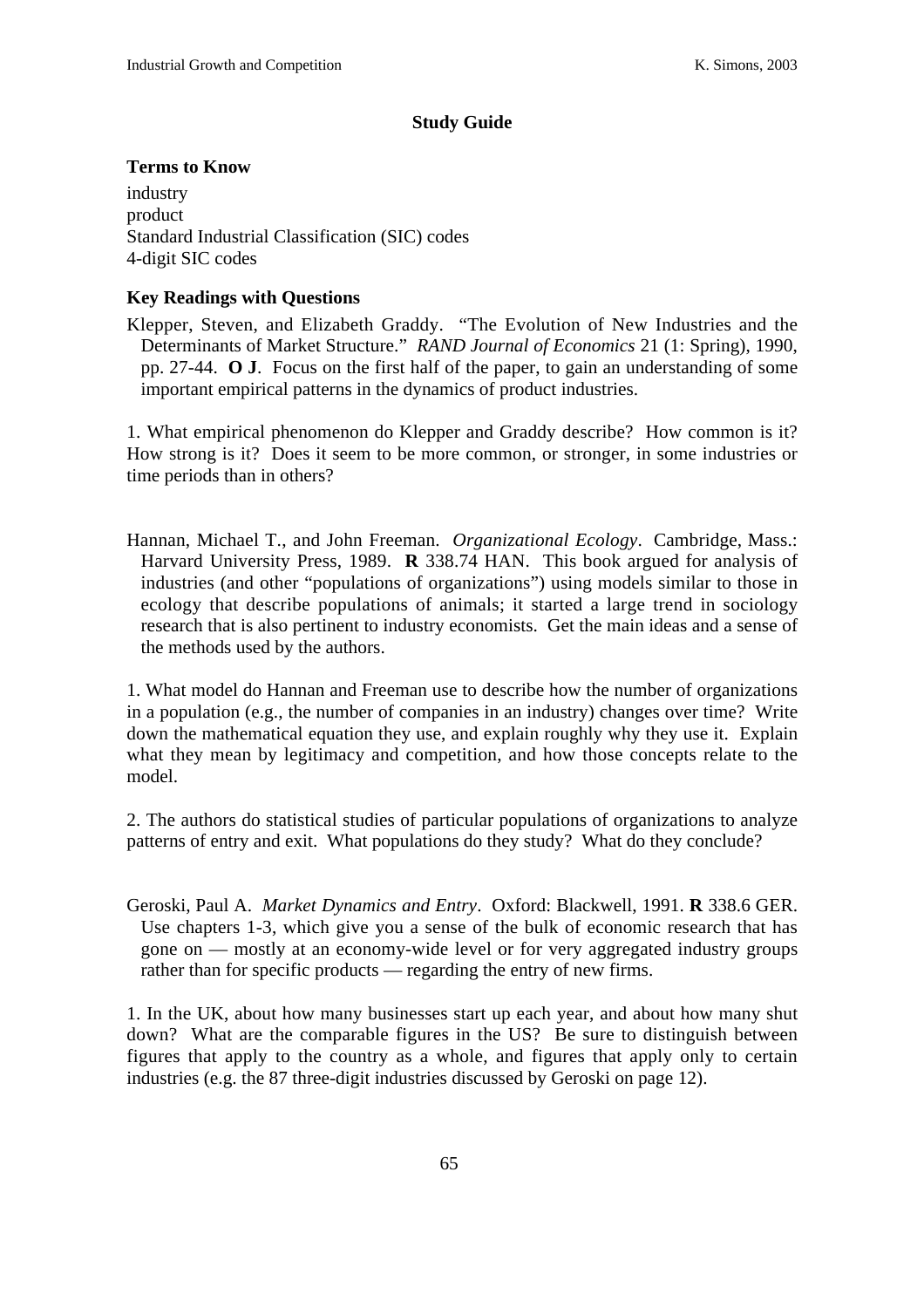2. Does more or less entry of new businesses occur when the economy is doing well or badly? I.e., can entry be called pro-cyclical or counter-cyclical? And in specific number terms, how much does the health of the economy seem to matter?

3. How important are most entrants? About what percentages of entrants are of what size? What does Geroski mean by "entry penetration"? What evidence does he have to say (p. 18) that "the 'bark' made by the large number of entrants that appear each year far exceeds their 'bite.'"? Thus, he seems to find that there is a revolving door of entry: small firms revolve into business through the revolving doors, but they rarely make it inside to the lobby where the big firms are making money; instead they just revolve outside (and out of business) again through the revolving door. Do the conclusions seem to change when one looks at data that span many countries?

4. Explain the difference between gross entry and net entry.

5. How long do companies typically survive in the UK, before they go out of business? Do larger companies seem to survive longer or shorter, relative to smaller companies (describe the evidence)?

6. Geroski's evidence pertains almost entirely to very broad industries, such as pharmaceuticals or antibiotics rather than penicillin, or automotive vehicles and parts rather than windshield-wiper manufacturers or final automobile manufacturers. If one looked at narrowly-defined industries such as penicillin, windshield wipers, or automobiles (excluding parts), do you suppose the conclusions would change? Why or why not? If narrowly-defined industries behave as found by Klepper & Graddy and Klepper & Simons, what patterns would one observe when many such industries are aggregated into one broad industry?

#### **Further Readings**

- Audretsch, David B. *Innovation and Industry Evolution*. Cambridge, Mass.: MIT Press, 1995. **B** 338.06 AUD.
- Audretsch, David B. "New-Firm Survival and the Technological Regime." *Review of Economics and Statistics* (August), 1991, pp. 441-450. **E**. Audretsch characterizes different industries as belonging to different "technological regimes," with alternative patterns of new-firm survival.
- Baldwin, John R. *The Dynamics of Industrial Competition: A North American Perspective*. Cambridge: Cambridge University Press, 1998. **B** 338.70971 BAL.
- Carroll, Glenn R., and Michael T. Hannan, eds. *Organizations in Industry: Strategy, Structure, and Selection*. Oxford: Oxford University Press, 1995. **R** 338.74 ORG. This book investigates some organizational ecologists' notions of the dynamics of industries, through a series of industry case studies.
- Davis, Steven J., John C. Haltiwanger, and Scott Schuh. *Job Creation and Destruction*. Cambridge, Mass.: MIT Press, 1996. **B** 331.12 DAV. Entry and exit of firms, or their growth or contraction, coincide with the creation and destruction of jobs. The authors analyze these patterns in the US using a new census dataset, and argue for explanations of some important economic patterns.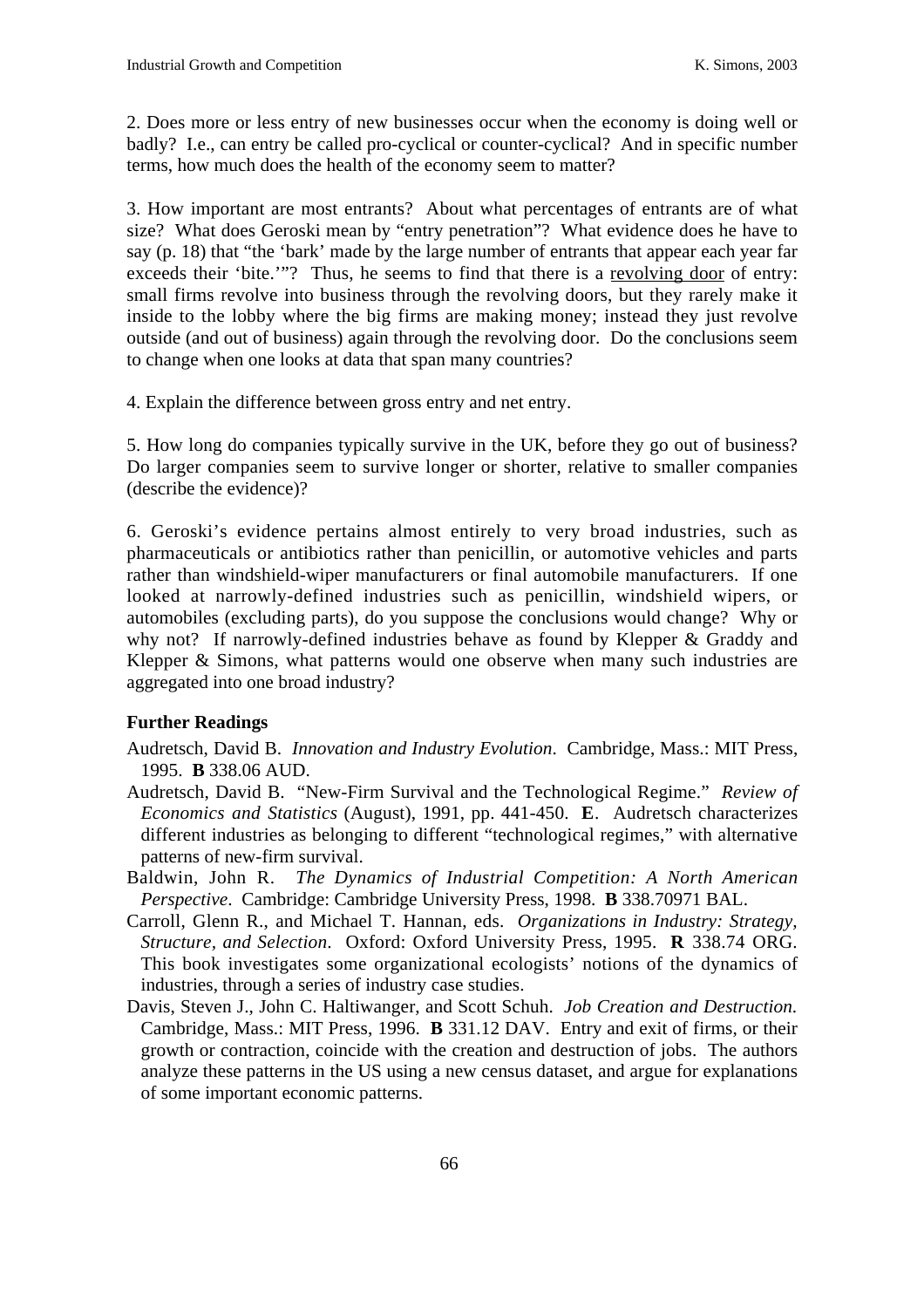- Gort, Michael, and Steven Klepper. "Time Paths in the Diffusion of Product Innovations." *The Economic Journal*, 92, Sept. 1982, pp. 630-653. **O E**. This paper is a forebear of Klepper and Graddy's paper cited above; the main differences are that this one has a somewhat smaller dataset to work from and a different (one could say less advanced) theoretical model.
- Krugman, Paul. "Technological Change in International Trade." In Stoneman, Paul, ed., *Handbook of the Economics of Innovation and Technological Change*, Oxford: Basil Blackwell, 1995, pp. 342-365. **B** 338.06 HAN. This literature review is unusually well-written and hence readable. Section 3 pertains to the product life cycle theory as it has been applied to international trade, and is why I'm suggesting this reading. But the whole article may be of interest.
- Porter, Michael E. *Competitive Strategy: Techniques for Analyzing Industries and Competitors*. New York: Free Press, 1980. **B** 338.6048 POR (also **O** chapter 1). Porter, the guru of strategic management, collects important impacts on competitive dynamics and provides a framework to think about them.
- Simons, Kenneth L. "Product Market Characteristics and the Industry Life Cycle." Working paper, Royal Holloway, University of London, 2002. Early version at **W** www2.rhul.ac.uk/~uhss021, or ask me for the full updated version. Shows that underlying technological or other characteristics drive industry outcomes systematically. Part of the paper compares the US industries studied by Klepper and Graddy (and previously Gort and Klepper) with the same industries in the UK, to verify the idea that underlying product- or technology-specific traits of industries are prime determinants of the industries' evolutionary processes.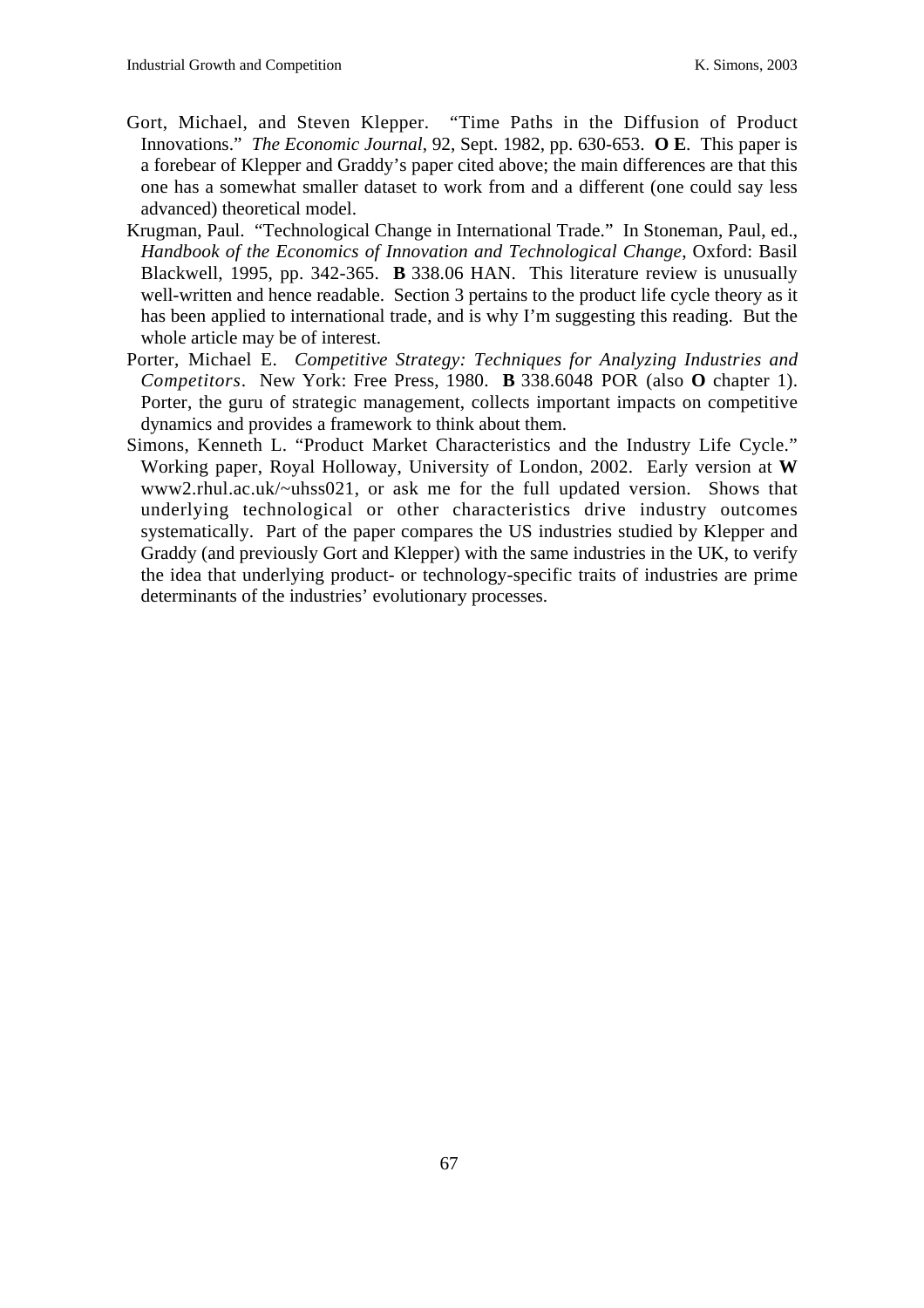## 7. Turnover of Corporate Leadership (Week 5)

One common process in the dynamics of product markets involves turnover of corporate leadership. Existing or "incumbent" market leaders may lose their large market shares when new or small firms surpass them by using better products or other advantages. The most common explanation for corporate leadership turnover involves technological change: the new leaders, but not incumbents, successfully use technological changes to take over the leading market shares. The times of such major technological change may be marked by the entry of new firms and exit of unsuccessful firms.

After completing this section of the course, with its required readings, you should: 1. Understand what is meant by corporate leadership turnover.

- 2. Be able to describe at least several examples of corporate leadership turnover, and how they relate to relevant technological changes.
- 3. Explain the three groups of industry patterns that Tushman and Anderson argue correspond to corporate leadership turnover caused by technological changes.
- 4. Explain at least the following theories of why incumbents lose their market leadership to new firms: Tushman and Anderson theory based on core competencies, Henderson and Clark's theory based on R&D mindsets and organization, and Christensen and Rosenbloom's theory involving customer demand.
- 5. Discuss corporate strategies that may help incumbents to prevent leadership turnover, as well as strategies that may help entrants to become market leaders.

#### **Examples**

Examples of corporate leadership turnover are listed in table 7.1. The examples are drawn from a series of articles and books in which the authors analyze the phenomenon of leadership turnover or broader competitive processes. Some of the examples were developed with limited factual evidence, so further research could help to clarify their validity. Consider the manufacture of cement, for which existing kilns with fires underneath were improved based on two innovations that occurred at about the same time. First, rotating kilns were used in place of existing fixed kilns, and second, coal dust was sprayed mechanically and burned underneath the kilns to provide a more even distribution of heat. Tushman and Anderson (1986) argue that the new technologies were substantially different from the old and led to the replacement of leading producers with new firms. In their original article and a later one (Anderson and Tushman, 1990), they make similar arguments for other new technologies in cement, microcomputers, and (container and flat) glass. Other authors have made similar claims either as part of articles analyzing the process of leadership turnover or in broader studies of industries such as electronic switches or calculators. And Schnaars (1994) documents further examples in a book analyzing how later entrants may take over markets from the leading incumbents. All the examples mentioned here come from the US, since the phenomenon apparently has received little study for other countries, although it would seem that similar patterns should occur in any capitalist economy.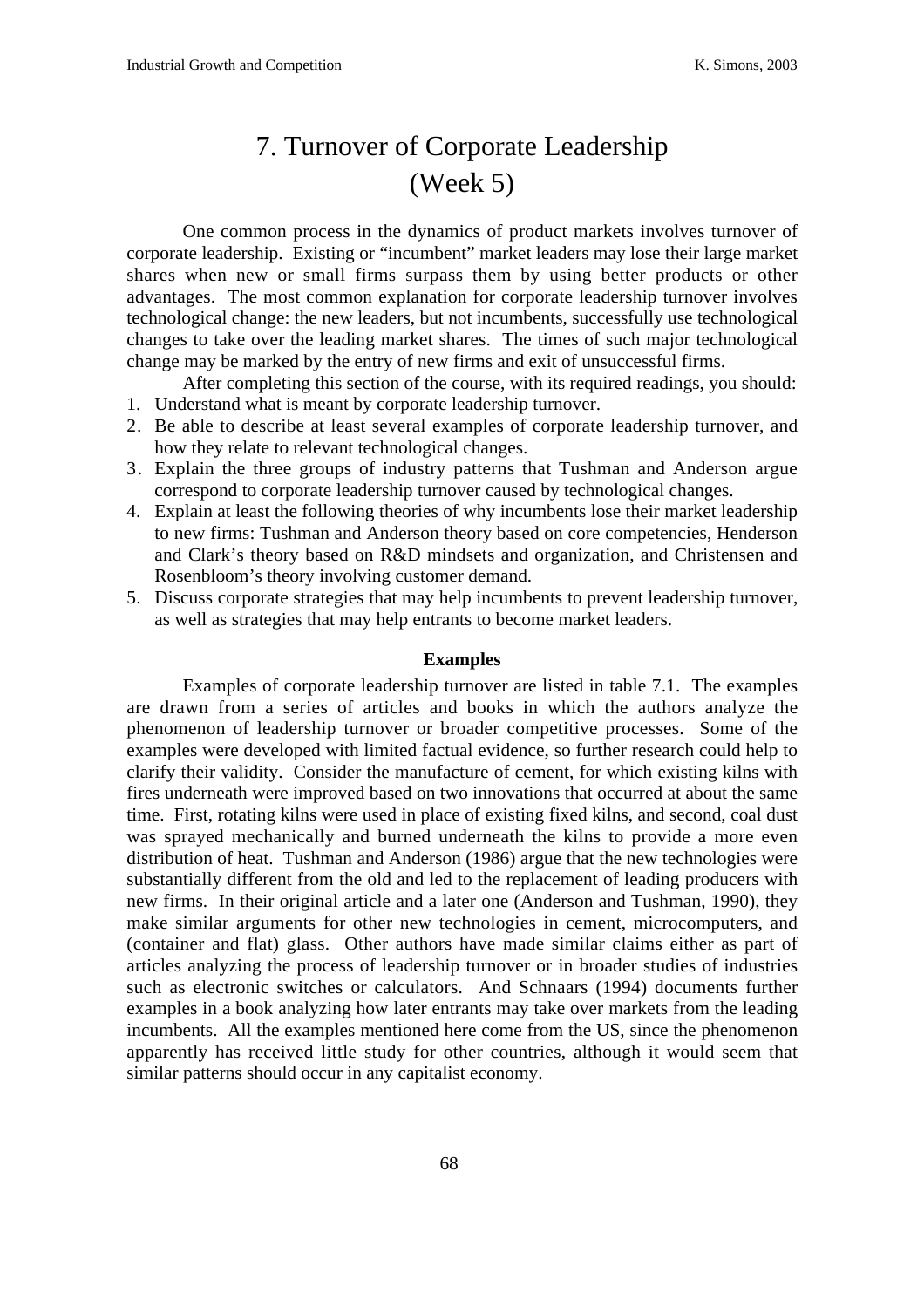| Table 7.1. Examples of Corporate Ecademing Turnover in the CD                  |                                                             |       |  |  |  |  |
|--------------------------------------------------------------------------------|-------------------------------------------------------------|-------|--|--|--|--|
| product                                                                        | new technology                                              |       |  |  |  |  |
| cement                                                                         | rotary kiln & coal dust                                     | c1892 |  |  |  |  |
|                                                                                | suspension preheating                                       | 1972  |  |  |  |  |
| minicomputers                                                                  | solid state & integrated circuitry                          |       |  |  |  |  |
| container glass                                                                | semiautomation                                              | 1893  |  |  |  |  |
|                                                                                | Owens machine                                               | 1903  |  |  |  |  |
| flat glass                                                                     | drawing machines                                            | 1917  |  |  |  |  |
|                                                                                | continuous forming                                          | 1923  |  |  |  |  |
|                                                                                | float glass                                                 | 1963  |  |  |  |  |
|                                                                                | aligners for semiconductor proximity (vs. contact) aligners |       |  |  |  |  |
| manufacturing                                                                  | scanner (vs. proximity) aligners                            |       |  |  |  |  |
|                                                                                | step & repeat (vs. scanner) aligners                        |       |  |  |  |  |
| hard disk drives                                                               | $8$ -inch (vs. 14-inch)                                     |       |  |  |  |  |
|                                                                                | $5.25$ -inch (vs. 8-inch)                                   |       |  |  |  |  |
|                                                                                | $3.5$ -inch (vs. $5.25$ -inch)                              |       |  |  |  |  |
| electronic switches                                                            | transistor (vs. vacuum tube)                                |       |  |  |  |  |
| calculators                                                                    | electronic (vs. mechanical) calculators                     |       |  |  |  |  |
| Sources: Tushman and Anderson (1086) Anderson and Tushman (1000) Handerson and |                                                             |       |  |  |  |  |

| Table 7.1. Examples of Corporate Leadership Turnover in the US |  |  |  |
|----------------------------------------------------------------|--|--|--|
|                                                                |  |  |  |
|                                                                |  |  |  |
|                                                                |  |  |  |

Sources: Tushman and Anderson (1986), Anderson and Tushman (1990), Henderson and Clark (1990), Christensen and Rosenbloom (1995), Majumdar (1982), Schnaars (1994).

## **Detecting and Analyzing Corporate Leadership Turnover**

How can one detect and analyze corporate leadership turnover? Tushman and Anderson (1986) suggest a number of methods. A first approach is to identify whether new or old firms constitute the bulk of firms that introduce a new innovation. For example, consider the use of powdered coal for making cement. Of the five innovators that appear to have been the first US firms to use powdered coal in cement manufacture, 4 of the 5 were new innovators, and only 1 of 5 was an incumbent, according to Tushman and Anderson (1986). The extremely high proportion of new firms among the innovators (80%) suggests that incumbents either could not or would not take advantage of the new technology as readily as new firms. Thus, if reliable data can be obtained about which firms were first to use an important new technology, the data provide a test of whether old firms were lax at adopting the technology and hence might lose their positions of leadership or be forced out of business. Ideally the market shares of the incumbent innovators would be examined as well, to determine whether they were leading firms. However, when market share data are unavailable (as is usually the case), examining whether firms are new or old still provides a useful test.

A second approach focuses on the "era of ferment" that the new technologies are likely to introduce. With new product or process technology as well as old technology, diversity of types of the product or of manufacturing techniques is likely to increase. This increased diversity should remain temporarily, until the new technology and the firms that use it outcompete the old. In addition to increased diversity, the improvement to the product or reduction in cost (cost reduction presumably yields at least some price reduction) should increase demand for the product, so unit sales should grow. In particular, sales should grow more quickly than from the usual trends (sales may grow perpetually even without technological advance as the number of consumers grow,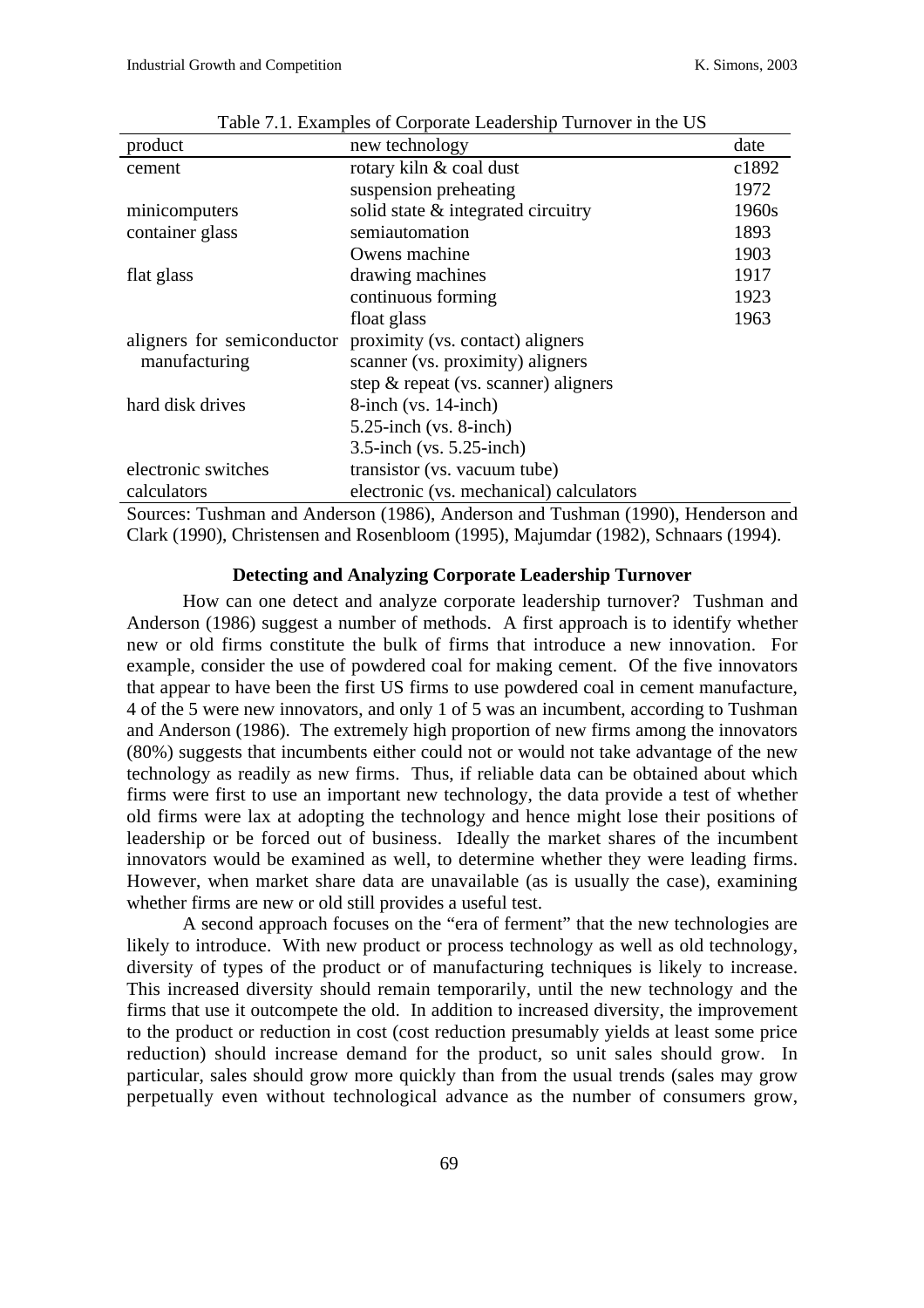consumers gain more money to spend, etc.). And finally, sales growth should become harder to forecast. With the reasons for growth in sales hinging on new product traits and lower costs, forecasters have little information to use to help determine buyers' reactions to these changes, so errors in published forecasts should become greater on average during an era of ferment.

A third approach uses industry-wide data on entry, exit, and market share of firms. After the new technology is introduced, entry should occur by firms taking advantage of the new technology, and thereafter exit should rise as some firms are forced out of the market. (Tushman and Anderson, contrary to my depiction, suggest that the entry/exit ratio should rise, rather than entry rising earlier and exit later. However, their suggestion is casual, and entry preceding exit would seem to fit more appropriately with their story.) In terms of market shares, they should become more dispersed as the new market leaders take over market share from incumbent leaders. So dispersion in market shares should rise temporarily, and at least many of the firms with leading market shares should lose their leading positions to new or formerly small firms.

#### **Why Does Leadership Turnover Occur?**

Why should turnover in corporate leadership occur? In particular, given that incumbent firms presumably would like to retain their market leadership, why do they lose their dominant positions to new or small firms? And is this switch of leadership likely to occur for any inattentive or poorly managed firms regardless of the nature of the product and its associated technology, or are some products and technologies more prone to corporate leadership turnover than others? At least four theories have been advanced to explain why incumbent firms would lose their market dominance:

- 1. New technology makes obsolete firms' previous core competencies. For example, makers of mechanical calculators had considerable expertise at creating precision arithmetical machinery made of cogs, gears, levers, and springs, but little or no skill at making similar machines with electronic components instead of mechanical parts. The switch in technology may matter because (1a) incumbents do not have the necessary skills and resources to use and manage the new technology even if they have the desire to do so, or (1b) incumbents' managers do not realize that the new technology is important even if they have the necessary skills and resources to use it. Theory 1 is suggested by Tushman and Anderson (1986) and Anderson and Tushman (1990).
- 2. Firms are blinded by prior technological views and organizational filters. Given the way R&D employees are used to thinking about the technology, and given the way a company and its employees are used to gathering and organizing information about new technological ideas, the firm becomes stuck with an old approach. Its personnel, and in a sense the whole organization, are stuck in a mindset that is soon to be outdated, and they cannot grasp the concepts behind the new technology. Theory 2 is suggested by Henderson and Clark (1990) in an analysis of competition in semiconductor manufacturing alignment equipment.
- 3. Firms are blinded by their customers. Firms are used to providing for the needs of an existing group of customers, and they may not pay attention to new markets that involve new (and often seemingly smaller) groups of customers. Suppose that other firms meet the needs of these customers, and the technology that best meets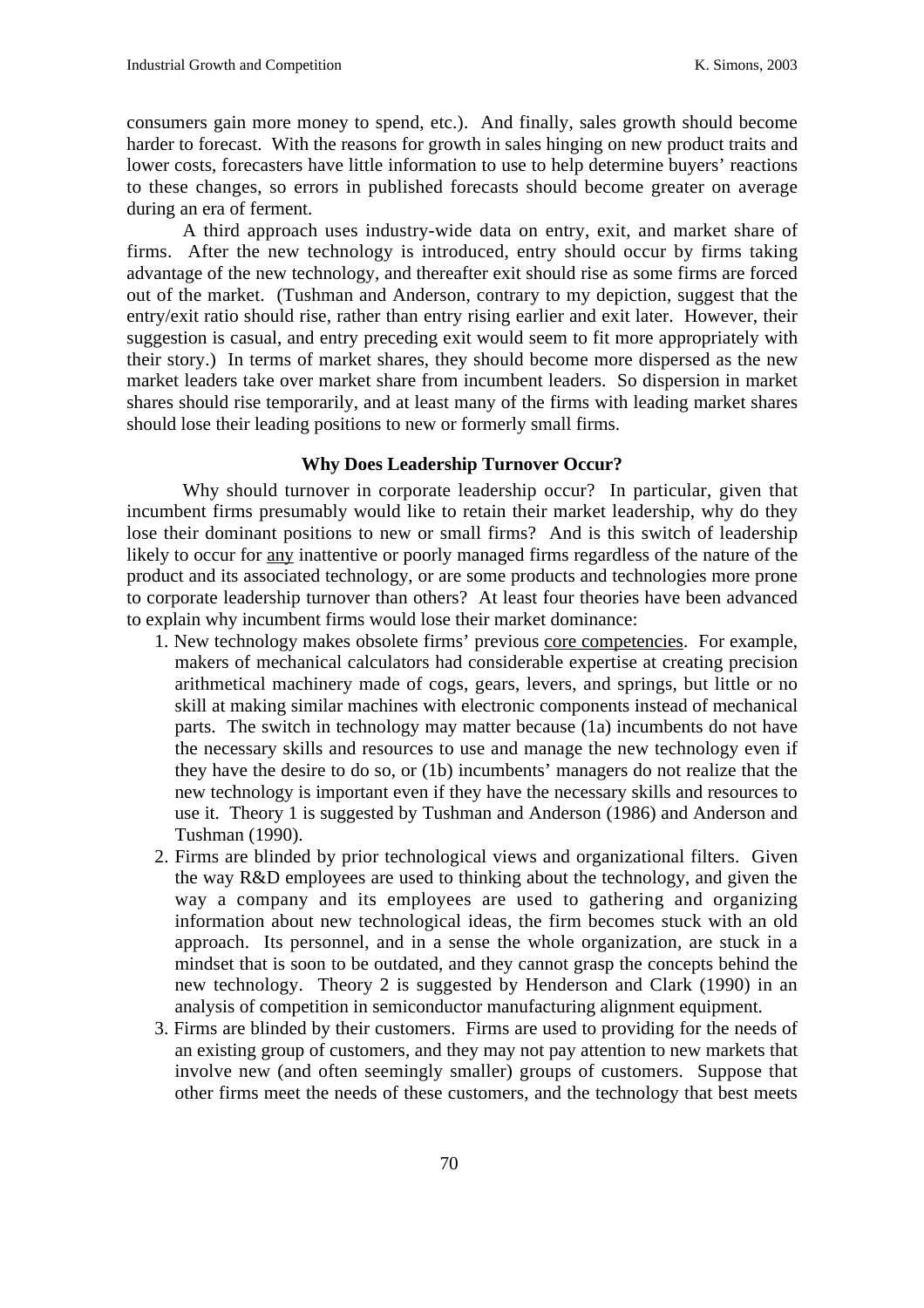the needs of the new customers (perhaps unexpectedly) turns out to yield much more rapid improvements than using the existing technology, so that the new technology used for the new group of customers ends up taking over the market that had been served by the original technology! Then the companies that used the new technology to serve the new customers end up taking over the market of the original incumbent firms. Theory 3 is suggested by Christensen and Rosenbloom (1995) in an analysis of competition in the hard disk drive industry.

4. Differing incentives may have differential effects on incumbents versus new firms, so that new firms are more likely to break into new markets and incumbents are more likely to stick with existing markets. If the new markets turn out to replace the existing markets, perhaps because the new technology turns out to be better, then the new firms may take over the market from incumbents. R&D cost spreading could explain why large incumbents firms would innovate most for existing markets, whereas for new markets incumbents might have no more incentive to innovate than new firms. Theory 4 is suggested speculatively at the end of Klepper and Simons's (1997) analysis of extinctions of industrial firms.

It is unclear how often these different reasons for loss of leadership occur in practice. Even the validity of the individual theories for the industries in which the theories were developed rests on very little factual evidence. Further research is necessary to resolve the reasons.

#### **Does Leadership Turnover Occur?**

Christensen and Rosenbloom's (1995) study of the hard disk drive gained a lot of interest in management strategy research, and Christensen went on to write a top-selling business book on the subject. Unfortunately, their analysis of the hard disk drive industry appears to be misleading, perhaps dead wrong. King and Tucci (2002) used the same data source studied by Christensen and Rosenbloom to do another, very thorough study of the hard disk drive industry. They were shocked to find that the evidence gave quite the opposite conclusion from Christensen and Rosenbloom's conclusion! In their paper is a politic statement that their statement holds for one kind of analysis whereas Christensen and Rosenbloom used another; I haven't spoken with either set of authors to disentangle quite what this statement means. Christensen and Rosenbloom seem to have at least done a shoddy analysis of the facts. It seems the hard disk drive industry is not, after all, a compelling example of corporate leadership turnover.<sup>17</sup>

However, reasonably compelling evidence of leadership turnover does seem to exist in other industries. Technology-driven corporate leadership turnover is for real, but it remains to be seen just how common this phenomenon really is. The answer may be, major leadership turnover is less common than many people have argued, notably less than management consultants (including Christensen) who earn money by advising firms about the issue. More careful scientific research is needed to better understand this important matter.

 $17$  Similarly, Simons (2002b) shows that in the UK computer consultancy industry, the personal computer and the internet did not cause disruptive competitive effects. He also points out reasons why the personal computer and the internet are frequently likely to have only limited disruptive competitive effects. This contrasts with arguments by Hobijn and Jovanovic (2001) for the PC and, for example, Evans and Wurster (2001) for the internet.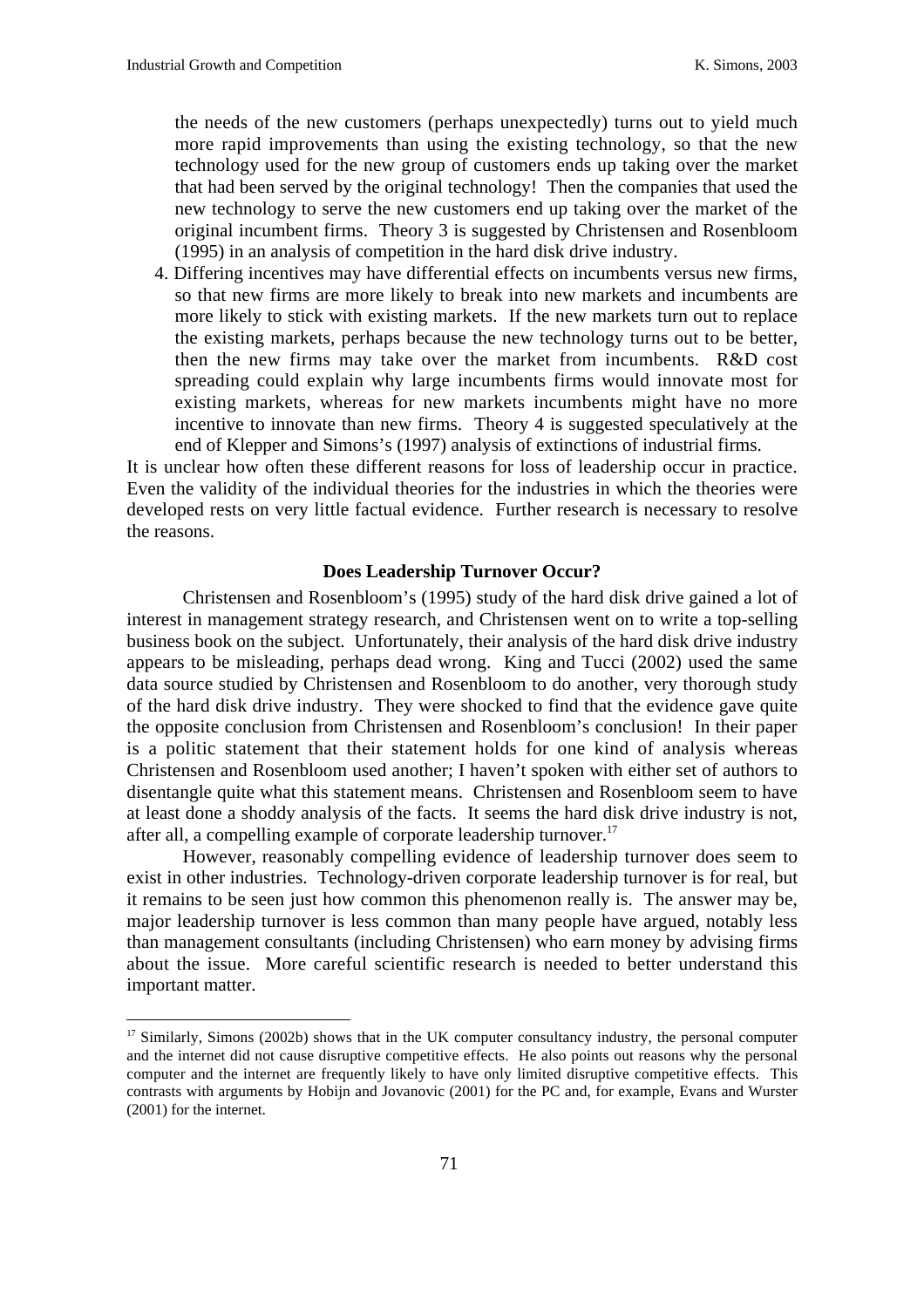## **Possible Firm Strategies**

Given that turnover in corporate leadership occurs, one might wonder how to prevent it (for incumbent firms that would like to retain their hold on the market) or how to take advantage of it successfully (for firms that would like to take over the market). Schnaars (1994) suggests relevant strategies at the end of his book *Managing Imitation Strategies*. For incumbents who wish to defend their markets against newcomers, he suggests:

- 1. Sell out. While the company is doing very well and hence is worth a lot of money in terms of its share prices or potential value to investors, sell the company. If competitors then take over the market, you're still rich and the new buyers are poor.
- 2. License your technology and set up joint ventures. Perhaps you can arrange a mutually agreeable plan with a large firm that has some advantages in related markets and technologies, thus (a) helping to keep that firm from being your competitor, and (b) strengthening your advantage against other competitors. Also, licensing widely at reasonable charges can keep your competitors happy so they don't try to challenge your legal rights to the technology or develop alternative technologies.
- 3. Fight off copycats. Do this in several ways: 3a. Use legal measures, based on copyrights and patents, to secure your position and harass competitors with lawsuits. 3b. Introduce low-end generic products to preclude competitors breaking into the low-price high-volume market and perhaps advancing more rapidly as a result. (Here, Schnaars is vague, suggesting that an alternative strategy might be to focus on the high-price end of the market.) 3c. Perpetually innovate. Remain a leader in technology, so that competitors do not surpass you. 3d. Create a proprietary standard. Get your technology "locked in," just as technologies like the VHS video system and the Windows computer operating system have become proprietary standards that benefit certain companies.

For new firms, or for large existing firms who have not yet entered a market, Schnaars suggests that profitable opportunities may exist to copy a product and enter the market. The opportunities for imitation are greatest, he suggests, when:

- 1. Small firms have pioneered the new market. Beat them while they're still weak.
- 2. Patents are absent or can be circumvented. You might: (2a) Show that previous patents or use of technology preceded the date when firms applied for patents, and thus their patents have no legal validity. (2b) Come up with an alternative design for the same purpose as a patent, thus getting around ("patenting around") the patent. (2c) Use your previous patents defensively and offensively, to protect your position and to challenge the rights of incumbents to produce their goods.
- 3. Related experience in other products or technology give you an advantage. Use the relevant skills of your engineers and scientists, your distribution channels, your brand image with consumers, and other advantages.
- 4. New market segments can be created. Open up the new market segment in addition to the existing market, thus vastly expanding your sales over that of competitors. Be creative at identifying relevant market segments.

Firms that choose to imitate can follow a number of strategies that, Schnaars argues, can help them succeed: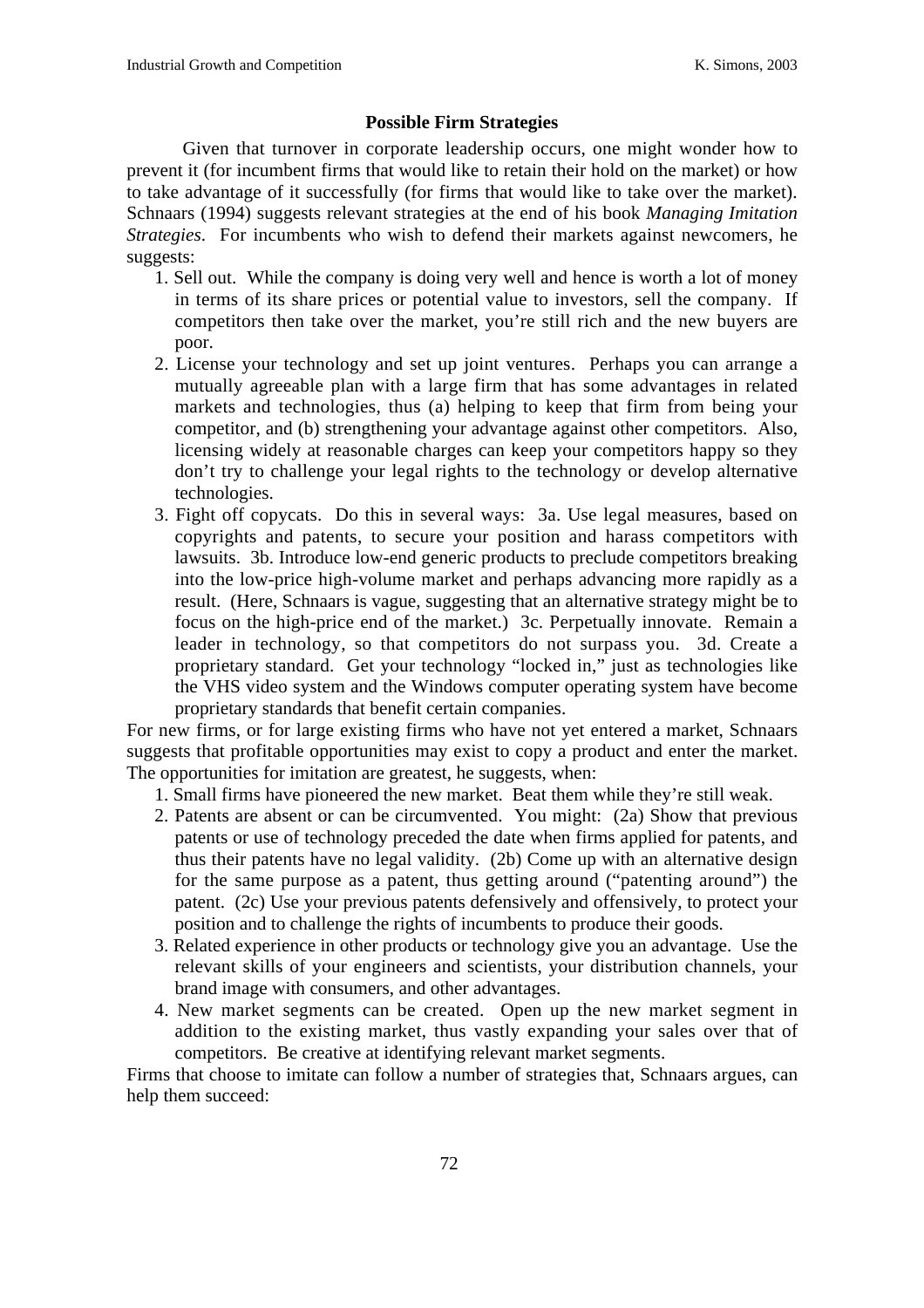- 1. Anticipate unlikely threats. You are an unlikely threat when you break into someone else's market, and there are probably unforeseen threats facing you too. Brainstorm for possible threats and dangerous situations you might not have considered, and perhaps plan how to preempt or react to these situations.
- 2. Do concurrent R&D. Remain a leader in technology, so that competitors do not surpass you.
- 3. Challenge the pioneer(s), your competitors, through whatever legal and regulatory means are possible. For example, you might point out to federal agencies that approve drugs (and perhaps even to the public) that a competitor's drug could have a potential harmful effect.
- 4. Enter quickly after a substantial market has formed, but do not worry about entering early in terms of time or order of entry. Early entry may be irrelevant if, because of the tiny market and its nascent stage, the form of the product is still evolving and little of the product is being sold. But once the market becomes big, relatively early entry may be important.
- 5. Don't copy too closely. If your product is too similar to that of competitors, you may expose yourself to lawsuits on the basis of patents or copyrights held by the competitors.
- 6. Give continuity to consumers, not too much change. You may have a radically new and better version of the product, but if customers don't want to switch to your version because it is too different from what they're used to, then you won't get many customers.

These competitive strategies may not seem very nice, and certainly anti-trust lawsuits (such as those pending now for Microsoft and Intel, plus past suits that have led to the breakup of businesses such as General Motors' bus business) provide some cause for caution and attention to ethics. But the world of business can at times be a cutthroat world, and it is unwise to ignore these sorts of competitive concerns and strategies.

#### **Technological and Non-Technological Causes of Turnover**

Although the reasons discussed above for corporate leadership turnover have all involved technological change, it is important to recognize that leadership turnover may occur for non-technological reasons as well. For example, new companies may target new markets that had been overlooked by incumbents. In the UK, Golden Wonder became the major producer of potato crisps after it targeted women, children, and families as the end consumers, instead of targeting men in bars as the previous market leader, Smith's, had done. In the US, Bic took over the market for ball-point pens by introducing inexpensive throw-away pens instead of the high-priced stylish pens that had been produced by incumbents. Both Golden Wonder and Bic succeeded in part because of technical innovation, but redefinition of the market was key to their success.

#### **Study Guide**

#### **Terms to Know**

turnover of corporate leadership incumbent Tushman and Anderson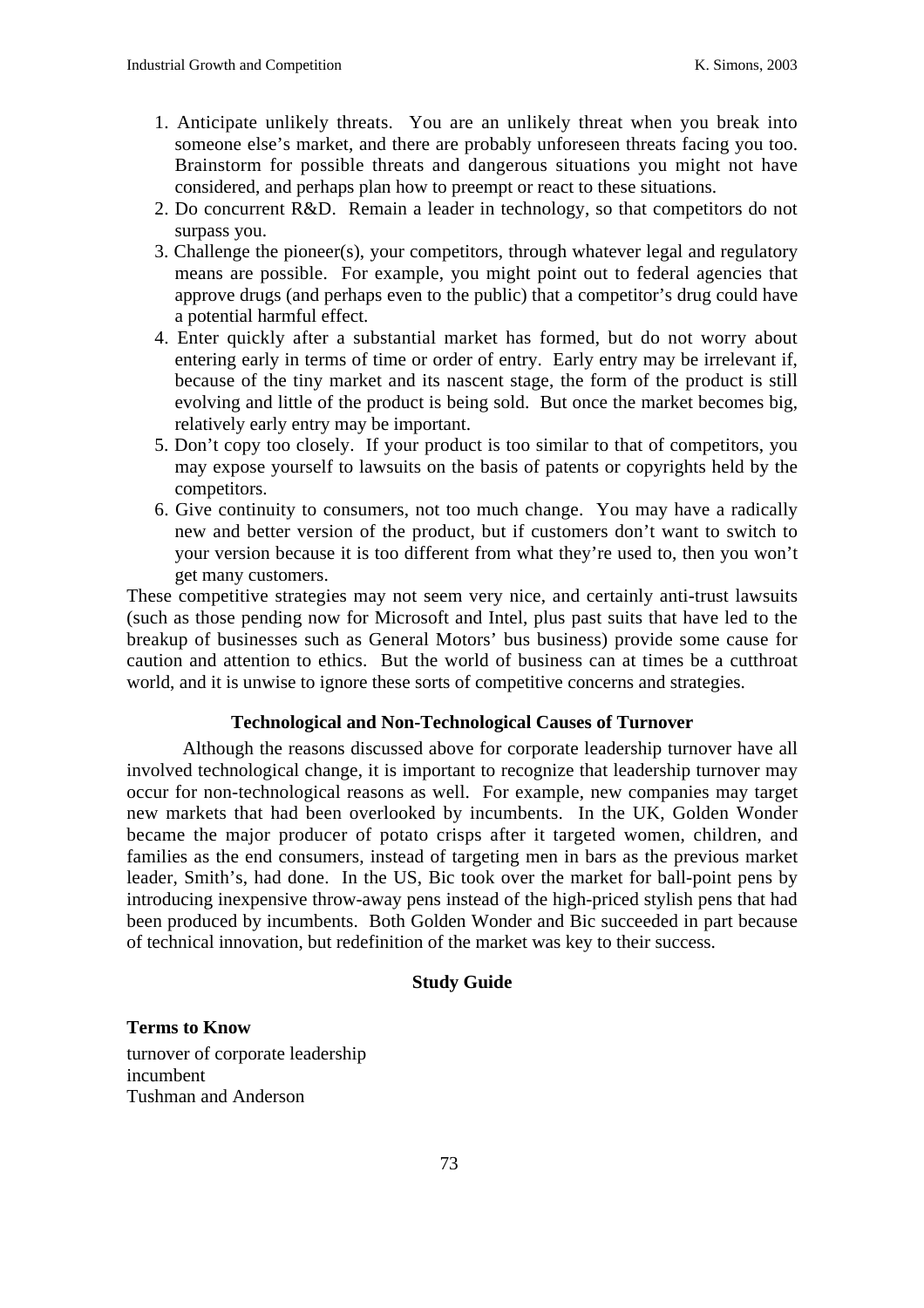era of ferment diversity of product / manufacturing techniques sales growth forecasting dispersion in market shares core competency prior technological views organizational filters blinded by customers Schnaars *Managing Imitation Strategies* sell out licensing copyrights generic products locked in imitation patenting around

### **Key Readings with Questions**

Tushman, Michael L., and Philip Anderson. "Technological Discontinuities and Organizational Environments." *Administrative Science Quarterly* 31, 1986, pp. 439- 465. **O**. This paper has generated much interest about how existing producers of a product might have trouble adapting to technological changes in the product or its manufacturing methods, hence allowing new producers a chance to break into the market.

1. What phenomenon do the authors describe?

2. The authors examine data from several industries. Which industries do they study? And in which of the industries, at what dates specifically, do they observe apparent turnover of corporate leadership? How specifically do they tell when turnover of corporate leadership seems to have occurred?

3. What empirical tests do they use to examine whether their theory makes sense? Why? What are the authors' conclusions from the empirical tests?

4. For what reasons do Tushman and Anderson seem to think that turnover of corporate leadership occurs? Why don't incumbent firms do something to keep the market instead of letting new entrants take over the business? ("Incumbent firms" means firms that are already in the industry.)

#### **Further Readings**

Anderson, Philip and Michael L. Tushman. "Technological Discontinuities and Dominant Designs: A Cyclical Model of Technological Change*." Administrative Science Quarterly* 35, 1990, pp. 604-633. **O**. In part, this paper argues that technology-related turnover in corporate leadership results from new technologies that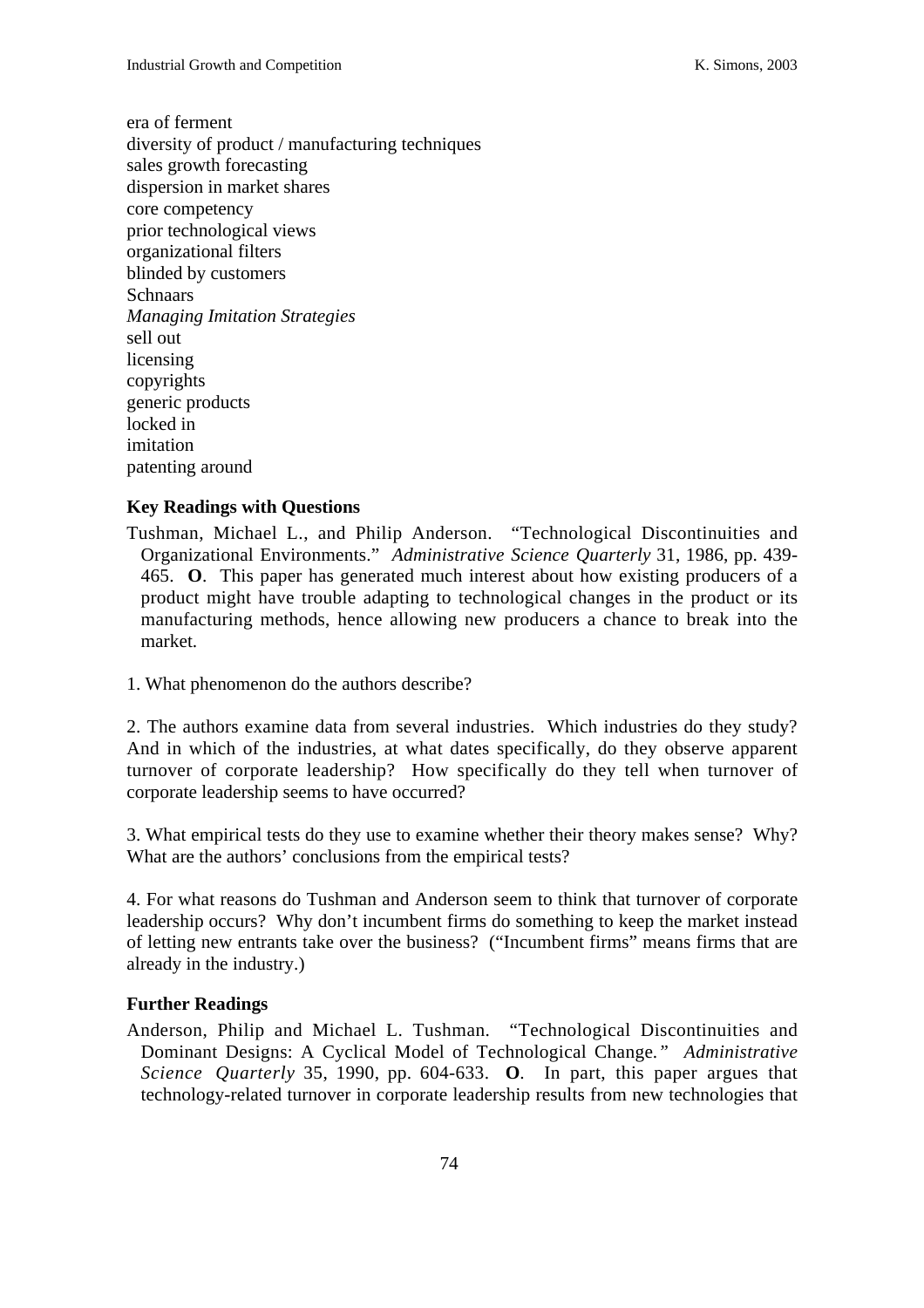require firms to have new "core competencies" — R&D-related skills, personnel, equipment, and organizational and managerial traits.

- Christensen, Clayton M., and Richard S. Rosenbloom. "Explaining the Attacker's Advantage: Technological Paradigms, Organizational Dynamics, and the Value Network." *Research Policy* 24 (2), March 1995, pp. 233-257. **O J**. This paper argues that technology-related turnover in corporate leadership may result because companies are blinded by their customers. The desires of customers may not match with the advantages of new technologies, so the companies may not adopt the new technologies. These companies may be surprised that they lose their market because the new technologies have improved and become much better than the old technologies. However, see the article by King and Tucci, which shows that Christensen and Rosenbloom apparently got their results completely wrong.
- Foster, Richard N. *Innovation: The Attacker's Advantage*. New York: Summit Books, 1986. **U** LSE Library HD45 F75. A management consultant argues that new firms break into market positions and triumph over incumbents by coming up with innovative new products.
- Henderson, Rebecca M. and Kim B. Clark. "Architectural Innovation: The Reconfiguration of Existing Product Technologies and the Failure of Established Firms." *Administrative Science Quarterly* 35, 1990, pp. 9-30. **U** LSE library journals JA1.A3. This paper argues that technology-related turnover in corporate leadership may result because companies are blinded by their mindset about the technology. Scientists, engineers, and managers may be used to how to work with one technology, but a new technology may require a new way of thinking and working that they do not recognize. This problem may occur despite that the company and its employees otherwise have all the right skills and equipment and know-how to pursue the new approach to the industry's technology.
- King, Andrew A., and Christopher L. Tucci. "Incumbent Entry into New Market Niches: The Role of Experience and Managerial Choice in the Creation of Dynamic Capabilities." *Management Science* 48 (2), 2002, pp. 171-186. **J**. Christensen and Rosenbloom seem to have gotten the story wrong in the hard disk drive industry: earlier entrants did better than later entrants.
- Reinganum, Jennifer F. 1983. "Uncertain Innovation and the Persistence of Monopoly." *American Economic Review* 73(4), 1983, pp. 741-748. **O J**. This classic article develops a simple economic model in which an incumbent and an entrant can try to innovate, reducing their costs when they succeed. For sufficiently drastic innovations, the incumbent has less incentive to innovate than the entrant.
- Schnaars, Steven P. *Managing Imitation Strategies: How Later Entrants Seize Markets from Pioneers*. Free Press (Macmillan), 1994. **B** 338.758 SCH. This book describes a large number of cases of specific products to prove that small, late entrants often can seize markets; in many products, the early movers do not necessarily win and later entrants may even have an advantage.
- Simons, Kenneth L. "Information Technology and Dynamics of Industry Structure: The UK IT Consulting Industry as a Contemporary Specimen." Working paper, 2002. **W** www2.rhul.ac.uk/~uhss021. Checks for evidence of whether the internet (and earlier the PC) might yet have caused disruptive technology effects among UK IT consultancies.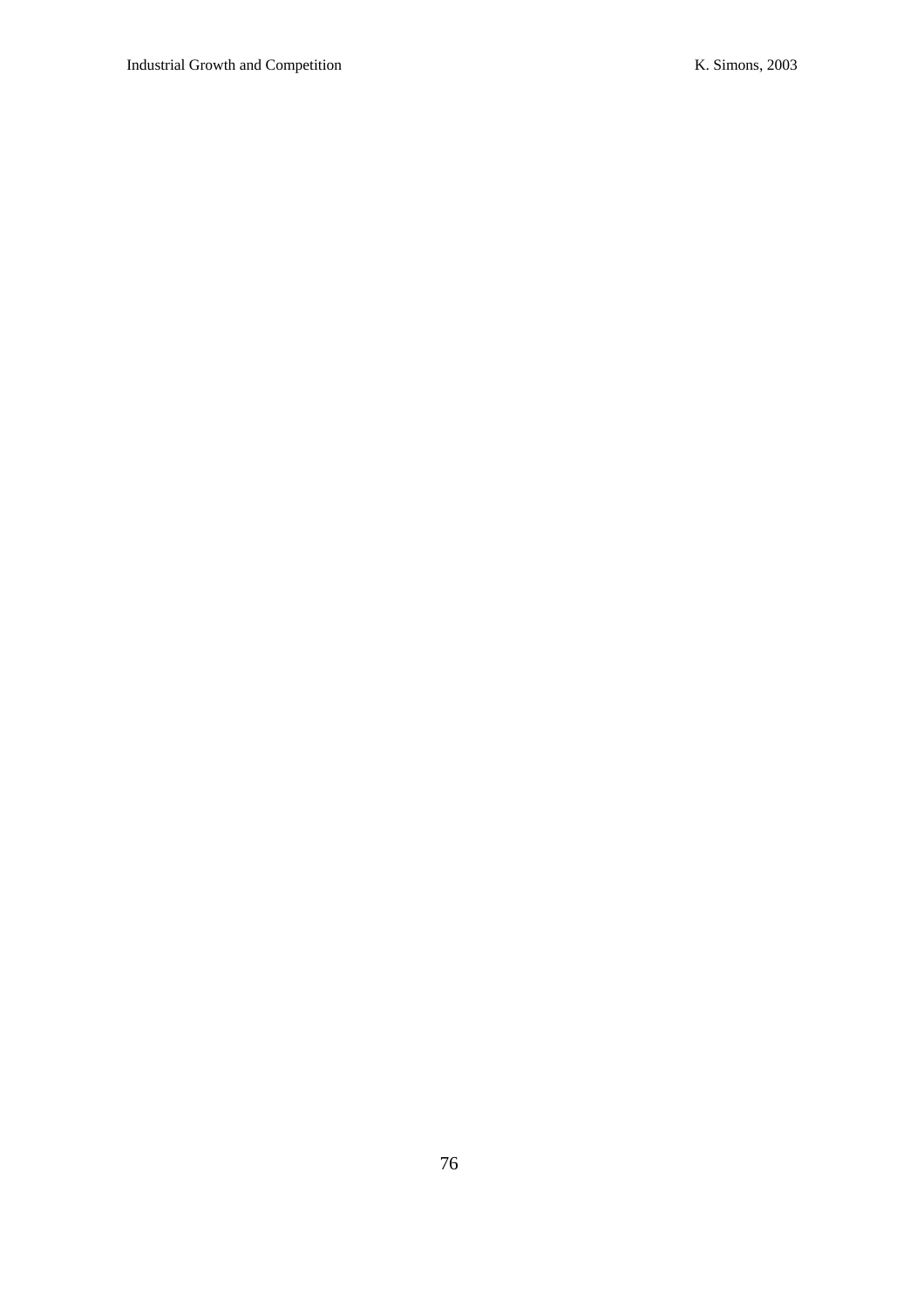# 8. Shakeouts (Week 6)

A second common process in the dynamics of product markets is industry shakeouts. In many products, the number of producers has been shown to increase over time following the introduction of a new type of product, reach a peak, and then drop off. Judging from a sample of US products studied by Gort and Klepper (1982), with revised data analyzed by Klepper and Graddy (1990), most products that have been around for at least several decades have had some degree of shakeout in their number of manufacturers. In some cases, the shakeouts can be quite severe, with a decrease of 80- 90% or more in the number of firms. Not surprisingly, industries with severe shakeouts tend to become quite concentrated, which suggests that an understanding of shakeouts can help us understand why and how the market shares in industries sometimes become quite concentrated.<sup>18</sup> Shakeouts happen despite expansion of industry output; hence, they are not (generally) the result of markets drying up.

After completing this section of the course with its required reading, you should know:

- 1. What an industry shakeout is.
- 2. How common industry shakeouts are.
- 3. Typical patterns over time of price and industry-wide production, in industries with shakeouts.
- 4. Be able to explain the theory of shakeouts discussed in this chapter.
- 5. Know what the theory predicts about survival curves for cohorts of entrants from different times, and why.
- 6. Know how actual survival curves look for cohorts of entrants from different times in industries with severe shakeouts.
- 7. How typical survival curves look for cohorts of entrants from different times in industries with little or no shakeouts.
- 8. Empirical evidence regarding the theory of shakeouts discussed in this chapter.

#### **Prevalence**

Table 8.1 conveys a sense of how strong shakeouts typically may be. In conjunction with Klepper, I refined Gort and Klepper and Klepper and Graddy's sample. Errors in the original data have been corrected, and the table is limited to products that (a) seem to have particularly valid data and (b) attain at least 40 firms (to reduce random noise) at the peak.

As can be seen from the table, judging from the data sample, it appears that most products for which at least several decades of data are available have experienced at least some amount of shakeout. Twelve of the 28 products in the table had at least a 50% drop in number of manufacturers from the year with the peak number of firms to the year with the lowest number of firms thereafter. Some products, however, do not appear to

<sup>&</sup>lt;sup>18</sup> This understanding could also lead to improved understanding about the advantages and benefits of concentration and about appropriate market policy.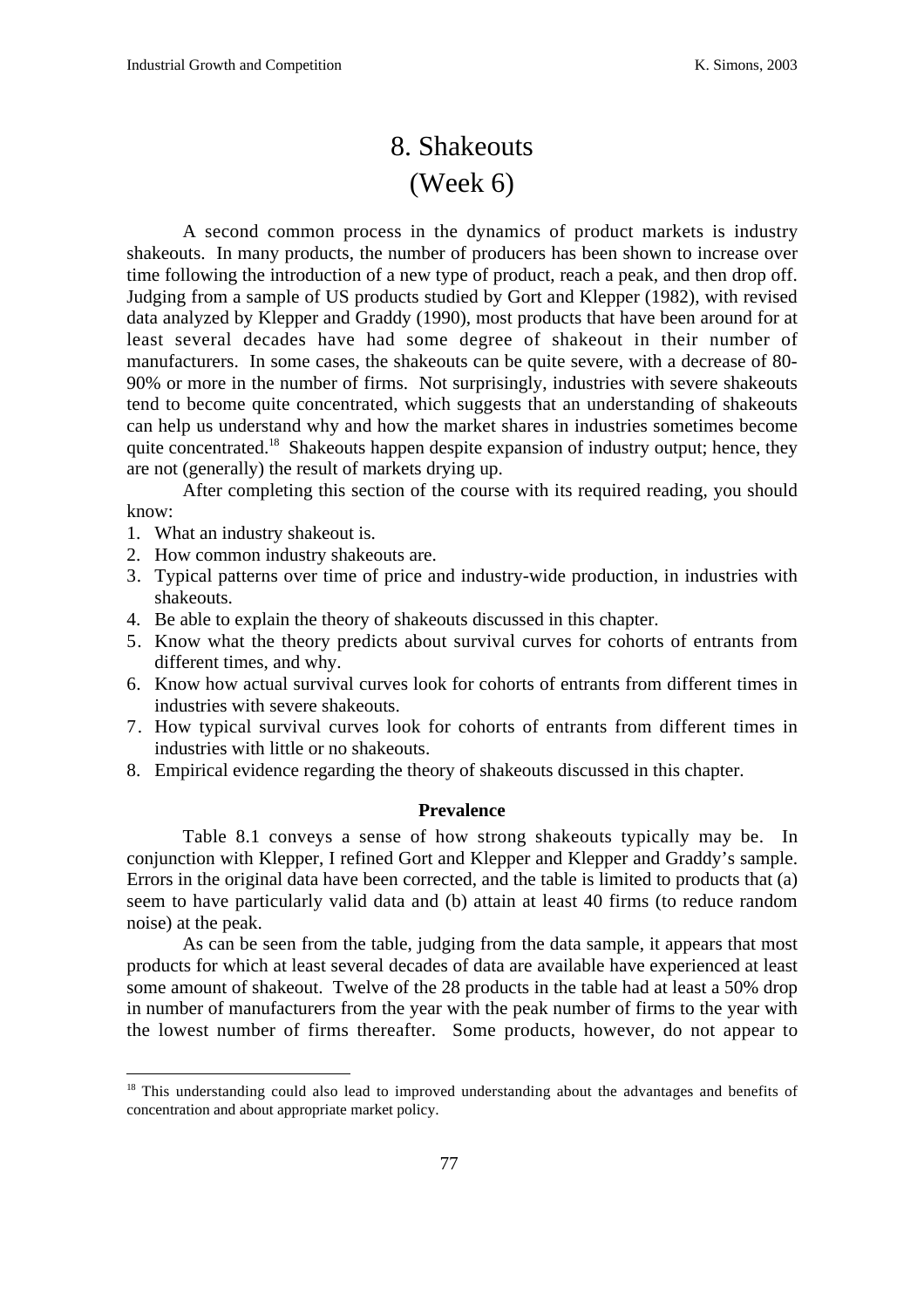experience substantial shakeouts. For example, despite having been produced for many decades, ballpoint pens and phonograph records do not appear to have had substantial shakeouts.

| Product                     | Severity of Shakeout | First Year in Sample | Year of Peak # Firms |
|-----------------------------|----------------------|----------------------|----------------------|
| <b>DDT</b>                  | 90%                  | 1945                 | 1952                 |
| Tires, Pneum. Auto          | 90%                  | 1905 (1896)          | 1922                 |
| <b>Television Receivers</b> | 89%                  | 1948                 | 1949                 |
| Saccharin                   | 78%                  | 1905                 | 1918                 |
| Windshield Wiper            | 76%                  | 1911                 | 1925                 |
| Mechanisms                  |                      |                      |                      |
| <b>Electric Shavers</b>     | 74%                  | 1936                 | 1938                 |
| <b>TV Picture Tubes</b>     | 74%                  | 1949                 | 1956                 |
| <b>Adding Machines</b>      | 70%                  | 1905                 | 1927                 |
| <b>Radio Transmitters</b>   | 70%                  | 1922                 | 1962                 |
| Penicillin                  | 67%                  | 1943                 | 1952                 |
| Freezers                    | 64%                  | 1944                 | 1954                 |
| Paints, with Rubber         | 53%                  | 1933                 | 1966                 |
| Radar                       | 49%                  | 1945                 | 1962                 |
| Gyroscopes                  | 43%                  | 1913                 | 1970                 |
| <b>Artificial Xmas Tree</b> | 26%                  | 1924                 | 1965                 |
| Photocopiers                | 26%                  | 1939                 | 1968                 |
| Styrene                     | 26%                  | 1937                 | 1980                 |
| Shampoo                     | 17%                  | 1905                 | 1949                 |
| Cryogenic Tanks             | 16%                  | 1960                 | 1977                 |
| Piezo Crystals              | 13%                  | 1935                 | 1963                 |
| <b>Zippers</b>              | 12%                  | 1928                 | 1977                 |
| <b>Ballpoint Pens</b>       | 4%                   | 1946                 | 1975                 |
| <b>Microfilm Readers</b>    | 2%                   | 1939                 | 1978                 |
| <b>Heat Pumps</b>           | $\boldsymbol{0}$     | 1953                 | 1979                 |
| Lasers                      | $\theta$             | 1962                 | 1979                 |
| Phonograph Records          | $\theta$             | 1905                 | 1979                 |
| <b>Recording Tapes</b>      | $\boldsymbol{0}$     | 1951                 | 1979                 |
| Gas Turbines                | $\boldsymbol{0}$     | 1940                 | 1979                 |

Source: K. Simons's analysis of data collected from industrial trade registers.

### **Causes**

Why do shakeouts occur? One strategy to answer this question is to choose products that had particularly severe shakeouts and then to learn about those industries. This is augmented by other strategies, such as using existing theories about shakeouts to guide an analysis of any patterns the theories predict should or should not occur in industries with shakeouts. For example, one pattern commonly predicted by theories is that the annual probability of exit among surviving firms should rise during a shakeout, as the rise in exit is often expected to be much of the reason for the shakeout.

To analyze the causes of shakeouts, Klepper and I used a sample of four products that had severe shakeouts and for which it was possible to gather large amounts of data over periods covering a substantial time span. All four products are US manufactured products. The figures on the next page plus one show the number of firms, entry, and exit in each product. Examine first the bottom panel of each figure. The number of firms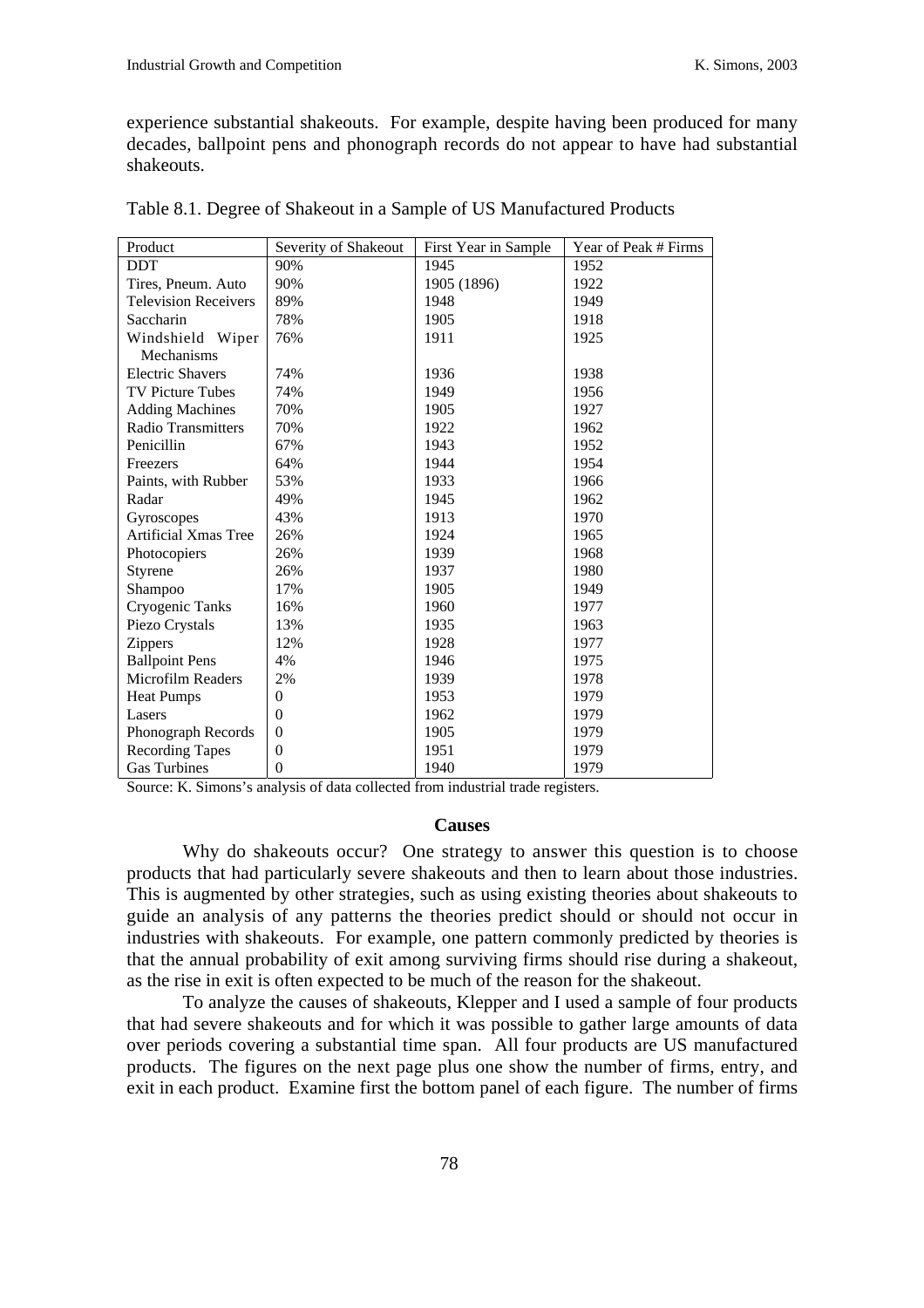in each product rises to a peak before dropping off substantially. The percentage drop in number of producers was 97%, 90%, 89%, and 67% respectively in automobiles, tires, television sets, and penicillin.<sup>19</sup> The dotted and solid lines in the bottom panel of each figure represent entry and exit respectively (all figures are in terms of number of entrances or exits per year). In each case, entry is high during the early years of an industry, but then falls dramatically, reaching annual amounts near zero.<sup>20</sup> Exit in each product is greater when there are more firms, which is not surprising since more firms are available to be able to exit. More interesting to examine is how the probability of exit changed over time. The top panel of each graph shows the percentage of surviving firms that ceased production of the product during each year. The dotted line shows the actual data. The solid line is a five-year moving average, making it easier to see patterns in the data. Surprisingly, the exit rates shown in the top panel of each graph do not generally rise substantially during the shakeout. Except in tires, the annual probability of exit among randomly-selected surviving firms appears to have remained roughly the same as before. In tires, the exit rate does seem have risen substantially during the time of the shakeout in the industry, which coincides with several types of increased competition including a tire price war through mail-order catalogs and other outlets. The exit rate does seem to fall somewhat during later years in at least the automobile, tire, and TV set industries. Thus, a key conclusion from these graphs is that the shakeouts seemed to have occurred not because the chances of exit rose, but because (a) entry dropped off almost to zero, and (b) exit continued as before. With no new entry to make up for the substantial amounts of exit going on in each industry, the number of firms began to drop off. The drop-off continued in each product for more than two decades (more than four decades in automobiles and tires), so whatever the reasons, they seem to have persisted for long periods of time. Each product never recovered anything near its initial number of manufacturers, and each product ended up with a highly concentrated market structure.

In each of the four products, the market expanded over time in terms of total unit production. Prices fell dramatically from a combination of reduced production cost and increased output (yielding lower-price points on a competitive demand curve). The figures on the next page plus one, drawn from Klepper and Simons (1993), show these patterns in price and output. The changes in output and price could be quite dramatic; penicillin prices even fell to less than one thousandth of the original price.

#### **A Theory of Shakeouts**

As a next step in understanding why shakeouts happen, it helps to have a theoretical model in mind. Therefore, I turn now to a theory of industry shakeouts. For simplicity, I focus on a single theory that seems to fit most closely with factual evidence. Other theories are discussed by Klepper and Simons (1993, 1997), along with a discussion of what aspects of each theory match with evidence presented by the authors.

 $19$  Moreover, the shakeout in the number of penicillin manufacturers was much more severe among manufacturers of penicillin G, the most standard type of penicillin, rather than newer varieties of the drug that were useful for treating different diseases. See the section on product differentiation and market niches.

 $20$  Entry in the penicillin industry rose in the 1980s, when new firms entered the market producing some of the more lucrative, newer types of penicillin.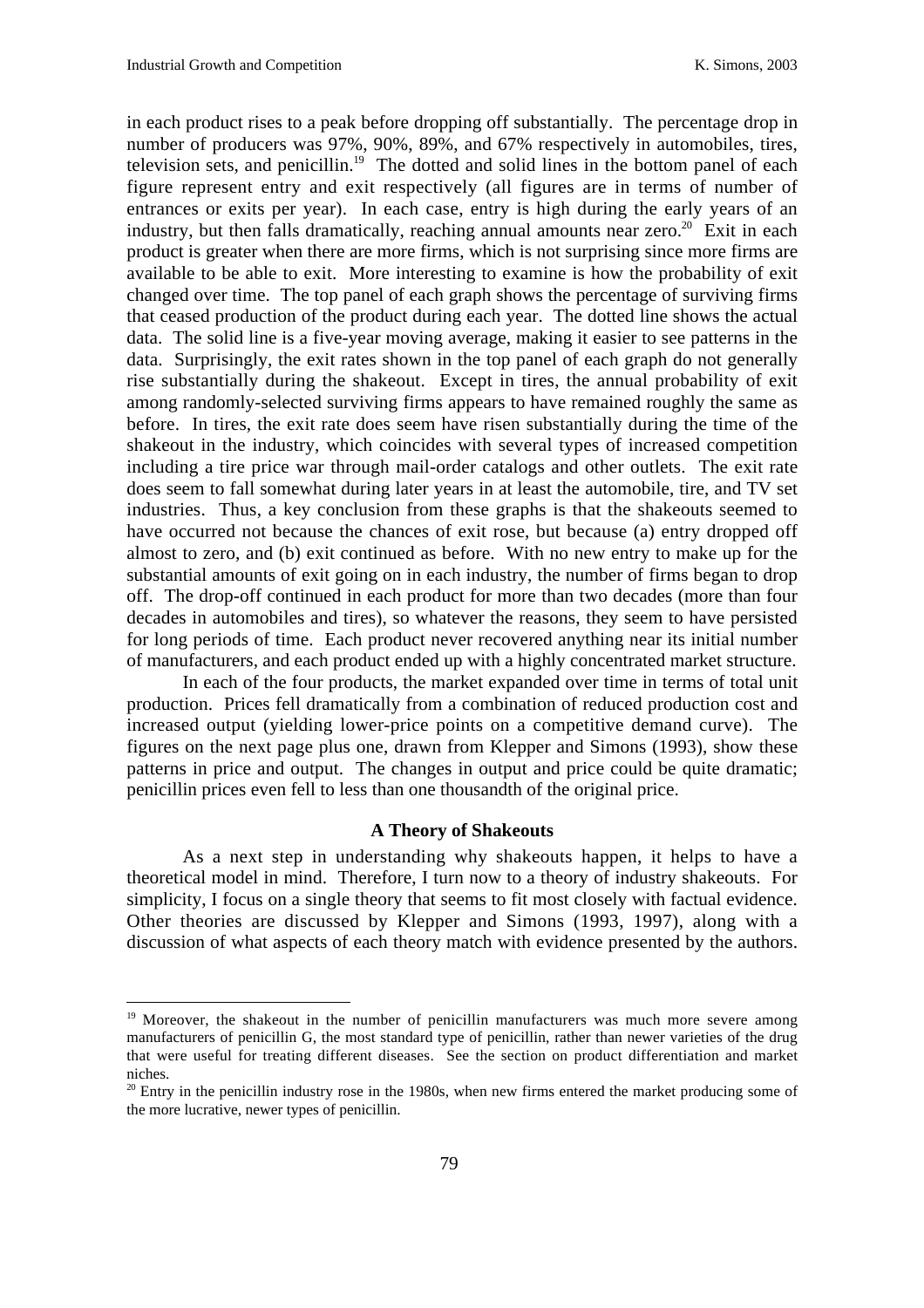

Number of Producers, Entry, and Exit in the Four Products

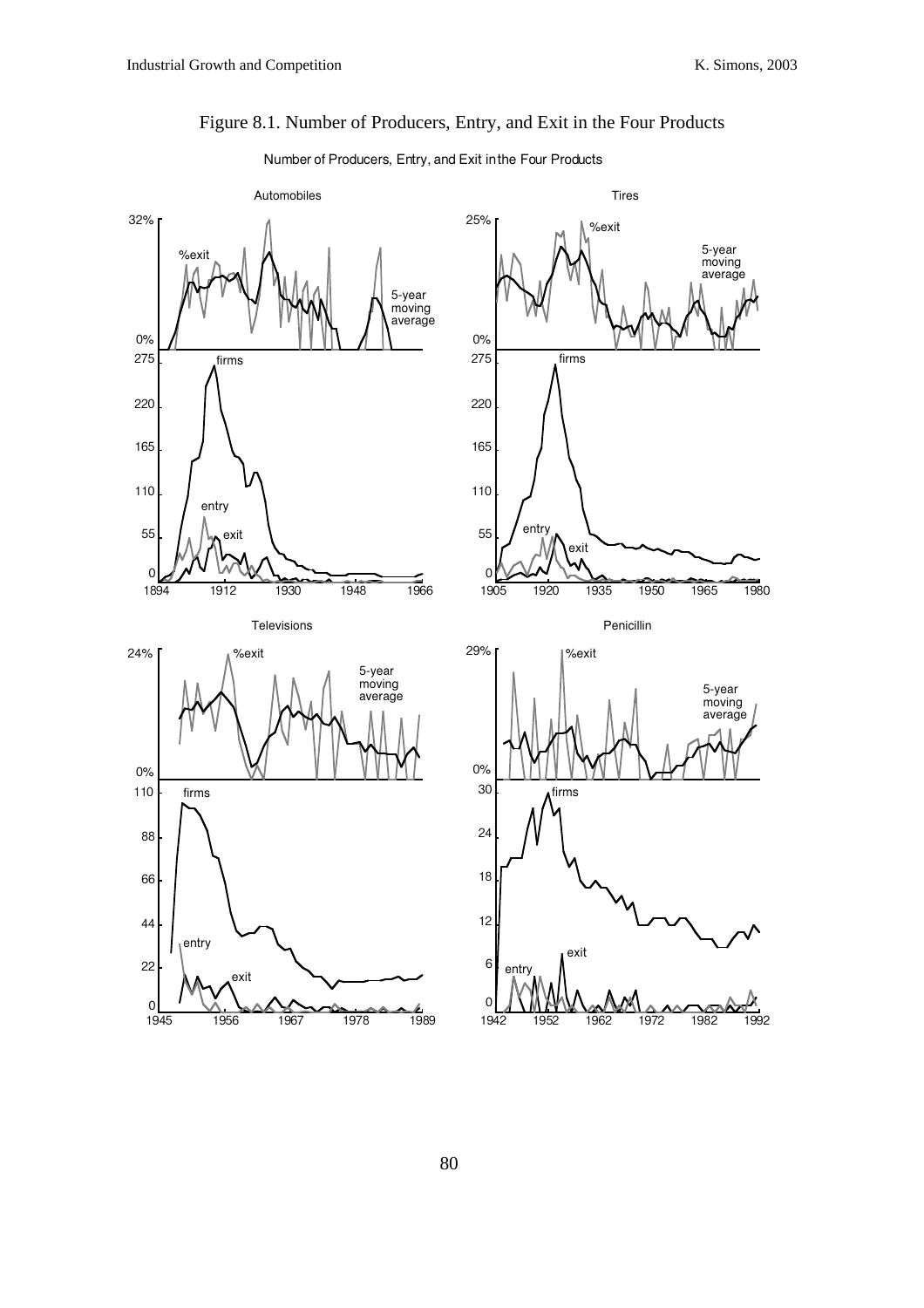0

20

40

60

80



#### Figure 8.2. Price and Output in the Four Products

Unit factory sales in millions and real wholesale prices in 1924 dollars (using the CPI as a deflator). Source: Thomas [1965, pp. 321-2].



Unit sales in millions and real wholesale US price indices, set to 100 in 1926. Sources: Gaffey [1940, pp. 51 and 54], Carlsmith [1935, p. 117].



Production in millions of pounds and estimated average real price per pound in 1950 dollars. Sources: Production from Synthetic Organic Chemicals , 1945-1955, Salaices [1989]. Production for 1945-1947 was estimated assuming 0.7 billion Oxford units per pound (Federal Trade Commission [1958, p. 355]). Prices computed using Synthetic Organic Chemicals , 1945-1980, and deflated using the CPI.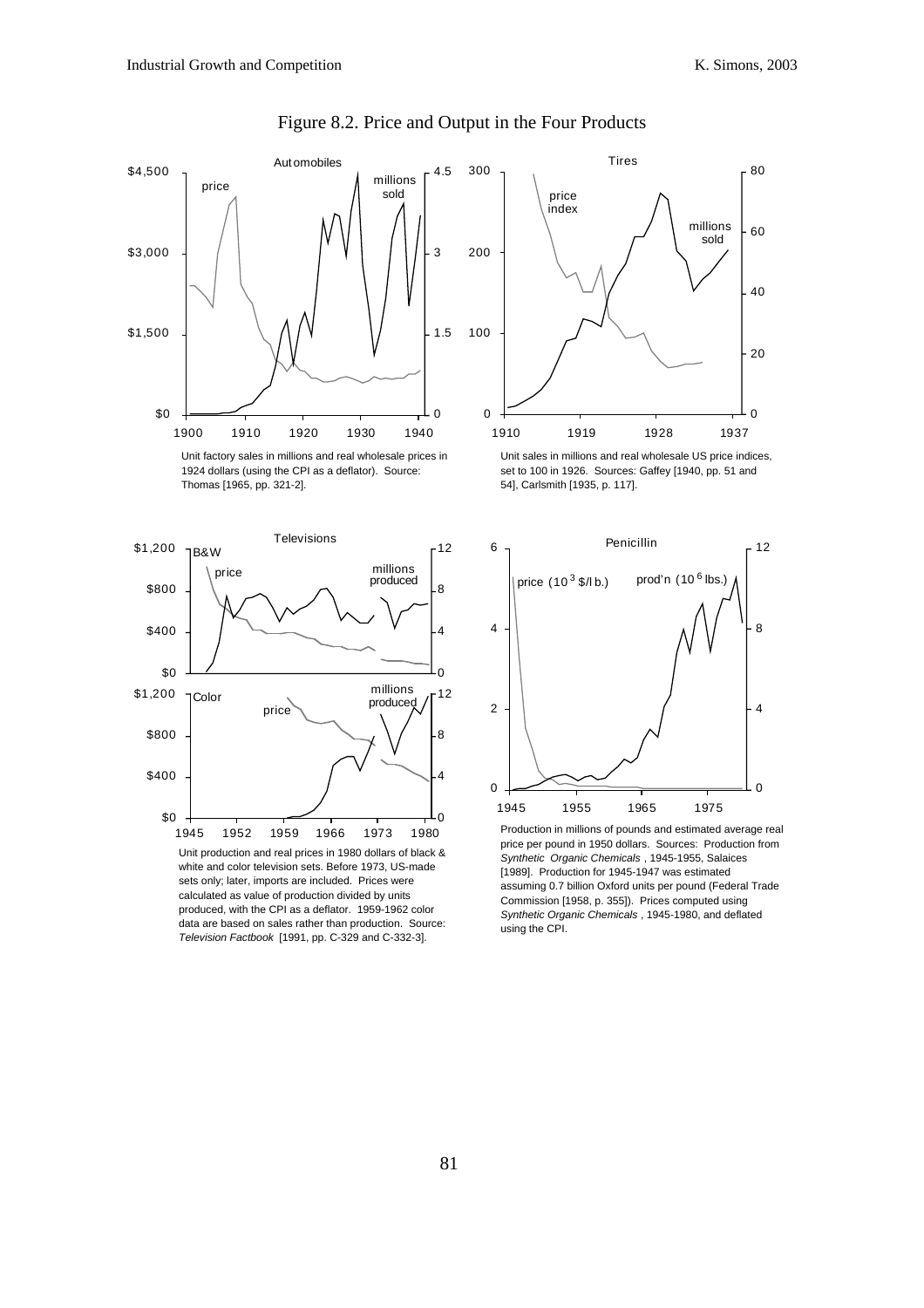

Figure 8.3. One Theory (that Seems to Fit with Facts) About Shakeouts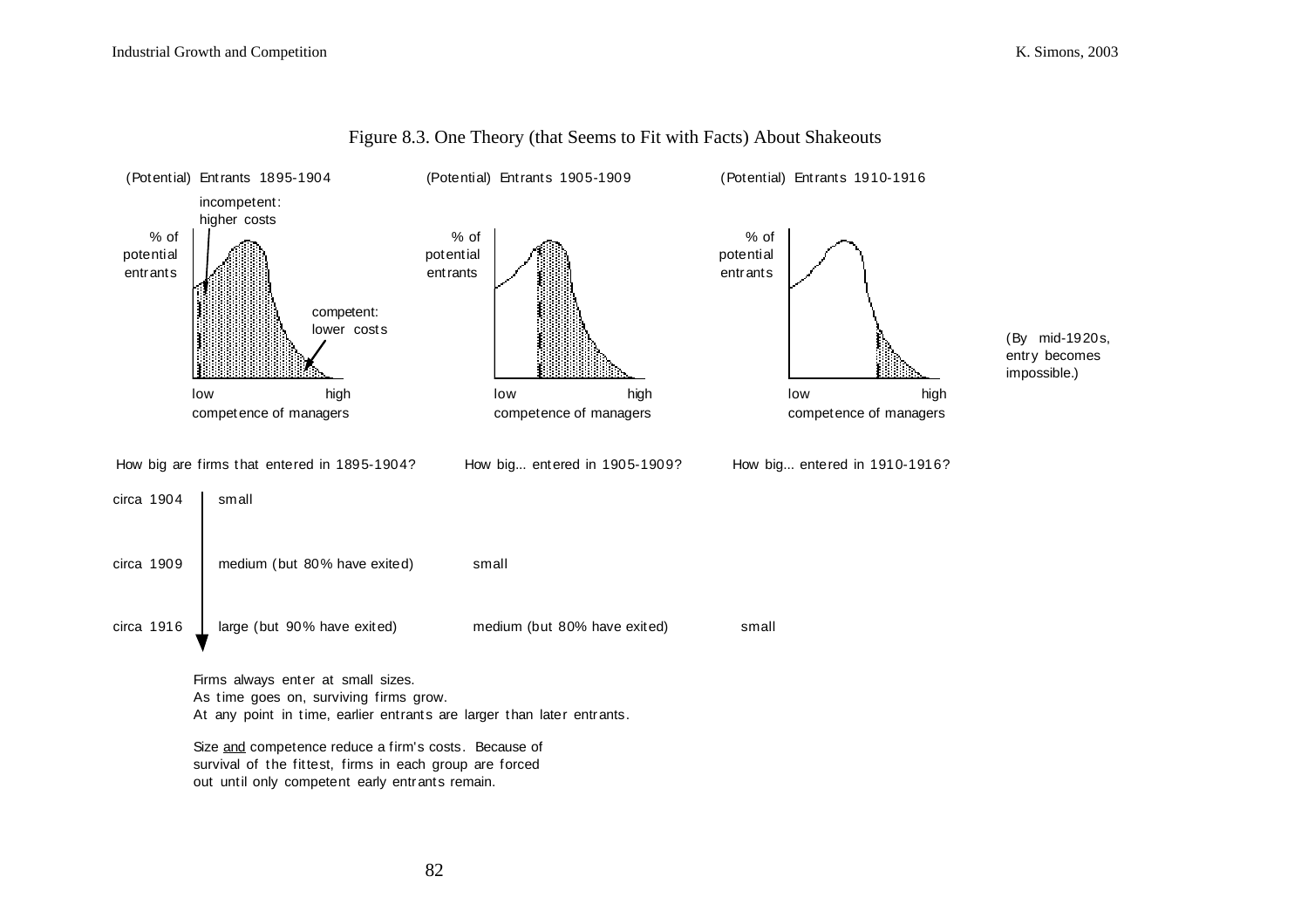The model discussed here is based loosely on two papers by Klepper (1996, 1998). I intentionally ignore some features of the earlier model that are not essential to such a model and that do not always fit with the evidence. Also, I intentionally generalize the approach taken by Klepper to encompass a range of size-related advantages of firms and a range of reasons for varying competency of personnel among different firms. For a formal mathematical treatment, consult the papers by Klepper.

Figure 8.3 illustrates the theory. Over time, entrepreneurs and other individuals and firms gain the necessary expertise and interests to be able to enter an industry as producers. This people and firms could choose to enter the industry as producers, and hence they are called "potential entrants." Consider for example the US automobile industry, where commercial production began at about the year 1895. The top left of the figure describes potential entrants in the years 1895-1904. The managers of the potential entrants have a range of skills and abilities, so that some of them are extremely competent at designing and building cars, and at managing a company more generally, while others have far less competence. This is shown on the graph as a distribution, with managerial competence ranging from low to high along the bottom axis, and with the density function (percentage of firms) appearing on the vertical axis. Even the least-competent potential entrant could choose to enter if desired. The exact shape of the competence distribution is arbitrary, but the results discussed here hold regardless of the shape.

Potential entrants choose to enter if they expect they can make a profit in the industry. They know the price at the current point in time, and they also know (at least roughly) the level of manufacturing cost and product quality they expect (on average) to be able to achieve by doing a given amount of research. Thus, they know their expected profit from entering production. (In practice they probably do not know exactly, but at least they can guess roughly how they are likely to fare. Surveys of actual entrepreneurs seem to indicate they are generally overconfident, but taking this into account in the model would not alter the general conclusions.) Since manufacturing cost and product quality depend on managers' competence, more competent entrants have a greater expected profit than less-competent entrants. As a result, extremely incompetent potential entrants choose not to enter, while competent potential entrants do enter. This is shown in the graph by a dashed vertical line. Potential entrants to the left of the line are not competent enough to enter profitably, and therefore choose not to enter, while potential entrants to the right of the line are competent enough and do enter. The entrants all make a profit initially, with the most competent entrants making the greatest profit.

Over time, more firms enter the industry, and incumbent firms expand. As a result, the total industry output rises, causing the price (per unit of quality) to fall. To show that shakeouts and related patterns can happen even with a constant demand curve, the demand curve is assumed to be constant. Similarly, the distribution of new potential entrants at each point in time is assumed to remain the same over time. The falling price makes it harder and harder for new entrants to make a profit in the industry. Examine the next two graphs at the top of the page. They indicate that the same distribution of competence applies to potential entrants in the periods 1905-1909 and 1910-1916 (however the number of potential entrants is not shown on the graph and may differ over time). In these later periods, potential entrants must be increasingly competent in order to enter profitably, and hence the dashed line is farther to the right in the 1905-1909 graph and even farther in the 1910-1916 graph. Eventually, the price falls sufficiently that even the most competent potential entrants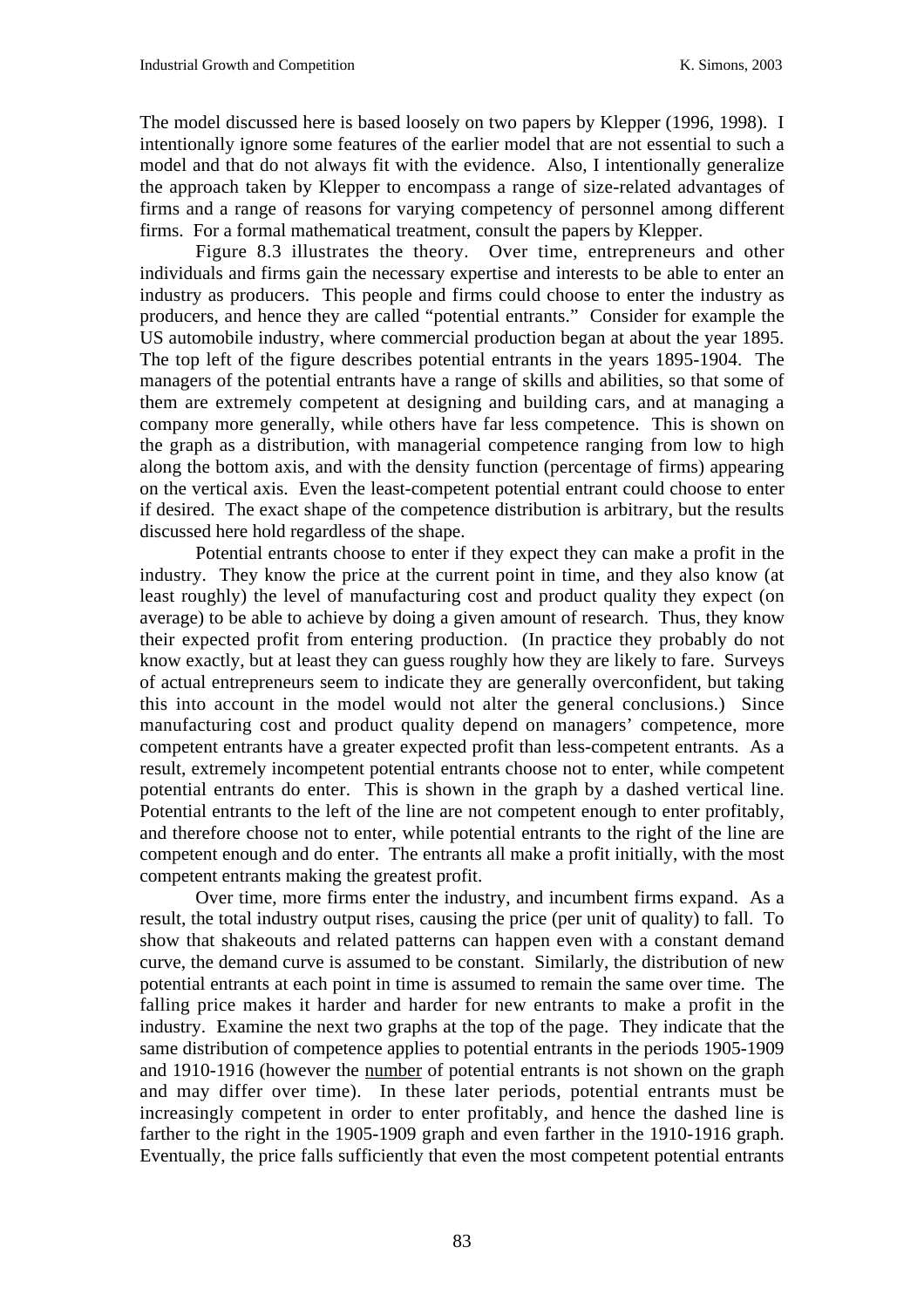cannot profitably enter, and entry ceases entirely. In this example, the comment to the right indicates that entry ceases entirely by the mid-1920s.

At their times of entry, all firms start out small. Over time, they choose to expand production. The rate of expansion is limited because it costs money to expand, and the expansion costs are assumed to be convex, that is, the expansion costs grow more and more rapidly as the rate of expansion increases. Firms choose amounts of expansion necessary to maximize their profits. The earliest entrants start out small circa 1904, but by circa 1909 the surviving early entrants have grown to a medium size, and by circa 1916 the survivors have grown to a large size. In contrast, entrants in the second group (1905-1909) are small just after they entered, circa 1909, and are medium-sized circa 1916. The third group of entrants, in 1910-1916, are still small circa 1916. Therefore, by 1916, there is a range of different sizes among surviving firms. The earliest entrants are large, the middle group of entrants is medium-sized, and the last group of firms (which just entered) is small.

In addition to competence, size also gives firms an advantage. The advantage may exist for many reasons, one of which is R&D cost-spreading (discussed earlier in the course). Therefore, firms that are both large and highly competent are able to achieve lower costs and better product quality than other firms. As expansion and entry continue to drive up total industry output, and hence drive down the price (per unit of quality), competition becomes increasingly fierce. Unless firms are able to reduce costs and improve quality sufficiently, they become unable to remain profitable given the decreasing price. Gradually the smallest and least capable firms are forced out of the market. Note that the relatively small size of later entrants gives them a disadvantage. Once prices fall sufficiently, even the most competent later entrants eventually cannot compete, and all of the later entrants are driven to extinction. By a similar process, eventually even the most competent entrants in the middle entry cohort can no longer make a profit. Thus the cohorts are driven to extinction in reverse order of entry. Eventually, only the most competent early entrants are left dominating the market.

Note that, once firms have been in the market for many years, their rates of exit differ dramatically according to time of entry. Among the earliest entrants, some firms manage to survive and dominate the industry. In contrast, later entrants are driven to extinction. Therefore, at old "ages" (years of participation in the industry), the probabilities of exit are especially high for late entrants, but relatively low for early entrants. In contrast, the theory predicts that at young ages the probabilities of exit should not depend so much on time of entry. While late entrants are at a disadvantage because of their smaller sizes relative to earlier entrants, they also have an advantage in that only the more competent potential entrants enter during late entry periods. The disadvantage of size tends to be counteracted by the advantage of competence, helping to equalize the probabilities of exit at young ages. Thus, the heterogeneity (differences) in potential entrants' and firms' capabilities has an important effect on survival rates at young ages. The contrasting effects of entry time on survival at young versus old ages is an important prediction of the theory and distinguishes it clearly from other shakeout theories that yield opposite predictions.

#### **Actual Survival Patterns**

The figures on the next page examine actual survival patterns of entrants at different times. The four figures pertain to automobiles, tires, television sets, and penicillin respectively. The vertical axis of each graph indicates the percentage of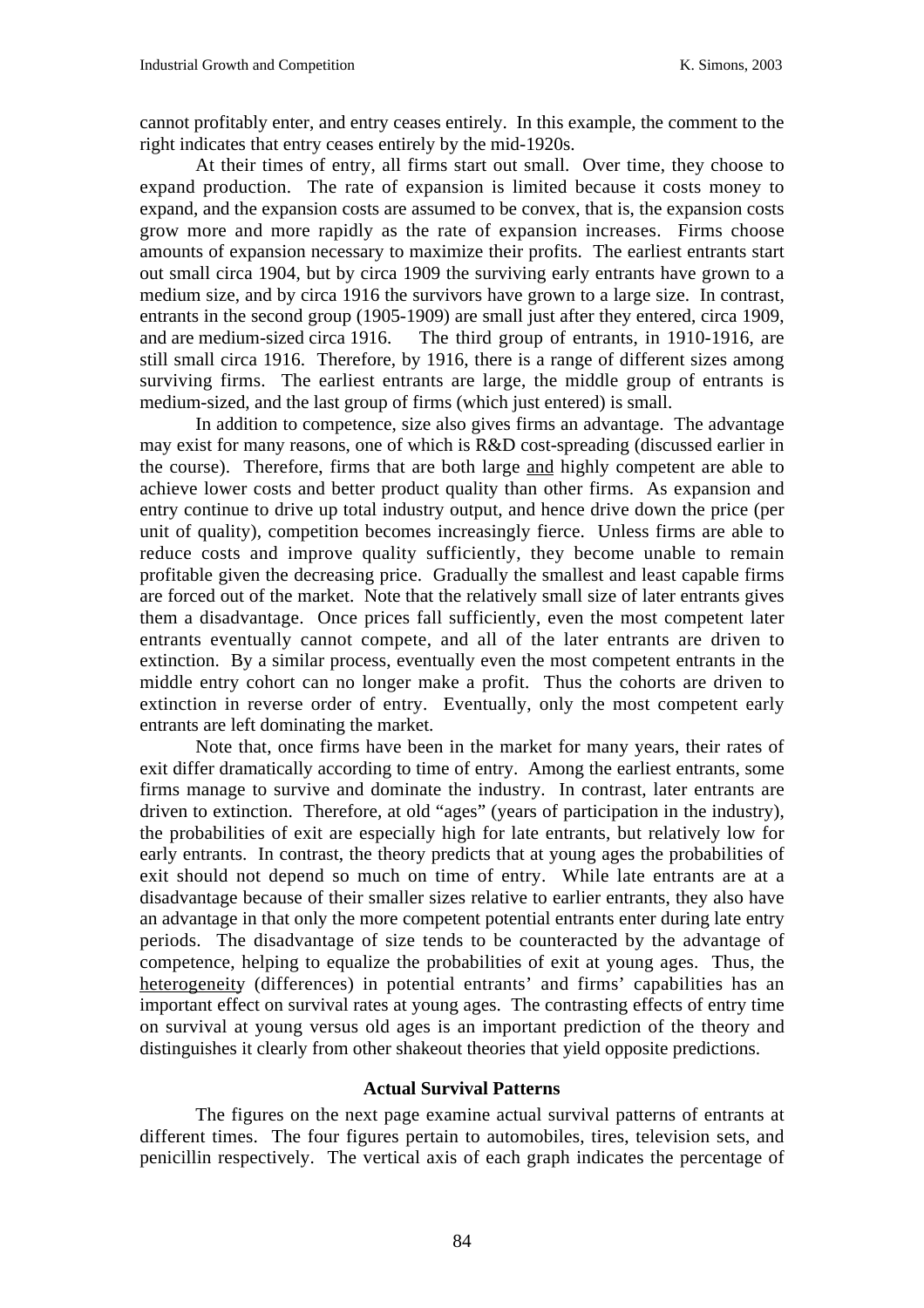

#### Figure 8.4. Survival over Time in the Four Products

Source: Author's analysis of data from multiple sources; see Simons (1995).

firms surviving. The horizontal axis indicates the age of firms, in terms of the number of years for which production of automobiles had continued. In each graph, firms are divided into three or four cohorts or groups. Earlier entrants are indicated using thicker lines, and later entrants using thinner lines. Dates of entry are indicated beside each line. Because the vertical axis on each graph is logarithmic, going from 100% to 10% to 1% (and to 0.1% in automobiles), a rate of exit can be read from each graph as thenegative of the slope of a line on the graph. Thus, a straight line drawn on the graph would imply a constant exit rate. The denotations S1, S2, and S3 denote the average age of each cohort of entrants at the time each shakeout began, for cohorts that entered before the shakeout began. These denotations facilitate comparison of the probabilities of exit before and after each shakeout began.

Examine the slopes of the graphs – the exit rates – at young ages for each cohort in each product. At young ages, the exit rates are similar for all cohorts, except in penicillin where the earliest entrants have the lowest chances of exit at young ages. At older ages, in all cases the exit rates of the earliest entrants diverges dramatically from the exit rate of later entrants. The later cohorts of entrants in automobiles and televisions are driven to extinction, approximately in reverse order of entry. In tires, a similar pattern is apparent, except that a few later-entering firms manage to survive in the long term; and even among the long-lasting late entrants none of them gained substantial market shares or became very important producers in the industry. In penicillin, the late entrants also seem to have been driven to extinction, except that a few entrants from the late 1960s (which is part of the 1953+ cohort) were still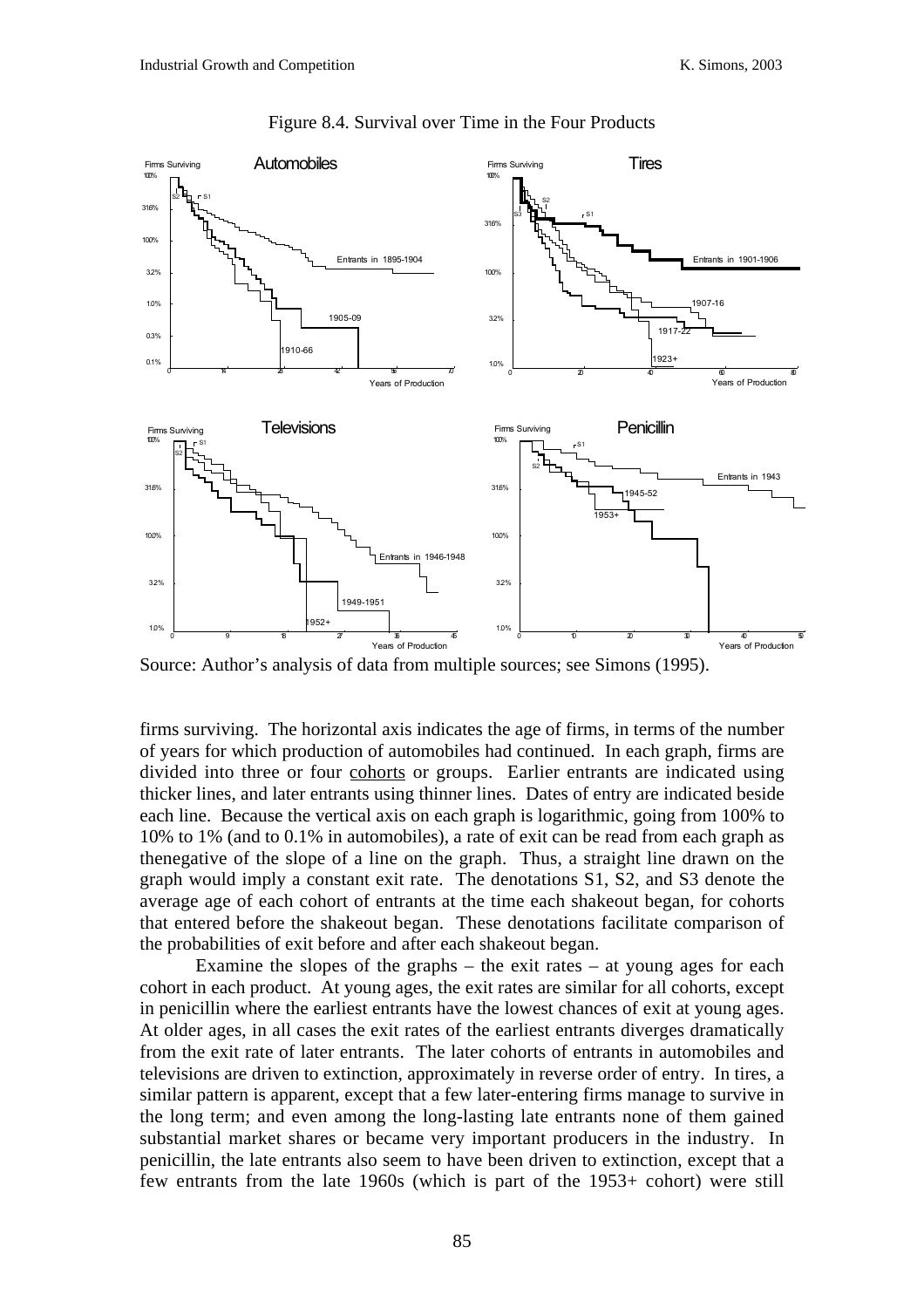producing at the date from which data are most recently available. Thus, in all the products, the early entrants seem by old ages to have gained a substantial advantage in terms of lower probabilities of exit, and except in penicillin no advantage appeared at young ages. These data fit closely with the theory, and they differ dramatically from patterns apparent in other products, such as ballpoint pens or shampoo, that experienced little or no shakeouts. The figures on the next page show comparable survival curves for US manufacturers of ballpoint pens and shampoo. For these nonshakeout products, the survival curves of early and late entrants are similar at all ages, and in fact if anything the earliest cohort seems to have had a slightly higher rate of exit compared to later entrants in the ballpoint pen industry.

Finally, consider the source of the apparent advantage enjoyed by some of the earliest entrants into each product industry. Many reasons could exist why earlier entrants had an advantage. However, there is reason to think that R&D costspreading, or some similar R&D-related advantage to size, had an important role. All four products had enormous rates of technological advance, increasing product quality and lowering costs. And it turns out that the largest firms led in the great majority of improvements to the products and to manufacturing methods, leaving other firms trailing with regard to quality and cost. Consider counts of major innovations by manufacturers of each product, as analyzed by Klepper and Simons (1997) based on sources of innovations data that could be gathered. In automobiles, the top two producers were responsible together for 43% of such product innovations, and 95% of process innovations, after the year 1902. In tires, the top four firms were responsible for 98% of product innovations and, to the extent data are available, all of the process innovations. The top five TV producers were responsible for 84% of product innovations and nearly all substantial process innovations. And the top four penicillin producers were responsible for all of the major product innovations and, to the extent data are available, seem to have led at process innovation. It appears that the leading firms dominated innovation in each product, and that smaller firms were simply unable to sustain research programs of the magnitude necessary to remain leaders in cost and quality. The results of their R&D programs are apparent in their better products and, to the extent data are available, lower manufacturing costs.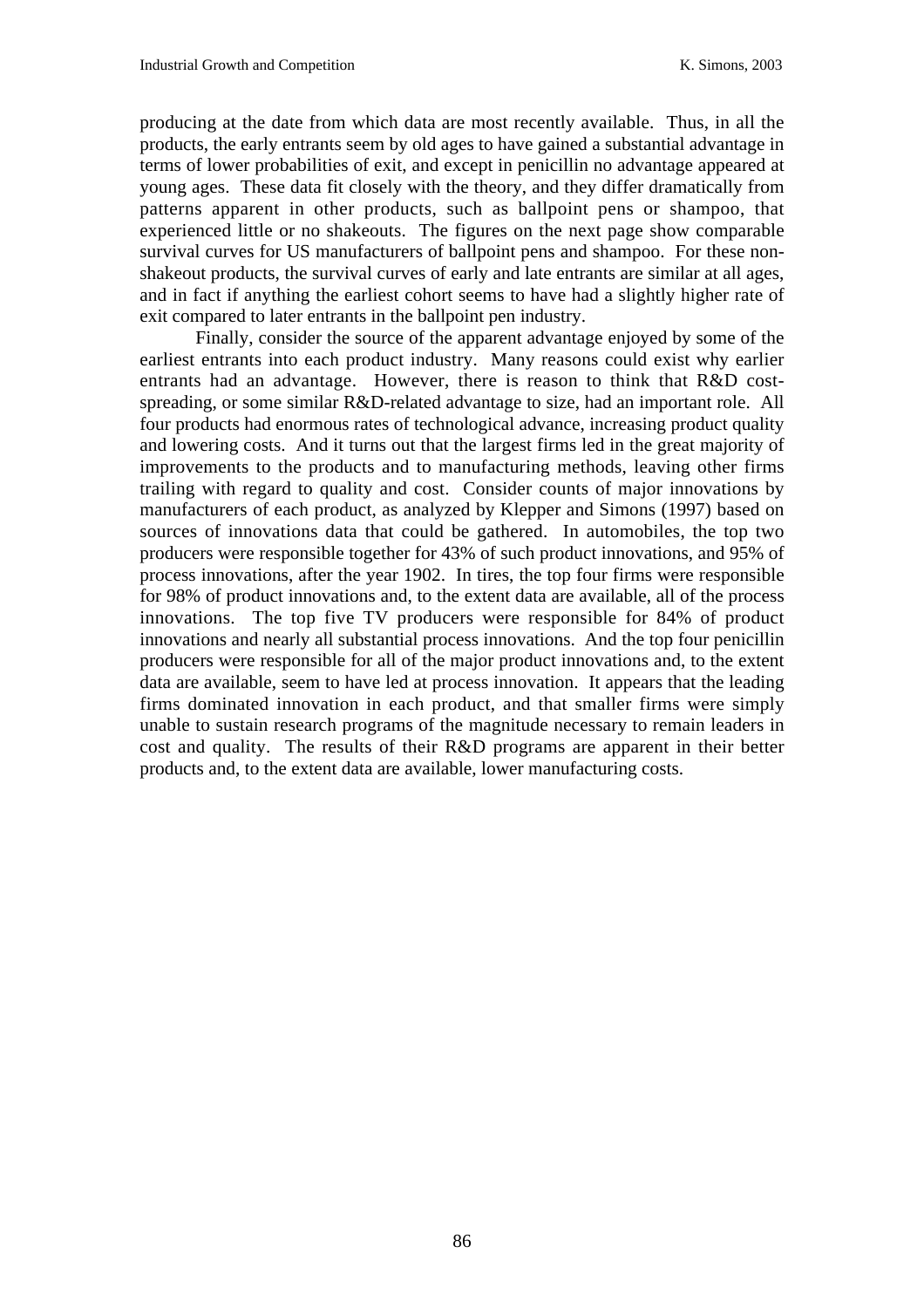

Figure 8.5. Survival in Manufacture of Ballpoint Pens



Figure 8.6. Survival in Manufacture of Shampoo



Source: Author's analysis of data from *Thomas' Register of American Manufacturers*; see Simons (1995). The cohorts are 1905-1926 (thickest line), 1927-1939, 1940- 1949, and 1950-1979 (thinnest line).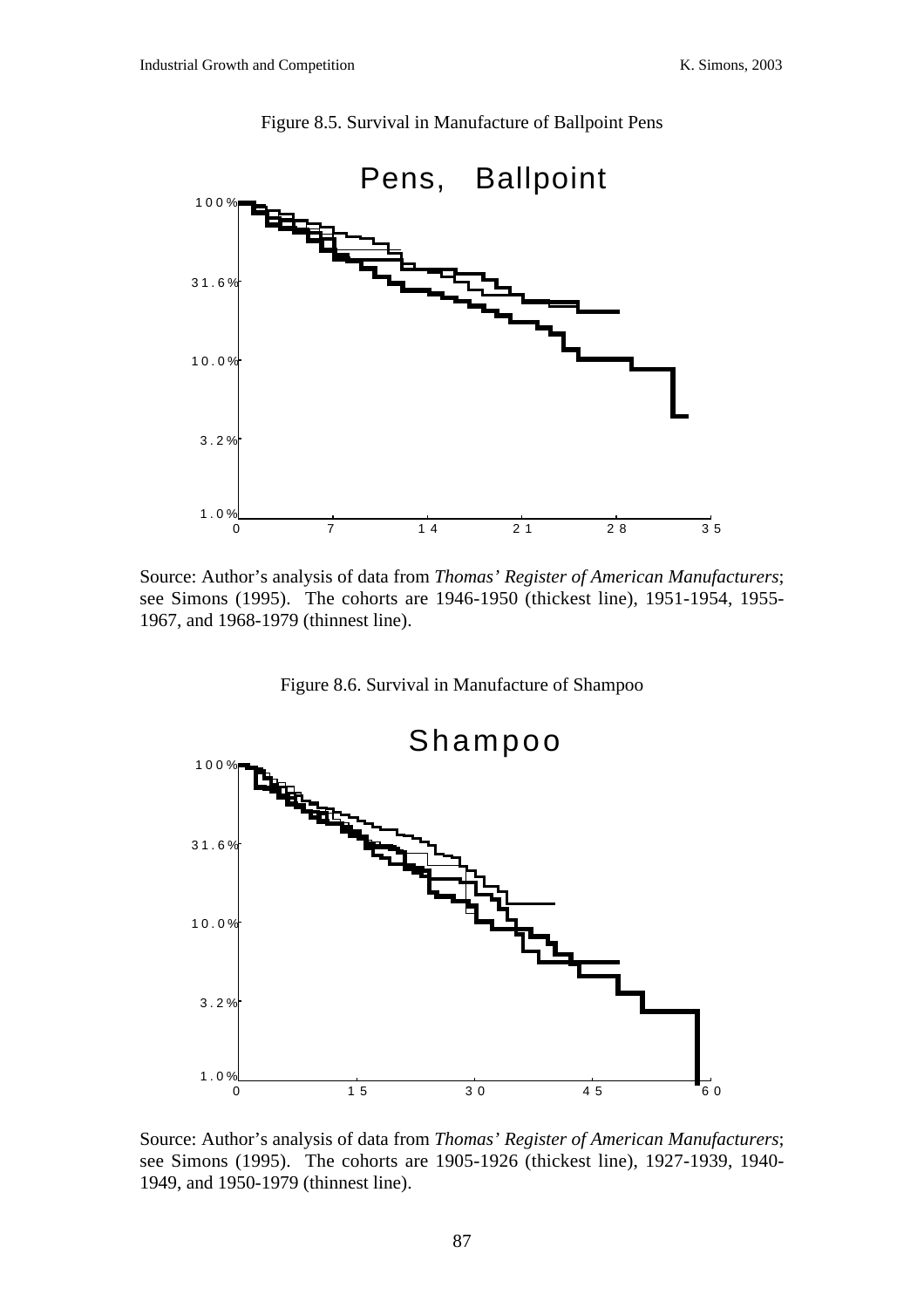### **Summary of Evidence Regarding the Theory**

Klepper and Simons (1997, 1999) analyzed products with severe shakeouts to probe the causes of shakeouts. They collected evidence for the four US industries discussed earlier: automobiles, tires, televisions, and penicillin. The evidence they collected suggests that the theory described above explains shakeouts quite well. Of course, some aspects of the evolution of these industries are not explained by the theory, as discussed below. Consider first the evidence in support of the theory:

- 1. Industry output continued to grow dramatically during the shakeouts. So, the shakeouts did not result from markets drying up.
- 2. Entry dropped to negligible levels at some point, within a few years after the shakeouts began in tires, TVs, and penicillin, and 10-15 years later in automobiles. So, entry declined as this theory and most theories of shakeouts predict.
- 3. Exit continued over long periods, with the number of firms falling throughout multiple decades in each product. So, the shakeouts were not simply the consequence of some short-term change.
- 4. Overall rates of exit did not systematically rise at the times of the shakeouts.<sup>21</sup> So, the shakeouts do not seem to have resulted from some process that caused a temporary jump in the chances of exit; rather, a more continual process seems to have been at work.
- 5. Survival curves for cohorts of entrants from different times show similar rates of exit across cohorts at very young ages (except in penicillin where the US government discouraged less-able firms from entering the earliest cohort). [By age I mean years of production in the relevant market.] So, at young ages the rising ability requirement for entrants seems to counter any disadvantages associated with size or age, confirming theoretical predictions of what would happen if both factors are at work.
- 6. Survival curves for cohorts of entrants from different times show diverging rates of exit across cohorts at older ages. In all products, some earlier entrants come to dominate the market, while later entrants have much higher exit rates. Indeed, in all products except tires, literally all the later entrants are driven out of the market by the time they reach fairly old ages.
- 7. One theory has been that a major invention leads to a shakeout, as firms must adapt the new technology to their product or manufacturing process if they are to remain competitive. Successful adopters of the technology gain lower costs and expand, while unsuccessful firms are forced to exit to avoid having their expected profits fall below zero. Klepper and Simons collect data on innovations and their impacts and show that the major innovations did not cluster around the times of the shakeouts, and that when innovations did occur around these times they did not have the competitive ramifications to be able by themselves to have caused the shakeouts. So, individual major innovations do not seem to have triggered the shakeouts.
- 8. Another theory has been that the emergence of a dominant product design leads to a shakeout, as firms must switch from competing based on innovative product designs to competing by producing the standardized product at the lowest possible cost. The transition yields a rise in exit as firms must adapt to the new

 $21$  Overall rates of exit rose in tires, and there is evidence of a possible slight rise in penicillin, but in automobiles and televisions the rate of exit remained constant.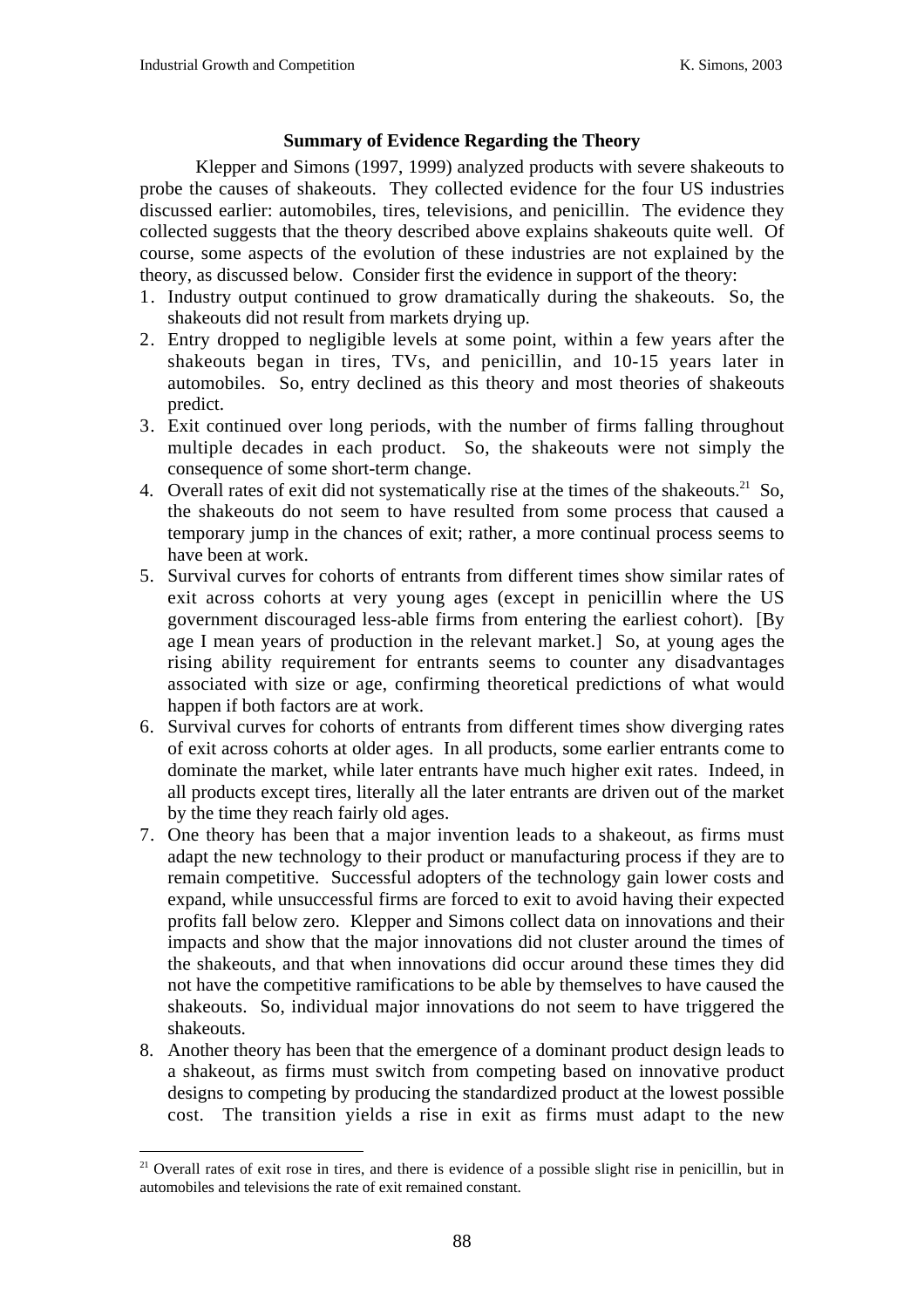technological regime, while entry falls because new product features can no longer serve as a basis for entry. Klepper and Simons used data on product versus product innovation and quality and cost indicators to analyze technological progress over time, and found that the shift from product to process innovation predicted by the theory did not occur at the times of the shakeouts. Moreover, key features of eventual product designs did not emerge until well after each shakeout began. So, dominant designs do not seem to have triggered the shakeouts.

- 9. The leading firms dominated at innovation, giving them leadership in cost and product quality.<sup>22</sup> So, the evidence fits what would be expected if leading firms' dominance stemmed from R&D.
- 10. Progressive technological accumulation ("learning") may also have been relevant, but its competitive relevance was limited by the often rapid diffusion of key technologies.
- 11.Economies of production scale do not seem to have been the source of concentration, as firms tended to employ multiple identical machines.<sup>23</sup>
- 12. Patent rights did not give firms dominant positions that kept other firms out of the market. In automobiles and televisions, patent pools legally guaranteed the right of firms to share each other's patents. In the few cases where firms tried to use patents to deny access to critical technology, other firms generally invented around the relevant patents, eventually outcompeting the firm that tried to deny access.24
- 13. Few imports reached the US in the years studied for each product, and there was little impact of producers from other nations setting up production in the US, at least over the first decade of each shakeout. $25$
- 14.For further evidence in support of the theory, see the papers by Klepper and Simons.
- The theory does not explain some patterns of evolution in the four products:
- 15. The rate of exit rose at the time the shakeout began in tires (and maybe penicillin slightly), and this concurrent rise in the rate of exit is not explained by the theory. In tires the rise in the exit rate – though not the falloff in entry – has been attributed by historians mainly to a price war that began when discount catalog retailing chains started selling tires. This finding suggests that the rate of exit may sometimes rise at the time of a shakeout, or at any time, for reasons not described by the theory.
- 16. The number of firms stabilized or even rose, beginning at some time long after each shakeout began, in all the products. The theory by itself, in contrast, suggests the shakeout would continue indefinitely. One might speculate that the

<sup>&</sup>lt;sup>22</sup> Their leadership in terms of innovation even substantially exceeded their market shares except for automobiles product innovation.

 $23$  In automobiles scale might have mattered, but even considering the oft-discussed body presses, bodies were available from third-party suppliers and even major firms such as Ford continued to outsource much of their body production.

 $24$  The exception was semisynthetic types of penicillin, created after 1958, which treated different kinds of diseases than the earlier "natural" penicillins. Dividing the penicillin market up by types, the natural penicillin market experienced a much more severe shakeout than the penicillin market overall, while newer types of semisynthetic penicillin were tightly controlled by patents and experienced little or no shakeout.

 $25$  Only in televisions was there much impact of international competition during the years studied – eventually all the US producers either ceased production or sold their television manufacturing to firms based in other countries, mainly Japan – but non-US firms had little impact for the first decade of the shakeout.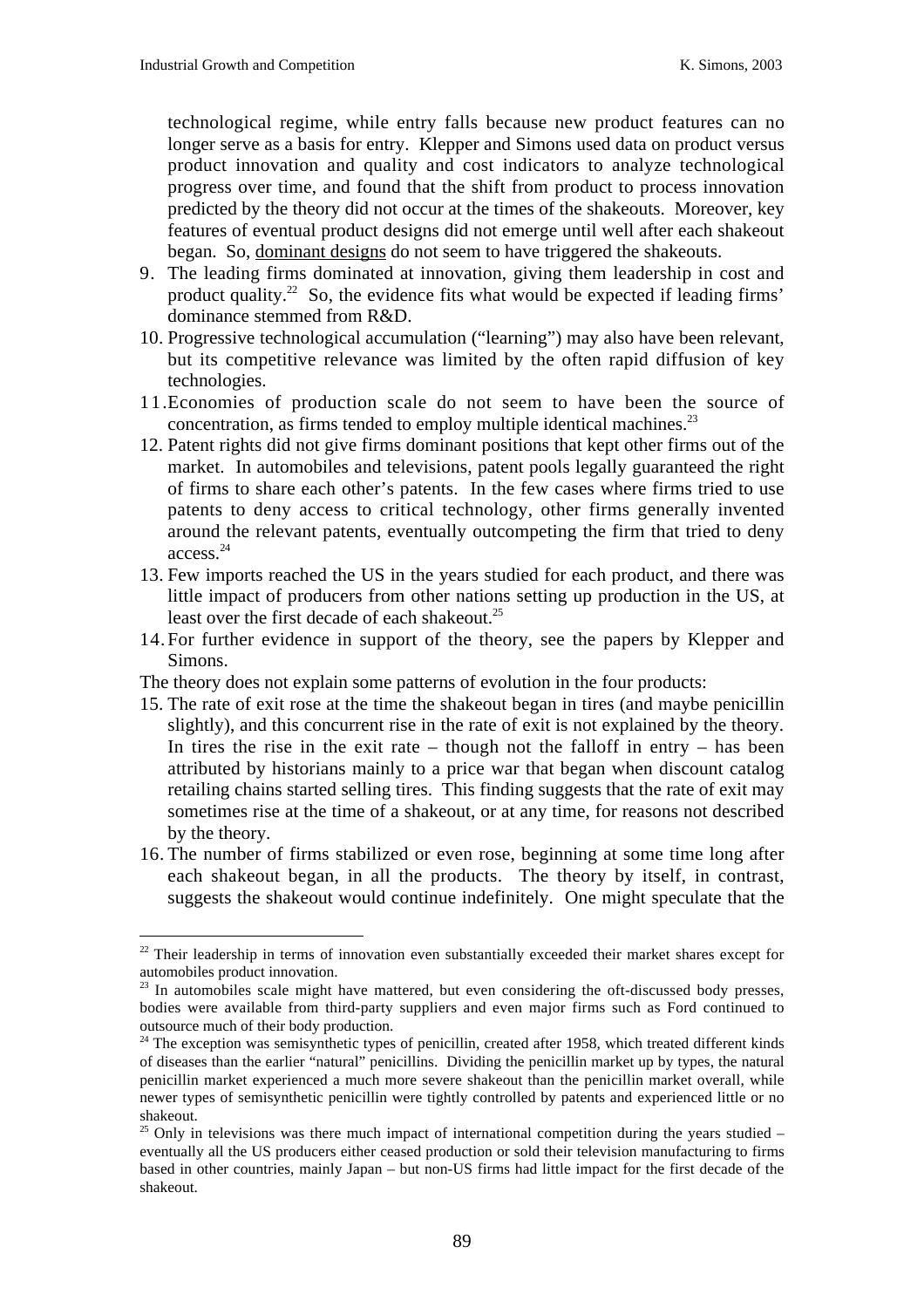advantages to R&D weaken in many products following many decades of improvement to the product and its manufacturing methods. Alternatively, as in penicillin, later entrants might get into new niche markets that are sheltered from competition in the main market.

- 17. A small number of US-based firms entered in the later years of each product. These firms had tiny market shares and/or participated in niche markets different from the original market.
- 18.In three of the four products (all except penicillin), there was a gradual shift toward a more standardized product. Thus dominant product designs often develop over extended periods of time.
- 19.For further industry patterns not explained by the theory, see the papers by Klepper and Simons.

## **Technological and Non-Technological Causes of Shakeouts**

Shakeouts need not only occur in products for which technological advance is so extreme and R&D cost-spreading provides an advantage to firm size. Advantages to size or age can stem from other sources such as advertising cost-spreading, brand reputation, and distribution networks. Sutton argues in his analysis of food products industries that concentration resulted from advertising cost-spreading, and that R&D is unlikely to have played a major role. Indeed, shakeouts are apparent in data on food product industries collected by a fellow student in your course.

## **Study Guide**

## **Terms to Know**

shakeout Klepper cohort heterogeneity dominant design

## **Key Readings with Questions**

Klepper, Steven and Kenneth L. Simons. "Technological Extinctions of Industrial Firms: An Inquiry into their Nature and Causes." *Industrial and Corporate Change* 6, 1997, pp. 379-460. **O J**. Investigates four products with extremely severe shakeouts in their numbers of producers, as a means to understand the reasons for shakeouts and how technological change can create highly-concentrated industries.

1. What products do Klepper and Simons examine and why? In what eras were these products produced? Do shakeouts seem to occur because of contracting demand?

2. An early-mover advantage seems to exist in the products with severe shakeouts researched by Klepper and Simons. What does this mean? How is this advantage seen to exist? What does it mean for late entrants, and is it worthwhile for a firm to enter late in the industry if it knows it almost certainly won't last long?

3. List all the possible reasons you can think of why earlier entrants might have a competitive advantage. Which seem more likely to be important, in your own view? How could you gather evidence, and what kinds of evidence might you gather, to test the relative importance of these different possible sources of advantage?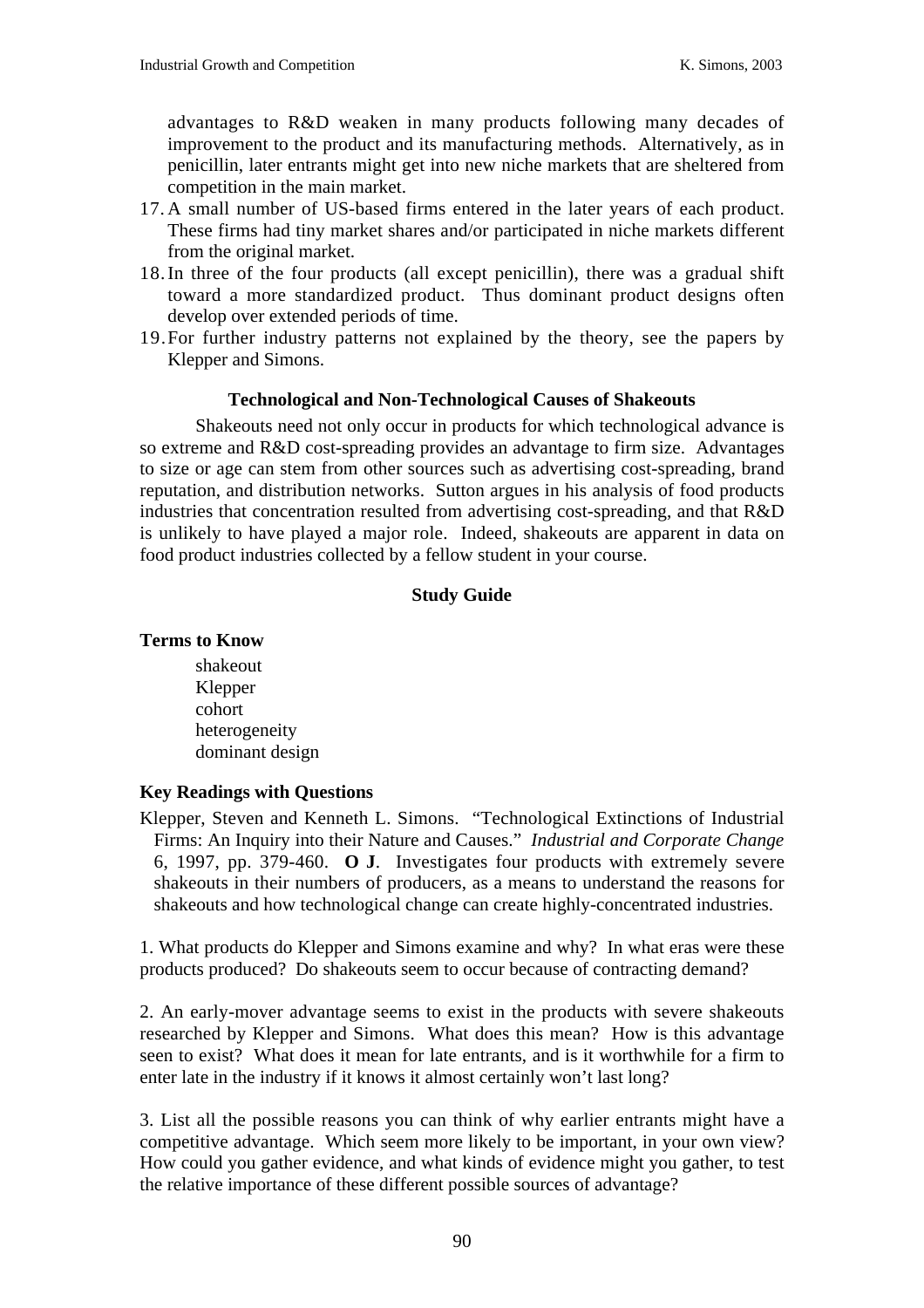## **Further Readings**

- Phillips, Almarin. *Technology and Market Structure: A Study of the Aircraft Industry*. D.C. Heath, 1971. **U** LSE library HD9711.U5 P55. A classic study of the rich-getricher phenomenon in industry.
- Jovanovic, Boyan, and Glenn M. MacDonald. "The Life Cycle of a Competitive Industry." *Journal of Political Economy*, 102, 1994, pp. 322-347. **O E**. Captures the idea that new technology may contribute to competition and shakeouts.
- Klepper, Steven. "Entry, Exit, Growth, and Innovation over the Product Life Cycle." *American Economic Review*, 86, 1996, pp. 562-583. **O J E**. A particularly telling model of shakeouts, this seems to come much closer to empirical fact than other authors' theories have come.
- Klepper, Steven and Kenneth L. Simons. "The Making of an Oligopoly: Firm Survival and Technological Change in the Evolution of the U.S. Tire Industry." *Journal of Political Economy*, 108 (4: August), 2000, pp. 728-760. **J E**. Uses rich data from the US tire industry to probe processes of industry evolution and how they involve technological change.
- Klepper, Steven and Kenneth L. Simons. "Dominance by Birthright: Entry of Prior Radio Producers and Competitive Ramifications in the U.S. Television Receiver Industry," *Strategic Management Journal*, 21 (10-11: October-November), 2000, pp. 997-1016. **J**. Shows how prior experience can matter to competitive success.
- Suárez, Fernando F. and James M. Utterback. "Dominant Designs and the Survival of Firms." *Strategic Management Journal*, 16 (5), June 1995, pp. 415-430. **J**.
- Nelson, Richard R. and Sidney G. Winter. 1978. "Forces Generating and Limiting Concentration under Schumpeterian Competition." *Bell Journal of Economics* 9, pp. 524-548. **J**, or see their classic book which contains the same article: Nelson, Richard R. and Sidney G. Winter. *An Evolutionary Theory of Economic Change*. Harvard University Press (Cambridge, Mass.), 1982. **B** 338.09 NEL.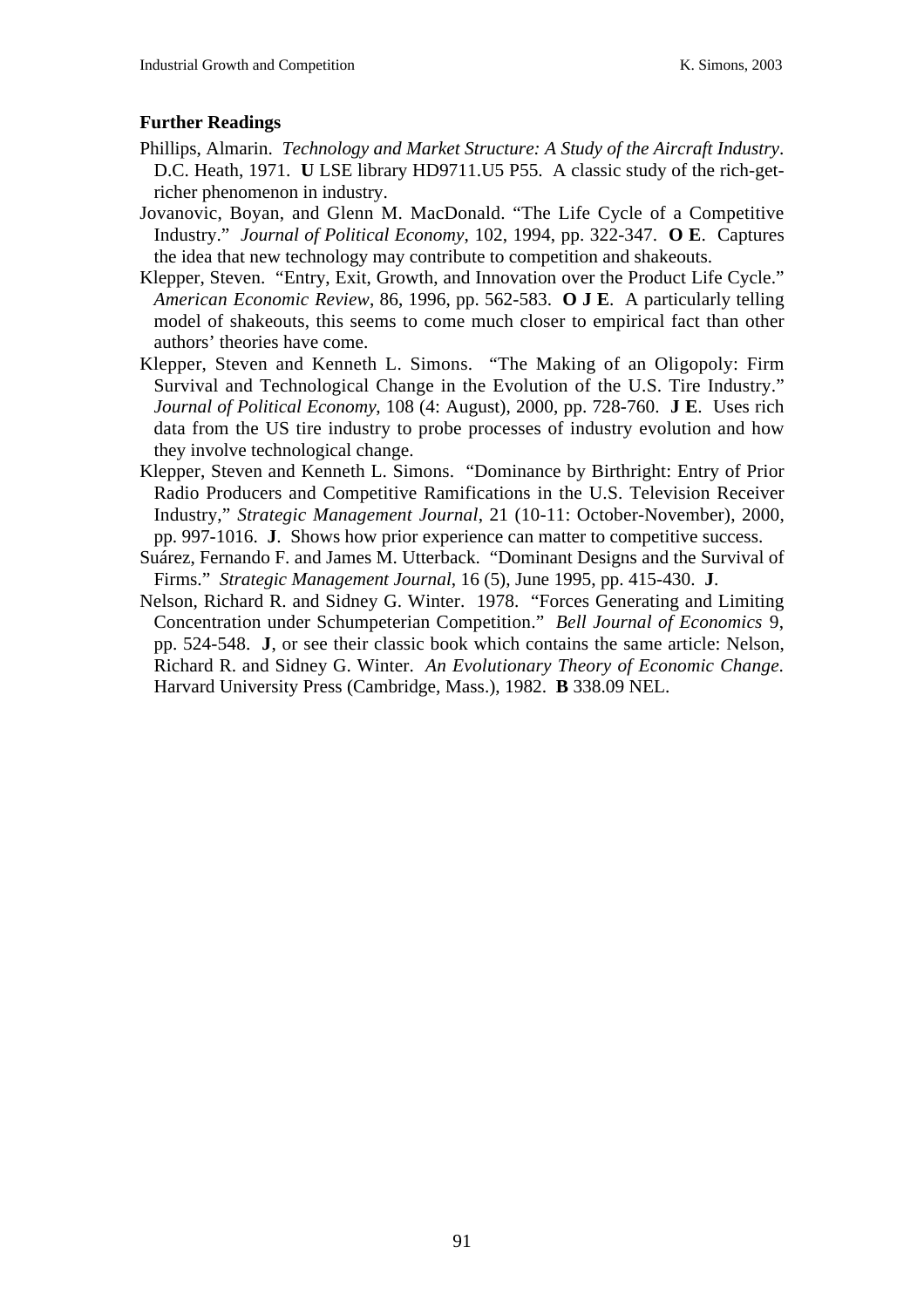# 9. Alternative Reasons for Shakeouts and Industry **Concentration** (Week 7)

Earlier, this course focused on one source of advantage to large firms – R&D cost spreading – that can help explain why a few early entrants come to dominate in industries with shakeouts. This section of the course describes other reasons why large firms may experience an advantage, leading possibly to shakeout and concentration of market shares. Alternative reasons include economies of scale in production machinery or methods, progressive cost reduction by some firms before other firms reduce their manufacturing costs, lock-in of one firm's technology or network competition that leads customers to choose one firm's technology, advertising cost spreading, and sunk costs of entry.

After completing this section of the course and its required readings, you should be able to explain the following concepts:

- 1. First-mover advantage and early-mover advantage.
- 2. Minimum efficient production scale.
- 3. Alternative shapes of production cost curves.
- 4. Experience (or learning) curves.
- 5. Lock-in of technologies.
- 6. Network economies.
- 7. Advertising cost spreading.
- 8. Sunk costs.
- 9. Sutton's bounds on industry concentration, and why concentration has a higher bound when advertising (or R&D) cost spreading is relevant.

#### **Reasons for Advantages to Large Firms / Early Entrants**

Any of these reasons can give successful early entrants some sort of advantage in the market. The most advantage may accrue to the very first firm to enter a market, in which case the firms is said to have a first-mover advantage. Or, because of randomness in the capabilities of firms that enter and in how they fare in the market, the firms with the best competitive advantage may be some of many firms that entered relatively early, in which case the advantaged firms (or all the early entrants put together) are said to have an early-mover advantage. People often use the term "first-mover advantage" when they mean "early-mover advantage," but please don't confuse the two terms yourself.

Economies of scale in production occur when firms' unit production costs fall as output rises because of advantages of larger machinery or larger plants. Typically unit production costs fall and then eventually level off above a so-called minimum efficient scale. The steel industry is a classic example of economies of production scale, and in the mid-1970s had a minimum efficient scale of perhaps 4-12 million tons of steel per year, or 3-8% of 1967 US demand (Scherer and Ross, 1990, pp. 102- 103, 115). In practice, economies of production scale have not been found to have much relation to measures of market concentration, suggesting that scale economies in practice generally are not the reason for actual industry concentration (Bain 1956, Scherer et al. 1975).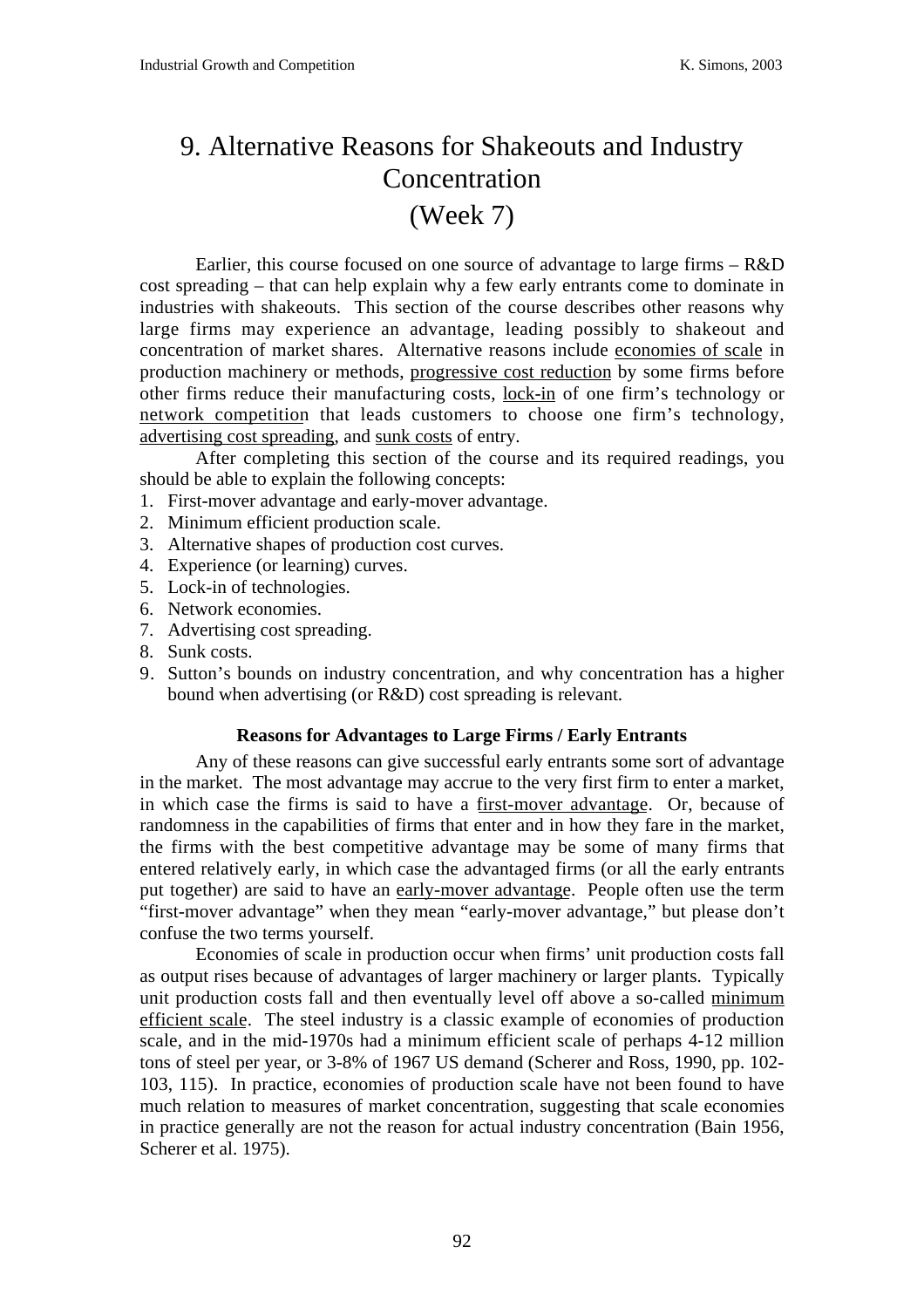Theoretical economic models often make assumptions about the shape of marginal production cost curves. For example, one plausible assumption that is sometimes made is that marginal production costs decline up to minimum efficient scale and remain constant thereafter. Another assumption often made is that marginal cost curves are U-shaped or convex, but given available evidence for long-run cost curves this assumption appears to be incorrect; be wary of theoretical arguments that rely on U-shaped or convex long-run firm cost curves. Let C(Q) be the marginal cost of production as a function of the quantity produced. Increasing returns to scale occur when C falls as Q increases, so that  $C'(Q) < 0$ . This gives firms lower marginal costs, and lower average costs, as output increases. Constant returns to scale occur when C remains constant as Q increases, so that  $C'(Q) = 0$ . Decreasing returns to scale, which seem almost never to happen for long-run marginal cost curves, occur when C increases as Q increases, so that  $C'(Q) > 0$ . The rate of change of  $C'(Q)$  is  $C''(Q)$ , so that C' rises with Q if C'' is positive, C' remains constant if C'' is zero, and C' decreases with Q if C" is negative. If it were the case that  $C'(Q) < 0$  and  $C''(Q) < 0$ , marginal costs would fall as Q increases (since  $C' < 0$ ) and they would fall at a greater and greater rate (since  $C'' < 0$ , causing C' to be a bigger and bigger negative number as Q increases); this would probably not be realistic. More realistic would be the assumption that  $C'(Q) < 0$  and  $C''(Q) > 0$ , so that marginal costs fall as Q increases (since C' is a negative number) but they fall less and less quickly (since the positive value of C'' adds to the negative number C' bringing it closer to zero, so that the change in marginal cost as output increases could eventually approach zero).

Progressive cost reduction occurs when a firm's manufacturing costs decline over time. Specifically, researchers have often characterized costs as declining as a function of cumulative output to date. Thus, if a firm has produced n-1 units of the product in past, its cost of producing the  $n<sup>th</sup>$  unit might be  $D(n)$ . The function  $D(n)$ traces out a decreasing curve when graphed. Such a cost reduction curve is often called an experience curve or learning curve. They might occur for many different reasons. The term "learning" suggests that workers on the plant floor learn to do their jobs more rapidly and efficiently, but in practice progressive cost reduction usually seems to stem from other sources such as continual engineering improvements to production methods and machinery.

Lock-in of a technology occurs when the technology becomes a standard that all producers use. The standard may exist because customers (or possibly firms) demand it or because industry committees or government require it. Consider for example the layout of keys on a typewriter or on a computer keyboard. Almost certainly you use a keyboard beginning "QWERTY" in the top row of letters. This key layout emerged in the late 1800s, when typewriters used metal bars to press ink onto the page each time the user pressed a key.<sup>26</sup> At first companies used different

<sup>&</sup>lt;sup>26</sup> Why was the keyboard laid out this way? One myth has been that the metal type bars would easily run into each other and get stuck, jamming the typewriter, if users typed too quickly, and that therefore the QWERTY keyboard arrangement was chosen to keep commonly used letters far apart from each other. This explanation is wrong. For example, "er" and "re" are the most frequently used pairs of letters in English, but they are placed next to each other on the keyboard; similarly the most commonly used letters in English are not particularly far apart on the keyboard. Another theory, that the keoboard was arranged to be able to spell out TYPEWRITER quickly and impress customers, also seems strange because although all the necessary keys are in the first row of letters, it would have been faster to type alternate letters on different hands, in which case every other letter should be on opposite sides of the keyboard. Nor does the key layout correspond to the order of letters used in a printer's tray. Adler (1997, p. 61) concludes, after reviewing these and other theories, "[I]t seems likely that most of the letters were simply arranged at random in the order they were extracted from a box…. [T]here were so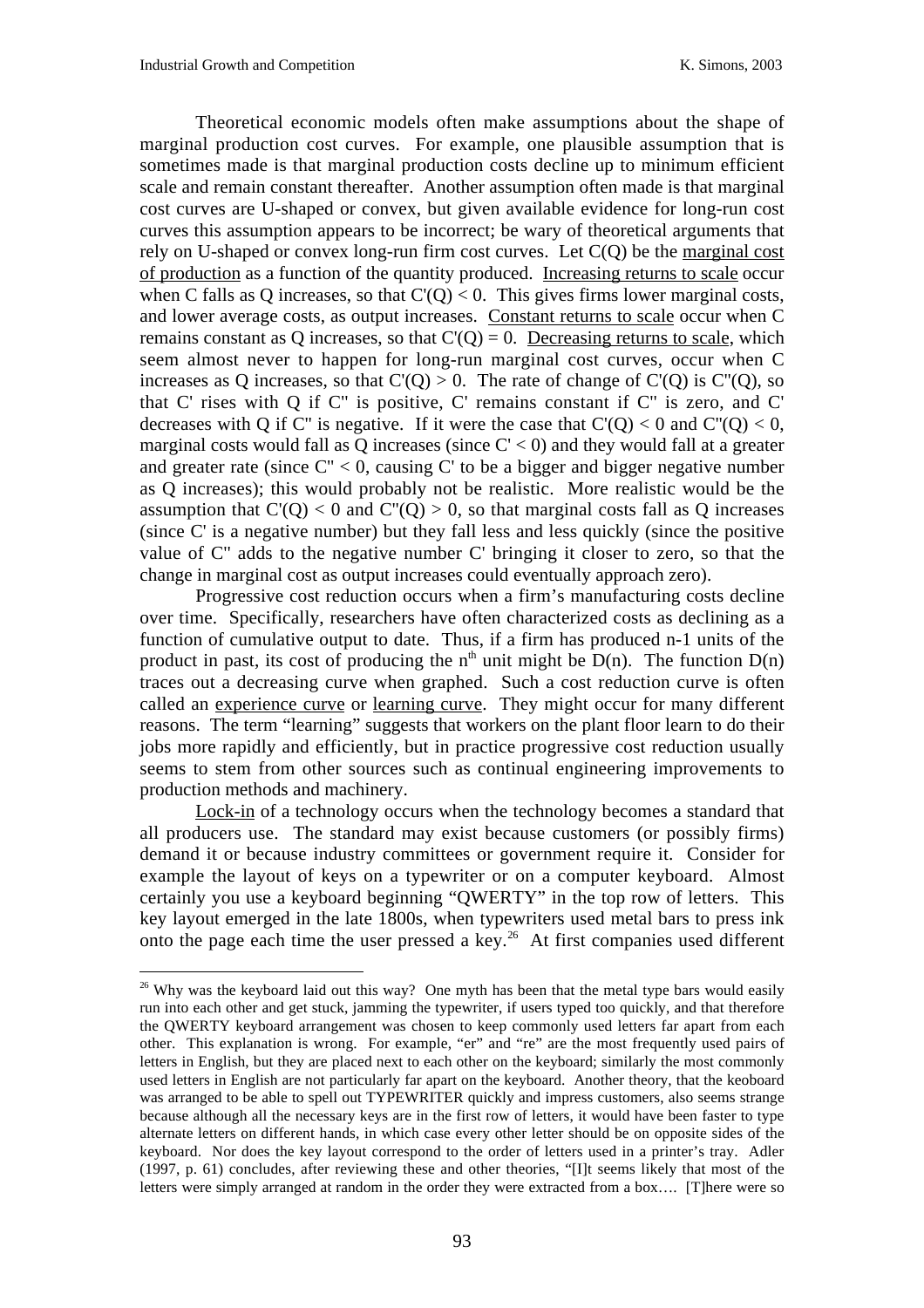$\overline{a}$ 

keyboard layouts. But as more and more typists trained to use the QWERTY layout, and as more and more users acquired typewriters using the QWERTY keyboard, it increasingly made sense for companies to buy QWERTY typewriters and for typists to learn to type with the QWERTY keyboard. QWERTY became a *de facto* standard for typewriter keyboards. It is not clear that the QWERTY keyboard is the best arrangement, and indeed more recent typing methods are available, such as the socalled Dvorjak keyboard layout, or finger holes in which users move multiple fingers side-to-side in different directions to indicate different letters. In some cases, more recent standards may be better, but there is a high cost to companies and typists that switch away from the standard that everyone else uses, tending to hamper the switch to new and better methods. Indeed, Paul David and other writers about lock-in have argued that technologies other than the best tend to become locked-in, although apparently no evidence exists to support this claim – in particular David's argument that the Dvorjak keyboard is inherently better than QWERTY was based on misleading evidence; see Liebowitz and Margolis (1990).

Lock-in in some cases gives much of the market value to one company and takes it away from other companies, as happened when the VHS standard for videocassette records won out over the competing Betamax standard. With stores carrying more VHS movies, consumers had an incentive to buy VHS video machines, and with consumers having VHS machines, video stores had an incentive to stock films in VHS format. The locked-in VHS format has lower recording quality than Betamax, but offers longer recording times (the longer recording times were especially important in the early years of videos, as they allowed full recording of a film or sports event on a single tape). A similar lock-in process has led to market dominance by Sony in video game machines that attach to televisions.

Lock-in often involves network economies, in which the "network" of people or companies using a standard gives benefits ("economies") to each person or company in the network. For example, users of the Microsoft Word word processor benefit from the network of other users with whom they can readily exchange documents and who can help each other understand how to use the program.

Advertising cost-spreading can operate much like R&D cost-spreading. Companies choose national advertising budgets, and advertising affects consumers' willingness to buy. If there are decreasing marginal returns to advertising, as was assumed for R&D, companies with larger outputs will choose to spend more on advertising and will achieve lower price-cost margins. You can work out the mathematics identically to the earlier model of R&D cost-spreading, but substituting advertising in place of R&D. The earlier model assumes that growth in firm size is limited. Sutton (1991), in his book *Sunk Costs and Market Structure*, develops a steady-state model in which he assumes that firms can grow to any size they desire, but the number of firms is limited because only a few firms can be large enough to remain profitable given that advertising cost-spreading gives an advantage to the largest firms.<sup>27</sup> In his model, firms pay a sunk cost in order to establish their advertising reputation.

many more important things to worry about, such as whether the project would even succeed in getting off the ground."

 $27$  In Sutton's model with advertising cost spreading, you might expect that only one firm could exist, because if one firm is responsible for the entire market output, it will have a lower cost than two firms each with half the market output, so that whichever firm becomes larger can outcompete the other firm. Whether this is predicted to happen depends on the nature of competition between firms. Under Bertrand competition, prices must be driven as low as possible, leaving only one firm which supplies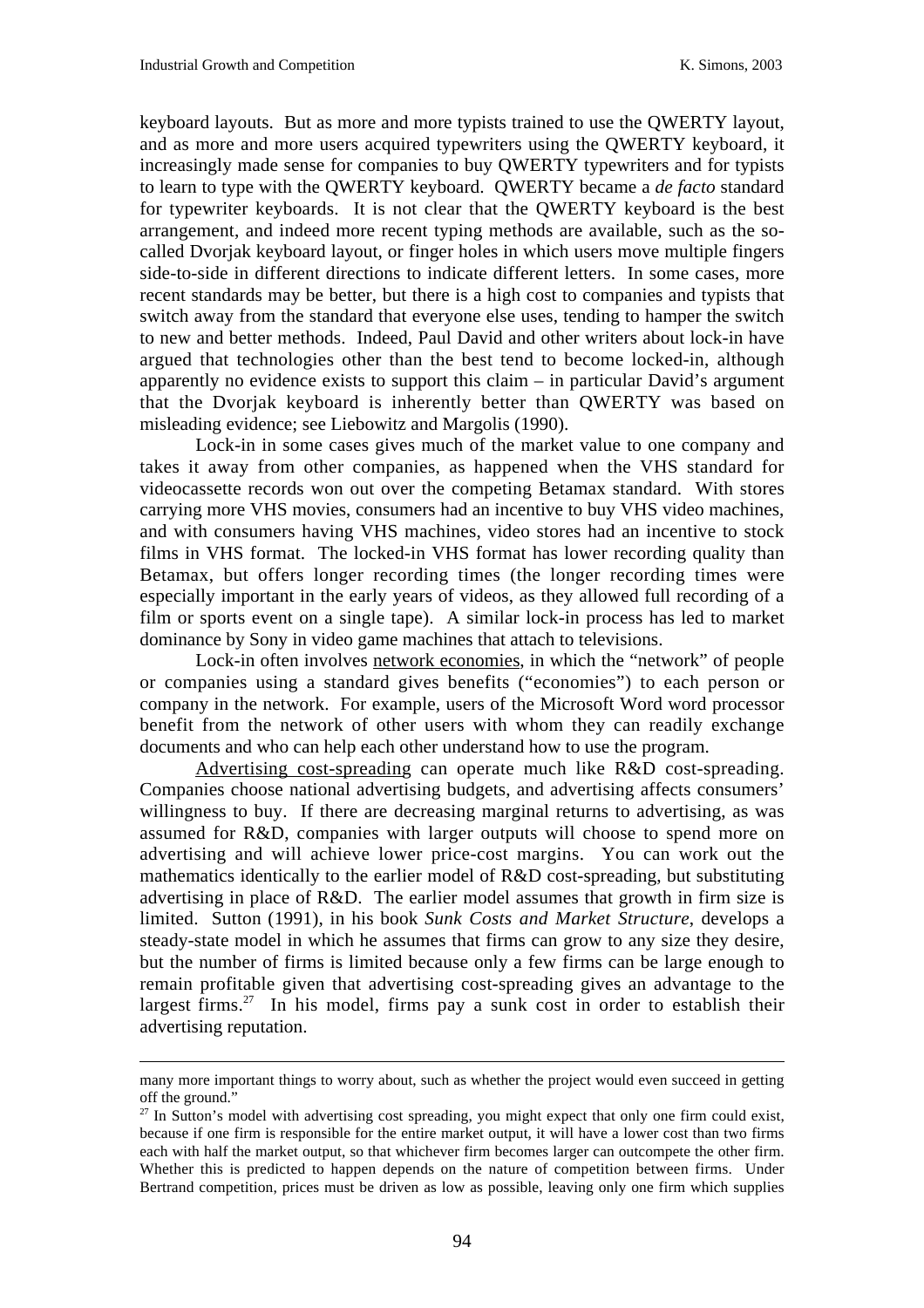$\overline{a}$ 

Sunk costs can take many forms, but all involve investing a substantial sum of money that must be paid before a firm is able to produce a product. In the case of advertising, the sunk cost involves establishing a reputation with consumers. Other sunk costs involve paying for (a) plant and equipment required to achieve a minimum acceptable production scale, (b) R&D, or (c) approval by government regulatory agencies. Because sunk costs come in discrete chunks, it is possible for a limited number of firms to enter an industry and remain profitable. Perhaps two firms could profitably enter an industry, but entry by a third firm would reduce the profits of all firms below zero. If the third firm is profit-maximizing, it will choose not to enter, leaving two firms that each earn positive profits.

#### **How Assumptions Affect Conclusions in Models of Industry Competition**

Analysis of competition in industries is complicated by the fact that different conclusions can result depending upon the assumptions put into a model. This is especially true for two of the main themes of past research in industry economics, (a) the nature of competition (in particular to what extent firms can receive the benefits of collusion either intentionally or unintentionally), and (b) product differentiation. The models are generally based on simple static assumptions, rather than focusing on the dynamics of industries, and they are usually developed without much attention to empirical evidence. Basic competitive models include those of monopoly, Cournot competition (firms choose quantities), and Bertrand competition (firms choose prices). Product differentiation models vary according to the "space" over which firms can differentiate, such as a line segment (as for soft drink sellers located along a beach), a circle, a plane, the surface of a sphere, etc. The space can represent different product characteristics, such as the speed of a car, the color of wallpaper, or the sweetness and crunchiness of breakfast cereal. Product differentiation models also vary according to the number of firms allowed to participate and the specific ways in which their competition affects each other. In general, the predictions of models depend on the nature of competition and the characteristics of product differentiation assumed in the models, and the outcomes predicted by the models vary enormously depending on the assumptions.

#### **Bounds on Predicted Industry Concentration**

John Sutton's *Sunk Costs and Market Structure* is highly regarded by industry economists for his elegant treatment of how, despite the huge variation in predictions resulting from these different assumptions, some characteristics of industry competition might be predictable. He develops a model (which stems from joint work with Avner Shaked) in which an industry either does or does not have opportunities for advertising cost-spreading. He allows for a great range of possible forms of competition and product differentiation, and shows that market concentration may be more or less depending on the form of competition or differentiation. However, he points out, if advertising cost-spreading matters, then there is a lower bound on how concentrated an industry can be – the industry must be at least as concentrated as a predictable lower bound. This conclusion is illustrated in Figure 9.1. Thus, his model predicts that advertising cost-spreading can lead to concentrated industries, much as Klepper's model of shakeouts predicts eventual market concentration as (in part) a

the whole market at a price equal to average manufacturing cost, and which therefore does not make any profit. But under other types of competition, such as Cournot competition, multiple firms may share the market, with each firm being less efficient than would be possible were it to expand.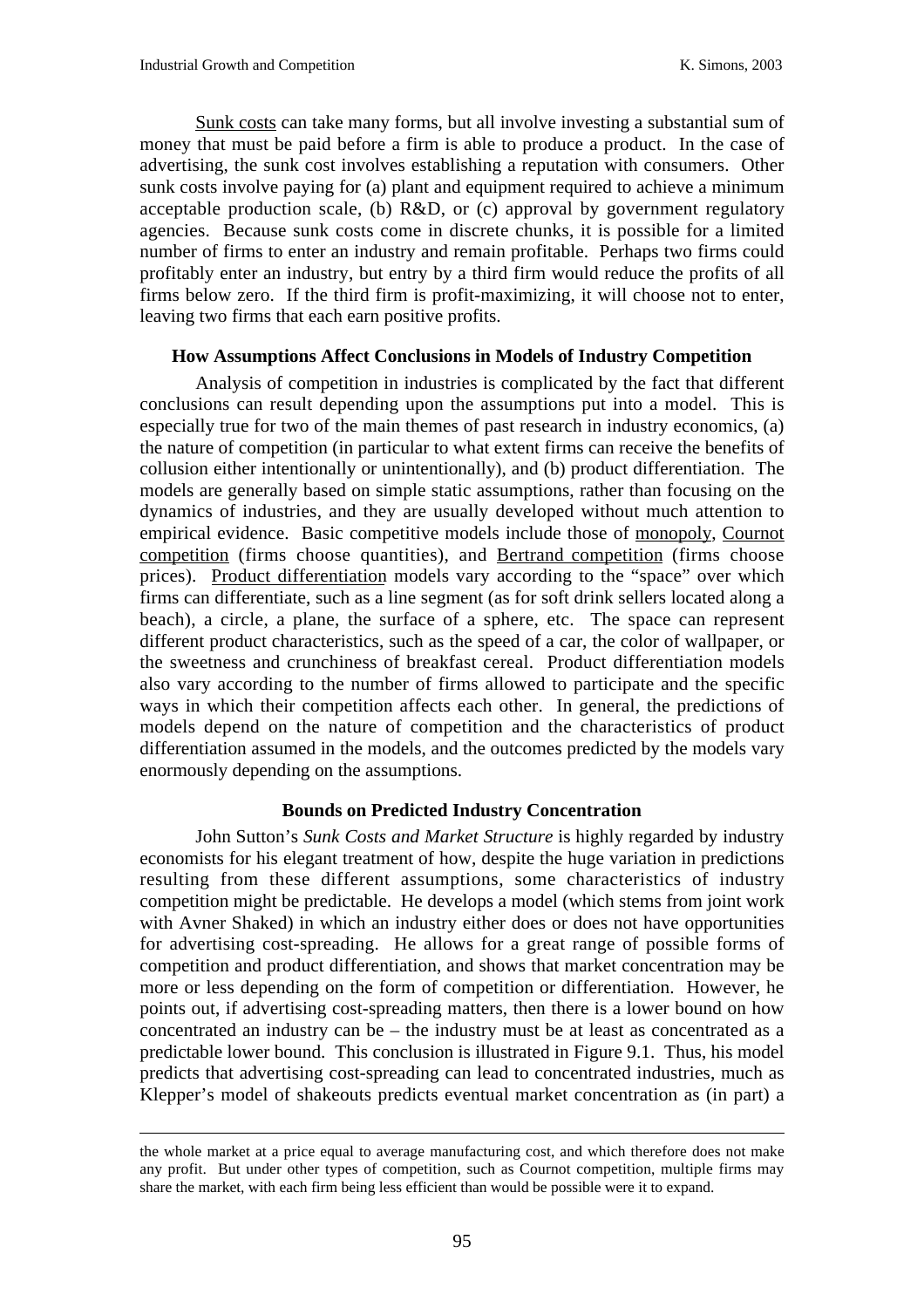result of R&D cost-spreading. Sutton's model does not describe the dynamics of change, however; it only predicts whether an industry must end up concentrated in the long run. Thus it differs from Klepper's model, which is intended primarily to explain the dynamics of competition and which explains the eventual concentration as a result of an ongoing process.

Figure 9.1. Illustration of Sutton's Model of Effects of Advertising Cost-Spreading

An Illustr ation of John Sutton's Model of Effects of Adv ert ising Cost-Spreading





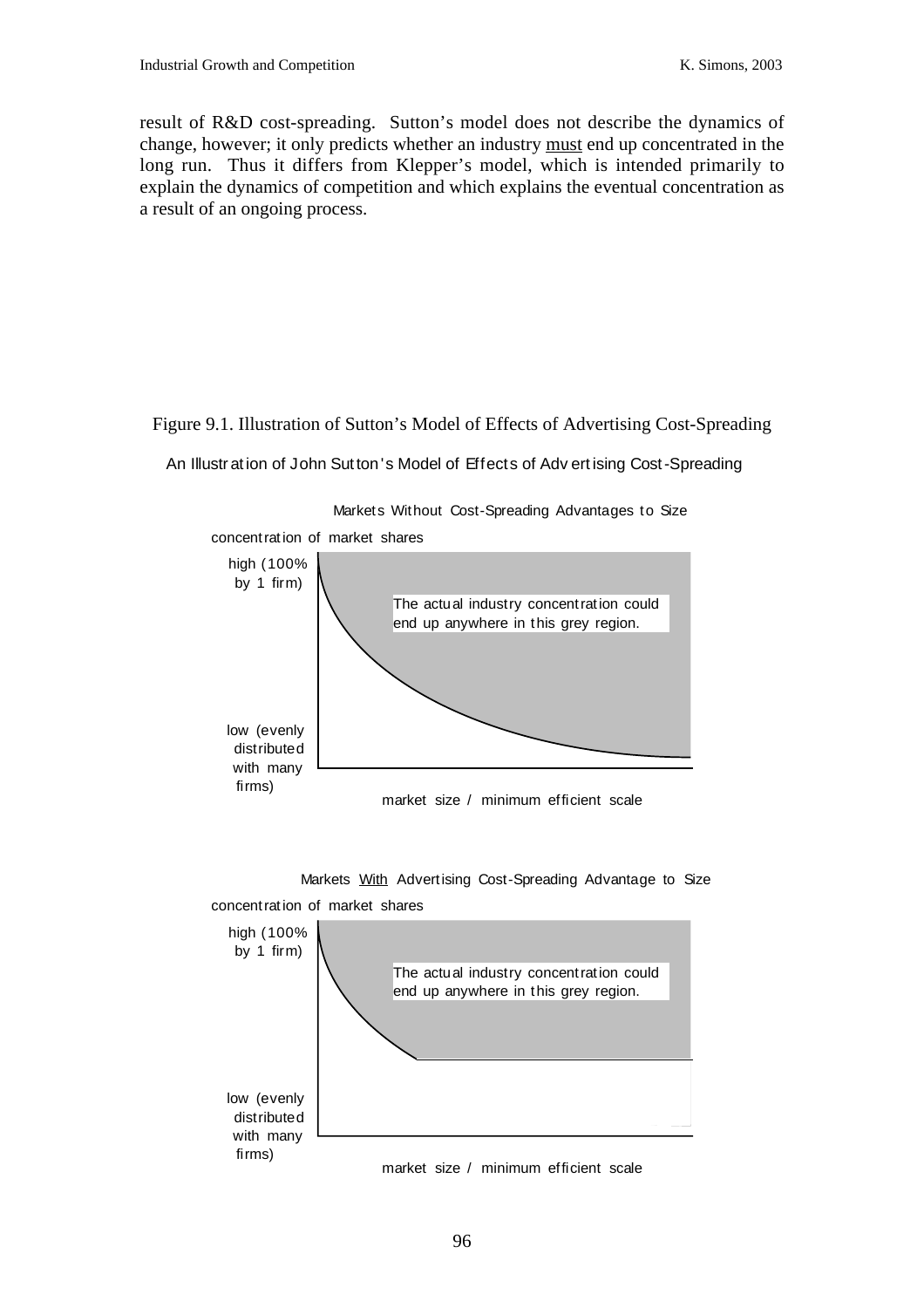## **Study Guide**

### **Terms to Know**

| economies of scale          | experience curve                       |
|-----------------------------|----------------------------------------|
| minimum efficient scale     | learning curve                         |
| marginal cost of production | $lock-in$                              |
| increasing returns to scale | <b>QWERTY</b>                          |
| constant returns to scale   | network economies                      |
| decreasing returns to scale | advertising cost-spreading             |
| progressive cost reduction  | sunk cost                              |
| first-mover advantage       | Bertrand competition                   |
| early-mover advantage       | product differentiation                |
| monopoly                    | Sutton                                 |
| Cournot competition         | <b>Sunk Costs and Market Structure</b> |
|                             |                                        |

### **Key Readings with Questions**

Scherer, F.M. and David Ross*. Industrial Market Structure and Economic Performance*, 3rd ed. Boston: Houghton-Mifflin, 1990. **R** 338.758 SCH. Use the section of chapter 4 pertaining to economies of scale and scope (pages 97-141 in the 3rd edition). The evidence suggests that firms and their manufacturing plants face long-run cost curves that involve minimum scales necessary to be efficient. In some industries, plants seem to face diseconomies of scale above some size because of transportation costs and (rarely) other reasons, but the notion of long-run U-shaped cost curves for firms is unproven and is likely pure fiction. Make sure you gain a knowledge of commonly-discussed reasons for advantages or disadvantages to plant size and firm size.

1. Draw two graphs, one showing economies of scale and economies of scope, the other showing economies of scale and *dis*economies of scope. Provide examples of situations in which each graph could be correct.

2. Think of at least a dozen distinct reasons why companies' cost, or labor requirements per unit of output, might go down over time on a so-called "learning curve." If you were working as a consultant for Boeing's Wichita plant when it built its B-29 bombers, how could you measure the relative importance of these different reasons?

3. In what industries are transportation costs likely to be especially important? Do the existence of transportation costs cause economies of scale, or diseconomies of scale? Draw example total and marginal cost curves for companies in an industry with high transportation costs, and for companies in an industry with low transportation costs. Write down a mathematical equation that could fit the general shape of each cost curve.

4. What approaches might one use to measure economies of *production* scale? Explain using an example how you would go about each approach.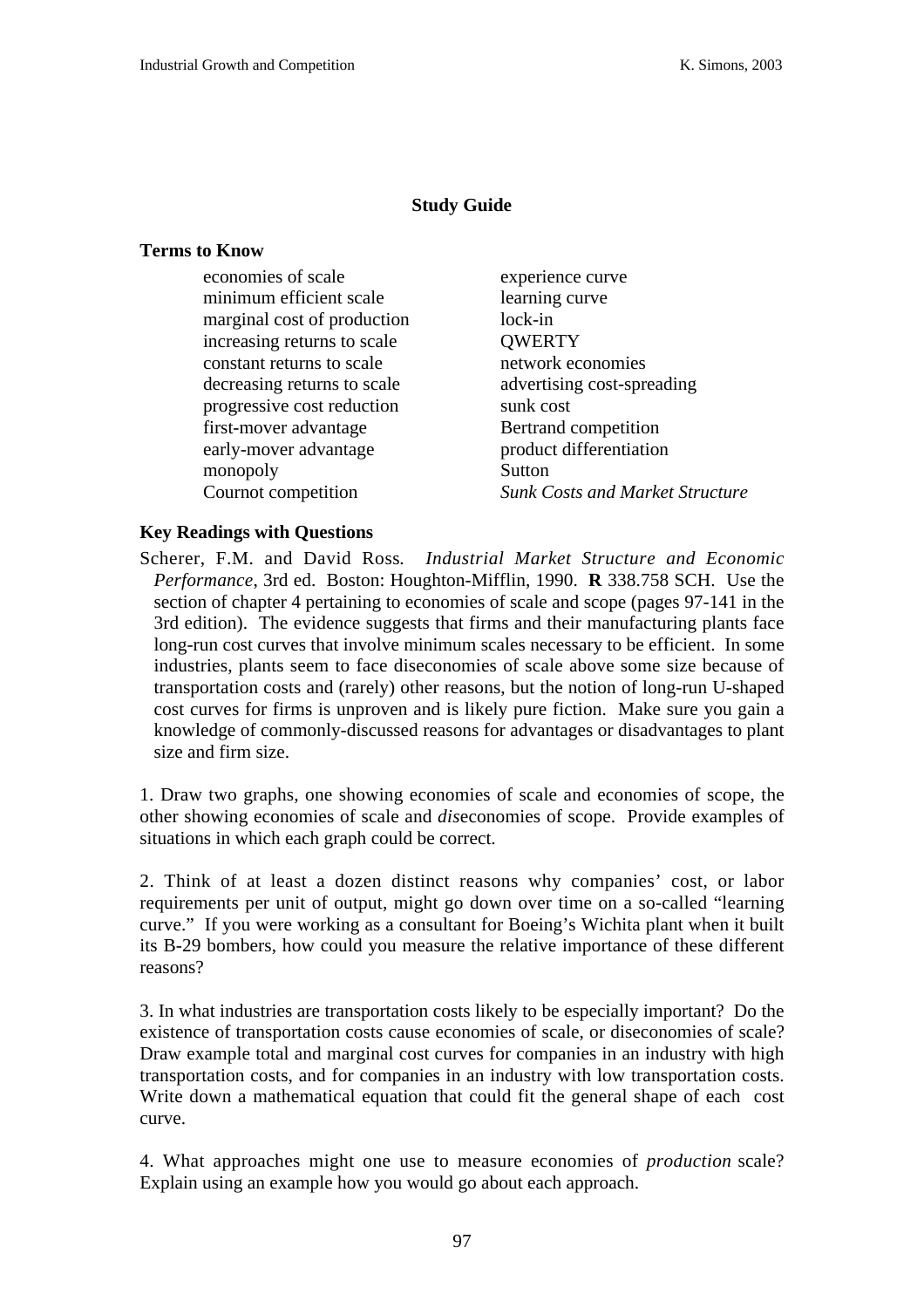5. How important, in practice, do minimum efficient scales of production seem to be? Provide an answer in specific, concrete terms, using some actual numbers.

5. On one sheet of paper, write at the top "Advantages of Large Size," and on another, write at the top "Disadvantages of Large Size." Brainstorm and write down every reason you can think of (however wild it might be) for large companies to have competitive advantages or disadvantages.

6. If a company in the industry you're studying hired you as a consultant, how might you test to see, in that industry, whether the advantages to being large outweigh the disadvantages, or vice versa? How would you resolve the company's question to find out how important are the various possible sources of advantage or disadvantage (as laid out in your answer to question 5), and what kinds of information would you collect in order to answer the question?

7. How might advertising yield economies of scale and scope? What evidence does the book use, and how, to get at whether or not these reasons are important?

— To answer questions 8 and 9, you will need to read the remainder of chapter 4 in the *Industrial Market Structure and Economic Performance*. —

8. "Gibrat's law" proposes that in a given year, the percentage growth or contraction of a firm's size is a randomly chosen number that has nothing to do with how big the company is. If Gibrat's law is right, even with no economies of scale, industries will still become very concentrated over time. Why? If this is true, does it have to be the case that chance alone determines corporate success, and there is nothing companies can do to make themselves more successful? Why or why not?

9. Have government policies affected economies of scale or scope? Explain.

Sutton, John. *Sunk Costs and Market Structure: Price Competition, Advertising, and the Evolution of Concentration*. Cambridge, Mass.: MIT Press, 1991. **B R** 338.6 SUT. This book escapes the problem that theories of market competition and product differentiation generate almost any result depending on the particular assumptions; it does so by predicting *bounds* on the results instead of specific results. It argues that advertising cost spreading and other sources of sunk costs or increasing returns — such as the R&D cost spreading considered earlier in this course — can cause a market to become tightly concentrated among a few producers, whereas markets without these influences need not become tightly concentrated. I suggest you not worry about understanding the mathematical model – which some people argue has drawbacks anyway – but get the notion of bounds and look at how Sutton uses empirical evidence to support his case.

1. What are the differences between Cournot and Bertrand competition? (Recall what you did from Tirole's book.) How do you think real firms compete?

2. In what way does Sutton analyze a continuum ranging from a monopoly to Cournot competition to Bertrand competition?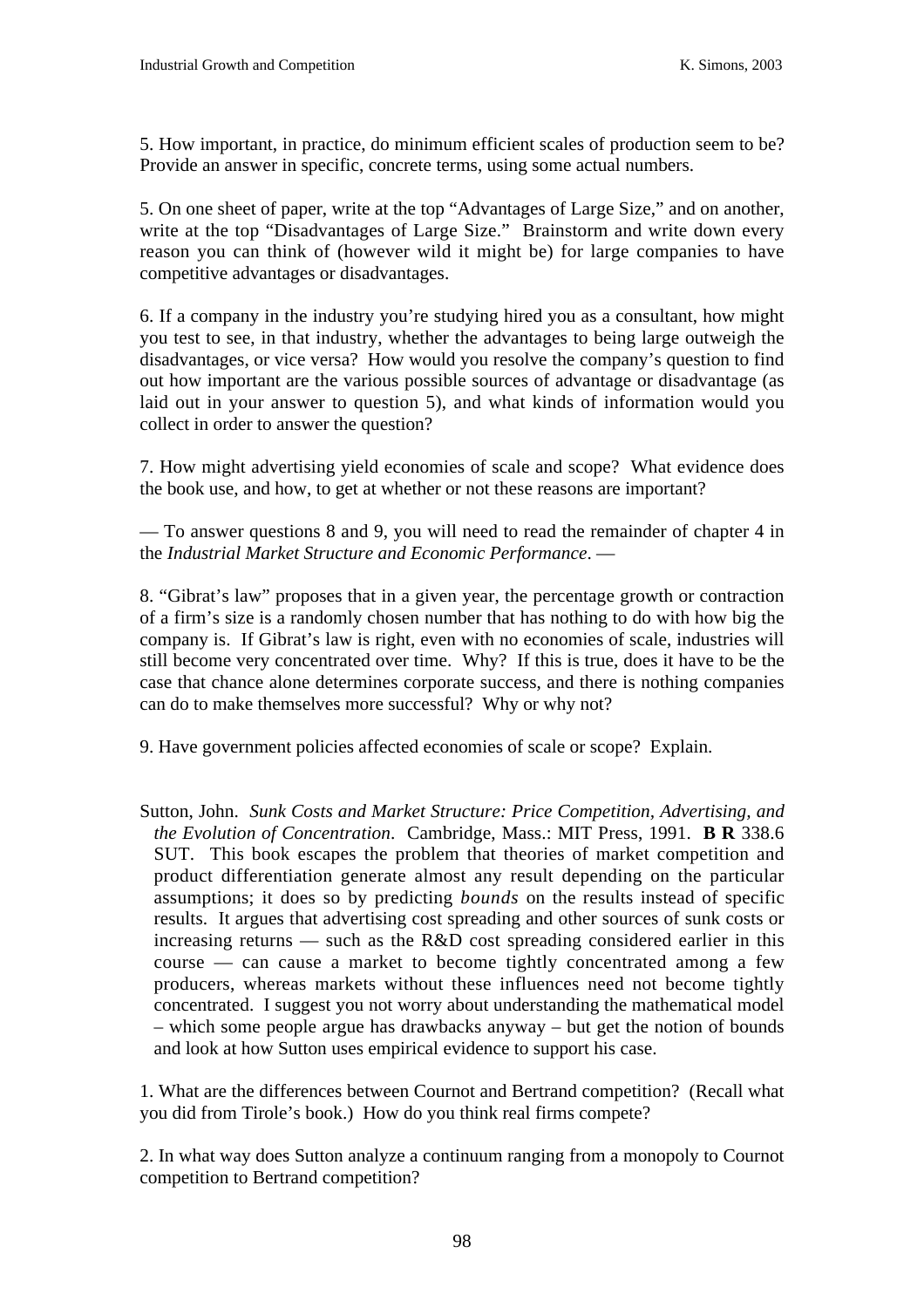3. What does Sutton mean when he says that, in models in which "firms are permitted to produce more than one product..., multiple equilibria are endemic" (p. 40)?

4. Explain the meaning of both graphs in Sutton's Figure 2.4 (p. 42).

5. What is a sunk cost (p. 46)?

6. Sutton considers a wide range of ways that industries might be (p. 47). Describe this range.

– You may wish to skip Sutton's sections 3.2 through 3.5, if you are short on time. –

7. From Sutton's section 3.6 (pp. 77-81), explain Figure 3.9.

8. Why could advertising cost-spreading lead to the pattern shown by the solid line in Figure 3.9? Specifically, why wouldn't there be lots of companies (and hence low  $concentration$   $-$  even though total industry sales may be gigantic  $-$  in advertisingintensive industries?

9. What industries does Sutton analyze, in what countries (pp. 84-90)? Why?

10. How does Sutton measure market size and concentration (pp. 90-91)?

11. How does Sutton measure setup costs (pp. 93-99)?

12. Explain the point of Figure 5.4 (p. 118), which shows two graphs, for industries that aren't and are advertising-intensive.

David, Paul. "Clio and the Economics of QWERTY." *American Economic Association Papers and Proceedings* 75 (2), May 1985, pp. 332-337. **O J E**. Illustrates how a particular technology, not necessarily the most efficient technology, can become locked in place as a result of historical accident.

1. Recount from your memory the history of the QWERTY keyboard. Why is it argued not to be the ideal keyboard design? (The article by Liebowitz and Margolis below presents compelling evidence that Paul David is wrong about its inefficiency.) How did it come to be the standard? Why don't people just switch to a better design?

2. What does Paul David mean by the terms "path-dependent," "historical accidents," and "lock-in"?

#### **Further Readings**

- Achi, Zafer, Andrew Doman, Olivier Sibony, Jayant Sinha, Stephan Witt. "The Paradox of Fast Growth Tigers." *McKinsey Quarterly*, (3), 1995, pp. 4-17. **O J**. An easy-reading managerial-audience article on firm growth with increasing returns dynamics.
- Arthur, W. Brian. "Competing Technologies, Increasing Returns, and Lock-In by Historical Events." *Economic Journal* 99 (March), 1989, pp. 116-131. **J E**.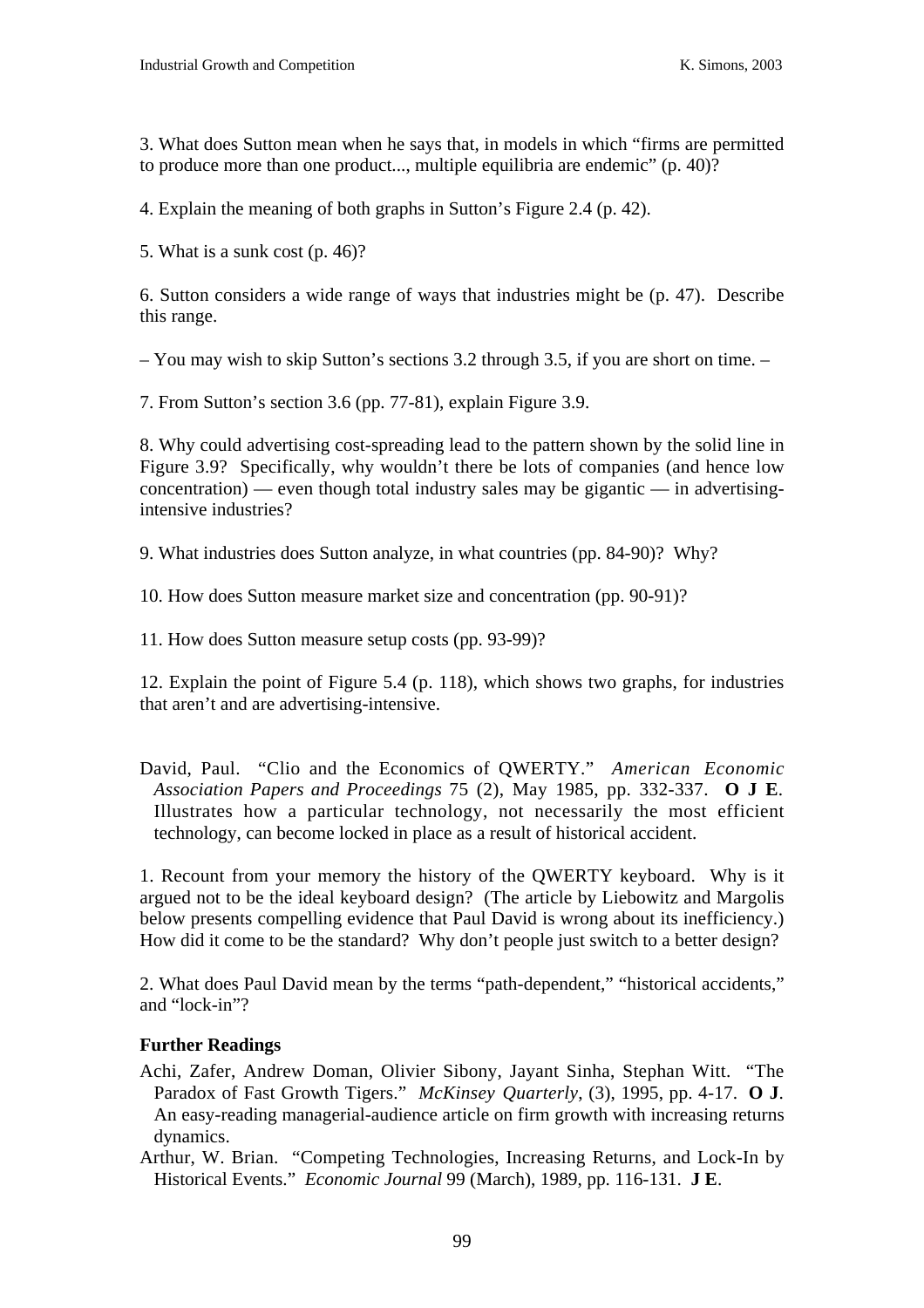Liebowitz, S. J. and Stephen E. Margolis. "The Fable of the Keys." *Journal of Law and Economics* 33 (1: April), 1990, pp. 1-25. **W** http://www.utdallas.edu/~liebowit/ keys1.html. Shows that the QWERTY keyboard seemingly is no worse than Dvorak, to argue that there is little evidence that the technology that gets locked in is of poor quality relative to technologies that don't get locked in.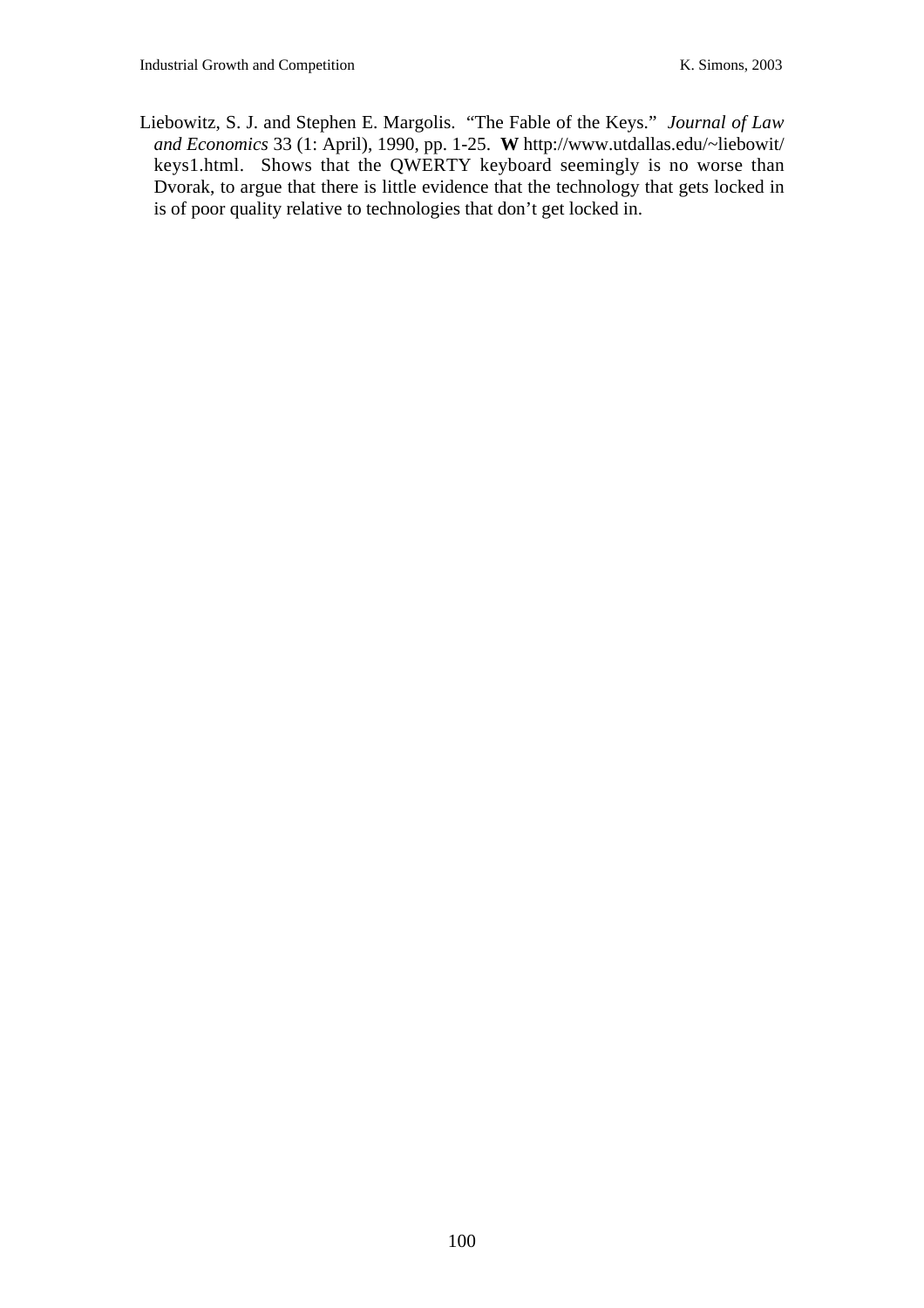# 10. Product Differentiation and Market Niches (Week 8)

In practice when you analyze competition in industries, it is rarely the case that industries for which you obtain information will have a single type of product (of possibly varying quality) produced by all firms.<sup>28</sup> Rather, different products will be available to meet the needs of different groups of consumers. Therefore, it may be important to consider the effects of product differentiation on competition.

After completing this section of the course, you should be able to:

- 1. Explain the three reasons discussed below for how product differentiation matters for competition and industry analyses.
- 2. Explain the concept of market niches.
- 3. Discuss product differentiation in the US penicillin and UK fertilizer industries, including how each industry fits with the above concepts regarding product differentiation.

#### **How Product Differentiation Matters for Competition and Industry Analyses**

Product differentiation matters to competition and to industry analyses for at least three reasons:

- 1. Competition takes place primarily at the level of product industries. Specifically, shakeouts and turnover of corporate leadership should be expected to occur among firms providing products that meet the same (or at least similar) needs for the same (at least partly the same) group of consumers. By aggregating these product industries, you change the patterns you might expect to see. For example, suppose you analyze the motor vehicle industry, combining together the automobile, truck, bus, and motorcycle industries as well as all the industries producing parts for such vehicles. Although shakeouts and early-mover advantages occurred for at least the automobile and bus industries, the data for the whole motor vehicle industry may not necessarily show much of a shakeout nor much early-mover advantage. Also, the aggregated data obscure the times when shakeouts occurred in each product, the differing extent to which there was an early-mover advantage, etc. A similar issue would be arise when analyzing the whole of the electronics industry versus individual sub-markets of the industry.
- 2. Having a substantially different product from the products of other firms can provide some degree of protection from competition with those other firms. For example, sports car makers may be nearly unaffected by a major firm reducing its price for a low-cost family car, whereas other makers of low-cost family cars would experience greater competition.
- 3. Advantages to size (or to other characteristics of firms) may span multiple niches or multiple product markets. For example, economies of scope in the production process imply that the costs of producing one product decrease when substantial amounts of another product are produced. Similarly, R&D work may be relevant to multiple products or their manufacturing processes, and brand reputation may benefit a firm for all the different products it sells.

 $28$  Variations of quality of a product are known as vertical product differentiation, whereas variations to match different consumers' tastes are known as horizontal product differentiation.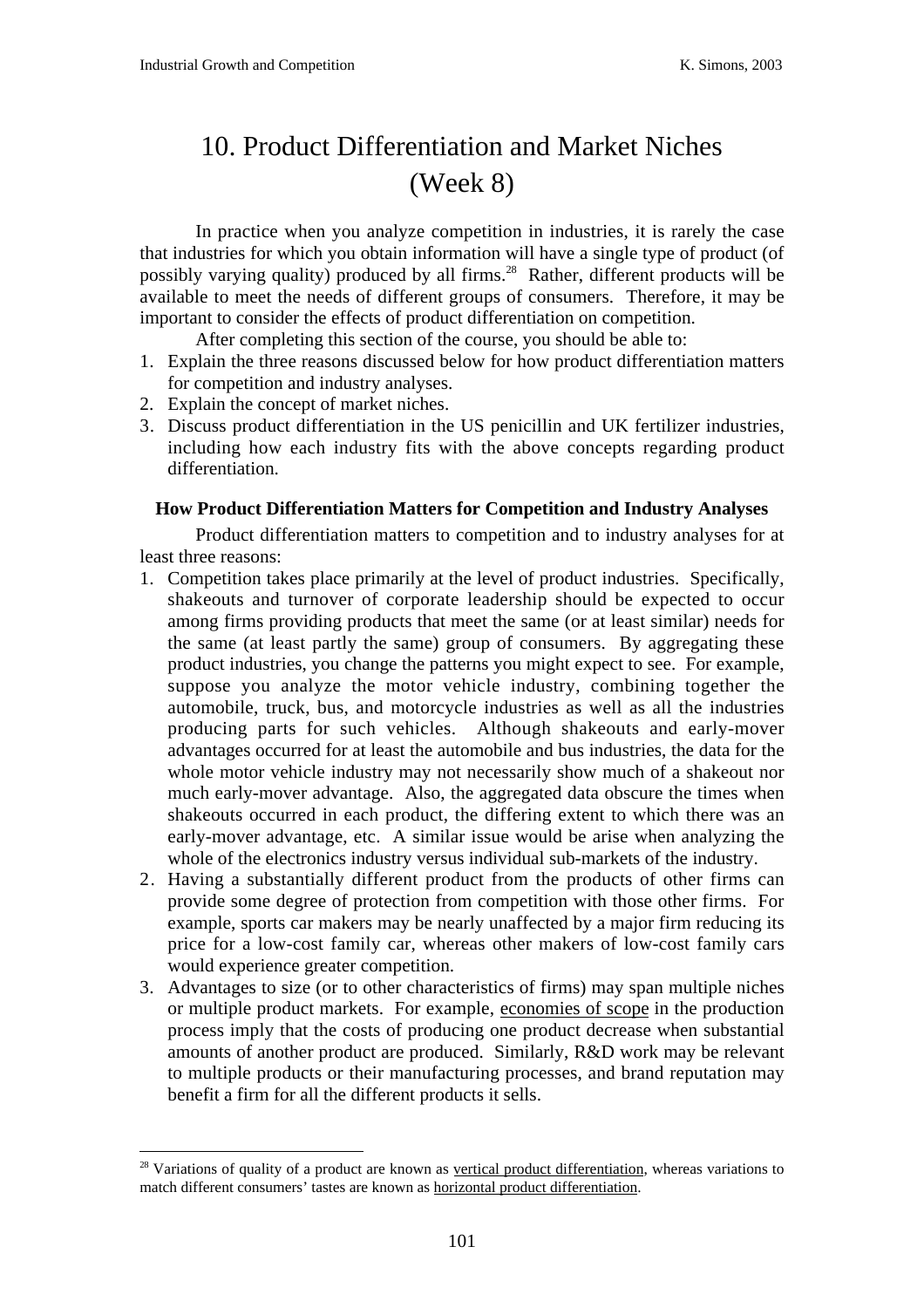#### **Market Niches Defined**

Market niches are natural differences in the market according to major differences in product differentiation that could fit consumer demands. For example, it might be said that the market for automobiles has market niches for family-size cars, sports cars, luxury cars, and off-road vehicles. Each sub-market of the automobile industry is somewhat independent of the others in terms of consumer demand and competition.

## **Examples of Product Differentiation and its Effects**

Two examples of product differentiation are Klepper and Simons' (1997) data on US penicillin producers and Shaw's (1982) analysis of the UK fertilizer industry. In penicillin, the so-called "natural" penicillin varieties, especially penicillin G, were commodity products with fierce competition as prices plummeted over time. In contrast, most of the "semisynthetic" penicillin varieties, introduced after new techniques were pioneered circa 1958, were patented and closely held, and prices for semisynthetic penicillins were much higher than for natural penicillins. Table 10.1 lists US penicillin manufacturers from 1948 to 1993 for which the types of penicillin manufactured could be determined. The table shows for each type of penicillin the firms that made that type and their dates of production. Penicillin G and the natural penicillins in general (G, O, and V in the table) experienced a sharp shakeout in their numbers of manufacturers.

With the advent of the semisynthetics, a few of the major natural penicillin producers also began to produce semisynthetic varieties, along with some new firms which entered semisynthetic production. Beecham from the UK (which had been licensing some firms) eventually entered US production also. While patents remained in force, the number of firms in semisynthetic markets remained small. A few more firms entered after patent expiration.<sup>29</sup>

Thus, firms that innovated in the development and patenting of new types of penicillin were able to reap the substantial profits associated with these new market niches. The US penicillin industry is also an example of how a shakeout may impact manufacturers in part of the market, while in other market segments firms are unaffected by competition. Indeed, the different types of penicillin were useful for treating different diseases, so the advent of new types generally did not take away sales from old types – although other antibiotics were competitors – and unit sales continued to grow over time in each major market segment.

In UK fertilizers as analyzed by Shaw (1982), firms typically produced multiple kinds of fertilizers. It makes sense to define the product space in simplified form as having two dimensions, (1) nitrogen and (2) potassium and phosphorous. Firms had multiple products at different points in the product characteristics space, which is the space over which products were differentiated. (A product characteristics space might take on different forms in different cases. For soft drink sellers locating at different places along a beach, the space would be a line segment representing locations on the beach. In this case the product characteristics space is a

 $29$  Some of the semisynthetic producers eventually began some natural penicillin production. The two types of production were closely related, so this pattern suggests that, decades after the introduction of penicillin, the semisynthetic producers were able to achieve competitive costs in natural penicillin production. (Natural production is, roughly, a step in the production process for semisynthetic penicillin.)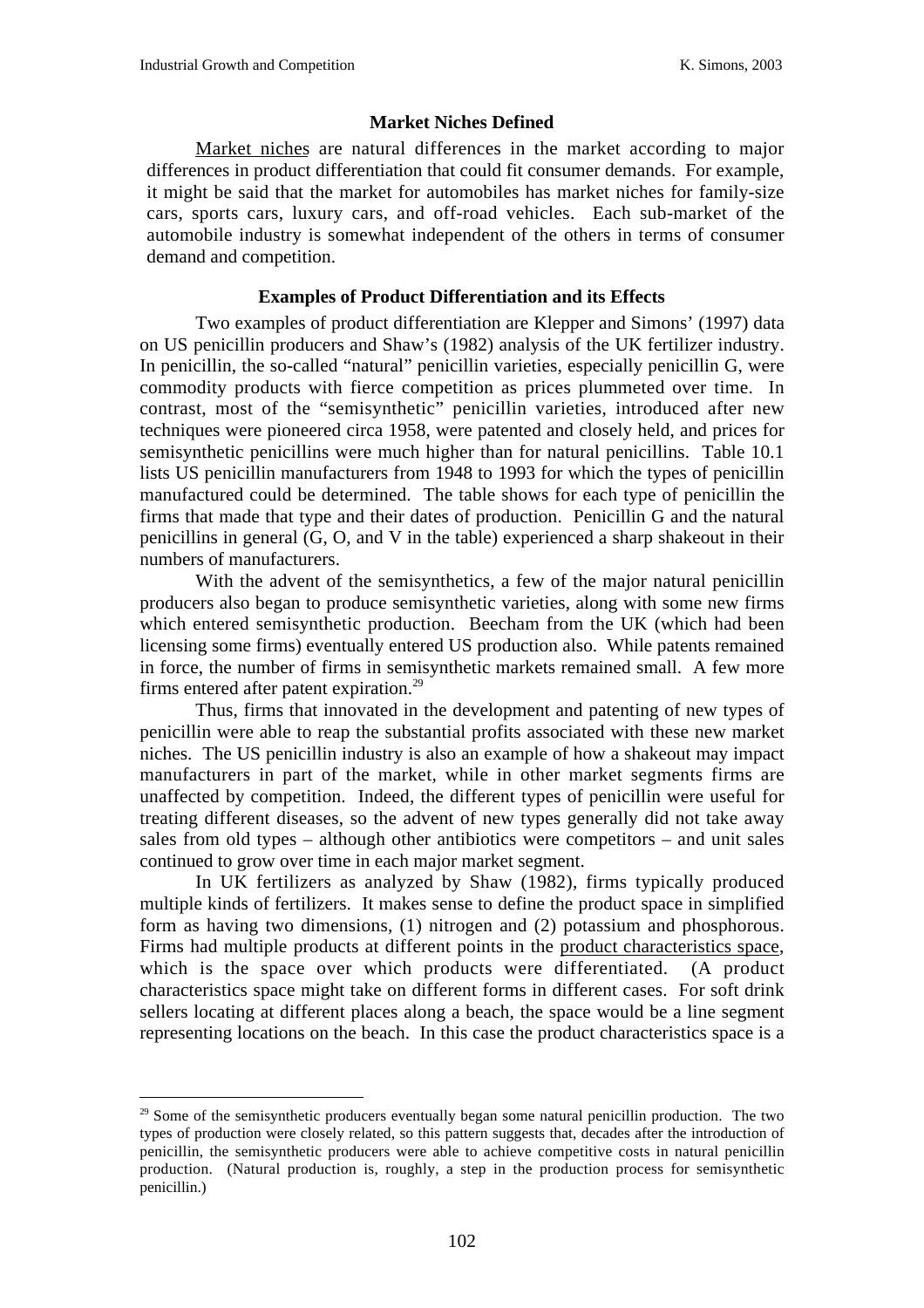Table 10.1. Penicillin Types and Their Manufacturers, 1948-1993

| Penicillin G <sup>+</sup> | [Innovation dated as 1942 by Achilladelis]     |
|---------------------------|------------------------------------------------|
|                           | Abbott 1948-1964                               |
|                           | Baker 1948-1952                                |
|                           | Bristol 1948-1959, 1961, 1974, 1977, 1981-1983 |
|                           | Commercial Solvents 1948-1959                  |
|                           | Cutter 1948-1954                               |
|                           | Heyden 1948-1953                               |
|                           | Hoffman LaRoche 1948-1949                      |
|                           | Lederle 1948-1949, 1954-1955                   |
|                           | Lilly 1948-1969, 1972, 1976-1981               |
|                           | Merck 1948-1986                                |
|                           | Pfizer 1948-1992                               |
|                           | Schenley 1948-1953                             |
|                           | Squibb 1948-1982                               |
|                           | X 1948-1953, Upjohn 1954-1957                  |
|                           | Wyeth 1948-1993                                |
|                           | U.S. Rubber 1949                               |
|                           | Monsanto 1954                                  |
|                           | Penick, S.B. 1954-1955                         |
| Penicillin O              | X 1951-1953, Upjohn 1954-1964, 1966            |
|                           | Pfizer 1968-1975                               |
| Penicillin V†             | *Lilly 1955-1990                               |
|                           | Abbott 1956-1974                               |
|                           | Wyeth 1956-1976, 1983-1985                     |
|                           | Bristol 1958, 1970-1985, 1987, 1989-1993       |
|                           | Squibb 1968-1976                               |
|                           | Pfizer 1976-1988                               |
|                           | [*Also developed by Glaxo (UK).]               |
| Phenethicillin†           | <i><b>*Bristol 1959-1975</b></i>               |
|                           | Pfizer 1960-1965, 1967-1971                    |
|                           | Squibb 1960-1961, 1963-1964                    |
|                           | Wyeth 1962-1966                                |
|                           | [*Also developed by Beecham (UK).]             |
| Ampicillin†               | Bristol 1963-1993                              |
|                           | Wyeth 1966-1993                                |
|                           | *Beecham 1968-1990                             |
|                           | Squibb 1968-1976                               |
|                           | Trade Enterprises 1971-1981                    |
|                           | Biocraft 1972-1993                             |
|                           | Kanasco 1986-1992                              |
| NEP penicillin            | <b>Merck 1963</b>                              |
| Methicillin               | <b>Bristol 1961-1985</b>                       |
|                           | Beecham 1972-1982                              |
|                           | Wyeth 1991                                     |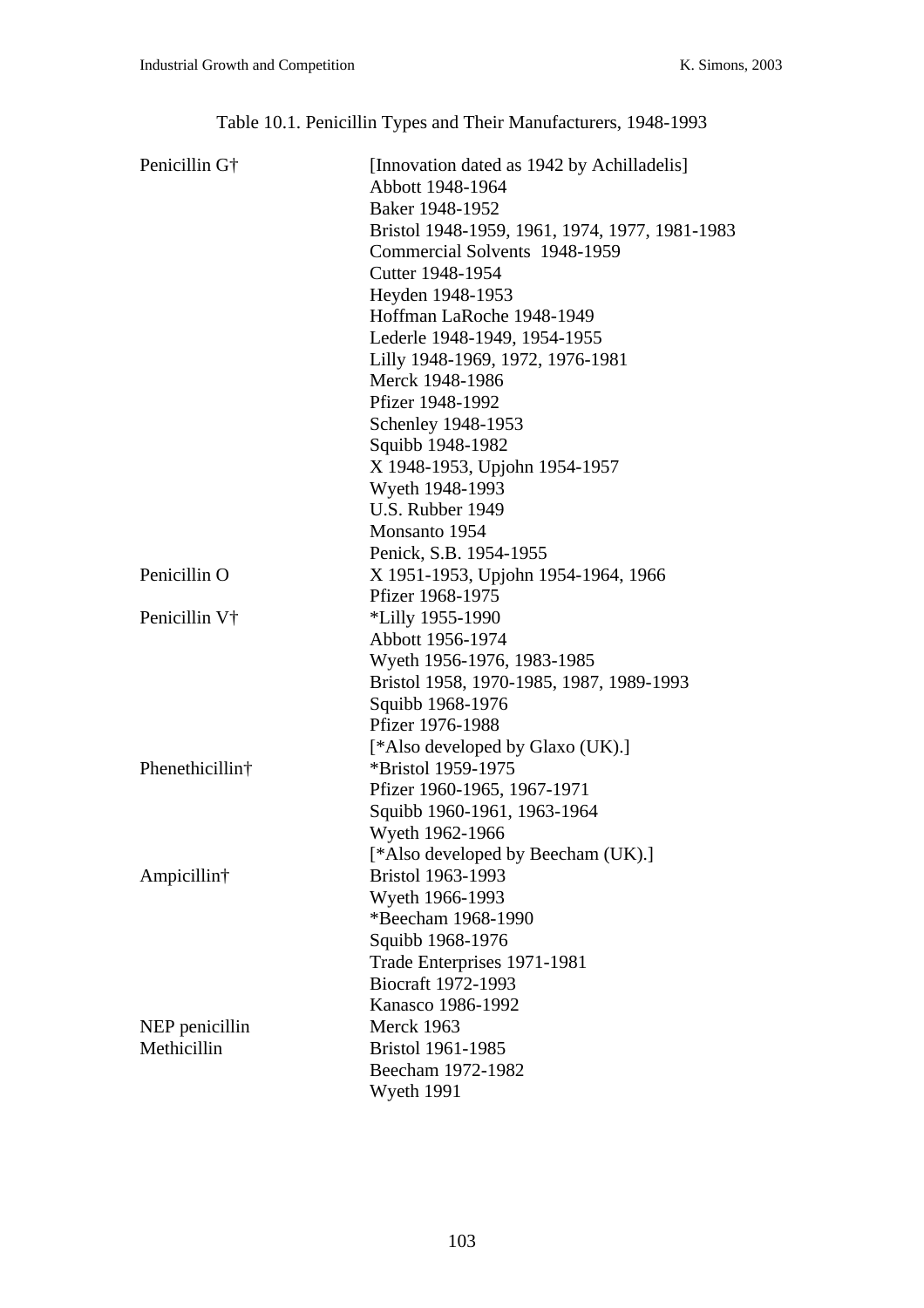Table 10.1 (contined)

| Oxacillin              | <b>Bristol 1961-1985</b>                   |
|------------------------|--------------------------------------------|
|                        | Beecham 1969-1992                          |
|                        | Biocraft 1979-1992                         |
| Cloxacillin            | <b>Bristol 1964-1985</b>                   |
|                        | Beecham 1968-1993                          |
|                        | Biocraft 1980-1988, 1990-1993              |
|                        | Kanasco 1991-1992                          |
| Nafcillin              | Wyeth 1964-1990                            |
|                        | Beecham 1975-1976, 1984-1988, 1990-1991    |
|                        | Bristol 1975-1977, 1979-1985, 1987         |
| Dicloxacillin          | Bristol 1966-1979, 1981-1985               |
|                        | Beecham 1968-1992                          |
|                        | Wyeth 1968, 1970-1975, 1977-1989           |
|                        | Biocraft 1983-1993                         |
|                        | Kanasco 1990, 1992                         |
| Hetacillin             | Bristol 1966-1979, 1981-1991               |
| Carbenicillin†         | [Innovation dated as 1969 by Achilladelis] |
|                        | *Beecham 1970-1985, 1987, 1989††           |
|                        | *Pfizer 1972-1986, 1988                    |
|                        | Biocraft 1986                              |
| Amoxicillin            | Beecham 1973-1993                          |
|                        | Biocraft 1976-1993                         |
|                        | <b>Bristol 1977-1993</b>                   |
|                        | Trade Enterprises 1978-1979                |
|                        | Wyeth 1980-1985                            |
|                        | Kanasco 1986-1992                          |
| Ticarcillin            | Beecham 1976-1993                          |
| Azlocillin†            | [*Developed 1978 by Bayer (Germany)]       |
| Cyclacillin            | Wyeth 1978-1985                            |
|                        | <b>Bristol 1984-1985</b>                   |
|                        | Biocraft 1986, 1988                        |
| Epicillin              | Trade Enterprises 1978-1982                |
|                        | Kanasco 1986                               |
| Piperacillin           | <b>Bristol 1982-1993</b>                   |
| Amdinocillin†          | [*Developed 1984 by Roche (Switzerland)]   |
| Sulbactam <sup>†</sup> | [*Developed 1986 by Pfizer]                |
| Floxacillin            | Beecham 1989††                             |

\*Innovating firm.

†Major innovation according to Achilladelis (1993).

X Identity of producer kept confidential in *Synthetic Organic Chemicals*.

††Beecham may have continued production of carbenicillin and floxacillin after 1989. After 1987, *Synthetic Organic Chemicals* does not specify all of the semisynthetic penicillins produced solely by Beecham.

Sources: *Synthetic Organic Chemicals*, FTC (1958), and Achilladelis (1993). Reprinted based on Klepper and Simons (1997).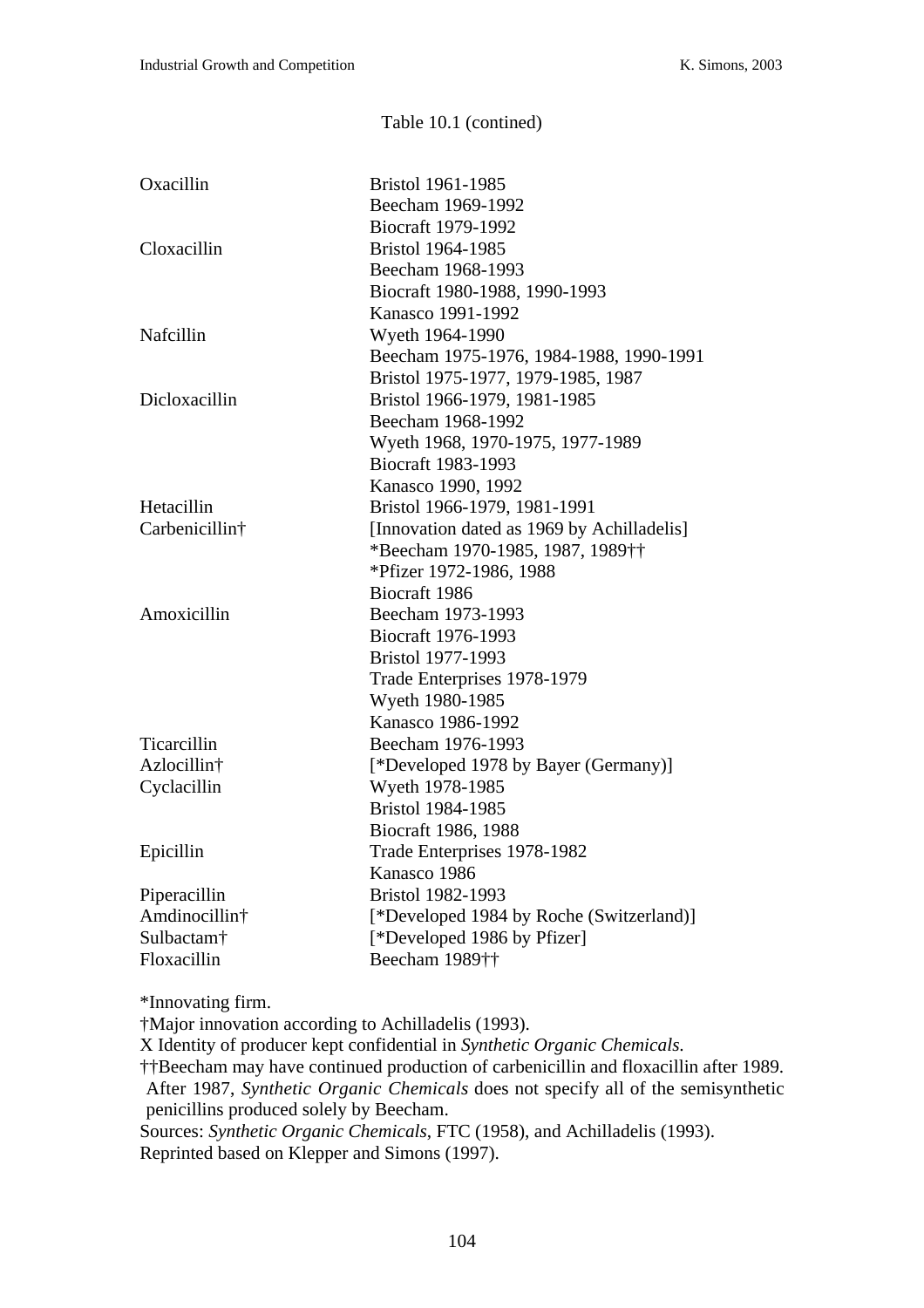square in which firms choose percentage concentrations of (1) nitrogen and (2) potassium and phosphorous.

Competitively, firms did not spread out across this two-dimensional space as some theories would imply – instead they clumped together, with almost identical products sold by multiple firms. Some theories would also suggest that leapfrogging behavior might occur over time, jumping over each other's positions to move to more advantageous places (given their competitors' current locations) in product characteristics space. Over time, there was no leapfrogging in product characteristics space. More concentrated fertilizers did become available over time, and when one firm would introduce a more concentrated variety, this was quickly (within a few years) matched by competitors.

Thus, in the UK fertilizer industry, while products were differentiated, this does not seem to have had much competitive impact. Unlike in penicillin, new forms of fertilizers were not radically new products with protected market niches. It is in industries where different firms participate in different niches that product differentiation can make a big competitive difference. And it is where the creation of new, protected product niches depends on the development of new technologies that technology has the most major impact through product differentiation. In other industries such as automobiles, firms' products are affected by continual innovation, causing an increase in quality but not generating a new market niche, at least not a niche that will be separated for long from that of other firms. Innovation creates new market niches only in some industries, and not all innovation results in new market niches.

### **Study Guide**

#### **Terms to Know**

economies of scope market niche product characteristics space leapfrogging

#### **Key Readings with Questions**

- Shaw, R.W. "Product Proliferation in Characteristics Space: The UK Fertilizer Industry." *The Journal of Industrial Economics* 31 (1/2: September/December), 1982, pp. 69-91. **O**. Examines the differences between the varieties of fertilizer offered for sale by UK manufacturers, and examines how the varieties changed over time in order to test what theories of product differentiation seem to hold up in practice.
- 1. What is Shaw's paper about?
- 2. Describe the theories of product differentiation that he comments on.

3. What are Shaw's conclusions with regard to these theories of product differentiation?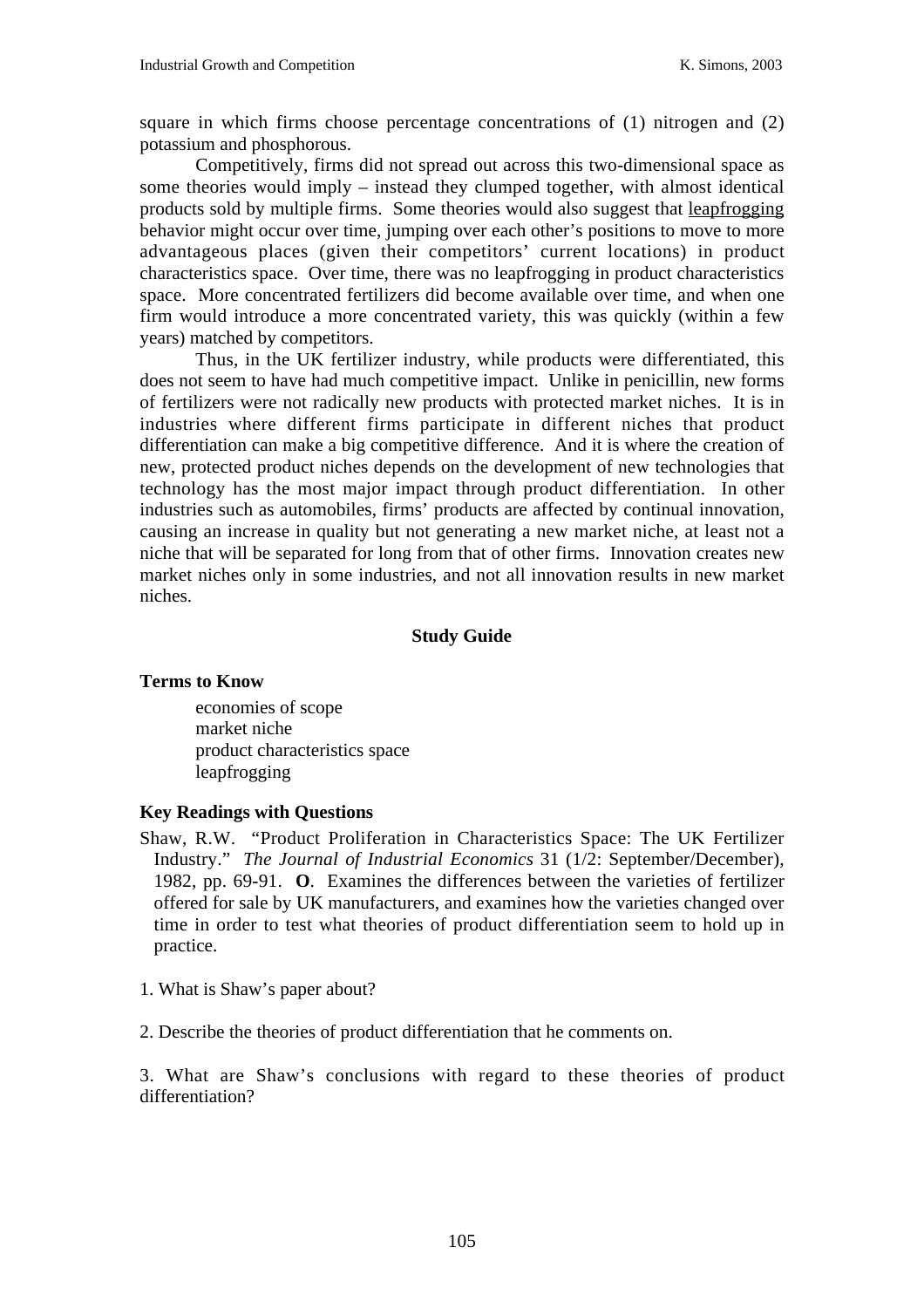### **Further Reading**

- Hannan, Michael T., and John Freeman. *Organizational Ecology*. Cambridge, Mass.: Harvard University Press, 1989. **R** 338.74 HAN. Use chapter 5, which discusses a theory of competition for niches of products with fast versus slow market changes.
- Tirole, Jean. *The Theory of Industrial Organization*. Cambridge, Mass: MIT Press, 1988. **O** (chapter 7) **B** 338.6 TIR. Examine chapter 7 to see some common theoretical models of product differentiation, as used in industrial economics. Don't try to learn all the details, but do try to learn the main concepts about how these models portray industries working.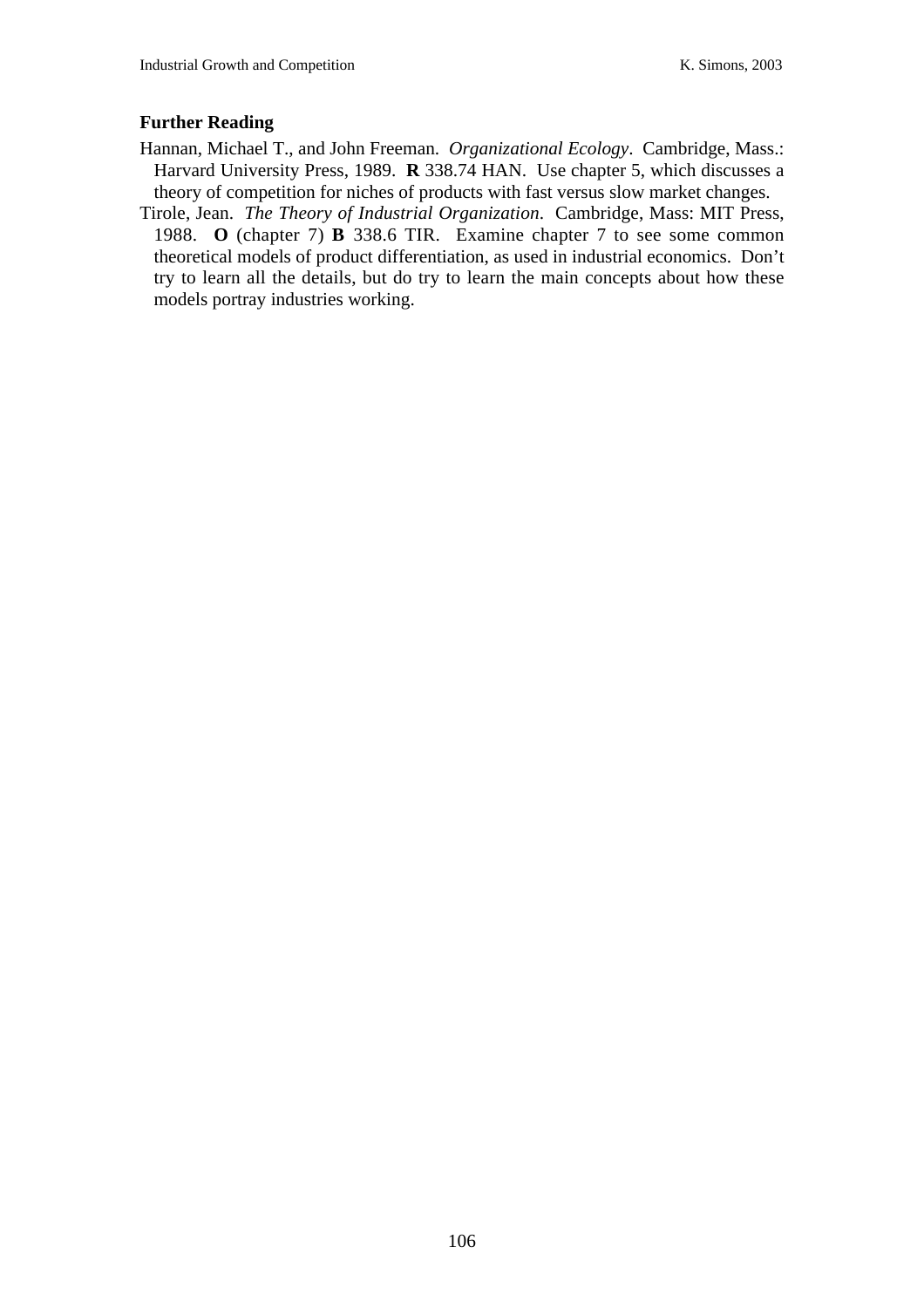# 11. Firm Growth (Week 9)

After completing this chapter and its required readings, you should be familiar with the following issues:

- 1. Limits to firm growth rates in Penrose's theory of firm growth.
- 2. Gibrat's "Law."
- 3. The approximate firm size distribution in the US tire manufacturing industry, as it changed over time.
- 4. How growth rates of US manufacturing plants have varied with plant size and age, and how the figures are affected by the inclusion or exclusion of exiting plants.
- 5. The skew distribution of sizes of firms and of other phenomena.

## **The Myth of the U-Shaped Long-Run Firm Cost Curve**

Economic models have often used the simple, mathematically convenient assumption of the U-shaped long-run firm cost curve. That is, the marginal cost of an additional unit produced by the firm is assumed to vary with the size of the firm, falling at small sizes, but rising again at large sizes.<sup>30</sup> Figure 11.1 illustrates this assumption as it is often shown in introductory microeconomics texts. The bottom axis in the figure is the quantity produced, and the vertical axis is the unit cost of production. Two types of unit costs are shown in the figure, the marginal cost of producing an additional unit, and the average cost of production. In the example given by the figure, a firm that produces 48 units has the lowest possible *marginal* cost, of \$4 per each additional unit produced. The U-shape of the marginal cost curve implies a U-shaped average cost curve as well. In the example, a firm that produces 73 units has the lowest possible average cost of \$95 per unit.

U-shaped cost curves are a convenient assumption because firms can be assumed to locate at the bottom of the U: specifically, they can be assumed to choose a quantity of output such that they have the lowest possible average cost of production. If all firms have identical long-run cost curves, and if any number of firms can enter production, then competition forces firms to locate at the bottom of the U in average cost, because the firms set prices at (or near in some competitive models) their average cost of production. Thus all firms have identical outputs, with quantity chosen to coincide with the bottom of the U in the average cost curve, and price equal to (or near) the lowest possible average cost. This is the long-run outcome in the sense that it is what happens after firms enter and adjust their production capacities.

Unfortunately, this convenient assumption is generally wrong. Real long-run marginal and average firm cost curves seem not to be U-shaped, but to decline or flatten out with continual increases in output. You can sense a problem with the assumption by reflecting on the following facts:

- Giant firms like Microsoft, Sony, and IBM manage to survive and do fine, over a lengthy period of time (no firm succeeds forever), despite their enormous size.
- Even if management did impose excessive inefficiencies for large firms, they could (and sometimes do) break up into divisions managed like separate firms.

<sup>&</sup>lt;sup>30</sup> Specifically, the marginal cost curve typically is assumed to be convex, falling initially, but then rising without bound.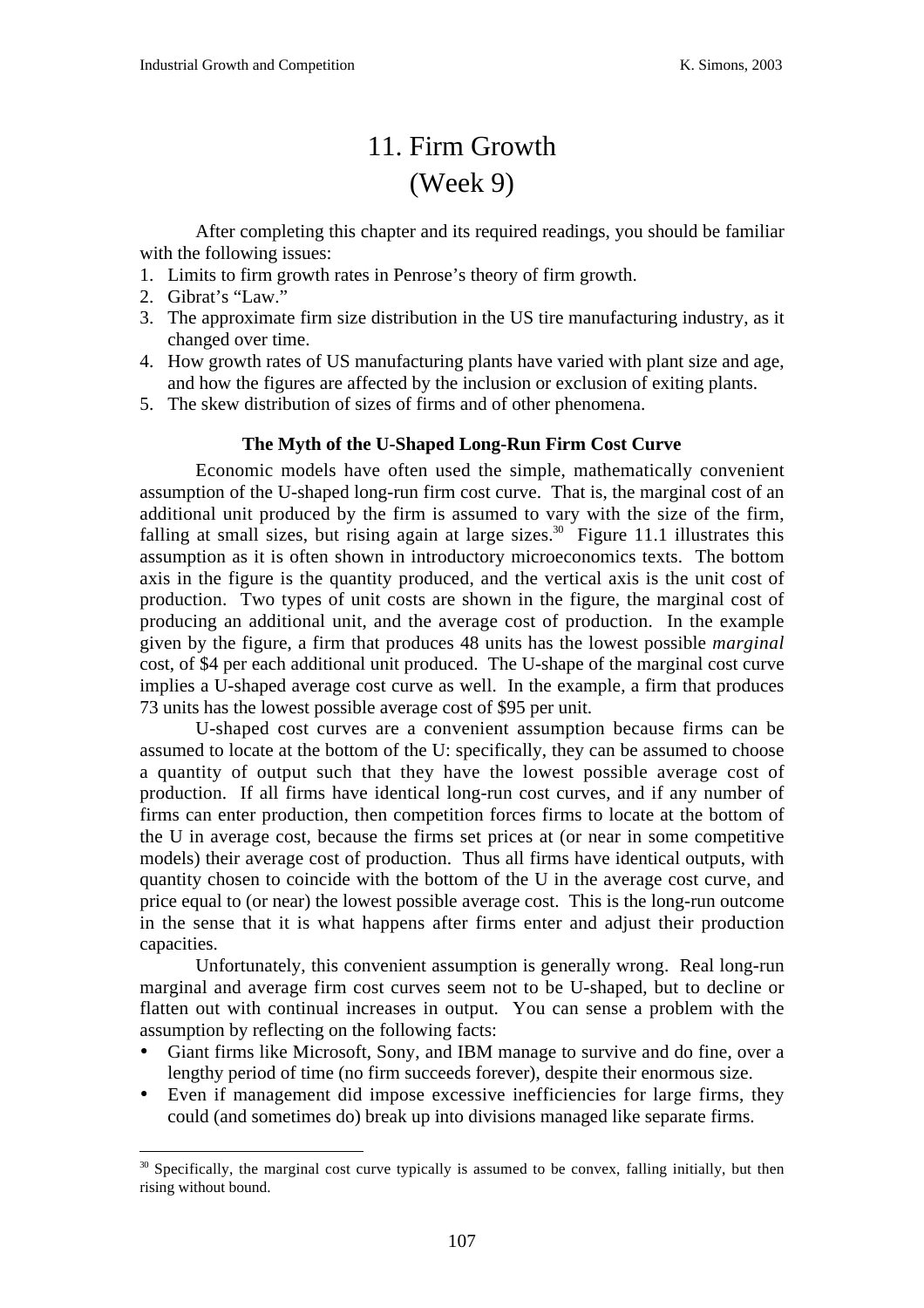



- The firms in a given industry virtually never have identical sizes, even many decades after the start of the industry. Despite having had a long time to adjust, including to gain technology and streamline management to make their cost curve as good as possible, somehow actual firms are not converging on the bottom of a hypothetical U-shaped best cost curve.
- Regional U-shaped cost curves for plants or branches do not yield U-shaped costs for firms, because firms may own many plants or branches. Thus even though concrete plants face U-shaped cost curves because of the high cost of shipping wet concrete, an overall concrete firm may own many plants and have steadily decreasing marginal costs.

Nobel prizewinner Hebert Simon, in the introduction to his book *Skew Distributions and the Sizes of Business Firms* with Yuji Ijiri (Ijiri and Simon, 1977), points out how the bulk of economists have been unwilling to eschew the misleading assumption of U-shaped long-run firm costs. In some models the assumption of U-shaped costs may be of minor importance and may aid in making a valid point, but in many models this erroneous assumption may yield misleading conclusions and damaging policy suggestions. Clearly a more appropriate working assumption is needed for what determines firm size.

## **Major Theories of Firm Growth**

In this section we shall be concerned not with the initial sizes of firms, but with the growth of firms over time. The initial sizes of firms presumably are determined by practical matters including immediate demand, resources in hand, and financing, at the time a company is founded and as experienced by the people who founded the company. Once the initial size of a firm has been determined, the growth rate of the firm determines its size at each point in time. In explaining patterns in firms' (internal) growth, two views have been especially prevalent. The first view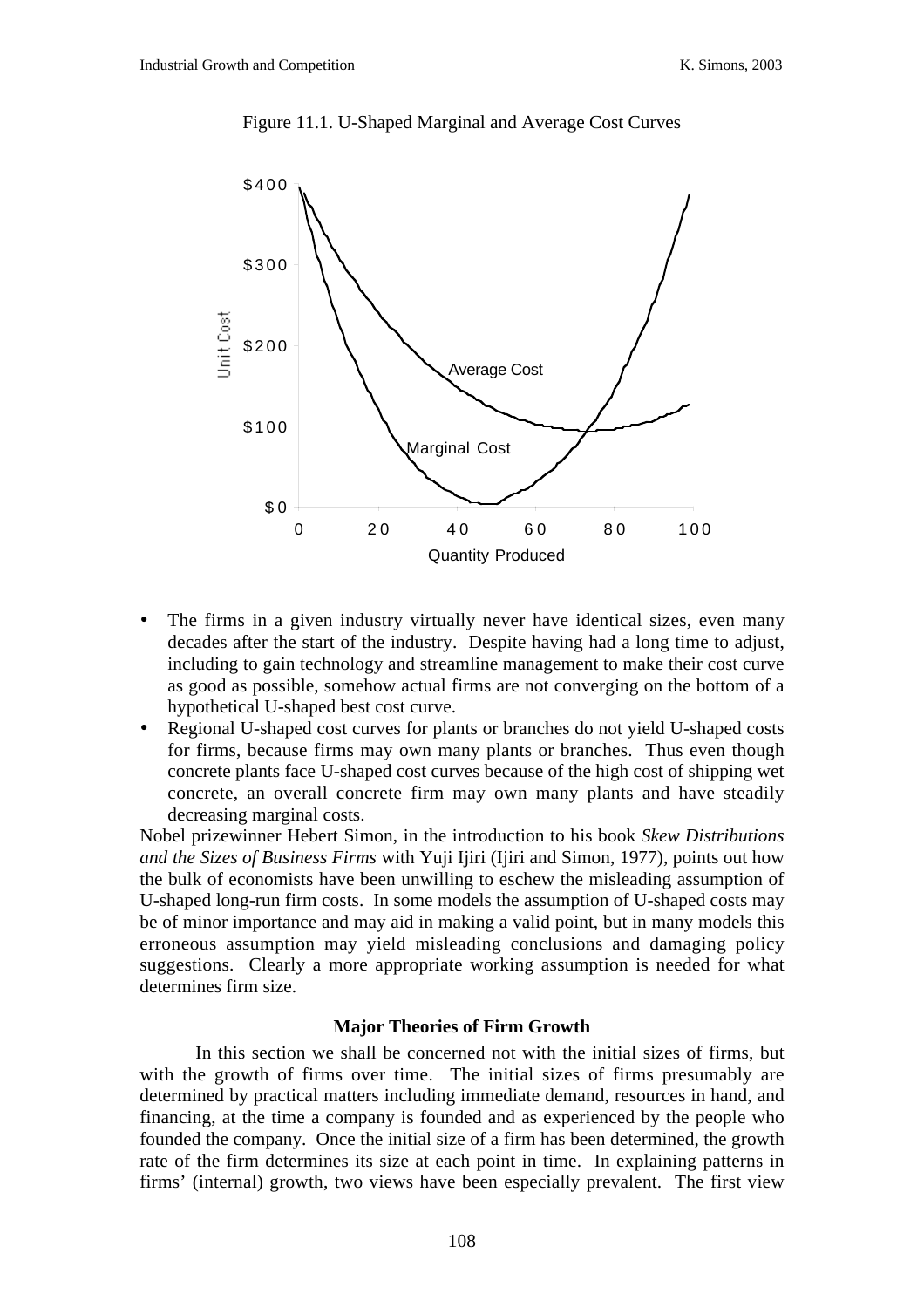pertains to the costs of growth, and the second to the empirical distribution of actual growth rates.

The first view, pertaining to costs of growth, dates back at least to Edith Penrose's book *The Theory of the Growth of the Firm*. Unlike static models in which firms choose an equilibrium amount of output, Penrose's theory has no equilibrium amount of output. Firms may always have reasons to grow or contract. Instead of focusing on the size of firms, the theory focused on firms' rates of growth. The theory emphasizes limits to growth rates of firms, so that firms cannot expand or contract as rapidly as they might ideally prefer. Penrose points out two main limits to growth rates: (1) managerial limits and (2) training of new employees. Even hardworking managers only have limited time to spend, and even if they had cash on hand to hire masses of consultants to assist, they could not do an effective job of expansion beyond some practical upper limit. The managers need to make sure that new parts of the company function adequately, and that they interact effectively with existing parts of the company. Training of new employees also takes considerable time on the part of existing staff. If a company hires new employees too quickly, quality and service may drop because the new employees take time to gain the right skills for the job and old employees spend a lot of time showing the new employees what to do.

Penrose's theory thus conveys the notion of convex costs of growth, used earlier in Klepper's theory of shakeouts. This notion can be embodied formally in a model as a component of cost,  $G(\Delta Q)$ , where  $\Delta Q$  is the change in firm size and G is convex and U-shaped with  $G(0) = 0$ . (Note that convexity of G implies  $G > 0$  and  $G'$ >0 for  $\Delta Q$  > 0.) Figure 11.2 illustrates this notion as a U-shaped cost with respect to *growth* rather than quantity; of course this cost is only one component of the firm's cost. The change in firm size may be 0, negative (for a contracting firm), or positive.

The second view about growth rates is to model the distribution of growth rates without worrying about why firms grow more or less. Alternatively, empirical variables that are correlated with growth can be identified, with tabular analyses or regressions showing how the mean growth rate or the distribution of growth rates vary with characteristics such as size, age of the firm, nationality, industry, and other traits.





Change in Firm Size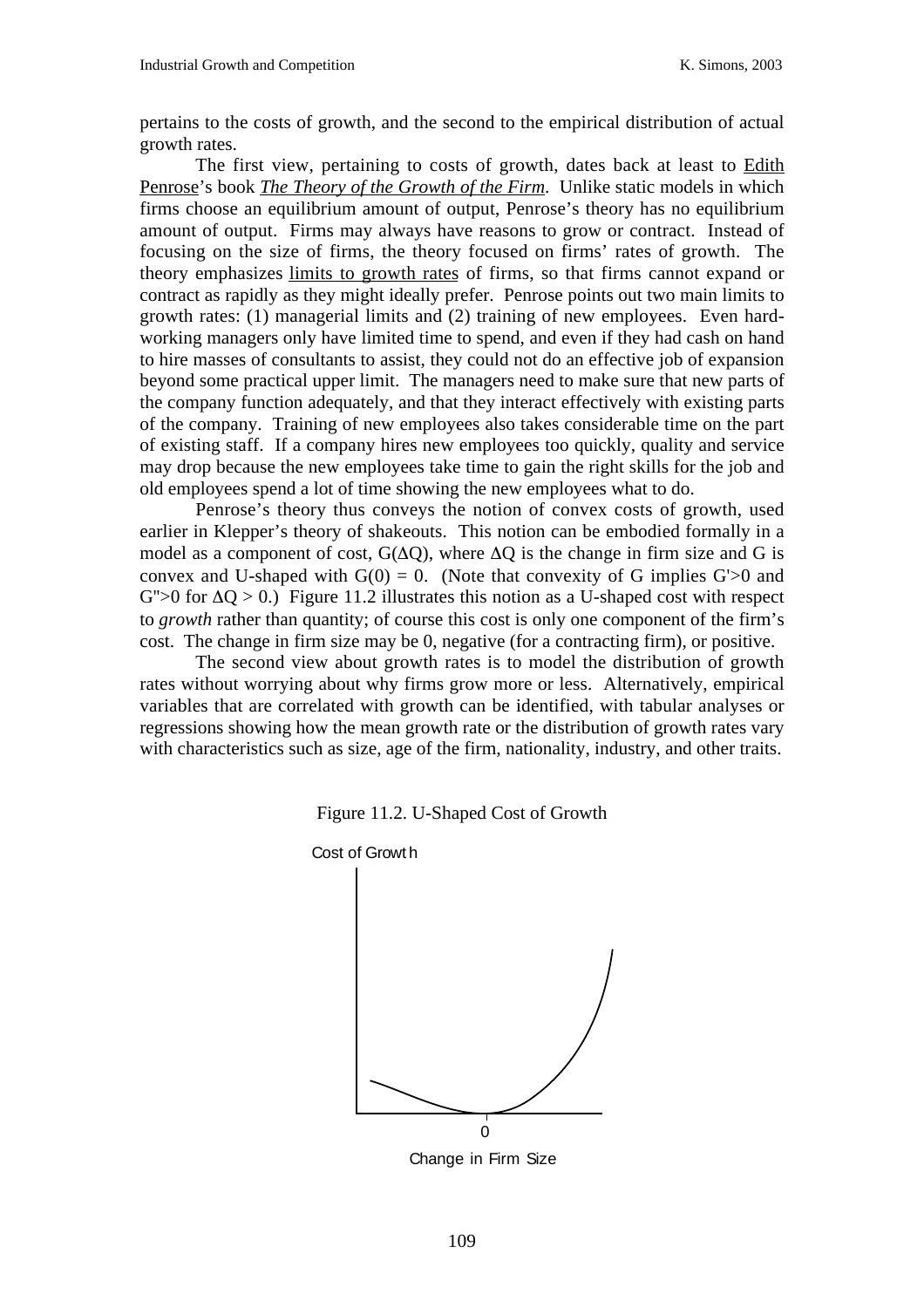The starting point to analyze the distribution of growth rates is **Gibrat's law**. Gibrat's law is not a theory because it just assumes a mathematical formula without explanation, and it is not a law either because it does not fit perfectly with the data. It is, however, a useful point of comparison for thinking about firm growth rates. Gibrat's law simply states that firms of any size have exactly the same probability distribution for their percentage growth rate. For example, according to Gibrat's law, firms with 10 employees and firms with 10,000 employees have exactly the same probability to grow by 50% or more in a given year. As will be seen in the next sections, Gibrat's law is not exactly right. It is furthest from being right for small, new companies (and even more so for plants or branches) in particular product markets. But among large multiproduct companies, such as the leading US companies recorded in the annual *Fortune* 500 list, Gibrat's law is very close to being correct.

# **Empirical Patterns in Product Industries**

Growth within a product industry is different from growth in multiple industries. Large modern firms participate in many industries, and they can grow and change over time by entering new markets and leaving old ones. When considering competition in a particular industry, however, you often want to consider only growth within the industry. Growth within an industry is obviously limited in some ways – once a passenger bus manufacturer gains a 100% share of passenger bus production, it is difficult for the firm to expand its passenger bus business further. (Some related expansion is possible: It may be able to expand internationally, to create greater demand in its home market, or to grow in related industries.)

Table 11.1 shows the distribution of firm sizes, as measured by capitalization in contemporaneous US dollars, for US tire manufacturers from 1909 through 1964. All surviving manufacturers are shown, and each column tells the number of firms in a given year that had a particular size. Size 4A is the largest, and denotes firms with at least \$1 million of capitalization. The following size categories are increasingly smaller, with size F representing the smallest category of \$2,500-5,000. The X column gives the number of firms of unknown size; size X producers appear to have been generally very small. The size data pertain to the size of the whole company, not just its tire manufacturing business, but in the sample tires tended to be the largest part of the business, so that firm sizes give a good approximation to sizes of firms' units dealing with tire production specifically. The shaded cells indicate the median size producer in each year, among firms of known size. As you can see, following an initial dip in firm sizes driven by small entrants in the early 1910s, the sizes of surviving producers rose dramatically over time.

Table 11.1 does not show whether surviving firms grew over time, or whether the firms that survived happened to be larger firms. Both influences on the size distribution turn out to be relevant: successful firms grew over time, and larger firms were more likely to survive. Survival is perhaps the more dominant influence. Table 11.2 examines all firms that were size 4A producers in 1930, to see whether they were always so large or whether they grew over time. As the table indicates, most of them started out with at least \$1 million of capitalization, although at least a quarter of them grew to that size after starting out in much smaller size categories. Table 11.3 examines all firms that were size B producers in 1915, to see how they changed size over time. The bulk of them remained at the same size, but the firms that managed to survive for a decade or more were mostly firms that expanded quite dramatically.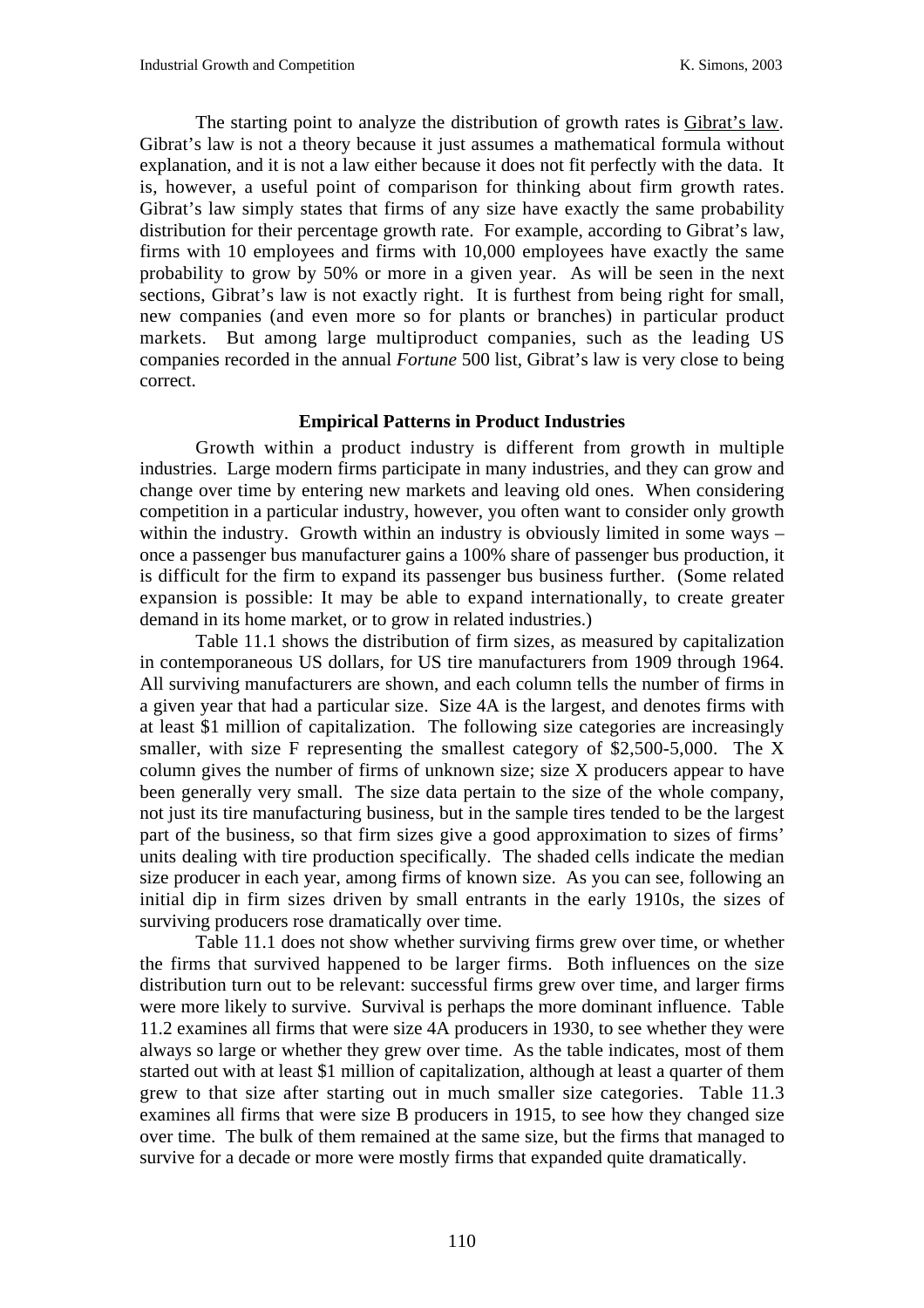| Year | 4A | 3A | 2A | А  | B  |    | D  | E  | F | X              | Total |
|------|----|----|----|----|----|----|----|----|---|----------------|-------|
| 1909 | 5  |    | 3  | 7  | 6  |    | 6  |    |   | 14             | 43    |
| 1914 | 13 | 9  | 18 | 13 | 18 | 7  | 13 | 11 | 7 | 26             | 135   |
| 1919 | 35 | 24 | 17 | 40 | 25 | 18 | 12 | 8  | 3 | 47             | 229   |
| 1924 | 44 | 28 | 24 | 42 | 16 | 19 | 4  | 3  | 1 | 46             | 227   |
| 1929 | 38 | 19 | 15 | 23 | 11 | 7  |    |    |   | 24             | 137   |
| 1934 | 35 | 10 | 10 | 12 | 7  | 3  |    |    |   | 11             | 88    |
| 1939 | 34 | 7  | 5  | 8  | 2  | 5  |    |    |   | 4              | 65    |
| 1944 | 24 | 7  | 4  | 7  |    | 2  |    |    |   | 6              | 51    |
| 1949 | 20 | 9  | 3  | 3  |    | 2  |    |    |   | 5              | 43    |
| 1954 | 17 | 6  | 3  | 3  |    | 3  |    |    |   | 6              | 39    |
| 1959 | 15 | 4  | 2  | 2  |    |    |    |    |   | $\overline{c}$ | 27    |
| 1964 | 5  |    |    |    |    |    |    |    |   |                |       |

Table 11.1. Evolving Size Distribution in US Tire Manufacturing

Note: The table shows the number of US tire manufacturers by size, every five years from 1909 through 1964. The largest firms are on the left side ("4A") and the smallest on the right ("F"). The column labeled "X" gives the number of firms for which size information is not available. A blank cell denotes zero firms. Firms' size classes are determined according to the amount of capital they had. The classes are as follows:

|              |         |         | D over           |      | \$10,000         |
|--------------|---------|---------|------------------|------|------------------|
| 3A           | over    | 500,000 | $E_{\text{max}}$ | over | 5,000            |
|              | 2A over | 200,000 | F over           |      | 2,500            |
| A            | over    | 100,000 | $(i -$           | over | 1,000            |
| B            | over    | 50,000  | H                | over | 500              |
| $\mathbf{C}$ | over    | 25,000  |                  |      | X No information |

Classes G and H are excluded from the above table, because no manufacturers were listed as having those sizes. Data were collected by the author using annual editions of *Thomas' Register of American Manufacturers*.

|  | Table 11.2. Evolving Size Distribution in US Tire Manufacturing, 4A Firms in 1930 |  |
|--|-----------------------------------------------------------------------------------|--|
|  |                                                                                   |  |

| Year | 4A | 3A | 2A | A | B | C | D | Е | F | X | Total |
|------|----|----|----|---|---|---|---|---|---|---|-------|
| 1909 | 3  |    |    |   |   |   |   |   |   | 1 | 8     |
| 1914 | 7  | 2  | 6  | 3 | 1 |   |   |   |   |   | 19    |
| 1919 | 16 | 3  | 3  | 1 | 2 |   |   |   |   |   | 25    |
| 1924 | 24 | 2  | 2  |   | 1 |   |   |   |   | 2 | 31    |
| 1929 | 36 |    |    |   |   |   |   |   |   |   | 36    |
| 1934 | 32 |    |    |   |   |   |   |   |   |   | 32    |
| 1939 | 24 |    |    |   |   |   |   |   |   |   | 24    |
| 1944 | 17 | 1  |    |   |   |   |   |   |   |   | 18    |
| 1949 | 13 |    |    |   |   |   |   |   |   |   | 13    |
| 1954 | 13 |    |    |   |   |   |   |   |   |   | 13    |
| 1959 | 12 |    |    |   |   |   |   |   |   |   | 12    |
| 1964 | 13 |    |    |   |   |   |   |   |   |   | 13    |

Note: The table shows the thirty-six tire manufacturers that were "4A" firms in 1930. This table shows how their sizes evolved over time. A blank cell denotes zero firms. Size classes are the same as in the previous table.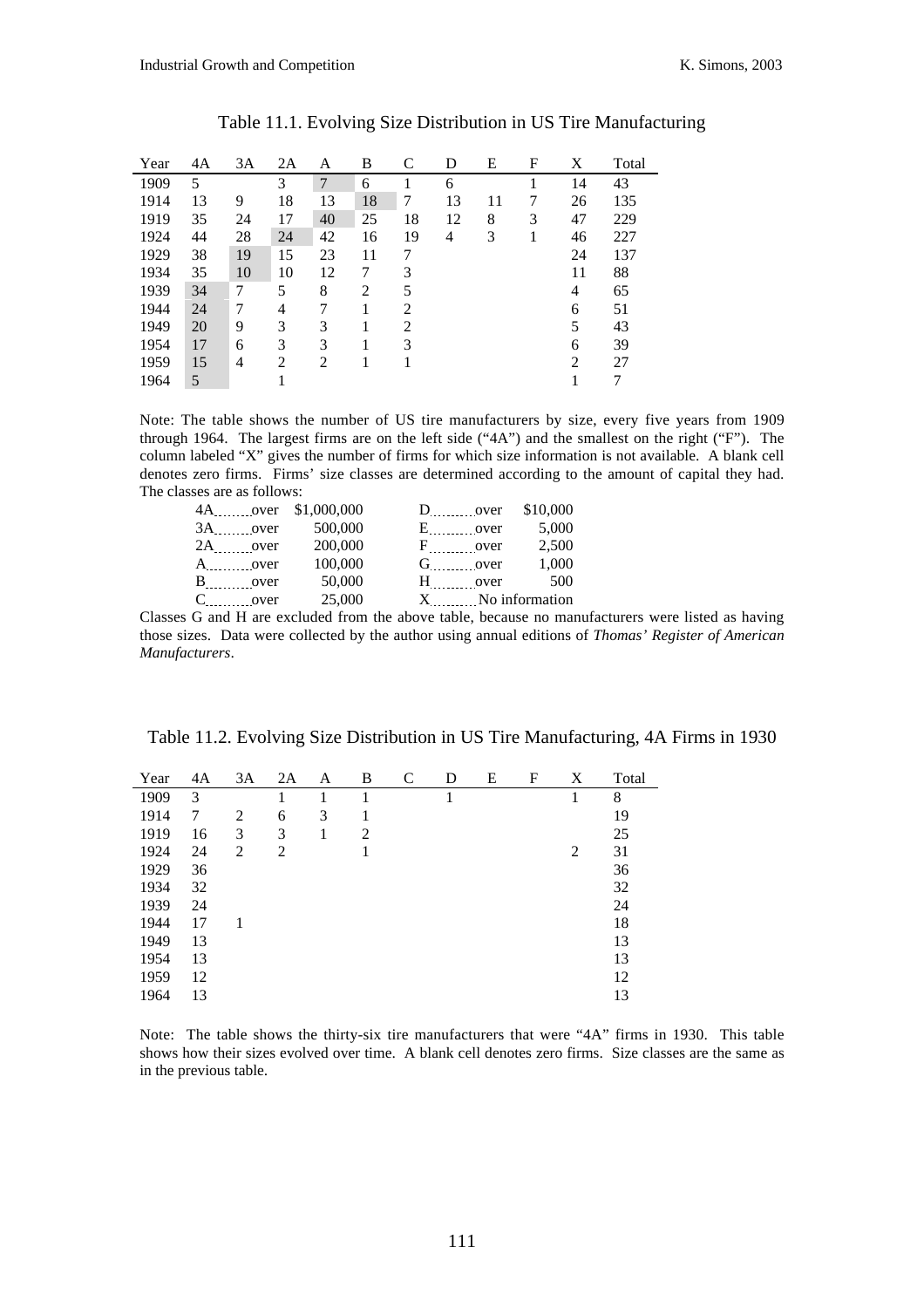| Year | 4A | 3A                          | 2A | A | B                           | C | D | E | F | X | Total          |
|------|----|-----------------------------|----|---|-----------------------------|---|---|---|---|---|----------------|
| 1909 |    |                             |    |   | 3                           |   |   |   |   |   | 3              |
| 1914 |    |                             |    |   | 16                          |   |   |   |   |   | 18             |
| 1919 |    | $\mathcal{D}_{\mathcal{L}}$ |    |   | 9                           |   |   |   |   |   | 11             |
| 1924 | 1  | 2                           | 3  |   | $\mathcal{D}_{\mathcal{L}}$ |   |   |   |   |   | 8              |
| 1929 |    |                             | 3  |   |                             |   |   |   |   |   |                |
| 1934 |    |                             | 3  |   |                             |   |   |   |   |   | 4              |
| 1939 | 1  |                             |    |   |                             |   |   |   |   |   | 2              |
| 1944 | 1  |                             |    |   |                             |   |   |   |   |   | 2              |
| 1949 | 1  |                             |    |   |                             |   |   |   |   |   | 2              |
| 1954 | 1  |                             |    |   |                             |   |   |   |   |   | $\mathfrak{D}$ |
| 1959 | 1  |                             |    |   |                             |   |   |   |   |   | $\mathfrak{D}$ |
| 1964 |    |                             |    |   |                             |   |   |   |   |   | 2              |

Table 11.3. Evolving Size Distribution in US Tire Manufacturing, B Firms in 1915

Note: The table shows the twenty-three tire manufacturers which were "B" firms in 1915. This table shows how their sizes evolved over time. A blank cell denotes zero firms. Size classes are the same as in previous tables.

### **Empirical Patterns for Firms/Plants in Multiple Industries**

If you consider firms participating across many industries, growth patterns might be expected to differ, given that size is not limited by the size of a particular product market. Whether that is true remains to be seen in future empirical work, but at least we can examine patterns of growth rates among firms and plants in multiple industries. A lot of work has been done looking at such growth rates, often using data collected by government censuses of manufacturers.

What do the data show? Among surviving firms, growth rates decline both with age and with size. The same pattern is true among plants (factory sites) belonging to various firms. Exit is also related to age and size, with the oldest and largest firms/plants having the lowest rates of exit. If firms/plants that exit are counted as having -100% growth rates (given that their size in the next year is in some sense zero), these empirical patterns are less strong and among some age/size classes even appear to be reversed. Table 11.4 shows these patterns among a sample of plants, using US census data that include most US manufacturing plants.

Herbert Simon, working with colleagues Ijiri and Bonini, examined growth among Fortune 500 firms (Ijiri and Simon, 1977). They started with a basic model of growth following rules similar to Gibrat's law. Under these very simple assumptions, it is possible to show (in their case through some fairly complex mathematics) that a skew distribution of firm sizes results: firms end up with different sizes, and most firms are relatively small while a tiny fraction of firms have much larger sizes. As you look farther to the right at the extreme tail of very large sizes, the number of firms at those sizes gets increasingly miniscule. Simon and his co-authors went through a series of steps that made the model more realistic, and showed that predictions of the model fit increasingly well with size patterns among Fortune 500 firms as the model is made more realistic.

Firm sizes are by no means the only measure that follows a skew distribution pattern. City population sizes, the number of times different words appear in books, and many other phenomena have skew distributions. A similar process, such as that proposed by Simon and his colleague, may underlie all these situations.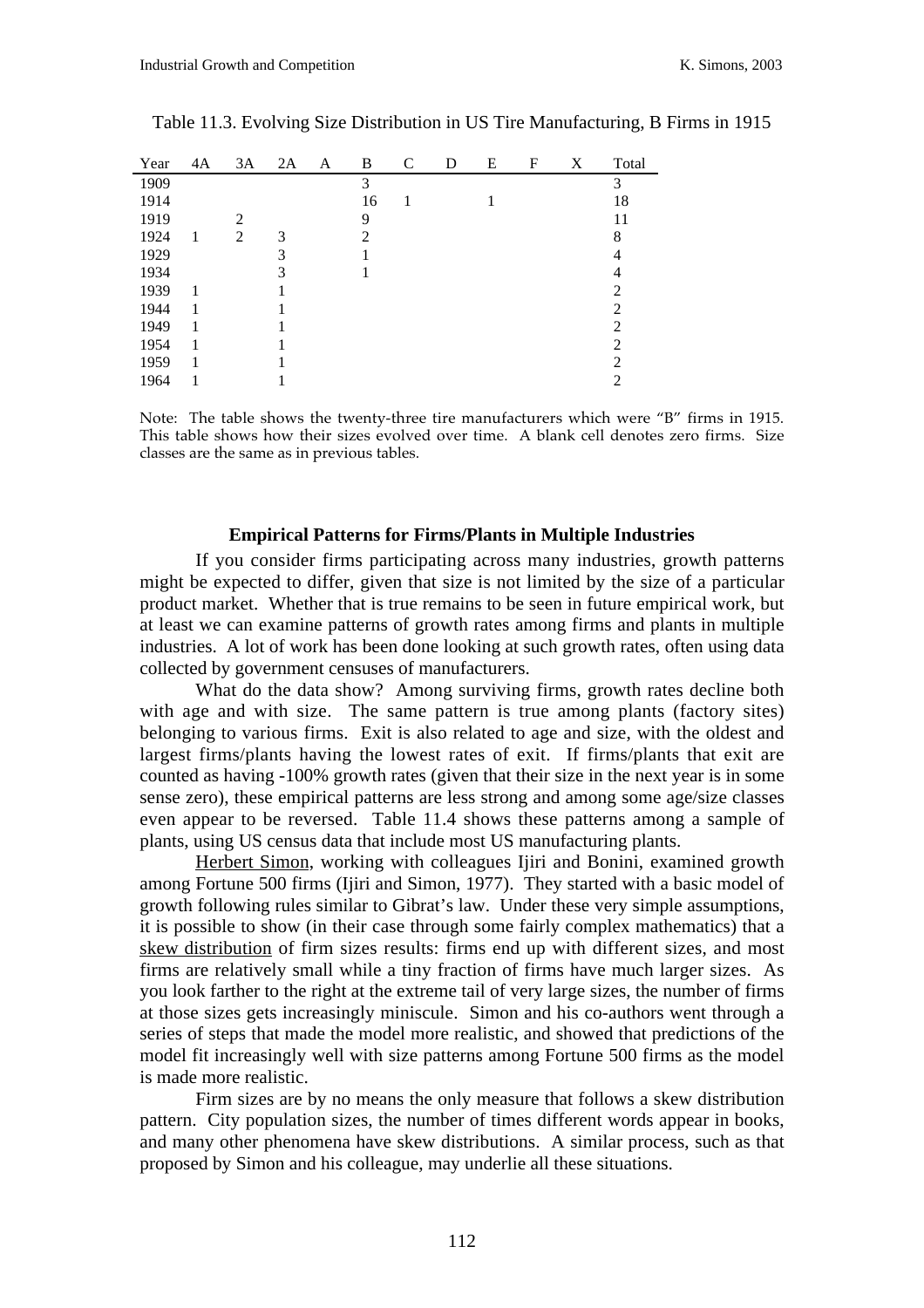# Table 11.4. Growth and Exit among US Manufacturing Plants

# Average Five-Year Growth Rates among Surviving Plants

| Plant Size (# of employees) |           |       |        |         |        |  |  |  |  |
|-----------------------------|-----------|-------|--------|---------|--------|--|--|--|--|
| Age (years)                 | 5-19      | 20-49 | 50-99  | 100-249 | $250+$ |  |  |  |  |
|                             | $1-5$ 61% | 30%   | 19%    | 13%     | 7%     |  |  |  |  |
| $6-10$ 34%                  |           | 14%   | 7%     | 1%      | $-1\%$ |  |  |  |  |
| $11-15$ 31%                 |           | 6%    | $-1\%$ | $-2\%$  | $-2\%$ |  |  |  |  |

# Average Five-Year Exit Rates

|             | Plant Size (# of employees) |       |       |         |        |  |  |  |  |
|-------------|-----------------------------|-------|-------|---------|--------|--|--|--|--|
| Age (years) | $5-19$                      | 20-49 | 50-99 | 100-249 | $250+$ |  |  |  |  |
|             | $1-5$   41%                 | 40%   | 39%   | 33%     | 23%    |  |  |  |  |
|             | $6-10$ 35%                  | 27%   | 28%   | 25%     | 16%    |  |  |  |  |
| $11-15$ 30% |                             | 21%   | 23%   | 21%     | 13%    |  |  |  |  |

# Average Five-Year Growth Rates, with Exit  $= -100\%$ Growth

| Plant Size (# of employees) |                |         |         |         |         |  |  |  |  |  |
|-----------------------------|----------------|---------|---------|---------|---------|--|--|--|--|--|
| Age (years)                 | $5-19$         | 20-49   | 50-99   | 100-249 | $250+$  |  |  |  |  |  |
| $1-5$                       | $-6\%$         | $-22\%$ | $-28\%$ | $-24\%$ | $-18%$  |  |  |  |  |  |
|                             | $6-10$ $-13\%$ | $-17\%$ | $-23%$  | $-24\%$ | $-17\%$ |  |  |  |  |  |
| $11-15$ -9%                 |                | $-16%$  | $-24\%$ | $-22\%$ | $-15%$  |  |  |  |  |  |

Source: Dunne, Roberts, and Samuelson (1989).

# **Study Guide**

# **Terms to Know**

U-shaped long-run firm cost curves Edith Penrose *The Theory of the Growth of the Firm* limits to firm growth rates Gibrat's law Herbert Simon skew distribution

# **Key Readings with Questions**

Mansfield, Edwin. "Entry, Gibrat's Law, Innovation, and the Growth of Firms." *American Economic Review* 52 (5), 1962, pp. 1023-1051. **O J E**. This small classic reviews patterns of entry, growth, and innovation in several manufacturing industries.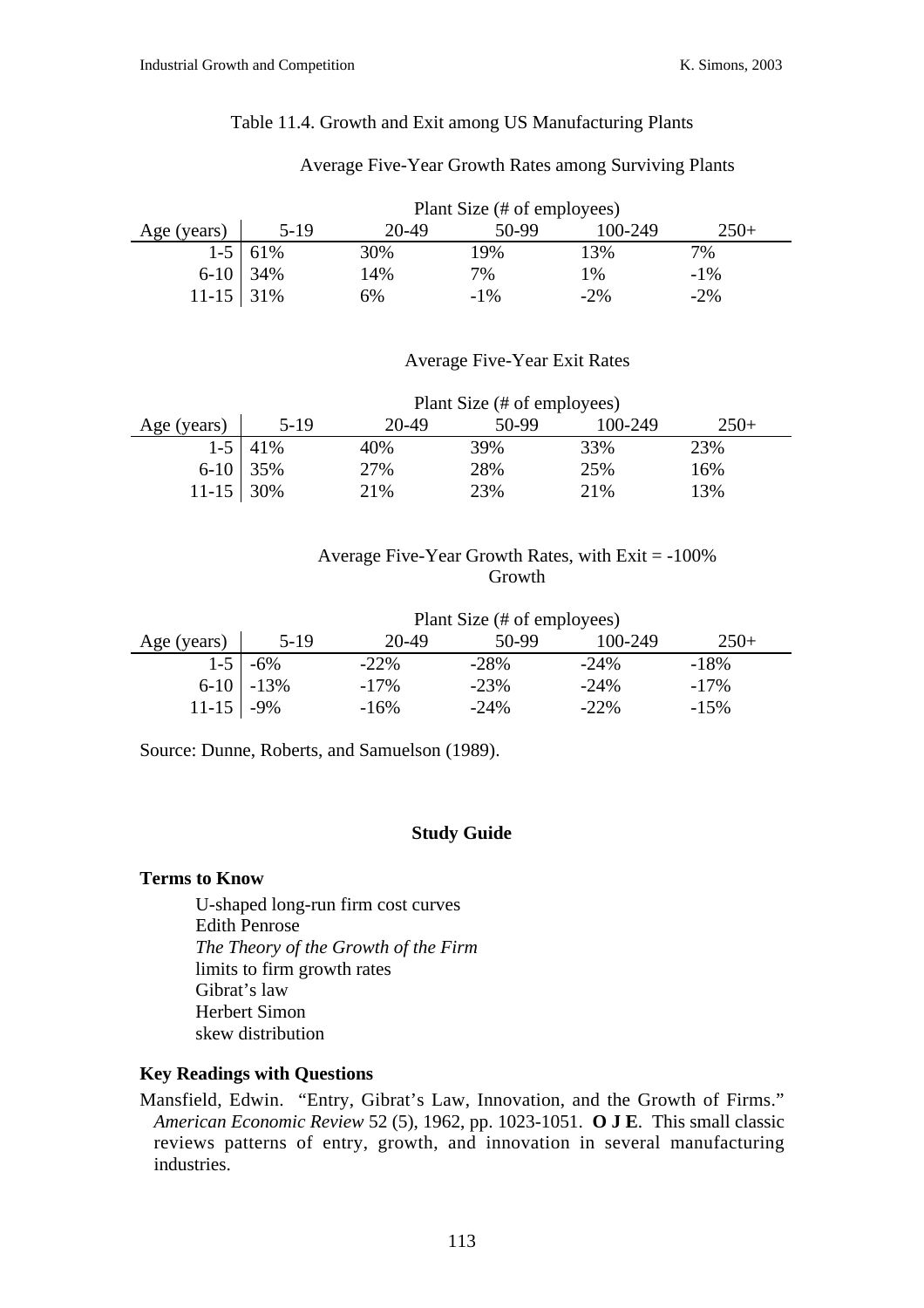- 1. What issues does Mansfield analyze?
- 2. What conclusions does Mansfield reach?
- Dunne, Timothy, Mark J. Roberts, and Larry Samuelson. "The Growth and Failure of U.S. Manufacturing Plants." *Quarterly Journal of Economics* 104 (4: November), 1989, pp. 671-698. **O E**. Reviews how average growth and exit rates vary according to the size and age of plants in the US.
- 1. What issues do Dunne, Roberts, and Samuelson address?
- 2. What conclusions do they reach?
- Ijiri, Yuji and Herbert A. Simon. *Skew Distributions and the Sizes of Business Firms*. Amsterdam: North-Holland, 1977. Introduction. **O**. Although Herbert Simon won the Nobel primarily for his work on bounded rationality and human decision making, his work on skew distributions also probably played a part. This book, from which you're only expected to look at the introduction, describes how skew distributions are common in a wide range of phenomena, and shows how some very simple assumptions yield skew distribution results. Notably, random entry combined with random percentage growth independent of firm size yields, in the long run, a skew distribution of firm sizes.
- 1. What empirical regularity do Ijiri and Simon focus on?
- 2. Why do they think it is interesting to examine this empirical regularity?
- 3. What could cause this regularity?

4. Why do Ijiri and Simon think that firm sizes can be better explained by their theory than by "classical" theories of firm size?

5. In what sense do Ijiri and Simon "proceed by successive approximations"? That is, as they introduce successive changes to their model of firm growth, what changes do they introduce?

# **Further Reading**

- Scherer, F.M. and David Ross*, Industrial Market Structure and Economic Performance*, 3rd ed., Boston: Houghton-Mifflin, 1990. Selected pages on mergers. **R** 338.758 SCH.
- Mueller, Dennis C. *Profits in the Long Run*. 1986. **R** 338.516 MUE. Shows evidence that in some markets, certain firms have long-lasting advantages that let them maintain unusually high profits for long periods of time. (By the way, John Sutton has recently formulated an argument against this view, by using a simple depiction of changing size plus evidence on firm size to show that the leading firms maintain high market shares in no more industries than would be expected by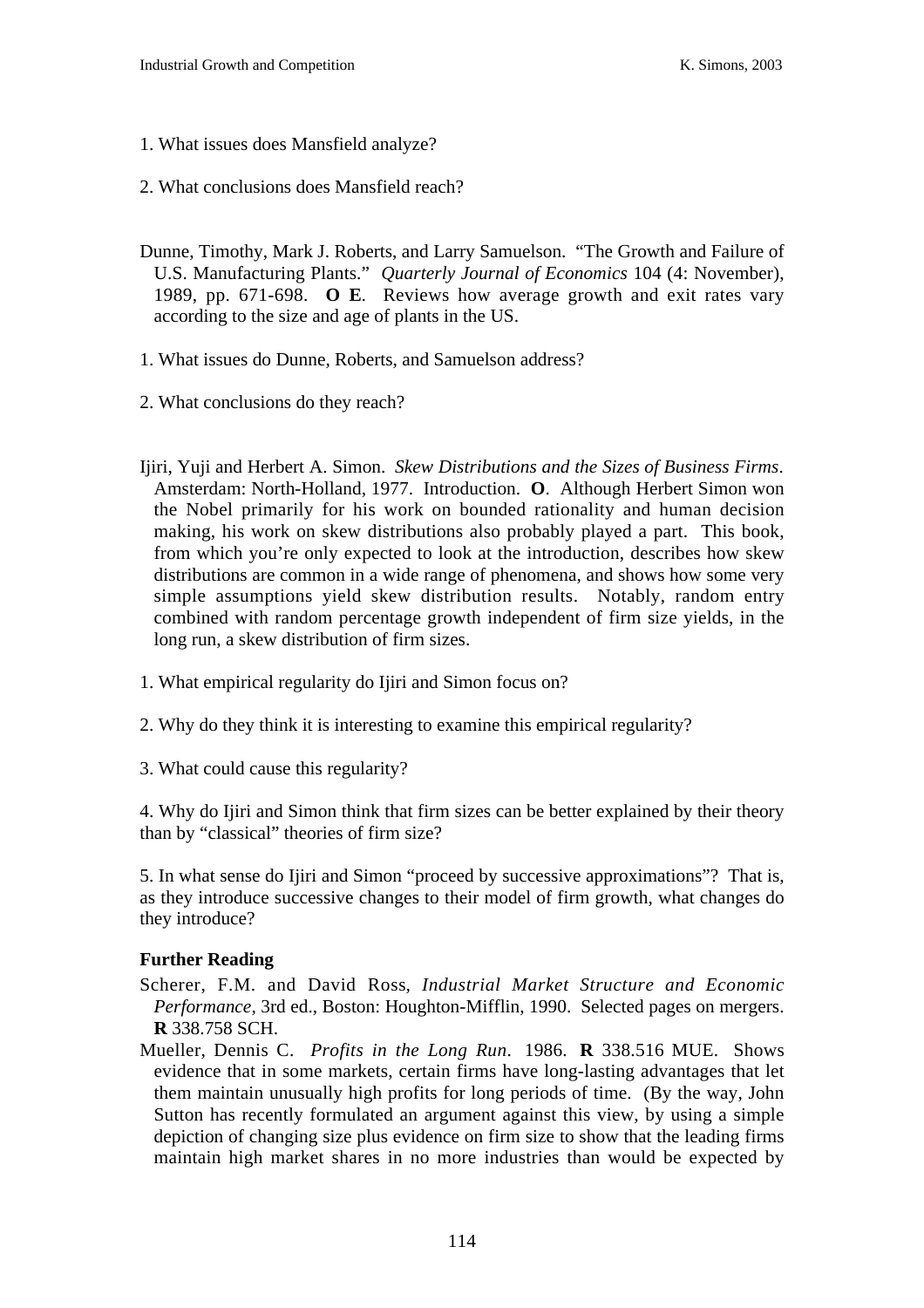random chance; thus the observed long-term profitability might be just firms that were the lucky ones without them having any long-lasting advantage.)

- Ravenscraft, David J., and F.M. Scherer. *Mergers, Sell-Offs, and Economic Efficiency*. 1987. **B** 338.83 RAV.
- Lichtenberg, Frank R. *Corporate Takeovers and Productivity*. Cambridge, Mass.: MIT Press, 1992. **B** 338.83 LIC.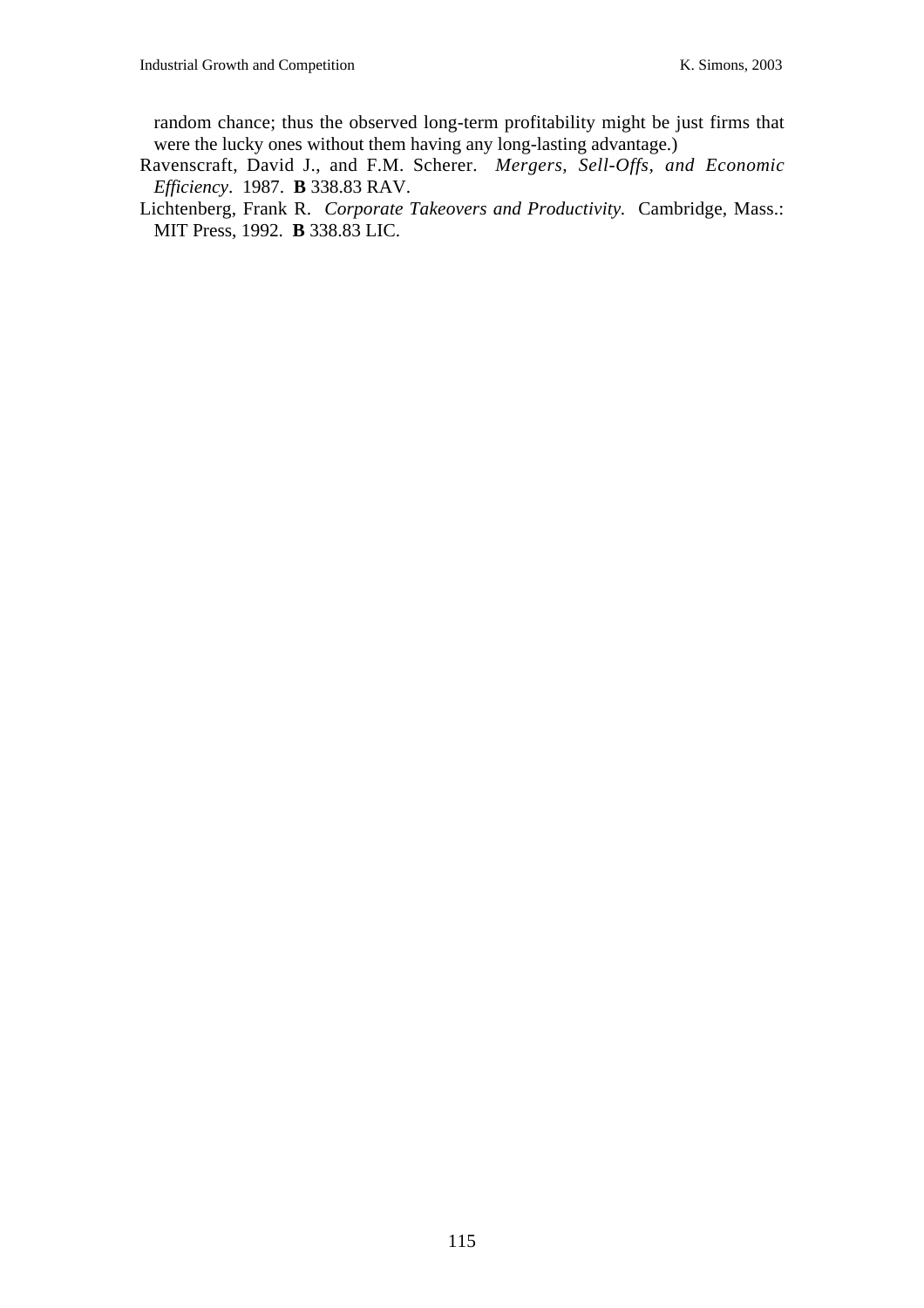# 12. Firm Technological Success and National Development (Week 10)

The first part of the course, in weeks 1-2, dealt with the broader impacts of technological change on regional and national growth. Weeks 2-3 examined how the structure of industries – the sizes, numbers, and locations of firms – affects technological change. Weeks 4-7 then spent even more time on the reverse part of the process – how technological change affects common competitive processes in industries. To understand the competitive processes involved, weeks 8-9 dealt with related issues concerning product differentiation and firm growth. Week 10, the final week of the course, ties together perspectives ranging from the levels of the individual firm and its industry to the level of a whole nation. The focus is on how national governments have sought to aid the success of firms and industries in order to aid entire nations' economies.

After completing this chapter and its associated lecture, you should be familiar with the following issues:

- 1. Linear versus leapfrog technology development models.
- 2. How catching-up of firms technologically might be viewed in terms of firms' quality and efficiency of firms, and benchmarking as a way to measure the requirements of catching up.
- 3. Some approaches to national technology policy.

# **Linear versus Leapfrog Models of Technology Development**

Technology development models for developing countries have fallen into two broad classes: linear versus leapfrog views. The successful linear approach is illustrated by the experience of Korea's Anam Industrial, the world's largest semiconductor packaging company. As Hobday (1995) characterizes based on interviews with senior staff, Anam went through successive phases of linear technology growth. Anam began packaging computer chips into plastic and ceramic cases in 1968-1980 with considerable help from US clients, which provided machinery, engineering assistance, product design information, and materials. By 1980-1985, the firm set up greater in-house process engineering, again aided by US companies such as Texas Instruments. With its new Engineering R&D Department, in the late 1980s into the 1990s Anam increasingly took charge of incremental process engineering and began to develop its own new approaches for production processes and designs for semiconductor packages. The gradual technology diffusion into Anam, followed by steady growth in in-house engineering capabilities, helped Anam to reach US \$1.8 billion of export sales by 1992.

The successful leapfrogging approach, in contrast, promises to allow firms rapidly to become internationally competitive. The chief designer of an internationally successful Chinese language printing system, developed by Founder of China, put it this way:

In high-tech areas, there are big lags between our country and advanced countries. Many new ideas and methods originate abroad…. However, we should not be satisfied with merely catching up because this would not come up with competitive products. It was inevitable that we would catch up for quite a long time. However, it was possible to leap forward based on our indigenous innovative capabilities. (Quoted in Lu, 2000, p. 132)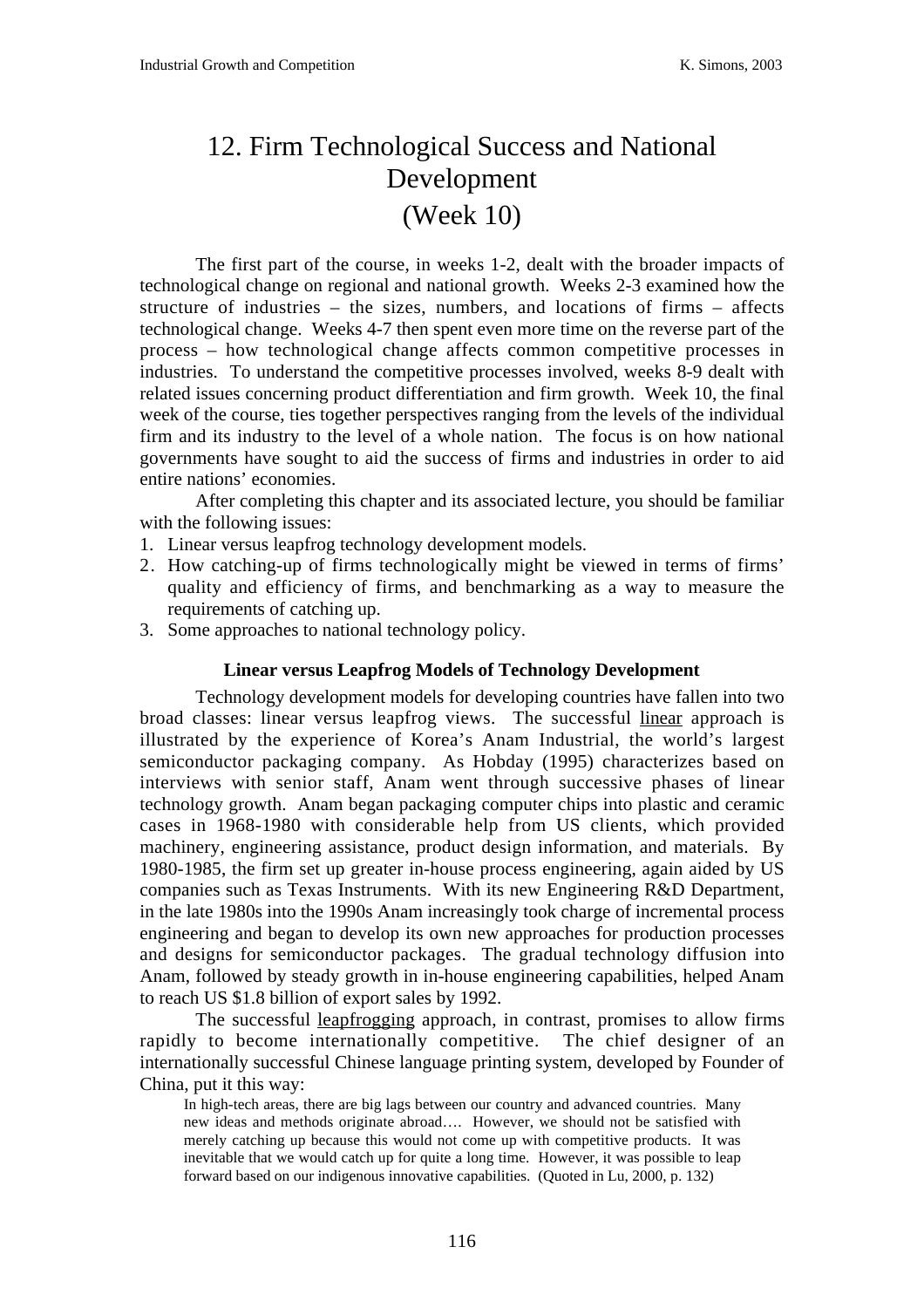Founder succeeded at leapfrogging ahead of its potential competitors, indeed taking on the role of a pioneer in the industry. If Founder had caught up more slowly, it likely would have failed, or at least been constrained by lack of funds, in the face of intense competition versus firms from the US, UK, and Japan. Founder was able to succeed at leapfrogging because an opportunity existed for a disruptive new technology with sizeable potential market demand, and because it entered quickly and developed the leading-edge technology in the field.

Whether linear or leapfrog approaches can best succeed depends on the industry in question and the kinds of technological change ongoing. Where ongoing technological changes reinforce the strengths of incumbent firms, the leapfrog approach typically would require a daunting effort far too expensive to be worthwhile. Instead, market niches are often available to make a profit in some part of the industry, perhaps aided by low labor costs, national incentive schemes, or advantageous geography. Catching-up firms in lower-income countries may become loci of technology transfer, spurring growth as for Anam Industrial. Where ongoing technological changes are disruptive or create entirely novel markets, opportunities exist for firms to take a lead in pioneering new technologies.<sup>31</sup> In lower-income countries, pockets of specialized knowledge and skill may provide the crucial head start to succeed at developing an internationally competitive version of the new technology. Founder, for example, benefited from early university research as well as unusual access to talented engineering graduate students at China's leading university. Financial investments for new firm development, when directed according to these principles, need not be large and can be arranged in ad-hoc ways so long as the firm retains the right incentives and freedoms.

# **Catching Up in the Face of International Competition**

To varying degrees, firms compete against international competitors.<sup>32</sup> Protectionism in the form of tariffs, predatory pricing laws, national politics, and other means may keep competitors at bay only to some degree. Firms must be able to provide a good enough product at a low enough cost that they are at least as competitive as their international competitors can be after coping with the protectionist barrier. And if firms are to be able to compete internationally, they must be competitive enough that they no longer need a protectionist barrier in order to survive.

To illustrate this point, consider an industry with firms making a product in a home-country. Different firms labelled  $i = 1$  to N have different levels of efficiency (the inverse of unit cost) and quality. Firms have a range of per-unit profitability levels, indicated by the symbol Π. If competition within the home-country is weak (competition may be weaker in the early decades of an industry's history and if firms' strategies are relatively cooperative with each other), then the difference between the most profitable and least profitable firms can be large. If competition is severe, then the least profitable firm must be nearly as profitable as the most profitable firm in order to survive. Figure 10.1 illustrates the concept. In the figure, the vertical axis indicates quality and the horizontal axis indicates efficiency. Firms are indicated using  $+$  symbols, with the position of each  $+$  indicating the firm's quality and

 $31$  Recall that disruptive technologies may lead to corporate leadership turnover.

 $32$  This section is inspired by a related talk given by John Sutton at the 2001 meetings of the European Association for Research in Industrial Economics, published as Sutton (2002).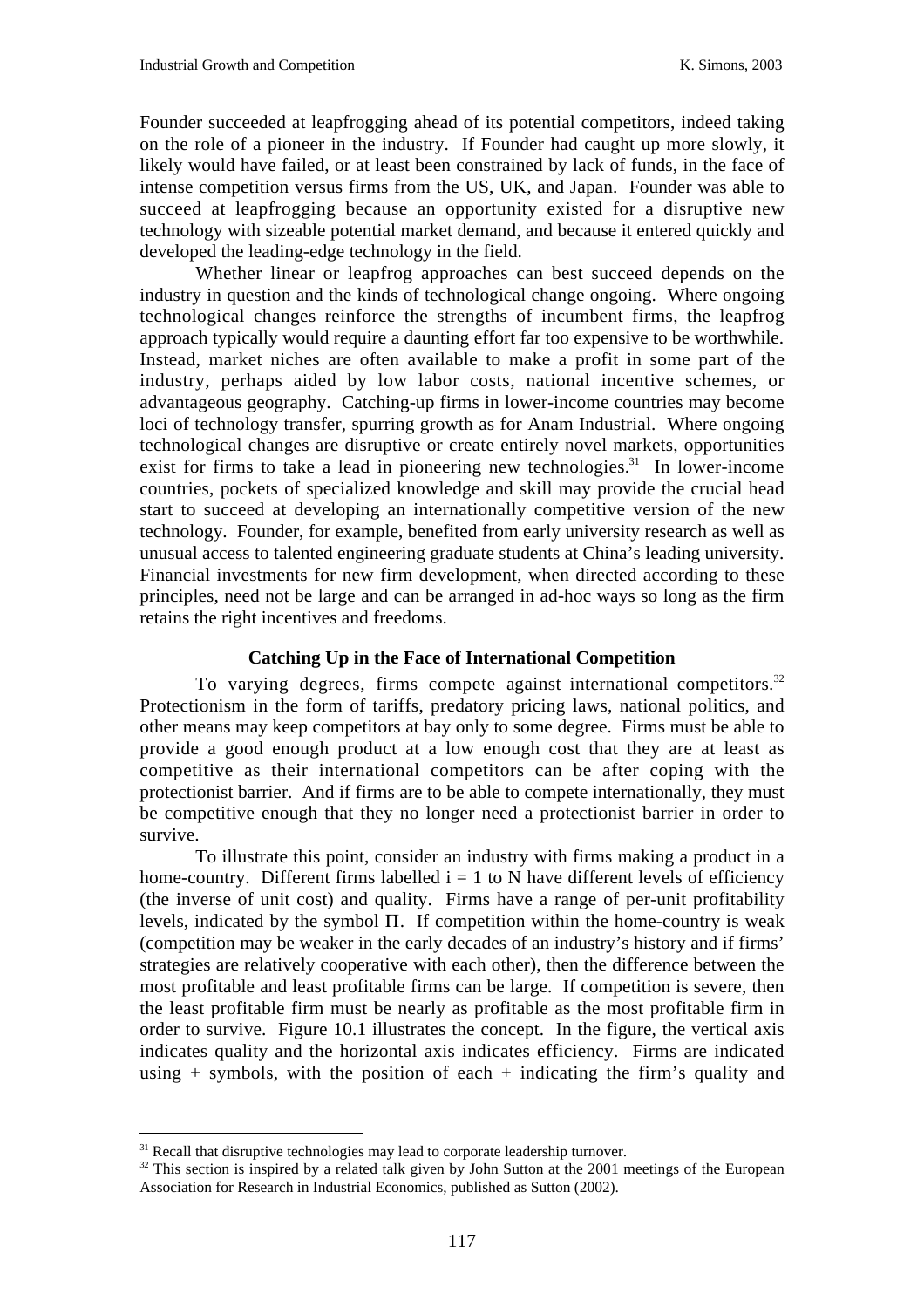



efficiency. The higher are a firm's quality and efficiency, the greater its profitability. Of course, firms with greater quality and efficiency, to the upper right of the diagram, have greater profitability. The sloping lines inside the diagram are equiprofit curves, with all firms on the line having the same profits. The upper equiprofit curve corresponds to a profitability of  $\Pi_2$ , and the lower equiprofit curve corresponds to a profitability of  $\Pi_1=0$ , with  $\Pi_2 > \Pi_1$ . The difference,  $\Pi_2 - \Pi_1$ , indicates how competitive is the industry; a more competitive industry has a smaller value of  $\Pi$ <sub>2</sub> - $\Pi_1$ . The companies with the best technology in the country are at the equiprofit line where  $\Pi = \Pi_2$ .

In this discussion, it is supposed that the home-country firms currently survive only because of the protectionist trade barriers. International firms with greater quality and efficiency exist, but they must pay a protectionist fee of  $\Pi_p$  for each unit they sell in the home country  $(\Pi_p \text{ may consist of a tariff and/or other kinds of costs}).$ Among home-country firms, the least profitable firms, which are barely able to survive, must be able to compete with international competitors. Suppose the worst international competitors have sufficient quality and efficiency to yield them profitability  $\Pi_3$  (>  $\Pi_1$ ) if they were producing within the home country. However, they must pay the protectionist fee and hence, when selling goods in the home country, have an actual profitability of  $\Pi_3$  -  $\Pi_n$ . If  $\Pi_3$  -  $\Pi_n$  < 0 then they cannot sell the product at all, and only firms with greater quality and efficiency can sell the product. Let  $\Pi_4$  ( $\geq \Pi_3$ ) be such that  $\Pi_4$  -  $\Pi_p = 0$ , such that firms at equiprofit line  $\Pi_4$ are barely willing to sell to the home country.<sup>33</sup>

This situation is illustrated in Figure 10.2. The quality and efficiency levels of international and home-country producers are indicated using o symbols for international producers and + symbols for home-country producers. As before, profit levels are indicated according to the profitability an *in-country* producer would have,

<sup>&</sup>lt;sup>33</sup> It may be necessary, however, for the home country to set its tariffs such that  $\Pi_4 \leq \Pi_3$  if international firms are to be induced to sell within the country, since with limited quantities produced the international firms may prefer to sell to other more profitable markets.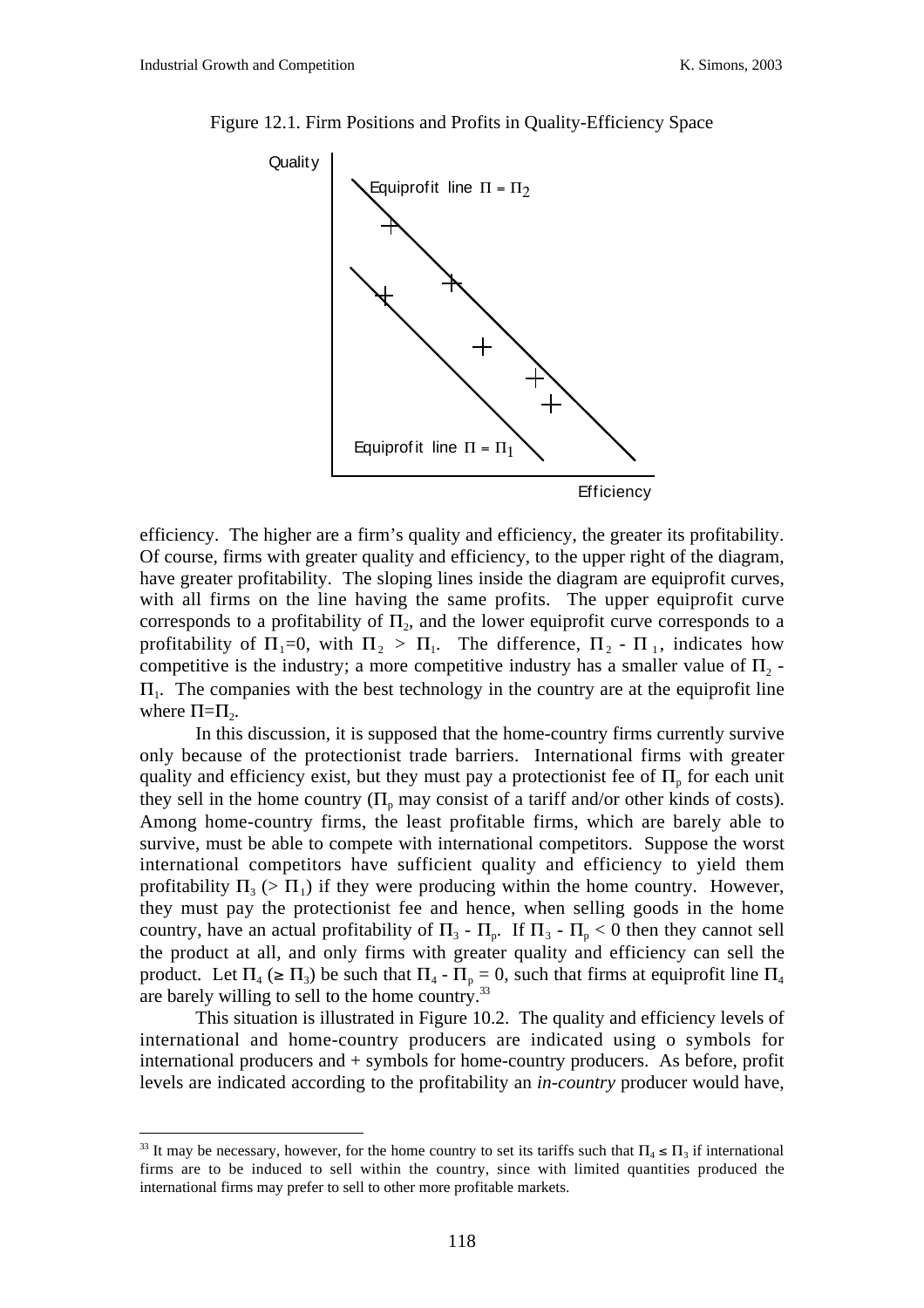

Figure 12.2. International and Home-Country Producers in Quality-Efficiency Space

selling the product in-country, if it had the specified quality and efficiency levels. Because the home-country producers are assumed to be bad at quality and efficiency, there is a gap between even the best home-country producers and the worst international producers. This gap, denoted  $\Pi_c$ , is the minimum catch-up necessary for the best home-country producers to be able to sell their product on the international market. That is, to be internationally competitive, they must improve their quality and/or efficiency enough to move them from curve  $\Pi_2$  to at least curve  $\Pi_2 + \Pi_c = \Pi_3$ .

Firms that seek to catch up must aim for a moving target. The rising quality and efficiency of international firms, as well as any other changes in competitiveness, mean that curve  $\Pi_3$  shifts toward the upper right over time. Thus, when a firm benchmarks its abilities relative to competitors to see how much it needs to improve to be internationally competitive, it is important for it to realize that the competitors will be getting better too.<sup>34</sup>

Benchmarking is a serious business. It is the task undertaken by firms to see how their quality and efficiency compare with other firms. Products and processes may be compared to see how much a low-technology firm lags behind highertechnology firms, with many very specific aspects compared. Once benchmarking has been completed, firms can consider which aspects of the product and process are within their means to improve substantially. If a firm can afford to improve its

 $34$  Of course, the saving grace of firms in low-technology countries may often be low – and perhaps falling – labor costs relative to other countries, helping to improve efficiency in the low-technology countries.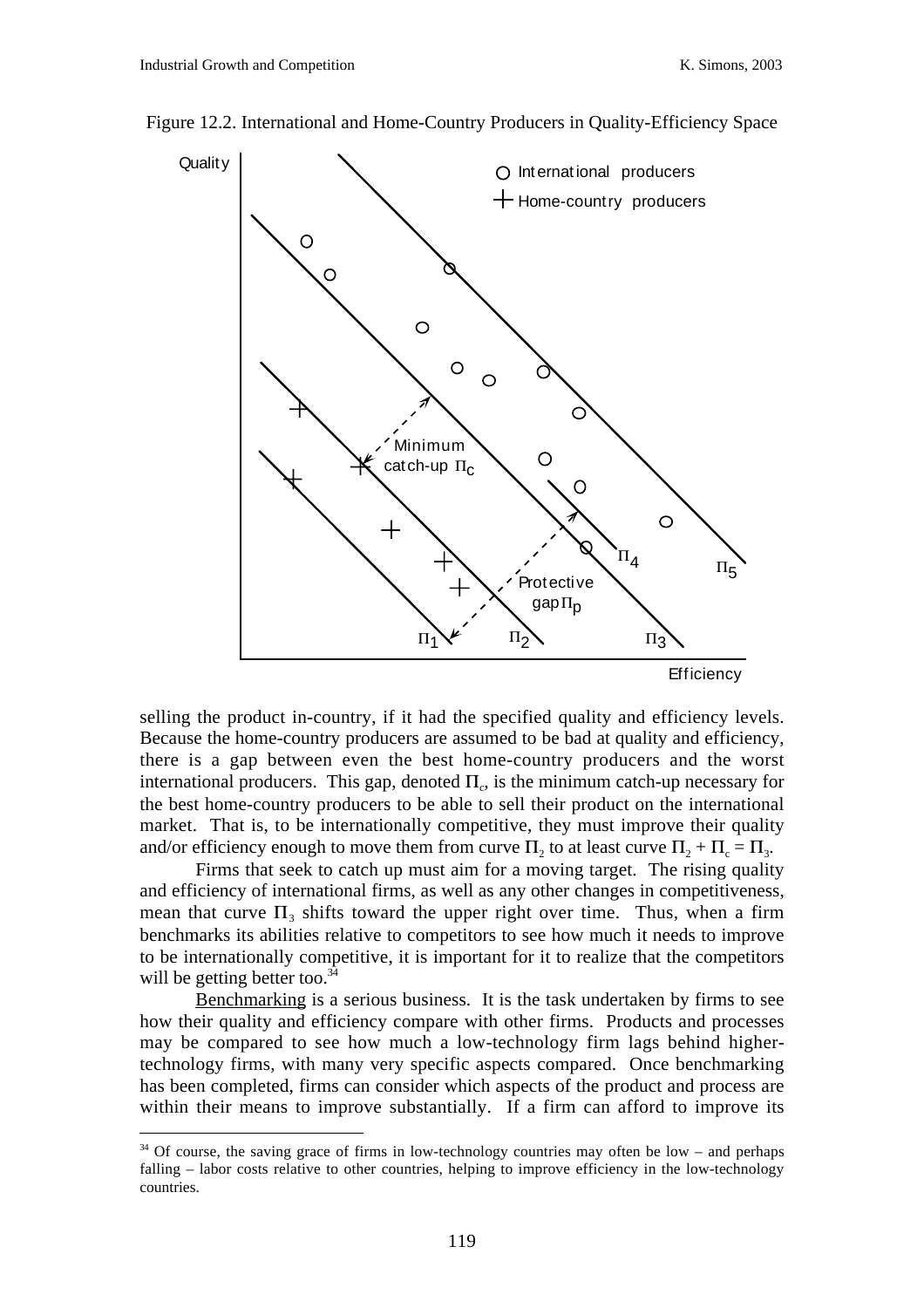product and process such that it moves to the upper right of (the new) curve  $\Pi_3$ , then it can become a profitable international producer. The process of benchmarking is in part fits within the definition of absorptive capacity, as benchmarking uses information about other firms to help find fruitful ways to make improvements in the product and process (benchmarking thus can help spur the diffusion of technology). However, benchmarking also is an attempt to determine quantitative measures of gains that might be made. These quantitative measures can be used to aid decisions about what technology areas are worthwhile for investment, as well as whether investments have a reasonable chance of taking firms to internationally competitive levels of technology.<sup>35</sup>

# **National Technology Policy**

Nations have tried various policies to help their industries become competitive and thus aid the national economy. In various cases, national governments have tried to pick key technologies or industries as focal points and invest huge amounts of national funds into these industries. Often prestigious industries such as semiconductors are chosen, with little regard for whether the choice was appropriate. Now, with the worldwide glut in semiconductor production following from apparent national over-investment, analysts tend to label semiconductors as an example of why nations should not pick key technologies as a focus for industrial activity.

An alternative approach is for a government to allocate funds to broad technology areas, allowing a substantial government agency to disburse those funds to industry projects that seem especially worthy. In the US, the Advanced Technology Program channels funds to promising industrial projects that are developing new technology. Japan's Ministry of International Trade and Industry, or "MITI" (now called the Ministry of Economy, Trade, and Industry, "METI") became renowned for its attempts not only to manage particular areas of technology development, but also to manage other aspects of firms' development and their international trade.<sup>36</sup> And it is commonplace for governments to have a range of other agencies that fund technology development: in the UK, government research councils provide universities with competitive research funds to spur research nationwide, with projects part-funded by industry given favorable consideration.

Technology is largely a social good, since individuals firms usually capture only a small part of the returns to invention and innovation. Firms do not have the financial incentive to do a socially optimal amount of R&D, and hence firms naturally tend to underinvest in R&D. To help generate more appropriate levels of R&D

<sup>&</sup>lt;sup>35</sup> In many industries there may be little chance of catching up to leading international competitors. In the television receiver manufacturing industry, for example, US and UK producers met a similar fate in the face of international competition. Despite substantial investments by some of the US firms (notably Zenith) and despite eventual high labor costs in Japan, the technological lead of Japanese and other international firms proved overwhelming. The Japanese firms consistently led US producers by 1-2 generations in the development of integrated electronic circuitry, which made TV sets more reliable and cheaper to manufacture; UK firms seemingly lagged at least as much as their US brethren. Eventually literally all of the original US and UK producers of TV sets either exited or sold out to their international competitors.

<sup>&</sup>lt;sup>36</sup> While it is clear that MITI has not always operated effectively, nonetheless the government funding involved in MITI, Nippon Telephone and Telegraph, the Ministry of Education, and other government activities has helped to move forward the competitive abilities of Japanese firms and the skill and technology bases of Japanese scientists and engineers. For a careful analysis of MITI's inefficiencies in major electronics projects, see Callon (1995). Johnson (1982), however, argues that MITI was important to Japan's growth in the period through 1975.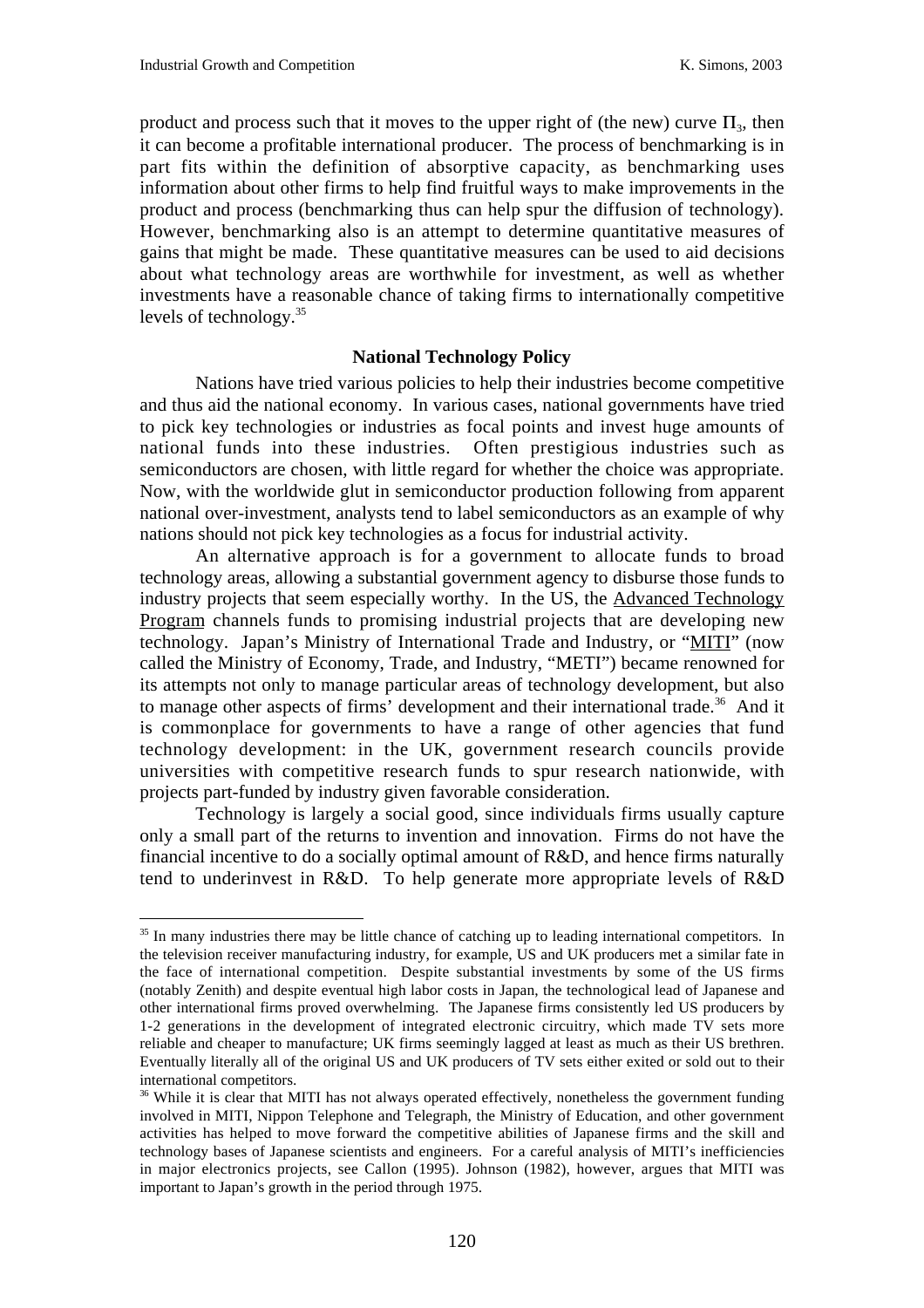investment, government funding of science helps develop technology that may benefit all people in all nations. In some cases, such as the Advanced Technology Program and MITI, the funding is aimed at building the expertise of firms within a country, which may help the country's producers gain in size and technology leadership. As a result, in some industries – roughly, in industries with shakeouts and without corporate leadership turnover – the technology investments provided at a national level may be rewarded by lasting economic success, causing the nation's producers to become entrenched as the leading international firms in those industries. In either case, national or international funding of technology development can have substantial net social benefits. $37$  Nations and the world benefit from investments in technology.

# **Study Guide**

### **Terms to Know**

linear technology development technology leapfrogging benchmarking technology policy MITI Advanced Technology Program

# **Key Readings with Questions**

There are no required readings for week 10.

# **Further Reading**

- Sutton, John. "Rich Trades, Scarce Capabilities: Industrial Development Revisited." *Economic and Social Review* 33 (1), Spring 2002, pp. 1-22.
- Lu, Qiwen. *China's Leap into the Information Age: Innovation and Organization in the Computer Industry*. Oxford: Oxford University Press, 2000. **B** 338.4700164 LU.
- Hobday, Michael. *Innovation in East Asia: The Challenge to Japan*. Cheltenham: Edward Elgar, 1995. **B** 338.06095 HOB.

 $37$  Harmful impacts of technology, such as the use of new weapons of war and global climate change, have to date seemingly been substantially less than the beneficial impacts of technology. But that is a subject for other pages than these.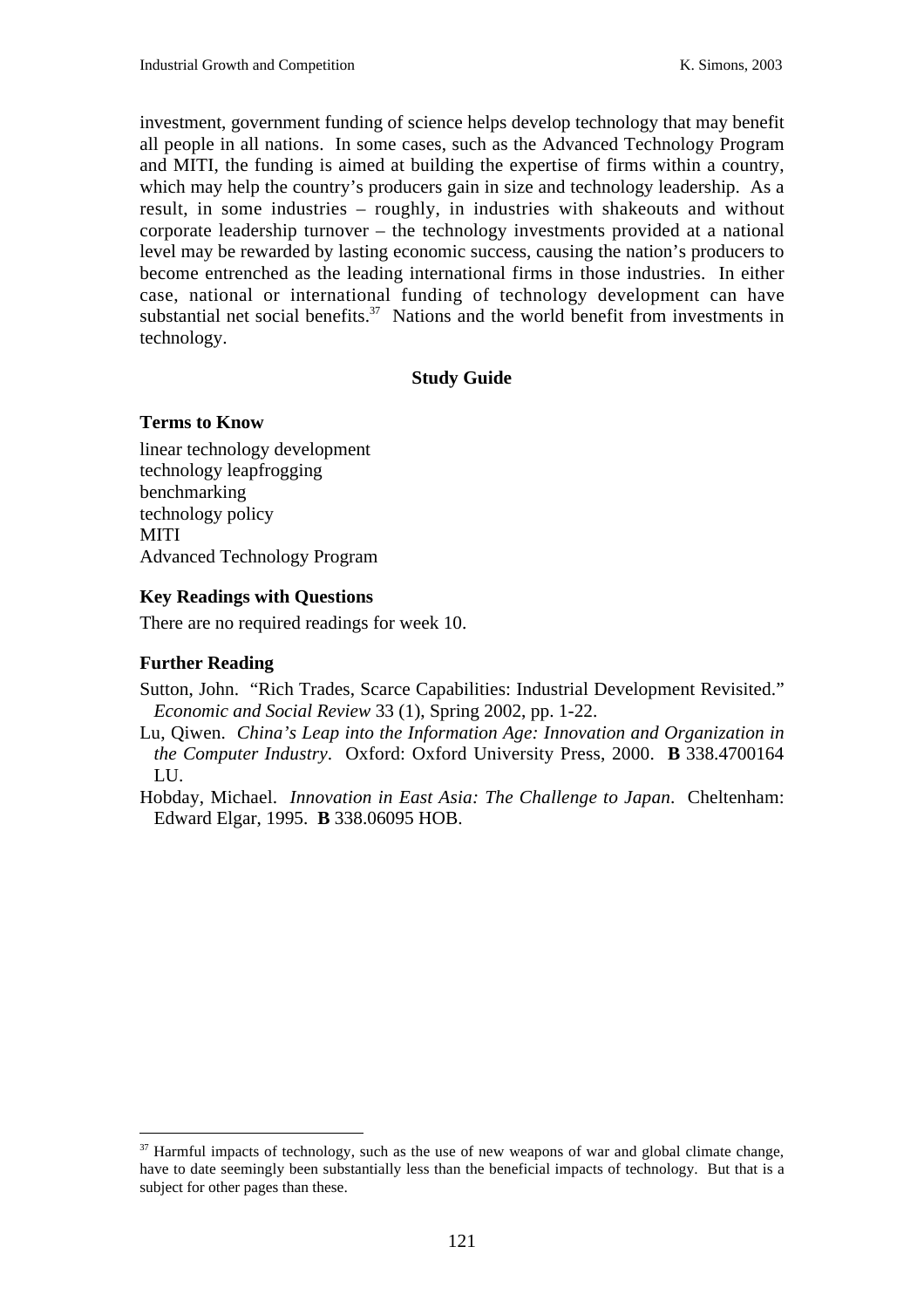# Educational Tools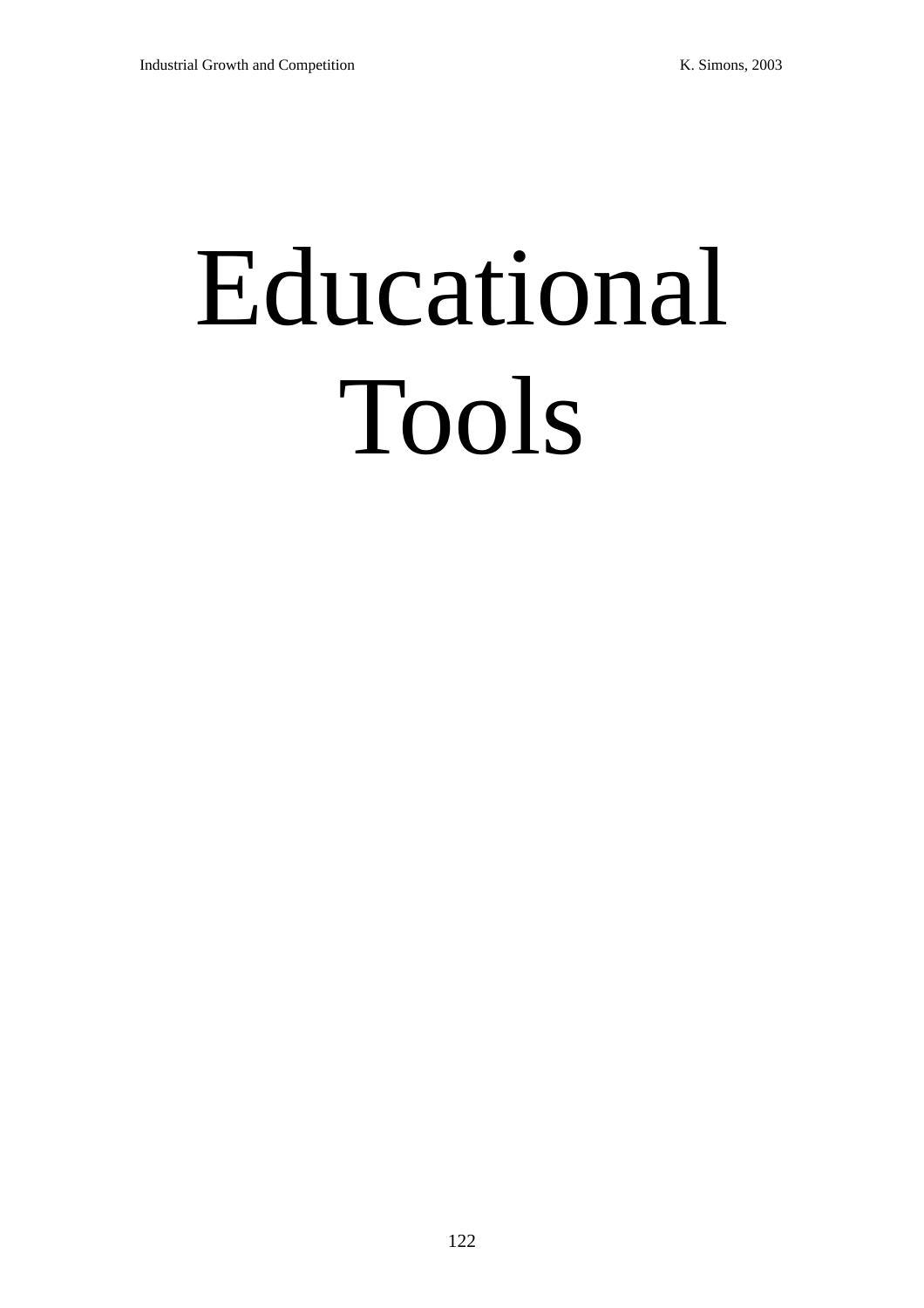# 13. Mathematical Skills Related to the Text

# **Interpreting Derivatives**

When you read about an economic theory, you might see:

 $PC'(R) > 0$   $PC''(R) < 0$ 

The above line is read, "PC-prime of R is greater than zero, and PC-double prime of R is less than zero." The prime and double-prime are compact ways in which people write first and second derivatives. The "(R)" just serves as a reminder that PC (or its first or second derivative) may have different values depending on what R is. Thus, the expressions are equivalent to:

$$
\frac{dPC(R)}{dR} > 0 \qquad \qquad \frac{d}{dR} \left[ \frac{dPC(R)}{dR} \right] < 0
$$

A derivative is a slope. It tells you how quickly one variable changes as a second variable increases. So the first expression says that if you draw a graph of PC versus R, such as the above graph, the slope is everywhere greater than zero (i.e., the slope is everywhere positive). As more money R is spent, the price-cost margin PC increases. The second expression involves the derivative of the derivative, or the slope of the slope. In the graph above, the slope starts out very steep, but gets less and less steep. Thus, the slope is decreasing, so the slope of the slope is a negative number. This simply reflects the assumption that firms first do research that promises a high gain for each research dollar spent, and only later do research that promises relatively low gain. This is known as an assumption of "decreasing marginal returns to R&D."

# **Greek Letters**

Economists and other scientists often use Greek letters to represent variables. For example, the Greek letter Π, pronounced "pi" (as in "apple pie"), is generally used to represent a firm's profit. Here is the Greek alphabet, in lower- and upper-case letters:

| alpha<br>$\rho$ , P<br>$\alpha$ , A<br>$\iota$ , I iota                 | rho                       |
|-------------------------------------------------------------------------|---------------------------|
| $\beta$ , B<br>$\kappa$ , K kappa<br>beta                               | $\sigma$ , $\Sigma$ sigma |
| $\lambda$ , $\Lambda$ lambda<br>$\gamma$ , $\Gamma$ gamma<br>$\tau$ , T | tau                       |
| $\delta$ , $\Delta$ delta<br>$\mu$ , M mu                               | $v, Y$ upsilon            |
| $\phi$ , $\Phi$ phi<br>$\epsilon$ , E epsilon<br>$v, N$ nu              |                           |
| $\zeta, Z$<br>$\xi$ , $\Xi$ xi ("zi"/"ksi") $\chi$ , X chi<br>zeta      |                           |
| omicron $\psi$ , $\Psi$ psi<br>$\eta$ , H<br>$\Omega$ , $\Omega$<br>eta |                           |
| $\theta$ , $\Theta$ theta<br>$\pi$ , $\Pi$ pi                           | $\omega$ , $\Omega$ omega |

# **Computing Derivatives**

When you compute the derivative of  $\Pi$  with respect to R,  $\frac{d}{d\theta}$ dR  $\frac{\Pi}{\Pi}$ , start with the formula  $\Pi = PC(R) * Q - R$ , shown earlier. The derivative of two items summed together is simply the sum of the derivatives of the two items. Thus,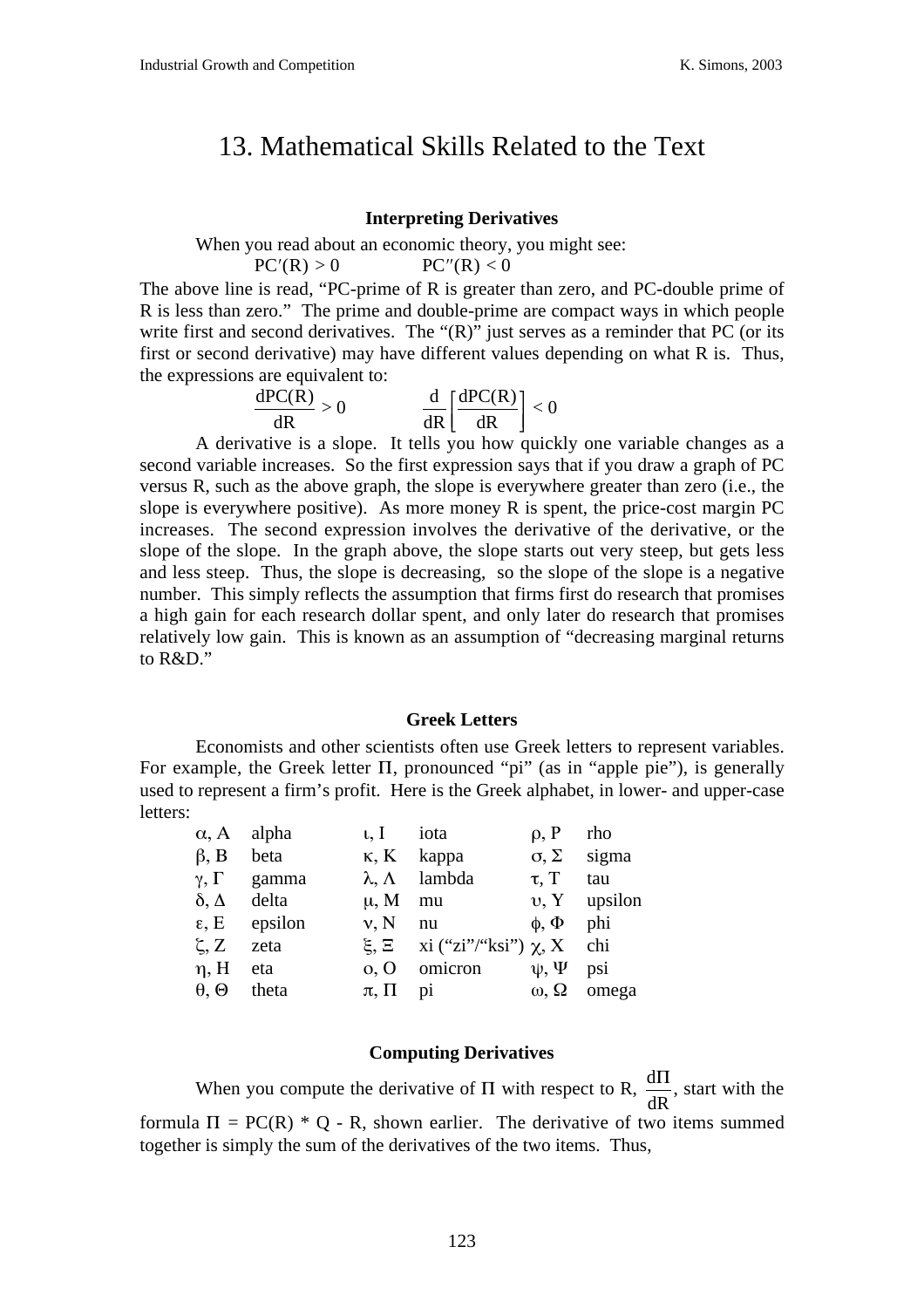$$
\frac{d\Pi}{dR} = \frac{d}{dR}[PC(R)*Q] + \frac{d}{dR}[-R].
$$

Then to take the derivative of the first item, remember that Q is a constant. The derivative of a constant times anything is equal to the constant multiplied by the derivative of the anything. Thus,

$$
\frac{d}{dR}[PC(R)*Q] = Q * \frac{d}{dR}[PC(R)] = Q * PC'(R) = PC'(R) * Q.
$$

(Recall that  $PC'(R)$  is a way of writing the derivative of  $PC(R)$  with respect to R, and means the same thing.) The derivative of the second item works similarly, but you also use the fact that the derivative of a variable (such as R) with respect to itself is 1. (I.e., if you plotted R versus R on a graph, the slope would be 1 everywhere.) Thus,

$$
\frac{d}{dR}[\text{-R}] = \frac{d}{dR}[\text{-1} * R] = \text{-1} * \frac{d}{dR}[R] = \text{-1} * 1 = \text{-1}.
$$

Combining the two items, you get

$$
\frac{d\Pi}{dR} = PC'(R) * Q + (-1) = PC'(R) Q - 1.
$$

(When two variables are placed next to each other, it means that they are multiplied together.) This is exactly the result found in the main text. If you set this result equal to zero, then rearrange, you get  $PC'(R) = \frac{1}{Q}$ .

The second derivative,  $\frac{d}{dt}$ dR 2  $\frac{\Pi}{2^2}$ , is the derivative of the first derivative. So it is

$$
\frac{d^2\Pi}{dR^2} = \frac{d}{dR} \left[ \frac{d\Pi}{dR} \right] = \frac{d}{dR} [PC'(R) Q - 1] = \frac{d}{dR} [PC'(R) Q] + \frac{d}{dR} [-1].
$$

 $= PC''(R) Q + 0 = PC''(R) Q$ 

Here, you take the derivative just like you did above, but also using the fact that the derivative of any constant number, in this case -1, is always 0.

Practice computing these derivatives, covering up the solution while you compute, until you can do them quickly and easily. You should know the following rules for derivatives, most of which were used above. These rules are expressed using x rather than R; in fact, any letter or even a whole name for a variable can be substituted in place of the x's. The letter k below means any constant number (such as  $-1$ , or 3, or Q above.) The  $A(x)$  and  $B(x)$  can be replaced by absolutely anything.

1. 
$$
\frac{d}{dx}[A(x) + B(x)] = \frac{d}{dx}[A(x)] + \frac{d}{dx}[B(x)].
$$
  
\n2. 
$$
\frac{d}{dx}[k] = 0.
$$
  
\n3. 
$$
\frac{d}{dx}[kA(x)] = k * \frac{d}{dx}[A(x)].
$$
  
\n4. 
$$
\frac{d}{dx}[A(x)*B(x)] = A(x) * \frac{d}{dx}[B(x)] + \frac{d}{dx}[A(x)] * B(x).
$$
  
\n5. 
$$
\frac{d}{dx}[x^{n}] = nx^{n-1}.
$$
 Here, n is any constant number.  
\nA special case is 
$$
\frac{d}{dx}[x] = \frac{d}{dx}[x^{1}] = 1x^{0} = 1 * 1 = 1.
$$
 To see this, note that  $x^{n}$  is x multiplied by itself n times (and  $x^{-n} = 1/x^{n}$ ), and that  $x^{0} = 1$  except when  $x = 0$  ( $0^{0}$  is "undefined," that is, it's some number but you don't know what it is).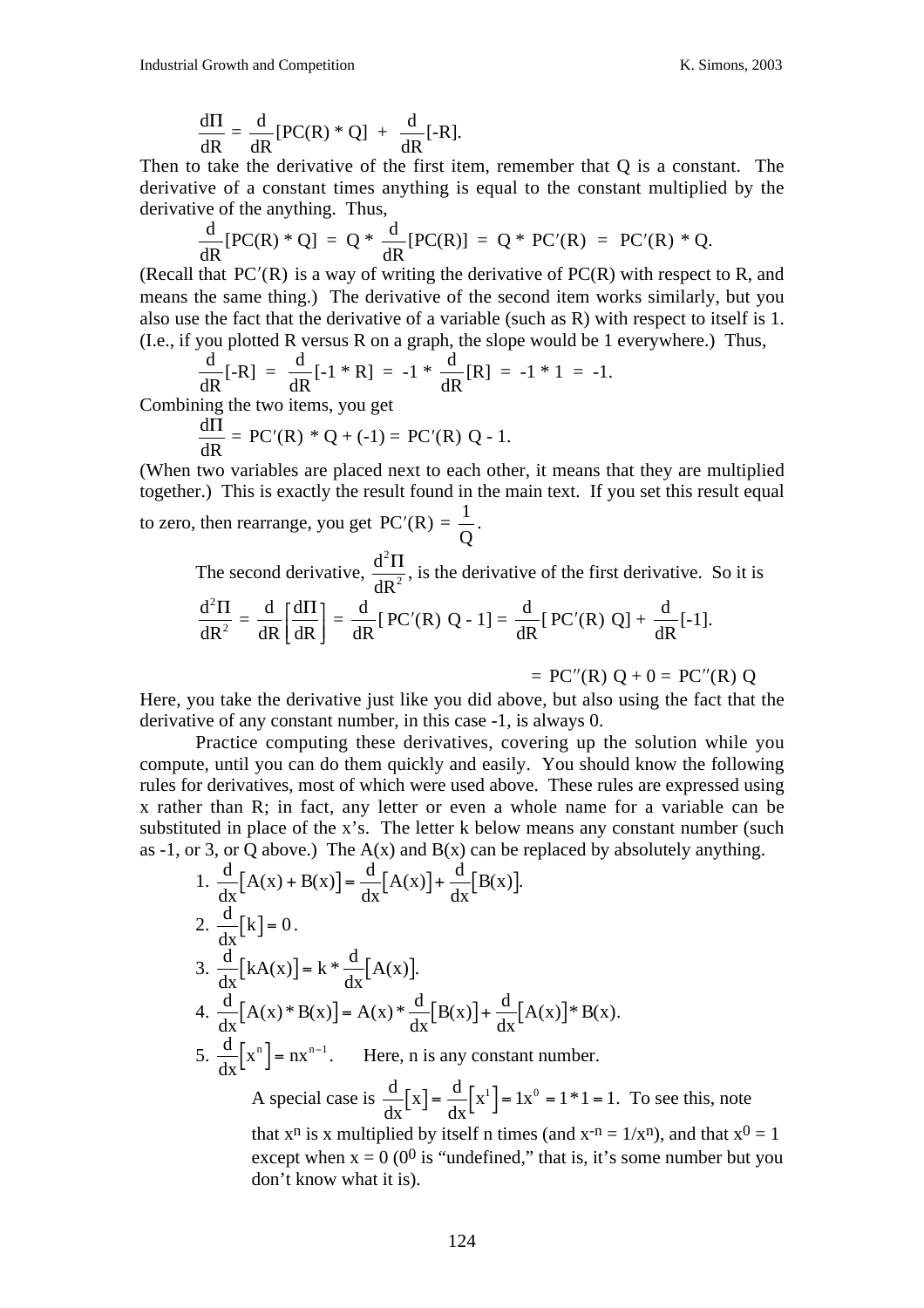6. 
$$
\frac{d}{dx} \left[ exp(x) \right] = exp(x).
$$

Note that  $exp(x)$  means  $e^x$ , i.e. e raised to the power x, and "e" is a number, approximately 2.71828, with infinitely many digits.

7. 
$$
\frac{d}{dx} [\log(x)] = \frac{1}{x}.
$$

Note that  $log(x)$ , or the "logarithm of x," answers the question "the number e raised to what power equals  $x$ ?" It is the opposite of  $exp(x)$ , so that  $exp(log(x)) = x$ , or  $log(exp(x)) = x$ .

8. 
$$
\frac{d}{dx}[A(B(x))] = \frac{d}{dB}[A(B(x))] * \frac{d}{dx}[B(x)].
$$

This last one is called the "chain rule." It is simpler than it looks, and very powerful. For example, suppose someone asks you what's the derivative of  $exp(x^n)$ . Let A(.) be the  $exp(.)$ , and let B(x) be  $x^n$ . Then

.

$$
\frac{d}{dB}[A(B)] = \frac{d}{dB}[exp(B)] = exp(B) = exp(x^n), \text{ and}
$$

$$
\frac{d}{dx}[B(x)] = \frac{d}{dx}[x^n] = nx^{n-1}.
$$

Plugging these two parts into the formula tells you that

$$
\frac{d}{dx} \left[ exp(x^n) \right] = exp(x^n) * nx^{n-1}
$$

By successively applying the chain rule, you can even take the derivatives of things like  $A(B(C(D(x))))$ .

# **Maximizing a Function**

Once you are used to using derivatives, you can use them to find the high and low points of a function. For example, consider the function graphed below.



At the high and low points of the function, as indicated by the dashed lines, the slope of the function is zero. Since a derivative is the same as a slope, if you take the derivative of  $y(x)$  with respect to x, than set it equal to zero, that tells you where the high and low points are. All you have to do is solve the resulting equation for x, and you will find out all the values of x that have high and low points. Note that if one side of the function increases or decreases forever, that side will never have a slope that equals zero, so you have to check you're not missing this critical fact! (For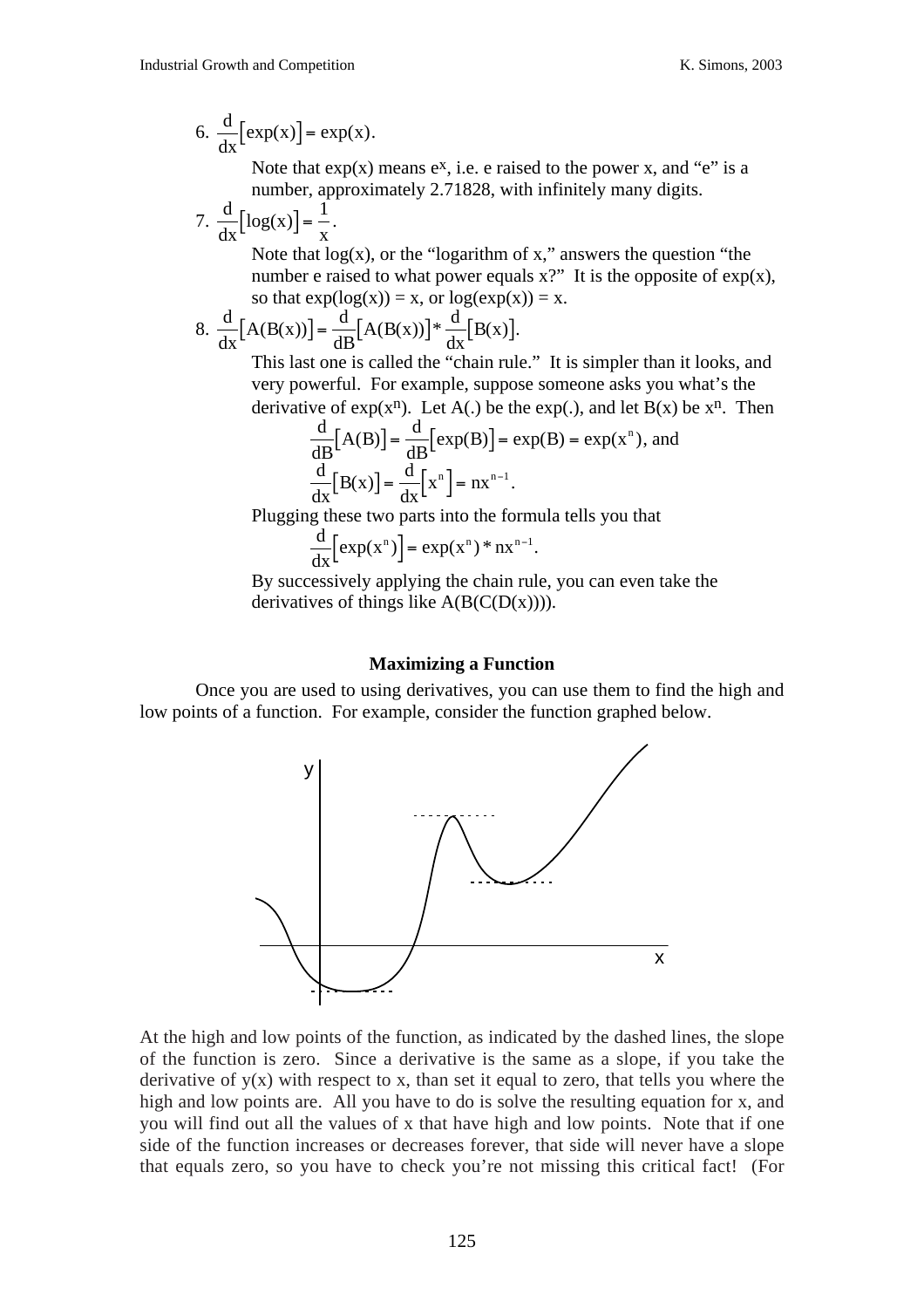example, if y represented profit and as x increased y increased infinitely, the profitmaximizing decision is an infinitely large value of x (or, just as large as a firm could be in practice).

If you find a value of x that has a zero slope, how can you tell whether it is a minimum or a maximum? One way is to solve for the second derivative, that is, the derivative of what you found the first time you took the derivative, or the slope of the slope. If the second derivative is negative when you plug in the value of x that corresponds to the point, the point yields a maximum; if the second derivative it positive, the point yields a minimum. You can see this from the illustration below. Around the part of the graph where there is a minimum, the slope starts out more negative, then becomes zero, then becomes positive. Thus, the slope is increasing, so the slope of the slope — the second derivative — is positive.



A high point or low point that is one of many such points is often called a "local maximum" or "local minimum." The highest part of the function is called the "global maximum," and the lowest part is called the "global minimum."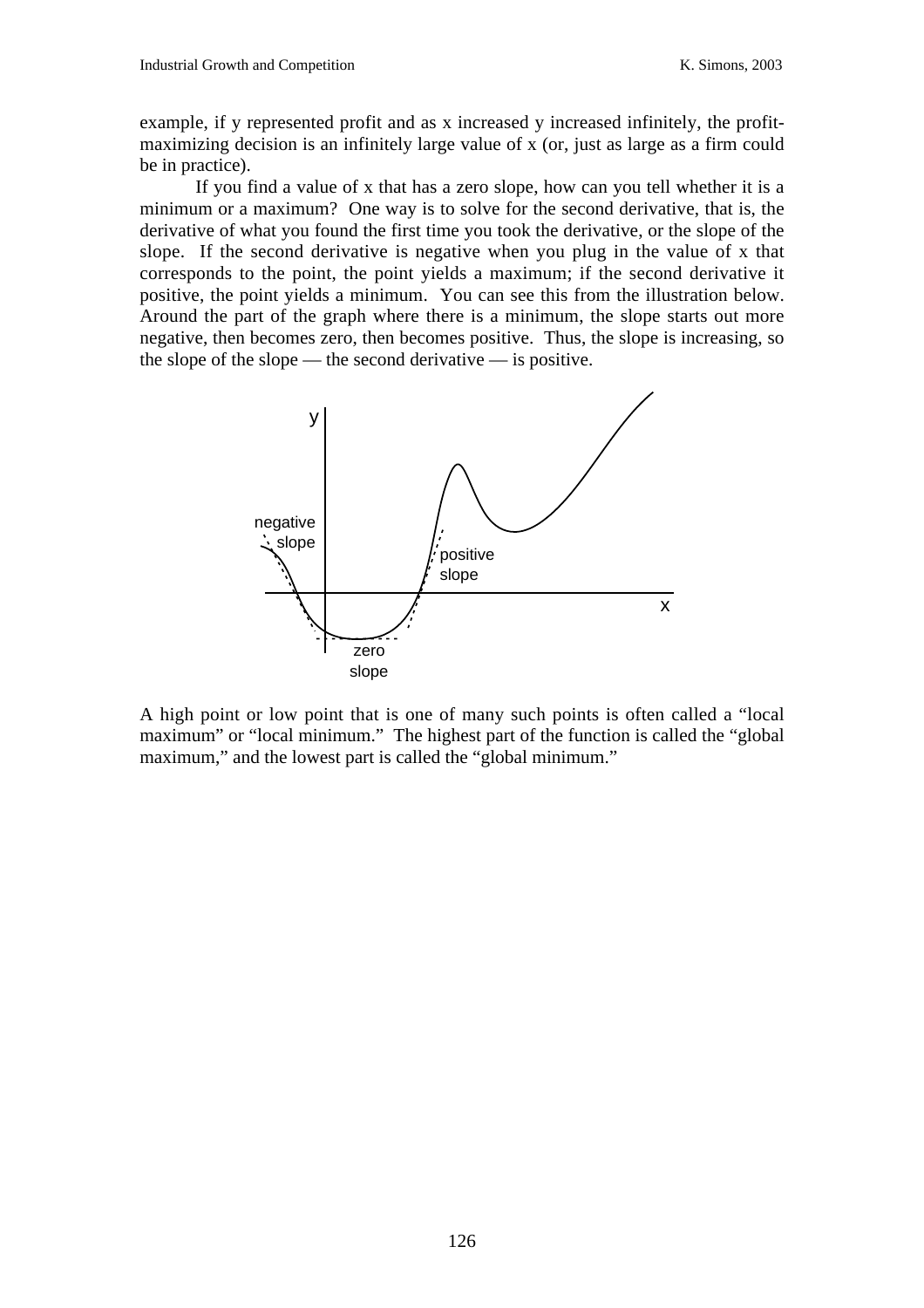# 14. Course Quiz

This quiz is for your own use, to help you study for the course and ensure that you have covered major topics. This is a multiple-choice quiz, unlike the essay exam at the end of the year.

Write your answers below. The correct answers are attached at the end of the quiz. Do not look at the answers until you have made a serious attempt at all the questions!

Answers:

| 1.  | 11. |
|-----|-----|
| 2.  | 12. |
| 3.  |     |
| 4.  | 14. |
| 5.  |     |
| 6.  |     |
| 7.  | 17. |
| 8.  |     |
| 9.  | 19. |
| 10. | 20. |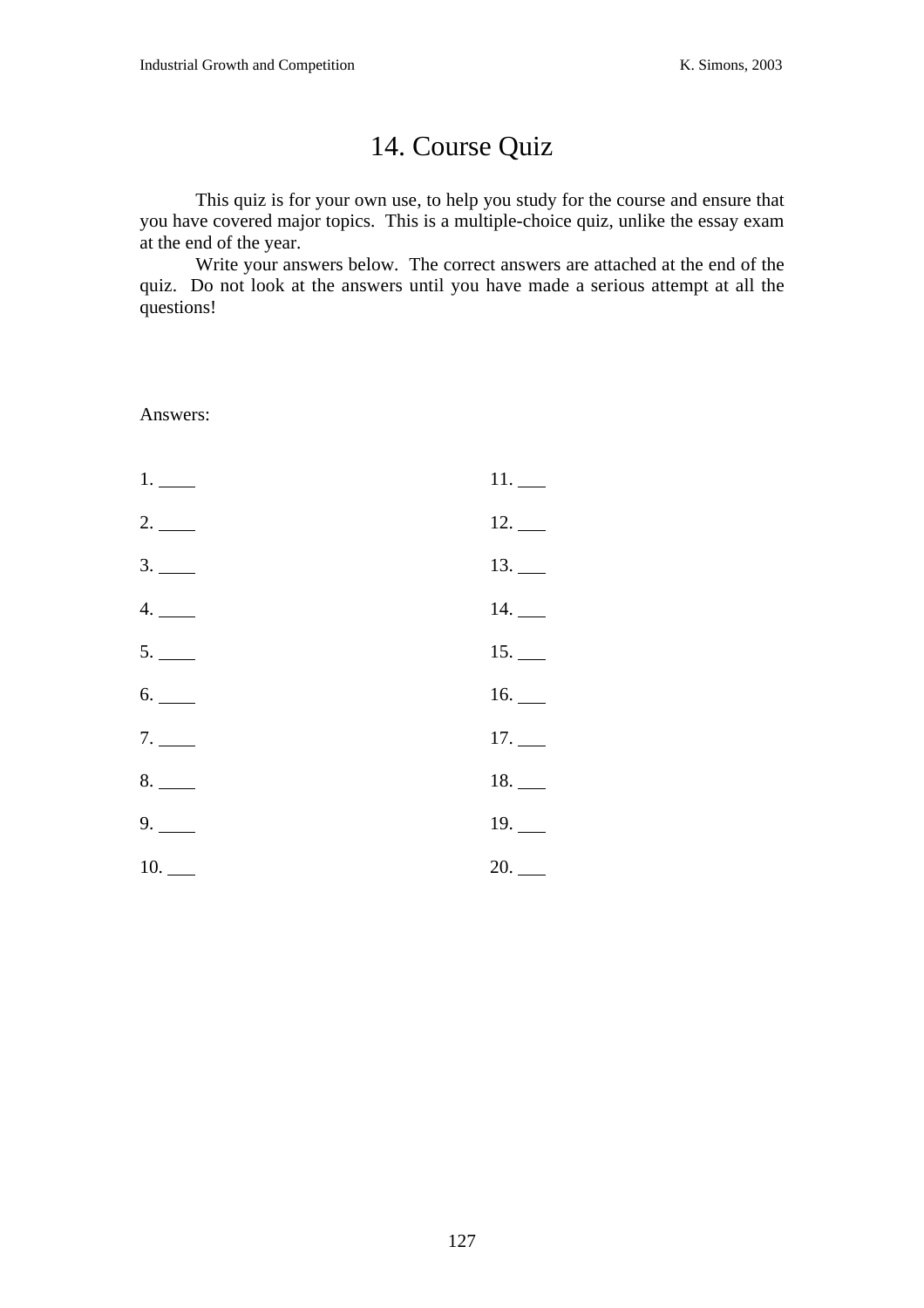# Quiz Questions

- 1. Which of the following is true:
	- A. Britain gained its international economic leadership in the 1900s.
	- B. Britain became Europe's largest oil producer in the 1950s.
	- C. In Britain, compared to France, pharmaceutical firms are responsible for a smaller percentage of the patents created by all the country's firms.
	- D. Engineers generally have a higher social status in Britain than in Germany.
	- E. Military research absorbs the efforts of many of Britain's best engineers.
- 2. Jane Jacobs has argued that:
	- A. Improvements in agriculture caused the formation of cities.
	- B. Cities can be sources of innovation which spurs economic growth.
	- C. Too much focus of an economy on one industry can cause stagnation.
	- D. A and B.
	- E. B and C.

3. In the electronics industry of Silicon Valley, compared to the same industry in the Boston area:

- A. Venture capital has been more easily available to start new companies.
- B. Engineers and corporate executives have exchanged information more freely.
- C. Employees have switched jobs more frequently.
- D. All of the above.
- E. None of the above.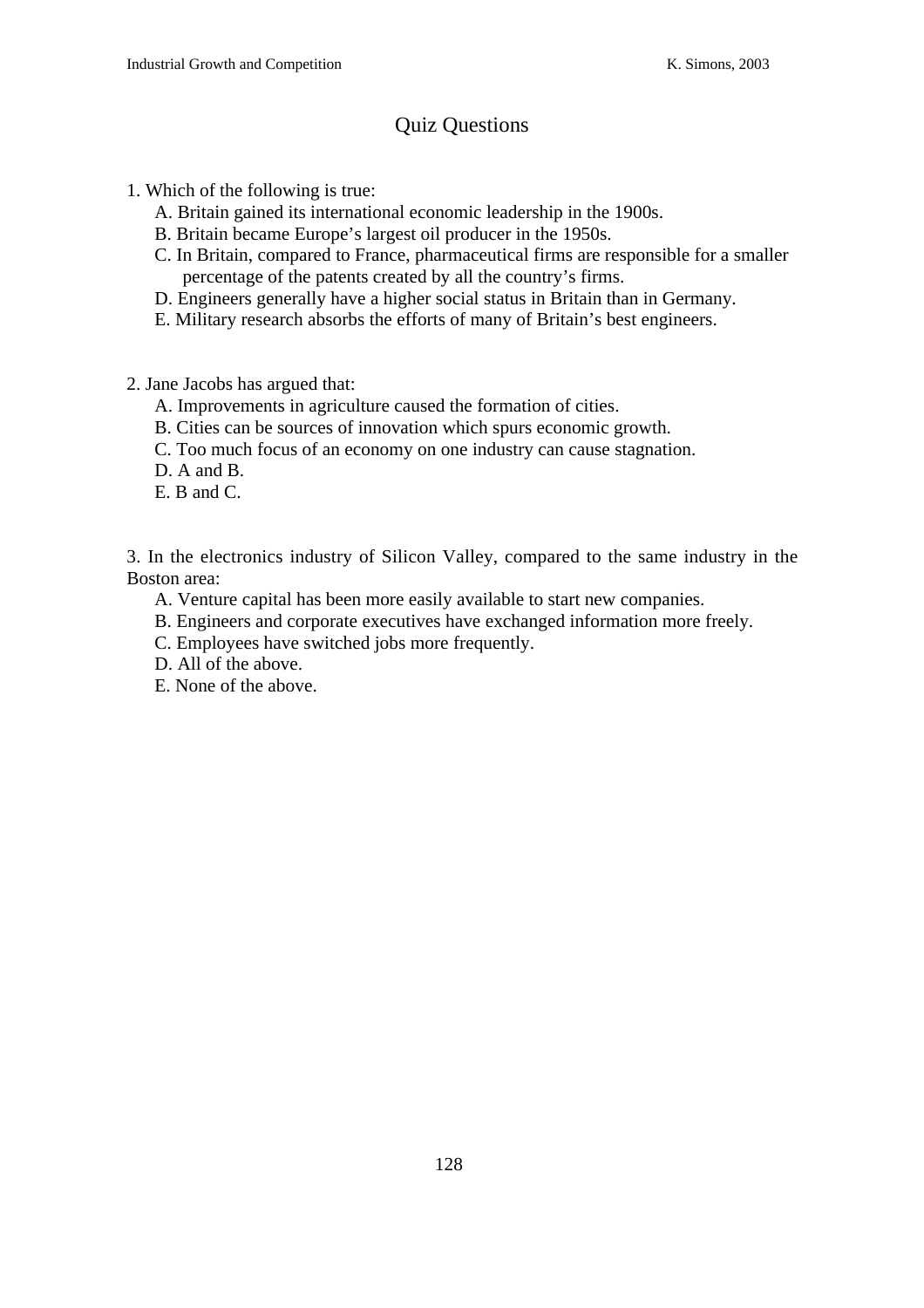

4. According to Schumpeter's *Capitalism, Socialism, and Democracy*, the above graphical analysis is misleading because:

A. Monopolies are natural in many industries, and hence must be tolerated.

- B. Dynamic changes in price and quality due to technological advance yield far greater economic gains than those that can be achieved through static efficiency.
- C. Large companies have more efficient managerial structures than small companies.
- D. The analysis is measured in monetary terms rather than in utiles; since a rich person may have ten times as much money to spend as a poor person, the rich person implicitly gets counted ten times as much, which is unfair to the poor person.
- E. Monopolists encourage the formation of startup companies.
- 5. Research that purports to test the Schumpeterian hypothesis found that
	- A. R&D spending decreases with firm size.
	- B. R&D spending increases with firm size.
	- C. R&D intensity decreases with firm size.
	- D. R&D intensity increases with firm size.
	- E. None of the above.

6. In the context of R&D and innovation, "appropriability" means:

- A. The ability to capture profits resulting from an invention or innovation.
- B. The ability of other firms to copy an invention or innovation.
- C. The importance of an invention or innovation.
- D. How well an invention or innovation meets the needs for which it was designed.
- E. The tendency of an invention or innovation to lead to more inventions or innovations.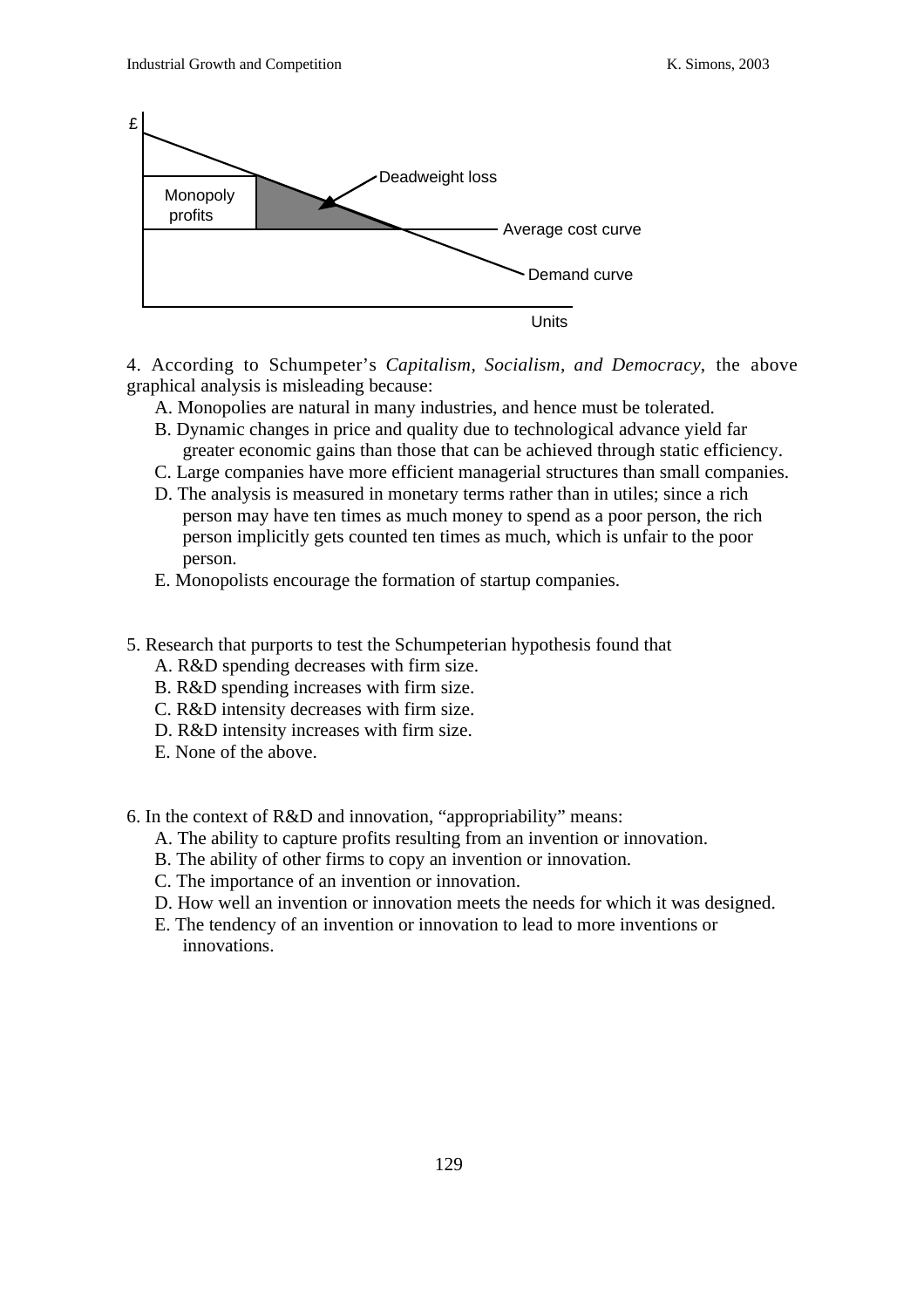7. In a recent reinterpretation of the evidence on the Schumpeterian hypothesis, Cohen and Klepper argued that the evidence may indicate an R&D-related advantage to larger firms, in which in some ways larger firms are best for the economy. They argued that

A. Large firms have better managers.

- B. There are economies of scale in R&D, so that the cost or quality improvement per each dollar spent on R&D is higher for larger-scale R&D.
- C. The cost of R&D per unit of output is smaller for firms that produce more output, and as a result, large firms have an incentive to do more R&D than small firms.
- D. The greater market power of large firms lets them affect politics to their benefit.
- E. None of the above.

8. In models of industries, if the unrealistic assumption about U-shaped long-run cost curves is dropped, which of the following assumption(s) can be used instead in order to determine firms' sizes:

- A. When firms first produce the product, they produce a small amount  $Q_0$  (say,  $Q_0 =$ 100 units per year).
- B. Firms' growth over time is limited, because of a cost of growth,  $G(Q_t Q_{t-1})$ , where  $G > 0$  and  $G' > 0$  for  $Q_t$  -  $Q_{t-1} > 0$ . For example:  $G(Q) = \pounds 100 * ([Q_t - Q_{t-1}] / 10$ units per year)<sup>2</sup>.
- C. Firms maximize their profits.
- D. All of the above can be used together to determine firms' sizes, but any one assumption is insufficient.
- E. None of the above.
- 9. Which of the following statements is wrong:
	- A. Sometimes market leaders in particular product markets have lost their leadership to new entrants.
	- B. In the manufacture of "photolithographic alignment equipment" used to make semiconductors, firms that had the highest market share in one type of equipment often did not have the highest market share in newer types of equipment.
	- C. In cement manufacturing in the US, it has been claimed that a new type of kiln, used to manufacture the cement, was developed around the time when a change in market leadership occurred.
	- D. Turnover of corporate leadership has been found to occur most when market growth is least.
	- E. Technological discontinuities have been associated with difficulty in forecasting market growth, according to a paper by Tushman and Anderson.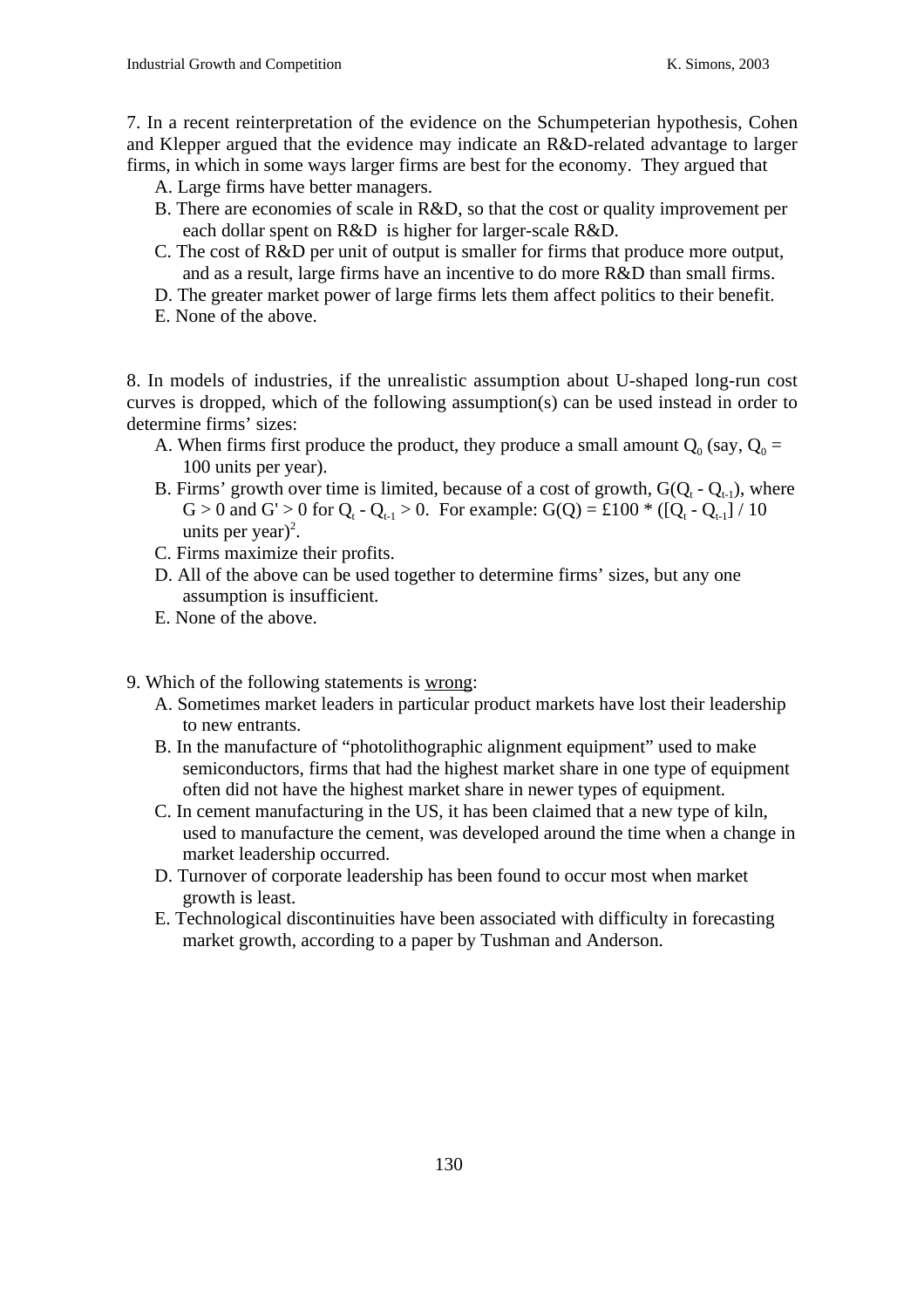10. Which of the following explanations has not been proposed (at least not in our course) to explain why leading producers of a product may lose their leadership:

- A. Firms are blinded by attention to the needs of their existing customer base.
- B. Firms are blinded by the past experiences of their researchers or engineers.
- C. Firms' past research and development work causes them to move into new products and abandon the old.
- D. Firms' past technological competencies are of limited relevance when major new technologies begin to be used for the product or its manufacturing methods.
- E. None of the above.
- 11. Shakeouts in the number of firms manufacturing a product:
	- A. Typically occur while the number of units produced continues to increase.
	- B. Seem to have occurred, to some degree, in most products that have been produced for at least several decades.
	- C. Sometimes involve a decrease of more than 75% in the number of producers.
	- D. All of the above.
	- E. None of the above.

12. Shakeouts in the US automobile, tire, television, and penicillin industries appear to have occurred because

- A. Demand for the products dropped off.
- B. A major change in technology caused an increase in minimum efficient scale.
- C. A dominant design forced firms to adapt to new product characteristics.
- D. A dominant design forced firms to become suddenly more proficient at manufacturing methods, or be out-competed.
- E. Some early entrants gained an advantage that grew over time, eventually giving the other firms a severe competitive disadvantage.

13. Nearly all the major innovations in the US automobile, tire, television, and penicillin industries were developed by

- A. The smallest firms.
- B. The largest firms.
- C. Suppliers that did not manufacture the final product.
- D. The smallest firms as well as some suppliers.
- E. The largest firms as well as some suppliers.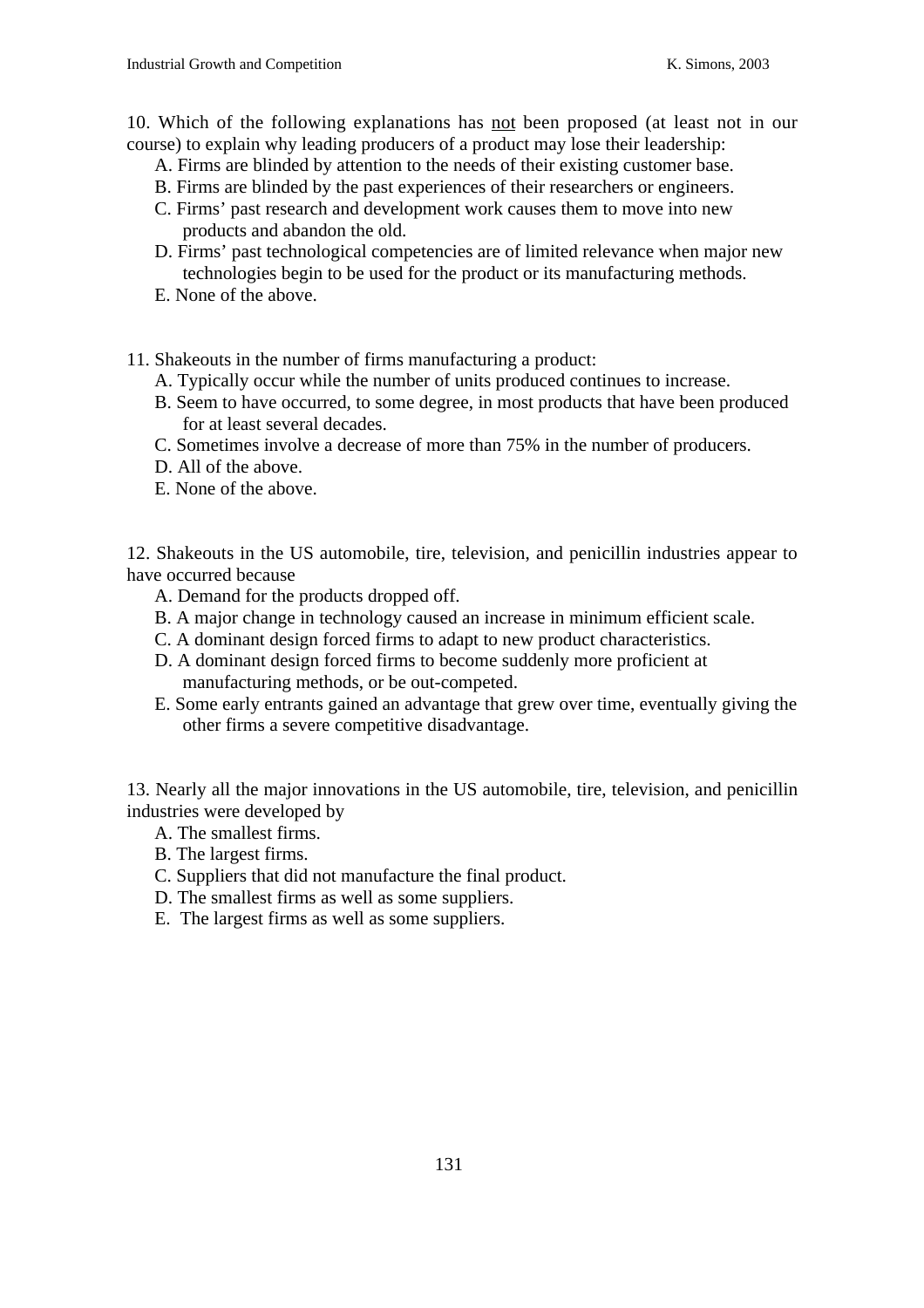- 14. The QWERTY keyboard has been used by Paul David as an example of
	- A. Lock-in of the best available technology.
	- B. Lock-in of an inferior technology.
	- C. The cause of a shakeout.
	- D. How a new technology allows an entrant to take over market leadership from an incumbent firm.
	- E. How a new technology allows an incumbent firm to become a monopolist.

15. John Sutton, in his book *Sunk Costs and Market Structure*, compares industry concentration versus market size / setup cost in food industries in Europe and North America. He

- A. Considers a range of different kinds of inter-firm competition, from monopoly to Cournot competition to Bertrand competition.
- B. Considers a range of different kinds of product differentiation patterns.
- C. Argues that national advertising costs sometimes make an industry much more concentrated than it would otherwise be.
- D. All of the above.
- E. None of the above.

16. In answering an end-of-year exam question about the penicillin industry specifically, about what some statistical evidence from the industry can tell you about competitive processes — which of the following strategies is likely to win the highest mark from an examiner:

- A. Explain that there is not evidence to draw conclusions; better evidence is needed.
- B. Say that you are going to discuss what happened in the penicillin industry, then discuss what happened, then point out that the penicillin industry is likely to be big in the future.
- C. Say that the evidence shows that the earliest types of penicillin experienced a shakeout in which some early entrants dominated in the long run, but later types of penicillin apparently were dominated by new entrants; explain how the evidence proves the point; then sum up by explaining what you showed and why it is important for understanding industries in general.
- D. Explain that in many industries there are important patterns of change over time. Describe common patterns of change. Describe theories of why these patterns of change occur. Point out that there are ways to analyze statistical evidence about industries. Show how the ways to analyze evidence can tell you whether theories are right or wrong. Say that these same methods could be applied to the penicillin industry data.
- E. Just leave the answer blank.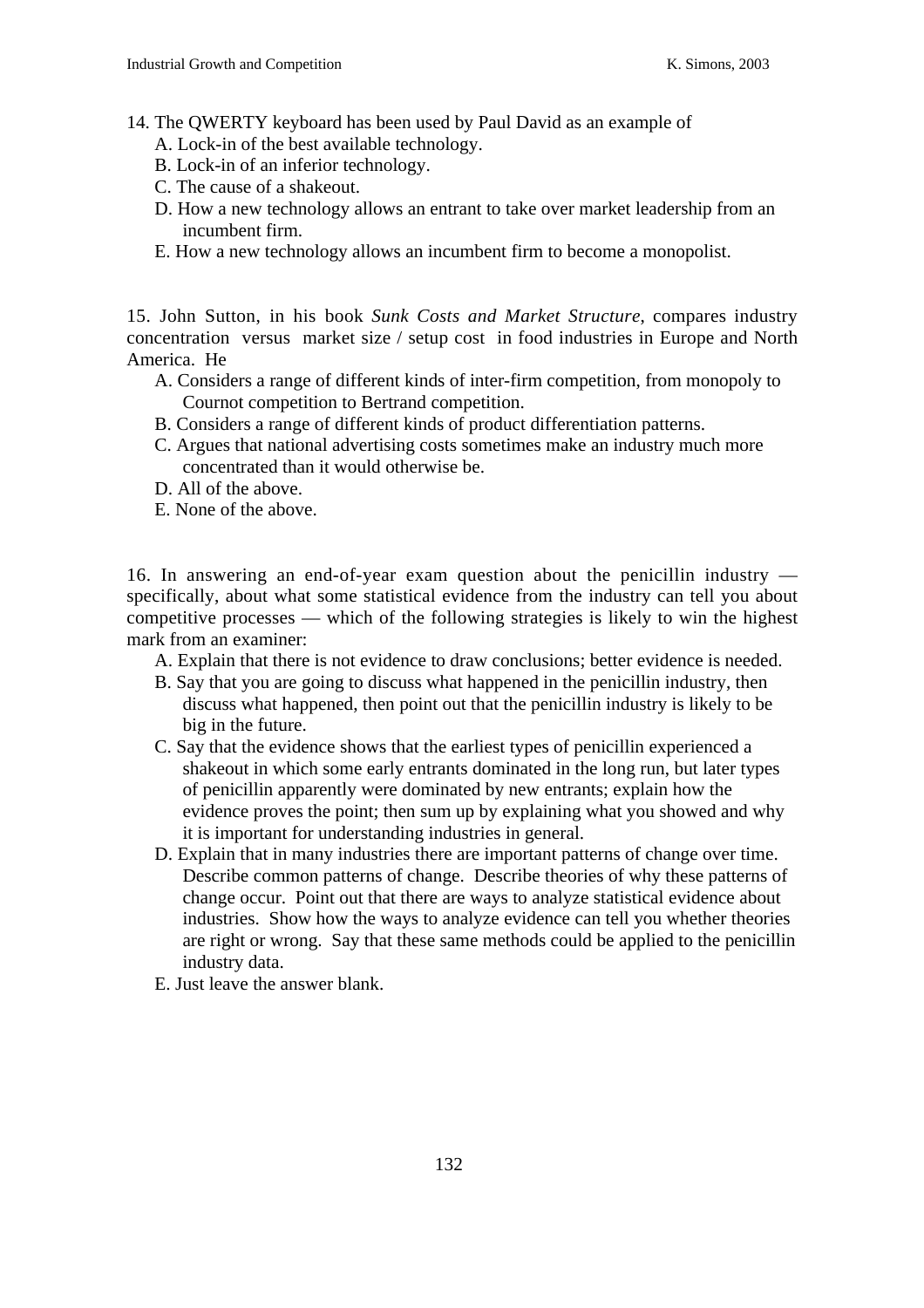17. Suppose you test whether early entrants in UK automobile manufacturing had higher 10-year survival rates than later entrants. Suppose you find the following results in Stata:

|       | tenyear                                      |         |                |
|-------|----------------------------------------------|---------|----------------|
| early |                                              |         | Total          |
|       | 88<br>55                                     | 4<br>15 | 92<br>70       |
| Total | 143                                          | 19      | 162            |
|       | Fisher's exact =<br>1-sided Fisher's exact = |         | 0.001<br>0.001 |
| 92    | 0.04                                         |         |                |

These results prove beyond any doubt that:

 $15 / 70 = 0.21$ 

- A. Later entrants had 1/1000 the chance of early entrants to survive at least ten years.
- B. Later entrants had a 4% chance of surviving at least ten years, versus a 21% chance for early entrants.
- C. If later entrants had the same chance as early entrants of surviving at least ten years, then there would be only a 1/1000 chance of seeing a disparity of at least this much between early entrants' and later entrants' survival rates.
- D. Later entrants had the same chance as early entrants of surviving at least ten years.
- E. Later entrants had a greater chance than early entrants of surviving at least ten years.

18. A common reason for using logarithmic numbers (100%, 10%, 1%, etc.) on the vertical scale of a survival plot, rather than linear numbers (100%, 50%, 0%) is:

- A. Because statistical programs usually make graphs this way.
- B. To be able to see how exit rates (probabilities of exit per year) changed over time.
- C. To be able to compare different cohorts of entrants.
- D. To draw attention to the vertical axis.
- E. To confuse people seeing the graph.

19. To collect data on the number of companies that produced a product and their dates of survival over the past five decades, likely sources of information are:

- A. Trade registers, such as Kelly's Directory, which can be found in Guildhall Library.
- B. Old telephone books, which can be found in the British Telecomm Archives.
- C. Lists, sometimes found in trade magazines, of firms producing the product.
- D. All of the above.
- E. None of the above.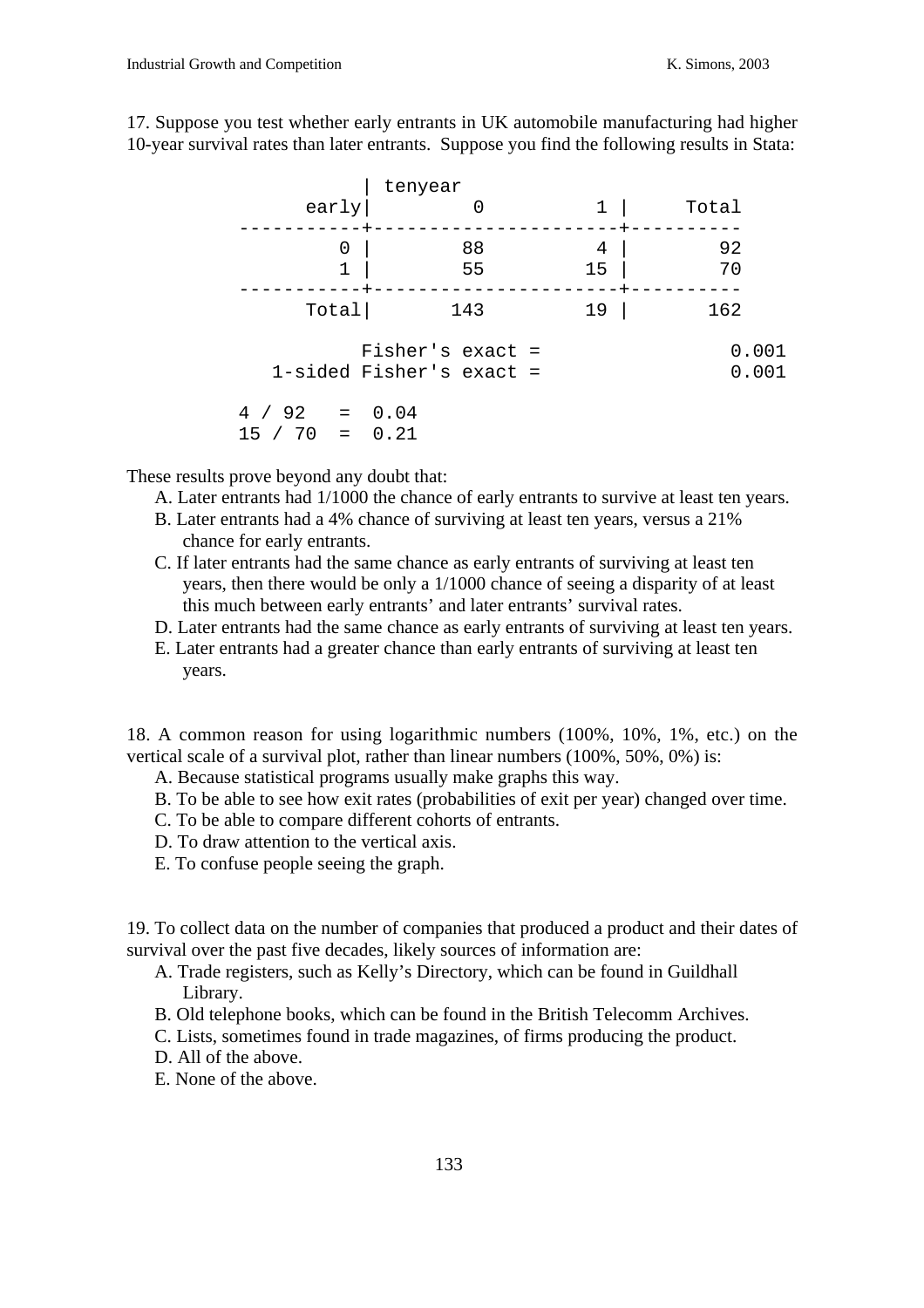20. Which of the following is a standard format for how to include an article in your list of references at the end of your project report:

- A. Shaw, R.W. 1982. "Product Proliferation in Characteristics Space: The UK Fertilizer Industry." *The Journal of Industrial Economics* 31 (1/2: September/December), pp. 69-91.
- B. Shaw, R.W. "Product Proliferation in Characteristics Space." *The Journal of Industrial Economics* 31, pp. 69-91.
- C. Shaw, R.W. 1982. "Product Proliferation in Characteristics Space: The UK Fertilizer Industry." *The Journal of Industrial Economics* 31 (1/2: September/December).
- D. "Product Proliferation in Characteristics Space: The UK Fertilizer Industry." Shaw, R.W. *The Journal of Industrial Economics* 31 (1/2: September/December). 1982. Pp. 69-91
- E. 1982. Shaw, R.W. "Product Proliferation in Characteristics Space: The UK Fertilizer Industry." *The Journal of Industrial Economics* 31 (1/2: September/December), pp. 69-91.

# Answers:

1. E 2. E 3. D 4. B 5. B 6. A 7. C 8. D 9. D 10. C 11. D 12. E 13. E 14. B 15. D 16. C 17. C 18. B 19. D 20. A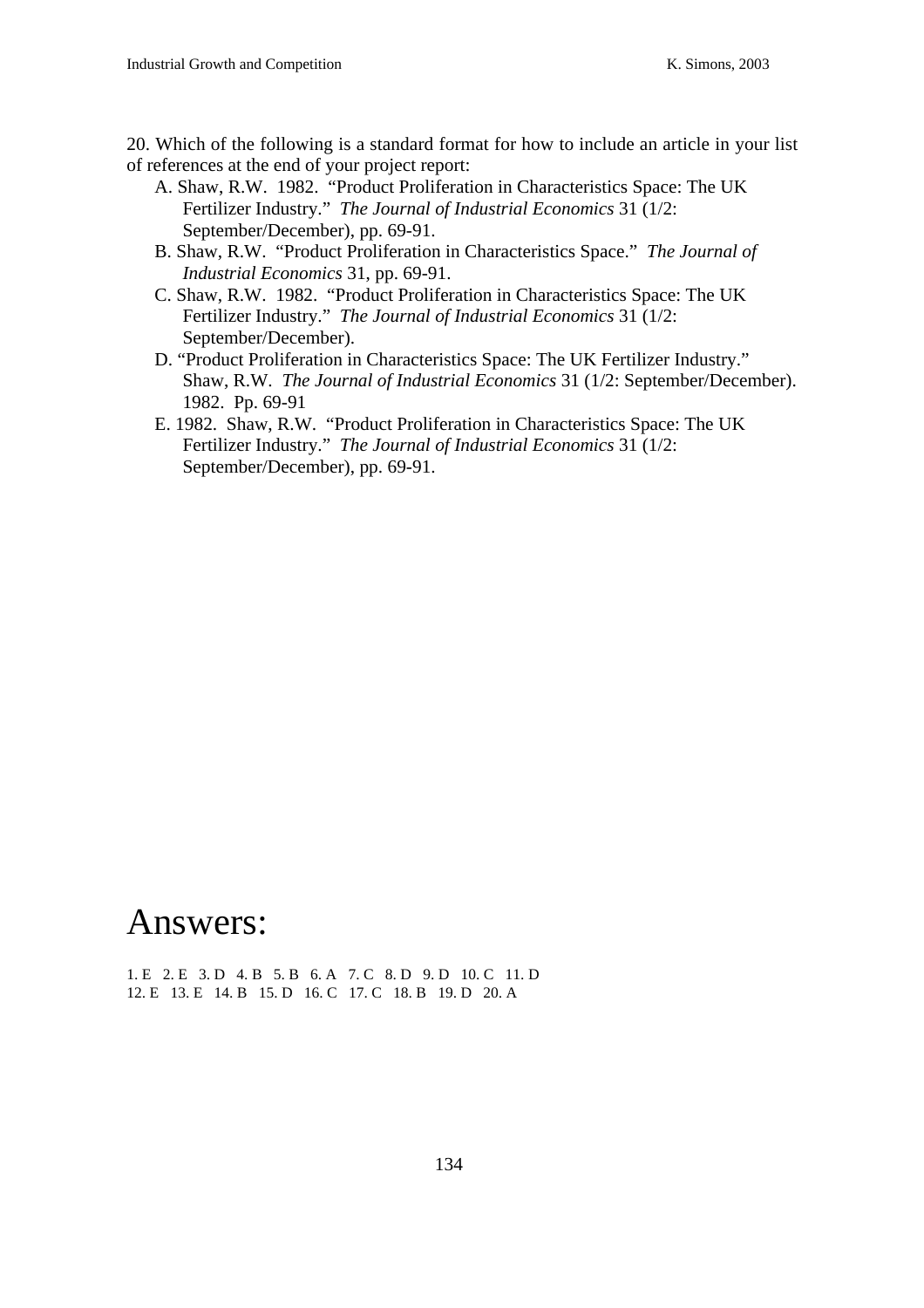# References and Extended Bibliographies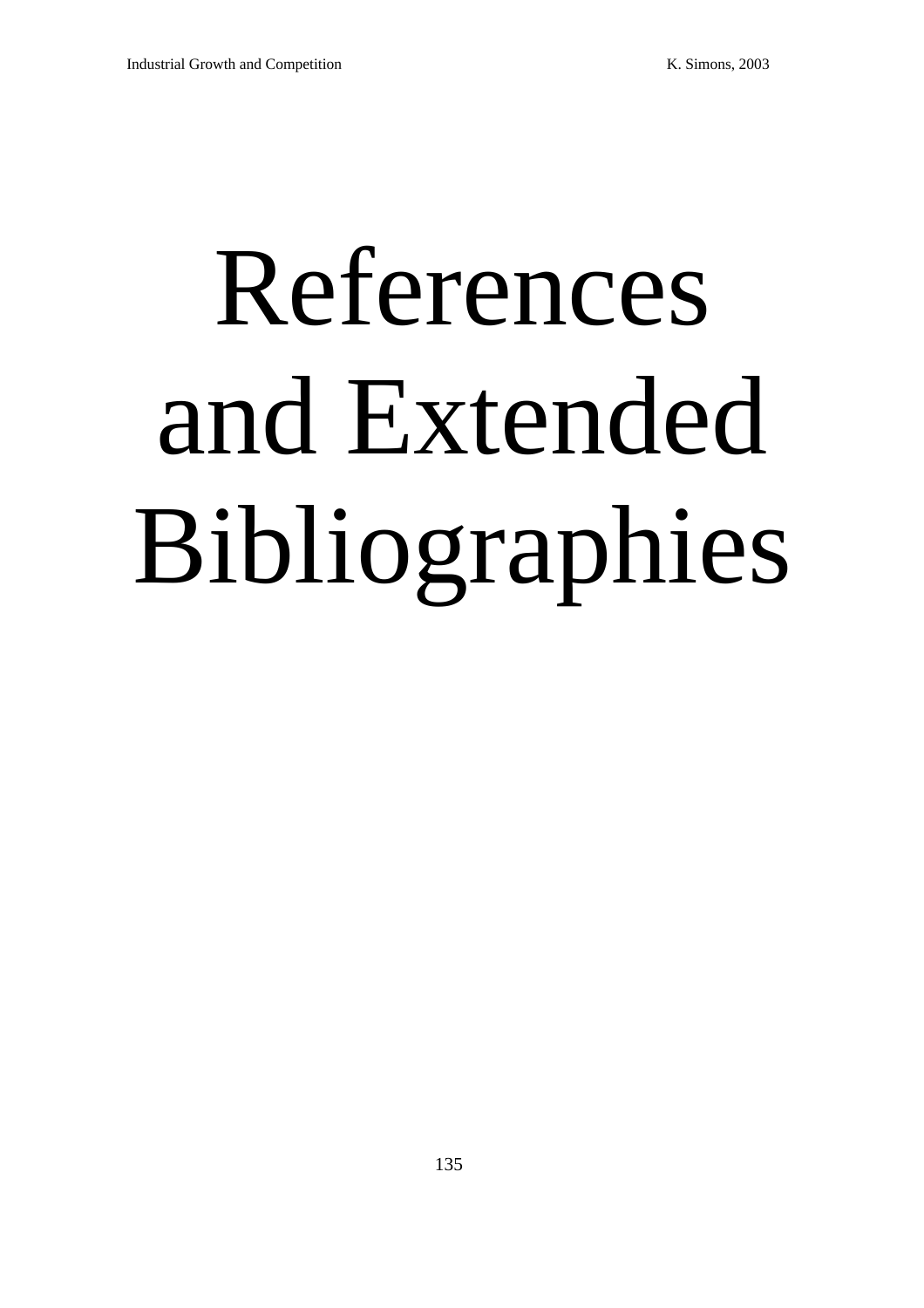# 15. References in the Main Text

- Abernathy, William J., Kim B. Clark, and Alan M. Kantrow. *Industrial Renaissance: Producing a Competitive Future for America*. New York: Basic Books, 1983. **U** LSE library HC110.T4 A14.
- Achi, Zafer, Andrew Doman, Olivier Sibony, Jayant Sinha, Stephan Witt. "The Paradox of Fast Growth Tigers." *McKinsey Quarterly*, (3), 1995, pp. 4-17. **O J**.
- Achilladelis, Basil. "The Dynamics of Technological Innovation: The Sector of Antibacterial Medicines." *Research Policy*, 22, 1993, pp. 279-308. **U** LSE library periodicals HD30.4.
- Adler, Michael. *Antique Typewriters: From Creed to QWERTY*. Atglen, Penn.: Schiffer Publishing, 1997.
- Anderson, Philip and Michael L. Tushman. "Technological Discontinuities and Dominant Designs: A Cyclical Model of Technological Change*." Administrative Science Quarterly* 35, 1990, pp. 604-633. **O**.
- Arthur, W. Brian. "Competing Technologies, Increasing Returns, and Lock-In by Historical Events." *Economic Journal* 99 (March), 1989, pp. 116-131. **J E**.
- Audretsch, David B. "New-Firm Survival and the Technological Regime." *Review of Economics and Statistics* (August), 1991, pp. 441-450. **E**.
- Audretsch, David B. *Innovation and Industry Evolution*. Cambridge, Mass.: MIT Press, 1995. **B** 338.06 AUD.
- Bain, Joe S. *Barriers to New Competition: Their Character and Consequences in Manufacturing Industries*. Cambridge: Harvard University Press, 1956. **B** 338.6048 BAI.
- Baldwin, John R. *The Dynamics of Industrial Competition: A North American Perspective*. Cambridge: Cambridge University Press, 1998. **B** 338.70971 BAL.
- Barro, Robert J. and Xavier Sala-i-Martin. *Economic Growth*. New York: McGraw-Hill, 1995. **R** 339.5 BAR.
- Berndt, Ernst R., Iain M. Cockburn, and Zvi Griliches. "Pharmaceutical Innovations and Market Dynamics: Tracking Effects on Price Indexes for Antidepressant Drugs." *Brookings Papers on Economic Activity: Microeconomics*, 1996, pp. 133-188. **E**.
- Brewster, David. *Business Economics: Decision-Making and the Firm*. London: Dryden, 1997. **B** 338.751 BRE.
- Callon, Scott. *Divided Sun: MITI and the Breakdown of Japanese High-Tech Industrial Policy, 1975-1993.* Stanford: Stanford University Press, 1995. **B** 338.952 CAL.
- Carlsmith, Leonard E. *The Economic Characteristics of Rubber Tire Production*. New York: Criterion Linotyping and Printing, 1935.
- Carroll, Glenn R., and Michael T. Hannan, eds. *Organizations in Industry: Strategy, Structure, and Selection*. Oxford: Oxford University Press, 1995. **R** 338.74 ORG.
- Chandler, Alfred D. *The Visible Hand: The Managerial Revolution in American Business*. Cambridge: Belknap (Harvard University Press), 1977. **B** 338.75 CHA.
- Chandler, Alfred D., Jr. *Scale and Scope*. Cambridge, MA: Harvard University Press, 1990. **B R** 338.644 CHA.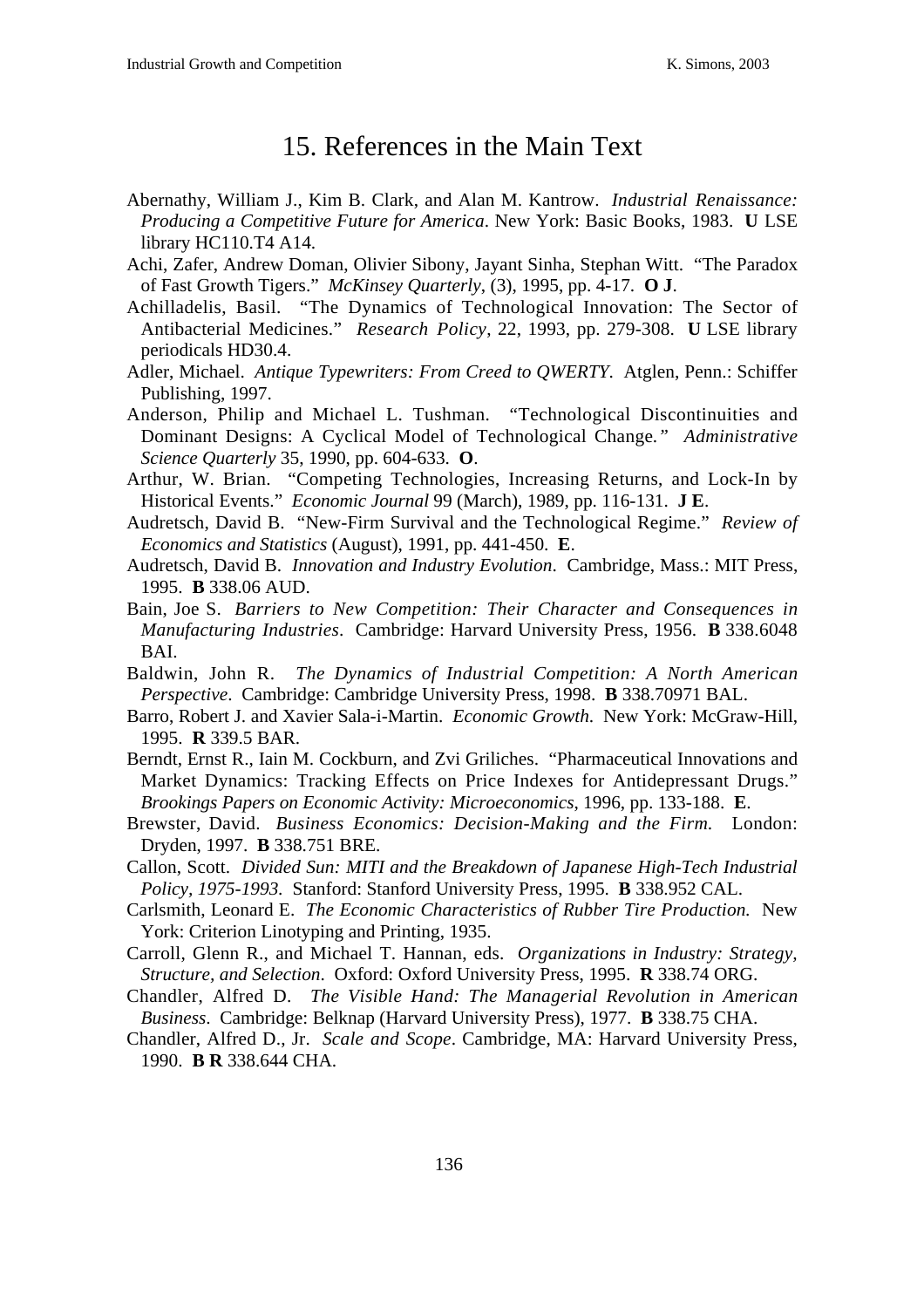- Christensen, Clayton M., and Richard S. Rosenbloom. "Explaining the Attacker's Advantage: Technological Paradigms, Organizational Dynamics, and the Value Network." *Research Policy* 24 (2), March 1995, pp. 233-257. **O J**.
- Cohen, Wesley and Steven Klepper. "A Reprise of Size and R&D." *Economic Journal* 106, 1996, pp. 925-951. **O J E**.
- Cohen, Wesley. "Empirical Studies of Innovative Activity." In Stoneman, Paul, ed., *Handbook of the Economics of Innovation and Technological Change*, Oxford: Basil Blackwell, 1995, pp. 182-264. **O B** 338.06 HAN.
- David, Paul. "Clio and the Economics of QWERTY." *American Economic Association Papers and Proceedings* 75 (2), May 1985, pp. 332-337. **O J E**.
- Davis, Steven J., John C. Haltiwanger, and Scott Schuh. *Job Creation and Destruction*. Cambridge, Mass.: MIT Press, 1996. **B** 331.12 DAV.
- Dunne, Timothy, Mark J. Roberts, and Larry Samuelson. "The Growth and Failure of U.S. Manufacturing Plants." *Quarterly Journal of Economics* 104 (4: November), 1989, pp. 671-698. **O E**.
- Evans, Philip, and Thomas S. Wurster. *Blown to Bits: How the Economics of Information Transforms Strategy*. Boston, Mass.: Harvard Business School Press, 2001. **B** 338.7505 EVA.
- Federal Trade Commission. *Report on the Motor Vehicle Industry*. Washington, D.C.: US Government Printing Office, 1939.
- Federal Trade Commission. *Economic Report on Antibiotics Manufacture*. Washington, D.C.: US Government Printing Office, 1958.
- Foster, Richard N. *Innovation: The Attacker's Advantage*. New York: Summit Books, 1986. **U** LSE Library HD45 F75.
- Gaffey, John D. *The Productivity of Labor in the Rubber Tire Manufacturing Industry*. New York: Columbia University Press, 1940.
- Geroski, Paul A. *Market Dynamics and Entry*. Oxford: Blackwell, 1991. **R** 338.6 GER.
- Geroski, Paul A. "Thinking Creatively about Markets." *International Journal of Industrial Organization*, vol. 16 (6), Nov. 1998, pp. 677-695. **J E**.
- Gibbons, Michael, and Ron Johnston. "The Roles of Science in Technological Innovation." *Research Policy* 3, 1974, pp. 220-242. **U** Imperial College central library, level 3 periodicals 351.85.
- Glaeser, Edward L., Hedi D. Kallal, José A. Scheinkman, Andrei Shleifer. "Growth in Cities." *Journal of Political Economy* 100 (6), 1992, pp. 1126-1152. **E**.
- Gort, Michael, and Steven Klepper. "Time Paths in the Diffusion of Product Innovations." *The Economic Journal*, 92, Sept. 1982, pp. 630-653. **O E**.
- Hannan, Michael T., and John Freeman. *Organizational Ecology*. Cambridge, Mass.: Harvard University Press, 1989. **R** 338.74 HAN.
- Henderson, Rebecca M. and Kim B. Clark. "Architectural Innovation: The Reconfiguration of Existing Product Technologies and the Failure of Established Firms." *Administrative Science Quarterly* 35, 1990, pp. 9-30. **U** LSE library journals JA1.A3.
- Hobday, Michael. *Innovation in East Asia: The Challenge to Japan*. Cheltenham: Edward Elgar, 1995. **B** 338.06095 HOB.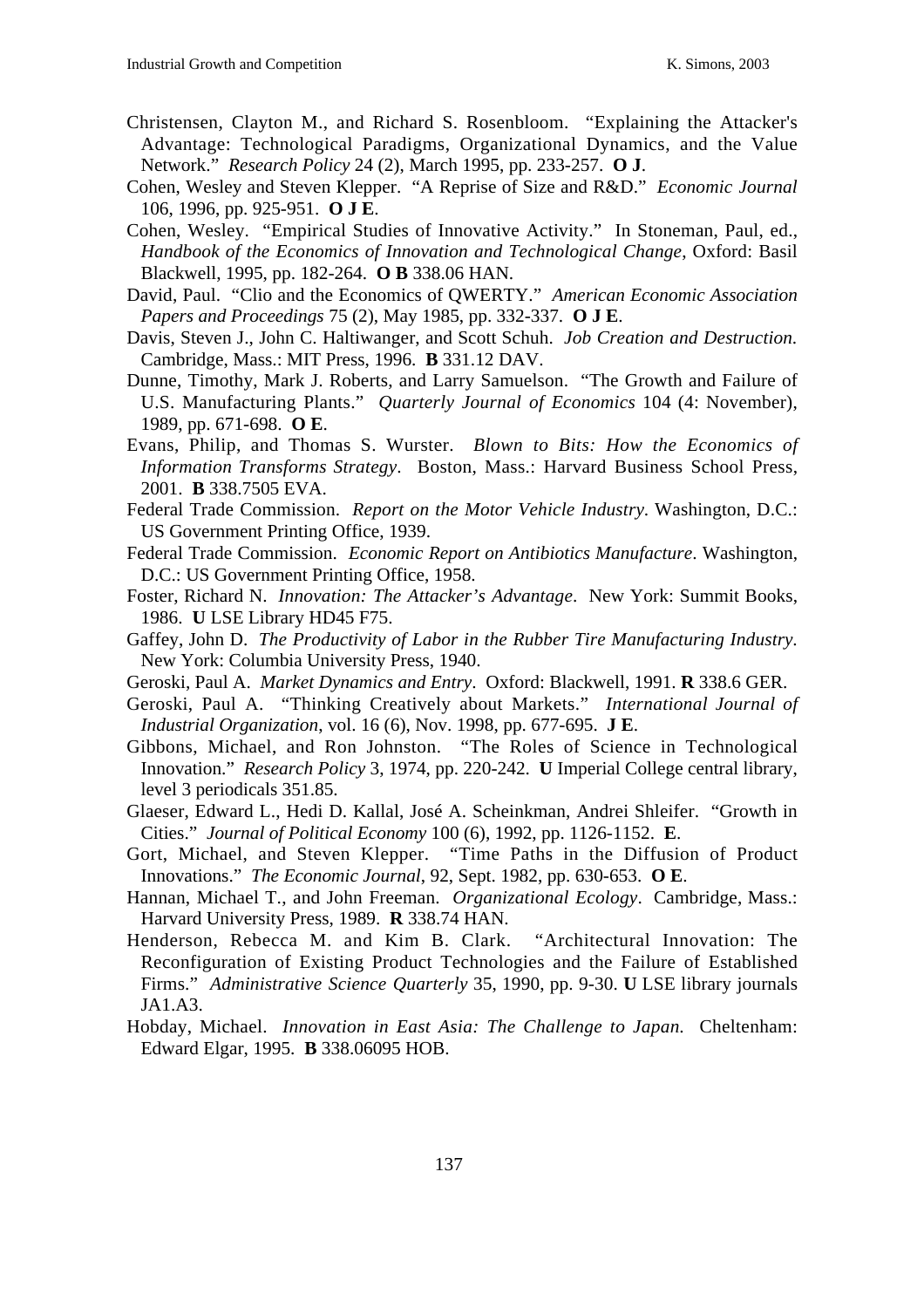- Hobijn, Bart, and Boyan Jovanovic. 2001. The Information-Technology Revolution and the Stock Market: Evidence. *American Economic Review*, vol. 91 (5), Dec. 2001, pp. 1203-1220. **J**.
- Hounshell, David A. *From the American System to Mass Production, 1800-1932*. Baltimore: Johns Hopkins University Press, 1984. **B** 338.644 HOU.
- Ijiri, Yuji and Herbert A. Simon. *Skew Distributions and the Sizes of Business Firms*. Amsterdam: North-Holland, 1977. **O** (introduction).
- Jacobs, Jane. *The Economy of Cities*. New York: Random House, 1969. **B R** 338.091732.
- Jacobs, Jane. *Cities and the Wealth of Nations: Principles of Economic Life*. 1985. **R** 301.36 JAC.
- Jaffe, Adam, Manuel Trajtenberg, and Rebecca Henderson. "Geographic Localization of Spillovers as Evidenced by Patent Citations." *Quarterly Journal of Economics*, 108, 1993, pp. 577-98. **E**.
- Jewkes, John, David Sawers, and Richard Stillerman. *The Sources of Invention*, 2nd ed. New York: W.W. Norton & Co., 1969. **B** 608.7 JEW.
- Johnson, Chalmers. *MITI and the Japanese Miracle: The Growth of Industrial Policy, 1925-1975*. Stanford: Stanford University Press, 1982. **B** 338.952 JOH.
- Johnston, Ron and Michael Gibbons. "Characteristics of Information Usage in Technological Innovation." *IEEE Transactions on Engineering Management*, EM-22 (1: February), 1975, pp. 27-34. **U** Imperial College central library, level 2 periodicals 62 IEEE.
- Jovanovic, Boyan, and Glenn M. MacDonald. "The Life Cycle of a Competitive Industry." *Journal of Political Economy*, 102, 1994, pp. 322-347. **O E**.
- King, Andrew A., and Christopher L. Tucci. "Incumbent Entry into New Market Niches: The Role of Experience and Managerial Choice in the Creation of Dynamic Capabilities." *Management Science* 48 (2), 2002, pp. 171-186. **J**.
- Klepper, Steven. "Entry, Exit, Growth, and Innovation over the Product Life Cycle." *American Economic Review*, 86, 1996, pp. 562-583. **O J E**.
- Klepper, Steven, and Elizabeth Graddy. "The Evolution of New Industries and the Determinants of Market Structure." *RAND Journal of Economics* 21 (1: Spring), 1990, pp. 27-44. **O J**.
- Klepper, Steven and Kenneth L. Simons. "Technological Extinctions of Industrial Firms: An Inquiry into their Nature and Causes." *Industrial and Corporate Change* 6, 1997, pp. 379-460. **O J**.
- Klepper, Steven and Kenneth L. Simons. "The Making of an Oligopoly: Firm Survival and Technological Change in the Evolution of the U.S. Tire Industry." *Journal of Political Economy*, 108 (4: August), 2000, pp. 728-760. **J**.
- Klepper, Steven and Kenneth L. Simons. "Dominance by Birthright: Entry of Prior Radio Producers and Competitive Ramifications in the U.S. Television Receiver Industry," *Strategic Management Journal*, 21 (10-11: October-November), 2000, pp. 997-1016. **J**.
- Klepper, Steven and Kenneth L. Simons. "Industry Shakeouts and Technological Change." Working paper, 2001. **W** www2.rhul.ac.uk/~uhss021.
- Krugman, Paul. "Increasing Returns and Economic Geography." *Journal of Political Economy* 99 (3), 1991, pp. 483-499. **E**.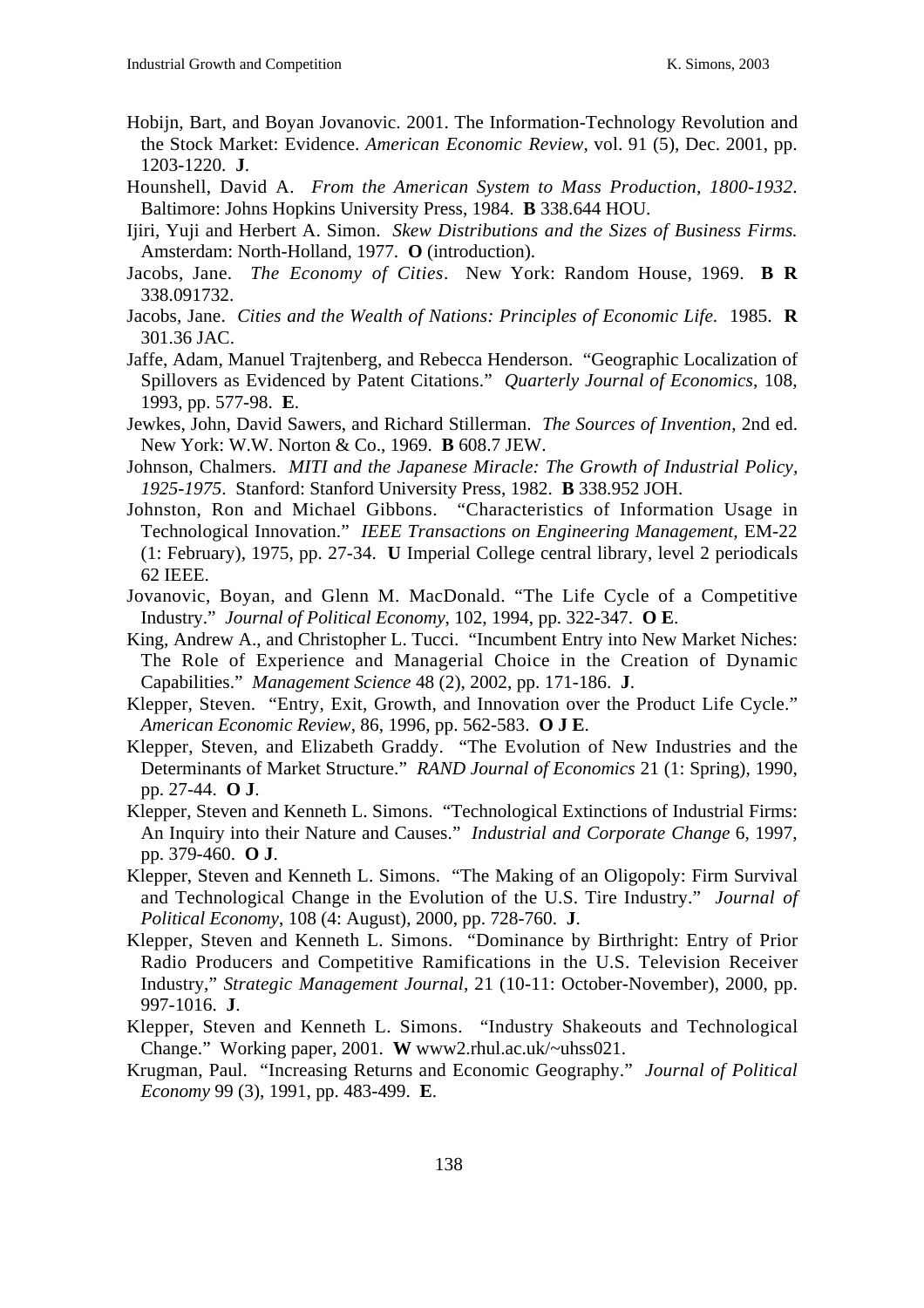- Krugman, Paul. "Technological Change in International Trade." In Stoneman, Paul, ed., *Handbook of the Economics of Innovation and Technological Change*, Oxford: Basil Blackwell, 1995, pp. 342-365. **B** 338.06 HAN.
- Landes, David S. *The Unbound Prometheus: Technological Change and Industrial Development in Western Europe from 1750 to the Present*. Cambridge: Cambridge University Press, 1969. **B** 338.94 LAN.
- Levin, Richard C., Alvin K. Klevorick, Richard R. Nelson, and Sidney G. Winter. "Appropriating the Returns from Industrial Research and Development" (including commentary by Richard Gilbert). *Brookings Papers on Economic Activity* 3, 1987, pp. 783-831. **U** LSE library journals HC101.
- Lichtenberg, Frank R. *Corporate Takeovers and Productivity*. Cambridge, Mass.: MIT Press, 1992. **B** 338.83 LIC.
- Liebowitz, S. J. and Stephen E. Margolis. "The Fable of the Keys." *Journal of Law and Economics* 33 (1: April), 1990, pp. 1-25. **W** http://www.utdallas.edu/~liebowit/ keys1.html.
- Lu, Qiwen. *China's Leap into the Information Age: Innovation and Organization in the Computer Industry*. Oxford: Oxford University Press, 2000. **B** 338.4700164 LU.
- Majumdar, Badiul A. *Innovations, Product Developments, and Technology Transfers: An Empirical Study of Dynamic Competitive Advantage, the Case of Electronic Calculators*. Washington, D. C.: University Press of America, 1982.
- Mansfield, Edwin. "Entry, Gibrat's Law, Innovation, and the Growth of Firms." *American Economic Review* 52 (5), 1962, pp. 1023-1051. **O J E**.
- Martin, Stephen. *Advanced Industrial Economics*. Oxford: Basil Blackwell, 1993. **B R** 338 MAR. A second edition is to be published in 2001.
- Mokyr, Joel. *The Lever of Riches: Technological Creativity and Economic Progress*. Oxford, 1990. **R** 338.06 MOK.
- Mowery, David C. and Nathan Rosenberg. *Technology and the Pursuit of Economic Growth*. Cambridge: Cambridge University Press, 1989. **B** 338.06 MOW.

Mueller, Dennis C. *Profits in the Long Run*. 1986. **R** 338.516 MUE.

- Nelson, Richard R. and Sidney G. Winter. 1978. "Forces Generating and Limiting Concentration under Schumpeterian Competition." *Bell Journal of Economics* 9, pp. 524-548. **J**, or see their classic book which contains the same article: Nelson, Richard R. and Sidney G. Winter. *An Evolutionary Theory of Economic Change*. Harvard University Press (Cambridge, Mass.), 1982. **B** 338.09 NEL.
- Penrose, Edith. *The Theory of the Growth of the Firm*. Oxford: Oxford University Press, 1959. Revised edition with a new foreword, 1995.
- Phillips, Almarin. *Technology and Market Structure: A Study of the Aircraft Industry*. D.C. Heath, 1971. **U** LSE library HD9711.U5 P55. A classic study of the rich-getricher phenomenon in industry.
- Porter, Michael E. *Competitive Strategy: Techniques for Analyzing Industries and Competitors*. New York: Free Press, 1980. **B** 338.6048 POR (also **O** chapter 1).
- Pratten, Clifford F. "The Manufacture of Pins." *Journal of Economic Literature* 18 (March), 1980, pp. 93-96. **E**.
- Ravenscraft, David J., and F.M. Scherer. *Mergers, Sell-Offs, and Economic Efficiency*. 1987. **B** 338.83 RAV.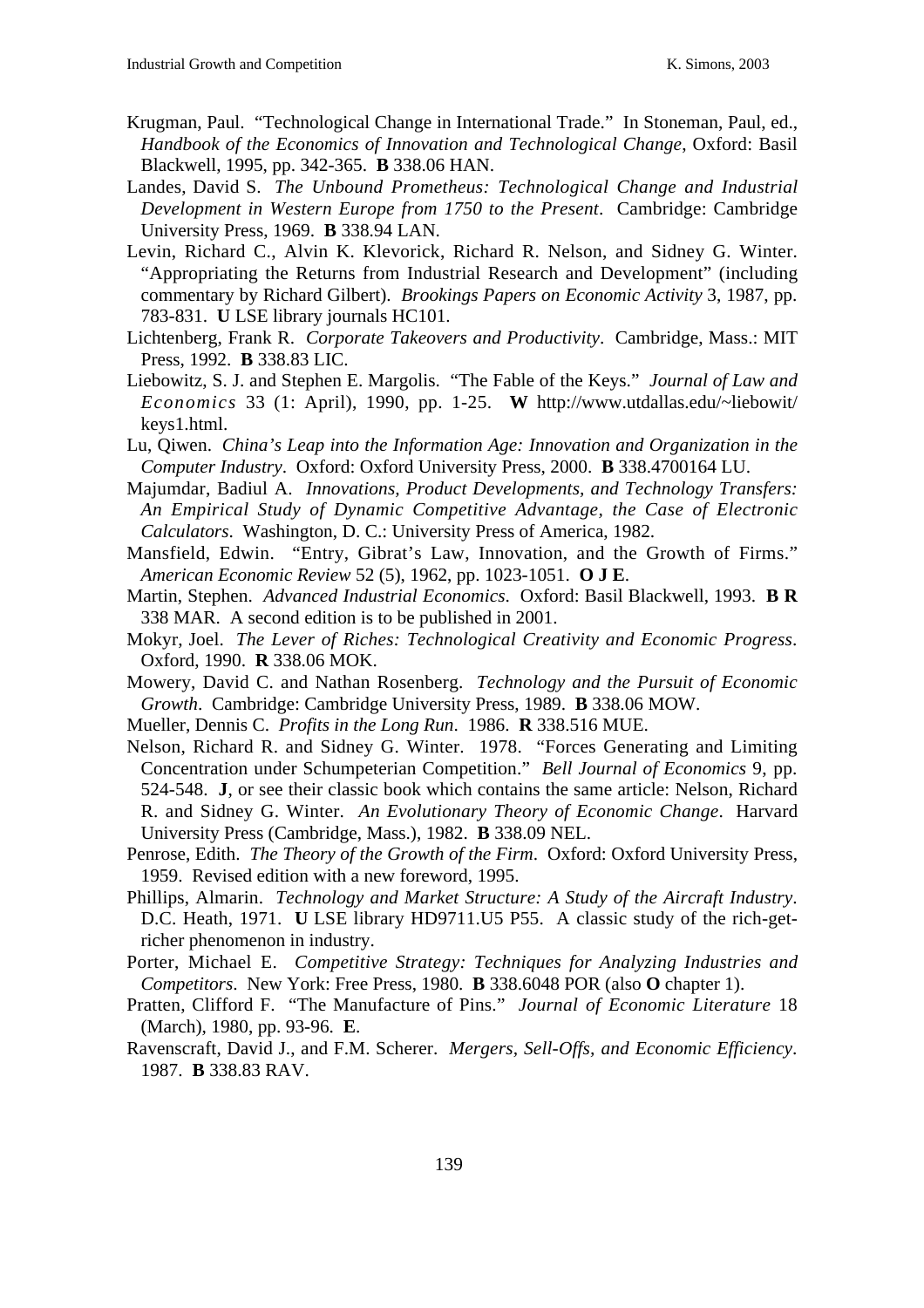- Rosenberg, Nathan. *Inside the Black Box: Technology and Economics*. Cambridge: Cambridge University Press, 1982. **B** 338.06 ROS.
- Saxenian, AnnaLee. *Regional Advantage: Culture and Competition in Silicon Valley and Route 128*. Cambridge, Mass.: Harvard University Press, 1994. **B R** 338.4762 SAX.
- Scherer, F.M. *Industry Structure, Strategy, and Public Policy*. New York: HarperCollins College, 1996. **B** 338.973 SCH.
- Scherer, F.M. and David Ross*. Industrial Market Structure and Economic Performance*, 3rd ed. Boston: Houghton-Mifflin, 1990. **R** 338.758 SCH.
- Scherer, F. M., Alan Beckenstein, Erich Kaufer, and R. Dennis Murphy. *The Economics of Multi-Plant Operation*. Cambridge: Harvard University Press, 1975. **B** 338.65 ECO.
- Schmalansee, Richard. "Inter-Industry Studies of Structure and Performance" (chapter 16). In Richard L. Schmalensee and Robert D. Willig, eds., *Handbook of Industrial Organization*, vol. 2, Amsterdam: North Holland, 1989, pp. 951-1009.
- Schnaars, Steven P. *Managing Imitation Strategies: How Later Entrants Seize Markets from Pioneers*. Free Press (Macmillan), 1994. **B** 338.758 SCH.
- Schumpeter, Joseph A. *The Theory of Economic Development: An Inquiry into Profits, Capital, Credit, Interest, and the Business Cycle*. 1912. Translated from the German by R. Opie, Harvard University Press, 1934. **B** 338.5 SCH.
- Schumpeter, Joseph. *Capitalism, Socialism, and Democracy*. New York: Harper, 1942. **B R** 320.531 SCH.
- Shaw, R.W. "Product Proliferation in Characteristics Space: The UK Fertilizer Industry." *The Journal of Industrial Economics* 31 (1/2: September/December), 1982, pp. 69-91. **O**.
- Simons, Kenneth L. *Shakeouts: Firm Survival and Technological Change in New Manufacturing Industries*. PhD dissertation, Carnegie Mellon University, 1995.
- Simons, Kenneth L. "Product Market Characteristics and the Industry Life Cycle." Working paper, Royal Holloway, University of London, 2002a. Early version at **W** www2.rhul.ac.uk/~uhss021, or ask me for the full updated version. Shows that underlying technological or other characteristics drive industry outcomes systematically. Part of the paper compares the US industries studied by Klepper and Graddy (and previously Gort and Klepper) with the same industries in the UK, to verify the idea that underlying product- or technology-specific traits of industries are prime determinants of the industries' evolutionary processes.
- Simons, Kenneth L. "Information Technology and Dynamics of Industry Structure: The UK IT Consulting Industry as a Contemporary Specimen." Working paper, Royal Holloway, University of London, 2002b. **W** www2.rhul.ac.uk/~uhss021. Checks for evidence of whether the internet (and earlier the PC) might yet have caused disruptive technology effects among UK IT consultancies.
- Solow, Robert M. "Technical Change and the Aggregate Production Function." *Review of Economics and Statistics* 39 (August), 1957, pp. 312-320. **O J E**.
- Suárez, Fernando F. and James M. Utterback. "Dominant Designs and the Survival of Firms." *Strategic Management Journal*, 16 (5), June 1995, pp. 415-430. **J**.
- Sutton, John. *Sunk Costs and Market Structure: Price Competition, Advertising, and the Evolution of Concentration*. Cambridge, Mass.: MIT Press, 1991. **B R** 338.6 SUT.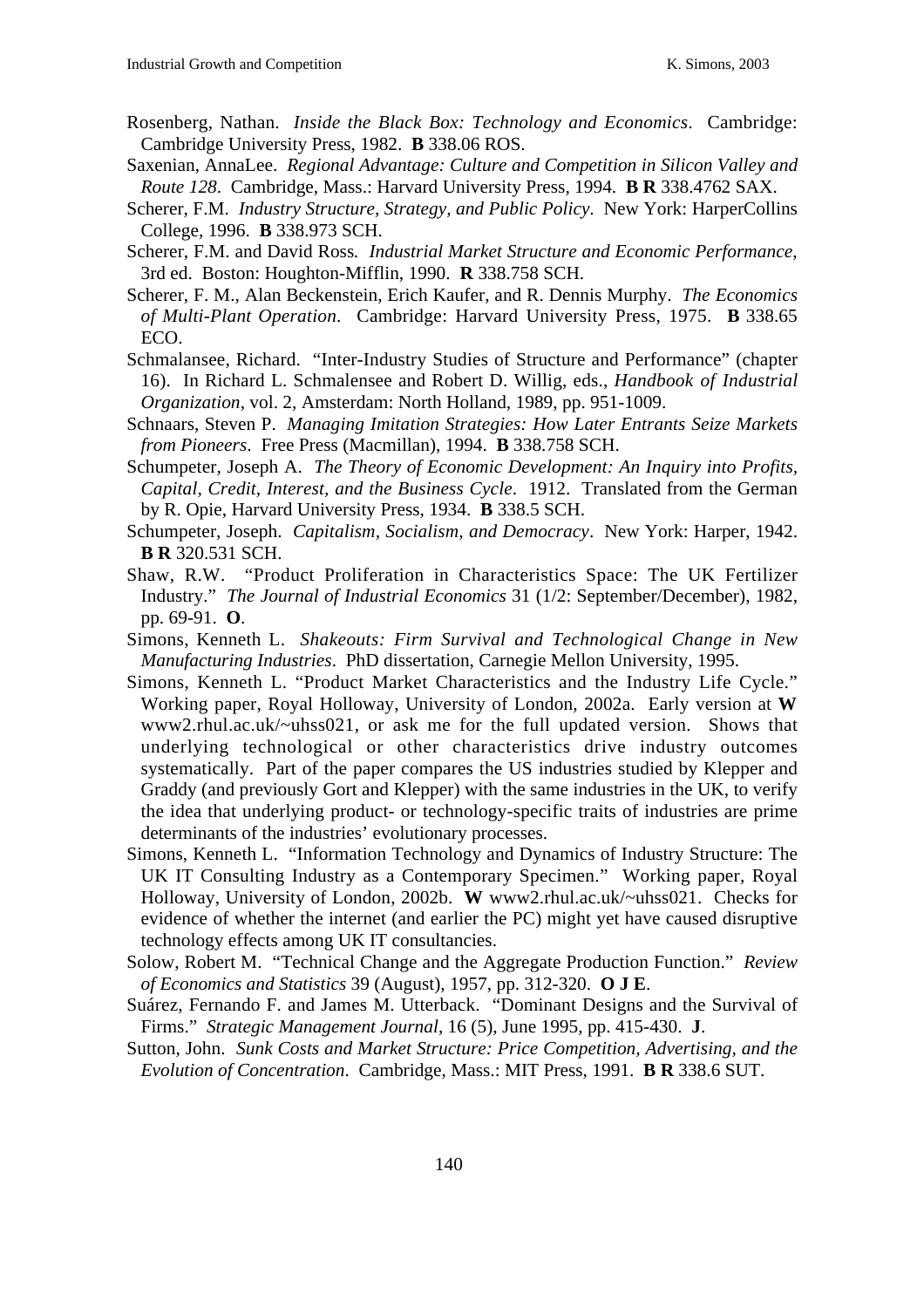- *Television Factbook* (or *Television and Cable Factbook*), vols. 5 to 59. Washington, D.C.: Warren Publishing, 1948 to 1991. These issues have lists of TV set producers.
- Thomas, Robert Paul. *An Analysis of the Pattern of Growth of the Automobile Industry, 1895-1929*. PhD dissertation, Northwestern University, 1965.
- Tirole, Jean. *The Theory of Industrial Organization*. Cambridge, Mass: MIT Press, 1988. **O** (chapter 7) **B** 338.6 TIR.
- Tushman, Michael L., and Philip Anderson. "Technological Discontinuities and Organizational Environments." *Administrative Science Quarterly* 31, 1986, pp. 439- 465. **O**.
- US Department of Commerce. *Digital Economy 2000*. Washington: US Department of Commerce, 2000. **W** www.esa.doc.gov/de2000.pdf.
- US Tariff Commission, later US International Trade Commission. *Synthetic Organic Chemicals*. Washington, D.C.; US Government Printing Office, 1945 to 1993.
- von Hippel, Eric. *The Sources of Innovation*. Oxford: Oxford University Press, 1988. **R** 338.06 HIP.
- von Tunzelmann, G. N. *Technology and Industrial Progress: The Foundations of Economic Growth*. Aldershot, UK: Edward Elgar, 1995. **B** 338.06 VON.
- Walker, John. "Service Sector Adjustment and the Implications for Manufacturing." In Yates, Ivan, ed. *Innovation, Investment and Survival of the UK Economy*. London: Royal Academy of Engineering, 1992. Chapter 3, pp. 45-51. **B** check call number in catalog (new addition).
- Walker, William. "National Innovation Systems: Britain." In Nelson, Richard R., ed. *National Innovation Systems*. New York: Oxford University Press, 1993. Chapter 5, pp. 158-191. **O B R** 338.06 NAT.
- Williamson, Jeffrey G. "Productivity and American Leadership: A Review Article." *Journal of Economic Literature*, vol. 29 (1), March 1991, pp. 51-68.
- Yates, Ivan. "An Industrialist's Overview of Manufacturing and Economic Growth." In Yates, Ivan, ed. *Innovation, Investment and Survival of the UK Economy*. London: Royal Academy of Engineering, 1992. Chapter 1, pp. 5-24. **B** check call number in catalog (new addition).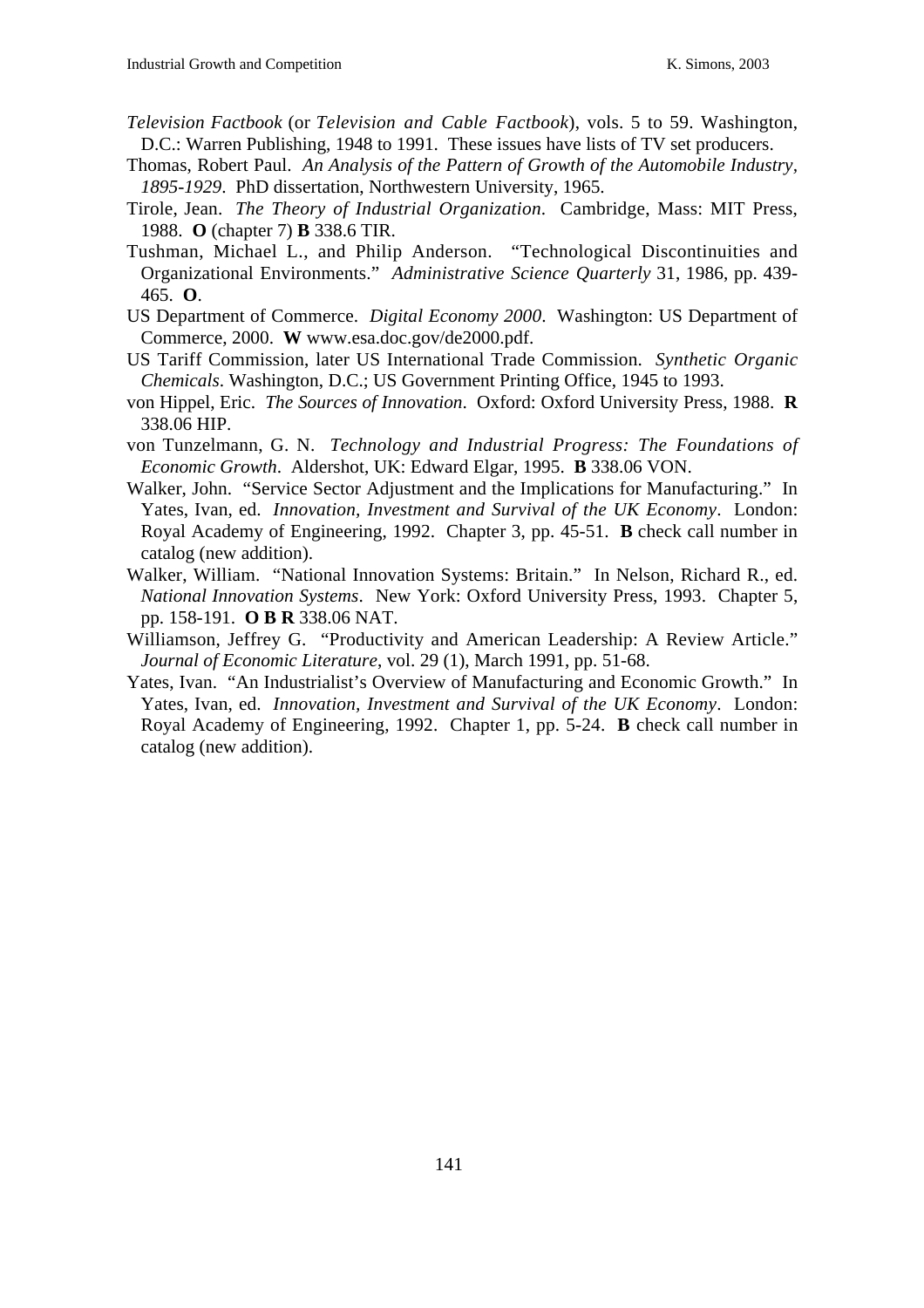# 16. Bibliography - How Industries Work

This bibliography is out of date and by no means exhaustive, but it may give you initial ideas about where to find some previous research on a topic.

# **Advertising**

- Nelson, Phillip. "Advertising as Information." *Journal of Political Economy*, 82 (4: July/August), 1974, pp. 729-754.
- Porter, Michael E. "Interbrand Choice, Media Mix and Market Performance." *American Economic Review*, 66 (2: May), 1976, pp. 398-406.

### **Firm Entry and Survival - Age and Size Relationships**

- Amburgey, Terry L., Dawn Kelly, and William P. Barnett. "Resetting the Clock: The Dynamics of Organizational Change and Failure." *Administrative Science Quarterly*, 38, 1993, pp. 51-73.
- Audretsch, David B. "New-Firm Survival and the Technological Regime." *Review of Economics and Statistics*, (August), 1991, pp. 441-450.
- Barnett, William P., and Terry L. Amburgey. "Do Larger Organizations Generate Stronger Competition?" In Jitendra V. Singh, ed., *Organizational Evolution: New Directions*, Newbury Park: Sage, 1990, pp. 78-102.
- Brüderl, Josef, and Rudolf Schüssler. "Organizational Mortality: The Liabilities of Newness and Adolescence." *Administrative Science Quarterly*, 35, 1990, pp. 530-547.
- Davis, Steven J., John C. Haltiwanger, and Scott Schuh. *Job Creation and Destruction*. Cambridge, Mass.: MIT Press, 1996. 331.12 DAV.
- Dunne, Timothy, Mark J. Roberts, and Larry Samuelson. "The Growth and Failure of U.S. Manufacturing Plants." *Quarterly Journal of Economics*, 104 (4: November), 1989, pp. 671-698. Examines patterns of plant failure and growth as a function of age and size.
- Evans, David. 1987. "Tests of Alternative Theories of Firm Growth." *Journal of Political Economy* 95 (4), pp. 657-674.
- Geroski, Paul A. *Market Dynamics and Entry*. Oxford: Blackwell, 1991. 338.6 GER. Chapter 2 reviews empirical evidence on patterns of entry, and chapter 3 reviews models of entry.
- Mansfield, Edwin. "Entry, Gibrat's Law, Innovation, and the Growth of Firms." *American Economic Review*, 52 (5), 1962, pp. 1023-1051. Explores a number of patterns of industry evolution: effects on entry and exit, how well Gibrat's law fits, the impact of successful innovations on firm growth, and mobility between sizes.

# **Firm Entry and Survival - Organizational Ecology Models**

- Hannan, Michael T., and Glenn R. Carroll. *Dynamics of Organizational Populations*. New York: Oxford University Press, 1992.
- Hannan, Michael T., and John Freeman. *Organizational Ecology*. Cambridge, Mass.: Harvard University Press, 1989. 338.74 HAN. Known for the authors' adaptation of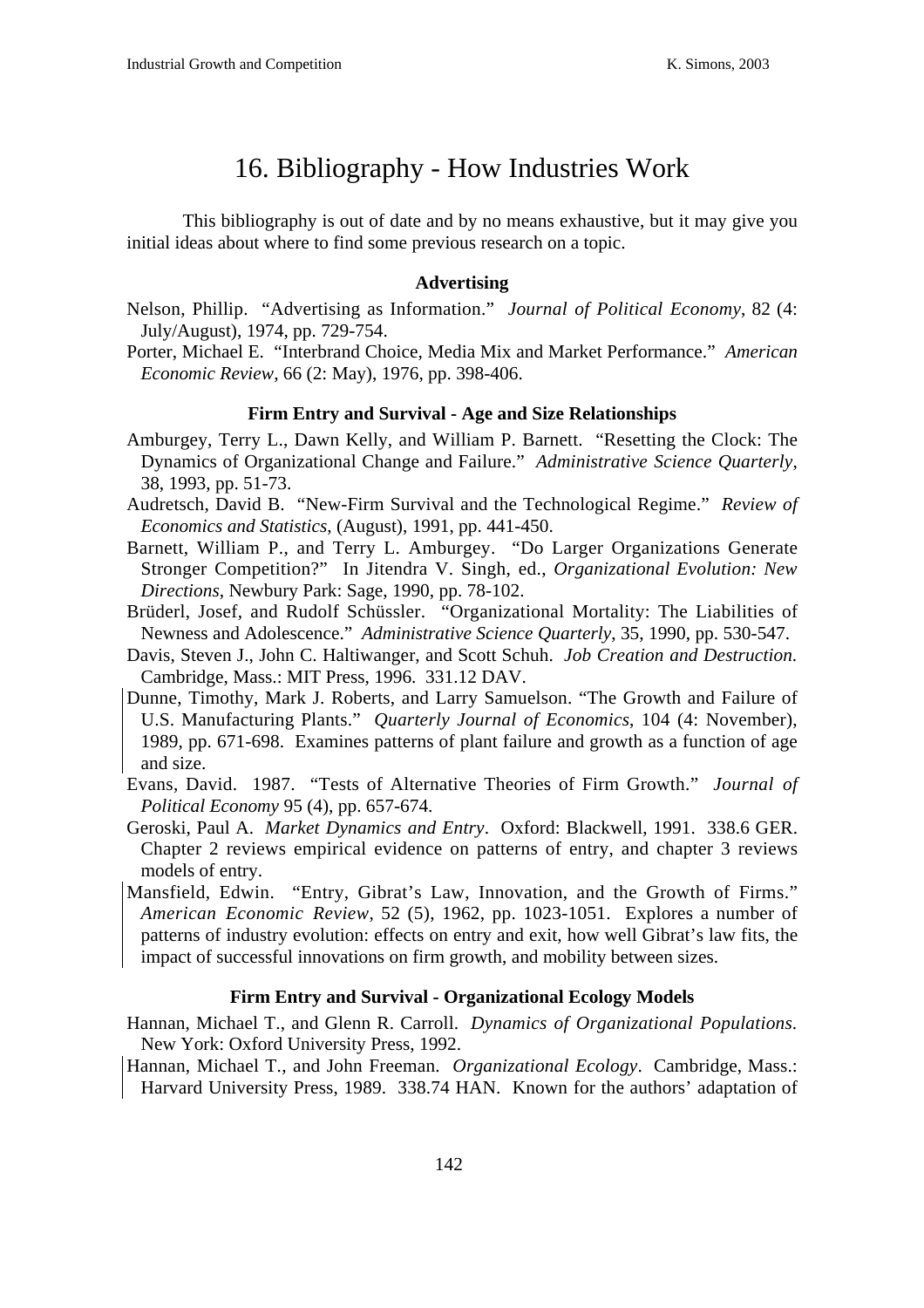an ecological model of organisms to apply to organizations, and for longitudinal analyses of entry and survival patterns.

Carroll, Glenn R. "Concentration and Specialization: Dynamics of Niche Width in Populations of Organizations." *American Journal of Sociology*, 90 (6), 1985, pp. 1262- 1283.

# **Firm Entry and Survival - Patterns of Leadership Turnover**

- Anderson, Philip and Michael L. Tushman. "Technological Discontinuities and Dominant Designs: A Cyclical Model of Technological Change*." Administrative Science Quarterly*, 35, 1990, pp. 604-633.
- Christensen, Clayton M., and Richard S. Rosenbloom. "Explaining the Attacker's Advantage: Technological Paradigms, Organizational Dynamics, and the Value Network." *Research Policy*, 24, 1995, pp. 233-257.
- Foster, Richard N. *Innovation: The Attacker's Advantage*. New York: Summit Books, 1986. A management consultant argues that new firms break into market positions and triumph over incumbents by coming up with innovative new products.
- Henderson, Rebecca M. and Kim B. Clark. "Architectural Innovation: The Reconfiguration of Existing Product Technologies and the Failure of Established Firms." *Administrative Science Quarterly*, 35, 1990, pp. 9-30.
- Tushman, Michael L., and Philip Anderson. "Technological Discontinuities and Organizational Environments." *Administrative Science Quarterly*, 31, 1986, pp. 439- 465.

# **Firm Entry and Survival - Patterns of Shakeouts**

- Achi, Zafer, Andrew Doman, Olivier Sibony, Jayant Sinha, Stephan Witt. "The Paradox of Fast Growth Tigers." *McKinsey Quarterly*, (3), 1995, pp. 4-17. An easy-reading managerial-audience article on firm growth with increasing returns dynamics.
- Christensen, Clayton M., Fernando F. Suárez, and James M. Utterback. "Strategies for Survival in Fast-Changing Industries." Working paper, MIT Sloan School, July 1996.
- Gort, Michael, and Steven Klepper. "Time Paths in the Diffusion of Product Innovations." *The Economic Journal*, 92, Sept. 1982, pp. 630-653.
- Hopenhayn, Hugo A. "The Shakeout." Economics working paper 33, Universitat Pompeu Fabra, 1993.
- Jovanovic, Boyan, and Glenn M. MacDonald. "The Life Cycle of a Competitive Industry." *Journal of Political Economy*, 102, 1994, pp. 322-347.
- Klepper, Steven. "Entry, Exit, Growth, and Innovation over the Product Life Cycle." *American Economic Review*, 86, 1996, pp. 562-583. A particularly telling model of shakeouts, this seems to come much closer to empirical fact than other authors' theories have come.
- Klepper, Steven. "Evolution, Market Concentration, and Firm Survival." Mimeo, Carnegie Mellon University, 1996.
- Klepper, Steven, and Elizabeth Graddy. "The Evolution of New Industries and the Determinants of Market Structure." *Rand Journal of Economics*, 21, 1990, pp. 27-44. Presents an updated version of data shown by Gort and Klepper on industry shakeouts in 46 manufactured products.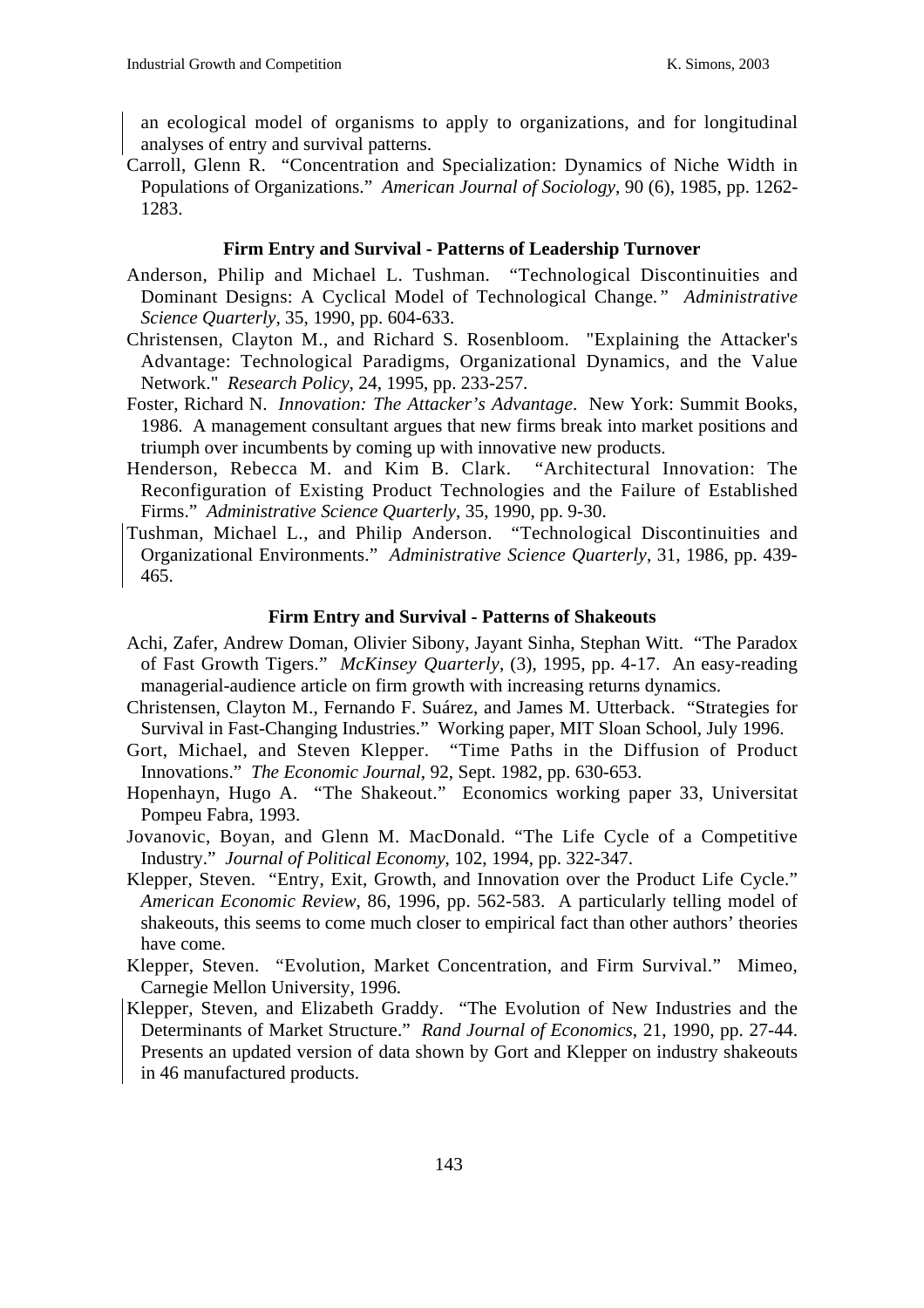- Klepper, Steven, and Kenneth L. Simons. 1993. "Technological Change and Industry Shakeouts." Mimeo, Carnegie Mellon University.
- Klepper, Steven and Kenneth L. Simons. "Technological Extinctions of Industrial Firms: An Inquiry into their Nature and Causes." *Industrial and Corporate Change*, 6, 1997, pp. 1-82.
- Klepper, Steven and Kenneth L. Simons. "The Making of an Oligopoly: Firm Survival and Technological Change in the Evolution of the U.S. Tire Industry." *Journal of Political Economy*, 108 (4: August), 2000, pp. 728-760. On the journal shelves at Bedford Library, or available electronically via JSTOR. Uses rich data from the US tire industry to probe processes of industry evolution and how they involve technological change.
- Klepper, Steven and Kenneth L. Simons. "Dominance by Birthright: Entry of Prior Radio Producers and Competitive Ramifications in the U.S. Television Receiver Industry," *Strategic Management Journal*, 21 (10-11: October-November), 2000, pp. 997-1016. On the journal shelves at Bedford Library. Shows how prior experience can matter to competitive success.
- Nelson, Richard R. and Sidney G. Winter. 1978. "Forces Generating and Limiting Concentration under Schumpeterian Competition." *Bell Journal of Economics* 9, pp. 524-548. Also see their classic book which contains the same article: Nelson, Richard R. and Sidney G. Winter. *An Evolutionary Theory of Economic Change*. Harvard University Press (Cambridge, Mass.), 1982. 338.09 NEL.
- Phillips, Almarin. "Patents, Potential Competition, and Technical Progress." *American Economic Review*, 56 (May), 1966, pp. 301-310.
- Phillips, Almarin. *Technology and Market Structure: A Study of the Aircraft Industry*. Lexington, Mass.: D.C. Heath and Company, 1971.
- Shaked, Avner and John Sutton. "Product Differentiation and Industry Structure." *Journal of Industrial Economics*, 36, 1987, pp. 131-146.
- Simons, Kenneth L. "Product Market Characteristics and the Industry Life Cycle." Working paper, Royal Holloway, University of London, 2002. Early version at **W** www2.rhul.ac.uk/~uhss021, or ask me for the full updated version. Shows that underlying technological or other characteristics drive industry outcomes systematically. Part of the paper compares the US industries studied by Klepper and Graddy (and previously Gort and Klepper) with the same industries in the UK, to verify the idea that underlying product- or technology-specific traits of industries are prime determinants of the industries' evolutionary processes.
- Suárez, Fernando F. and James M. Utterback. "Dominant Designs and the Survival of Firms." *Strategic Management Journal*, 16, 1995, pp. 415-430.
- Sutton, John. Sunk Costs and Market Structure: Price Competition, Advertising, and the Evolution of Concentration. Cambridge, Mass.: MIT Press, 1991.

### **Firm Growth**

- Dunne, Timothy, Mark J. Roberts, and Larry Samuelson. "The Growth and Failure of U.S. Manufacturing Plants." *Quarterly Journal of Economics*, 104 (4: November), 1989, pp. 671-698.
- Evans, David. 1987. "Tests of Alternative Theories of Firm Growth." *Journal of Political Economy* 95 (4), pp. 657-674.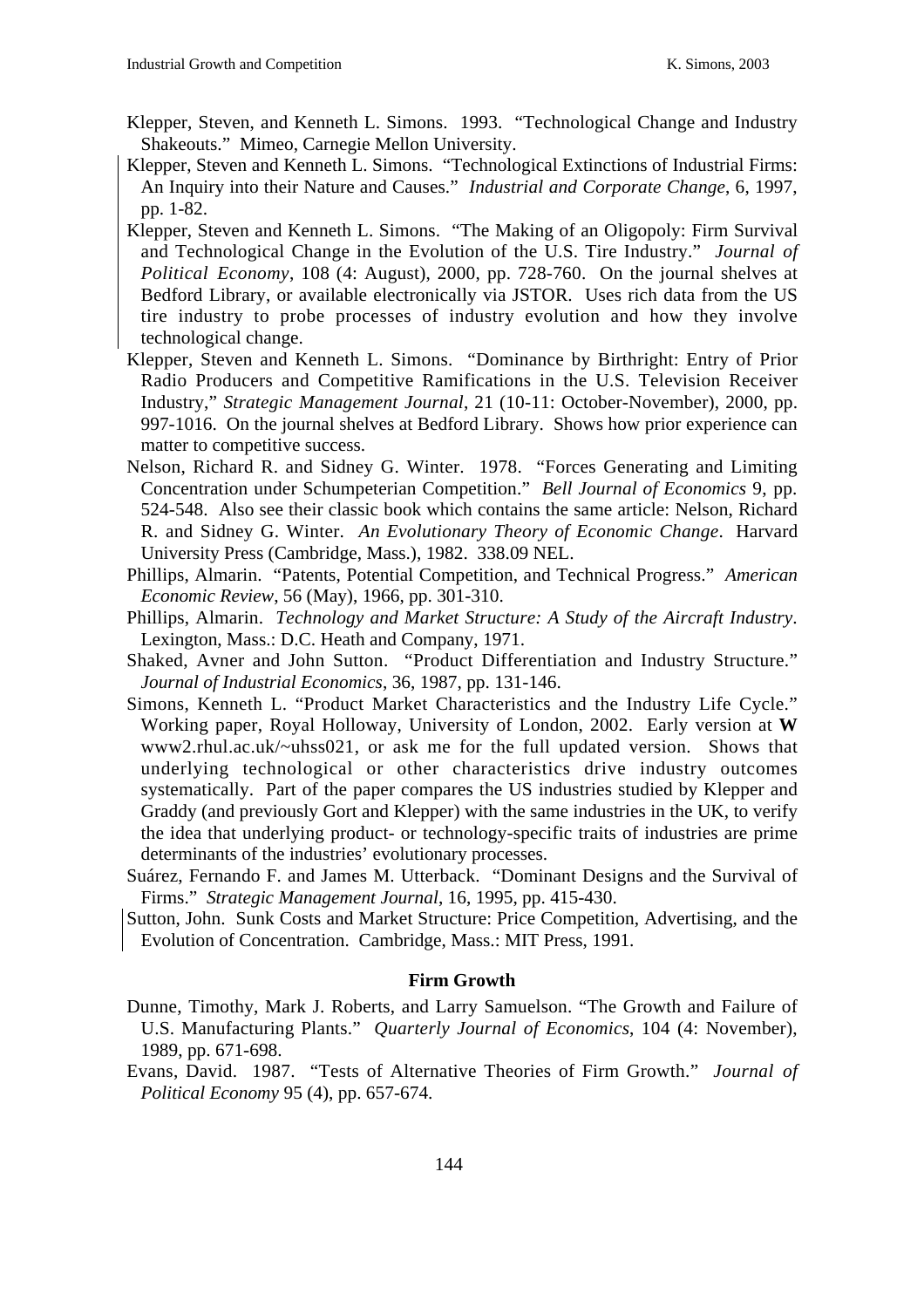- Ijiri, Yuji and Herbert A. Simon. *Skew Distributions and the Sizes of Business Firms*. Amsterdam: North-Holland, 1977. Examines a common distributional pattern that recurs in a great many circumstances, proposes an underlying probabilistic that can yield this distribution, and applies the methodology to distributions of firm sizes.
- Jovanovic, Boyan. "Selection and the Evolution of Industry." *Econometrica*, 50 (3: May), 1982, pp. 649-670.
- Penrose, Edith. *The Theory of the Growth of the Firm*. Oxford: Basil Blackwell, 1959. 338.741 PEN.

#### **Firms - Definition**

- Alchian, A. and Harold Demsetz. "Production, Information Cos*ts, and Economic Organization." American Economic Review*, 62, 1972, pp. 777-795.
- Coase, Ronald H. "The Nature of the Firm." *Economica*, 4, 1937, pp. 386-405. A key article that helped spur the idea that the size of firms, and what differentiates withinfirm transactions from market (between-firm) transactions, is the cost of carrying out the transactions.
- Stigler, George J. "The Division of Labor is Limited by the Extent of the Market." *Journal of Political Economy*, 59 (3: June), 1951, pp. 185-193.
- Williamson, Oliver E. *Markets and Hierarchies: Analysis and Antitrust Implications*. New York: Free Press, 1975. 338.75402. The author has become the most widelyknown proponent of models following from the Coase tradition. This book was his first; later books may be a better read with the same content.

### **Firms - Diversification**

- Baumol, William J. "Contestable Markets: An Uprising in the Theory of Industry Structure." *American Economic Review*, 72 (1: March), 1982, pp. 1-15. Baumol and others have developed a theory of industry structure in which firms can be forced to price at marginal production cost even if they have almost no competition, as long as there are potential "hit-and-run" entrants who can "contest" the market.
- Streitwieser, Mary L. "The Extent and Nature of Establishment-Level Diversification in Sixteen U.S. Manufacturing Industries." *Journal of Law and Economics*, 34 (2 pt. 2: October), 1991, pp. 503-534. Uses Census of Manufactures data to analyze diversification within and between sixteen four-digit SIC industries.

## **Firms - Inter-Firm Alliances**

- Gulati, Ranjay. "The Dynamics of Alliance Formation: Which Firms Enter into Alliances with Each Other?" Chapter 3 of PhD dissertation, Harvard University, Jan. 1993. Mimeo.
- Mitchell, Will and Kulwant Singh. "Incumbents' Use of Pre-Entry Alliances before Expansion into New Technical Subfields of an Industry." *Journal of Economic Behavior and Organization*, 18 (3: August), 1992, pp. 347-372. Examines alliances formed between manufacturers of US-sold hospital diagnostic medical imaging equipment, before manufacturers became involved with a new class of equipment.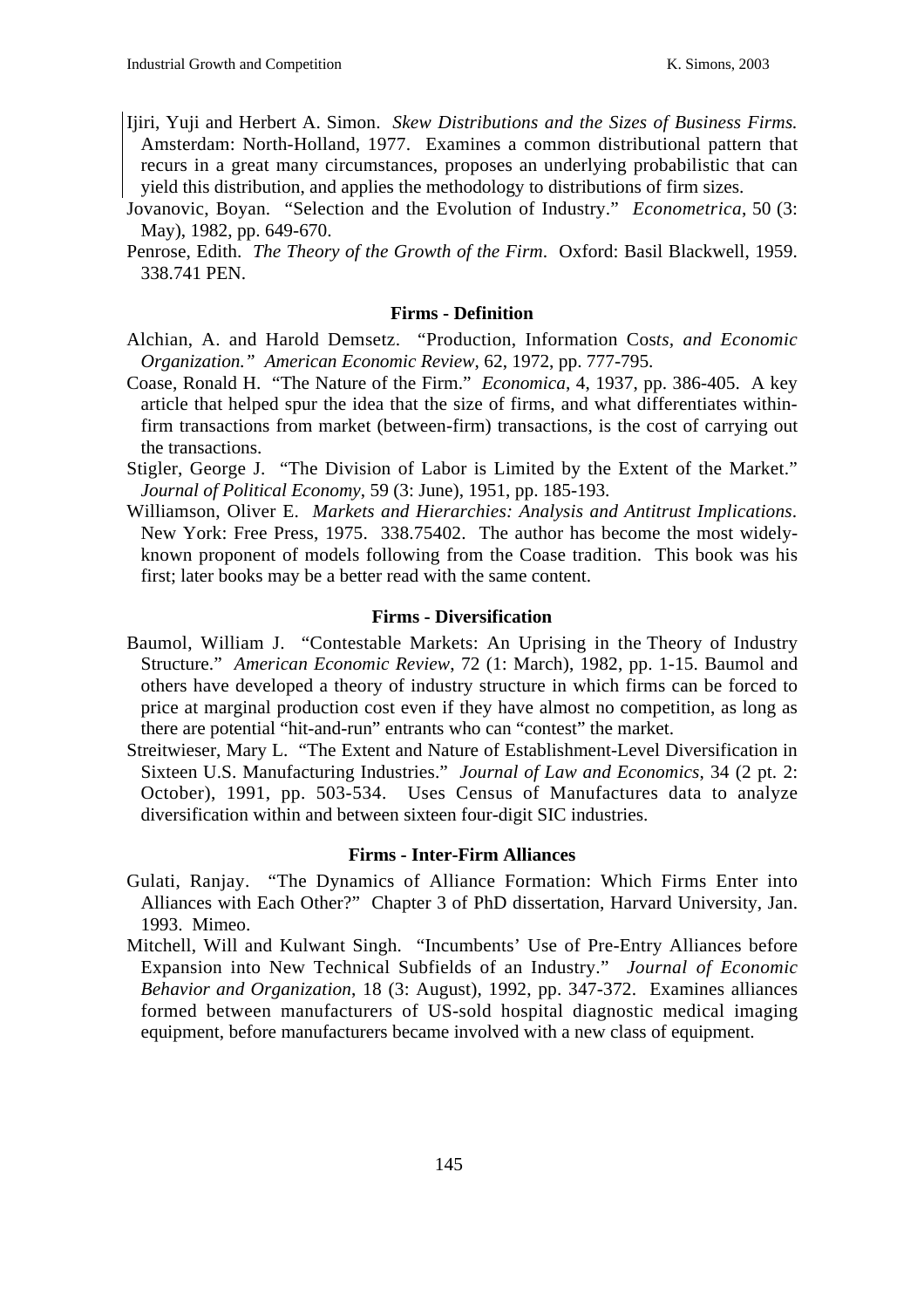## **Firms - Labor Practices**

- Barron, John M., Dan A. Black, and Mark A. Loewenstein. "Employer Size: The Implications for Search, Training, Capital Investment, Starting Wages, and Wage Growth." *Journal of Labor Economics*, 5 (1), 1987, pp. 76-89. Uncovers empirical regularities between firm size and characteristics of the firm and its workforce.
- Brown, Charles and James Medoff. "The Employer Size-Wage Effect." *Journal of Political Economy*, 97 (5), 1989, pp. 1027-1059. An impressive empirical analysis tests seven explanations for the observed increase in wages with employer size.
- Oi, Walter Y. "Heterogeneous Firms and the Organization of Production." *Economic Inquiry*, 21 (2: April), 1983, pp. 147-171. A theoretical model to explain empirical regularities about firms and the labor force.

## **Firms - Vertical Integration**

- Aoki, Masahiko. "Toward an Economic Model of the Japanese Firm." *Journal of Economic Literature*, 28 (March), 1990, pp. 1-27.
- Klein, Benjamin, Robert G. Crawford, and Armen A. Alchian. "Vertical Integration, Appropriable Rents, and the Competitive Contracting Process." *Journal of Law and Economics*, 21 (2: October), 1978, pp. 297-326.
- Langlois, Richard N. and Paul L. Robertson. "Explaining Vertical Integration: Lessons from the Automobile Industry." *Journal of Economic History* 49 (2: June), 1989, pp. 361-375.
- Stigler, George J. "The Division of Labor is Limited by the Extent of the Market." *Journal of Political Economy*, 59 (3: June), 1951, pp. 185-193.

## **Geographic Agglomeration of Firms and R&D**

- Jaffe, Adam, Manuel Trajtenberg, and Rebecca Henderson. "Geographic Localization of Spillovers as Evidenced by Patent Citations." *Quarterly Journal of Economics*, 108, 1993, pp. 577-98.
- Krugman, Paul. "Increasing Returns and Economic Geography." *Journal of Political Economy* 99 (3), 1991, pp. 483-499.
- Glaeser, Edward L., Hedi D. Kallal, José A. Scheinkman, Andrei Shleifer. "Growth in Cities." *Journal of Political Economy* 100 (6), 1992, pp. 1126-1152.

## **History of Industry and Technology (Key Works)**

- Chandler, Alfred D. *The Visible Hand: The Managerial Revolution in American Business*. Cambridge: Belknap (Harvard University Press), 1977. 338.75 CHA. A monumental document that provided for the first time an integrated history of American industry from the 1700s into the 1900s.
- Chandler, Alfred D., Jr. *Scale and Scope*. Cambridge, MA: Harvard University Press, 1990. 338.644 CHA. Another monumental document, analyzing industrial history in the United States and Europe during the 20th century.
- Hounshell, David A. *From the American System to Mass Production, 1800-1932*. Baltimore: Johns Hopkins University Press, 1984. 338.644 HOU.
- Landes, David S. *The Unbound Prometheus: Technological Change and Industrial Development in Western Europe from 1750 to the Present*. Cambridge: Cambridge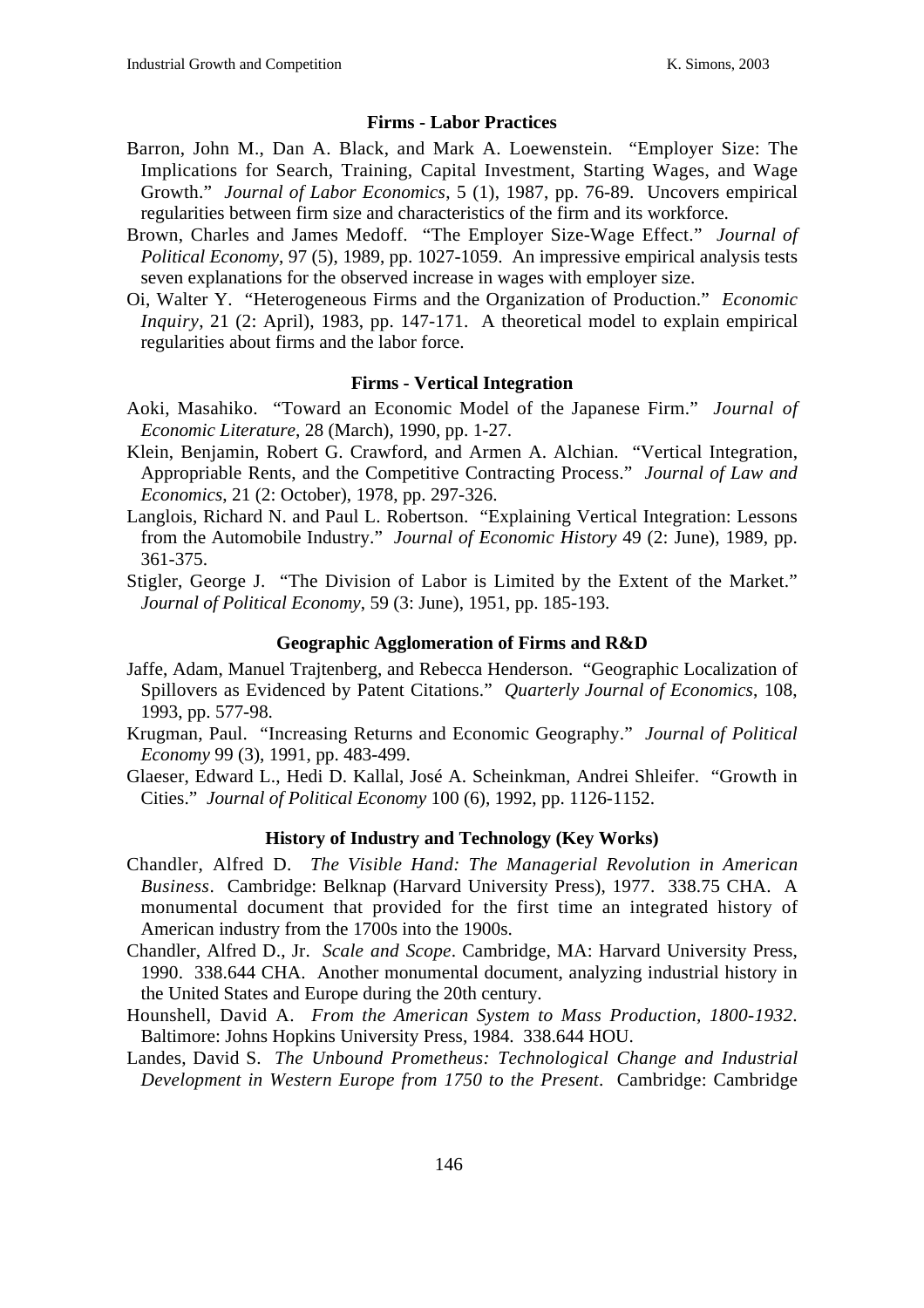University Press, 1969. 338.94 LAN. The key history of European industrial development from 1700 until shortly after World War II.

Mokyr, Joel. The Lever of Riches: Technological Creativity and Economic Progress. Oxford, 1990. 338.06 MOK. A seminal history and analysis of technological advance, mostly in the western world, over more than two millennia; illustrates the fundamental role of technical change in economic growth.

#### **Industry Economics Texts**

- Brewster, David. *Business Economics: Decision-Making and the Firm*. London: Dryden, 1997. 338.751 BRE.
- Scherer, F.M. *Industry Structure, Strategy, and Public Policy*. New York: HarperCollins College, 1996. 338.973 SCH. Covers many of the principles of industry economics through analyses of nine industries.
- Scherer, F.M. and David Ross*. Industrial Market Structure and Economic Performance*, 3rd ed. Boston: Houghton-Mifflin, 1990. 338.758 SCH. An impressive, useful, and widely-used compendium of empirical facts (especially) and theoretical models in industry economics.
- Tirole, Jean. *The Theory of Industrial Organization*. Cambridge, MA: MIT Press, 1988. 338.6 TIR. A widely-used compendium of theoretical models used in industry economics, with a focus primarily on game-theoretic traditions.

## **Product Differentiation**

- Eaton, B. Curtis and Richard G. Lipsey. "Product Differentiation." In *Handbook of Industrial Organization, Volume I*, ed. R. Schmalansee and R. D. Willig, Amsterdam: North Holland (Elsevier), 1989. Chapter 12, pp. 723-768. A summary of static models of product differentiation, this chapter discusses how well each model fits with seven "awkward facts."
- Shaw, R. W. "Product Proliferation in Characteristics Space: The UK Fertilizer Industry." *The Journal of Industrial Economics*, 31 (1/2: September/December), 1982, pp. 69-91. Describes the evolution of product differentiation in the industry, and discusses how this fits with theoretical notions of product differentiation.

#### **Production Cost - Cost Curves and Minimum Efficient Production Scale**

Bain, Joe S. *Barriers to New Competition: Their Character and Consequences in Manufacturing Industries*. Cambridge: Harvard University Press, 1956. 338.6048 BAI Scherer, F. M., Alan Beckenstein, Erich Kaufer, and R. Dennis Murphy. *The Economics of Multi-Plant Operation*. Cambridge: Harvard University Press, 1975. 338.65 ECO.

## **Production Cost - Experience/Learning Curves, Progressive Reduction**

Argote, Linda, Sara L. Beckman, and Dennis Epple. "The Persistence and Transfer of Learning in Industrial Settings." *Management Science* 36 (2: February), 1990, pp. 140- 154. In a re-analysis of Liberty ship construction data from World War II, shows that shipyards' previous learning depreciated with time, as costs rose while production halted temporarily.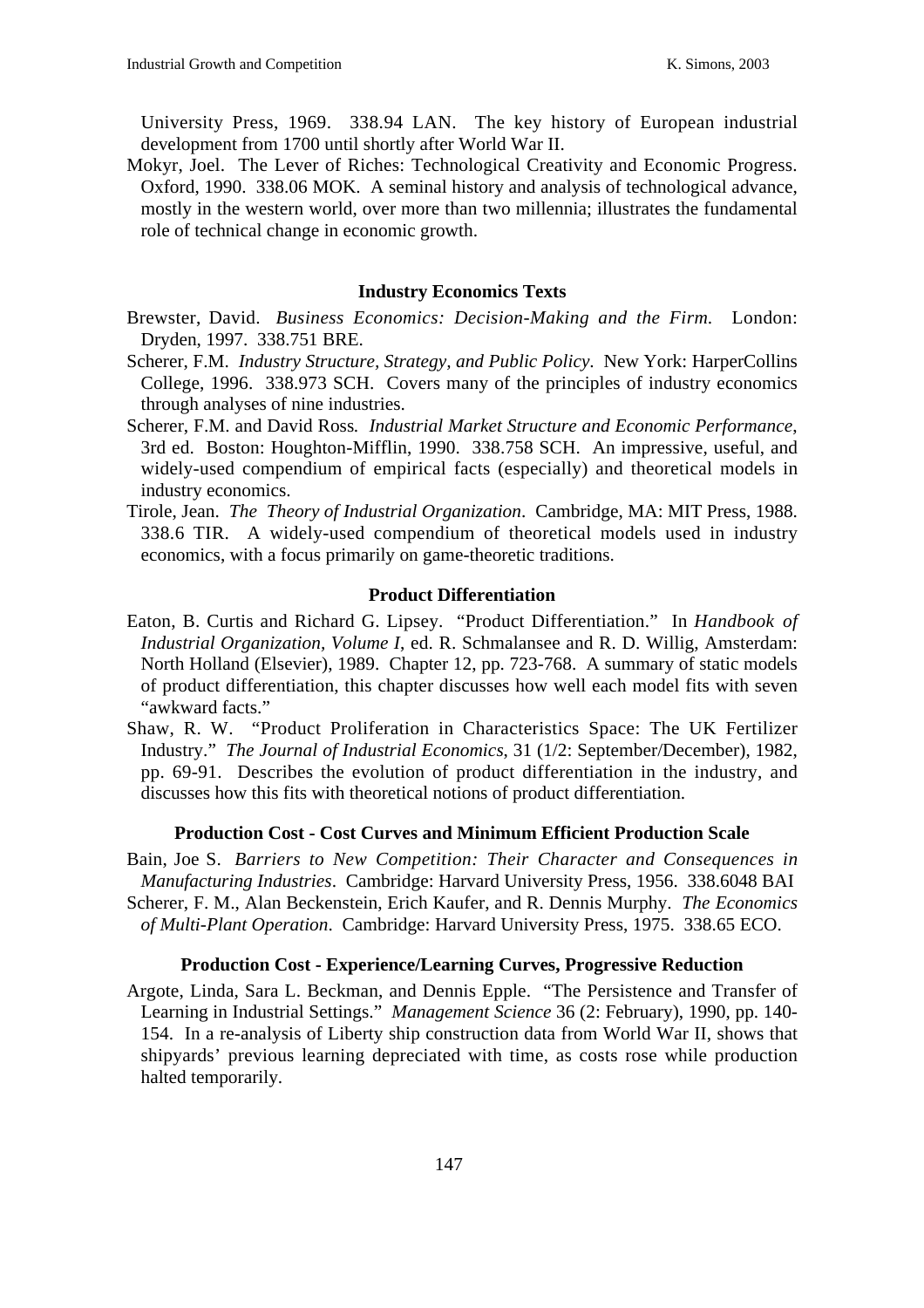- Boston Consulting Group. *Perspectives on Experience*. Boston: Boston Consulting Group, 1968.
- Dasgupta, Partha, and Joseph Stiglitz. "Learning-by-Doing, Market Structure and Industrial and Trade Policies." *Oxford Economic Papers*, 40 (2: June), 1988, pp. 246- 268.
- Hollander, Samuel. *The Sources of Increased Efficiency: A Study of DuPont Rayon Plants*. Cambridge, Mass.: MIT Press, 1965.
- Itami, Hiroyuki. "Learning and Technology Accumulation by Japanese Firm." Paper presented at 1992 International Schumpeter Society Conference, Kyoto, Japan. Mimeo, Dept. of Commerce, Hitotsubashi University (draft). Discusses three routes through which technology accumulates in Japanese firms: learning on the shop floor, information fusion, and interaction with customers. \*\*\*\*\*\*
- Lieberman, Marvin B. "The Learning Curve and Pricing in the Chemical Processing Industries." *RAND Journal of Economics*, 15 (2: Summer), 1984, pp. 213-228.
- Lieberman, Marvin B. "The Learning Curve, Diffusion, and Competitive Strategy." *Strategic Management Journal*, 8 (5: Sept.-Oct.), 1987, pp. 441-452.
- Lucas, Robert E., Jr. "Making a Miracle." *Econometrica* 61 (2: March), 1993, pp. 251- 272. Progressive cost reduction applied to the relative economic growth of different nations.
- Spence, Michael A. "The Learning Curve and Competition." *Bell Journal of Economics*, 12 (1: Spring), 1981, pp. 49-70.
- Stern, Boris. *Labor Productivity in the Automobile Tire Industry*. Bureau of Labor Statistics Bulletin 585, Washington, D.C., US Government Printing Office, 1933.

## **R&D - Appropriability**

- Caves, Richard E., Harold Crookell, and J. Peter Killing. "The Imperfect Market for Technology Licensing." *Oxford Bulletin of Economics and Statistics*, August, 1983, pp. 249-267.
- Cohen, Wesley M., and Daniel A. Levinthal. "Innovation and Learning: The Two Faces of R&D," *Economic Journal* 99 (Sept.), 1989, pp. 569-596. Develops the idea of "absorptive capacity" — the capability of firms to absorb new technologies or R&D know-how from other firms or researchers — which requires appropriate personnel, perhaps basic researchers, in firms.
- Levin, Richard C., Wesley M. Cohen, and David C. Mowery. "R&D Appropriability, Opportunity, and Market Structure: New Evidence on Some Schumpeterian Hypotheses." *American Economic Review Proceedings*, 75, 1985, pp. 20-24.
- Levin, Richard C., Alvin K. Klevorick, Richard R. Nelson, and Sidney G. Winter. "Appropriating the Returns to Industrial Research and Development." *Brookings Papers on Economic Activity*, 3, 1987, pp. 783-831.

## **R&D - Incentive Structure**

Cohen, Wesley, and Steven Klepper. "The Anatomy of Industry R&D Intensity Distributions." *American Economic Review* 82 (4), 1992, pp. 773-799.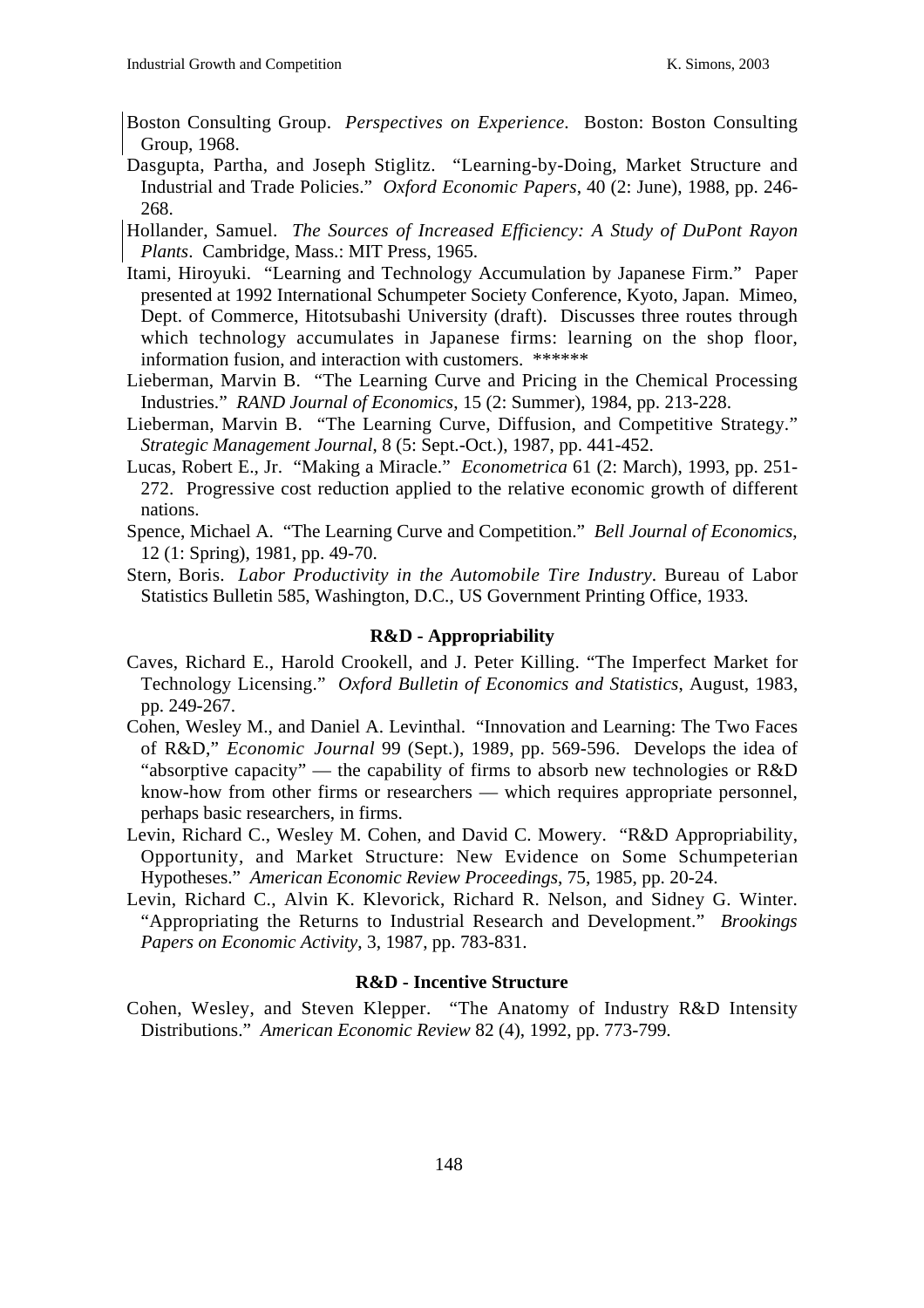## **R&D - Racing and Preemptive Patenting**

- Barzel, Yoram. "Optimal Timing of Inventions." *Review of Economics and Statistics* 50 (Aug.), 1968, pp. 348-355. Points out that when the first inventor gets the rights to an invention, under some circumstances there may arise a sort of commons problem, and analyzes the issue.
- Gilbert, Richard and David Newberry. "Preemptive Patenting and the Persistence of Monopoly." *American Economic Review* 72 (3: June), 1982, pp. 514-526.
- Reinganum, Jennifer. "Uncertain Innovation and the Persistence of Monopoly." *American Economic Review* 73 (4: Sept.), 1983, pp. 741-748.

### **R&D - Sources of Innovation**

- Gibbons, Michael, and Ron Johnston. "The Roles of Science in Technological Innovation." *Research Policy* 3, 1974, pp. 220-242.
- Johnston, Ron and Michael Gibbons. "Characteristics of Information Usage in Technological Innovation." *IEEE Transactions on Engineering Management*, EM-22 (1: February), 1975, pp. 27-34.
- von Hippel, Eric. *The Sources of Innovation*. Oxford: Oxford University Press, 1988.

## **Technology - Demand-Pull versus Supply-Push**

- Adams, James. "Fundamental Stocks of Knowledge and Productivity Growth." *Journal of Political Economy*, August 1990, pp. 673-702. Argues that basic scientific and engineering research in academia leads to productivity growth and hence to expansion of industrial output, with a lag of some decades.
- Cohen, Wesley. "Empirical Studies of Innovative Activity." In Stoneman, Paul, ed., *Handbook of the Economics of Innovation and Technological Change*, Oxford: Basil Blackwell, 1995. Includes a basic review of the issue.

#### **Technology - Diffusion / Spillovers**

- Jaffe, Adam B. "Technological Opportunity and Spillovers of R&D: Evidence from Firms' Patents, Profits, and Market Value." *American Economic Review* 76 (5: Dec.), 1986, pp. 984-1001.
- Mansfield, Edwin. *Industrial Research and Technological Innovation: An Econometric Analysis*. New York: Norton, 1968. Part IV. "Diffusion of Innovations." Divided into chapters 7: "The Rate of Imitation," 8: "The Speed of Response of Individual Firms," and 9: "Intrafirm Rates of Diffusion." Pages 133-191.
- Spence, Michael. "Cost Reduction, Competition, and Industry Performance." *Econometrica* 52 (1: January), 1984, pp. 101-121.

## **Technology - Dominant Designs**

- Abernathy, William J. *The Productivity Dilemma: Roadblock to Innovation in the Automobile Industry*. Baltimore: Johns Hopkins University Press, 1978.
- Abernathy, William J., and James M. Utterback. "Patterns of Industrial Innovation." *Technology Review*, June/July 1978, pp. 40-47.
- Murmann, Johann Peter and Michael L. Tushman. "New Directions in Dominant Design Research: Hierarchy of Technology Cycles as an Integrating Concept for the Study of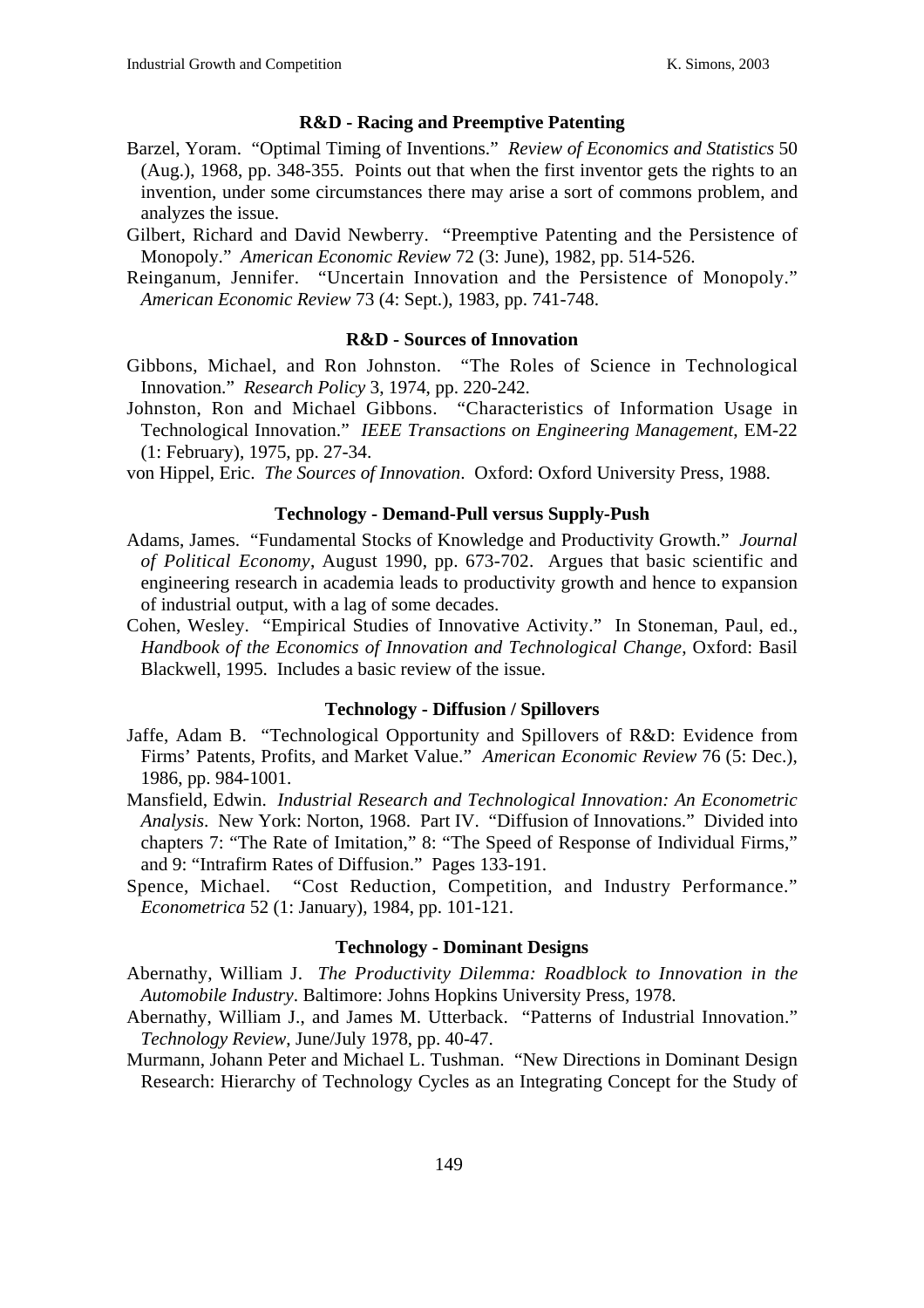Technical Change and Organizational Dynamics." Manuscript, Columbia University, June 1996.

- Klepper, Steven and Kenneth L. Simons. "Technological Extinctions of Industrial Firms: An Inquiry into their Nature and Causes." *Industrial and Corporate Change*, 6, 1997, pp. 1-82.
- Suárez, Fernando F. and James M. Utterback. "Dominant Designs and the Survival of Firms." *Strategic Management Journal*, 16, 1995, pp. 415-430.
- Utterback, James M. *Mastering the Dynamics of Innovation*. Cambridge, Mass.: Harvard Business School Press, 1994.
- Utterback, James M., and Fernando F. Suárez. "Innovation, Competition, and Industry Structure." *Research Policy*, 22, 1993, pp. 1-21.

# **Technology - Lock-In and Network Externalities**

Arthur, W. Brian. "Competing Technologies, Increasing Returns, and Lock-In by Historical Events." *The Economic Journal* 99 (March), 1989, pp. 116-131.

- David, Paul. "Clio and the Economics of QWERTY." *American Economic Association Papers and Proceedings*, 75 (2: May), 1985, pp. 332-337.
- Katz, Michael L., and Carl Shapiro. "Network Externalities, Competition, and Compatibility." *American Economic Review* 75 (3: June), 1985, pp. 424-440.
- Langlois, Richard N. "External Economies and Economic Progress: The Case of the Microcomputer Industry." *Business History Review* 66 (Spring), 1992, pp. 1-50.

## **Technology - Product Life Cycles**

- Abernathy, William J. *The Productivity Dilemma: Roadblock to Innovation in the Automobile Industry*. Baltimore: Johns Hopkins University Press, 1978.
- Abernathy, William J., and James M. Utterback. "Patterns of Industrial Innovation." *Technology Review*, June/July 1978, pp. 40-47.
- Christensen, Clayton M., Fernando F. Suárez, and James M. Utterback. "Strategies for Survival in Fast-Changing Industries." Working paper, MIT Sloan School, July 1996.
- Utterback, James M. *Mastering the Dynamics of Innovation*. Cambridge, Mass.: Harvard Business School Press, 1994.
- Utterback, James M, and William J Abernathy. "A Dynamic Model of Process and Product Innovation." *Omega*, 3, 1975, pp. 639-656.
- Utterback, James M., and Fernando F. Suárez. "Innovation, Competition, and Industry Structure." *Research Policy*, 22, 1993, pp. 1-21.

## **Technology - Schumpeterian Hypothesis**

- Acs, Zoltan J., and David B. Audretsch. "Innovation, Market Structure, and Firm Size." *The Review of Economics and Statistics*, 71, 1987, pp. 567-574.
- Arrow, Kenneth J. "Economic Welfare and the Allocation of Resources for Invention." In Richard R. Nelson, ed., *The Rate and Direction of Inventive Activity: Economic and Social Factors*, Princeton: Princeton University Press, 1962, pp. 609-625.
- Bound, J., C. Cummins, Z. Griliches, B. H. Hall, and A. Jaffe. "Who Does R&D and Who Patents?" In Griliches, Zvi (ed.), *R&D Patents and Productivity*, Chicago: University of Chicago Press, 1984.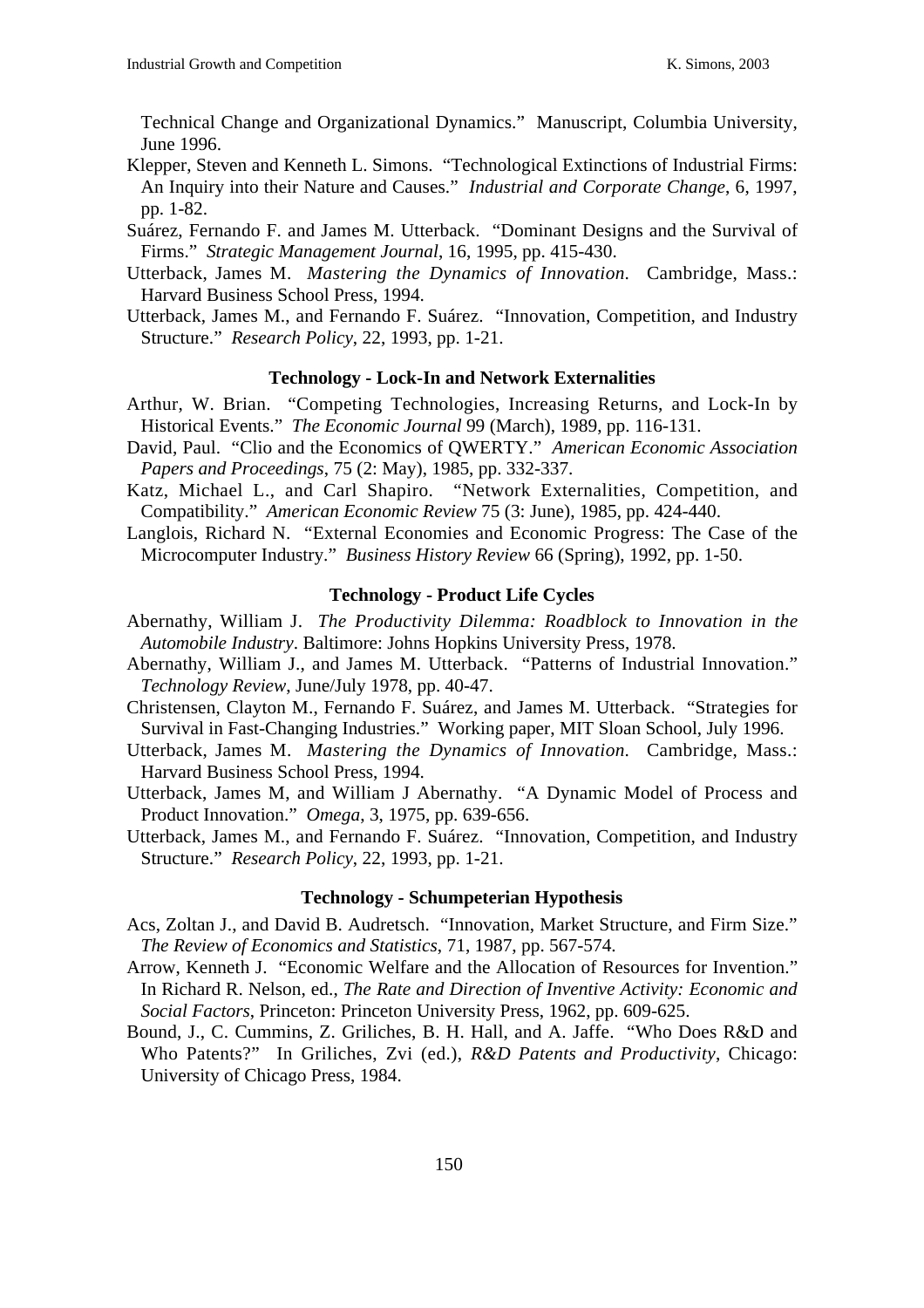- Cohen, Wesley. "Empirical Studies of Innovative Activity." In Stoneman, Paul, ed., *Handbook of the Economics of Innovation and Technological Change*, Oxford: Basil Blackwell, 1995.
- Cohen, Wesley and Steven Klepper. "A Reprise of Size and R&D." *Economic Journal*, 106, 1996, pp. 925-951. Argues for a re-interpretation of the evidence on firm size and R&D. Explains how observed empirical patterns, of roughly constant R&D spending per employee for firms of varying sizes and of lower returns to R&D for larger firms, in fact may result from larger firms exploiting R&D possibilities more fully and hence accomplishing more overall innovation than a group of smaller firms that add up to the same size as a large firm would accomplish.
- Cohen, Wesley M., and Richard C. Levin. "Empirical Studies of Innovation and Market Structure." In Schmalansee, Richard and Robert D. Willig, *Handbook of Industrial Organization, Volume II*, Amsterdam: North-Holland, 1989, pp. 1059-1107. 338.6 HAN.
- Cohen, Wesley M., Richard C. Levin, and David C. Mowery. "Firm Size and R&D Intensity: A Re-examination." *Journal of Industrial Economics*, 35, 1987, pp. 543-563.
- Fisher, Franklin M., and Peter Temin. "Returns to Scale in Research and Development: What Does the Schumpeterian Hypothesis Imply?" *Journal of Political Economy* 81 (1: Jan./Feb.), 1973, pp. 56-70. Also see: Rodriguez, Carlos Alfredo. "A Comment on Fisher and Temin on the Schumpeterian Hypothesis." *Journal of Political Economy* 87 (2: April), 1979, pp. 383-385. Fisher, Franklin M., and Peter Temin. "The Schumpeterian Hypothesis: Reply." *Journal of Political Economy* 87 (2: April), 1979, pp. 386-389.
- Futia, Carl A. "Schumpeterian Competition." *Quarterly Journal of Economics*, 94, 1980, pp. 675-695.
- Galbraith, John K. *American Capitalism: The Concept of Countervailing Power*, Boston: Houghton Mifflin, 1952. 330.122 GAL.
- Hamberg, D. "Size of Firm, Oligopoly, and Research: The Evidence." *Canadian Journal of Economics and Political Science*, 30, 1964, pp. 62-75.
- Horowitz, I. "Firm Size and Research Activity." *Southern Economic Journal*, 28, 1962, pp. 298-301.
- Jacobs, Jane. *The Economy of Cities*. New York: Random House, 1969.
- Jewkes, John, David Sawers, and Richard Stillerman. *The Sources of Invention*, 2nd ed. New York: W.W. Norton & Co., 1969. Points out that, among those innovations that take the form of new products, many originate from individuals or small firms. 608.7 JEW.
- Levin, Richard C., Wesley M. Cohen, and David C. Mowery. "R&D Appropriability, Opportunity, and Market Structure: New Evidence on Some Schumpeterian Hypotheses." *American Economic Review Proceedings*, 75, 1985, pp. 20-24.
- Mansfield, Edwin. "Industrial Research and Development Expenditures: Determinants, Prospects, and Relation of Size of Firm and Inventive Output." *Journal of Political Economy*, 72, 1964, pp. 319-340.
- Meisel, J.B., and S.A.Y. Lin. "The Impact of Market Structure on the Firm's Allocation of Resources to Research and Development." *Quarterly Review of Economics and Business*, 23, 1983, pp. 28-43.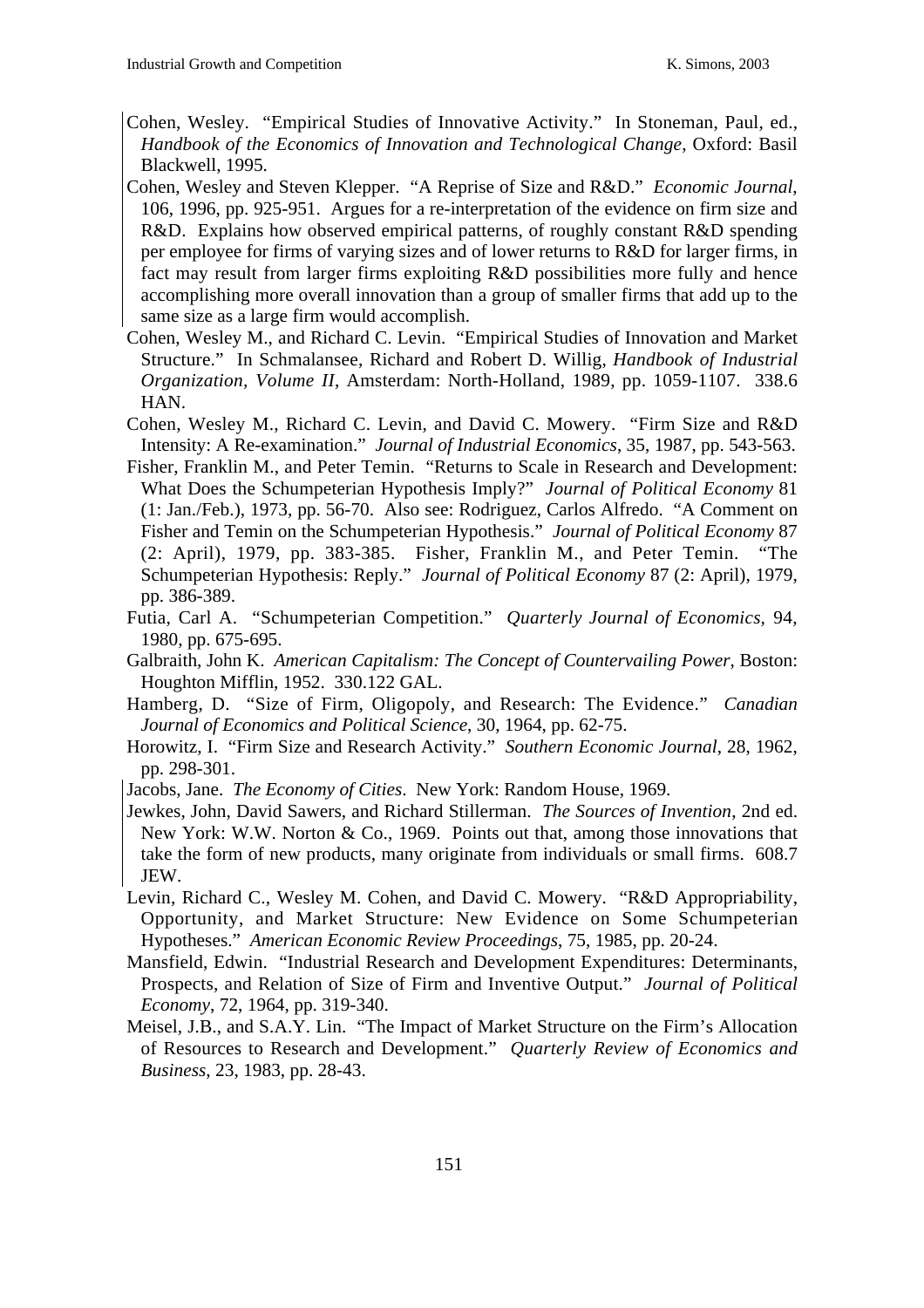- Pavitt, K., M. Robson, and J. Townsend. "The Size Distribution of Innovating Firms in the UK: 1945-1983." *Journal of Industrial Economics*, 35, 1987, pp. 297-316.
- Phillips, Almarin. *Technology and Market Structure: A Study of the Aircraft Industry*. Lexington, Mass.: D.C. Heath and Company, 1971.
- Scherer, F. M. "Firm Size, Market Structure, Opportunity, and the Output of Patented Inventions." *American Economic Review*, 55, 1965, pp. 1097-1125. Analyzes how patent counts and R&D employment vary with technological opportunity, firm size, diversification into multiple SIC code categories, and monopoly power.
- Scherer, F. M. "Size of Firm, Oligopoly, and Research: A Comment." *Canadian Journal of Economics and Political Science*, 31, 1965, pp. 256-266.
- Scherer, F.M. "Market Structure and the Employment of Scientists and Engineers." *American Economic Review*, 57, 1967, pp. 524-530.
- Scherer, F. M. *Innovation and Growth: Schumpeterian Perspectives*. Cambridge, Mass.: MIT Press, 1984. 338.06 SCH.
- Schumpeter, Joseph A. *The Theory of Economic Development*. Oxford: Oxford University Press, 1974. Originally published in German, 1911. 338.5 SCH.
- Schumpeter, Joseph A. *Capitalism, Socialism, and Democracy*, 3rd ed. New York: Harper, 1950. 320.531 SCH.
- Scott, J. T. 1984. "Firm versus Industry Variability in R&D Intensity." In Griliches, Zvi (ed.), *R&D Patents and Productivity*, Chicago: University of Chicago Press.
- Sutton, John. *Technology and Market Structure: Theory and History*. Cambridge, MA: MIT Press, 1998. **B** 338 SUT.
- Williamson, Oliver E. 1965. "Innovation and Market Structure." *Journal of Political Economy* 73, pp. 67-73.

## **Technology - Trajectories**

- Dosi, Giovanni. "Technological Paradigms and Technological Trajectories." *Research Policy*, 11, 1982, pp. 147-162.
- Evenson, Robert E. and Yoav Kislev. "A Stochastic Model of Applied Research." *Journal of Political Economy* 84 (2: April), 1976, pp. 265-281.
- Comanor, W.S. "Market Structure, Product Differentiation, and Industrial Research." *Quarterly Journal of Economics*, 81, 1967, pp. 639-657.
- Dasgupta, Partha and Joseph Stiglitz. "Industrial Structure and the Nature of Innovative Activity." *Economic Journal*, 40, 1980, pp. 266-293. Analyzes technological change and market structure changing endogenously over long time periods.
- Ehrnberg, Ellinor, and Niklas Sjoberg. "Technological Transitions, Competition, and Firm Performance." Mimeo, \*\*\*\*\*\*, 1992.
- Flaherty, Therese. "Industry Structure and Cost-Reducing Investment." *Econometrica*, 48, 1980, pp. 1187-1209.
- Griliches, Zvi. "Patent Statistics as Economic Indicators: A Survey." *Journal of Economic Literature*, 28, 1990, pp. 1661-1707.
- Iansiti, Marco and Tarun Khanna. "Technological Evolution, System Architecture and the Obsolescence of Firm Capabilities." *Industrial and Corporate Change*, 4, 1995, pp. 333-361.